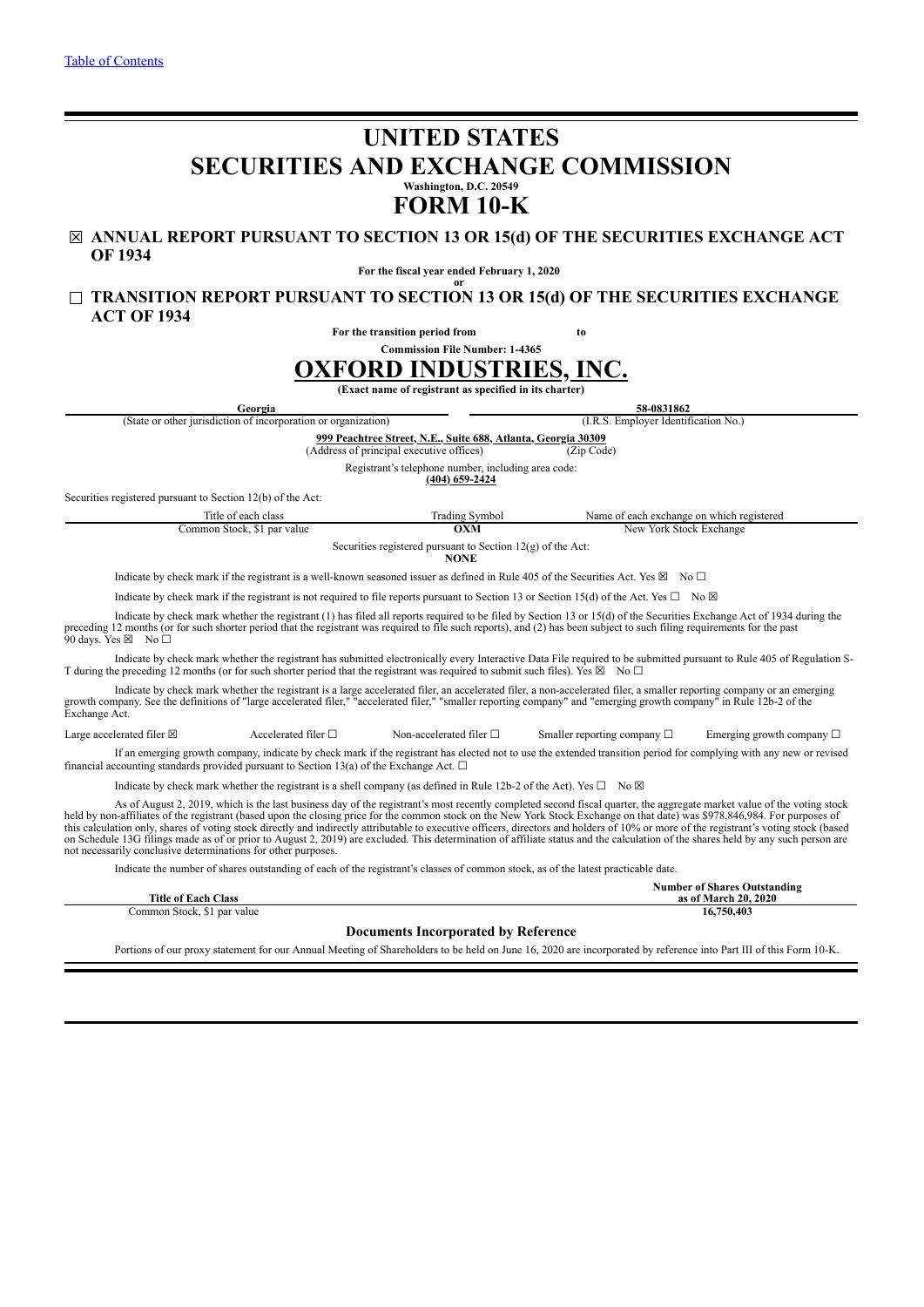## **Table of Contents**

<span id="page-1-0"></span>

| <b>PART I</b>  |                                                                                                          | Page |
|----------------|----------------------------------------------------------------------------------------------------------|------|
| Item 1.        | <b>Business</b>                                                                                          | 5    |
| Item 1A.       | <b>Risk Factors</b>                                                                                      | 26   |
| Item 1B.       | <b>Unresolved Staff Comments</b>                                                                         | 41   |
| Item 2.        | <b>Properties</b>                                                                                        | 41   |
| Item $3$ .     | <b>Legal Proceedings</b>                                                                                 | 42   |
| Item 4.        | <b>Mine Safety Disclosures</b>                                                                           | 42   |
| <b>PART II</b> |                                                                                                          |      |
| <u>Item 5.</u> | <u>Market for Registrant's Common Equity, Related Stockholder Matters and Issuer Purchases of Equity</u> |      |
|                | <b>Securities</b>                                                                                        | 43   |
| Item 6.        | <b>Selected Financial Data</b>                                                                           | 45   |
| Item 7.        | <u>Management's Discussion and Analysis of Financial Condition and Results of Operations</u>             | 46   |
| Item 7A.       | <b>Quantitative and Qualitative Disclosures About Market Risk</b>                                        | 69   |
| Item 8.        | <b>Financial Statements and Supplementary Data</b>                                                       | 72   |
| Item 9.        | Changes in and Disagreements With Accountants on Accounting and Financial Disclosure                     | 111  |

| Item 9A. Controls and Procedures |  |
|----------------------------------|--|
| Item 9B. Other Information       |  |

# **[PART](#page-112-1) III**

| Item $10$ .       | Directors, Executive Officers and Corporate Governance                                         | 113 |
|-------------------|------------------------------------------------------------------------------------------------|-----|
| Item $11$ .       | <b>Executive Compensation</b>                                                                  | 114 |
| Item $12$ .       | Security Ownership of Certain Beneficial Owners and Management and Related Stockholder Matters | 114 |
| Item $13.$        | Certain Relationships and Related Transactions, and Director Independence                      | 114 |
| Item $14$ .       | <b>Principal Accounting Fees and Services</b>                                                  | 114 |
| <b>PART IV</b>    |                                                                                                |     |
| Item $15.$        | <b>Exhibits, Financial Statement Schedules</b>                                                 | 115 |
|                   | Item 16. Form 10-K Summary                                                                     | 116 |
| <b>Signatures</b> |                                                                                                | 117 |
|                   |                                                                                                |     |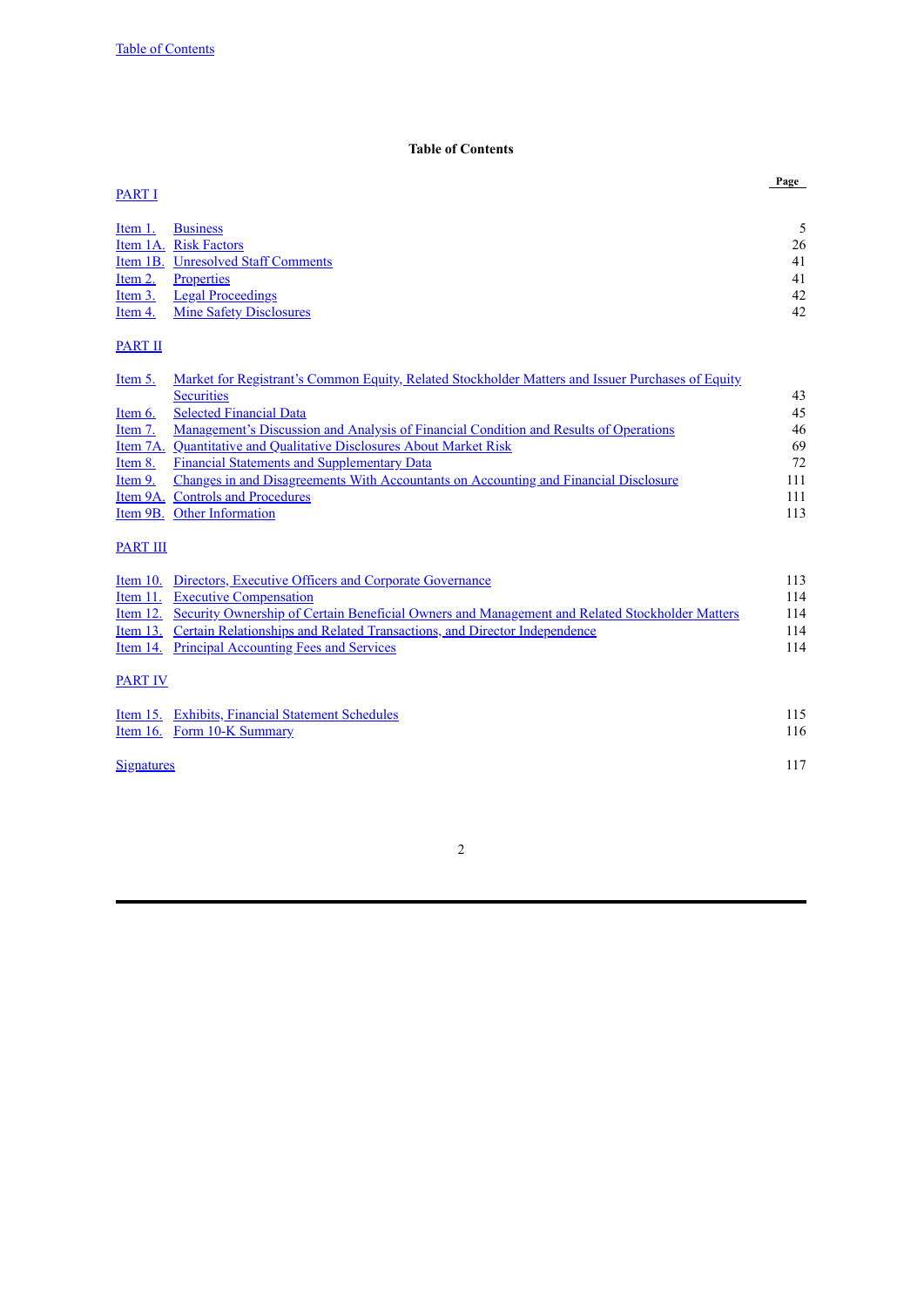### **CAUTIONARY STATEMENTS REGARDING FORWARD-LOOKING STATEMENTS**

Our SEC filings and public announcements may include forward-looking statements about future events. Generally, the words "believe," "expect," "intend," "estimate," "anticipate," "project," "will" and similar expressions identify forward-looking statements, which generally are not historical in nature. We intend for all forward-looking statements contained herein, in our press releases or on our website, and all subsequent written and oral forward-looking statements attributable to us or persons acting on our behalf, to be covered by the safe harbor provisions for forwardlooking statements within the meaning of the Private Securities Litigation Reform Act of 1995 and the provisions of Section 27A of the Securities Act of 1933 and Section 21E of the Securities Exchange Act of 1934 (which Sections were adopted as part of the Private Securities Litigation Reform Act of 1995). Such statements are subject to a number of risks, uncertainties and assumptions including, without limitation, the effect of the current coronavirus (COVID-19) outbreak; demand for our products, which may be impacted by competitive conditions and/or evolving consumer shopping patterns; macroeconomic factors that may impact consumer spending for apparel and related products; costs of products as well as the raw materials used in those products; expected pricing levels; costs of labor; the timing of shipments requested by our wholesale customers; changes, and the impact on our business operations of such changes, in international, federal or state tax, trade and other laws and regulations, including the imposition of additional duties, tariffs, taxes or other charges or barriers to trade and our ability to implement mitigating sourcing strategies; weather; fluctuations and volatility in global financial markets; retention of and disciplined execution by key management; the timing and cost of store and restaurant openings and remodels as well as other capital expenditures; acquisition and disposition activities, including our ability to timely recognize expected synergies from acquisitions; expected outcomes of pending or potential litigation and regulatory actions; the impact of any restructuring initiatives we may undertake in one or more of our business lines; access to capital and/or credit markets; changes in accounting standards and related guidance; and factors that could affect our consolidated effective tax rate. Forward-looking statements reflect our expectations at the time such forward looking statements are made, based on information available at such time, and are not guarantees of performance. Although we believe that the expectations reflected in such forward-looking statements are reasonable, these expectations could prove inaccurate as such statements involve risks and uncertainties, many of which are beyond our ability to control or predict. Should one or more of these risks or uncertainties, or other risks or uncertainties not currently known to us or that we currently deem to be immaterial, materialize, or should underlying assumptions prove incorrect, actual results may vary materially from those anticipated, estimated or projected. Important factors relating to these risks and uncertainties include, but are not limited to, those described in Part I, Item 1A. Risk Factors and elsewhere in this report and those described from time to time in our future reports filed with the SEC. We caution that one should not place undue reliance on forward-looking statements, which speak only as of the date on which they are made. We disclaim any intention, obligation or duty to update or revise any forward-looking statements, whether as a result of new information, future events or otherwise, except as required by law.

#### **DEFINITIONS**

As used in this report, unless the context requires otherwise, "our," "us" or "we" means Oxford Industries, Inc. and its consolidated subsidiaries; "SG&A" means selling, general and administrative expenses; "SEC" means the United States Securities and Exchange Commission; "FASB" means the Financial Accounting Standards Board; "ASC" means the FASB Accounting Standards Codification; "GAAP" means generally accepted accounting principles in the United States; "discontinued operations" means the assets and operations of our former Ben Sherman operating group which we sold in Fiscal 2015; "TBBC" means The Beaufort Bonnet Company; and "U.S. Tax Reform" means the United States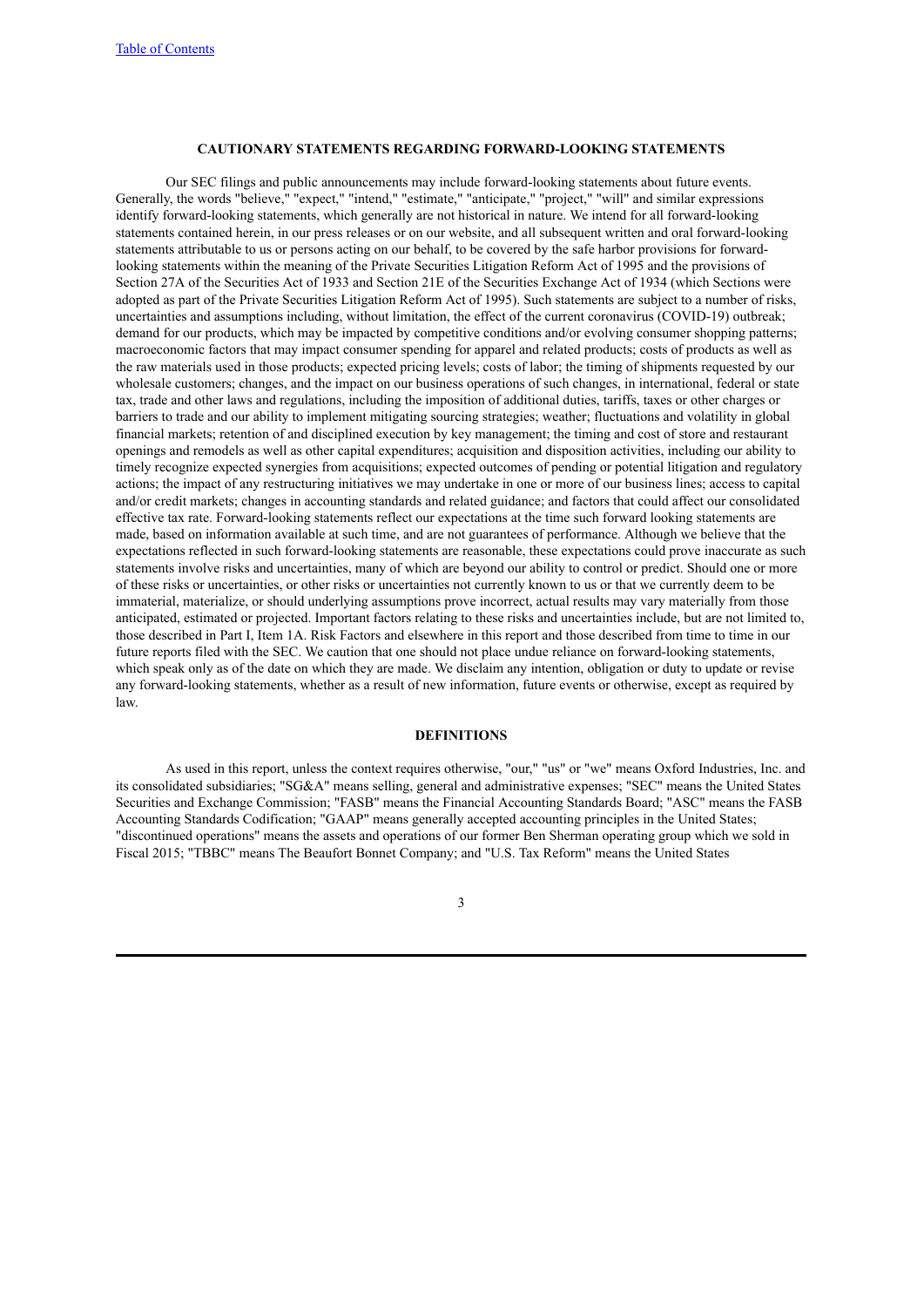Tax Cuts and Jobs Act as enacted on December 22, 2017. Additionally, the terms listed below reflect the respective period noted:

| Fiscal 2020                | 52 weeks ending January 30, 2021 |
|----------------------------|----------------------------------|
| Fiscal 2019                | 52 weeks ended February 1, 2020  |
| Fiscal 2018                | 52 weeks ended February 2, 2019  |
| Fiscal 2017                | 53 weeks ended February 3, 2018  |
| Fiscal 2016                | 52 weeks ended January 28, 2017  |
| Fiscal 2015                | 52 weeks ended January 30, 2016  |
| Fiscal 2014                | 52 weeks ended January 31, 2015  |
| Fourth quarter Fiscal 2019 | 13 weeks ended February 1, 2020  |
| Third quarter Fiscal 2019  | 13 weeks ended November 2, 2019  |
| Second quarter Fiscal 2019 | 13 weeks ended August 3, 2019    |
| First quarter Fiscal 2019  | 13 weeks ended May 4, 2019       |
| Fourth quarter Fiscal 2018 | 14 weeks ended February 2, 2019  |
| Third quarter Fiscal 2018  | 13 weeks ended November 3, 2018  |
| Second quarter Fiscal 2018 | 13 weeks ended August 4, 2018    |
| First quarter Fiscal 2018  | 13 weeks ended May 5, 2018       |
|                            |                                  |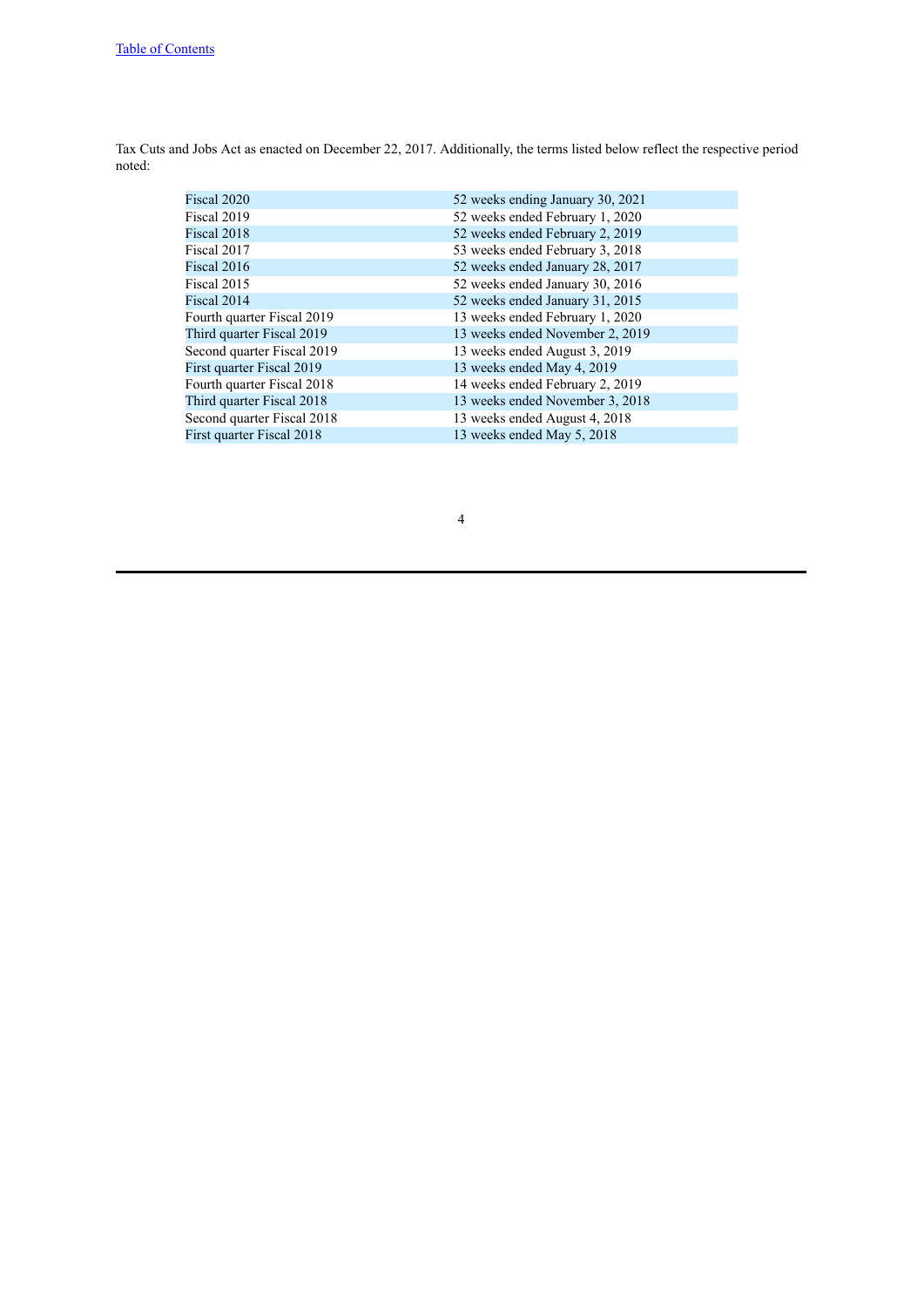### **PART I**

### <span id="page-4-1"></span><span id="page-4-0"></span>**Item 1.** *Business*

### **BUSINESS AND PRODUCTS**

#### **Overview**

We are a global apparel company that designs, sources, markets and distributes products bearing the trademarks of our Tommy Bahama, Lilly Pulitzer and Southern Tide lifestyle brands and other owned and licensed brands as well as private label apparel products. During Fiscal 2019, 93% of our net sales were from products bearing brands that we own and 97% of our net sales were in the United States.

Our business strategy is to develop and market compelling lifestyle brands and products that evoke a strong emotional response from our target consumers. We consider lifestyle brands to be those brands that have a clearly defined and targeted point of view inspired by an appealing lifestyle or attitude. Furthermore, we believe lifestyle brands that create an emotional connection, like Tommy Bahama, Lilly Pulitzer and Southern Tide, can command greater loyalty and higher price points at retail and create licensing opportunities. We believe the attraction of a lifestyle brand depends on creating compelling product, effectively communicating the respective lifestyle brand message and distributing products to consumers where and when they want them.

We believe the principal competitive factors in the apparel industry are reputation, value, and image of brand names; design; consumer preference; price; quality; marketing; product fulfillment capabilities; and customer service. Our ability to compete successfully in styling and marketing is directly related to our proficiency in foreseeing changes and trends in fashion and consumer preference and presenting appealing products for consumers. Our design-led, commercially informed lifestyle brand operations strive to provide exciting, differentiated products each season.

To further strengthen each lifestyle brand's connections with consumers, we directly communicate with consumers through digital and print media on a regular basis. We believe our ability to effectively communicate the images, lifestyle and products of our brands and create an emotional connection with consumers is critical to the success of our brands. Advertising for our brands often attempts to convey the lifestyle of the brand as well as a specific product.

During Fiscal 2019, 70% of our net sales were through our direct to consumer channels of distribution, which consists of our 189 brand-specific full-price retail stores, our e-commerce websites, our Tommy Bahama food and beverage operations and our 35 Tommy Bahama outlet stores. During Fiscal 2019, our retail, e-commerce and restaurant operations represented 39%, 23% and 8%, respectively, of our net sales. Our direct to consumer operations provide us with the opportunity to interact directly with our customers, present to them a broad assortment of our current season products and immerse them in the theme of the lifestyle brand. We believe that presenting our products in a setting specifically designed to showcase the lifestyle on which the brands are based enhances the image of our brands. Our retail stores provide high visibility for our brands and products and allow us to stay close to the preferences of our consumers, while also providing a platform for long-term growth for the brands. We also operate 16 Tommy Bahama restaurants, including Marlin Bars, generally adjacent to a Tommy Bahama full-price retail store location, which we believe further enhance the brand's image with consumers and 35 Tommy Bahama outlet stores, which play an important role in overall inventory and brand management. Our e-commerce websites provide the opportunity to increase revenues by reaching a larger population of consumers and at the same time allow our brands to provide a broader range of products.

The remaining 30% of our net sales in Fiscal 2019 were generated from our wholesale distribution channels. Our wholesale operations include sales of our lifestyle brands, which complement our direct to consumer operations and provide access to a larger group of consumers, and also represents substantially all the net sales of the Lanier Apparel operating group. Our wholesale operations include sales to various specialty stores, Signature Stores, better department stores, multi-branded e-commerce retailers and other retailers. As we seek to maintain the integrity of our lifestyle brands by limiting promotional activity in our retail stores and e-commerce websites, we generally target wholesale customers that follow this same approach in their stores.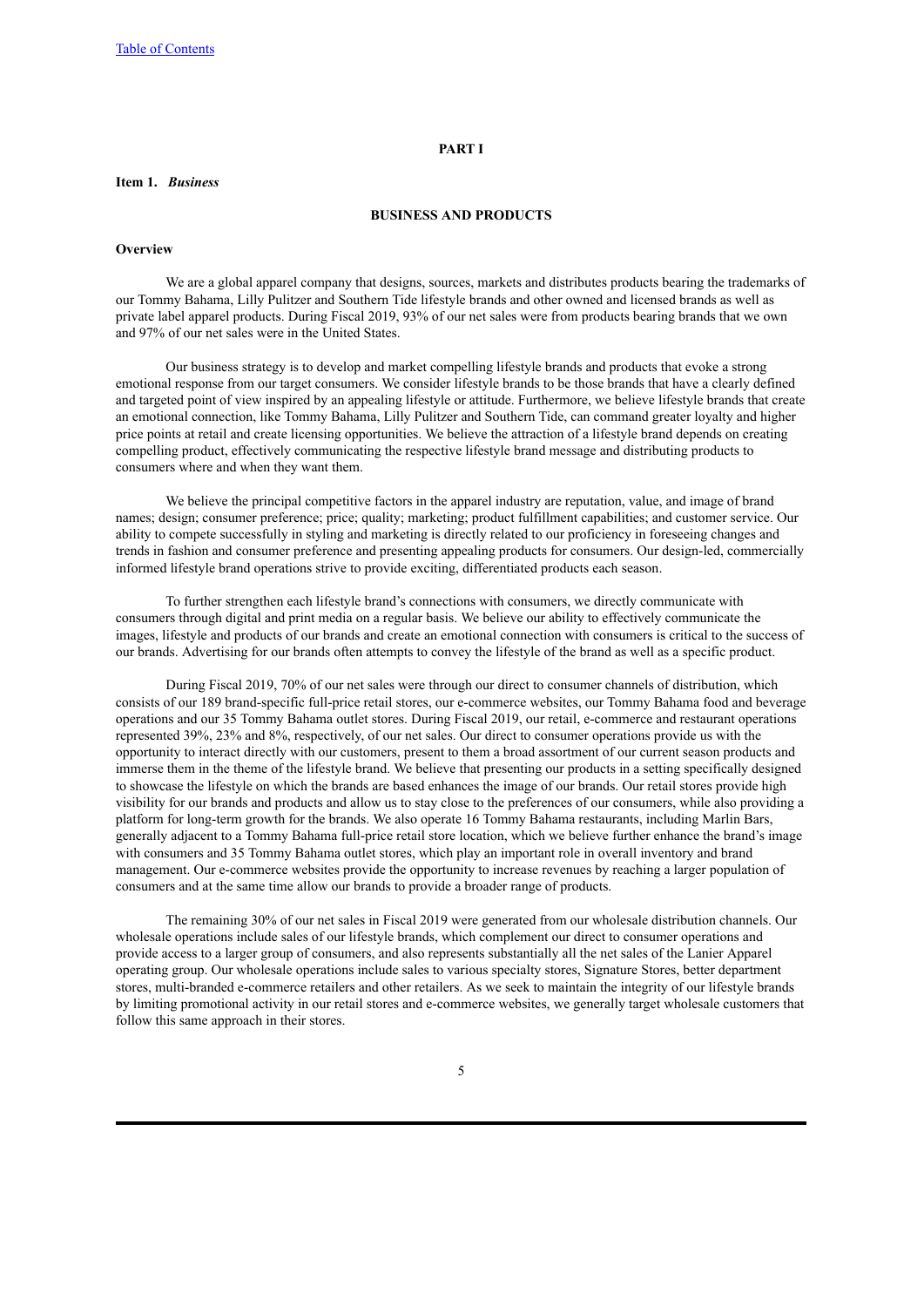Each of our Tommy Bahama, Lilly Pulitzer, Lanier Apparel and Southern Tide operating groups operates in highly competitive apparel markets. No single apparel firm or small group of apparel firms dominates the apparel industry, and our direct competitors vary by operating group and distribution channel. The apparel industry is cyclical and very dependent upon the overall level and focus of discretionary consumer spending, which changes as consumer preferences and regional, domestic and international economic conditions change. Increasingly, consumers are choosing to spend less of their discretionary spending on certain product categories, including apparel, while spending more on services and other product categories. Further, negative economic conditions often have a longer and more severe impact on the apparel industry than on other industries.

We believe the retail apparel market is evolving very rapidly and in ways that are having a disruptive impact on traditional fashion retailing. The application of technology, including the internet and mobile devices, to fashion retail provides consumers increasing access to multiple, responsive distribution platforms and an unprecedented ability to communicate directly with brands and retailers. As a result, consumers have more information and greater control over information they receive as well as broader, faster and cheaper access to goods than ever before. This is revolutionizing the way that consumers shop for fashion and other goods, which continues to be evidenced by weakness and store closures for certain department stores and mall-based retailers, decreased consumer retail traffic, a more promotional retail environment, expansion of off-price and discount retailers, and a shift from bricks and mortar to internet purchasing. These changes may require that brands and retailers approach their operations, including marketing and advertising, very differently than historical practices and may result in increased operating costs and capital investments to generate growth or even maintain their current sales levels.

### **Investments and Opportunities**

While this evolution in the fashion retail industry presents significant risks, especially for traditional retailers who fail or are unable to adapt, we believe it also presents a tremendous opportunity for brands and retailers to capitalize on the changing consumer environment. We believe our lifestyle brands have true competitive advantages in this new retailing paradigm, and we are leveraging technology to serve our consumers when and where they want to be served. We continue to believe that our lifestyle brands, with their strong emotional connections with consumers, are well suited to succeed and thrive in the long term while managing the various challenges facing our industry. However, we must be diligent in our effort to avoid compromising the integrity of our brands by maintaining or growing sales with wholesale customers that may not be aligned with our long-term strategy. This is particularly important with the challenges in the department store channel, which represented 11% of our consolidated net sales in Fiscal 2019.

In order to maximize the success of our brands, we believe we must continue to invest in our lifestyle brands to take advantage of their long-term growth opportunities. Future investments include capital expenditures primarily related to the direct to consumer operations, such as technology enhancements, e-commerce initiatives and retail store and restaurant build-out for new, relocated or remodeled locations, as well as distribution center and administrative office expansion initiatives.

While we have made progress in recent years on improving the profitability of our Tommy Bahama operating group, which is our largest operating group, this initiative remains a focus area for the long-term prospects of the business and has generally focused on increasing gross margin and operating margin through: product cost reductions; selective price increases; reducing inventory purchases; redefining our approach to inventory clearance; effectively managing controllable and discretionary operating expenses; and taking a more conservative approach to retail store openings and lease renewals.

While we believe we have significant opportunities to appropriately deploy our capital and resources in our existing lifestyle brands, we will continue to evaluate opportunities to add additional lifestyle brands to our portfolio if we identify appropriate targets that meet our investment criteria. However, in light of the COVID-19 outbreak, we are reassessing our capital allocation priorities in the near term.

Important factors relating to certain risks, many of which are beyond our ability to control or predict, which could impact our business are described in Part I, Item 1A. Risk Factors of this report.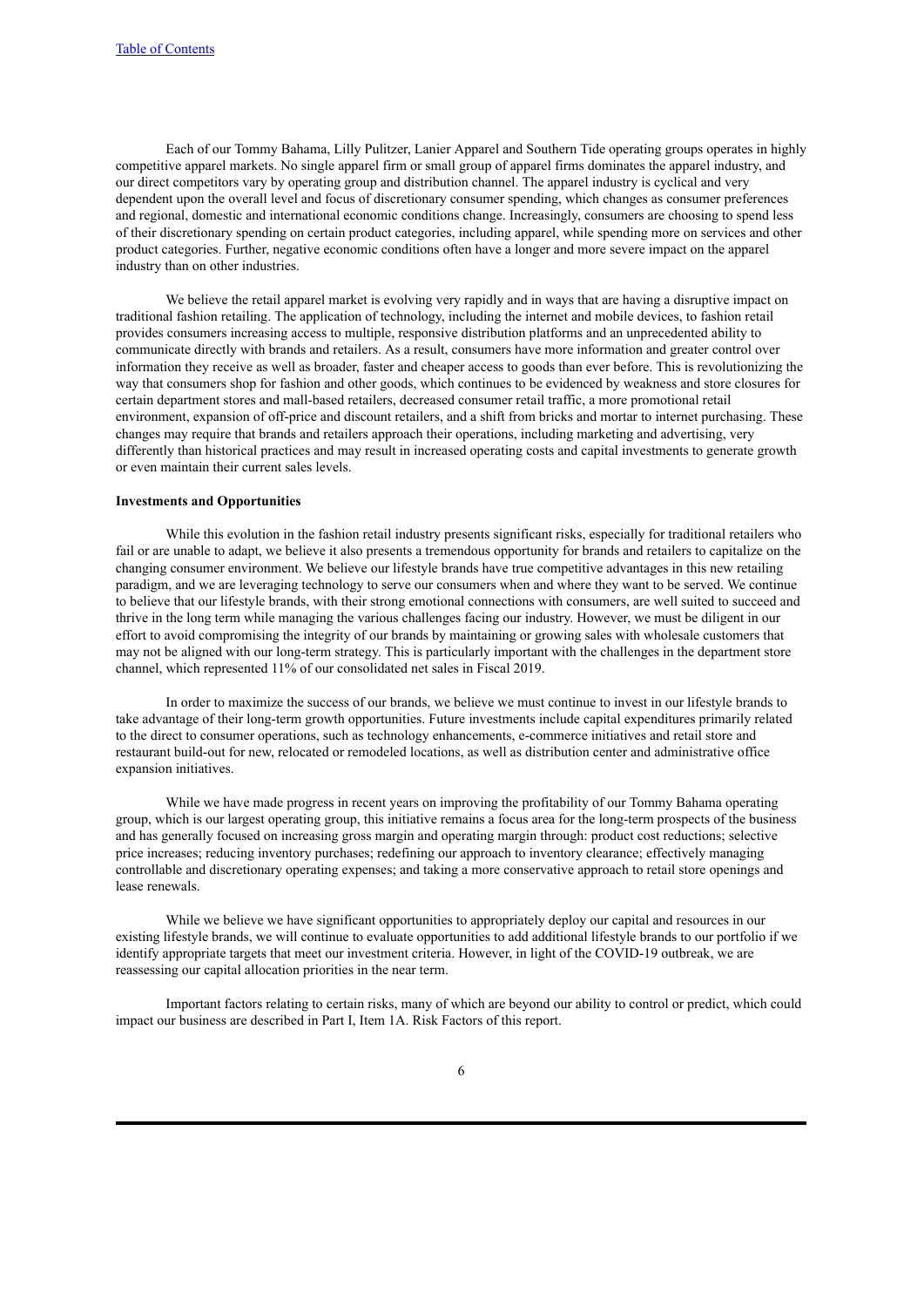### **Operating Groups**

Our business is primarily operated through our Tommy Bahama, Lilly Pulitzer, Lanier Apparel and Southern Tide operating groups. We identify our operating groups based on the way our management organizes the components of our business for purposes of allocating resources and assessing performance. Our operating group structure reflects a brandfocused management approach, emphasizing operational coordination and resource allocation across each brand's direct to consumer, wholesale and licensing operations, as applicable.

Tommy Bahama, Lilly Pulitzer and Southern Tide each design, source, market and distribute apparel and related products bearing their respective trademarks and license their trademarks for other product categories, while Lanier Apparel designs, sources and distributes branded and private label men's tailored clothing, sportswear and other products. Corporate and Other is a reconciling category for reporting purposes and includes our corporate offices, substantially all financing activities, the elimination of inter-segment sales and any other items that are not allocated to the operating groups including LIFO inventory accounting adjustments. Because our LIFO inventory pool does not correspond to our operating group definitions, LIFO inventory accounting adjustments are not allocated to the operating groups. Corporate and Other also includes the operations of other businesses which are not included in our operating groups, including the operations of TBBC and our Lyons, Georgia distribution center.

For additional information about each of our operating groups, see Part II, Item 7. Management's Discussion and Analysis of Financial Condition and Results of Operations, and Note 2 to our consolidated financial statements, each included in this report. The table below presents certain financial information about each of our operating groups, as well as Corporate and Other (in thousands).

|                                      | Fiscal 2019   |               | <b>Fiscal 2018</b> |               | <b>Fiscal 2017</b> |
|--------------------------------------|---------------|---------------|--------------------|---------------|--------------------|
| <b>Net Sales</b>                     |               |               |                    |               |                    |
| Tommy Bahama                         | \$<br>676,652 | S             | 675,358            | S             | 686,021            |
| <b>Lilly Pulitzer</b>                | 284,700       |               | 272,299            |               | 248,931            |
| Lanier Apparel                       | 97.251        |               | 100.471            |               | 106,852            |
| Southern Tide                        | 46,409        |               | 45,248             |               | 40,940             |
| Corporate and Other                  | 17,778        |               | 14,090             |               | 3,467              |
| <b>Consolidated net sales</b>        | \$1,122,790   |               | \$1,107,466        |               | 1,086,211          |
| <b>Operating Income (Loss)</b>       |               |               |                    |               |                    |
| Tommy Bahama                         | \$<br>53,207  | <sup>\$</sup> | 53,139             | <sup>\$</sup> | 55,002             |
| Lilly Pulitzer                       | 51,795        |               | 47,239             |               | 46,608             |
| Lanier Apparel                       | 1,465         |               | 5,057              |               | 6,546              |
| Southern Tide                        | 5,554         |               | 5,663              |               | 4,504              |
| Corporate and Other <sup>(1)</sup>   | (18, 346)     |               | (20, 506)          |               | (26, 660)          |
| <b>Consolidated Operating Income</b> | \$<br>93,675  | \$            | 90,592             |               | 86,000             |

(1) Corporate and Other included a LIFO accounting charge of \$1 million, \$1 million and \$8 million in Fiscal 2019, Fiscal 2018 and Fiscal 2017, respectively.

The table below presents the total assets of each of our operating groups (in thousands).

|                                  | <b>February 1, 2020</b> |           | February 2, 2019 |           |
|----------------------------------|-------------------------|-----------|------------------|-----------|
| <b>Assets</b>                    |                         |           |                  |           |
| Tommy Bahama <sup>(1)</sup>      | S                       | 668.197   | \$.              | 439,353   |
| Lilly Pulitzer <sup>(1)</sup>    |                         | 199,913   |                  | 152,113   |
| Lanier Apparel $(1)$             |                         | 43,533    |                  | 54,369    |
| Southern Tide <sup>(1)</sup>     |                         | 99,667    |                  | 97,939    |
| Corporate and Other $(2)$        |                         | 22,059    |                  | (16, 520) |
| <b>Consolidated Total Assets</b> |                         | 1,033,369 |                  | 727,254   |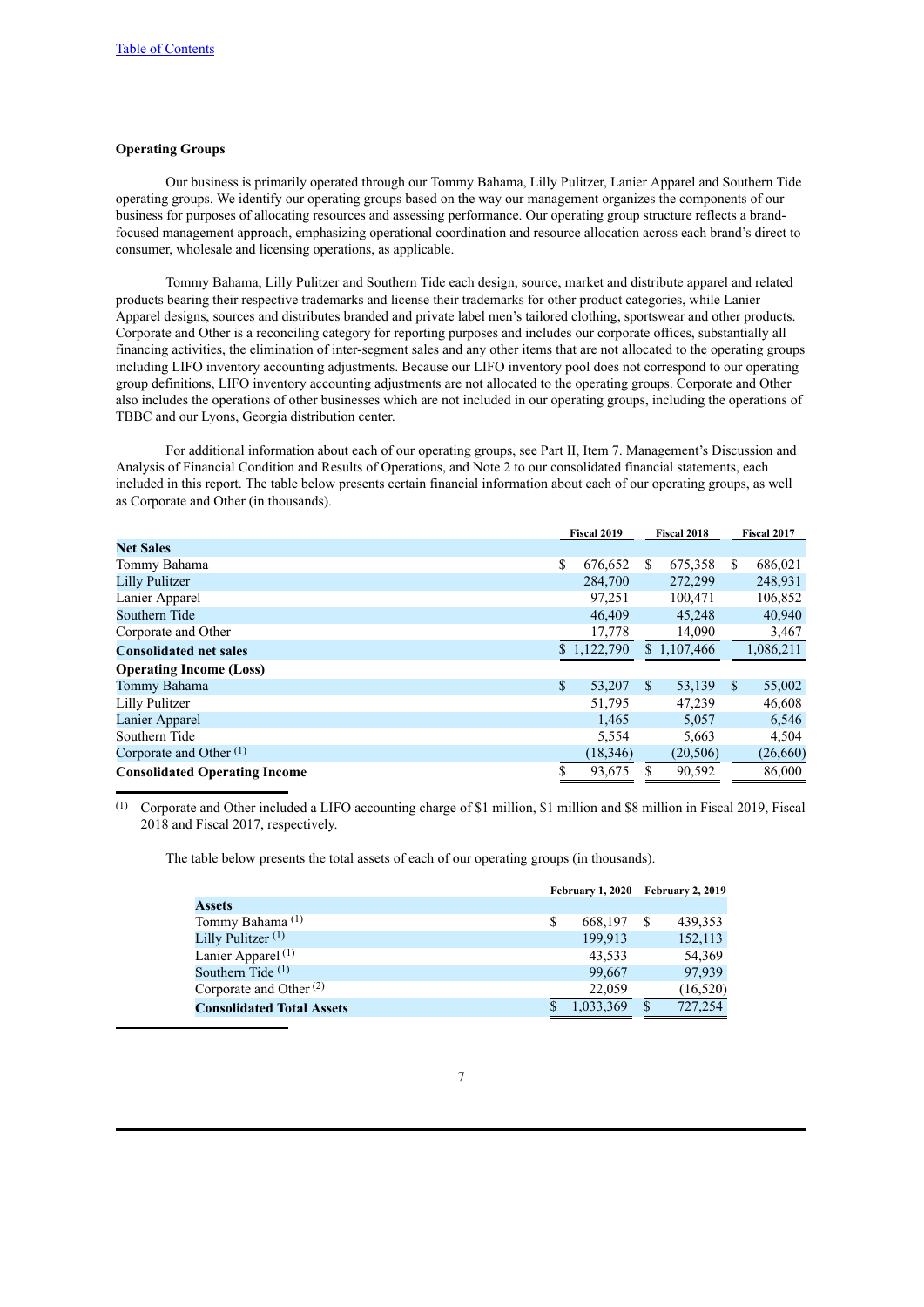- (1) The increase in total assets for Tommy Bahama, Lilly Pulitzer and Southern Tide were primarily a result of the recognition of operating lease assets in Fiscal 2019 due to the adoption of the revised lease accounting guidance, while the decrease in Lanier Apparel was primarily due to lower inventories and receivables partially offset by operating lease assets.
- (2) Total assets for Corporate and Other include LIFO reserves of \$63 million and \$62 million as of February 1, 2020 and February 2, 2019, respectively. The change in total assets for Corporate and Other from February 2, 2019 was primarily due to the increased cash as of February 1, 2020.

#### *Tommy Bahama*

Tommy Bahama designs, sources, markets and distributes men's and women's sportswear and related products. Tommy Bahama's typical consumer is older than 45 years old, has a household annual income in excess of \$100,000, lives in or travels to warm weather and resort locations and embraces a relaxed and casual approach to daily living. Tommy Bahama products can be found in our Tommy Bahama stores and on our Tommy Bahama e-commerce website, tommybahama.com, as well as at better department stores, independent specialty stores and multi-branded e-commerce retailers. We also operate Tommy Bahama restaurants and license the Tommy Bahama name for various product categories. During Fiscal 2019, 95% of Tommy Bahama's sales were to customers within the United States, with the remaining sales in Canada, Australia and Asia.

We believe that the attraction to our consumers of the Tommy Bahama brand, which was founded in 1992, is a reflection of our efforts over many years to maintain appropriate quality and design of our Tommy Bahama apparel, accessories and licensed products, limit the distribution of Tommy Bahama products to a select tier of retailers, and effectively communicate the relaxed and casual Tommy Bahama lifestyle. We expect to continue to follow this approach for the brand in the future. We believe that the retail sales value of all Tommy Bahama branded products sold during Fiscal 2019, including our estimate of retail sales by our wholesale customers and other third party retailers, exceeded \$1.2 billion.

We believe there are ample opportunities to expand the direct to consumer reach of the Tommy Bahama brand in the future, while maintaining its historically select distribution. In order to take advantage of opportunities for long-term growth, we must continue to invest in the Tommy Bahama brand. These investments include capital expenditures and ongoing expenses to enhance e-commerce and other technology capabilities; open new stores and restaurants; remodel and/or relocate existing stores and restaurants; maintain and upgrade our distribution and other facilities; and enhance our marketing efforts to communicate the lifestyle to existing and targeted new consumers.

In recent years, an important initiative for us has been to increase the profitability of the Tommy Bahama business. While we have made progress in recent years on improving the profitability of our Tommy Bahama operating group, this initiative remains a focus area for the long-term prospects of the business and has generally focused on increasing gross margin and operating margin through: product cost reductions; selective price increases; reducing inventory purchases; redefining our approach to inventory clearance; effectively managing controllable and discretionary operating expenses; and taking a more conservative approach to retail store openings and lease renewals.

During Fiscal 2019 and Fiscal 2018, we incurred certain charges related to the restructure of our Tommy Bahama Japan operations, which we plan to exit entirely during the first half of Fiscal 2020. These charges included in Tommy Bahama are discussed in Note 13 to our consolidated financial statements. We expect that operating results in our Tommy Bahama Asia-Pacific operations, which now consists of our Tommy Bahama operations in Australia, should be profitable going forward.

#### *Design, Sourcing, Marketing and Distribution*

Tommy Bahama products are designed by product specific teams who focus on the target consumer. The design process includes feedback from buyers, consumers and sales agents, along with market trend research. Our Tommy Bahama apparel products generally incorporate fabrics made of cotton, silk, linen, nylon, leather, tencel and other natural and man-made fibers, or blends of two or more of these materials.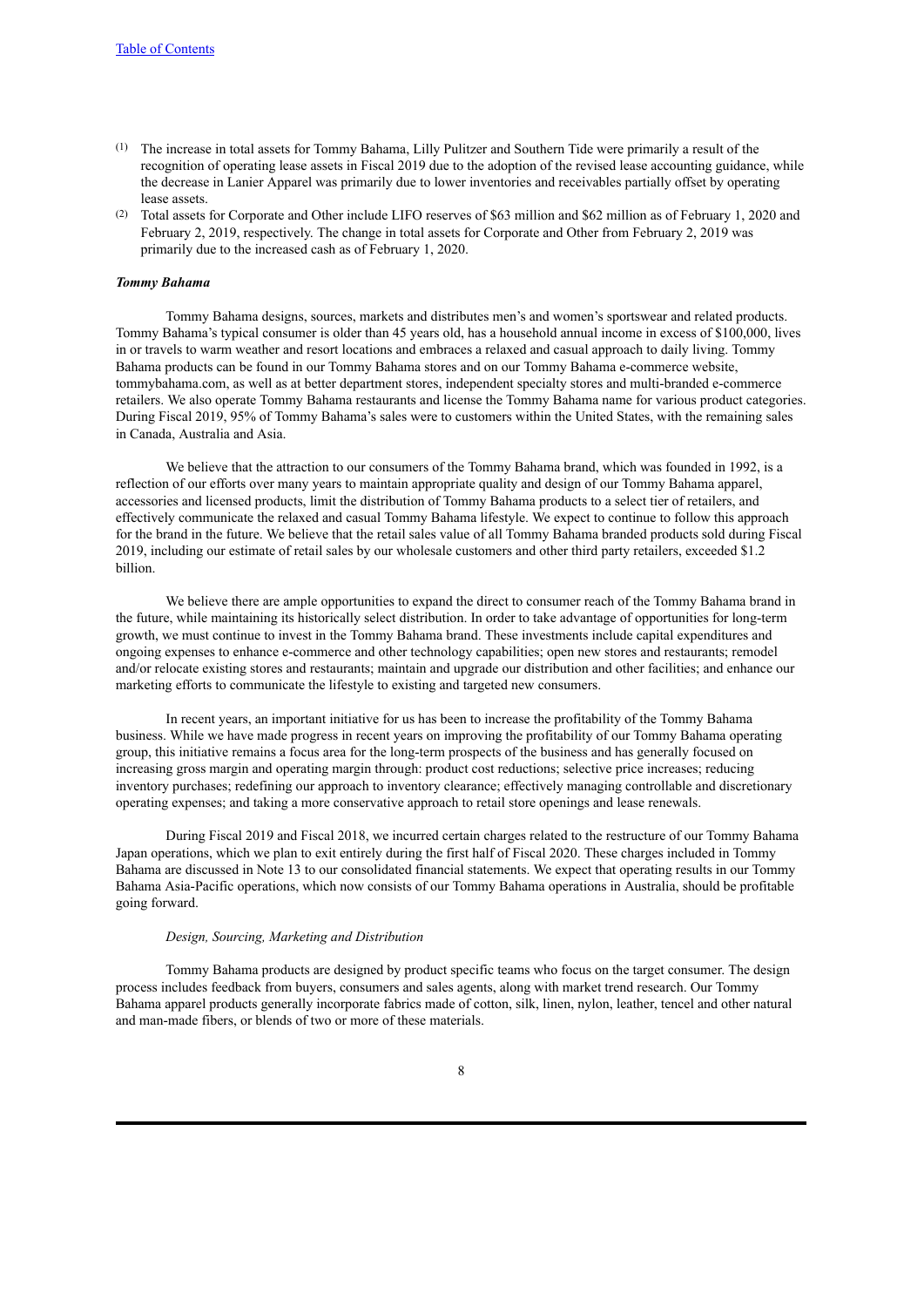We operate a buying office located in Hong Kong to manage the production and sourcing of the substantial majority of our Tommy Bahama products. During Fiscal 2019, we used approximately 150 suppliers to manufacture our Tommy Bahama products with 63% and 13% of Tommy Bahama's product purchases from manufacturers in China and Vietnam, respectively. The largest 10 suppliers of Tommy Bahama products provided 48% of the products acquired during Fiscal 2019, with no individual supplier providing more than 10%.

Advertising and marketing are an integral part of the long-term strategy for the Tommy Bahama brand, and we therefore devote significant resources to these efforts. Tommy Bahama's advertising, which emphasizes the brand's image and lifestyle, attempts to engage individuals within the target consumer demographic and guide them on a regular basis to our retail stores, e-commerce websites or wholesale customers' stores and websites in search of our products. The marketing of the Tommy Bahama brand includes email, internet and social media advertising and traditional media such as catalogs, print and other communications, as well as moving media and trade show initiatives. As a lifestyle brand, we believe that it is very important that Tommy Bahama communicate regularly with consumers about product offerings or other brand events in order to maintain and strengthen Tommy Bahama's guest connections.

We also believe that highly visible full-price retail store locations with creative design, broad merchandise selection and brand appropriate visual presentation are key enticements for customers. We intend for our full-price retail stores to enhance our guests' shopping experience, which we believe will increase brand loyalty. Marketing initiatives at our full-price retail stores may include special event promotions and a variety of public relations activities designed to create awareness of our products, including those that support worthwhile causes in local communities.

In addition, we use loyalty award cards, Flip Side events and Friends & Family events to drive traffic to our stores and websites. These initiatives are effective in increasing traffic as the proportion of our sales that occur during our marketing initiatives have increased in recent years, which puts some downward pressure on our direct to consumer gross margins. We believe our traditional and digital media communications increase the sales of our own full-price retail stores and e-commerce operations, as well as the sales of our products for our wholesale customers.

For certain wholesale customers, we also provide point-of-sale materials and signage to enhance the presentation of our products and/or participate in cooperative advertising programs.

We operate a Tommy Bahama distribution center in Auburn, Washington, which serves our North America direct to consumer and wholesale operations. Activities at the distribution center include receiving finished goods from suppliers, inspecting the products and shipping the products to our Tommy Bahama stores, our wholesale customers and our ecommerce customers. We seek to maintain sufficient levels of Tommy Bahama inventory at the distribution center to support our direct to consumer operations, as well as pre-booked orders and some limited replenishment ordering for our wholesale customers. We use local third party distribution centers for our Asia-Pacific operations.

#### *Direct to Consumer Operations*

A key component of our Tommy Bahama growth strategy is to operate our own stores, restaurants and ecommerce websites, which we believe permits us to develop and build brand awareness by presenting our products in a setting specifically designed to showcase the aspirational lifestyle on which the products are based. Our Tommy Bahama direct to consumer channels, which consist of retail store, e-commerce and restaurant operations, in the aggregate, represented 80% of Tommy Bahama's net sales in Fiscal 2019. Retail store, e-commerce and restaurant net sales accounted for 48%, 20% and 12%, respectively, of Tommy Bahama's net sales in Fiscal 2019.

Our direct to consumer strategy for the Tommy Bahama brand includes locating and operating full-price retail stores in upscale malls, lifestyle shopping centers, resort destinations and brand-appropriate street locations. Generally, we seek to locate our full-price retail stores in shopping areas and malls that have high-profile or upscale consumer brand adjacencies. As of February 1, 2020, the majority of our Tommy Bahama full-price retail stores were in street-front locations or lifestyle centers with the remainder primarily in regional indoor malls, with a number of those regional indoor locations in resort travel destinations. Our full-price retail stores allow us the opportunity to carry a full line of current season merchandise, including apparel, home products and accessories, all presented in an aspirational, island-inspired atmosphere designed to be relaxed, comfortable and unique. We believe that the Tommy Bahama full-price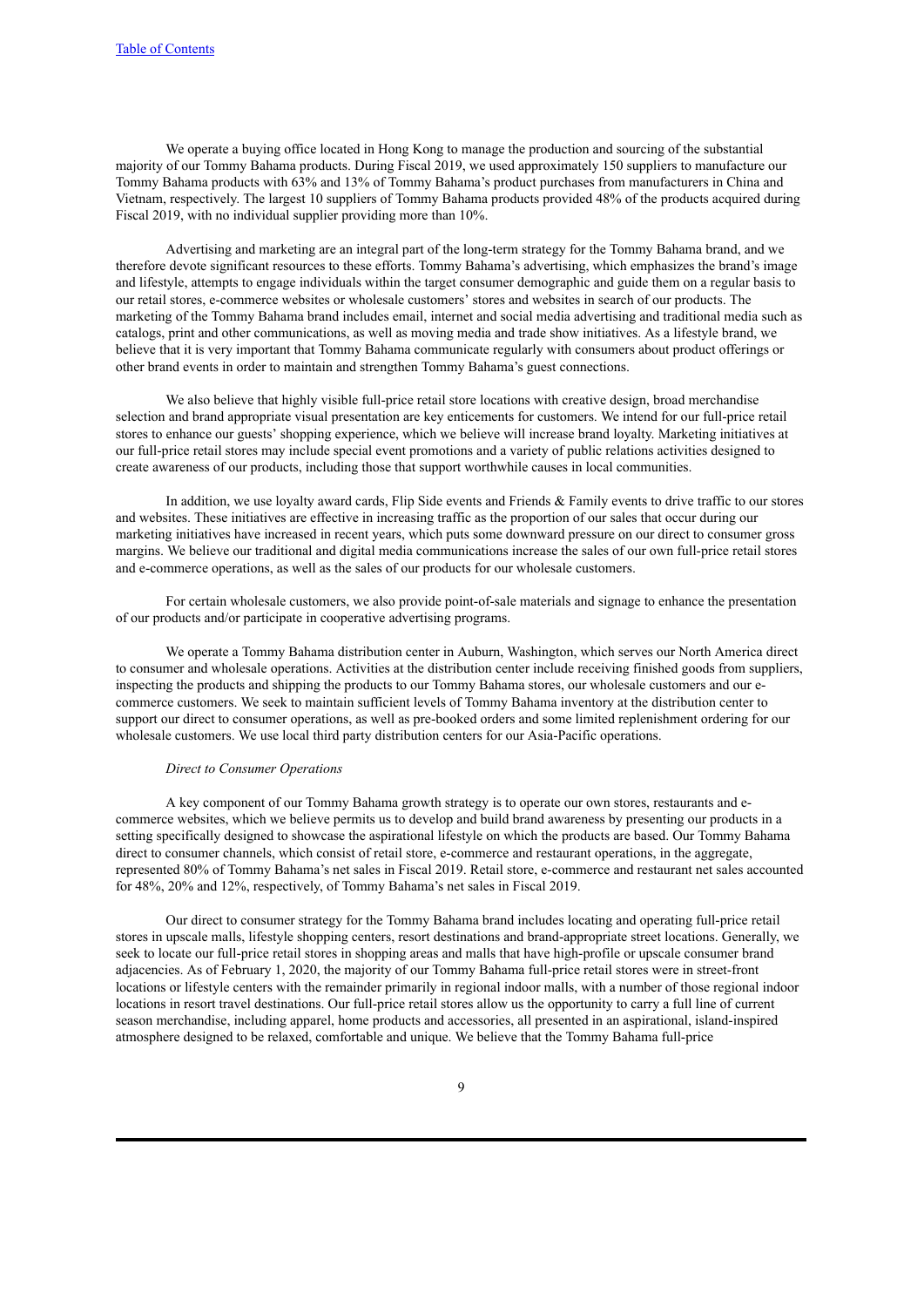retail stores provide high visibility for the brand and products and allow us to stay close to the preferences of our consumers. Further, we believe that our presentation of products and our strategy to operate the full-price retail stores with limited in-store promotional activities are good for the Tommy Bahama brand and, in turn, enhance business with our wholesale customers. Generally, we believe there are opportunities for additional full-price retail stores in both warmer and colder climates, as we believe the more important consideration is whether the location attracts the affluent consumer that we are targeting. We believe that we have opportunities for continued direct to consumer sales growth for our Tommy Bahama women's business, which represented 31% of sales in our full-price direct to consumer operations in Fiscal 2019. In Fiscal 2019, approximately one-fourth of the sales of women's product in our full-price direct to consumer operations were swimwear, cover-ups and swim-related products.

Disposal of discontinued or end of season inventory is an ongoing part of any apparel business and Tommy Bahama uses its outlet stores, sales to off-price retailers and selected initial markdowns in our full-price retail stores and on our e-commerce websites to sell its end of season or excess inventory. Our Tommy Bahama outlet stores, which generated 9% of our total Tommy Bahama net sales in Fiscal 2019, are generally located in outlet shopping centers that include upscale retailers and serve an important role in overall inventory management by often allowing us to sell discontinued and out-of-season products at better prices than are otherwise available from outside parties. We believe that this approach has helped us protect the integrity of the Tommy Bahama brand by allowing our full-price retail stores to limit promotional activity while controlling the distribution of discontinued and out-of-season product. To supplement the clearance items sold in Tommy Bahama outlets, some of the product sold in our Tommy Bahama outlets are made specifically for our outlets. We anticipate that we would generally operate one outlet for approximately every three full-price retail stores. In Fiscal 2019, we closed two outlets at the expiration of their respective lease term.

For Tommy Bahama's domestic full-price retail stores and retail-restaurant locations operating for the full Fiscal 2019 year, sales per gross square foot, excluding restaurant sales and restaurant space, were approximately \$615 during Fiscal 2019. In Fiscal 2019, our domestic outlet stores generated approximately \$335 of sales per square foot for outlets open for the entire 2019 fiscal year.

As of February 1, 2020, we operated 16 Tommy Bahama restaurants including Marlin Bar locations, generally adjacent to a Tommy Bahama full-price retail store location. These retail-restaurant locations, which generate approximately 25% of Tommy Bahama's net sales, provide us with the opportunity to immerse customers in the ultimate Tommy Bahama experience. We do not anticipate that the majority of our retail locations will have an adjacent restaurant; however, in select high-profile brand appropriate locations we have determined that an adjacent restaurant can further enhance the image or exposure of the brand. The net sales per square foot in our domestic full-price retail stores that are adjacent to a restaurant are on average twice the sales per square foot of our other domestic full-price retail stores. We believe that the customer immersing themselves into the Tommy Bahama lifestyle by having a meal or a drink at the Tommy Bahama restaurant and visiting the adjacent retail store may entice the customer to purchase additional Tommy Bahama merchandise and potentially provide a memorable consumer experience that further enhances the relationship between Tommy Bahama and the consumer. The Marlin Bar concept, like our traditional restaurant locations, is adjacent to one of our retail locations and serves food and beverages, but in a smaller space and with food options more focused on small plate offerings rather than entrees. We believe that with the smaller footprint, reduced labor requirements and lower required capital expenditure for build-out, the Marlin Bar concept provides us with the long-term potential for opening retail-restaurant locations in sites that otherwise may not have been suitable or brand appropriate for one of our traditional retail-restaurant locations.

As of February 1, 2020, the total square feet of space used for our Tommy Bahama full-price retail store and outlet store operations was 0.6 million with another 0.1 million of total square feet used in our Tommy Bahama restaurant operations. The table below provides certain information regarding Tommy Bahama retail stores and restaurants operated by us as of February 1, 2020.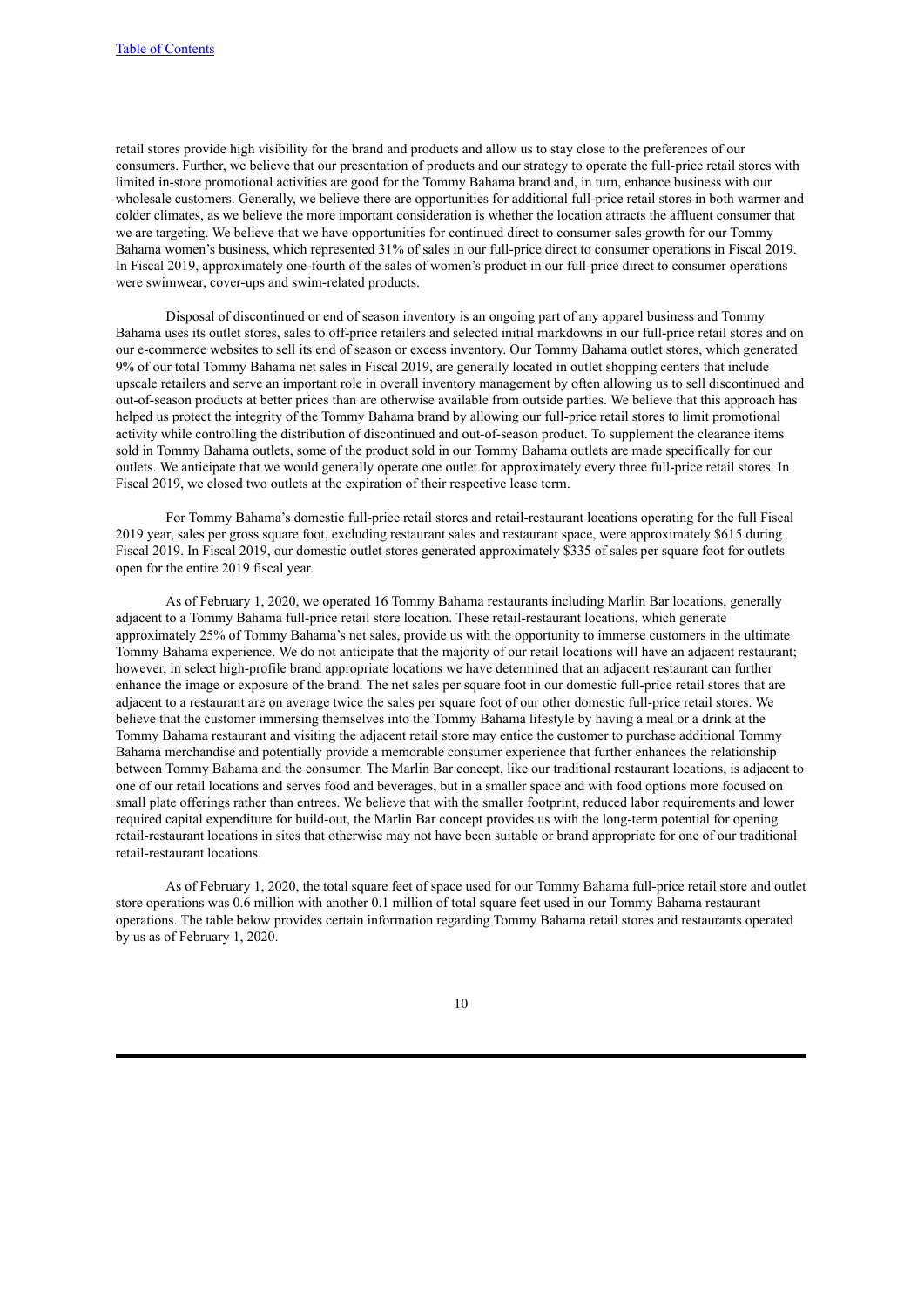|                                     | <b>Full Price Retail</b><br><b>Stores</b> | <b>Outlet Stores</b> | <b>Retail-Restaurant</b><br>Locations $(1)$ | Total |
|-------------------------------------|-------------------------------------------|----------------------|---------------------------------------------|-------|
| Florida                             | 20                                        | 5                    | 5                                           | 30    |
| California                          | 16                                        | 4                    | 3                                           | 23    |
| Texas                               | 7                                         | $\overline{4}$       | 2                                           | 13    |
| Hawaii                              | 5                                         |                      | 3                                           | 9     |
| Nevada                              | 4                                         |                      |                                             | 6     |
| Maryland                            | 3                                         | $\overline{c}$       |                                             | 5     |
| New York                            | 2                                         | 2                    |                                             | 5     |
| Other states                        | 36                                        | 12                   |                                             | 49    |
| <b>Total domestic</b>               | 93                                        | 31                   | 16                                          | 140   |
| Canada                              | 7                                         | 2                    |                                             | 9     |
| <b>Total North America</b>          | 100                                       | 33                   | 16                                          | 149   |
| Australia                           | 10                                        | $\overline{c}$       |                                             | 12    |
| Japan                               |                                           |                      |                                             |       |
| Total                               | 111                                       | 35                   | 16                                          | 162   |
| Average square feet per store $(2)$ | 3,400                                     | 4,700                | 4,300                                       |       |
| Total square feet at year end (2)   | 380,000                                   | 165,000              | 70,000                                      |       |

(1) Consists of 14 retail-restaurant locations of our traditional island format and two Marlin Bar retail-restaurant locations.

(2) Square feet for retail-restaurant locations consists of retail space square feet and excludes square feet used in the associated restaurant operations.

The table below reflects the changes in store count for Tommy Bahama stores during Fiscal 2019.

|                                     | <b>Full Price Retail</b><br><b>Stores</b> | <b>Outlet Stores</b> | <b>Retail Restaurant</b><br>Locations | Total |
|-------------------------------------|-------------------------------------------|----------------------|---------------------------------------|-------|
| Open as of beginning of fiscal year |                                           |                      |                                       | 167   |
| Opened                              |                                           |                      |                                       |       |
| Closed                              |                                           | (2)                  |                                       | (6)   |
| Open as of end of fiscal year       |                                           |                      |                                       | 162   |

We anticipate that our store count at the end of Fiscal 2020 will be comparable to our store count at the end of Fiscal 2019. Our initial Fiscal 2020 plan included opening six Marlin Bars, of which two are relocations and expansions of existing retail store locations, one is a conversion of a retail-restaurant location to a Marlin Bar and three are entirely new locations, and a very limited number of openings of full-price retail locations. As of March 30, 2020, we have completed two of these Marlin Bars, while the other locations are scheduled for later in the year and being reassessed due to the COVID-19 outbreak.

The operation of full-price retail stores, outlet stores and retail-restaurant locations require a greater amount of initial capital investment than wholesale operations, as well as greater ongoing operating costs. We estimate that we will spend approximately \$1 million on average in connection with the build-out of a domestic full-price retail store. However, individual locations, particularly those in urban locations, may require investments greater than these amounts depending on a variety of factors, including the location and size of the full-price retail store. The cost of a traditional Tommy Bahama retail-restaurant location and a Marlin Bar is significantly more than the cost of a full-price retail store and can vary significantly depending on a variety of factors. Historically, the cost of our retail-restaurant locations has been approximately \$5 million; however, we have spent significantly more than that amount for certain locations and significantly less than this amount for our two Marlin Bar locations. For most of our retail stores and restaurants, the landlord provides certain incentives to fund a portion of our capital expenditures.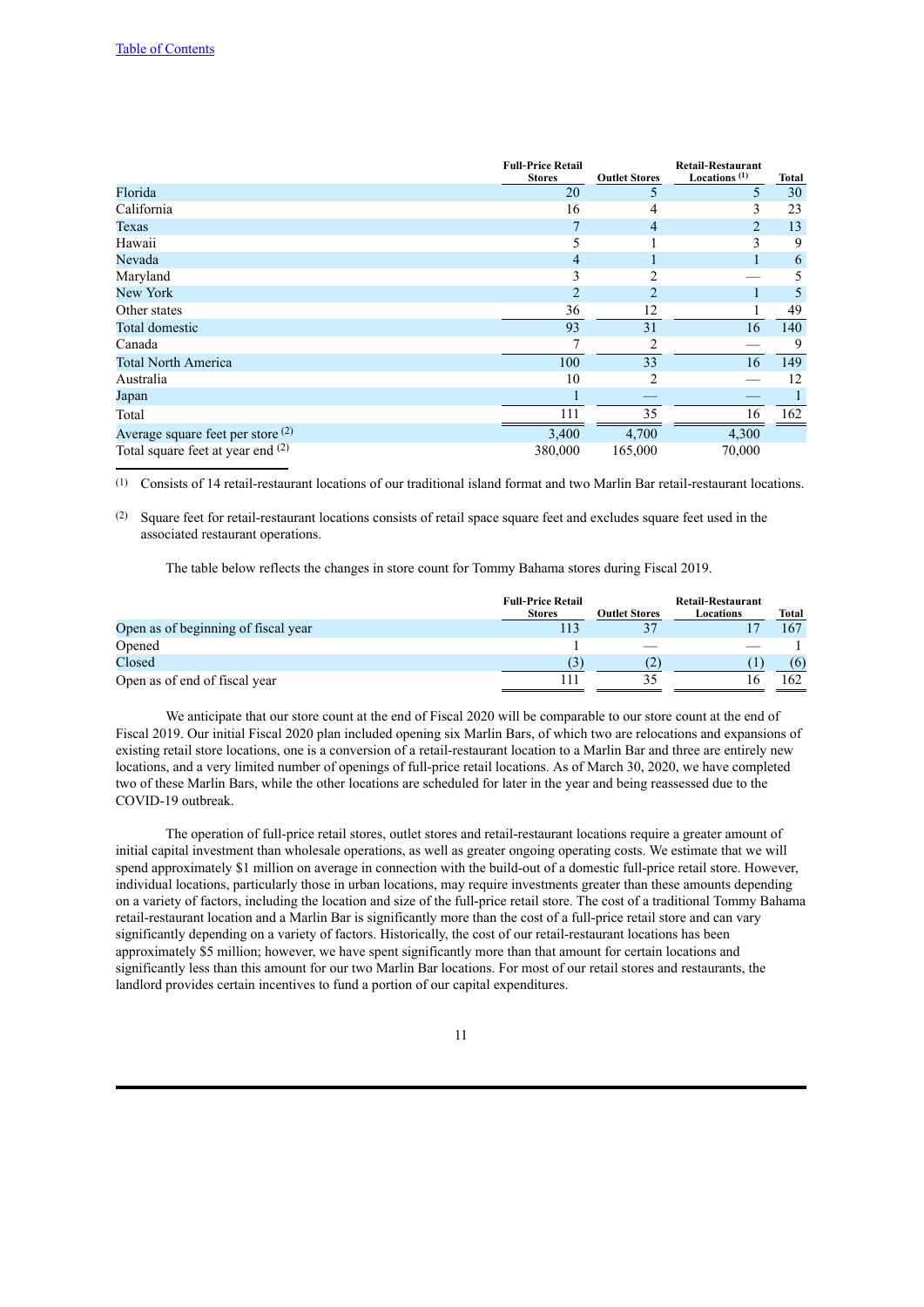Additionally, we incur capital expenditure costs related to periodic remodels of existing stores, particularly when we renew or extend a lease beyond the original lease term, or otherwise determine that a remodel of a store is appropriate. We also incur capital expenditures when a lease expires, and we determine it is appropriate to relocate to a new location in the same vicinity as the previous store. Alternatively, when a lease expires we may decide to close the store rather than relocating the store to another location or renewing the lease. The cost of store relocations is generally comparable to the costs of opening a new full-price retail store or outlet store. We anticipate that the capital expenditures for relocations and remodels, in the aggregate, may continue to increase in future periods.

In addition to our full-price retail stores and outlet stores, our direct to consumer approach includes various ecommerce websites, including the tommybahama.com website. During Fiscal 2019, e-commerce sales represented 20% of Tommy Bahama's net sales, compared to 18% in Fiscal 2018. Our Tommy Bahama websites allow consumers to buy Tommy Bahama products directly from us via the internet. These websites also enable us to increase our database of consumer contacts, which allows us to communicate directly and frequently with consenting consumers. As we reach more customers in the future, we anticipate that our e-commerce distribution channel for Tommy Bahama will continue to grow at a faster pace than our domestic full-price retail store operations or wholesale operations.

#### *Wholesale Operations*

To complement our direct to consumer operations and have access to a larger group of consumers, we continue to maintain our profitable wholesale operations for Tommy Bahama. Tommy Bahama's wholesale customers include better department stores, specialty stores and multi-brand e-commerce retailers that generally follow a retail model approach with limited discounting. We value our long-standing relationships with our wholesale customers and are committed to working with them to enhance the success of the Tommy Bahama brand within their stores.

Wholesale sales for Tommy Bahama accounted for 20% of Tommy Bahama's net sales in Fiscal 2019. Approximately 55% of Tommy Bahama's wholesale business reflects sales to major department stores with the remaining wholesale sales primarily sales to specialty stores. Tommy Bahama men's products are available in more than 1,800 retail locations in North America, while Tommy Bahama women's products are available in more than 1,100 retail locations in North America. During Fiscal 2019, 15% of Tommy Bahama's net sales were to Tommy Bahama's 10 largest wholesale customers, with its largest customer representing 5% of Tommy Bahama's net sales.

We believe that the integrity and continued success of the Tommy Bahama brand, including its direct to consumer operations, is dependent, in part, upon controlled wholesale distribution, with careful selection of the retailers through which Tommy Bahama products are sold. As a result of our approach to limiting our wholesale distribution, we believe that sales growth in our men's apparel wholesale business, which represented approximately 86% of Tommy Bahama's domestic wholesale sales in Fiscal 2019, may be somewhat limited. However, we believe that we may have opportunities for wholesale sales increases for our Tommy Bahama women's business in the future, with its appeal evidenced by women's product representing 31% of sales in our full-price retail stores and e-commerce websites in Fiscal 2019.

We maintain Tommy Bahama apparel sales offices and showrooms in New York and Seattle, as well as other locations, to facilitate sales to our wholesale customers. Our Tommy Bahama wholesale operations use a sales force consisting of a combination of Tommy Bahama employees and independent commissioned sales representatives.

#### *Licensing Operations*

We believe licensing is an attractive business opportunity for the Tommy Bahama brand. For an established lifestyle brand, licensing typically requires modest additional investment but can yield high-margin income. It also affords the opportunity to enhance overall brand awareness and exposure. In evaluating a licensee for Tommy Bahama, we typically consider the candidate's experience, financial stability, sourcing expertise and marketing ability. We also evaluate the marketability and compatibility of the proposed licensed products with other Tommy Bahama products.

Our agreements with Tommy Bahama licensees are for specific geographic areas and expire at various dates in the future, and in limited cases include contingent renewal options. Generally, the agreements require minimum royalty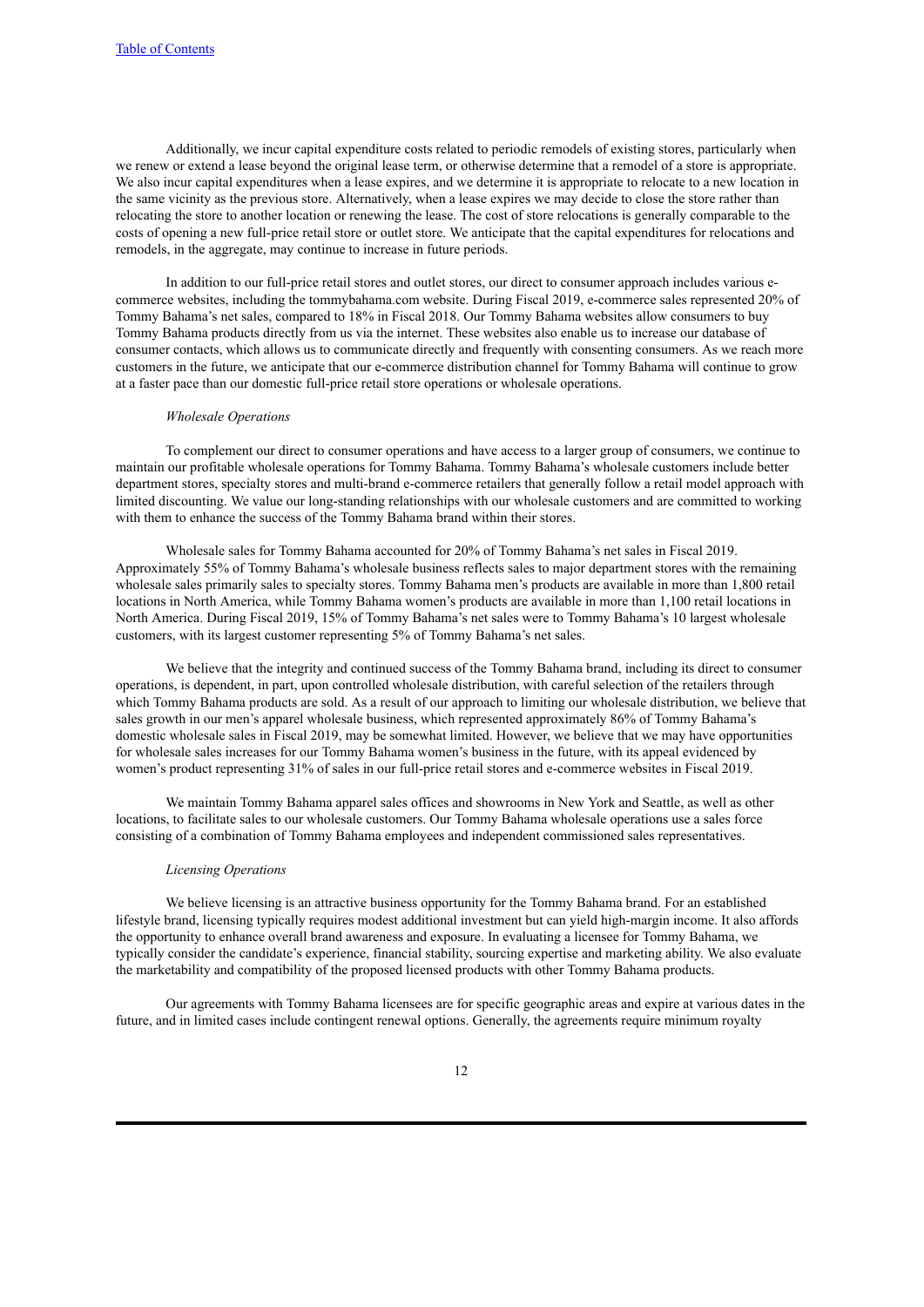payments as well as royalty payments based on specified percentages of the licensee's net sales of the licensed products as well as obligations to expend certain funds towards marketing the brand on an approved basis. Our license agreements generally provide us the right to approve all products, advertising and proposed channels of distribution. Third party license arrangements for our Tommy Bahama products include the following product categories:

| Men's and women's headwear       | <b>Watches</b>                 | Outdoor furniture and related products |
|----------------------------------|--------------------------------|----------------------------------------|
| Footwear                         | Belts, leather goods and gifts | Indoor furniture                       |
| Men's hosiery                    | Handbags                       | Mattresses and box springs             |
| Sleepwear                        | Luggage                        | Bedding and bath linens                |
| Shampoo, soap and bath amenities | Fabrics                        | Table top accessories                  |
| Cigar accessories                | Fragrances                     | Distilled spirits                      |

In addition to our license arrangements for the specific product categories listed above, we may enter into certain international distributor agreements which allow those parties to distribute Tommy Bahama apparel and other products on a wholesale and/or retail basis within certain countries or regions. As of February 1, 2020, we have agreements for distribution of Tommy Bahama products in the Middle East, Greater China and parts of Latin America. The products sold by the distributors generally are identical to the products sold in our own Tommy Bahama stores. In addition to selling Tommy Bahama goods to wholesale accounts, the distributors may, in some cases, operate their own retail stores. As of February 1, 2020, we have licensed Tommy Bahama stores located in the Middle East, Greater China and Central America. None of these agreements are expected to generate growth that would materially impact the operating results of Tommy Bahama in the near term.

### *Seasonal Aspects of Business*

Tommy Bahama's operating results are impacted by seasonality as the demand by specific product or style, as well as by distribution channel, may vary significantly depending on the time of year. Typically, the demand in the direct to consumer operations, including sales at our own stores and e-commerce sites, for Tommy Bahama products in our principal markets is generally higher in the spring, summer and holiday seasons and lower in the fall season. However, wholesale product shipments are generally shipped prior to each of the retail selling seasons. As the timing of certain unusual or nonrecurring items, economic conditions, wholesale product shipments or other factors affecting the business may vary from one year to the next, we do not believe that net sales or operating income (loss) for any particular quarter or the distribution of net sales and operating income (loss) for Fiscal 2019 are necessarily indicative of anticipated results for the full fiscal year or expected distribution in future years. The following table presents the percentage of net sales and operating income (loss) for Tommy Bahama by quarter for Fiscal 2019:

|                         | <b>First Ouarter</b> | <b>Second Quarter</b> | <b>Third Ouarter</b> | <b>Fourth Quarter</b> |
|-------------------------|----------------------|-----------------------|----------------------|-----------------------|
| Net sales               | $24\%$               | $28 \%$               | $19\%$               | $29\%$                |
| Operating income (loss) | 29 %                 | 44 $\%$               | (15)%                | 42 %                  |

#### *Lilly Pulitzer*

Lilly Pulitzer designs, sources, markets and distributes upscale collections of women's and girl's dresses, sportswear and related products. The Lilly Pulitzer brand was originally created in the late 1950s by Lilly Pulitzer and is an affluent brand with a heritage and aesthetic based on the Palm Beach resort lifestyle. The brand is somewhat unique among women's brands in that it has demonstrated multi-generational appeal, including among young women in college or recently graduated from college; young mothers with their daughters; and women who are not tied to the academic calendar. Lilly Pulitzer products can be found in our owned Lilly Pulitzer stores, in Lilly Pulitzer Signature Stores, which are described below, and on our Lilly Pulitzer website, lillypulitzer.com, as well as in better department and independent specialty stores. During Fiscal 2019, 50% and 35% of Lilly Pulitzer's net sales were for women's sportswear and dresses, respectively, with the remaining sales consisting of Lilly Pulitzer accessories, including scarves, bags, jewelry and belts, children's apparel, footwear and licensed products.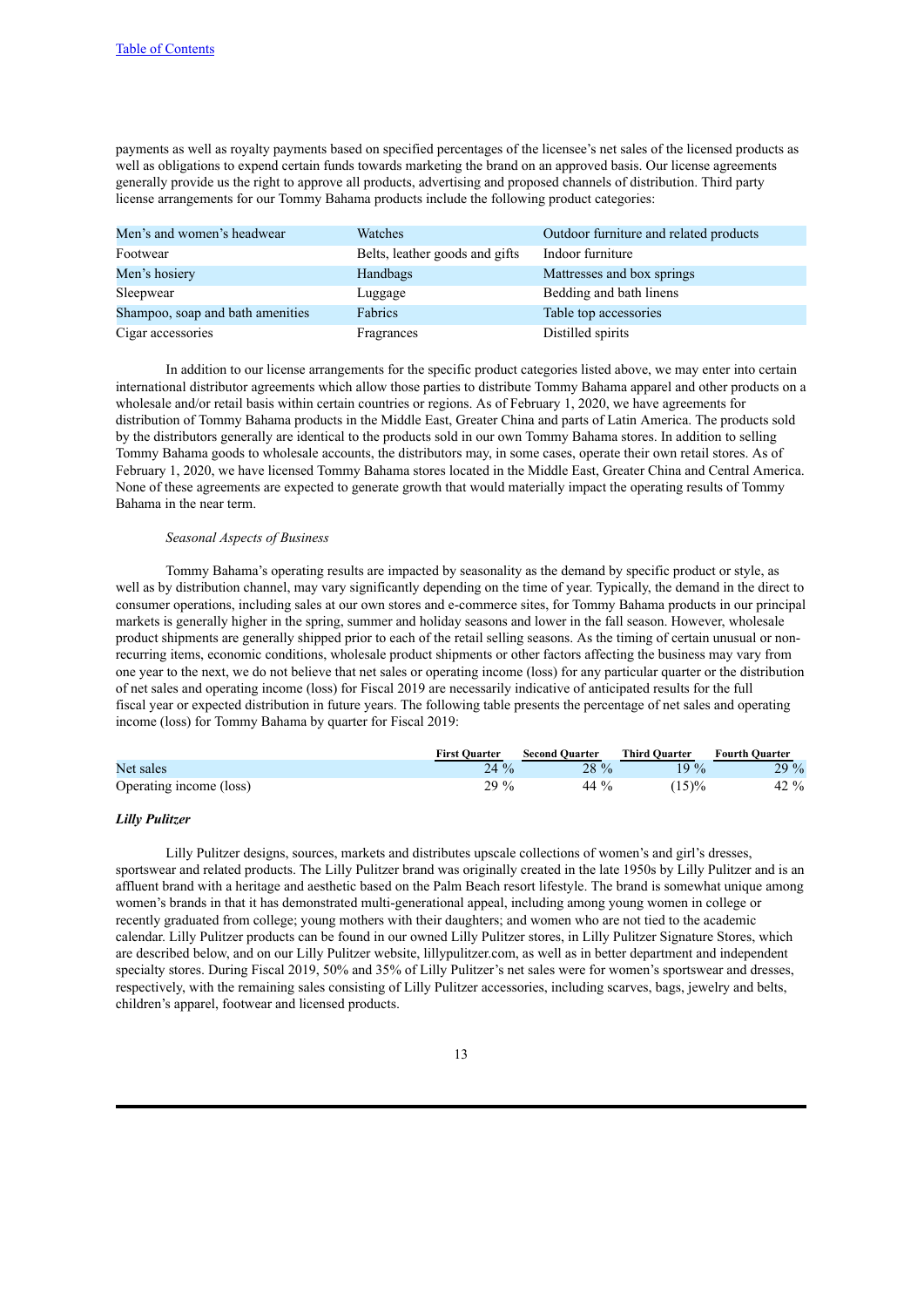We believe that there are opportunities to expand the reach of the Lilly Pulitzer brand in the future, while at the same time maintaining its historically select distribution. We believe that in order to take advantage of opportunities for long-term growth, we must continue to invest in the Lilly Pulitzer brand. These investments include enhancing e-commerce and other technology capabilities; opening and operating full-price retail stores; remodeling and/or relocating existing stores; and increasing employment, advertising and other functions to support the business. While we believe that these investments will generate long-term benefits, the investments may have a short-term negative impact on Lilly Pulitzer's operating margin, particularly if there is insufficient sales growth to absorb the incremental costs in a particular year.

We believe the attraction of the Lilly Pulitzer brand to our consumers is a reflection of years of maintaining appropriate quality and design of the Lilly Pulitzer apparel, accessories and licensed products, restricting the distribution of the Lilly Pulitzer products to a select tier of retailers and effectively communicating the message of Lilly Pulitzer's optimistic Palm Beach resort chic lifestyle. We believe this approach to quality, design, distribution and communication has been critical in allowing us to achieve the current retail price points for Lilly Pulitzer products. We believe that the retail sales value of all Lilly Pulitzer branded products sold during Fiscal 2019, including our estimate of retail sales by our wholesale customers and other third party retailers, exceeded \$325 million.

#### *Design, Sourcing, Marketing and Distribution*

Lilly Pulitzer's products are developed by our dedicated design teams located at the Lilly Pulitzer headquarters in King of Prussia, Pennsylvania as well as in Palm Beach, Florida. Our Lilly Pulitzer design teams focus on the target consumer, and the design process combines feedback from buyers, consumers and our sales force, along with market trend research. Lilly Pulitzer apparel products are designed to incorporate various fiber types, including cotton, silk, linen and other natural and man-made fibers, or blends of two or more of these materials.

Lilly Pulitzer uses a combination of in-house employees in our King of Prussia and Hong Kong offices and third party buying agents primarily based in Asia to manage the production and sourcing of its apparel products. Through its buying agents and direct sourcing, Lilly Pulitzer used approximately 60 vendors, with no individual supplier providing more than 10% and the largest 10 suppliers providing 55%, of the products acquired during Fiscal 2019. In Fiscal 2019, 45% of Lilly Pulitzer's product purchases were from manufacturers located in China.

Advertising and marketing are an integral part of the long-term strategy of the Lilly Pulitzer brand, and we therefore devote significant resources to advertising and marketing. Lilly Pulitzer's advertising attempts to engage individuals within the brand's consumer demographic and guide them on a regular basis to our full-price retail stores, ecommerce websites and wholesale customers' stores and websites in search of our products. The marketing of the Lilly Pulitzer brand includes email, internet, social media and influencer advertising, as well as traditional media such as catalogs, print and other communications and moving media and trade show initiatives. We believe that it is very important that a lifestyle brand effectively communicate with consumers on a regular basis about product offerings or other brand events in order to maintain and strengthen the brand's connections with guests.

In addition to our ongoing Lilly Pulitzer marketing initiatives, on occasion we also enter into collaborations with third parties to increase brand awareness or create additional brand excitement. Often these collaborations do not generate material direct revenue for Lilly Pulitzer, but instead provide significant press or social media exposure and excitement for the brand that complement our ongoing advertising and marketing initiatives. We believe in today's environment it is important to continue to find new, creative ways to advertise in order to differentiate the brand.

We believe that highly visible full-price retail store locations with creative design, broad merchandise selection and brand appropriate visual presentation are key enticements for customers to visit and buy merchandise. We believe that full-price retail stores enhance the shopping experience of our customers, which will increase consumer brand loyalty. Marketing initiatives at certain of our full-price retail stores may include special event promotions and a variety of public relations activities designed to create awareness of our stores and products and in some cases including "shop and share" events benefiting local charities. At certain times during the year, an integral part of the direct to consumer marketing plan for Lilly Pulitzer includes certain gift with purchase programs where the consumer earns the right to a Lilly Pulitzer gift product if certain spending thresholds are achieved. We believe that our full-price retail store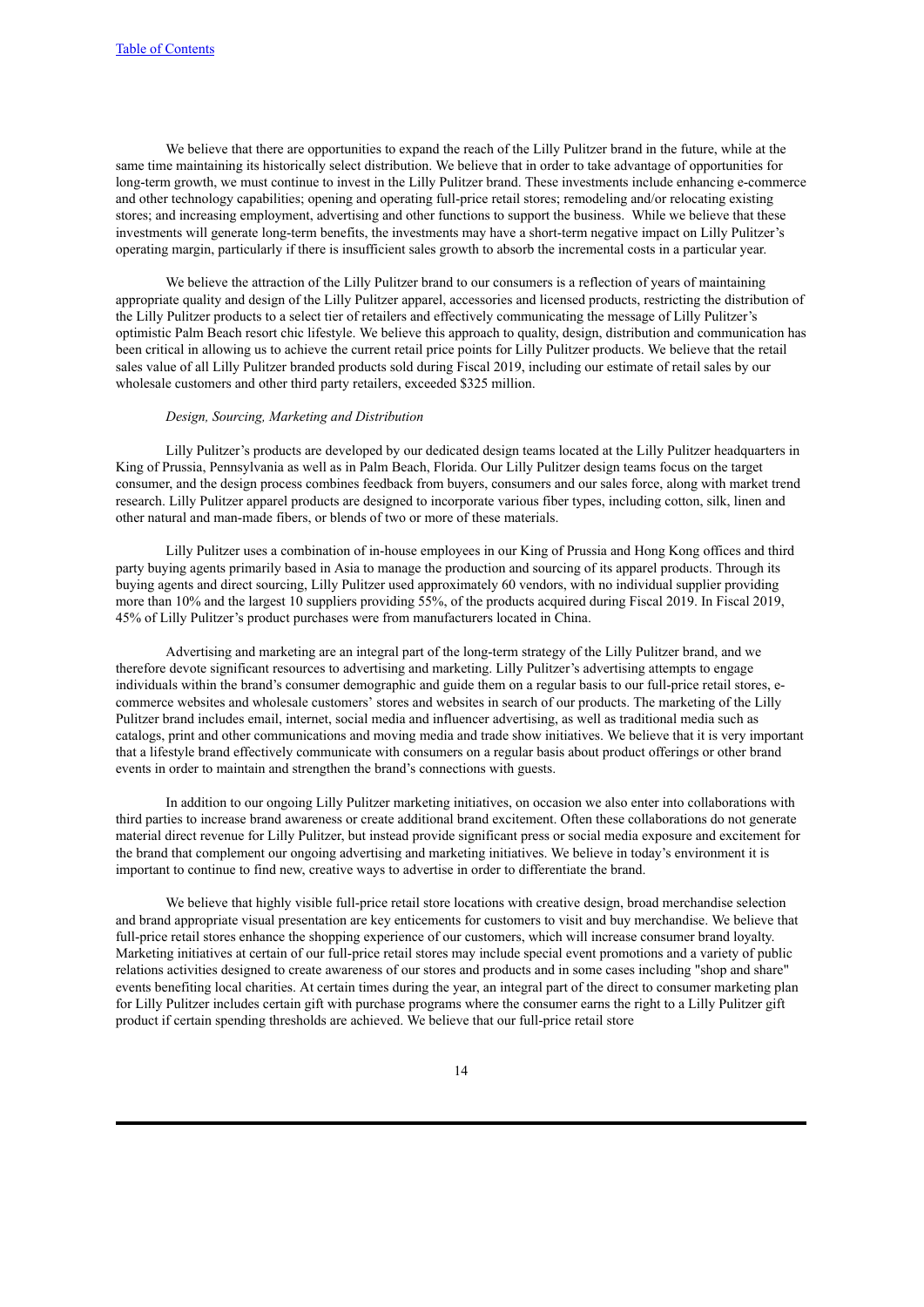operations, as well as our traditional and digital media communications and periodic collaborations with others, enhance brand awareness and increase the sales of Lilly Pulitzer products in all channels of distribution.

For certain of our wholesale customers, we also provide point-of-sale materials and signage to enhance the presentation of our branded products at their retail locations and/or participate in cooperative advertising programs.

Lilly Pulitzer operates a distribution center in King of Prussia, Pennsylvania. Activities at the distribution center include receiving finished goods from suppliers, inspecting the products and shipping the products to wholesale customers, Lilly Pulitzer full-price retail stores and our e-commerce customers. We seek to maintain sufficient levels of inventory at the distribution center to support our direct to consumer operations, as well as pre-booked orders and some limited replenishment ordering for our wholesale customers.

### *Direct to Consumer Operations*

A key component of our Lilly Pulitzer growth strategy is to operate our own stores and e-commerce website, which we believe permits us to develop and build brand awareness by presenting products in a setting specifically designed to showcase the aspirational lifestyle on which they are based. Lilly Pulitzer's direct to consumer distribution channel, which consists of full-price retail store and e-commerce operations, represented 79% of Lilly Pulitzer's net sales in Fiscal 2019.

Our direct to consumer strategy for the Lilly Pulitzer brand includes operating full-price retail stores in higher-end malls, lifestyle shopping centers, resort destinations and brand-appropriate street locations. Sales at our full-price retail stores represented 41% of Lilly Pulitzer's net sales during Fiscal 2019. As of February 1, 2020, about 40% of our Lilly Pulitzer stores were located in outdoor regional lifestyle centers and approximately one-third of our Lilly Pulitzer stores were located in indoor regional malls, with the remaining locations in resort or street locations. In certain resort locations such as Nantucket and Watch Hill, our stores are only open during the resort season. Additionally, we may open temporary pop-up stores in certain locations.

Each full-price retail store carries a wide range of merchandise, including apparel, footwear and accessories, all presented in a manner intended to enhance the Lilly Pulitzer image, brand awareness and acceptance. Our Lilly Pulitzer full-price retail stores allow us to present Lilly Pulitzer's full line of current season products. We believe our Lilly Pulitzer full-price retail stores provide high visibility for the brand and products and enable us to stay close to the needs and preferences of consumers. We also believe that our presentation of products and our strategy to operate the full-price retail stores with limited promotional activities complement our business with our wholesale customers. Generally, we believe there are opportunities for full-price retail stores in both warmer and cooler climates, as we believe the more important consideration is whether the location attracts the affluent consumer that we are targeting.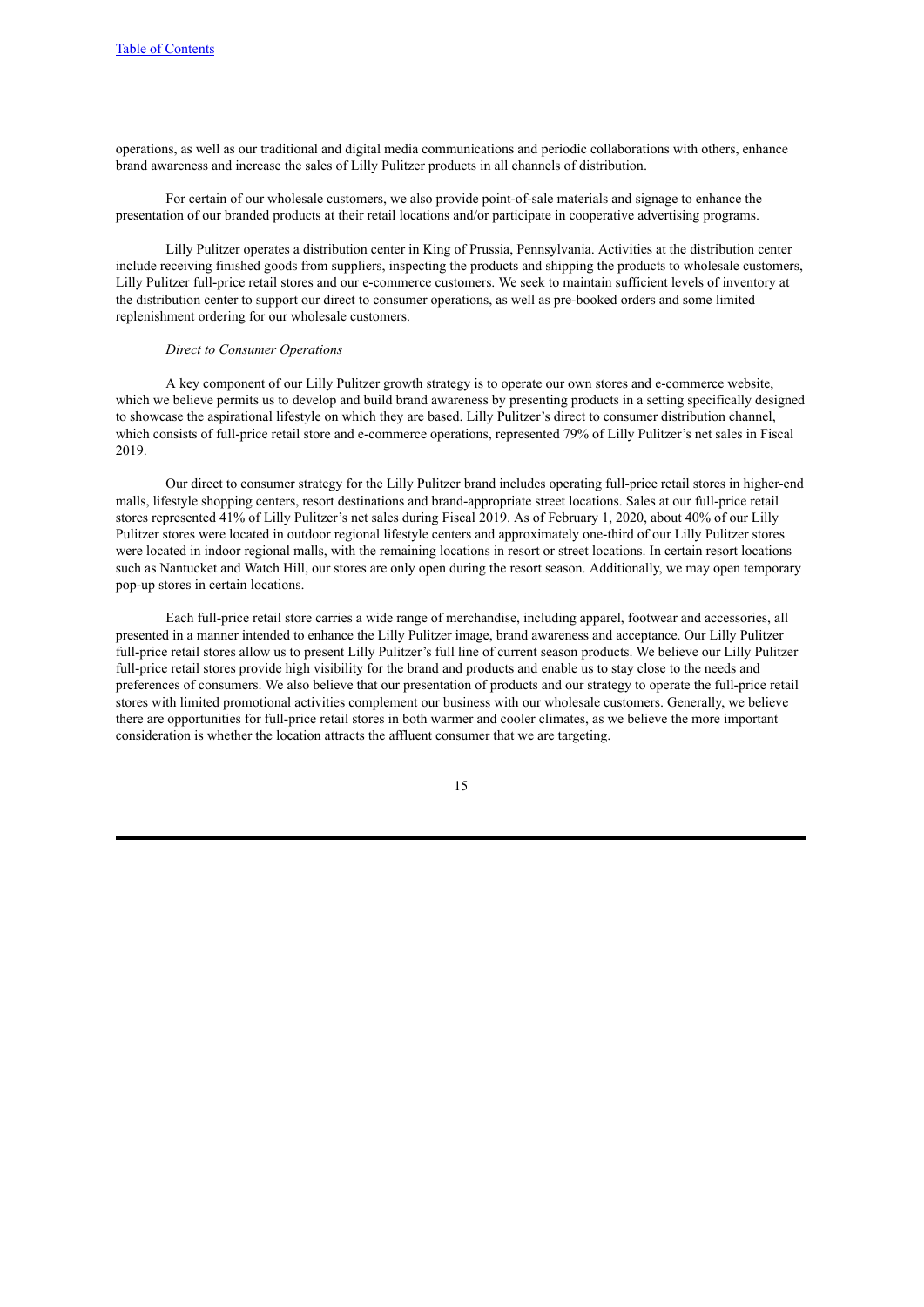Lilly Pulitzer's full-price retail store sales per gross square foot for Fiscal 2019 were approximately \$720 for the full-price retail stores which were open the full Fiscal 2019 year. The table below provides certain information regarding Lilly Pulitzer full-price retail stores as of February 1, 2020.

|                               | Number of<br><b>Full Price Retail</b><br><b>Stores</b> |
|-------------------------------|--------------------------------------------------------|
| Florida                       | 18                                                     |
| Massachusetts                 |                                                        |
| Virginia                      | 6                                                      |
| North Carolina                | 4                                                      |
| Ohio                          | 3                                                      |
| Texas                         | 3                                                      |
| Other                         | 20                                                     |
| Total                         | 61                                                     |
| Average square feet per store | 2,600                                                  |
| Total square feet at year-end | 160,000                                                |

The table below reflects the changes in store count for Lilly Pulitzer stores during Fiscal 2019.

|                                     | <b>Full Price Retail</b><br><b>Stores</b> |
|-------------------------------------|-------------------------------------------|
| Open as of beginning of fiscal year | 62                                        |
| Opened                              | ◠                                         |
| Closed                              | (3)                                       |
| Open as of end of fiscal year       |                                           |

During Fiscal 2019, we opened Lilly Pulitzer stores in Newport Beach, California, and Wilmington, North Carolina, and closed three stores which were no longer deemed appropriate locations for the brand. In Fiscal 2020, we anticipate that Lilly Pulitzer's store opening pace will be comparable to or less than the store opening pace in Fiscal 2019. The operation of full-price retail stores requires a greater amount of initial capital investment than wholesale operations, as well as greater ongoing operating costs. We anticipate that most future full-price retail store openings will generally be less than 2,500 square feet on average; however, the determination of actual size of the store will depend on a variety of criteria. To open a 2,500 square foot Lilly Pulitzer full-price retail store, we anticipate capital expenditures of approximately \$1 million on average. For most of our full-price retail stores, the landlord provides certain incentives to fund a portion of our capital expenditures.

In addition to new store openings, we also incur capital expenditure costs related to remodels, expansions or downsizing of existing stores, particularly when we renew or extend a lease beyond the original lease term, or otherwise determine that a remodel of a store is appropriate. We may also incur capital expenditures if we determine it is appropriate to relocate a store to a new location. The cost of store relocations, if any, will generally be comparable to the cost of opening a new store. Alternatively, when a lease expires we may decide to close the store rather than relocating the store to another location or renewing the lease.

In addition to operating Lilly Pulitzer full-price retail stores, another key element of our direct to consumer strategy is the lillypulitzer.com website, which represented 38% of Lilly Pulitzer's net sales in Fiscal 2019. The Lilly Pulitzer e-commerce business has experienced significant growth in recent years, and we anticipate that the rate of growth of the e-commerce business will remain strong in the future. We also use the Lilly Pulitzer website as an effective means of liquidating discontinued or out-of-season inventory in a brand appropriate manner and at gross margins in excess of 40% via e-commerce flash clearance sales. These sales are brand appropriate events that create a significant amount of excitement with loyal Lilly Pulitzer consumers, who are looking for an opportunity to purchase Lilly Pulitzer products at a discounted price. These e-commerce flash clearance sales typically run for three days during the summer clearance period in September and for two days during the post-holiday clearance period in January,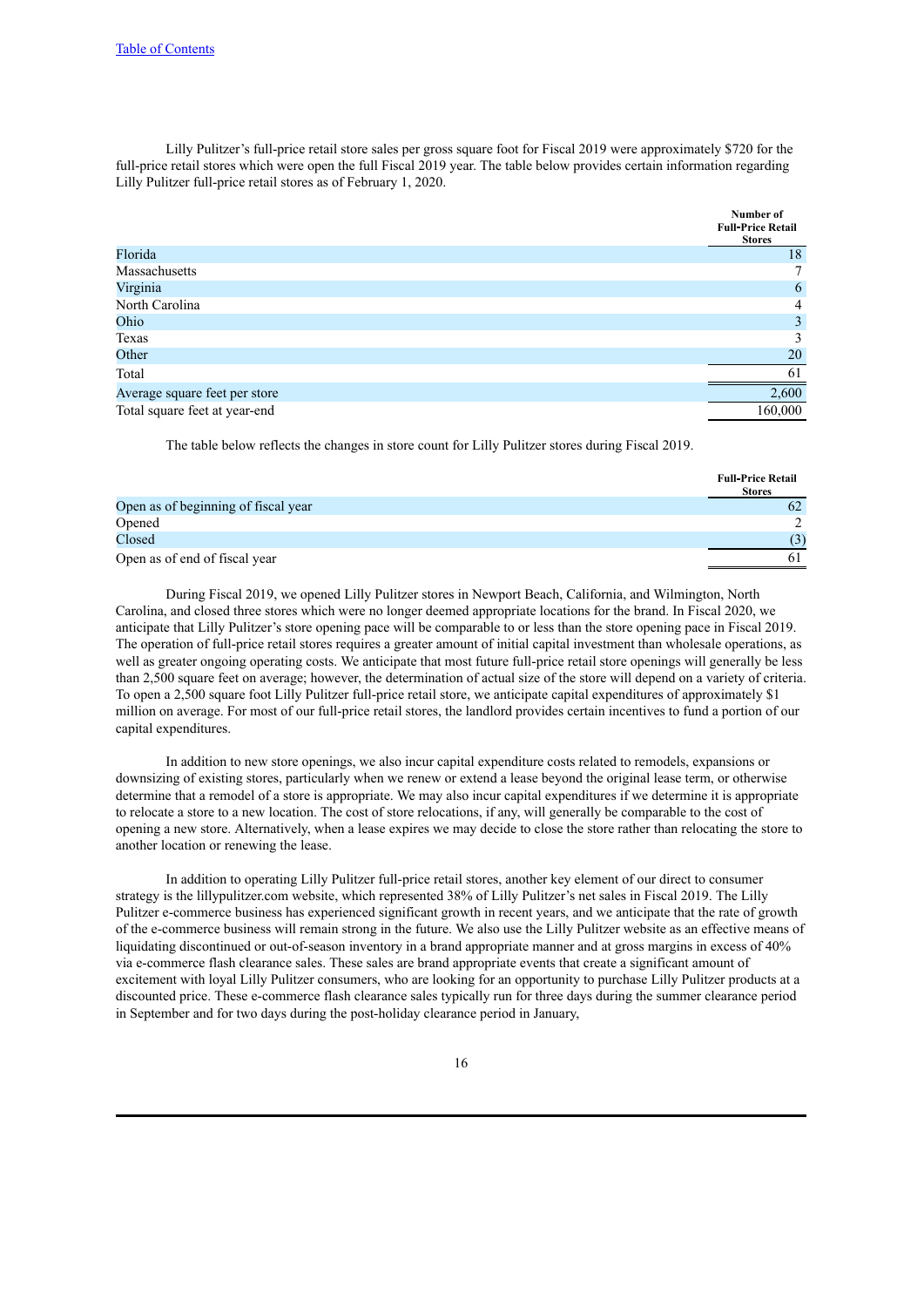allowing the Lilly Pulitzer website to remain full-price for the remaining 360 days of the year. During Fiscal 2019, approximately 44% of Lilly Pulitzer's e-commerce sales were e-commerce flash clearance sales.

#### *Wholesale Operations*

To complement our direct to consumer operations and have access to a larger group of consumers, we continue to maintain our profitable wholesale operations for Lilly Pulitzer. These wholesale operations are primarily with independent specialty stores, Signature Stores, better department stores and multi-branded e-commerce retailers that generally follow a retail model approach with limited discounting. During Fiscal 2019, approximately 21% of Lilly Pulitzer's net sales were sales to wholesale customers. During Fiscal 2019, about one-third of Lilly Pulitzer's wholesale sales were to Lilly Pulitzer's Signature Stores, one-fourth of Lilly Pulitzer's wholesale sales were to specialty stores and one-fourth of Lilly Pulitzer's wholesale sales were to department stores. The remaining wholesale sales were primarily to national accounts, including on-line retailers, and off-price retailers. Lilly Pulitzer's net sales to its 10 largest wholesale customers represented 12% of Lilly Pulitzer's net sales in Fiscal 2019 with its largest customer representing less than 5% of Lilly Pulitzer's net sales.

An important part of Lilly Pulitzer's wholesale distribution is sales to Signature Stores. For these stores, we enter into agreements whereby we grant the other party the right to independently operate one or more stores as a Lilly Pulitzer Signature Store, subject to certain conditions, including designating substantially all the store specifically for Lilly Pulitzer products and adhering to certain trademark usage requirements. We sell products to these Lilly Pulitzer Signature Stores on a wholesale basis and do not receive royalty income associated with these sales. As of February 1, 2020, there were 53 Lilly Pulitzer Signature Stores.

We believe that the integrity and continued success of the Lilly Pulitzer brand, including its direct to consumer operations, is dependent, in part, upon controlled wholesale distribution with careful selection of the retailers through which Lilly Pulitzer products are sold. We continue to value our long-standing relationships with our wholesale customers and are committed to working with them to enhance the success of the Lilly Pulitzer brand within their stores. Lilly Pulitzer apparel products are available in approximately 300 wholesale doors.

We maintain Lilly Pulitzer apparel sales offices and showrooms in Palm Beach, Florida, King of Prussia, Pennsylvania and New York City. Our wholesale operations for Lilly Pulitzer use a sales force consisting of salaried sales employees.

#### *Licensing Operations*

We license the Lilly Pulitzer trademark to licensees in categories beyond Lilly Pulitzer's core product categories. In the long term, we believe licensing may be an attractive business opportunity for the Lilly Pulitzer brand, particularly once our direct to consumer presence has expanded. Once a brand is established, licensing requires modest additional investment but can yield high-margin income. It also affords the opportunity to enhance overall brand awareness and exposure. In evaluating a potential Lilly Pulitzer licensee, we consider the candidate's experience, financial stability, manufacturing performance and marketing ability. We also evaluate the marketability and compatibility of the proposed products with other Lilly Pulitzer branded products.

Our agreements with Lilly Pulitzer licensees are for specific geographic areas and expire at various dates in the future. Generally, the agreements require minimum royalty payments as well as royalty and advertising payments based on specified percentages of the licensee's net sales of the licensed products. Our license agreements generally provide us the right to approve all products, advertising and proposed channels of distribution.

Third party license arrangements for Lilly Pulitzer products include the following product categories: stationery and gift products; home furnishing products; and eyewear.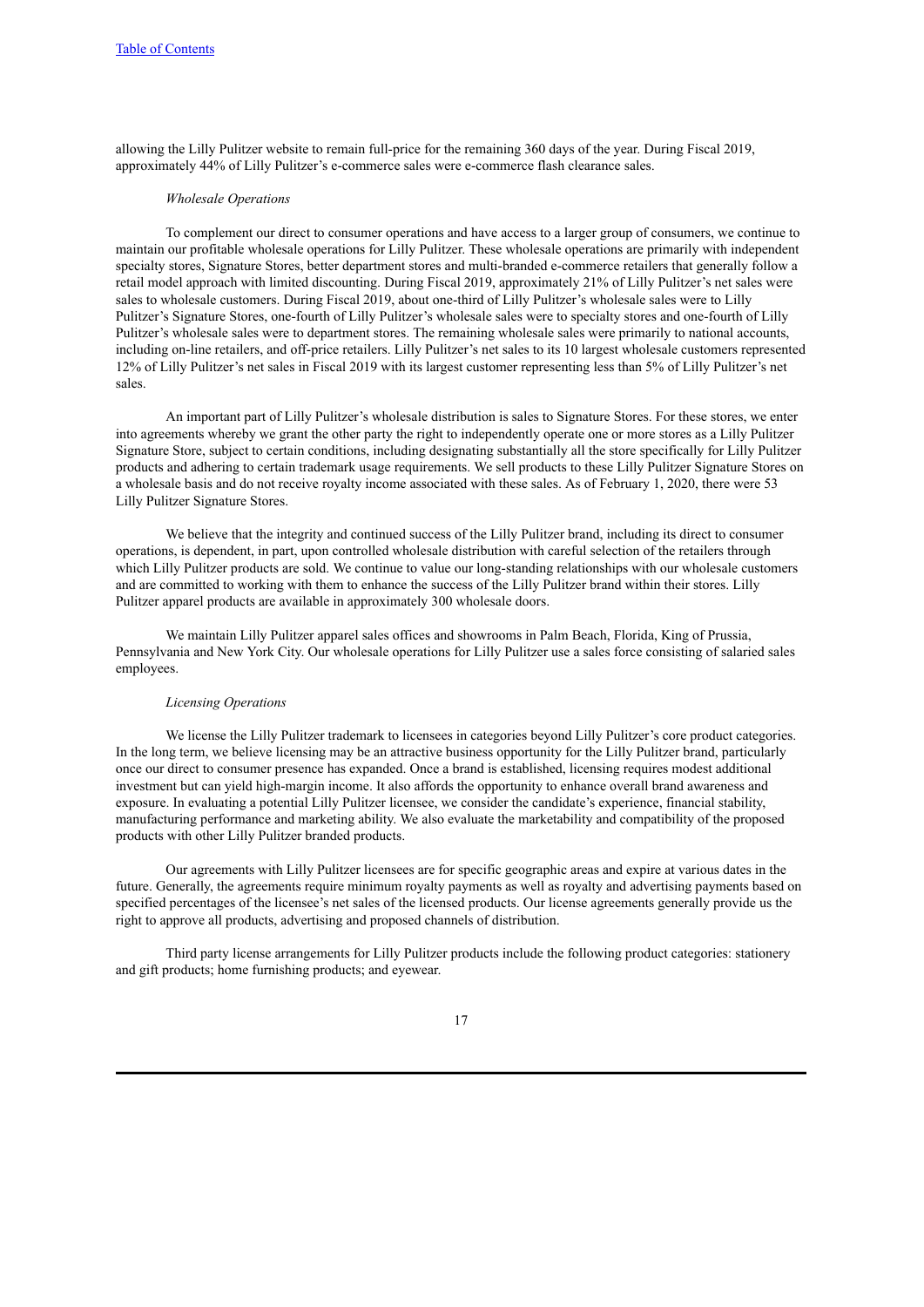### *Seasonal Aspects of Business*

Lilly Pulitzer's operating results are impacted by seasonality as the demand by specific product or style as well as demand by distribution channel may vary significantly depending on the time of year. Typically, the demand in the direct to consumer operations for Lilly Pulitzer products is generally higher in the spring, summer and resort seasons and lower in the fall season. However, wholesale product shipments are generally shipped prior to each of the retail selling seasons. Further, in the third and fourth quarters of our fiscal year, which have not historically been strong full-price direct to consumer or wholesale quarters for Lilly Pulitzer, Lilly Pulitzer has held significant e-commerce flash clearance sales which partially offsets the impact of seasonality on Lilly Pulitzer's sales, but to a lesser degree on operating income. As the timing of certain unusual or non-recurring items, economic conditions, wholesale product shipments, the magnitude of ecommerce flash clearance sales or other factors affecting the business may vary from one year to the next, we do not believe that net sales or operating income for any particular quarter or the distribution of net sales for Fiscal 2019 are necessarily indicative of anticipated results for the full fiscal year or expected distribution in future years. The following table presents the percentage of net sales and operating income for Lilly Pulitzer by quarter for Fiscal 2019:

|                  | <b>First Ouarter</b> | <b>Second Quarter</b> | <b>Third Quarter</b> | <b>Fourth Quarter</b> |
|------------------|----------------------|-----------------------|----------------------|-----------------------|
| Net sales        | $25 \%$              | $27\%$                | $25\%$               | $23\%$                |
| Operating income | $29\%$               | 40 $\%$               | $21\%$               | $10\%$                |

#### *Lanier Apparel*

Lanier Apparel designs, sources and distributes branded and private label men's apparel, including tailored clothing, casual pants and sportswear, across a wide range of price points, but primarily at moderate price points. The majority of our Lanier Apparel products are sold under certain trademarks licensed to us by third parties. Lanier Apparel's licensed brands for certain product categories include Kenneth Cole®, Dockers®, Cole Haan® and Nick Graham®. Additionally, we design and market products for our owned Billy London®, Oxford®, Duck Head® and Strong Suit® brands. Sales of branded products licensed to us or owned by us represented 65% and 15%, respectively, of Lanier Apparel's net sales during Fiscal 2019.

In addition to these branded businesses, Lanier Apparel designs and sources private label apparel products for certain customers, including tailored clothing and pants programs for large department stores, warehouse clubs, and other retailers. Sales of private label products represented 20% of Lanier Apparel's net sales in Fiscal 2019. For our large retail customers, the private label programs offer the customer product exclusivity, generally at higher gross margins than they would achieve on branded products, while allowing us the opportunity to leverage our design, sourcing, production, logistics and distribution infrastructure. For other customers, we may perform any combination of design, sourcing, production, logistics or distribution services for a brand owner. In these cases, the brand owner may have determined it is more efficient to outsource certain functions, may be a smaller company that lacks such functional expertise or may want to focus their energies on the other aspects of their brand. Lanier Apparel is an efficient operator that excels in sourcing, production, logistics, distribution and design and can leverage its infrastructure by providing services and resources to these smaller brand owners.

Our Lanier Apparel products are primarily sold through large retailers including department stores, discount and off-price retailers, warehouse clubs, national chains, specialty retailers, multi-branded e-commerce retailers and others. Lanier Apparel's products are sold in more than 5,000 retail locations. In Lanier Apparel, we have long-standing relationships with some of the United States' largest retailers, including department stores which represented 30% of Lanier Apparel's sales in Fiscal 2019. During Fiscal 2019, Lanier Apparel's four largest customers represented 24%, 18%, 14% and 13% respectively, of Lanier Apparel's net sales. Sales to Lanier Apparel's 10 largest customers represented more than 85% of Lanier Apparel's net sales during Fiscal 2019. The amount and percentage of net sales attributable to an individual customer in future years may be different than Fiscal 2019 as sales to wholesale customers are not tied to longterm contracts.

As certain of Lanier Apparel's private label and branded sales are program based, where Lanier Apparel must bid for a program on a case-by-case and season-by-season basis, an individual customer could increase, decrease or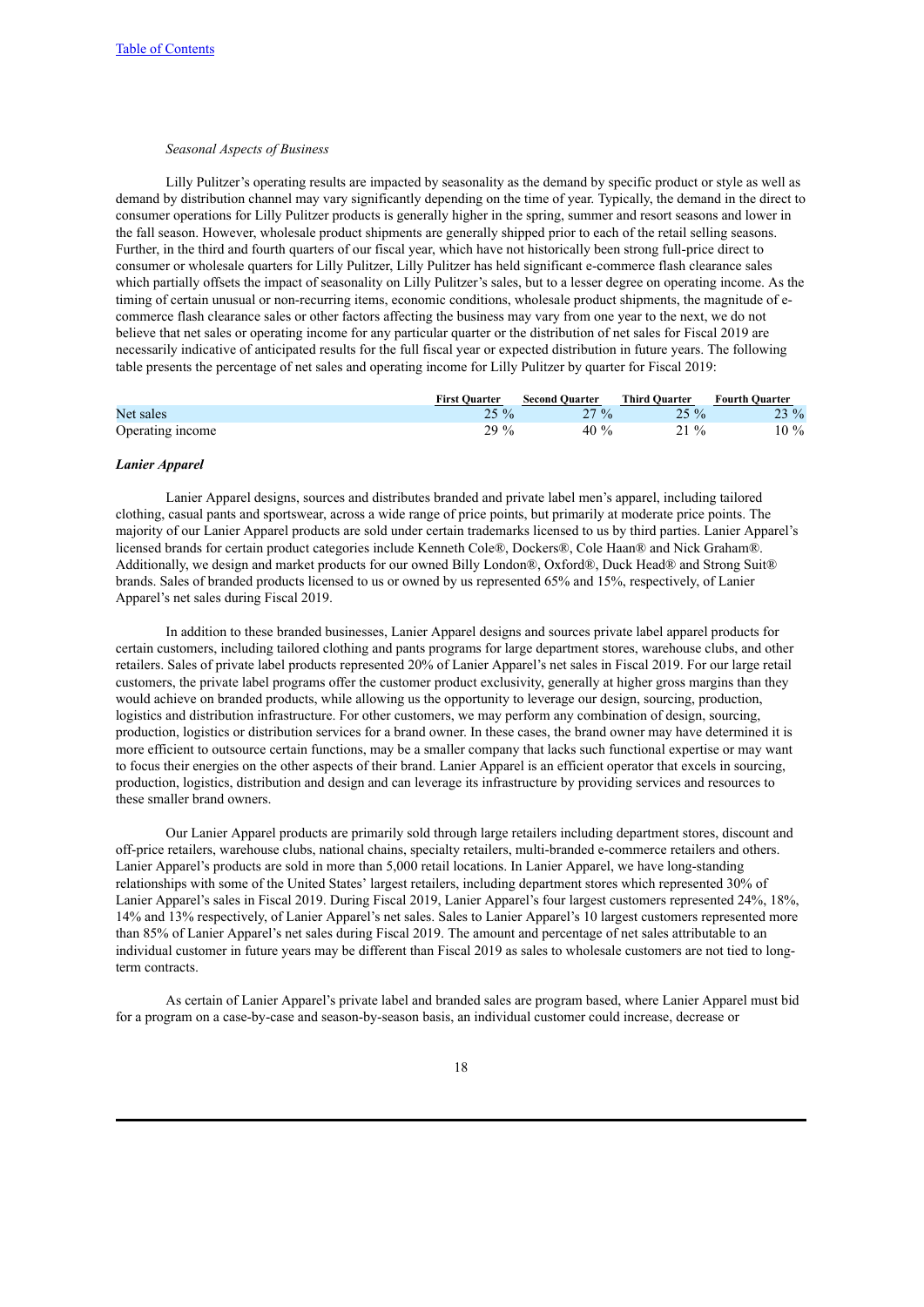discontinue its purchases from us at any time. Thus, significant fluctuations in Lanier Apparel's operating results from one year to the next may result, particularly if a program is not renewed, the customer decides to use another vendor, we determine that the return on the program is not acceptable to us, a new program is initiated, there is a significant increase in the volume of the program or otherwise.

The moderate price point tailored clothing and sportswear markets are extremely competitive sectors, with significant retail competition as well as gross margin pressures due to retail sales price pressures and production cost increases. We believe that our Lanier Apparel business has historically excelled at bringing quality products to our large big box customers at competitive prices and managing inventory risk appropriately while requiring minimal capital expenditure investments.

In order to better align Lanier Apparel's operations with its historical operational strength of focusing on larger customers, we have decided to exit certain unprofitable or smaller customers and reduce infrastructure costs related to its sportswear business. We believe these changes will allow Lanier Apparel to focus on large volume programs and customers, where it has historically been successful.

### *Design, Manufacturing, Sourcing, Marketing and Distribution*

We believe that superior customer service and supply chain management, as well as the design of quality products, are all integral components of our strategy in the branded and private label tailored clothing and sportswear markets in which Lanier Apparel operates. Our Lanier Apparel design teams, which are primarily located in New York City and Atlanta, focus on the target consumer for each brand and product. The design process combines feedback from buyers and sales agents along with market trend research and input from manufacturers. Our various Lanier Apparel products are manufactured from a variety of fibers, including wool, silk, linen, cotton and other natural fibers, as well as synthetics and blends of these materials.

Lanier Apparel manages production in Asia and Latin America through the efforts of our Lanier Apparel offices in Atlanta and Hong Kong as well as third party buying agents. Lanier Apparel's sourcing operations are also supplemented, as appropriate, by third party contractors who may provide certain sourcing functions or in-country quality assurance to further enhance Lanier Apparel's global sourcing operations. During Fiscal 2019, 70% of Lanier Apparel's product purchases were from manufacturers located in Vietnam. Lanier Apparel purchased goods from approximately 125 suppliers in Fiscal 2019. The 10 largest suppliers of Lanier Apparel provided 90% of the finished goods and raw materials Lanier Apparel acquired from third parties during Fiscal 2019, with 30% of our product purchases acquired from Lanier Apparel's largest third party supplier. In addition to purchasing products from third parties, Lanier Apparel operates a manufacturing facility, located in Merida, Mexico, which produced 10% of our Lanier Apparel products during Fiscal 2019.

The advertising efforts of Lanier Apparel are much more product specific than the advertising for our owned lifestyle brands. For Lanier Apparel's licensed branded products, advertising primarily consists of cooperative advertising with our larger customers, contributions to the licensor based on a specified percentage of our net sales to fund the licensor's general brand advertising initiatives and attending brand appropriate trade shows. As a provider of private label apparel, Lanier Apparel is generally not responsible for advertising for private label brands. For its owned brands, Lanier Apparel engages in marketing activities to increase the recognition and appeal of the brands.

For Lanier Apparel, we use a distribution center located in Toccoa, Georgia, a distribution center in Lyons, Georgia and certain third party distribution centers for our product shipments, where we receive goods from our suppliers, inspect those products and ship the goods to our customers. We seek to maintain sufficient levels of inventory to support programs for pre-booked orders and to meet customer demand for at-once ordering. For certain standard product styles, which represents about one-half of Lanier Apparel's net sales, we maintain in-stock replenishment programs, providing shipment to customers and consumers within just a few days of receiving the order. These types of programs generally require higher inventory levels. Lanier Apparel uses various off-price retailers to sell excess prior-season inventory.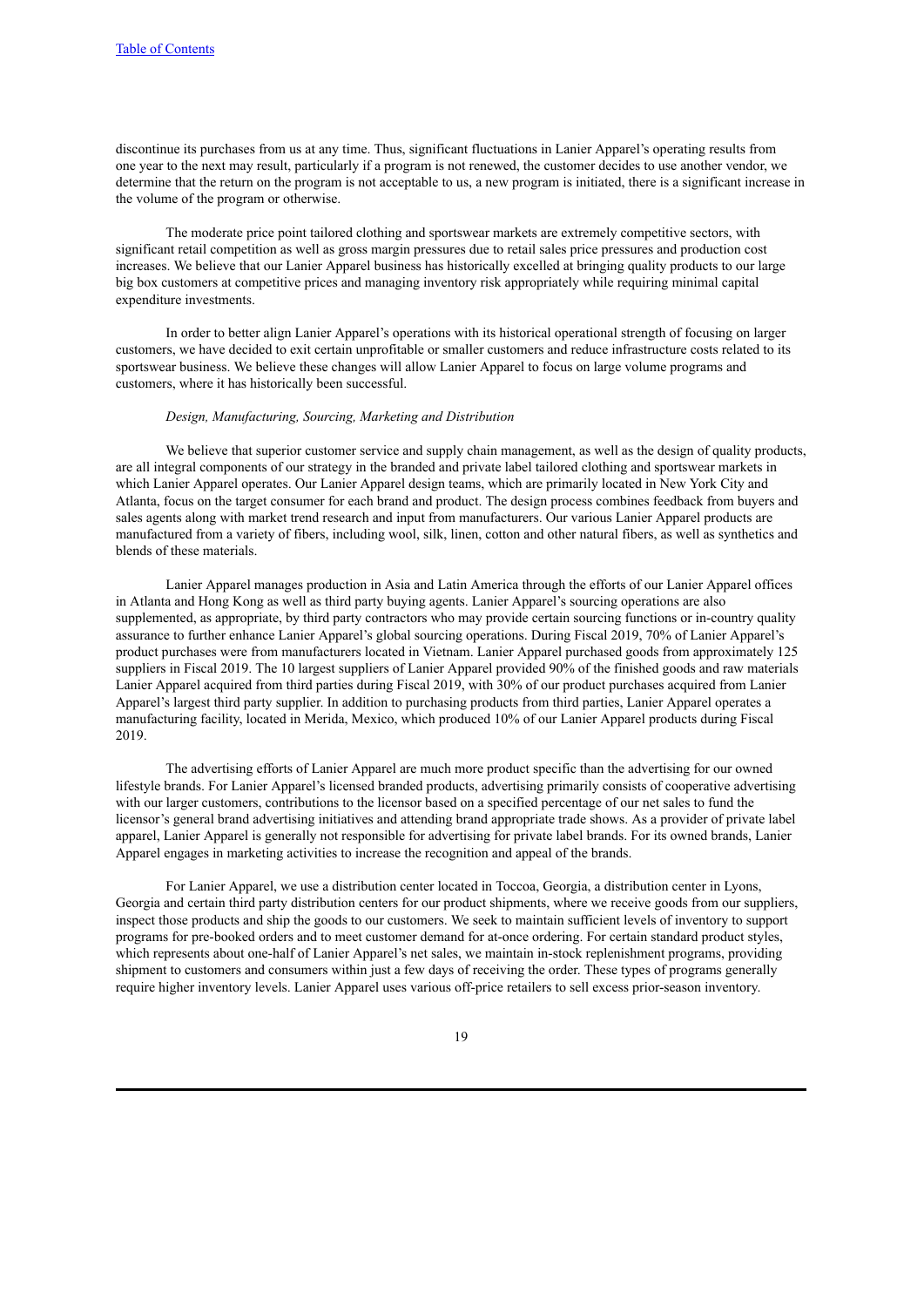We maintain apparel sales offices and showrooms for our Lanier Apparel products in several locations, including New York City and Atlanta and employ a sales force consisting primarily of salaried employees. Lanier Apparel operates websites for certain of its businesses and also ships orders directly to consumers who purchase products from the websites of certain of its wholesale customers. Sales to our customers where the consumer orders from the website of Lanier Apparel's wholesale customers, e-commerce retailers and catalog retailers as well as sales on Lanier Apparel's own websites represented 20% of Lanier Apparel's sales in Fiscal 2019.

### *Seasonal Aspects of Business*

Lanier Apparel's operating results are impacted by seasonality as the demand by specific product or style may vary significantly depending on the time of year. As a wholesale apparel business, in which product shipments generally occur prior to the retail selling seasons, the seasonality of Lanier Apparel often reflects stronger spring and fall wholesale deliveries which typically occur in our first and third quarters; however, in some fiscal years this will not be the case due to certain of Lanier Apparel's operations resulting from program-driven businesses. The timing of certain unusual or nonrecurring items, economic conditions, wholesale product shipments, the introduction of new programs, the loss of programs or customers or other factors affecting the business may vary significantly from one year to the next. For example, in the Fourth Quarter of Fiscal 2019, Lanier Apparel incurred significant inventory markdown charges which along with lower net sales, resulted in an operating loss for the quarter. Therefore, we do not believe that net sales or operating income of Lanier Apparel for any particular quarter or the distribution of net sales and operating income for Fiscal 2019 are necessarily indicative of anticipated results for the full fiscal year or expected distribution in future years. The following table presents the percentage of net sales and operating income for Lanier Apparel by quarter for Fiscal 2019:

|                  | <b>First Ouarter</b> | <b>Second Quarter</b> | <b>Third Ouarter</b> | <b>Fourth Quarter</b> |
|------------------|----------------------|-----------------------|----------------------|-----------------------|
| Net sales        | $27\%$               | $22\%$                | $30 \%$              | $21\%$                |
| Operating income | $81\%$               | $17\%$                | 133 $%$              | $(131)\%$             |

### *Southern Tide*

We acquired the Southern Tide lifestyle apparel brand in Fiscal 2016. Southern Tide designs, sources, markets and distributes high-quality apparel bearing the distinctive Skipjack logo. Southern Tide offers an extensive selection of men's shirts, pants, shorts, outerwear, ties, swimwear, footwear and accessories, as well as women's and youth collections. Launched in 2006, Southern Tide combines the modern design elements of today's youthful trends with love for the Southern culture and lifestyle. The brand has an appeal to all ages who have an appreciation for classic design, vibrant colors and a great fit and an affection for the coast. Southern Tide products can be found in independent specialty retailers, better department stores, Southern Tide Signature Stores as described below, and on our Southern Tide website, southerntide.com. During Fiscal 2019, 79% of Southern Tide's sales were wholesale sales and 21% of Southern Tide's sales were e-commerce sales.

We believe that there is significant opportunity to expand the reach of the Southern Tide brand by further increasing the wholesale presence of the brand, and growing the direct to consumer business including e-commerce and retail sales. We believe that the wholesale growth and expansion will be at a prudent pace as we believe that the integrity and success of the Southern Tide brand is dependent, in part, upon controlled wholesale distribution with careful selection of the retailers through which Southern Tide products are sold. We anticipate that the direct to consumer operations will grow at a faster pace than wholesale operations fueled by the addition of more owned Southern Tide retail stores in future years, after opening the first owned Southern Tide retail store in the Fourth Quarter of Fiscal 2019, as well as continued growth in our Southern Tide e-commerce operations.

We believe that in order to take advantage of opportunities for long-term growth, we must continue to invest in the Southern Tide brand. While we believe that these investments will generate long-term benefits, the investments may have a short-term negative impact on Southern Tide's operating margin given the current size of the Southern Tide business. We believe that the retail sales value of all Southern Tide branded products sold during Fiscal 2019, including our estimate of retail sales by our wholesale customers and other third party retailers, exceeded \$85 million.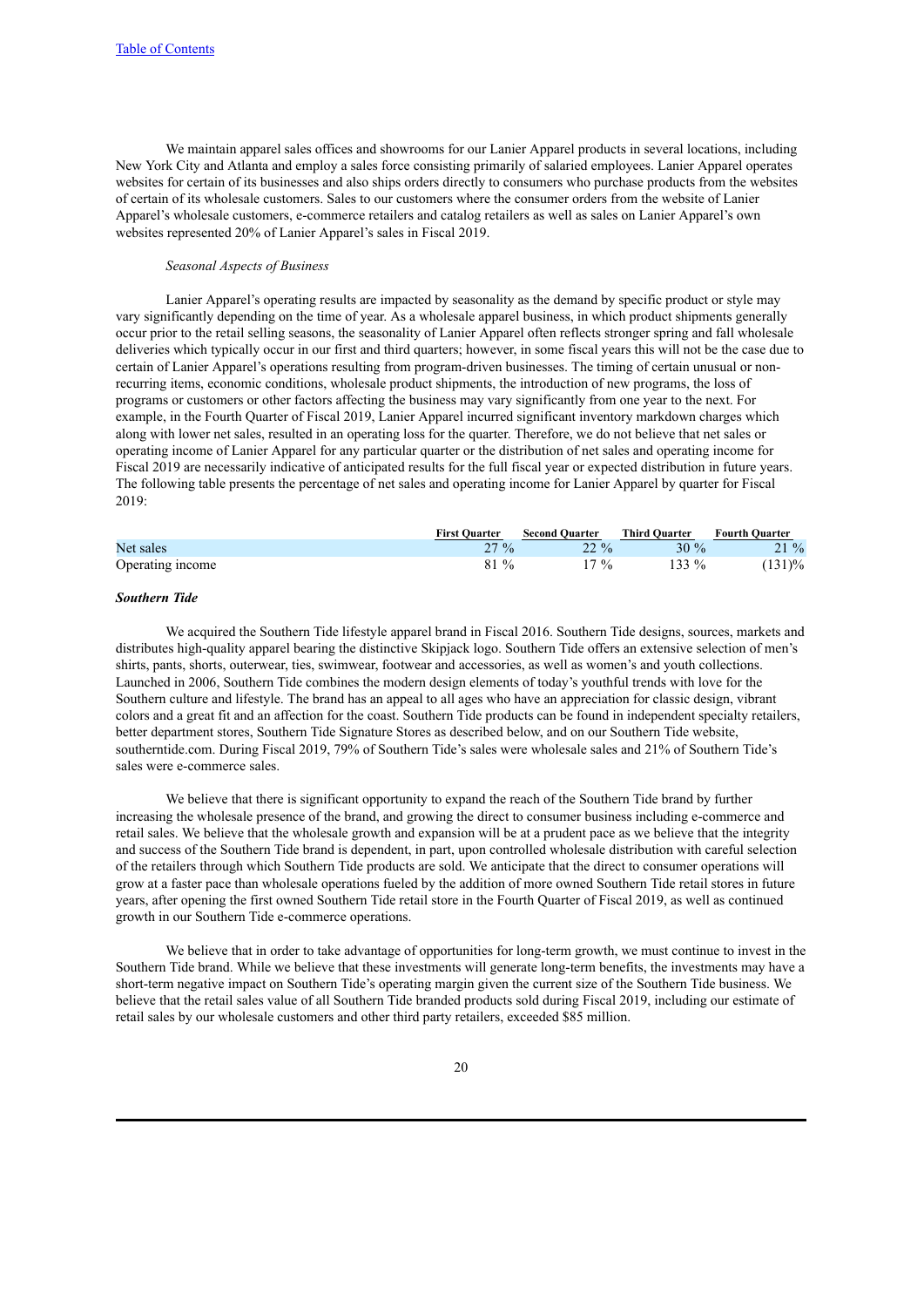### *Design, Sourcing, Marketing and Distribution*

Southern Tide's products are developed by our dedicated design teams located at the Southern Tide headquarters in Greenville, South Carolina. Our Southern Tide design teams focus on the target consumer, and the design process combines feedback from buyers, consumers and our sales force, along with market trend research. Southern Tide apparel products are designed to incorporate various fiber types, including cotton and other natural and man-made fibers, or blends of two or more of these materials.

During Fiscal 2019, Southern Tide used our Hong Kong-based sourcing office to manage the production and sourcing of a majority of its apparel product purchases with the remaining product purchases via third party buying agents. Southern Tide used approximately 60 suppliers with the largest individual supplier providing 20% of the Southern Tide products in Fiscal 2019. Also, the largest 10 suppliers of Southern Tide provided 70% of the Southern Tide products acquired. Approximately 35%, 25% and 25% of Southern Tide apparel products were sourced from China, Vietnam and Indonesia, respectively.

Advertising and marketing are an integral part of the long-term strategy for the Southern Tide brand, and we therefore devote significant resources to advertising and marketing. Southern Tide's advertising attempts to engage individuals within the brand's consumer demographic and guide them on a regular basis to our e-commerce website and wholesale customers' stores and websites in search of our products. The marketing of the Southern Tide brand includes email, internet and social media advertising as well as traditional media such as catalogs, print and other correspondence with customers and moving media and trade show initiatives. We believe that it is very important that a lifestyle brand effectively communicate with consumers on a regular basis about product offerings or other brand events in order to maintain and strengthen the brand's connections with consumers. For certain of our wholesale customers, we also provide point-of-sale materials and signage to enhance the presentation of our branded products at their retail locations and/or participate in cooperative advertising programs. Additionally, Southern Tide enters into certain sponsorship or co-branding arrangements, which may be for a particular cause or non-profit organization, that the Southern Tide team believes will resonate with its target consumers.

Southern Tide used our owned distribution center in Lyons, Georgia for its warehouse and distribution center operations. Activities at the distribution center include receiving finished goods from suppliers, inspecting the products and shipping the products to wholesale customers and our e-commerce customers as well as embroidery of certain collegiate, corporate and golf related products. We seek to maintain sufficient levels of inventory at the distribution center to support our direct to consumer operations, as well as pre-booked orders and some limited replenishment ordering for our wholesale customers.

#### *Wholesale Operations*

At this time, Southern Tide's business is predominantly a wholesale business with sales to independent specialty stores, department stores and Southern Tide Signature Stores. Southern Tide's wholesale operations provide an opportunity to grow our business and have access to a large group of consumers. During Fiscal 2019, approximately 19% of Southern Tide's sales were to department stores and 10% of net sales were to Southern Tide Signature Stores. Southern Tide's net sales to its 10 largest wholesale customers represented 38% of Southern Tide's net sales in Fiscal 2019, with its largest customer representing 15% of Southern Tide's net sales. Southern Tide products are available in more than 1,000 retail locations.

A component of Southern Tide's plans for growth in wholesale distribution is sales to Signature Stores. For Signature Stores, we enter into license agreements whereby we grant the other party the right to independently operate one or more stores as a Southern Tide Signature Store, subject to certain conditions, including designating substantially all the store specifically for Southern Tide products and adhering to certain trademark usage requirements. We sell products to these Southern Tide Signature Stores on a wholesale basis and do not receive royalty income associated with these sales. As of February 1, 2020, there were 15 Signature Stores including stores in Florida, Massachusetts, South Carolina and North Carolina. We anticipate some additional Signature Stores opening in Fiscal 2020. In addition, we believe there is opportunity for wholesale growth for Southern Tide in women's apparel, which represented 15% of Southern Tide's net sales in Fiscal 2019.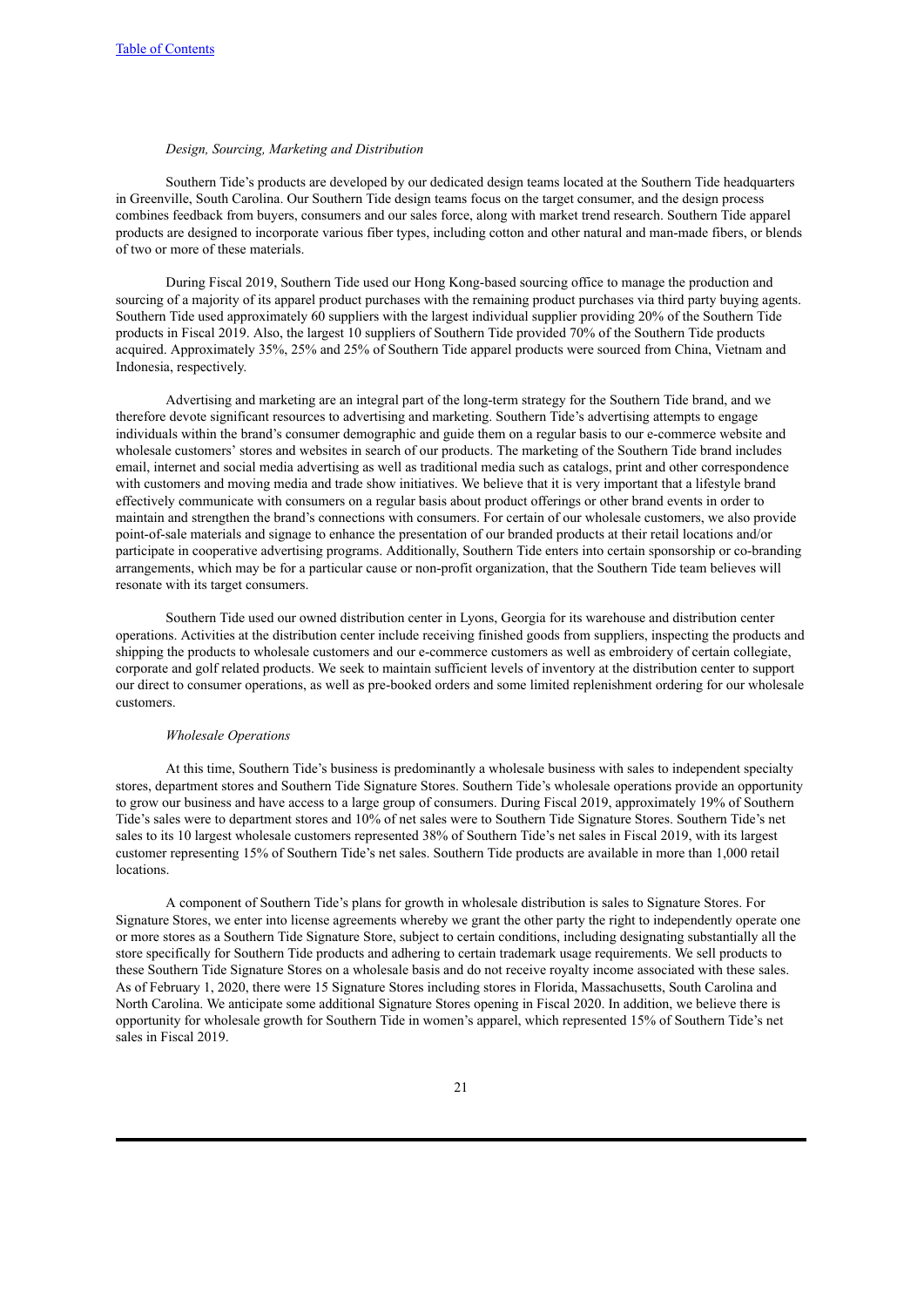We maintain Southern Tide apparel sales offices and showrooms in Greenville, South Carolina. Our wholesale operations for Southern Tide use a sales force consisting of a combination of salaried sales employees and commissioned agents.

#### *Direct to Consumer Operations*

A key component of our Southern Tide growth strategy is to expand our direct to consumer operations, which consists of the Southern Tide website and retail store operations. The Southern Tide website markets a full line of merchandise, including apparel and accessories, all presented in a manner intended to enhance the Southern Tide image, brand awareness and acceptance. We believe our Southern Tide website enables us to stay close to the needs and preferences of consumers. In addition to off-price retailers, we also use the Southern Tide website as a means of liquidating discontinued or out-of-season inventory in a brand appropriate manner. During the year, we have a number of e-commerce flash clearance sales per year, which are typically in industry end of season promotional periods.

In the Fourth Quarter of Fiscal 2019, we opened our first owned Southern Tide retail store in Jacksonville, Florida. During the year, we prepared for this retail store opening and roll-out by adding retail management leadership to the Southern Tide team. We anticipate opening retail stores in Fort Lauderdale and Destin, Florida during Fiscal 2020, and we continue to look at additional opportunities for locations that may open later in the year.

The operation of full-price retail stores requires a greater amount of initial capital investment than wholesale operations, as well as greater ongoing operating costs. We anticipate that most future full-price retail store openings will generally be approximately 2,000 square feet on average; however, the determination of actual size of the store will depend on a variety of criteria. To open a 2,000 square foot Southern Tide full-price retail store, we anticipate capital expenditures of less than \$1 million per store. We anticipate that for most of our full-price retail stores, the landlord will provide certain incentives to fund a portion of our capital expenditures, which is consistent with our other operating groups.

#### *Licensing Operations*

We currently license the Southern Tide trademark to licensees for certain bed, bath and tie product categories. The agreements require minimum royalty payments as well as royalty payments based on specified percentages of the licensee's net sales of the licensed products and provides us the right to approve all products, advertising and proposed channels of distribution. In the long term, we believe licensing may be an attractive business opportunity for Southern Tide, but opportunities may be somewhat limited until the sales volume and distribution of the Southern Tide brand expands. Once the brand is more fully established, licensing requires modest additional investment but can yield high-margin income. It also affords the opportunity to enhance overall brand awareness and exposure.

#### *Seasonal Aspects of Business*

Southern Tide's operating results are impacted by seasonality as the demand by specific product or style as well as the demand by distribution channel may vary significantly depending on the time of year. Southern Tide is primarily a wholesale apparel business and currently has a heavier concentration of Spring/Summer product category offerings. Thus, the seasonality of Southern Tide generally reflects stronger sales in the first half of the fiscal year. The timing of certain unusual or non-recurring items, economic conditions, wholesale product shipments or other factors affecting the business may vary from one year to the next. Therefore, we do not believe that net sales or operating income of Southern Tide for any particular quarter or the distribution of net sales and operating income for Fiscal 2019 are necessarily indicative of anticipated results for the full fiscal year or expected distribution in future years. The following table presents the percentage of net sales and operating income for Southern Tide by quarter for Fiscal 2019:

|                  | <b>First Quarter</b> | <b>Second Quarter</b> | <b>Third Ouarter</b> | <b>Fourth Quarter</b> |
|------------------|----------------------|-----------------------|----------------------|-----------------------|
| Net sales        | $30\%$               | $27\%$                | $20\%$               | $23\%$                |
| Operating income | 45 %                 | 33 %                  | $10\%$               | $12 \%$               |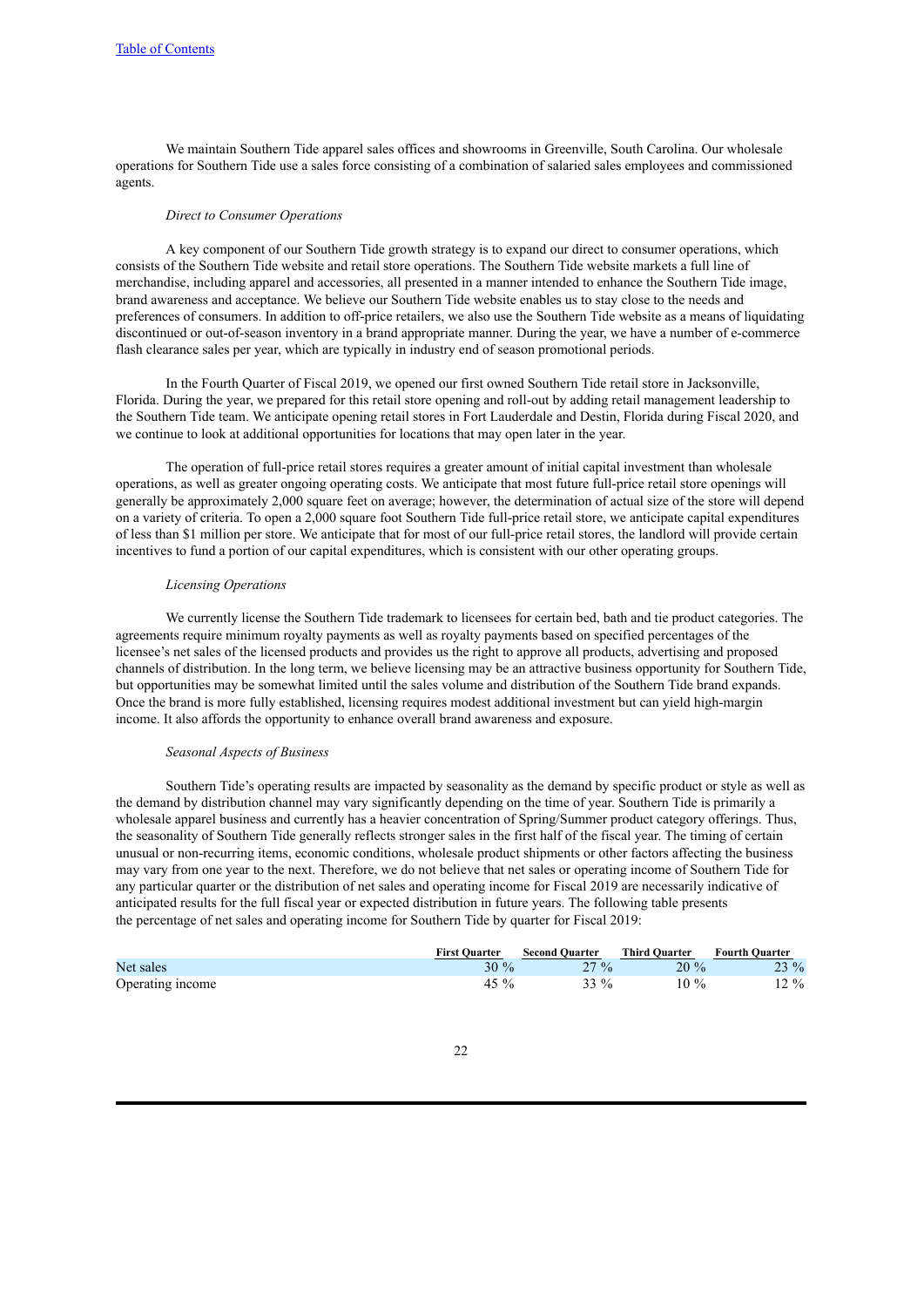### *Corporate and Other*

Corporate and Other is a reconciling category for reporting purposes and includes our corporate offices, substantially all financing activities, the elimination of inter-segment sales and any other items that are not allocated to the operating groups including LIFO accounting adjustments. Because our LIFO inventory pool does not correspond to our operating group definitions, LIFO inventory accounting adjustments are not allocated to the operating groups. Corporate and Other also includes the operations of other businesses which are not included in our operating groups. The operations of TBBC and our Lyons, Georgia distribution center are included in Corporate and Other. TBBC, which we acquired in December 2017, designs, sources, markets and distributes premium childrenswear including bonnets, hats, apparel, swimwear and accessories through the TBBC e-commerce website, thebeaufortbonnetcompany.com, as well as wholesale specialty retailers.

### **TRADEMARKS**

We own trademarks, many of which are very important and valuable to our business including Tommy Bahama, Lilly Pulitzer and Southern Tide. Generally, our trademarks are subject to registrations and pending applications throughout the world for use on apparel and, in some cases, apparel-related products, accessories, home furnishings and beauty products, as well as in connection with retail services. We continue to evaluate our worldwide usage and registration of our trademarks. In general, trademarks remain valid and enforceable as long as the trademarks are used in connection with our products and services in the relevant jurisdiction and the required registration renewals are filed. Important factors relating to risks associated with our trademarks include, but are not limited to, those described in Part I, Item 1A. Risk Factors.

### **PRODUCT SOURCING AND CORPORATE SOCIAL RESPONSIBILITY**

We intend to maintain flexible, diversified, cost-effective sourcing operations that provide high-quality apparel and related products. Our operating groups, either internally or through the use of third party buying agents, source virtually all of our apparel and related products from non-exclusive, third party producers located in foreign countries, with a significant concentration in Asia. During Fiscal 2019, approximately 49% and 18% of our apparel and related products, excluding restaurant products, acquired directly by us or via buying agents, were from producers located in China and Vietnam, respectively, with no other country representing more than 10% of such purchases. We expect that the percentage of our products sourced from producers located in China will decrease in Fiscal 2020 and possibly in future years. Although we place a high value on long-term relationships with our suppliers of apparel and related products and have used many of our suppliers for a number of years, generally we do not have long-term contracts with our suppliers. Instead, we conduct business on an order-by-order basis. Thus, we compete with other companies for the production capacity of independent manufacturers. We believe that this approach provides us with the greatest flexibility in identifying the appropriate manufacturers while considering quality, cost, timing of product delivery and other criteria. We generally acquire products sold in our restaurant operations from various third party domestic suppliers. During Fiscal 2019, no individual third party manufacturer, licensee or other supplier provided more than 10% of our product purchases.

We purchase virtually all of our apparel and related products from third party producers as package purchases of finished goods, which are manufactured with oversight by us or our third party buying agents and to our design and fabric specifications. The use of contract manufacturers reduces the amount of capital investment required by us, as operating manufacturing facilities can require a significant amount of capital investment. We depend on the ability of third party producers to secure a sufficient supply of specified raw materials, adequately finance the production of goods ordered and maintain sufficient manufacturing and shipping capacity. We believe that purchasing substantially all of our products as package purchases allows us to reduce our working capital requirements as we are not required to purchase, or finance the purchase of, the raw materials or other production costs related to our apparel and related product purchases until we take ownership of the finished goods, which typically occurs when the goods are shipped by the third party producers. In addition to purchasing products from third parties, our Lanier Apparel operating group operates an owned manufacturing facility located in Merida, Mexico, which produced 2% of our total company products during Fiscal 2019.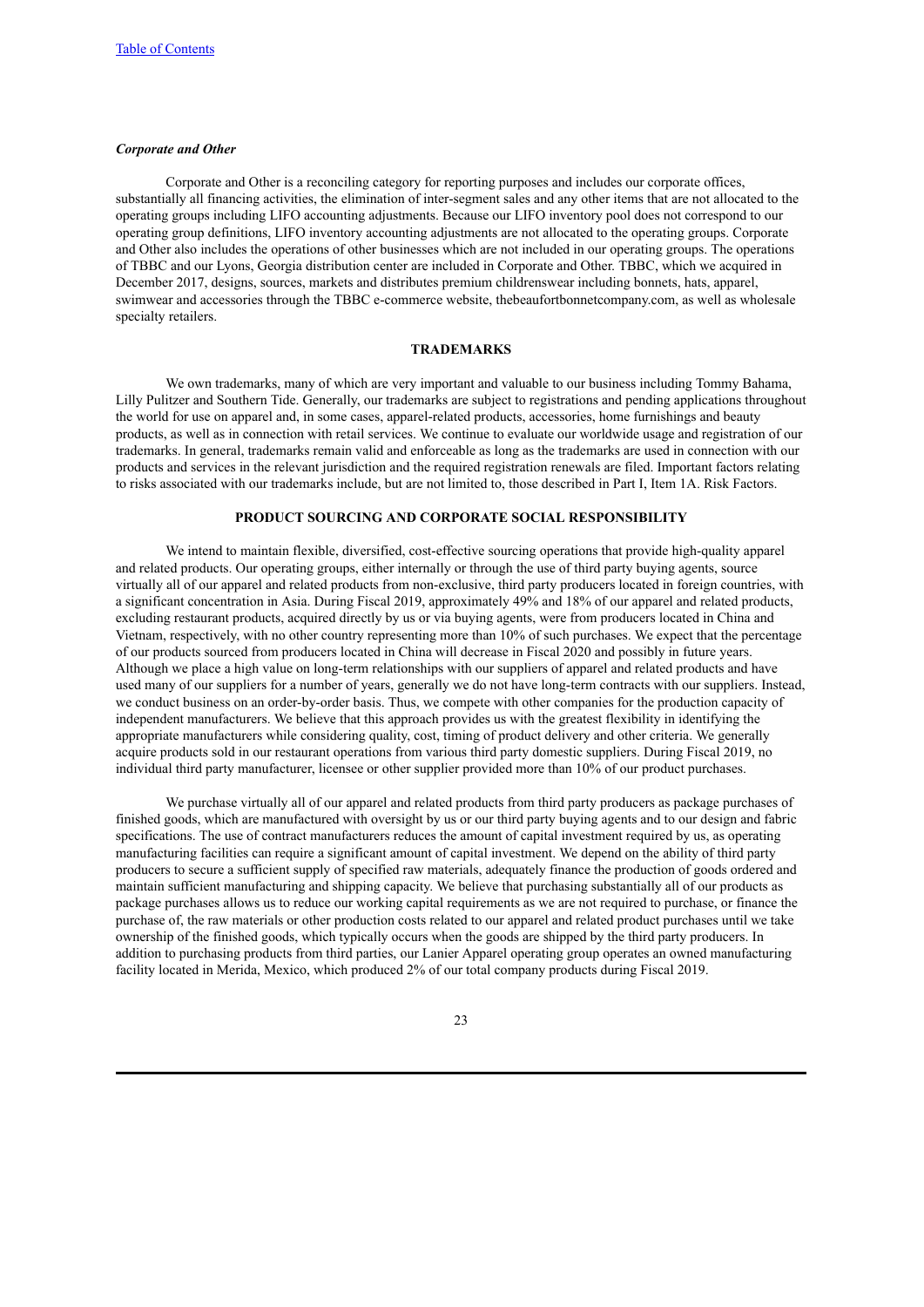As the design, manufacture and transportation of apparel and related products for our brands may take as many as six months for each season, we typically make commitments months in advance of when products will arrive in our retail stores or our wholesale customers' stores. We continue to seek ways to reduce the time required from design and ordering to bringing products to our customers. As our merchandising departments must estimate our requirements for finished goods purchases for our own retail stores and e-commerce sites based on historical product demand data and other factors, and as purchases for our wholesale accounts must be committed to prior to the receipt of customer orders, we carry the risk that we have purchased more inventory than will ultimately be desired or that we will not have purchased sufficient inventory to satisfy demand, resulting in lost sales opportunities.

As part of our commitment to source our products in a lawful, ethical and socially responsible manner, each of our operating groups has implemented a code of conduct program applicable to vendors from whom we purchase apparel and related products, which includes provisions related to abiding by applicable laws as well as compliance with other business or ethical standards, including related human rights, health, safety, working conditions, environmental and other requirements. We require that each of our vendors and licensees comply with the applicable code of conduct or substantially similar compliance standards. All of our vendors from whom we purchase goods are also required by us to adhere to the United States Customs and Border Protection's Customs-Trade Partnership Against Terrorism program, including standards relating to facility, procedural, personnel and cargo security. On an ongoing basis we assess vendors' compliance with the applicable code of conduct and applicable laws and regulations through audits performed by either our employees or our designated agents. The assessment of compliance by vendors is directed by our corporate leadership team. In the event we determine that a vendor is not abiding by our required standards, we work with the vendor to remediate the violation. If the violation is not satisfactorily remediated, we will discontinue use of the vendor. For more information on our initiatives with respect to corporate social responsibility, please visit our website at oxfordinc.com.

### **IMPORT RESTRICTIONS AND OTHER GOVERNMENT REGULATIONS**

We are exposed to certain risks as a result of our international operations as substantially all of our merchandise, as well as the products purchased by our licensing partners, is manufactured by foreign suppliers. During Fiscal 2019, approximately 49% and 18% of our apparel and related products, excluding restaurant products, acquired directly by us or via buying agents, were from producers located in China and Vietnam, respectively, with no other country representing more than 10% of such purchases. Products imported by us, or imported by others and ultimately sold to us, are subject to customs, trade and other laws and regulations governing their entry into the United States and other countries where we sell our products, including various federal, state and local laws and regulations that govern any of our activities that may have adverse environmental, health and safety effects. Noncompliance with these laws and regulations may result in significant monetary penalties.

Substantially all of the merchandise we acquire is subject to certain duties which are assessed on the value of the imported product. These amounts represent a component of the inventories we sell and are included in cost of goods sold in our consolidated statements of operations. We paid total duties of more than \$45 million on products imported into the United States directly by us in Fiscal 2019, with the average duty rate on those products of approximately 16% of the value of the imported product. Duty rates vary depending on the type of garment, fiber content and country of origin and are subject to change in future periods. In addition, while the World Trade Organization's member nations have eliminated quotas on apparel and textiles, the United States and other countries into which we import our products are still allowed in certain circumstances to unilaterally impose "anti-dumping" or "countervailing" duties in response to threats to their comparable domestic industries.

Although we have not been materially inhibited from doing business in desired markets in the past, we cannot assure that significant impediments will not arise in the future as we expand product offerings and brands and enter into new markets. In recent years the United States government has implemented additional duties on certain product categories across various industries and during Fiscal 2019 higher tariffs on apparel and related products manufactured in China were implemented. It is possible that additional duty increases could occur in future years, which could have a significant unfavorable impact on the apparel retail industry and our cost of goods sold, operations, net sales, net earnings and cash flows. Our management regularly monitors proposed regulatory changes and the existing regulatory environment, including any impact on our operations or on our ability to import products. As a result of these changes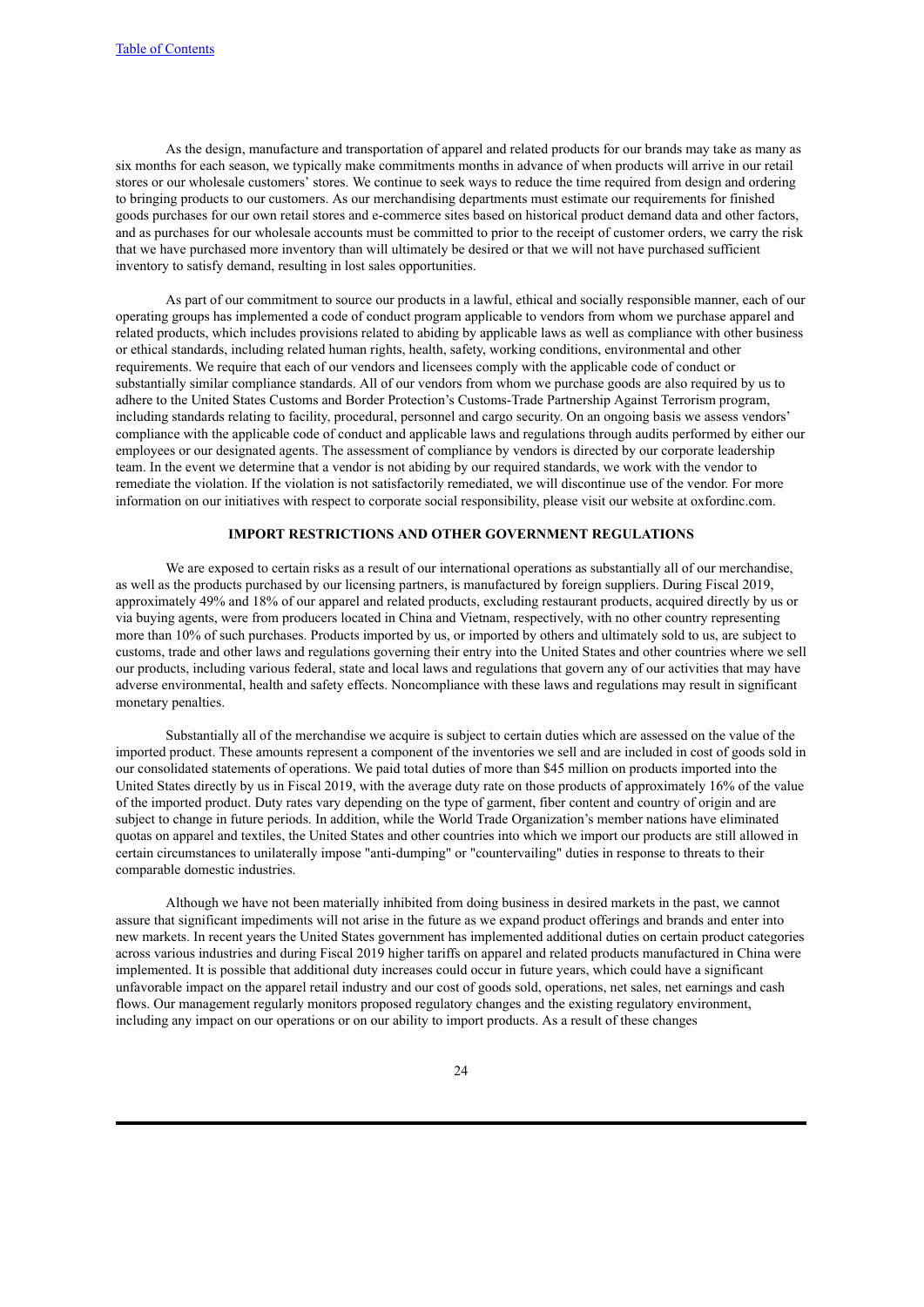and increased costs of production in certain countries that unfavorably impact our cost of goods sold, we continue to make changes in our supply chain, including exiting certain factories and sourcing those apparel or related products from a factory in a different foreign country. We anticipate that the proportion of our products sourced from China will decrease in Fiscal 2020 as a result of our ongoing efforts to shift production from China.

In addition, apparel and other related products sold by us are subject to stringent and complex product performance and security and safety standards, laws and other regulations. These regulations relate principally to product labeling, certification of product safety and importer security procedures. We believe that we are in material compliance with those regulations. Our licensed products and licensing partners are also generally subject to such regulation. Our agreements require our licensing partners to operate in compliance with all laws and regulations.

Important factors relating to risks associated with government regulations include those described in Part I, Item 1A. Risk Factors.

### **INFORMATION TECHNOLOGIES**

We believe that sophisticated information systems and functionality are important components of maintaining our competitive position and supporting continued growth of our businesses, particularly in the ever-changing consumer shopping environment. Our information systems are designed to provide effective retail store, e-commerce, restaurant and wholesale operations while emphasizing efficient point-of-sale, distribution center, design, sourcing, order processing, marketing, customer relationship management, accounting and other functions. We regularly evaluate the adequacy of our information technologies and upgrade or enhance our systems to gain operating efficiencies, to provide additional consumer access and to support our anticipated growth as well as other changes in our business. We believe that continuous upgrading and enhancements to our information systems with newer technology that offers greater efficiency, functionality and reporting capabilities is critical to our operations and financial condition.

### **SEASONAL ASPECTS OF BUSINESS**

Each of our operating groups is impacted by seasonality as the demand by specific product or style, as well as by distribution channel, may vary significantly depending on the time of year. For details of the impact of seasonality on each of our operating groups, see the business discussion of each operating group above.

As the timing of certain unusual or non-recurring items, economic conditions, wholesale product shipments, weather or other factors affecting our operations may vary from one year to the next, we do not believe that net sales or operating income for any particular quarter or the distribution of net sales and operating income for Fiscal 2019 are necessarily indicative of anticipated results for the full fiscal year or expected distribution in future years. Our third quarter has historically been our smallest net sales and operating income quarter based on the appeal and assortment of our brands' product collections. The following table presents our percentage of net sales and operating results by quarter for Fiscal 2019:

|                  | <b>First Ouarter</b> | <b>Second Ouarter</b> | <b>Third Ouarter</b> | <b>Fourth Quarter</b> |
|------------------|----------------------|-----------------------|----------------------|-----------------------|
| Net sales        | $25 \%$              | $27 \%$               | $22\%$               | $26\%$                |
| Operating income | $32 \%$              | $43\%$                | $3\%$                | $22\%$                |

### **ORDER BACKLOG**

As two-thirds of our sales are direct to consumer sales, which are not reflected in an order backlog, and the order backlog for wholesale sales may be impacted by a variety of factors, we do not believe that order backlog information is necessarily indicative of sales to be expected for future periods. Therefore, we believe the order backlog is not material for an understanding of our business taken as a whole. Further, as our sales continue to shift towards direct to consumer rather than wholesale sales, the order backlog will continue to be less meaningful as a measure of our future sales and results of operations.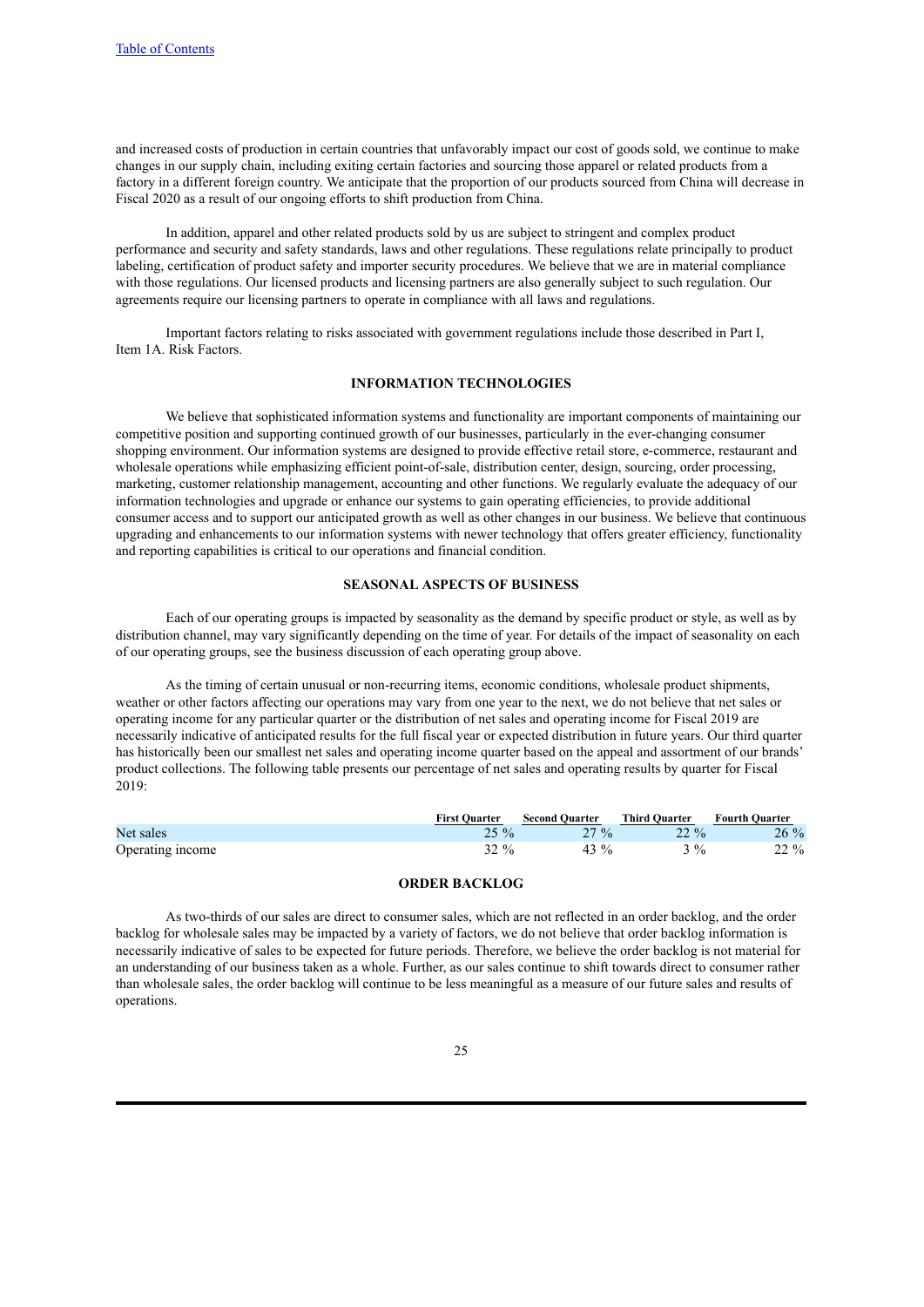### **EMPLOYEES**

As of February 1, 2020, we employed approximately 6,100 persons, of whom approximately 85% were employed in the United States. Approximately 70% of our employees were retail store and restaurant employees. We believe our employee relations are good.

### **INFORMATION**

Oxford Industries, Inc. is a Georgia corporation originally founded in 1942. Our corporate headquarters are located at 999 Peachtree Street, N.E., Ste. 688, Atlanta, Georgia 30309. Our internet address is oxfordinc.com. Copies of our annual report on Form 10-K, proxy statement, quarterly reports on Form 10-Q and current reports on Form 8-K, and amendments to those reports filed or furnished pursuant to Section 13(a) or 15(d) of the Securities Exchange Act of 1934, as amended, are available free of charge on our website the same day that they are electronically filed with the SEC. The information on our website is not and should not be considered part of this Annual Report on Form 10-K and is not incorporated by reference in this document.

#### <span id="page-25-0"></span>**Item 1A.** *Risk Factors*

The risks described below highlight some of the factors that could materially affect our operations. If any of these risks actually occurs, our business, financial condition, prospects and/or operating results may be adversely affected. These are not the only risks and uncertainties we face. Additional risks and uncertainties that we currently consider immaterial or are not presently known to us may also adversely affect our business.

### The COVID-19 pandemic has adversely affected, and will continue to adversely affect, our business, revenues, financial *condition and results of operations.*

Actual or threatened epidemics, pandemics, outbreaks, or other public health crises may adversely affect our business, revenues, financial condition and results of operations. The risk of a pandemic, or public perception of the risk, could cause customers to avoid public places, including retail stores and restaurants, and could cause temporary or longterm disruptions in our supply chains and/or delays in our receipt or delivery of inventory.

The outbreak of COVID-19 identified in Wuhan, China in December 2019 and subsequently recognized as a pandemic by the World Health Organization in March 2020 has severely restricted the level of economic activity around the world. In response to this pandemic, the governments and public health officials of many countries, states, cities and other geographic regions have taken preventative or protective actions to mitigate the spread and severity of the coronavirus, such as imposing restrictions on travel and business operations and advising or requiring individuals to limit or forego their time outside of their homes. Temporary closures of businesses have been ordered and numerous other businesses have temporarily closed voluntarily. Due to the COVID-19 outbreak, we saw reduced consumer traffic starting in early March 2020 and temporarily closed all our retail and restaurants in North America on March 17, 2020. Subsequent to those closures, we also temporarily closed all of our retail locations in Australia. This pandemic and the related preventative and protective actions have significantly impacted our business and the business operations of other apparel retailers, including our wholesale customers, and has had, and will continue to have, a significant effect on our sales and results of operations for Fiscal 2020.

Our business is particularly sensitive to reductions in discretionary consumer spending, and we cannot predict the degree to, or the time period over, which our business will be affected by this coronavirus pandemic. There are numerous uncertainties associated with this outbreak, including the number of individuals who will become infected, whether a vaccine or cure that mitigates the effect of the virus will be synthesized, and, if so, when such vaccine or cure will be ready to be used, the extent of the protective and preventative measures that have been put in place by both governmental entities and other businesses and those that may be put in place in the future, whether the coronavirus' impact will be seasonal, the duration of store and restaurant closures, the impact on the U.S. and world economy and numerous other uncertainties. Further, even after containment of the virus or after some or all of our stores and restaurants are able to resume operations, any significant reduction in consumer willingness to visit malls and shopping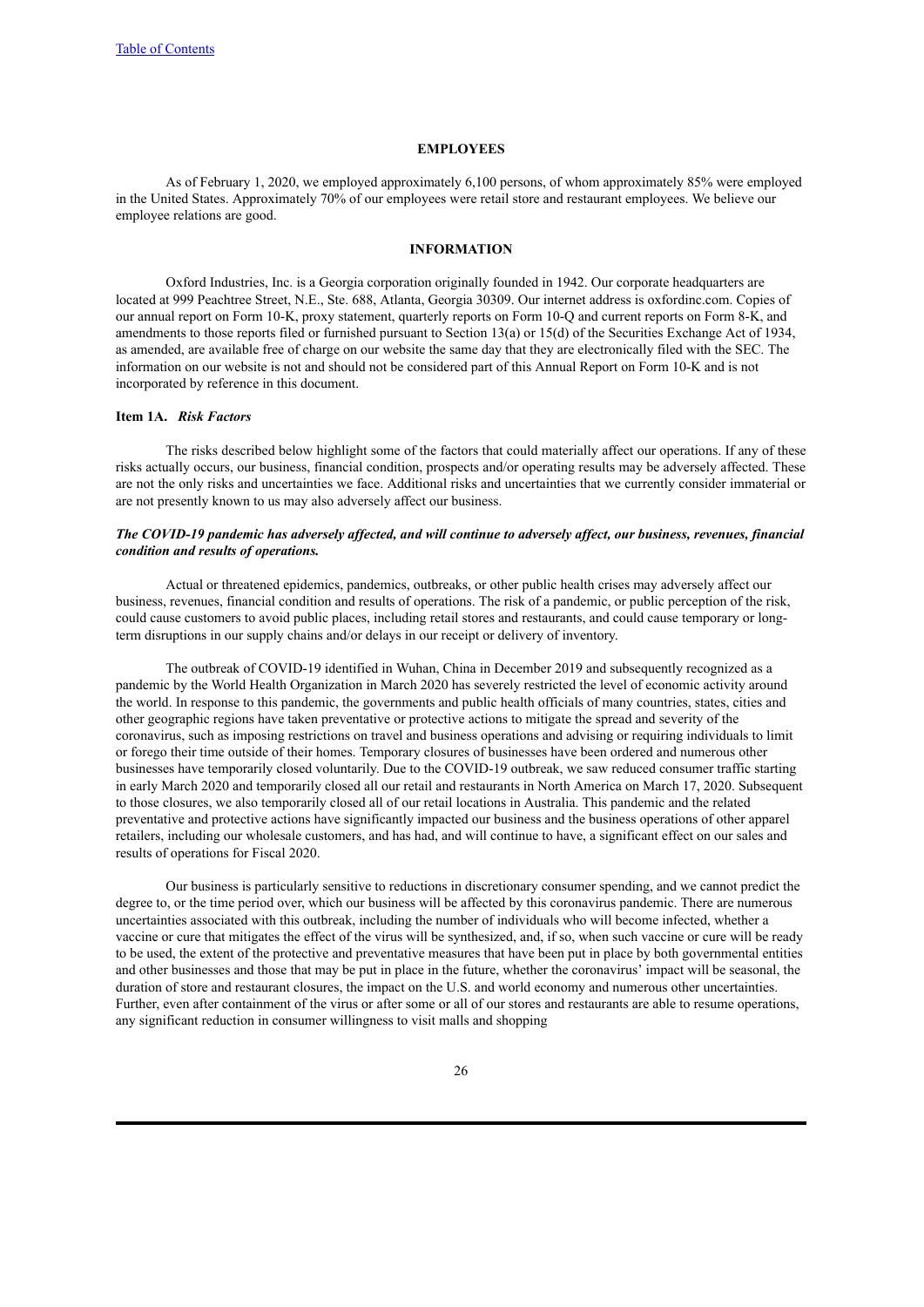centers, the levels of consumer discretionary spending or employee willingness to work in our stores and restaurants would result in a further loss of revenues of cash flows.

The coronavirus pandemic has also impacted, and may continue to impact, our office locations and distribution centers, including through the effects of facility closures, reductions in operating hours, staggered shifts and other social distancing efforts, labor shortages and decreased productivity. These effects may negatively impact our ability to meet consumer demand and may increase our costs of production and distribution.

For the reasons set forth above and other reasons that may come to light if this coronavirus outbreak and any associated protective or preventative measures expand, we cannot reasonably estimate the impact to our business, revenues, financial condition or results of operations; however, the adverse impact of this event will be significant.

### We operate in a highly competitive industry which is evolving very rapidly; our ability to execute our direct to *consumer and portfolio-level strategies and/or transform our operations in light of shifts in consumer shopping behavior subjects us to risks that could adversely af ect our financial results and operations.*

We operate in a highly competitive industry in which the principal competitive factors are the reputation, value and image of brand names; design; consumer preference; price; quality; marketing; product fulfillment capabilities; and customer service. We believe that our ability to compete successfully is directly related to our proficiency in foreseeing changes and trends in fashion and consumer preference, including the manner in which retail consumers seek to transact business and access products, and presenting appealing products for consumers when and where they seek it.

The highly competitive apparel industry is characterized by highly reduced barriers to entry. There is an abundant number of domestic and foreign apparel designers, manufacturers, distributors, importers, licensors and retailers, some of whom are also our customers, and some of whom may be significantly larger, are more diversified and/or have significantly greater financial resources than we do. Competitive factors within the apparel industry may result in reduced sales, increased costs, lower prices for our products and/or decreased margins.

One of our key initiatives has been to grow our branded businesses through distribution strategies that allow our consumers to access our brands whenever and wherever they choose to shop. Our success depends to a large degree on our ability to design and deliver compelling products; introduce new retail, restaurant and other concepts; identify suitable locations with the proper consumer demographics and suitable economic structures; establish the infrastructure necessary to support growth; source appropriate levels of inventory; hire and train qualified personnel; anticipate and implement innovations in sales and marketing technology to align with our consumers' shopping preferences; maintain brand specific websites, mobile applications and other social media presence that offer the functionality and security customers expect; and enhance our advertising and marketing activities effectively to maintain our current customers and attract and introduce new ones to our brands and offerings.

The retail apparel market has been evolving very rapidly and in ways that are having a disruptive impact on traditional fashion retailers. This includes greater transparency for consumers in product pricing and competitive offerings from competing brands as a result of technological advances; continued declines in retail traffic for traditional fashion retailers, as consumers find new ways to shop; the entry by large e-commerce retailers and others with significant financial resources and enhanced distribution capabilities into the fashion retail space; increased investment in technology and multichannel distribution strategies by large, traditional bricks and mortar and big box retailers; ongoing success in off-price and fast fashion channels of distribution, in particular those who offer brand label products at clearance; an increased emphasis by consumers on purchasing products that incorporate sustainable materials and practices in the supply chain; and increased promotional activities, both online and in-store, by department stores and traditional fashion retailers seeking to remain competitive, and in some cases viable.

Any inability on our part to properly manage the competitive challenges in our industry and effectively adapt to the evolving consumer shopping behavioral trends may result in lost sales, increase our costs and/or adversely impact our results of operations, financial condition, reputation and credibility.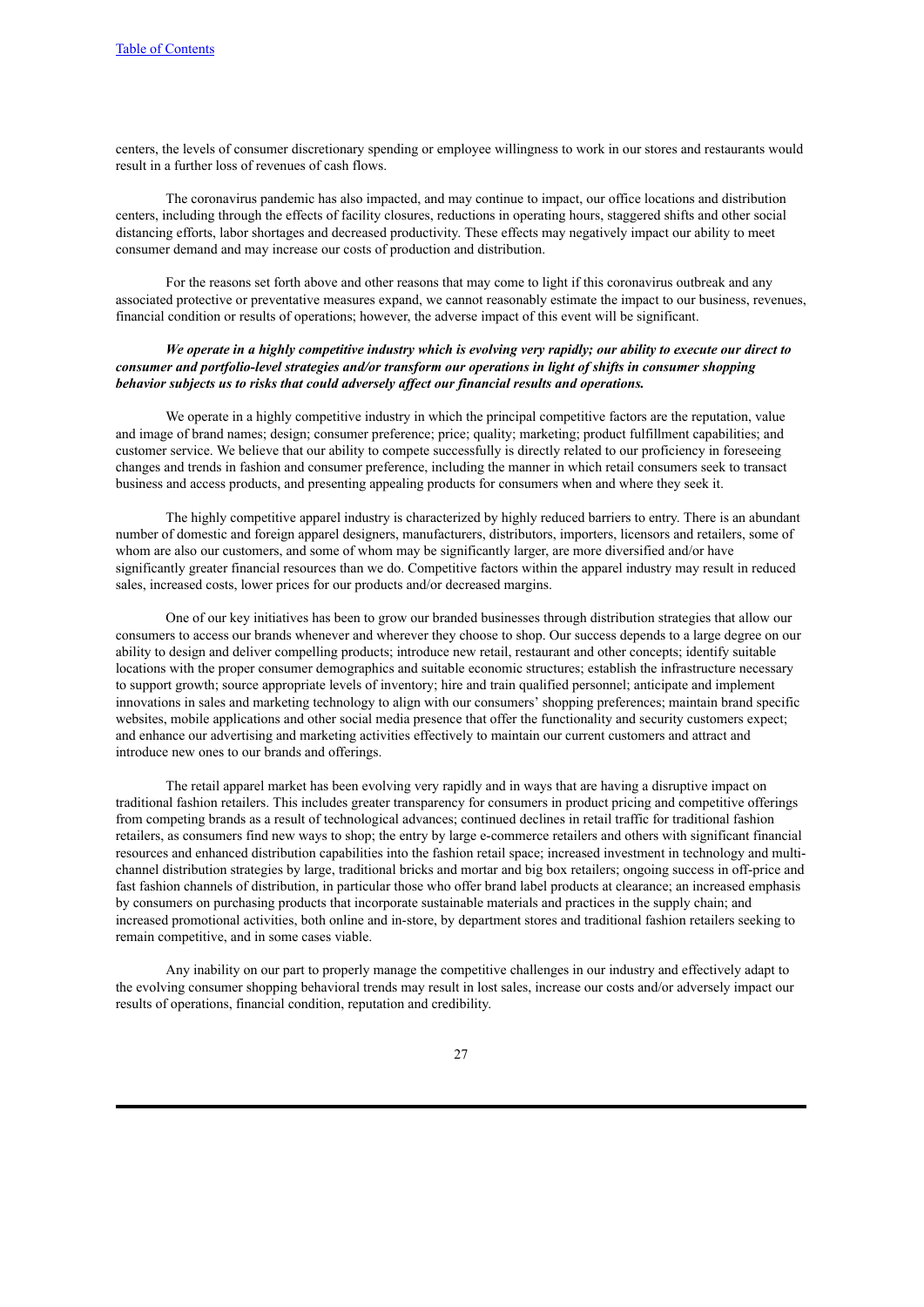### Our success depends on the reputation and value of our brands; any failure to maintain the reputation or value of our brands and/or to offer innovative, fashionable and desirable products could adversely affect our business operations *and financial condition.*

Our success depends on the reputation and value of our brand names. The value of our brands could be diminished by actions taken by us or by our wholesale customers or others who have an interest in the brands. Actions that could cause harm to our brands include failing to respond to emerging fashion trends or meet consumer quality expectations; selling products bearing our brands through distribution channels that are inconsistent with the retail channels in which our customers expect to find those brands; becoming overly promotional; or setting up consumer expectations for promotional activity for our products. Customer activation, retention and acquisition in today's technology-driven retail environment is critical and becoming more costly. As a result, we are becoming more reliant on social media as one of our marketing strategies, and the value of our brands could be adversely affected if we do not effectively communicate our brand message through social media vehicles that interface with existing and potential customers in "real-time."

During Fiscal 2019, Tommy Bahama's and Lilly Pulitzer's net sales represented 60% and 25%, respectively, of our consolidated net sales. The significant concentration in our portfolio heightens the risks we face if one of these brands fails to meet our expectations and/or is adversely impacted by actions we or third parties take with respect to that brand or by competitive conditions in the apparel industry.

Although certain of our products carry over from season to season, the apparel industry is subject to rapidly changing fashion trends and shifting consumer demands. Due to the competitive nature of the apparel industry, there can be no assurance that the demand for our products will not decline or that we will be able to successfully evaluate and adapt our products to align with consumer preferences and changes in consumer demographics. Any failure on our part to develop and market appealing products could harm the reputation and desirability of our brands and products and/or result in weakened financial performance.

We also license many of our brand names to third party licensees, including for purposes of developing and marketing products outside of our core categories; for purposes of retail and/or wholesale distribution of our products, including our Lilly Pulitzer Signature Stores and Southern Tide Signature Stores; and to introduce new concepts outside our core expertise. While we enter into comprehensive license and similar collaborative agreements with these third parties covering product design, product quality, brand standards, sourcing, social compliance, distribution, operations, manufacturing and/or marketing requirements and approvals, there can be no guarantee our brands will not be negatively impacted through our association with products or concepts outside of our core apparel products, by the market perception of the third parties with whom we associate and/or due to the actions of a licensee. The improper or detrimental actions of a licensee could significantly impact the perception of our brands.

In addition, we cannot always control the marketing and promotion of our products by our wholesale customers, licensees or other third parties, and actions by such parties that are inconsistent with our own marketing and distribution efforts and practices or that otherwise adversely affect the appeal of our products could diminish the value or reputation of one or more of our brands and have an adverse effect on our sales and business operations.

We have a robust legal and social compliance program for our third party manufacturers and vendors, including codes of conduct and vendor compliance standards. The reputation of our brands could be harmed if these third parties, substantially all of which are located outside the United States, fail to meet appropriate product safety, product quality and social compliance (including labor practices and human rights) standards. Despite our efforts, we cannot ensure that our manufacturers and vendors will at all times conduct their operations in accordance with ethical practices or that the products we purchase will always meet our safety and quality control standards. Any violation of our applicable codes of conduct, social compliance programs or local laws by our manufacturers or vendors or other actions or failures by us or such parties may result in a negative public perception of our brands or products, as well as disrupt our supply chain, which may adversely affect our business operations.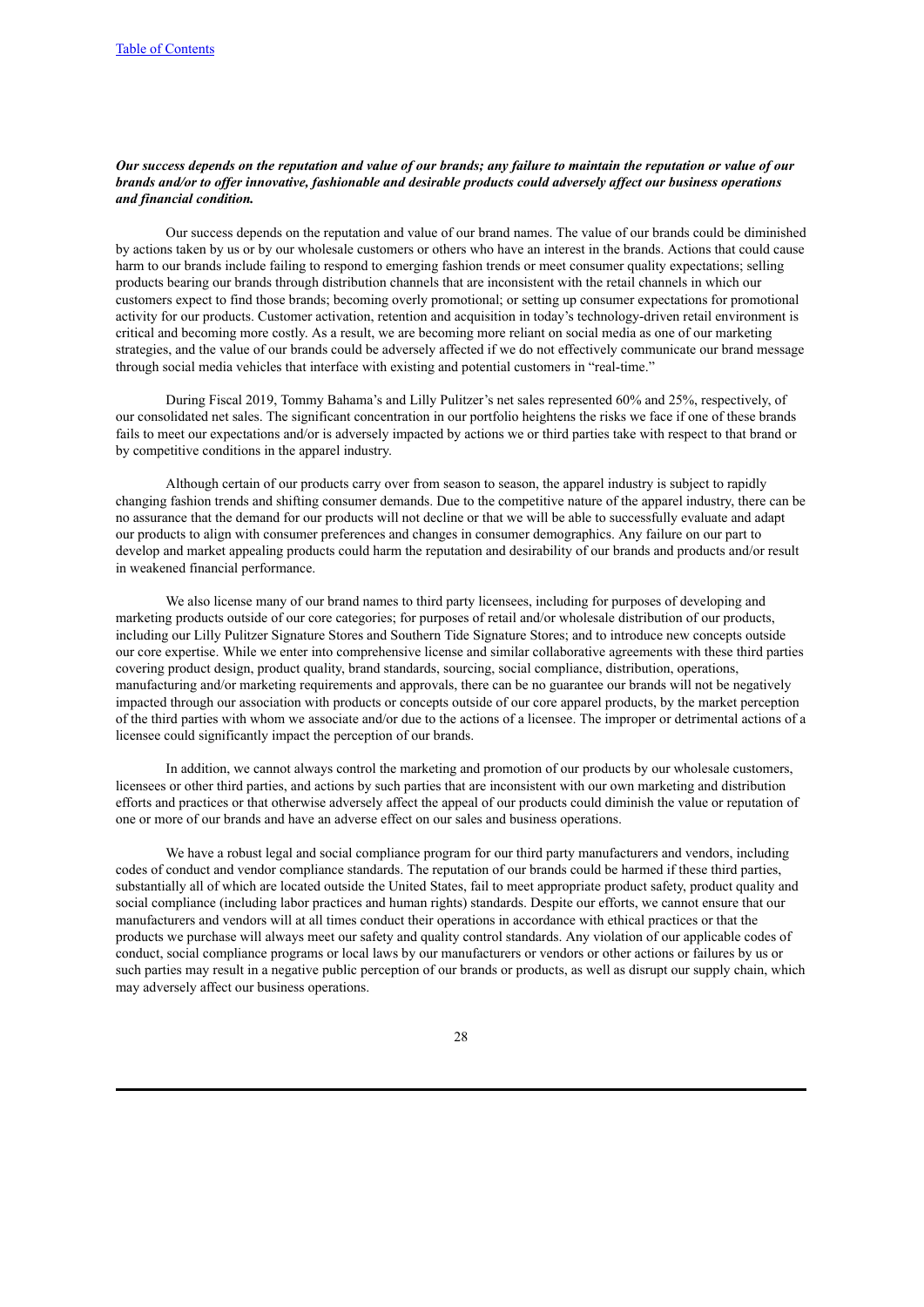### Our business and financial condition are heavily influenced by general economic conditions, which are outside of our *control.*

We are a consumer products company and are highly dependent on consumer discretionary spending and retail traffic patterns. The demand for apparel products changes as regional, domestic and international economic conditions change and may be significantly impacted by trends in consumer confidence and discretionary consumer spending patterns, which may be influenced by employment levels; recessions; inflation; fuel and energy costs; interest rates; tax rates; personal debt levels; savings rates; stock market and housing market volatility; shifting social ideology; natural disasters, public health issues (such as the impact of the ongoing COVID-19 pandemic) and/or weather patterns; and general uncertainty about the future. The factors impacting consumer confidence and discretionary consumer spending patterns are outside of our control and difficult to predict, and, often, the apparel industry experiences longer periods of recession and greater declines than the general economy. In addition, as the growth in our direct to consumer operations continues to outpace our other operations, we have increased exposure to the risks associated with a volatile and unpredictable economic environment. Any decline in consumer confidence or change in discretionary consumer spending patterns could reduce our sales and/or adversely affect our business and financial condition.

Additionally, significant changes in the operations or liquidity of any of the parties with which we conduct our business, including suppliers, customers, trademark licensees and lenders, among others, now or in the future, or in the access to capital markets for any such parties, could result in lower demand for our products, lower sales, higher costs, greater credit risk on our sales or other disruptions in our business.

### The loss of one or more of our key wholesale customers, or a significant adverse change in a customer's financial *performance or financial position, could negatively impact our net sales and profitability.*

We generate a significant percentage of our wholesale sales from a few key customers. For example, during Fiscal 2019, 44% of our consolidated wholesale sales, or 13% of our consolidated net sales, were to our five largest customers. Over the last several years, there have been significant levels of store closures and bankruptcies and financial restructurings by department stores and other large retailers, particularly as the retail industry has transitioned more towards online and mobile transactions; increased prevalence and emphasis on private label products at large retailers; direct sourcing of products by large retailers; consolidation of a number of retailers; and increased competition experienced by our wholesale customers from online competitors. A decrease in the number of stores that carry our products, restructuring of our customers' operations, continued store closures by major department stores and other large retailers, increased direct sourcing and greater leverage by customers, realignment of customer affiliations or other factors could negatively impact our net sales and profitability.

We generally do not have long-term contracts with our wholesale customers. Instead, we rely on long-standing relationships with these customers, the appeal of our brands and our position within the marketplace. As a result, purchases generally occur on an order-by-order basis, and each relationship can typically be terminated by either party at any time. A decision by one or more of our key wholesale customers to terminate its relationship with us or to reduce its purchases from us, whether motivated by competitive considerations, quality or style issues, financial difficulties, economic conditions or otherwise, could adversely affect our net sales and profitability, as it would be difficult to immediately, if at all, replace this business with new customers, reduce our operating costs or increase sales volumes with other existing customers. In addition, as department stores and other retailers become more promotional, we continuously evaluate our sales to certain wholesale channels of distribution, for brand protection or otherwise, and in some cases have terminated or curtailed our sales to those customers and may continue to do so, which impacts our net sales and profitability.

We also extend credit to most of our key wholesale customers without requiring collateral, which results in a large amount of receivables from just a few customers. At February 1, 2020, our five largest outstanding customer balances represented \$32 million, or 55% of our consolidated receivables balance. Companies in the apparel industry, including some of our customers, may experience financial difficulties, including bankruptcies, restructurings and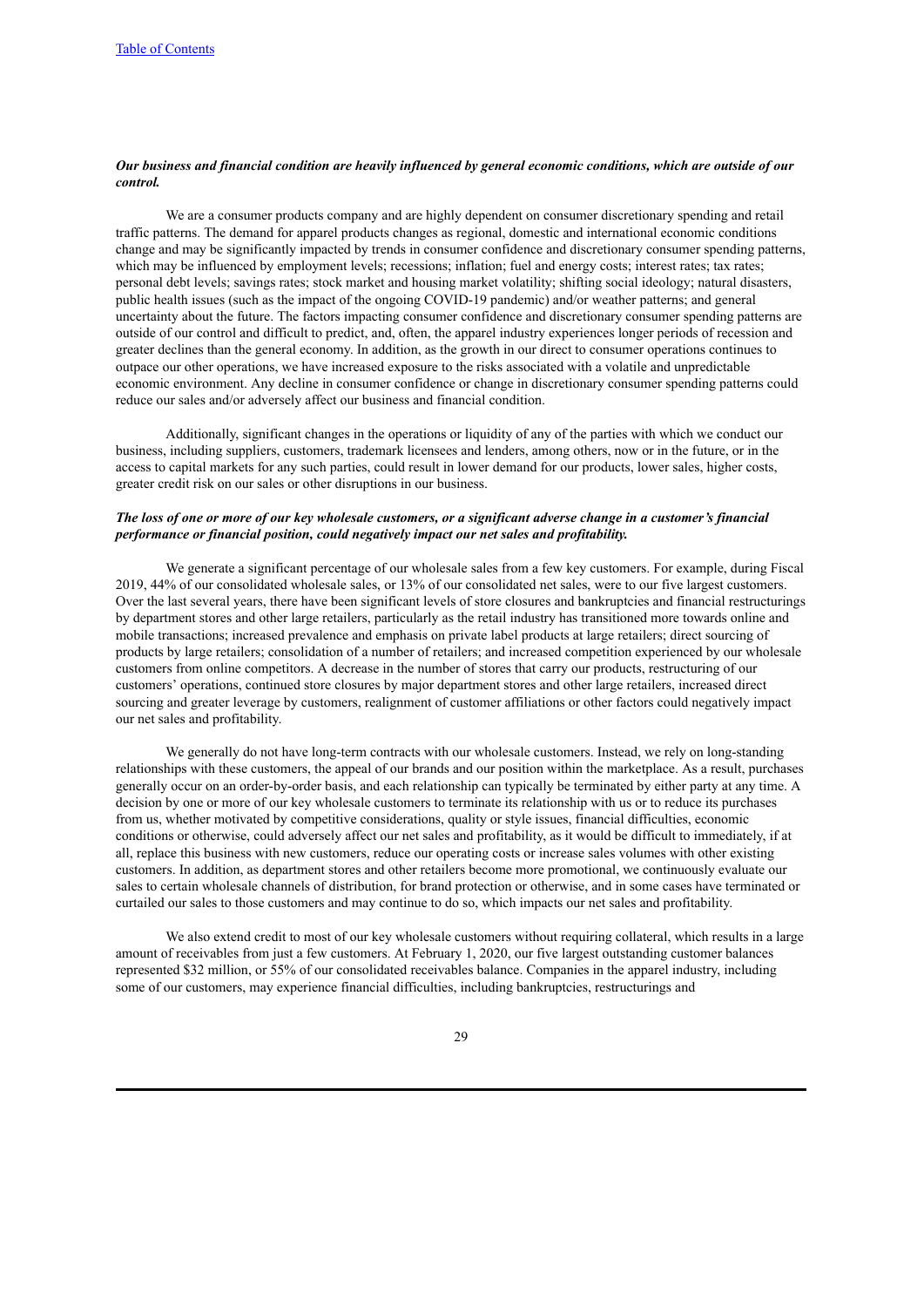reorganizations, tightened credit markets and/or declining sales and profitability, all of which may be exacerbated as a result of the ongoing COVID-19 outbreak and any resulting economic downturn. A significant adverse change in a customer's financial position or ability to satisfy its obligations to us could cause us to limit or discontinue business with that customer, in some cases after we have already made product purchase commitments for inventory; require us to assume greater credit risk relating to that customer's receivables; or limit our ability to collect amounts related to shipments to that customer.

### We rely to a large extent on third party producers in foreign countries to meet our production demands, and failures by these producers to meet our requirements, the unavailability of suitable producers at reasonable prices and/or changes in international trade regulation may negatively impact our ability to deliver quality products to our customers on  $\overline{a}$ *timely basis, disrupt our supply chain or result in higher costs or reduced net sales.*

We source substantially all of our products from non-exclusive, third party producers located in foreign countries, including sourcing approximately 49% and 18% of our product purchases from China and Vietnam, respectively, during Fiscal 2019. Although we place a high value on long-term relationships with our suppliers, generally we do not have longterm supply contracts but, instead, conduct business on an order-by-order basis. Therefore, we compete with other companies for the production capacity of independent manufacturers. We also depend on the ability of these third party producers to secure a sufficient supply of raw materials, adequately finance the production of goods ordered and maintain sufficient manufacturing and shipping capacity, and in some cases, the products we purchase and the raw materials that are used in our products are available only from one source or a limited number of sources. Although we monitor production in third party manufacturing locations, we cannot be certain that we will not experience operational difficulties with our manufacturers, such as the reduction of available production capacity, errors in complying with product specifications, insufficient quality control, failures to meet production deadlines or increases in manufacturing costs. In addition, we may experience disruptions in our supply chain as we actively seek to diversify the jurisdictions from which we source products. Any such difficulties may negatively impact our ability to deliver quality products to our customers on a timely basis. This would jeopardize our ability to properly merchandise our direct to consumer channels and service our customers, which may, in turn, have a negative impact on our customer relationships and result in lower net sales and profits.

Due to our sourcing activities, we are exposed to risks associated with changes in the laws and regulations governing the importing and exporting of apparel products into and from the countries in which we operate. These risks include changes in social, political, labor and economic conditions or terrorist acts that could result in the disruption of trade from the countries in which our manufacturers are located; the imposition of additional or new duties, tariffs, taxes, quota restrictions or other changes and shifts in sourcing patterns as a result of such changes, including lingering uncertainties with respect to the potential imposition or retraction of punitive tariffs on products manufactured in China; public health issues, such as the ongoing COVID-19 outbreak, leading government-imposed restrictions; significant delays in the delivery of our products, due to security or other considerations; fluctuations in sourcing costs; the imposition of antidumping or countervailing duties; fluctuations in the value of the dollar against foreign currencies; changes in customs procedures for importing apparel products; and restrictions on the transfer of funds to or from foreign countries. We cannot predict whether, and to what extent, there may be changes to international trade agreements or whether quotas, duties, tariffs, exchange controls or other restrictions on our products will be changed or imposed. Any of these factors may disrupt our supply chain, and we may be unable to offset any associated cost increases by shifting production to suitable manufacturers in other jurisdictions in a timely manner or at acceptable prices, and future regulatory actions or changes in international trade regulation may provide our competitors with a material advantage over us or render our products less desirable in the marketplace.

### Our operations are reliant on information technology and any interruption or other failure, including an inability to timely upgrade our systems, may impair our ability to provide products to our customers, efficiently conduct our *operations and/or meet the needs of our management.*

The efficient operation of our business depends on information technology. This requires us to devote significant financial and employee resources to information technology initiatives and operations. Information systems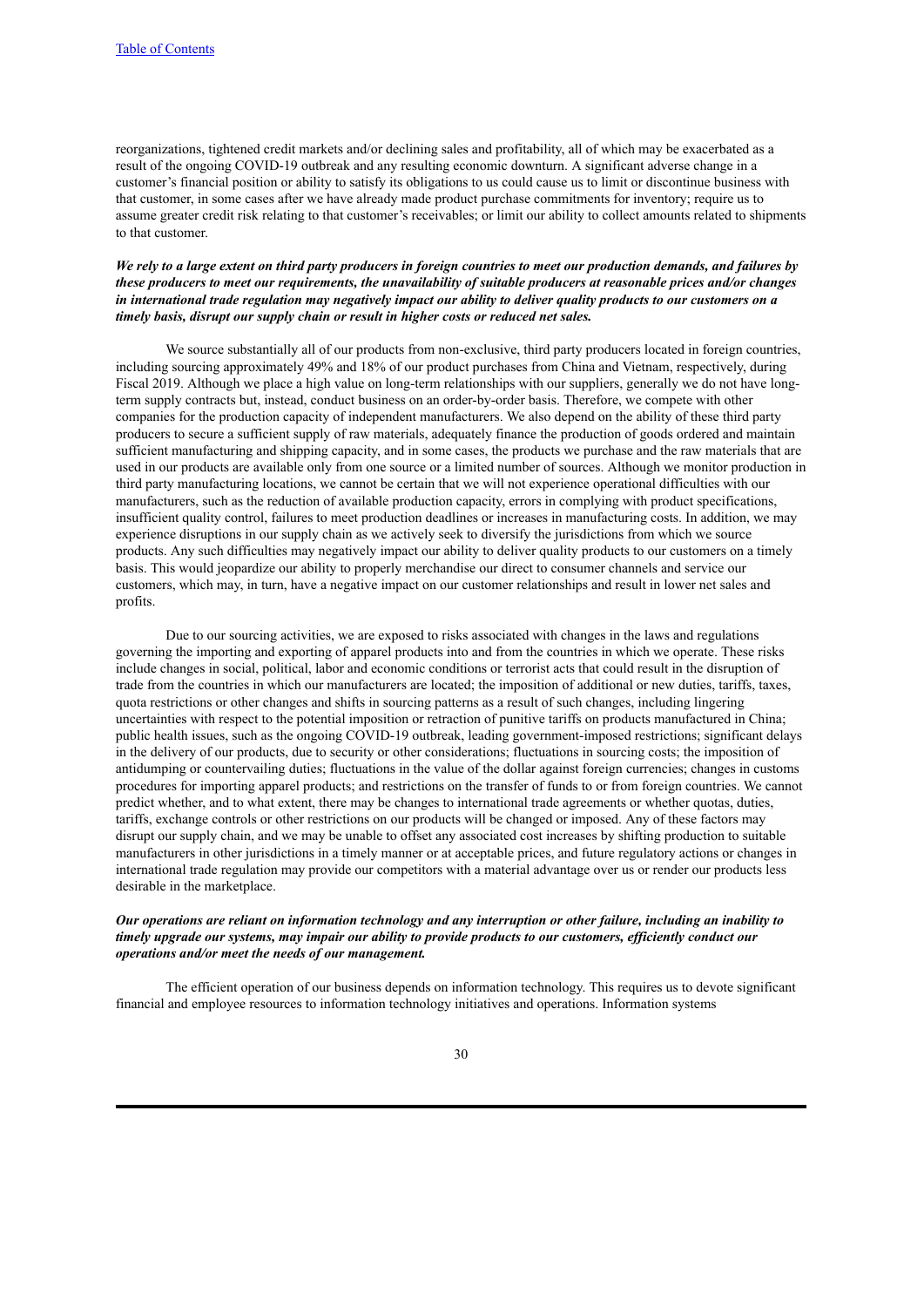are used in all stages of our operations and as a method of communication with our customers, service providers and suppliers. Many of our information technology solutions are operated and/or maintained by third parties, including our use of cloud-based solutions. Additionally, each of our operating groups uses e-commerce websites, point-of-sale systems and wholesale ordering systems to acquire, manage and sell goods. Our management also relies on information systems to provide relevant and accurate information in order to allocate resources, manage operations and forecast and report our operating results. Service interruptions may occur as a result of a number of factors, including power outages, consumer traffic levels, computer viruses, hacking or other unlawful activities by third parties, human error, disasters or failures to properly install, upgrade, integrate, protect, repair or maintain our various systems and e-commerce websites. We regularly evaluate upgrades or enhancements to our information systems to more efficiently and competitively operate our businesses, including periodic upgrades to warehouse management, guest relations, omnichannel and/or enterprise order management systems in our businesses. We may experience difficulties during the implementation, upgrade or subsequent operation of our systems and/or not be equipped to address system problems. Any material disruption in our information technology solutions, or any failure to timely, efficiently and effectively integrate new systems, could have an adverse effect on our business or results of operations.

In addition, as our business continues to grow and we face new challenges in the current retail environment, we evaluate our systems on an ongoing basis to ensure they meet our business needs and, as needed, replace and/or upgrade those systems, which may be expensive undertakings. We must, however, be diligent in our evaluation of these systems, as reliance on outdated technology may inhibit our ability to operate efficiently, which could adversely affect our financial condition and results of operations. As we transition to new systems, we may also face certain challenges, including the risk of introducing cybersecurity vulnerabilities into our systems or the loss of certain functionality, information from our legacy systems and efficient interfaces with third party and continuing systems. Temporary processes or solutions, including manual operations, which may be required to be instituted in the short term could also significantly increase the risk of loss or corruption of data and information. All of these events could have a material adverse effect on our financial condition and results of operations.

### We rely on our primary distribution facilities in order to support our direct to consumer and wholesale operations, meet *customer expectations, manage inventory, complete sales and achieve operating ef iciencies, and any disruption or failure in these facilities may materially adversely af ect our business or operations.*

We may have a greater risk than our peers due to the concentration of our distribution facilities, as substantially all of our products for each operating group are distributed through one or two principal distribution centers. The primary distribution facilities that we operate are: a distribution center in Auburn, Washington dedicated to our Tommy Bahama products; a distribution center in King of Prussia, Pennsylvania dedicated to our Lilly Pulitzer products; a distribution center in Toccoa, Georgia dedicated to our Lanier Apparel products; and a distribution center in Lyons, Georgia primarily dedicated to our Lilly Pulitzer, Lanier Apparel and Southern Tide products. Each of these distribution centers relies on computer-controlled and automated equipment, which may be subject to a number of risks. Our ability to support our direct to consumer operations, meet customer expectations, manage inventory and achieve objectives for operating efficiencies depends on the proper operation of these distribution facilities, each of which manages the receipt, storage, sorting, packing and distribution of finished goods.

If any of our primary distribution facilities were to shut down or otherwise become inoperable or inaccessible for any reason, including as a result of natural or man-made disasters, pandemics or epidemics (including, for example, the ongoing COVID-19 pandemic), human error, cybersecurity attacks, computer viruses or otherwise, if our distribution facilities fail to upgrade their technological systems to ensure efficient operations or if we are unable to receive goods in a distribution center or to ship the goods in a distribution center, as a result of a technology failure or otherwise, we could experience a substantial loss of inventory, a reduction in sales, higher costs, insufficient inventory at our retail stores to meet consumer expectations and longer lead times associated with the distribution of our products. In addition, for the distribution facilities that we operate, there are substantial fixed costs associated with these large, highly automated distribution centers, and we could experience reduced operating and cost efficiencies during periods of economic weakness. Any disruption to our distribution facilities or in their efficient operation could negatively affect our operating results and our customer relationships.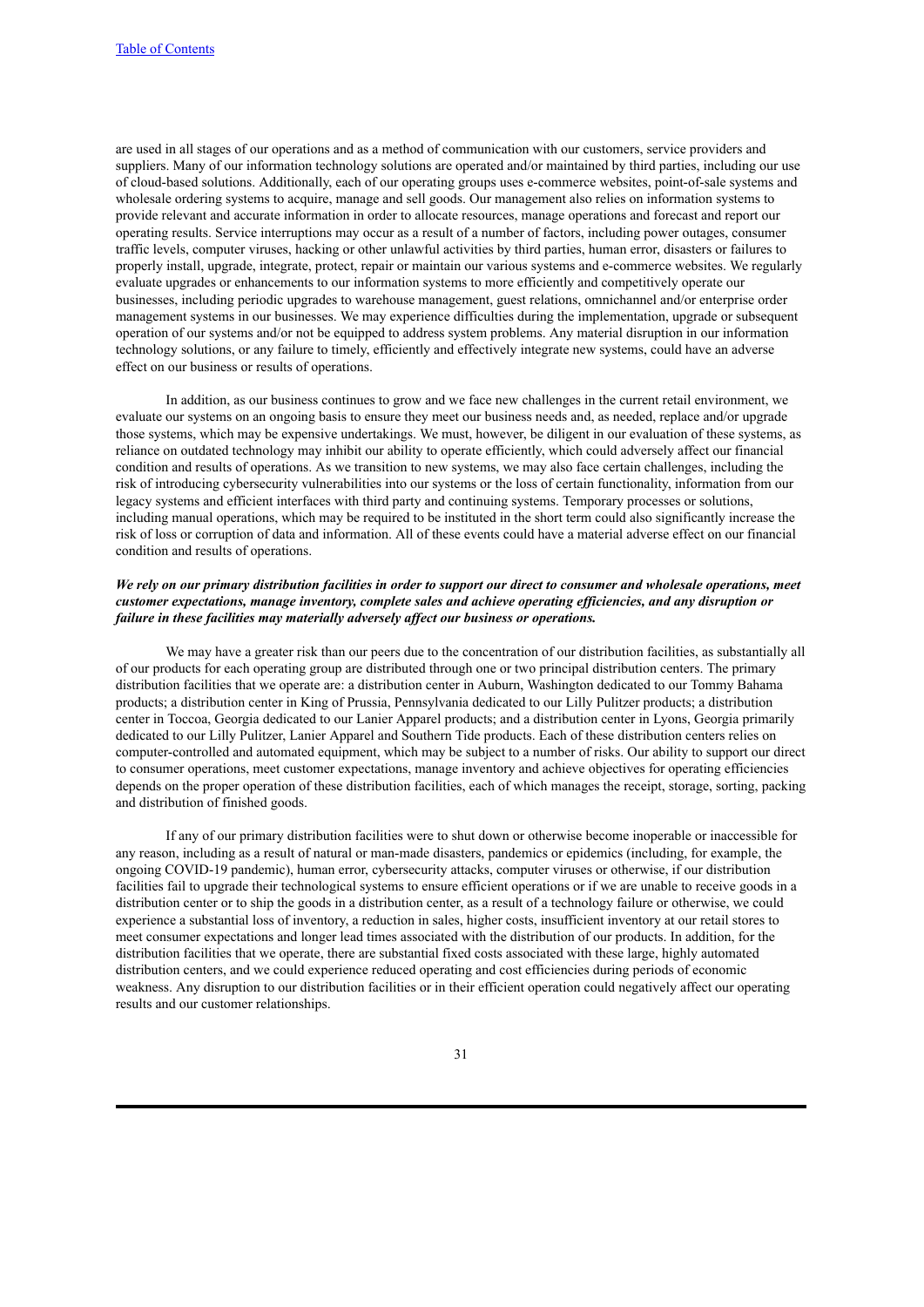### Cybersecurity attacks and/or breaches of information security or privacy could disrupt our operations, cause us to incur *additional expenses, expose us to litigation and/or cause us financial harm.*

Cybersecurity attacks continue to become increasingly sophisticated, and experienced computer programmers and hackers may be able to penetrate our network security and misappropriate or compromise our assets, including confidential information, or disrupt our systems. We are regularly subject to attempts by attackers to gain unauthorized access to our networks, systems and data, or to obtain, change or destroy confidential information. In addition, customers may use devices or software that are beyond our control environment to purchase our products, which may provide additional avenues for attackers to gain access to confidential information.

Despite our implementation of security measures, if an actual or perceived data security breach occurs, whether as a result of cybersecurity attacks, computer viruses, vandalism, ransomware, human error or otherwise, or if there are perceived vulnerabilities in our systems, the image of our brands and our reputation and credibility could be damaged, and, in some cases, our continued operations may be impaired or restricted. The costs to prevent, eliminate or mitigate cyber or other security problems and vulnerabilities, including to comply with security or other measures under state, federal and international laws governing the unauthorized disclosure of confidential information, to resolve any litigation or to investigate any actual or perceived breach and to enhance cybersecurity protection through organizational changes, deploying additional personnel and protection technologies, training employees and engaging third party experts and consultants could be significant and result in significant financial losses and expenses, as well as lost sales. In addition, although we have business continuity plans and other safeguards in place, our operations may be adversely affected by an actual or perceived data security breach. While we continue to evolve and modify our business continuity plans, there can be no assurance in an escalating threat environment that they will be effective in avoiding disruption and business impacts, and any insurance we maintain may not be adequate to compensate us for all resulting losses.

As an ongoing part of our business operations, including direct to consumer transactions and marketing through various social media tools, we regularly collect and use sensitive and confidential personal information, including of our customers, employees and suppliers. The routine operation of our business involves the storage and transmission of customer personal information and preferences, and we use social media and other online and technology-driven marketing and related activities to connect with our customers. The regulatory environment governing our use of individually identifiable data of customers, employees and others is complex, and the security of personal information is a matter of public concern.

As part of our routine operations, we also contract with third party service providers to store, process and transmit personal information of our customers and employees. Although we contractually require that these providers implement reasonable security measures, we cannot control third parties and cannot guarantee that a security breach will not occur at their location or within their systems. Privacy breaches of confidential information stored or used by our third party service providers or disruptions in their systems may expose us to the same risks as a breach of our own systems, including negative publicity, potential out-of-pocket costs and adverse effects on our business and customer relationships.

The regulatory environment is constantly changing with new and modified state, federal and international privacy and security laws, such as the General Data Protection Regulation in the E.U. and the California Consumer Privacy Act, which became effective in Fiscal 2018 and Fiscal 2019, respectively. Compliance with these laws, and any newly enacted laws and regulations, may require us to modify our operations and/or incur costs to make necessary systems changes and implement new administrative processes. Our failure to comply with these laws and regulations could lead to significant fines and penalties or adverse publicity.

In addition, because we process and transmit payment card information, we are subject to the payment card industry data security standard and card brand operating rules, which provides for a comprehensive set of rules relating to the retention and/or transmission of payment card information. If we do not comply with the applicable standards, we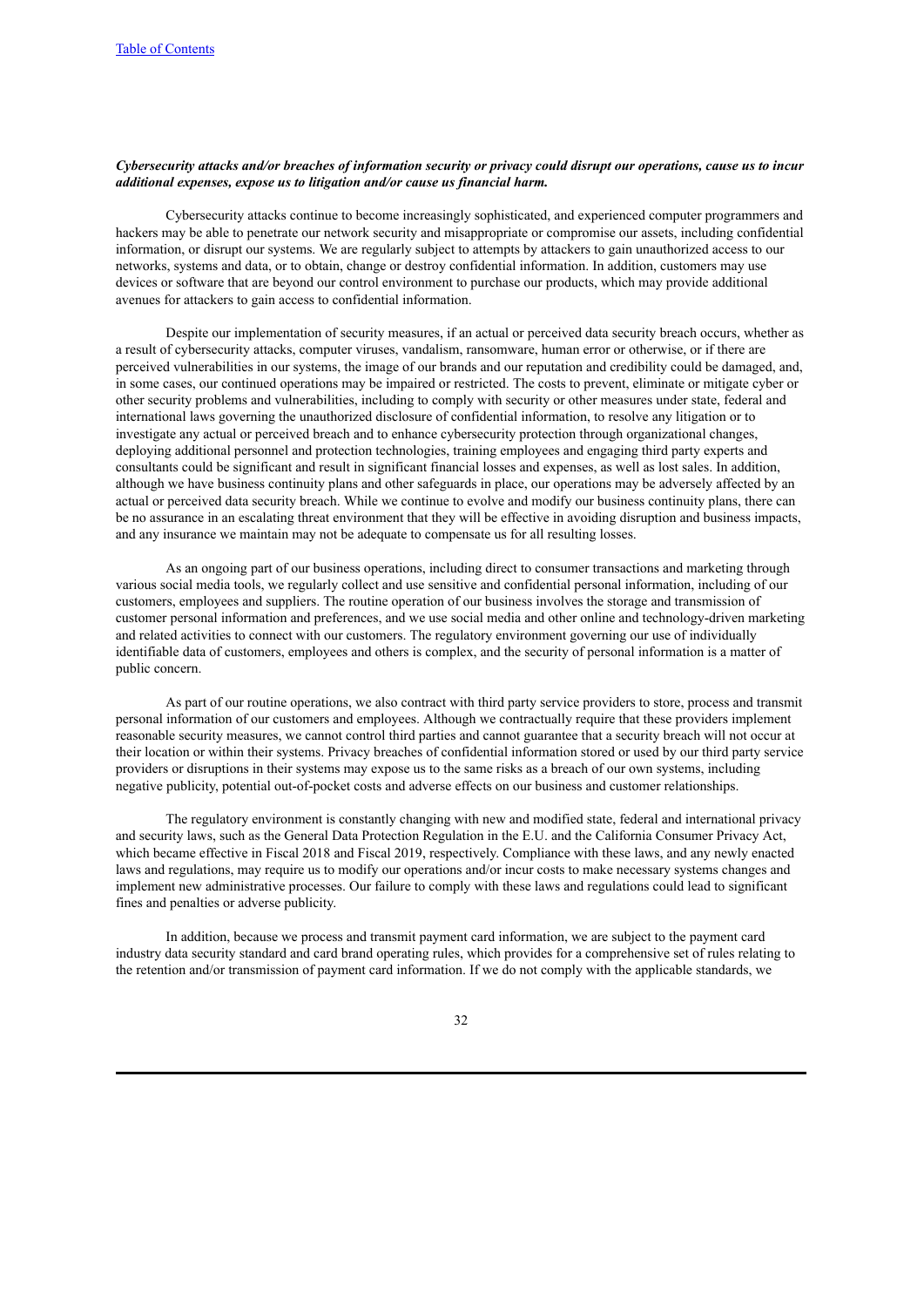may be subject to fines or restrictions on our ability to accept payment cards, which could have a material adverse effect on our operations.

### Our business depends on our senior management and other key personnel, and the unsuccessful transition of key management responsibilities, the unexpected loss of individuals integral to our business, our inability to attract and retain qualified personnel in the future or our failure to successfully plan for and implement succession of our senior management and key personnel may have an adverse effect on our operations, business relationships and ability *to execute our strategies.*

Our senior management has substantial experience and expertise in the apparel and related industries, with our Chairman and Chief Executive Officer Mr. Thomas C. Chubb III having worked with our company for over 30 years, including in various executive management capacities. Our success depends on disciplined execution at all levels of our organization, including our senior management, and continued succession planning. Competition for qualified personnel is intense, and we compete to attract and retain these individuals with other companies that may have greater financial resources than us. While we believe that we have depth within our management team, the unexpected loss of any of our senior management, or the unsuccessful integration of new leadership, could harm our business and financial performance. In addition, we may be unable to retain or recruit qualified personnel in key areas such as product design, sales, marketing (including individuals with key insights into digital and social media marketing strategies), distribution, technology, sourcing and other support functions, which could result in missed sales opportunities and harm to key business relationships.

### We may be unable to grow our business through organic growth, and any failure to successfully execute this aspect of our business strategy may have a material adverse effect on our business, financial condition, liquidity and results of *operations.*

One key component of our business strategy is organic growth in our brands. Organic growth may be achieved by, among other things, increasing sales in our direct to consumer channels; selling our products in new markets, such as the opening of Lilly Pulitzer retail stores in Hawaii in Fiscal 2018 and California in Fiscal 2019; increasing our market share in existing markets; expanding the demographic appeal of our brands; expanding our margins through product cost reductions, price increases, or otherwise; expanding the customer reach of our brands through new and enhanced advertising initiatives; and increasing the product offerings and concepts within our various operating groups, such as the opening of additional Marlin Bars at Tommy Bahama and the launch of owned retail stores at Southern Tide. Successful growth of our business is subject to, among other things, our ability to implement plans for expanding and/or maintaining our existing businesses and categories within our businesses at satisfactory levels. We may not be successful in achieving suitable organic growth, and our inability to grow our business may have a material adverse effect on our business, financial condition, liquidity and results of operations.

We have engaged in a multi-year initiative to improve Tommy Bahama's operating performance and long-term growth prospects, which has included an enhanced outlet and clearance strategy, improving gross margin through selective price increases and reducing product costs, selectively right-sizing our store footprint and controlling overhead and operating expenses. A strategic initiative of this nature is inherently challenging and faces significant potential risks, and any failure may adversely affect our ability to achieve long-term sustainable growth while at the same time detracting from our focus and execution of other strategic initiatives.

In addition, investments we make in technology, advertising and infrastructure, retail stores and restaurants, office and distribution center facilities, personnel and elsewhere may not yield the full benefits we anticipate and/or sales growth may be outpaced by increases in operating costs, putting downward pressure on our operating margins and adversely affecting our results of operations. If we are unable to increase our revenues organically, we may be required to pursue other strategic initiatives, including reductions in costs and/or acquisitions, in order to grow our business. These initiatives may not be available to us on desirable terms, inhibiting our ability to increase profitability.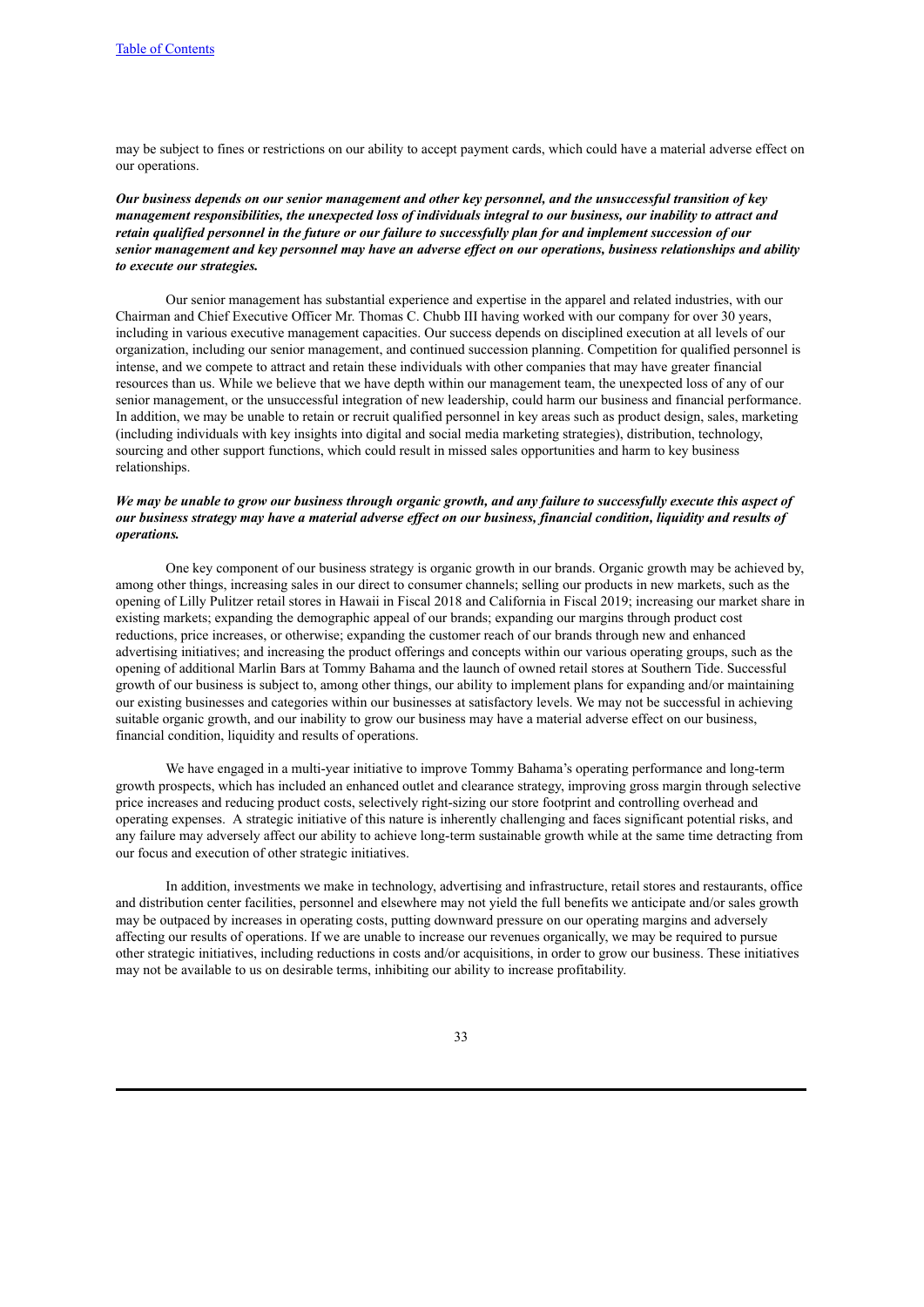### The acquisition of new businesses and the divestiture or discontinuation of businesses and product lines have certain *inherent risks, including, for example, strains on our management team and unexpected costs and other charges resulting from the transaction.*

Growth of our business through acquisitions of lifestyle brands that fit within our business model is a component of our long-term business strategy. Acquisitions involve numerous risks, including: the competitive climate for desirable acquisition candidates, which drives market multiples; the benefits of the acquisition not materializing as planned or not materializing within the time periods or to the extent anticipated; our ability to manage the people and processes of an acquired business; difficulties in retaining key relationships with customers and suppliers; risks in entering geographic markets and/or product categories in which we have no or limited prior experience; the assumption of contractual and other liabilities, some of which may not be known at the time of acquisition; and the possibility that we pay more to consummate an acquisition than the value we derive from the acquired business. Additionally, acquisitions may cause us to incur debt, or make dilutive issuances of our equity securities.

As a result of acquisitions, we may become responsible for unexpected liabilities that we failed or were unable to discover in the course of performing due diligence. Although we may be entitled to indemnification against undisclosed liabilities from the sellers of the acquired business, our recourse may be limited and we cannot be certain that the indemnification, even if obtained, will be enforceable or collectible. Any of these liabilities, individually or in the aggregate, could have a material adverse effect on our business, financial condition and results of operations, distract our management or harm our reputation.

Certain acquisitions may also be structured utilizing contingent consideration based on the acquired business' post-closing results. The principals from whom we acquired such a business, many of whom may continue to operate the business as our employees, may have differing interests than those of our shareholders because of such arrangements.

In addition, integrating acquired businesses is a complex, time-consuming and expensive process. The integration process for newly acquired businesses could create a number of challenges and adverse consequences for us associated with the integration of product lines, support functions, employees, sales teams and outsourced manufacturers; employee turnover, including key management and creative personnel of the acquired and existing businesses; disruption in product cycles for newly acquired product lines; maintenance of acceptable standards, controls, procedures and policies; operating business in new geographic territories; diversion of the attention of our management from other areas of our business; and the impairment of relationships with customers of the acquired and existing businesses. Acquisitions are inherently risky, and we cannot be certain that any acquisition will be successful and will not materially harm our business, operating results or financial condition.

As described in Note 1 in our consolidated financial statements included in this report, at the time of an acquisition, we estimate and record the fair value of purchased intangible assets, such as trademarks, reacquired rights and customer relationships, and record goodwill generally to the extent the cost to acquire a business exceeds our assessment of the net fair value of tangible and intangible assets. We test indefinite-lived intangible assets and goodwill for possible impairment as of the first day of the fourth quarter of each fiscal year, or at an interim date if indicators of impairment exist at that date. It is possible that we could have an impairment charge for intangible assets or goodwill associated with an acquired business in future periods if, among other things, economic conditions decline, our strategies for an acquired business change, the results of operations of an acquired business are less than anticipated at the time of acquisition or enterprise values and market multiples of comparable businesses decline. A future impairment charge for intangible assets or goodwill could have a material adverse effect on our consolidated financial statements or results of operations.

As the fashion retail environment evolves, our investment criteria for acquisitions has grown to include smaller brands, such as Southern Tide and TBBC which we acquired in Fiscal 2016 and Fiscal 2017, respectively, in an earlier stage of the brand's life cycle, where we can more fully integrate the brand into our existing infrastructure and shared services functions and better leverage our resources. While acquisitions of these early stage brands may have a smaller upfront purchase price, the limited operating history, less experienced management teams and less sophisticated systems,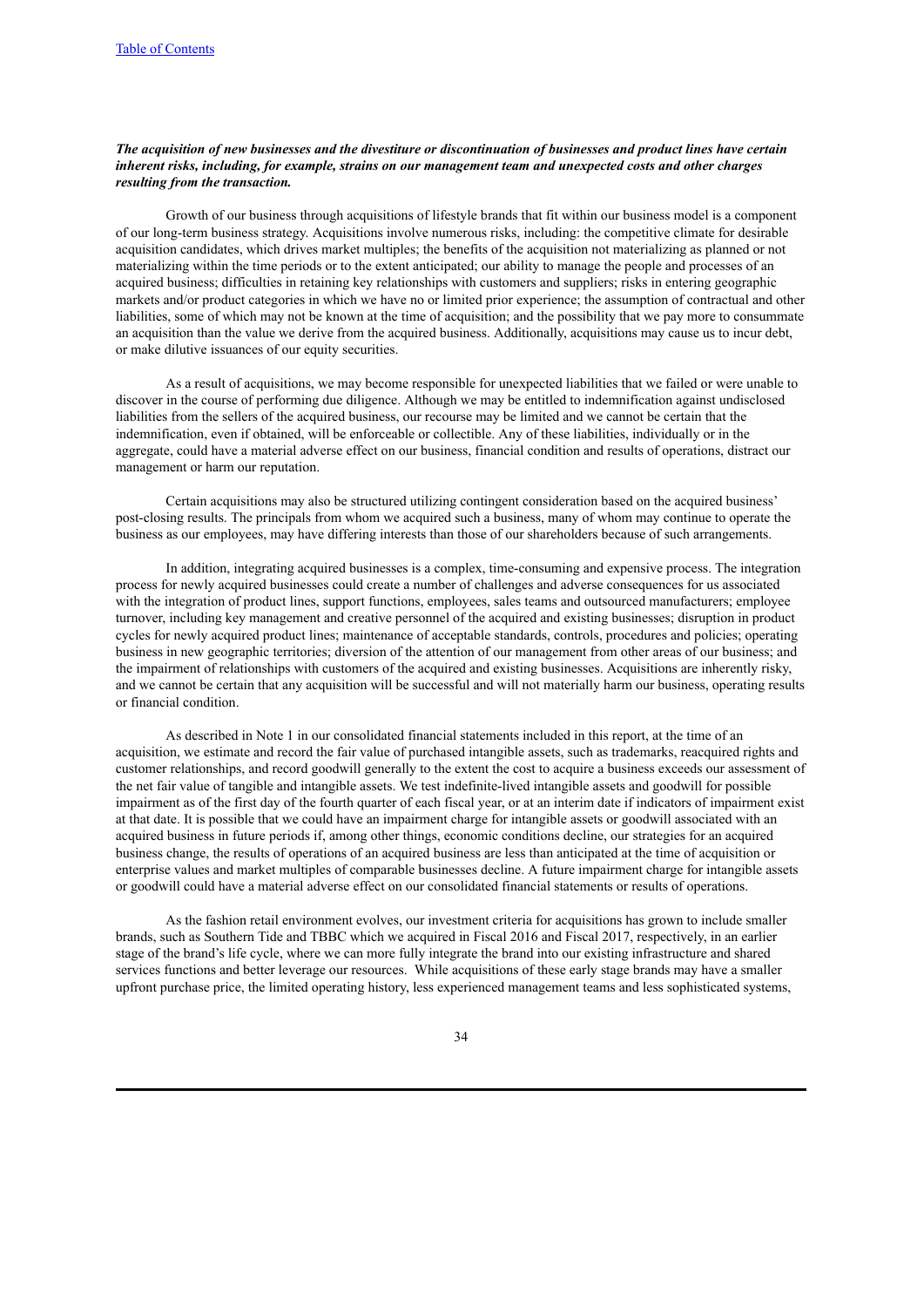infrastructure and relationships generally associated with such brands may heighten the risks associated with acquisitions generally, including the heightened risk that the target company may be unable to achieve the projected financial results anticipated. In addition, we are frequently engaged by burgeoning brands seeking debt or equity financing, as well as strategic direction, about pursuing a non-controlling investment, which we did with TBBC prior to the acquisition. Minority investments, while not requiring the same level of financial commitment as a control transaction, presents additional risks, including the potential disproportionate distraction to our management team relative to the potential financial benefit; the potential for a conflict of interest; the damage to our reputation of associating with a brand which may take actions inconsistent with our values; and the financial risks associated with making an investment in an unproven business model.

From time to time, we also divest or discontinue businesses, product lines and/or programs, including exiting relationships with certain wholesale customers, including department stores, that do not align with our strategy or provide the returns that we expect or desire. Such dispositions and/or discontinuations may result in underutilization of our retained resources if the exited operations are not replaced with new lines of business, either internally or through acquisition. In addition, we may become responsible for unexpected liabilities, some of which may be triggered or increased by a purchaser's operation of the disposed business following the transaction. Those liabilities combined with any other liabilities we contractually retain, individually or in the aggregate, could adversely affect our financial condition and results of operations.

### Our business is subject to various federal, foreign, state and local laws and regulations, and the costs of compliance with, or the violation of, such laws and regulations could have an adverse effect on our costs or operations.

In the United States, we are subject to stringent standards, laws and other regulations, including those relating to health, product performance and safety, labor, employment, privacy and data security, anti-bribery, consumer protection, taxation, customs, logistics and other operational matters. In addition, operating in foreign jurisdictions requires compliance with similar laws and regulations. These laws and regulations, in the United States and abroad, are complex and often vary widely by jurisdiction, making it difficult for us to ensure that we are currently or will in the future be compliant with all applicable laws and regulations. We may be required to make significant expenditures or modify our business practices to comply with existing or future laws or regulations, and unfavorable resolution to litigation or a violation of applicable laws and regulations by us, or any of our suppliers or licensees, may restrict our ability to import products, require a recall of our products, lead to fines or otherwise increase our costs, negatively impact our ability to attract and retain employees, materially limit our ability to operate our business or result in adverse publicity. Compliance with these laws and regulations requires us to devote significant time, financial and management resources, and to update our processes and programs, in response to newly implemented or changing regulatory requirements, all of which could affect the manner in which we operate our business or adversely affect our results of operations.

From time to time, we are involved in litigation matters, which may relate to consumer protection, employment practices and intellectual property infringement and which may include a class action, and we are subject to various claims and pending or threatened lawsuits in the ordinary course of our business operations. Often, these cases raise complex factual and legal issues and, due to the inherent uncertainties of litigation, we cannot accurately predict the ultimate outcome of any such proceedings. Regardless of the outcome or whether the claims have merit, legal proceedings may be expensive and require significant management time.

Also, the restaurant industry requires compliance with a variety of federal, state and local regulations. In particular, all of our Tommy Bahama restaurants, including our Marlin Bar concept, serve alcohol and, therefore, maintain liquor licenses. Our ability to maintain our liquor licenses depends on our compliance with applicable laws and regulations. The loss of a liquor license would adversely affect the profitability of that restaurant. Additionally, as a participant in the restaurant industry, we face risks related to food quality, food-borne illness, injury, health inspection scores and labor relations. The negative impact of adverse publicity relating to allegations of actual or perceived violations at one of our restaurants may extend beyond the restaurant involved to affect some or all of the other restaurants, as well as the image of the Tommy Bahama brand as a whole.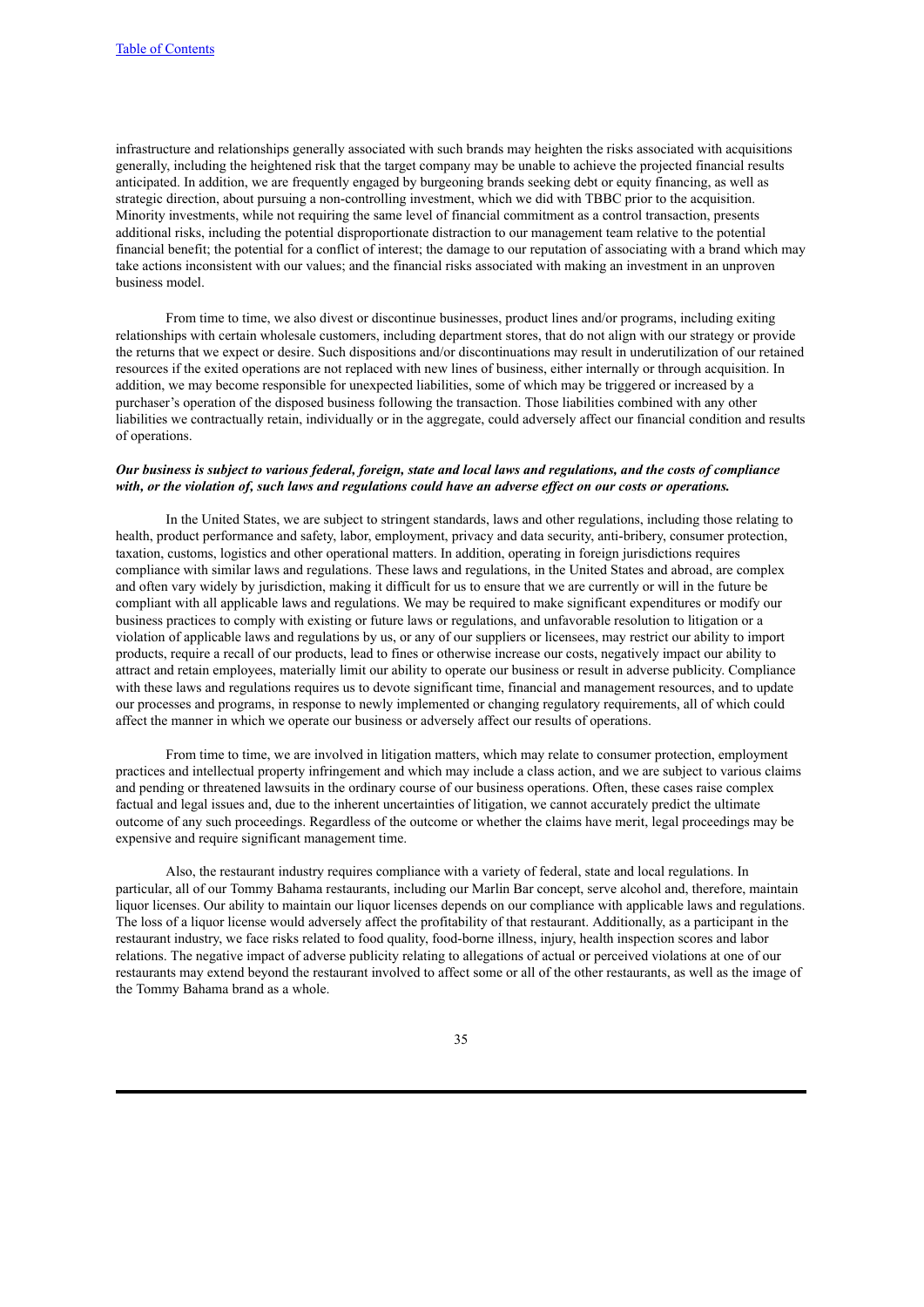Regardless of whether any allegations of violations of the laws and regulations governing our business are valid or whether we ultimately become liable, we may be materially affected by negative publicity associated with these and other issues, such as those relating to our social responsibility and sustainability initiatives.

#### *Our business could be harmed if we fail to maintain proper inventory levels.*

Many factors, such as economic conditions, fashion trends, consumer preferences, the financial condition of our wholesale customers and weather, make it difficult to accurately forecast demand for our products. In order to meet the expected demand for our products in a cost-effective manner, we make commitments for production several months prior to our receipt of these goods and often in advance of firm commitments, if any, from wholesale customers. Depending on the demand levels for our products, we may be unable to sell the products we have ordered or that we have in our inventory, which may result in inventory markdowns or the sale of excess inventory at discounted prices and through offprice channels. These events, many of which could be exacerbated as a result of the ongoing COVID-19 outbreak, could significantly harm our operating results and impair the image of our brands. Conversely, if we underestimate demand for our products or if we are unable to access our products when we need them, for example due to a third party manufacturer's inability to source materials or produce goods in a timely fashion or as a result of delays in the delivery of products to us, we may experience inventory shortages, which might result in unfilled orders, negatively impact customer relationships, diminish brand loyalty and result in lost sales, any of which could harm our business. These risks relating to inventory may also escalate as our direct to consumer sales continue to increase as a proportion of our consolidated net sales, given the absence of purchase commitments for direct to consumer-designated inventory.

### *We may be unable to protect our trademarks and other intellectual property.*

We believe that our trademarks and other intellectual property, as well as certain contractual arrangements, including licenses, and other proprietary intellectual property rights, have significant value and are important to our continued success and our competitive position due to their recognition by retailers and consumers. In Fiscal 2019, 93% of our consolidated net sales were attributable to branded products for which we own the trademark. Therefore, our success depends to a significant degree on our ability to protect and preserve our intellectual property. We rely on laws in the United States and other countries to protect our proprietary rights. However, we may not be able to sufficiently prevent third parties from using our intellectual property without our authorization, particularly in those countries where the laws do not protect our proprietary rights as fully as in the United States. The use of our intellectual property or similar intellectual property by others could reduce or eliminate any competitive advantage we have developed, causing us to lose sales or otherwise harm the reputation of our brands.

We devote significant resources to the registration and protection of our trademarks and to anti-counterfeiting efforts. Despite these efforts, we regularly discover products that infringe our proprietary rights or that otherwise seek to mimic or leverage our intellectual property. Counterfeiting and other infringing activities typically increase as brand recognition increases. Counterfeiting and other infringement of our intellectual property could divert away sales, and association of our brands with inferior counterfeit reproductions or third party labels could adversely affect the integrity and reputation of our brands.

Additionally, there can be no assurance that the actions that we have taken will be adequate to prevent others from seeking to block sales of our products as violations of proprietary rights. As we extend our brands into new product categories and new product lines and expand the geographic scope of the manufacture, distribution and marketing of our brands' products, we could become subject to litigation or challenge based on allegations of the infringement of intellectual property rights of third parties, including by various third parties who have acquired or claim ownership rights in some of our trademarks internationally. In the event a claim of infringement against us is successful or would otherwise affect our operations, we may be required to pay damages, royalties, license fees or other costs to continue to use intellectual property rights that we had been using, or we may be unable to obtain necessary licenses from third parties at a reasonable cost or within a reasonable time. Litigation and other legal action of this type, regardless of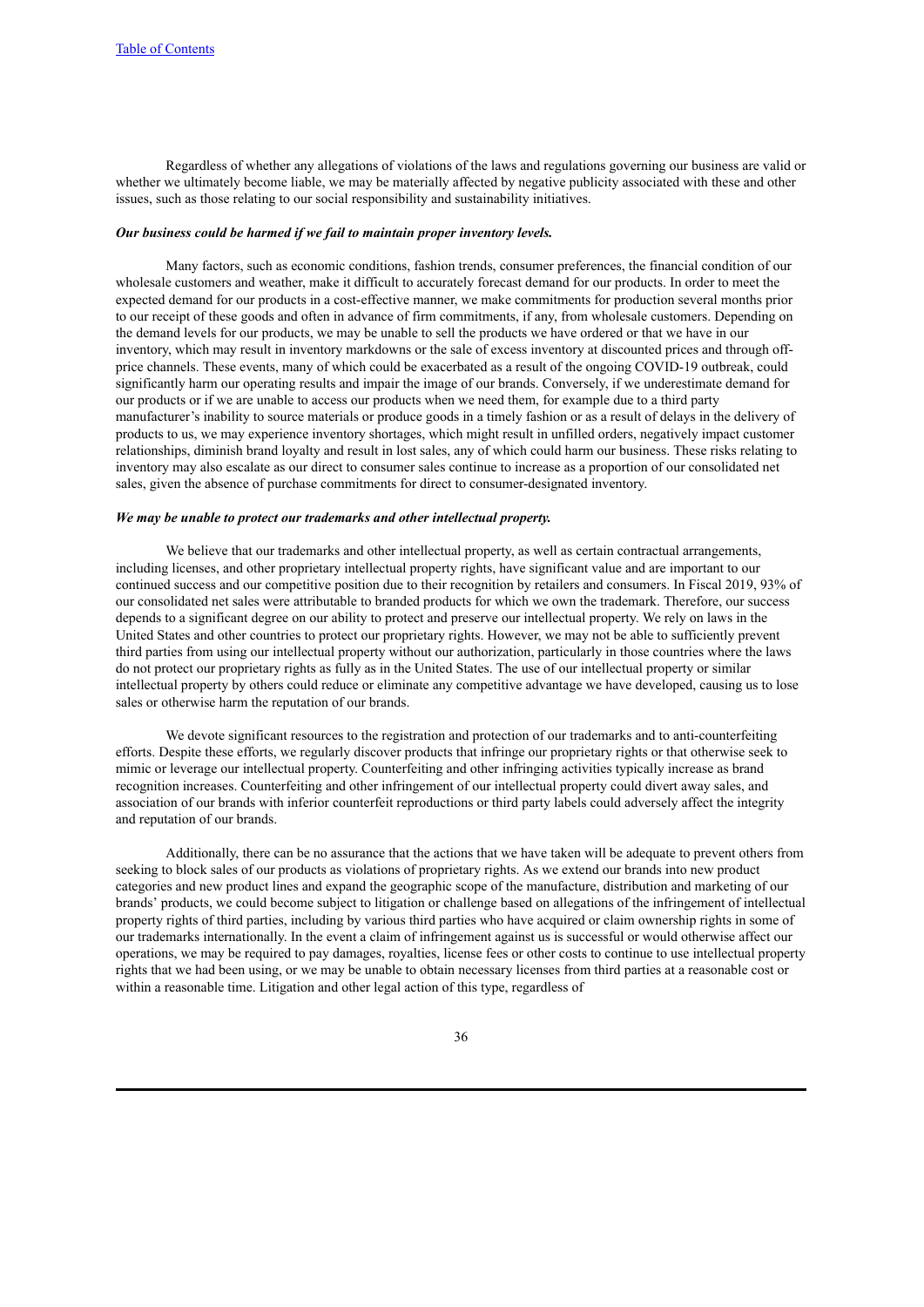whether it is successful, could result in substantial costs to us and diversion of the attention of our management and other resources.

### Fluctuations and volatility in the cost and availability of raw materials, labor and freight may materially increase our *costs.*

We and our third party suppliers rely on the availability of raw materials at reasonable prices. The principal fabrics used in our business are cotton, linens, wools, silk, other natural fibers, synthetics and blends of these materials. The prices paid for these fabrics depend on the market price for raw materials used to produce them. The cost of the materials that are used in our manufacturing process, such as oil-related commodity prices and other raw materials, such as dyes and chemicals, and other costs, can fluctuate. We historically have not entered into any futures contracts to hedge commodity prices, and in recent years, we have seen significant variability in the costs of certain raw materials, including cotton. These pricing fluctuations could continue in future years.

We have also seen increases in the cost of labor at many of our suppliers in recent years, as well as in freight costs, and as a result of the COVID-19 outbreak may experience increases in our supply chain and/or distribution and logistics functions. Although we attempt to mitigate the effect of increases in our cost of goods sold through sourcing initiatives and by selectively increasing the prices of our products, these product costing pressures, as well as other variable cost pressures, may materially increase our costs, and we may be unable to fully pass on these costs to our customers.

As of February 1, 2020, we had approximately 6,100 employees worldwide, of which approximately 70% are retail store and restaurant employees. The employment and employment-related costs associated with our employees are a significant component in our SG&A, particularly of our retail store and restaurant operations. Employment costs are affected by labor markets, as well as various federal, state and foreign laws governing matters such as minimum wage rates, overtime compensation and other requirements. In addition, in recent years, there has been significant political pressure and legislative action to increase the minimum wage rate in many of the jurisdictions in which our stores are located. Any increases in our employment costs, as a result of market conditions or otherwise, may materially increase our costs, reduce the profitability of our operations and/or adversely impact our results of operations.

## We are subject to risks associated with leasing real estate for our retail stores and restaurants, which generally consist *of long-term leases negotiated at prevailing market rents.*

An integral part of our strategy has been to develop and operate retail stores and restaurants for certain of our lifestyle brands. Net sales from our retail stores and restaurants were 47% of our consolidated net sales during Fiscal 2019.

We lease all of our retail store and restaurant locations. Successful operation of our retail stores and restaurants depends, in part, on our ability to identify desirable, brand appropriate locations; the overall ability of the location to attract a consumer base sufficient to make sales volume profitable; our ability to negotiate satisfactory lease terms and employ qualified personnel; and our ability to timely construct and complete any build-out and open the location in accordance with our plans. A decline in the volume of consumer traffic at our retail stores and restaurants, due to economic conditions, shifts in consumer shopping preferences or technology, a decline in the popularity of malls or lifestyle centers in general or at those in which we operate, the closing of anchor stores or other adjacent tenants or otherwise, could have a negative impact on our sales, gross margin and results of operations. In addition, as and when we seek to open new retail stores and restaurants, we compete with others for favorable locations, lease terms and desired personnel. As consumer shopping patterns continue to negatively impact bricks and mortar retail traffic generally, the competition for premium retail space in long-term sustainable locations continues to increase. Our growth may be limited if we are unable to identify new locations with consumer traffic sufficient to support a profitable sales level or the local market reception to a new retail store opening is inconsistent with our expectations.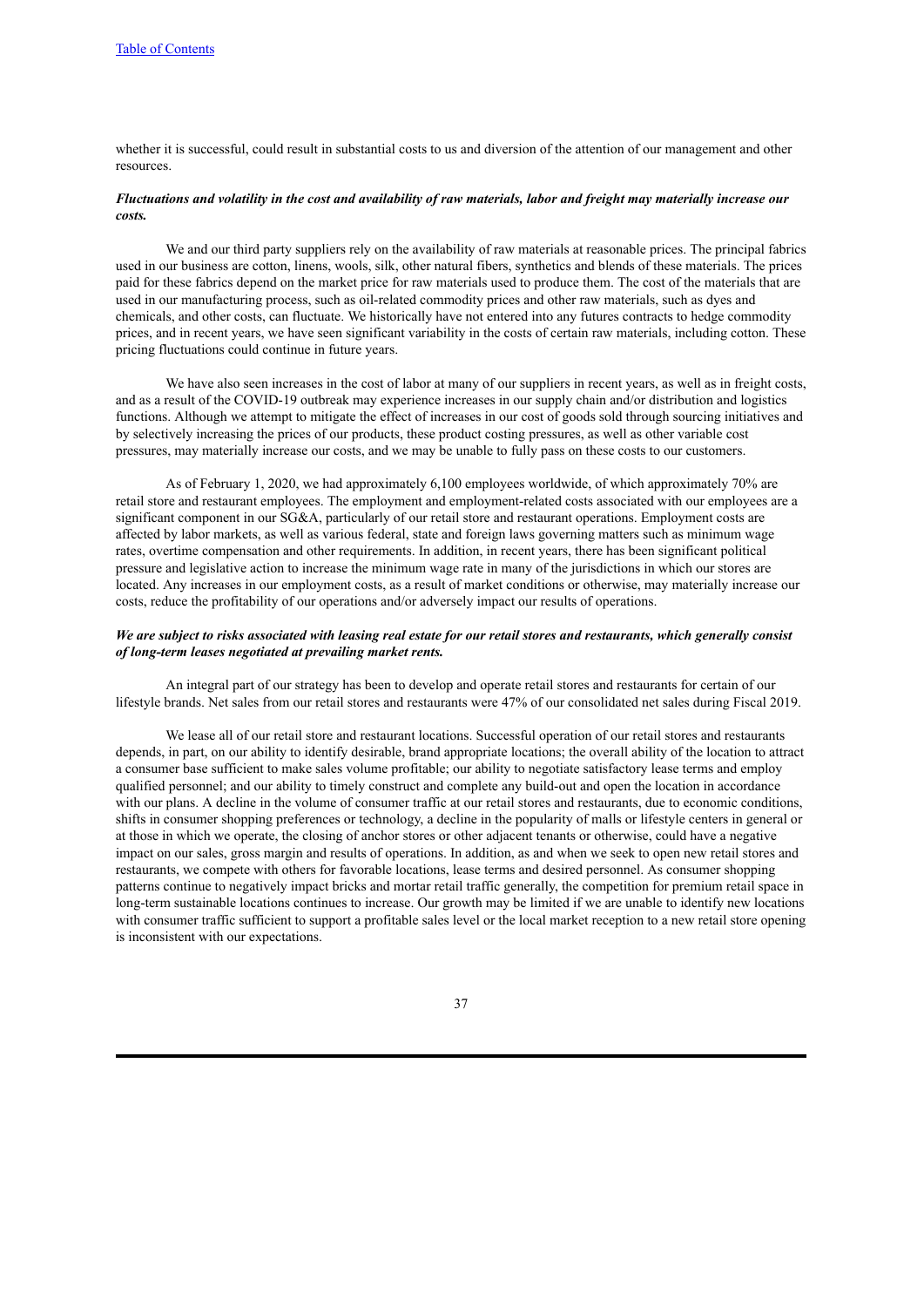Our retail store and restaurant leases generally represent long-term financial commitments, with substantial costs at lease inception for a location's design, leasehold improvements, fixtures and systems installation and recurring fixed costs. On an ongoing basis, we review the financial performance of our retail and restaurant locations in order to determine whether continued operation is appropriate. Even if we determine that it is desirable to exit a particular location, we may be unable to close an underperforming location due to continuous use clauses and/or because negotiating an early termination would be cost prohibitive. In addition, due to the fixed-cost structure associated with these operations, negative cash flows or the closure of a retail store or restaurant could result in write-downs of inventory, impairment of leasehold improvements, impairment of operating lease assets and/or other long-lived assets, severance costs, lease termination costs or the loss of working capital, which could adversely impact our business and financial results. Furthermore, as each of our leases expire, we may be unable to negotiate renewals, either on commercially acceptable terms or at all, which could force us to close retail stores and/or restaurants in desirable locations.

## Our geographic concentration of retail stores, restaurants and wholesale customers for certain of our brands exposes us *to certain regional risks.*

Our operations and retail and restaurant locations are heavily concentrated in the United States (202 of 224 locations as of February 1, 2020, with 97% of our consolidated net sales in the United States during Fiscal 2019) and, within the United States in certain geographic areas, including Florida, California, Texas and Hawaii for our Tommy Bahama operations (75 of 140 domestic stores and 13 of 16 restaurants, including Marlin Bars, are in these states as of February 1, 2020) and Florida, Massachusetts and Virginia for our Lilly Pulitzer operations (31 of 61 retail stores as of February 1, 2020). Additionally, the wholesale sales for each of Tommy Bahama, Lilly Pulitzer and Southern Tide are also geographically concentrated, including in geographic areas where we have concentrations of our own retail store locations. Due to these concentrations, we have heightened exposure to factors that impact these regions, including general economic conditions, weather patterns, natural disasters, public health crises, changing demographics and other factors.

## Our operations and those of our suppliers, vendors and wholesale customers may be affected by changes in weather *patterns, natural or man-made disasters, public health crises, war, terrorism or other catastrophes.*

Our sales volume and operations and the operations of third parties on whom we rely, including our suppliers, vendors and wholesale customers, may be adversely affected by unseasonable or severe weather conditions, natural or man-made disasters, public health crises, war, terrorist attacks, including heightened security measures and responsive military actions, or other catastrophes which may cause consumers to alter their purchasing habits or result in a disruption to our operations. Because of the seasonality of our business, the concentration of a significant proportion of our retail stores and wholesale customers in certain geographic regions, including a resort and/or coastal focus in Tommy Bahama's, Lilly Pulitzer's and Southern Tide's operations, the concentration of our sourcing operations and the concentration of our distribution center operations, the occurrence of such events could disproportionately impact our business, financial condition and operating results.

## We hold licenses for the use of other parties' brand names, and we cannot guarantee our continued use of such brand *names or the quality or salability of such brand names.*

We have entered into license and design agreements to use certain trademarks and trade names, including Kenneth Cole, Dockers, Cole Haan and Nick Graham in Lanier Apparel, to market some of our products. During Fiscal 2019, sales of products bearing brands licensed to us accounted for 6% of our consolidated net sales and 65% of Lanier Apparel's net sales. When we enter into these license and design agreements, they generally provide for short contract durations (typically three to five years); these agreements may include options to extend the term of the contract but, when available, are generally subject to our satisfaction of certain contingencies (e.g., minimum sales thresholds) that may be difficult for us to satisfy. Competitive conditions for the right to use popular trademarks means that we cannot guarantee that we will be able to renew these licenses on acceptable terms upon expiration, that the terms of any renewal will not result in operating margin pressures or reduced profitability or that we will be able to acquire new licenses to use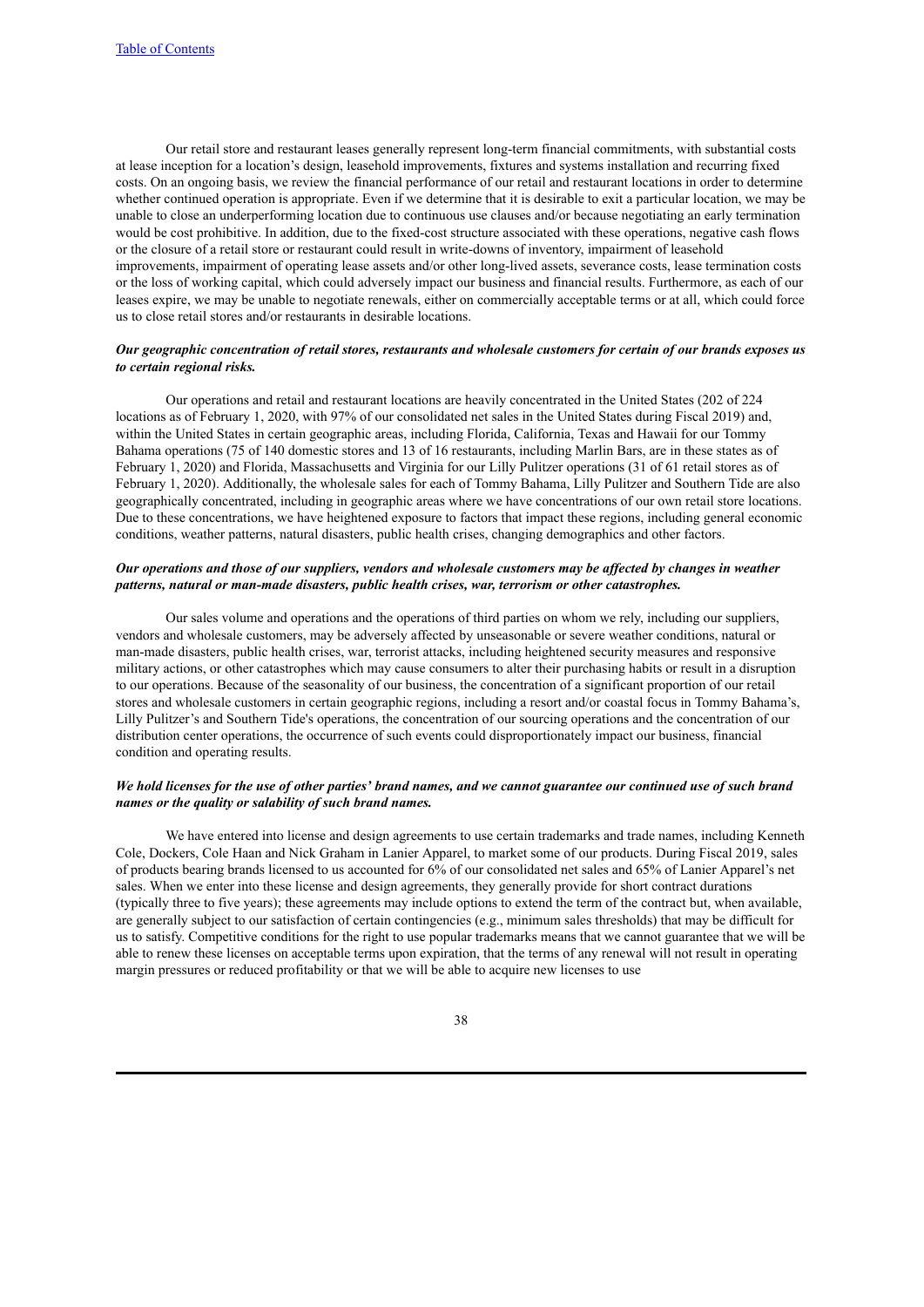other desirable trademarks. The termination or expiration of a license agreement would cause us to lose the sales and any associated profits generated pursuant to such license, which could be material, and in certain cases could also result in an impairment charge for related assets, leave us with underutilized overhead and/or adversely impact existing synergies.

Our license agreements generally require us to receive approval from the brand's owner of all design and other elements of the licensed products we sell prior to production, as well as to receive approval from the brand owner of distribution channels in which we may sell and the manner in which we market and distribute licensed products. Any failure by us to comply with these requirements could result in the termination of the license agreement.

In addition to certain compliance obligations, all of our significant licenses provide minimum thresholds for royalty payments and advertising expenditures for each license year, which we must pay regardless of the level of our sales of the licensed products. If these thresholds are not met, our licensors may be permitted contractually to terminate these agreements or seek payment of minimum royalties even if the minimum sales are not achieved. In addition, our licensors produce their own products and license their trademarks to other third parties, and we are unable to control the quality, style or image of these goods. If licensors or others do not maintain the quality of these trademarks or if the brand image deteriorates, or the licensors otherwise change the parameters of design, pricing, distribution or marketing, our sales and any associated profits generated by such brands may decline.

# As a global apparel company, we may experience fluctuations in our tax liabilities and effective tax rate.

As a global apparel company, we are subject to income taxes in the United States and various foreign jurisdictions. We record our income tax liability based on an analysis and interpretation of local tax laws and regulations, which requires a significant amount of judgment and estimation. In addition, we may from time to time modify our operations in an effort to minimize our global income tax exposure. Our effective income tax rate in any particular period or in future periods may be affected by a number of factors, including a shift in the mix of revenues, income and/or losses among domestic and international sources during a year or over a period of years; changes in tax laws and regulations and/or international tax treaties; the outcome of income tax audits in various jurisdictions; the difference between the income tax deduction and the previously recognized income tax benefit related to the vesting of equity-based compensation awards; and the resolution of uncertain tax positions, any of which could adversely affect our effective income tax rate and profitability.

Further, changes to U.S. and foreign tax laws and compliance with new tax laws could have a material adverse effect on our tax expense, cash flows and operations. For example, the Organization for Economic Cooperation and Development has published action plans that, if adopted by countries where we do business, could materially impact our tax obligations in those countries.

## Our international direct to consumer and licensing operations may present risks that could have a material adverse *ef ect on our business and financial position.*

We operate Tommy Bahama retail stores in Australia and Canada, and are closing our remaining retail operation in Japan during Fiscal 2020. We have limited experience with regulatory environments and market practices related to international operations and there are risks associated with doing business in international markets, including lack of brand recognition in certain markets; understanding fashion trends and satisfying consumer tastes; market acceptance of our products, which is difficult to assess immediately; establishing appropriate market-specific operational and logistics functions; managing compliance with the various legal requirements; staffing and managing foreign operations; fluctuations in currency exchange rates; obtaining governmental approvals that may be required to operate; potentially adverse tax implications; and maintaining proper levels of inventory. If we are unable to properly manage these risks, our business, financial condition and results of operations could be negatively impacted.

We may also elect to enter into retail or wholesale distribution arrangements, or joint ventures, with third parties for certain markets. For example, a third party operates Tommy Bahama retail stores in the United Arab Emirates. Any such arrangements are subject to a number of risks and uncertainties, including our reliance on the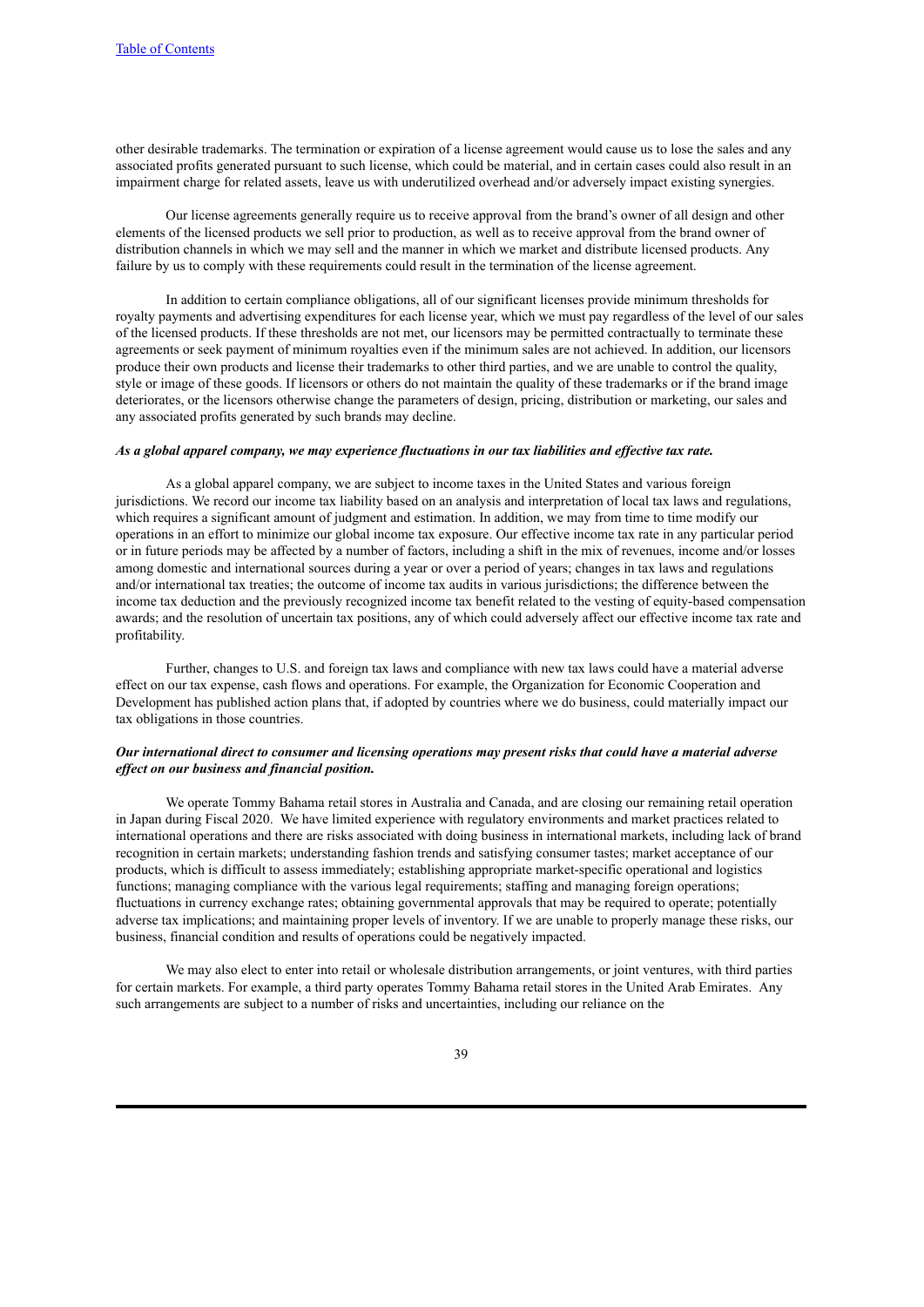operational skill and expertise of a local operator, the ability of the joint venture or operator to manage its employees and appropriately represent our brands in those markets and any protective rights that we may be forced to grant to the third party, which could limit our ability to fully realize the anticipated benefits of such a relationship.

We are also subject to certain anti-corruption laws, including the U.S. Foreign Corrupt Practices Act, in addition to the local laws of the foreign countries in which we operate. If any of our international operations, or our employees or agents, violates such laws, we could become subject to sanctions or other penalties that could negatively affect our reputation, business and operating results.

### We make use of debt to finance our operations, which exposes us to risks that could adversely affect our business, *financial position and operating results.*

Our levels of debt vary as a result of the seasonality of our business, investments in our operations and working capital needs, and may increase in the future under our existing credit facility or potentially under new facilities, or the terms or forms of our financing arrangements may change.

Our indebtedness includes, and any future indebtedness may include, certain obligations and limitations, including the periodic payment of principal, interest and unused line fees, maintenance of certain covenants and certain other limitations. The negative covenants in our debt agreements limit our ability to incur debt; guaranty certain obligations; incur liens; pay dividends; repurchase common stock; make investments; sell assets; make acquisitions; merge with other companies; or satisfy other debt. These obligations and limitations may increase our vulnerability to adverse economic and industry conditions, place us at a competitive disadvantage compared to any competitors that may be less leveraged and limit our flexibility in carrying out our business plans and planning for, or reacting to, change.

In addition, we have interest rate risk on indebtedness under our variable rate U.S. Revolving Credit Agreement. Our exposure to variable rate indebtedness may increase in the future, based on our debt levels and/or the terms of future financing arrangements. Further, an increase in the interest rate environment would require us to pay a greater amount towards interest, even if the amount of borrowings outstanding remains the same.

A portion of our indebtedness under the U.S. Revolving Credit Agreement at any time may be based on LIBOR, which is the subject of recent proposals for reform or elimination. In particular, on July 27, 2017, the United Kingdom's Financial Conduct Authority, which regulates LIBOR, publicly announced that it intends to stop persuading or compelling banks to submit LIBOR rates after 2021. It is unclear what the impact, if any, might be if LIBOR ceases to exist or if the methods of calculating LIBOR change from current methods.

The continued growth of our business also depends on our access to sufficient funds. We rely on cash flow from operations and borrowings under our U.S. Revolving Credit Agreement to fund our working capital, capital expenditures and investment activities. As of February 1, 2020, we had \$322 million in unused availability under our U.S. Revolving Credit Agreement. If our cash flow from operations decline significantly, including any such decline related to reduced store traffic and widespread store and restaurant closures as a result of the COVID-19 pandemic, or if the need arises in the future to finance expenditures in excess of those supported by the existing credit facility, we may need to seek additional funding, which may be through debt or equity financing. Our ability to obtain that financing will depend on many factors, including prevailing market conditions, our financial condition and, depending on the sources of financing, our ability to negotiate favorable terms and conditions. The terms of any such financing or our inability to secure such financing could adversely affect our ability to execute our strategies.

#### *Labor-related matters, including labor disputes, may adversely af ect our operations.*

We may be adversely affected as a result of labor disputes in our own operations or in those of third parties with whom we work. Our business depends on our ability to source and distribute products in a timely manner, and our new retail store and restaurant growth is dependent on timely construction of our locations. While we are not subject to any organized labor agreements and have historically enjoyed good employee relations, there can be no assurance that we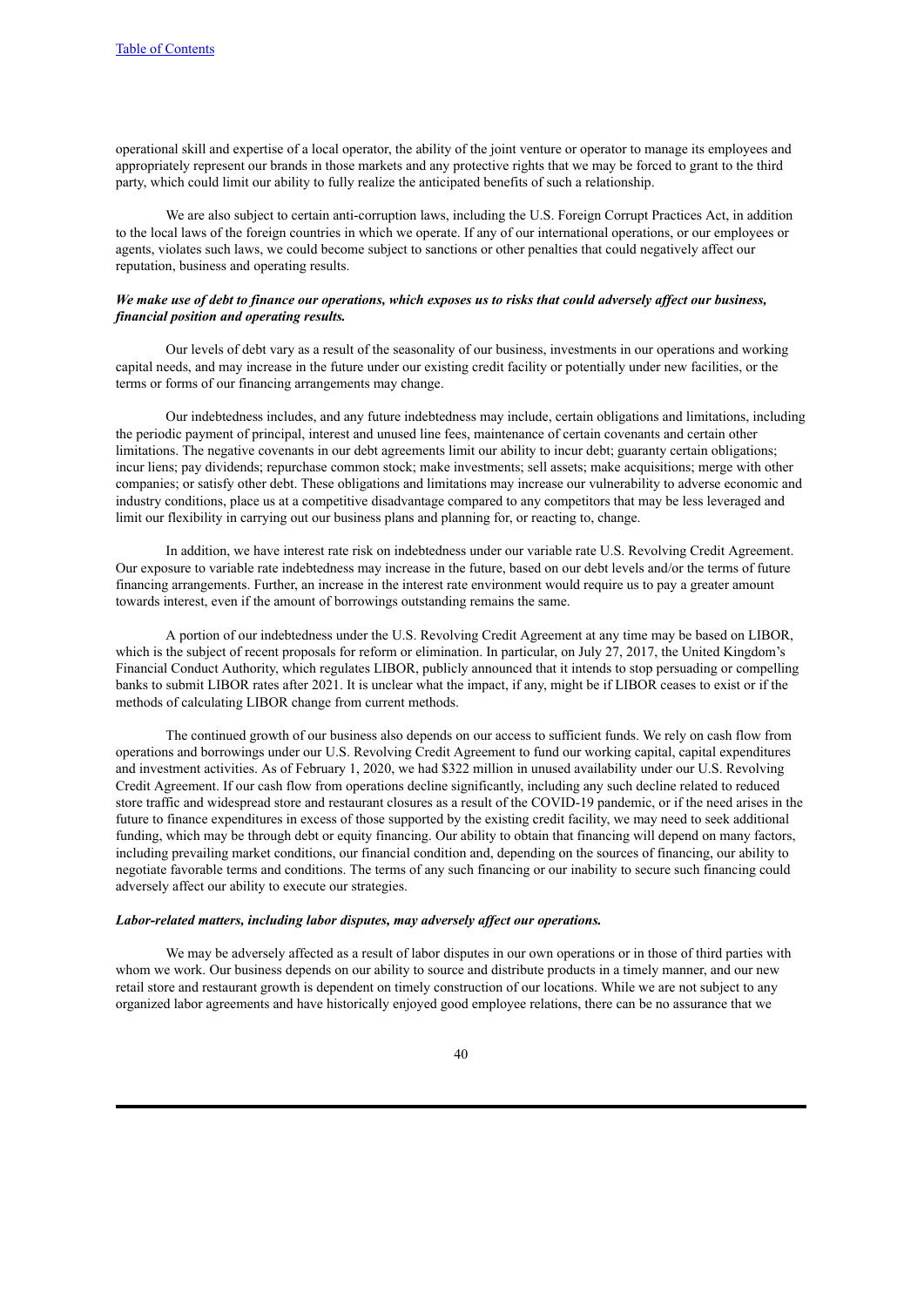will not experience work stoppages or other labor problems in the future with our non-unionized employees. In addition, potential labor disputes at independent factories where our goods are produced, shipping ports or transportation carriers create risks for our business, particularly if a dispute results in work slowdowns, lockouts, strikes or other disruptions during our peak manufacturing, shipping and selling seasons. Further, we plan our inventory purchases and forecasts based on the anticipated timing of retail store and restaurant openings, which could be delayed as a result of a number of factors, including labor disputes among contractors engaged to construct our locations or within government licensing or permitting offices. Any potential labor dispute, either in our own operations or in those of third parties on whom we rely, could materially affect our costs, decrease our sales, harm our reputation or otherwise negatively affect our operations.

### *Our international operations, including foreign sourcing, result in an exposure to fluctuations in foreign currency exchange rates.*

We are exposed to certain currency exchange risks in conducting business outside of the United States. The substantial majority of our product purchases are from foreign vendors and are denominated in U.S. dollars. If the value of the U.S. dollar decreases relative to certain foreign currencies in the future, then the prices that we negotiate for products could increase and we may be unable to pass this increase on to customers, which would negatively impact our margins. However, if the value of the U.S. dollar increases between the time a price is set and payment for a product, the price we pay may be higher than that paid for comparable goods by competitors that pay for goods in local currencies, and these competitors may be able to sell their products at more competitive prices. Additionally, currency fluctuations could also disrupt the business of our independent manufacturers by making their purchases of raw materials more expensive and difficult to finance.

We received U.S. dollars for 97% of our product sales during Fiscal 2019, with the remaining sales primarily related to our retail operations during the year in Canada, Australia and Japan. An increase in the value of the U.S. dollar compared to other currencies in which we have sales could result in lower levels of sales and earnings reported in our consolidated statements of operations, even though the sales in foreign currencies could be equal to or greater than amounts in prior periods. In addition, to the extent that a stronger U.S. dollar increases product and other costs, products sold in foreign markets in the local currency may realize lower gross margins.

### *Our business could be impacted as a result of actions by activist shareholders or others.*

We may be subject, from time to time, to legal and business challenges or disruptions in the operation of our company due to actions instituted by activist shareholders or others. Responding to such actions could be costly and timeconsuming, may not align with our business strategies and could divert the attention of our Board of Directors and senior management from the pursuit of our business strategies. Perceived uncertainties as to our future direction as a result of activism may lead to the perception of a change in the direction of the business or other instability and may adversely affect our relationships with vendors, customers, prospective and current employees and others.

#### **Item 1B.** *Unresolved Staf Comments*

None.

### **Item 2.** *Properties*

We lease and own space for our retail stores and restaurants, distribution centers, sales/administration offices and manufacturing operations in various domestic and international locations. We believe that our existing properties are well maintained, are in good operating condition and will be adequate for our present level of operations.

In the ordinary course of business, we enter into lease agreements for our direct to consumer operations, including leases for retail and restaurant space. Most of the leases require us to pay specified minimum rent, as well as a portion of operating expenses, real estate taxes and insurance applicable to the property, contingent rent based on a percentage of the location's net sales in excess of a specific threshold and in some locations sales tax on rental amounts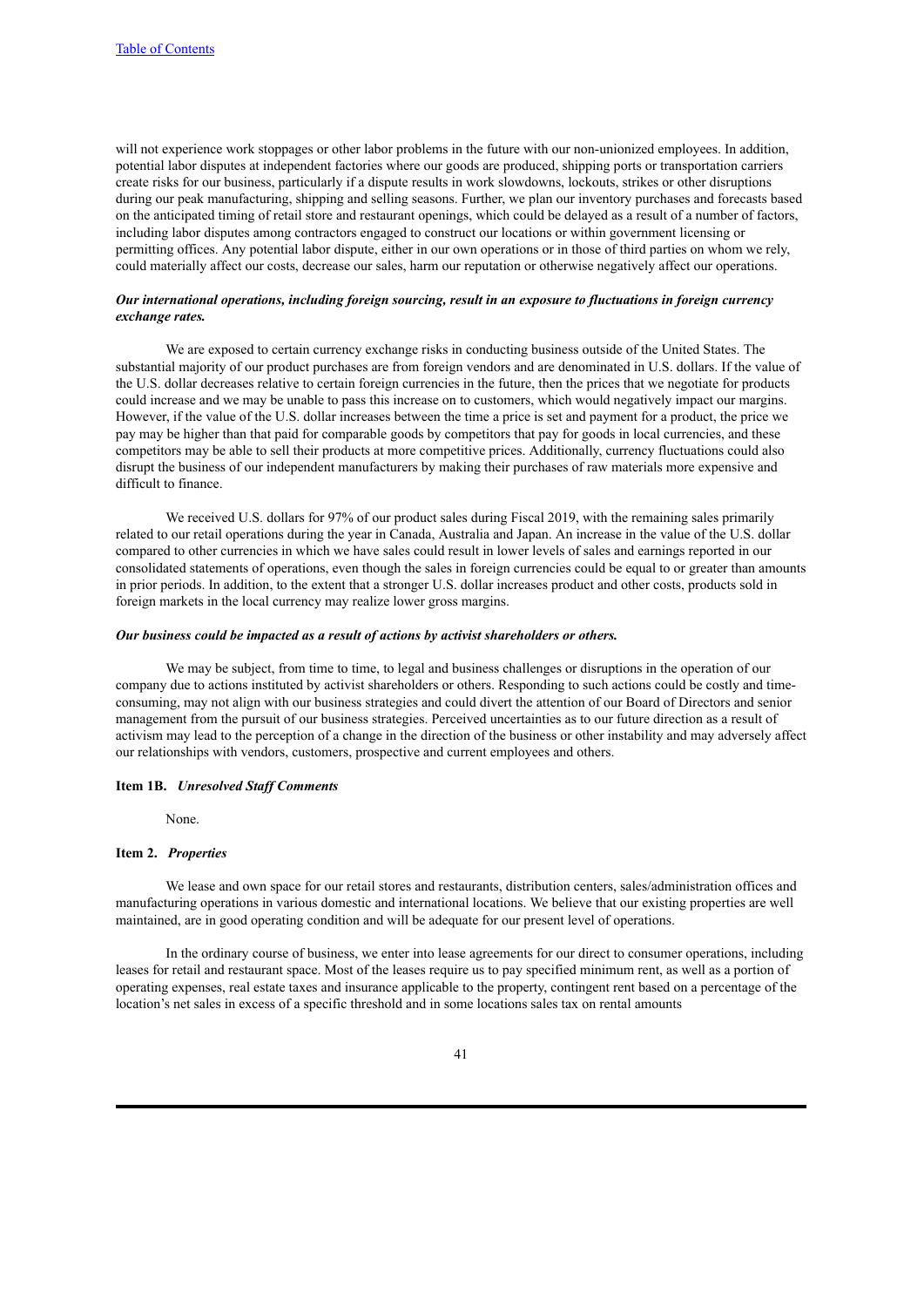paid to the landlord. The leases have varying terms and expirations and may have provisions to extend, renew or terminate the lease agreement, among other terms and conditions. Periodically, we assess the operating results of our direct to consumer locations to assess whether the location provides, or is expected to provide, an appropriate long-term return on investment, whether the location remains brand appropriate and other factors. As a result of this assessment, we may determine that it is appropriate to close certain stores that do not continue to meet our investment criteria, not renew certain leases, exercise an early termination option, or otherwise negotiate an early termination. For existing leases in desirable locations, we anticipate that we will be able to extend our leases, to the extent that they expire in the near future, on terms that are satisfactory to us, or if necessary, locate substitute properties on acceptable terms. The terms and conditions of lease renewals or relocations may not be as favorable as existing leases.

As of February 1, 2020, our direct to consumer locations used approximately 0.9 million square feet of leased space in the United States, Canada, Australia and Japan. Each of our retail stores and restaurants is less than 20,000 square feet, and we do not believe that we are dependent upon any individual retail store or restaurant location for our business operations. Greater detail about the retail space used by each operating group is included in Part I, Item 1, Business included in this report.

As of February 1, 2020, we used approximately 1.6 million square feet of owned or leased distribution, manufacturing and administrative/sales facilities in the United States, Mexico and Hong Kong. In addition to our owned and leased distribution facilities, we may use certain third party warehouse/distribution providers where we do not own or lease any space. Our distribution, manufacturing, administrative and sales facilities provide space for employees and functions used in support of our direct to consumer and wholesale operations.

Details of the principal administrative, sales, distribution and manufacturing facilities used in our operations, including approximate square footage, are as follows:

| Location                      | <b>Primary Use</b>                       | <b>Operating Group</b>                    | <b>Square</b><br>Footage | Lease<br><b>Expiration</b> |
|-------------------------------|------------------------------------------|-------------------------------------------|--------------------------|----------------------------|
| Seattle, Washington           | Sales/administration                     | Tommy Bahama                              | 115,000                  | 2026                       |
| Auburn, Washington            | Distribution center                      | Tommy Bahama                              | 325,000                  | 2025                       |
| King of Prussia, Pennsylvania | Sales/administration<br>and distribution |                                           |                          |                            |
|                               | center                                   | Lilly Pulitzer                            | 160,000                  | Owned                      |
| Toccoa, Georgia               | Distribution center                      | Lanier Apparel                            | 310,000                  | Owned                      |
| Merida, Mexico                | Manufacturing plant                      | Lanier Apparel                            | 80,000                   | Owned                      |
| Greenville, South Carolina    | Sales/administration                     | Southern Tide                             | 14,000                   | 2024                       |
| Atlanta, Georgia              | Sales/administration                     | Corporate and Other<br>and Lanier Apparel | 30,000                   | 2024                       |
| Lyons, Georgia                | Distribution center                      | Various                                   | 420,000                  | Owned                      |

### **Item 3.** *Legal Proceedings*

From time to time, we are a party to litigation and regulatory actions arising in the ordinary course of business. These actions may relate to trademark and other intellectual property, licensing arrangements, real estate, importing or exporting regulations, taxation, employee relation matters or other topics. We are not currently a party to any litigation or regulatory action or aware of any proceedings contemplated by governmental authorities that we believe could reasonably be expected to have a material impact on our financial position, results of operations or cash flows. However, our assessment of any litigation or other legal claims could potentially change in light of the discovery of additional factors not presently known or determinations by judges, juries, or others which are not consistent with our evaluation of the possible liability or outcome of such litigation or claims.

## **Item 4.** *Mine Safety Disclosures*

Not applicable.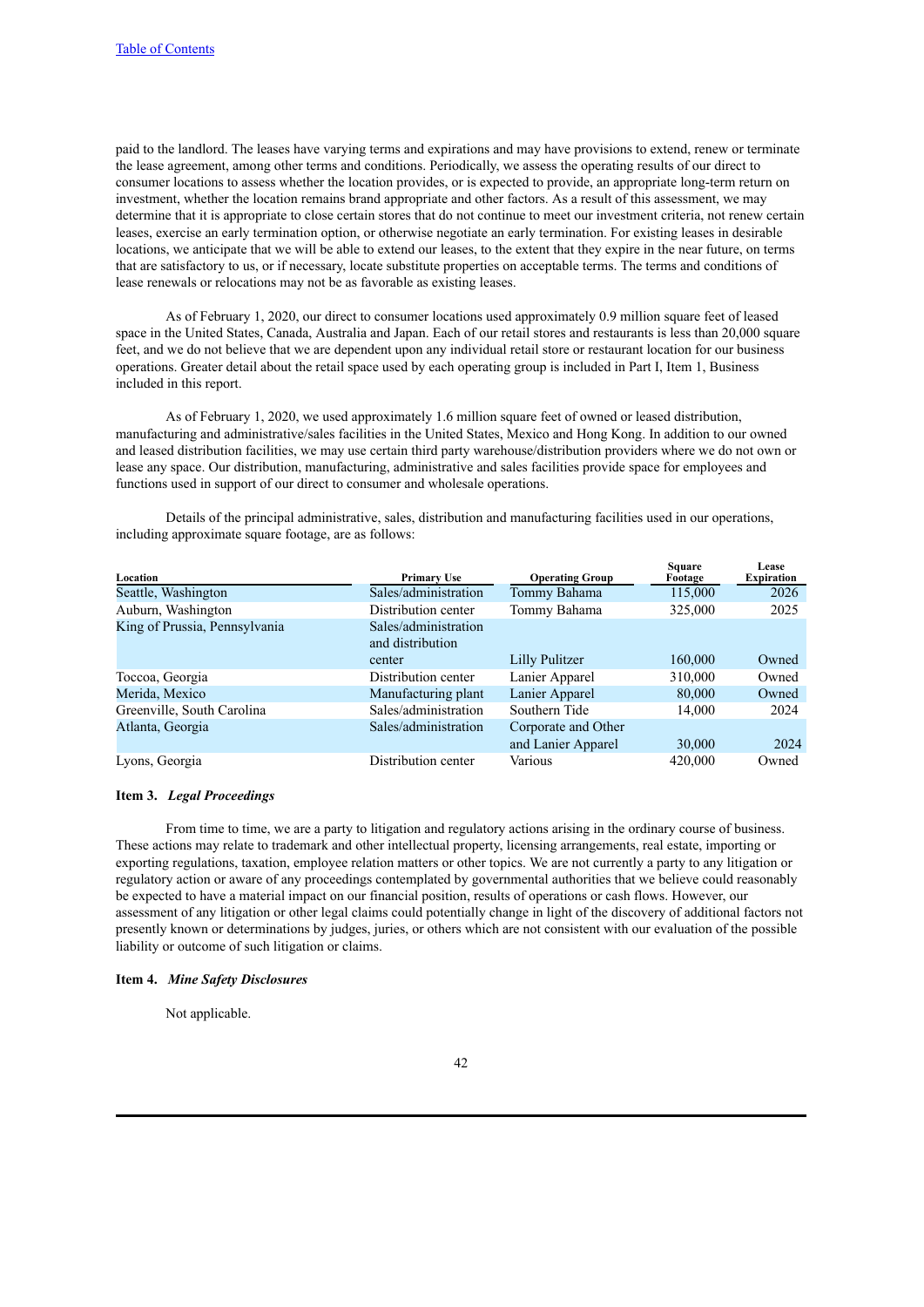# **PART II**

## **Item 5.** *Market for Registrant's Common Equity, Related Stockholder Matters and Issuer Purchases of Equity Securities*

# **Market and Dividend Information**

Our common stock is listed and traded on the New York Stock Exchange under the symbol "OXM." As of March 27, 2020, there were 291 record holders of our common stock.

On March 24, 2020, our Board of Directors approved a cash dividend of \$0.25 per share payable on May 1, 2020 to shareholders of record as of the close of business on April 17, 2020. Although we have paid dividends in each quarter since we became a public company in July 1960, including \$25 million in total or \$1.48 per common share in Fiscal 2019, we may discontinue or modify dividend payments at any time if we determine that other uses of our capital, including payment of outstanding debt, funding of acquisitions, funding of capital expenditures or repurchases of outstanding shares, may be in our best interest; if our expectations of future cash flows and future cash needs outweigh the ability to pay a dividend; or if the terms of our credit facility, other debt instruments or applicable law limit our ability to pay dividends. We may borrow to fund dividends in the short term subject to the terms and conditions of our credit facility, other debt instruments and applicable law. All cash flow from operations will not be paid out as dividends in all periods. For details about limitations on our ability to pay dividends, see Note 5 of our consolidated financial statements and Part II, Item 7. Management's Discussion and Analysis of Financial Condition and Results of Operations, both contained in this report.

## **Recent Sales of Unregistered Securities**

We did not sell any unregistered equity securities during Fiscal 2019.

### **Purchases of Equity Securities by the Issuer and Affiliated Purchasers**

We have certain stock incentive plans as described in Note 8 to our consolidated financial statements included in this report, all of which are publicly announced plans. Under the plans, we can repurchase shares from employees to cover employee tax liabilities related to the vesting of shares of our stock. During the Fourth Quarter of Fiscal 2019, we repurchased the following shares pursuant to these plans:

| <b>Fiscal Month</b>           | <b>Total Number</b><br>of Shares<br>Purchased | Average<br>Price<br>Paid per<br>Share | <b>Total Number of</b><br><b>Shares</b><br>Purchased as<br><b>Part of Publicly</b><br><b>Announced Plans</b><br>or Programs | <b>Maximum</b><br><b>Number of Shares</b><br>That May Yet be<br><b>Purchased Under</b><br>the Plans or<br>Programs |
|-------------------------------|-----------------------------------------------|---------------------------------------|-----------------------------------------------------------------------------------------------------------------------------|--------------------------------------------------------------------------------------------------------------------|
|                               |                                               |                                       |                                                                                                                             |                                                                                                                    |
| November (11/3/19 - 11/30/19) |                                               |                                       |                                                                                                                             |                                                                                                                    |
| December $(12/1/19 - 1/4/20)$ |                                               |                                       |                                                                                                                             |                                                                                                                    |
| January $(1/5/20 - 2/1/20)$   | 3,968                                         | 69.40                                 |                                                                                                                             |                                                                                                                    |
| Total                         | 3.968                                         | 69.40                                 |                                                                                                                             |                                                                                                                    |

In March 2017, our Board of Directors authorized us to spend up to \$50 million to repurchase shares of our stock. This authorization superseded and replaced all previous authorizations to repurchase shares of our stock and has no automatic expiration. As of February 1, 2020, no shares of our stock had been repurchased pursuant to this authorization. However, subsequent to the end of Fiscal 2019, in February and March 2020, we repurchased 332,000 shares of our common stock for \$18 million under an open market stock repurchase program (Rule 10b5-1 plan) pursuant to the Board of Directors' authorization.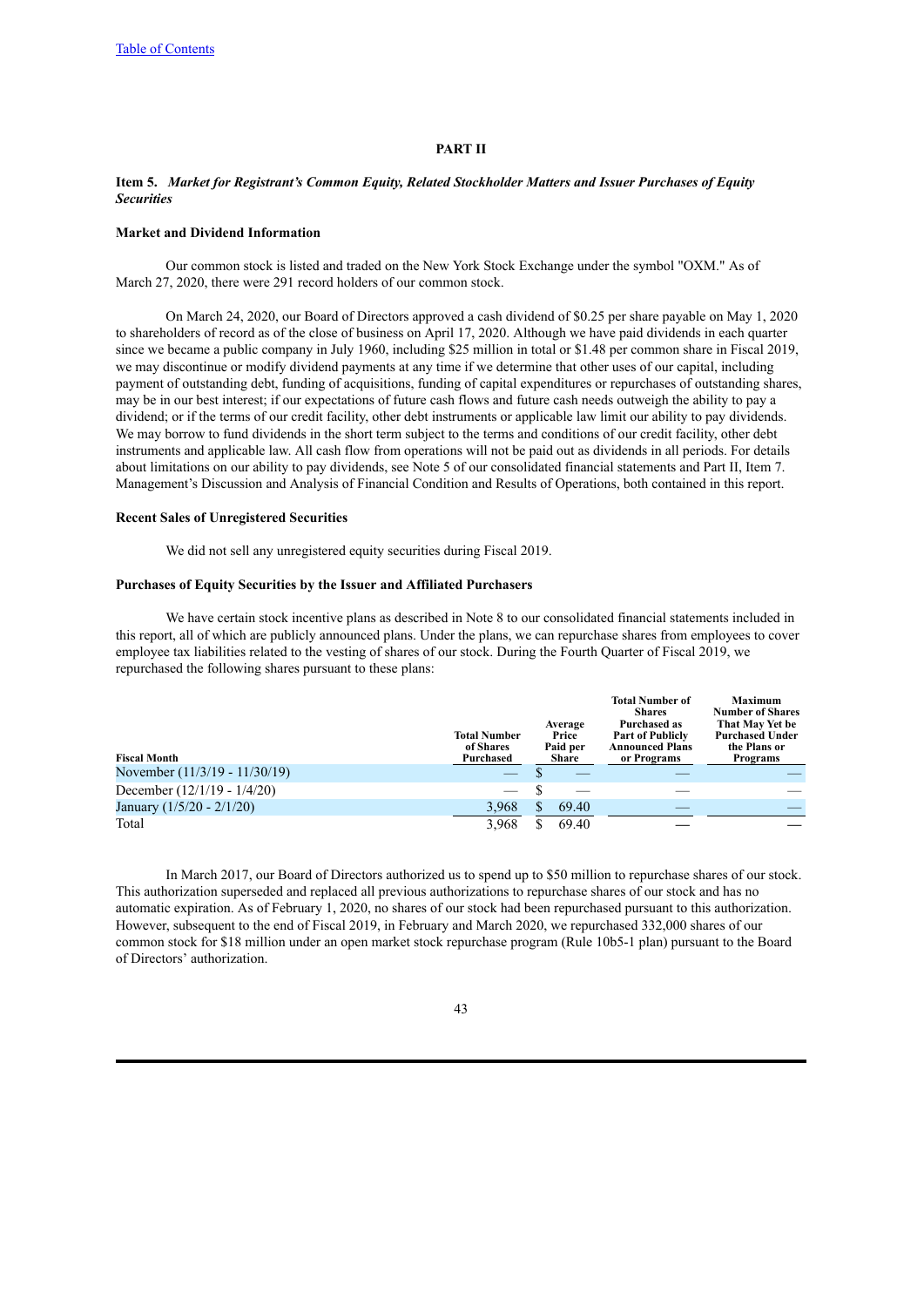# **Stock Price Performance Graph**

The graph below reflects cumulative total shareholder return (assuming an initial investment of \$100 and the reinvestment of dividends) on our common stock compared to the cumulative total return for a period of five years, beginning January 31, 2015 and ending February 1, 2020, of:

- The S&P SmallCap 600 Index; and
- The S&P 500 Apparel, Accessories and Luxury Goods.



| <b>INDEXED RETURNS</b> |         |         |                    |        |        |  |
|------------------------|---------|---------|--------------------|--------|--------|--|
| <b>Base Period</b>     |         |         | <b>Years Ended</b> |        |        |  |
|                        |         |         |                    |        | 2/1/20 |  |
| 100                    | 126.63  | 99.76   | 148.64             | 147.43 | 135.14 |  |
| 100                    | 95.31   | 128.67  | 146.79             | 147 31 | 157.07 |  |
| 100                    | 83.78   | 71.38   | 91 12              | 84.92  | 78.24  |  |
|                        | 1/31/15 | 1/30/16 | 1/28/17            | 2/3/18 | 2/2/19 |  |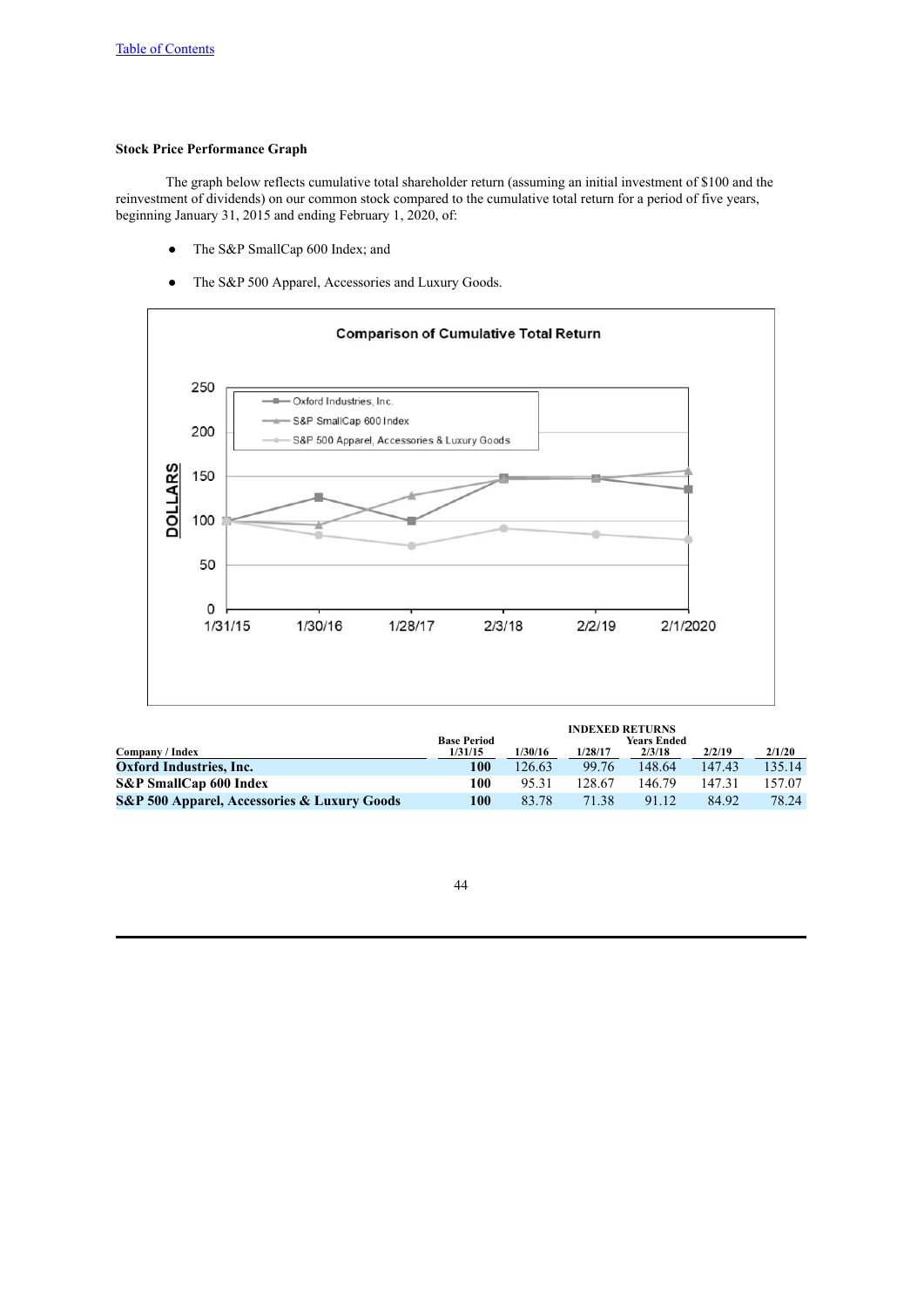# **Item 6.** *Selected Financial Data*

Our selected financial data included in the table below reflects (1) the acquisition of the Southern Tide operations and assets in April 2016 and (2) the divestiture of the operations and assets of our former Ben Sherman operating group in July 2015, resulting in the classification of Ben Sherman operations as discontinued operations in our consolidated statements of operations for all periods presented. Cash flow, capital expenditures, equity compensation, depreciation and amortization amounts below include amounts for both continuing and discontinued operations as our consolidated statements of cash flow are presented on a consolidated basis including continuing and discontinued operations.

|                                                          |                           | Fiscal 2019                             |                         | Fiscal 2018 |                         | Fiscal 2017 |                         | Fiscal 2016 |                    | Fiscal 2015 |
|----------------------------------------------------------|---------------------------|-----------------------------------------|-------------------------|-------------|-------------------------|-------------|-------------------------|-------------|--------------------|-------------|
|                                                          |                           | (in millions, except per share amounts) |                         |             |                         |             |                         |             |                    |             |
| Net sales                                                |                           | \$1,122.8                               |                         | \$1,107.5   |                         | \$1,086.2   |                         | \$1,022.6   | \$                 | 969.3       |
| Cost of goods sold                                       |                           | 477.8                                   |                         | 470.3       |                         | 473.6       |                         | 442.3       |                    | 412.7       |
| Gross profit                                             |                           | 645.0                                   |                         | 637.2       |                         | 612.6       |                         | 580.3       |                    | 556.6       |
| SG&A                                                     |                           | 566.1                                   |                         | 560.5       |                         | 540.5       |                         | 504.6       |                    | 473.5       |
| Royalties and other operating income                     |                           | 14.9                                    |                         | 14.0        |                         | 13.9        |                         | 14.2        |                    | 14.4        |
| Operating income                                         |                           | 93.7                                    |                         | 90.6        |                         | 86.0        |                         | 89.9        |                    | 97.5        |
| Interest expense, net                                    |                           | 1.2                                     |                         | 2.3         |                         | 3.1         |                         | 3.4         |                    | 2.5         |
| Earnings from continuing operations before income taxes  |                           | 92.4                                    |                         | 88.3        |                         | 82.9        |                         | 86.5        |                    | 95.1        |
| Income taxes                                             |                           | 23.9                                    |                         | 22.0        |                         | 18.2        |                         | 32.0        |                    | 36.5        |
| Net earnings from continuing operations                  |                           | 68.5                                    |                         | 66.3        |                         | 64.7        |                         | 54.5        |                    | 58.6        |
| Income (loss), including loss on sale, from discontinued |                           |                                         |                         |             |                         |             |                         |             |                    |             |
| operations, net of taxes                                 |                           |                                         |                         |             |                         | 0.4         |                         | (2.0)       |                    | (28.0)      |
| Net earnings                                             | $\overline{\$}$           | 68.5                                    | $\overline{\$}$         | 66.3        | $\overline{\$}$         | 65.1        | $\overline{\$}$         | 52.5        | \$                 | 30.6        |
| Diluted earnings from continuing operations per share    | $\overline{\overline{s}}$ | 4.05                                    | $\overline{\$}$         | 3.94        | $\overline{\mathbb{S}}$ | 3.87        | $\overline{\$}$         | 3.27        | $\mathbf{\hat{S}}$ | 3.54        |
| Diluted income (loss), including loss on sale, from      |                           |                                         |                         |             |                         |             |                         |             |                    |             |
| discontinued operations per share                        | $\mathbb{S}$              |                                         | \$                      |             | \$                      | 0.02        | \$                      | (0.12)      | \$                 | (1.69)      |
| Diluted net earnings per share                           | $\overline{s}$            | 4.05                                    | $\overline{\mathbb{S}}$ | 3.94        | $\overline{\mathbb{S}}$ | 3.89        | $\overline{\mathbb{S}}$ | 3.15        | $\mathbf{\hat{s}}$ | 1.85        |
| Diluted weighted average shares outstanding              |                           | 16.9                                    |                         | 16.8        |                         | 16.7        |                         | 16.6        |                    | 16.6        |
| Dividends declared and paid                              | \$                        | 25.2                                    | \$                      | 23.1        | \$                      | 18.2        | \$                      | 18.1        | \$                 | 16.6        |
| Dividends declared and paid per share                    | \$                        | 1.48                                    | \$                      | 1.36        | \$                      | 1.08        | \$                      | 1.08        | \$                 | 1.00        |
| Total assets, at period-end                              |                           | \$1,033.4                               | \$                      | 727.3       | \$                      | 699.9       | \$                      | 685.2       | \$                 | 582.7       |
| Long-term debt at period-end                             | \$                        |                                         | \$                      | 13.0        | \$                      | 45.8        | \$                      | 91.5        | \$                 | 44.0        |
| Shareholders' equity, at period-end                      | \$                        | 528.6                                   | \$                      | 478.4       | \$                      | 429.8       | \$                      | 376.1       | \$                 | 334.4       |
| Cash provided by operating activities                    | \$                        | 121.9                                   | \$                      | 96.4        | \$                      | 118.6       | \$                      | 118.6       | \$                 | 105.4       |
| Capital expenditures                                     | \$                        | 37.4                                    | \$                      | 37.0        | \$                      | 38.7        | \$                      | 49.4        | \$                 | 73.1        |
| Depreciation and amortization expense                    | \$                        | 40.3                                    | \$                      | 42.5        | \$                      | 42.4        | \$                      | 42.2        | \$                 | 36.4        |
| Equity compensation expense                              | \$                        | 7.6                                     | \$                      | 7.3         | $\mathbf S$             | 6.4         | \$                      | 6.4         | $\mathbf S$        | 5.2         |
| LIFO accounting charge (credit)                          | \$                        | 1.5                                     | \$                      | 0.8         | \$                      | 7.8         | \$                      | (5.9)       | \$                 | 0.3         |
| Book value per share at period-end                       | \$                        | 31                                      | \$                      | 28          | \$                      | 26          | $\mathbb{S}$            | 22          | \$                 | 20          |
| Stock price per share at period-end                      | \$                        | 69                                      | \$                      | 77          | \$                      | 79          | \$                      | 54          | \$                 | 70          |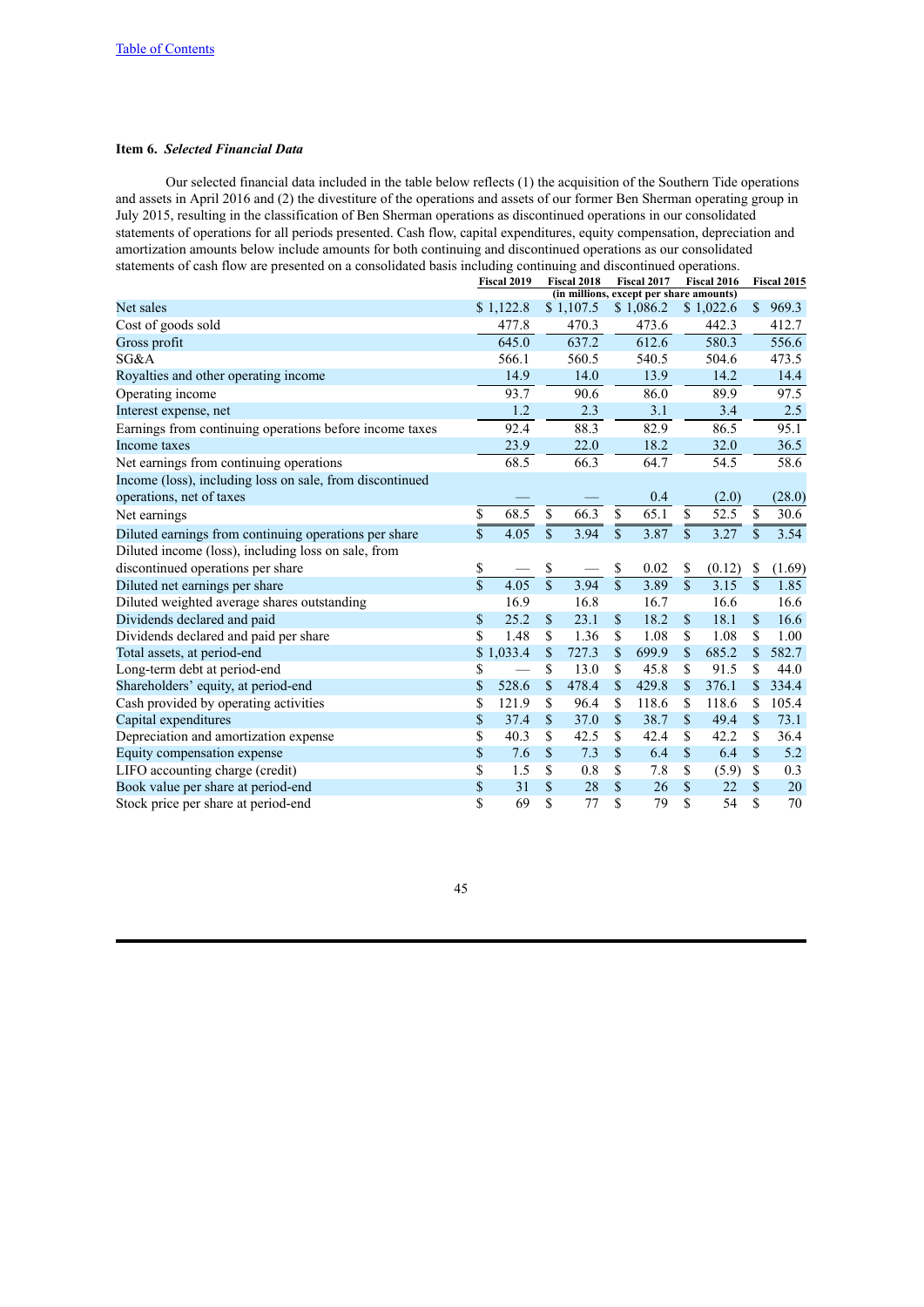### **Item 7.** *Management's Discussion and Analysis of Financial Condition and Results of Operations*

The following discussion and analysis of our results of operations, cash flows, liquidity and capital resources compares Fiscal 2019 to Fiscal 2018 and should be read in conjunction with our consolidated financial statements contained in this report.

The results of operations, cash flows, liquidity and capital resources for Fiscal 2018 compared to Fiscal 2017 are not included in this report on Form 10-K. For a discussion of our results of operations, cash flows, liquidity and capital resources for Fiscal 2018 compared to Fiscal 2017 and certain other financial information related to Fiscal 2018 and Fiscal 2017, refer to the "Management's Discussion and Analysis of Financial Condition and Results of Operations" in Part II. Item 7 of our 2018 Annual Report on Form 10-K, filed with the SEC on April 1, 2019, which is available on the SEC's website at www.sec.gov and under the Investor Relations section of our website at www.oxfordinc.com.

# **OVERVIEW**

### *Business Overview*

We are a global apparel company that designs, sources, markets and distributes products bearing the trademarks of our Tommy Bahama, Lilly Pulitzer and Southern Tide lifestyle brands and other owned and licensed brands as well as private label apparel products of Lanier Apparel. During Fiscal 2019, 93% of our net sales were from products bearing brands that we own and 97% of our net sales were in the United States.

Our business strategy is to develop and market compelling lifestyle brands and products that evoke a strong emotional response from our target consumers. We consider lifestyle brands to be those brands that have a clearly defined and targeted point of view inspired by an appealing lifestyle or attitude. Furthermore, we believe lifestyle brands that create an emotional connection, like Tommy Bahama, Lilly Pulitzer and Southern Tide, can command greater loyalty and higher price points at retail and create licensing opportunities. We believe the attraction of a lifestyle brand depends on creating compelling product, effectively communicating the respective lifestyle brand message and distributing products to consumers where and when they want them. We believe the principal competitive factors in the apparel industry are reputation, value, and image of brand names; design; consumer preference; price; quality; marketing; product fulfillment capabilities; and customer service. Our ability to compete successfully in styling and marketing is directly related to our proficiency in foreseeing changes and trends in fashion and consumer preference and presenting appealing products for consumers. Our design-led, commercially informed lifestyle brand operations strive to provide exciting, differentiated products each season.

During Fiscal 2019, 70% of our net sales were through our direct to consumer channels of distribution, which consists of our 189 brand-specific full-price retail stores, our e-commerce websites, our Tommy Bahama food and beverage operations and our 35 Tommy Bahama outlets. The remaining 30% of our net sales are generated from our wholesale distribution channels. Our wholesale operations include sales of our lifestyle brands, which complement our direct to consumer operations and provide access to a larger group of consumers, and also represents substantially all the net sales of the Lanier Apparel operating group.

#### *Industry Overview*

Each of our Tommy Bahama, Lilly Pulitzer, Lanier Apparel and Southern Tide operating groups operates in highly competitive apparel markets that continue to evolve rapidly with the expanding application of technology to fashion retail. No single apparel firm or small group of apparel firms dominates the apparel industry, and our direct competitors vary by operating group and distribution channel. The apparel industry is cyclical and very dependent upon the overall level and focus of discretionary consumer spending, which changes as consumer preferences and regional, domestic and international economic conditions change. Increasingly, consumers are choosing to spend less of their discretionary spending on certain product categories, including apparel, while spending more on services and other product categories. Further, negative economic conditions often have a longer and more severe impact on the apparel industry than on other industries.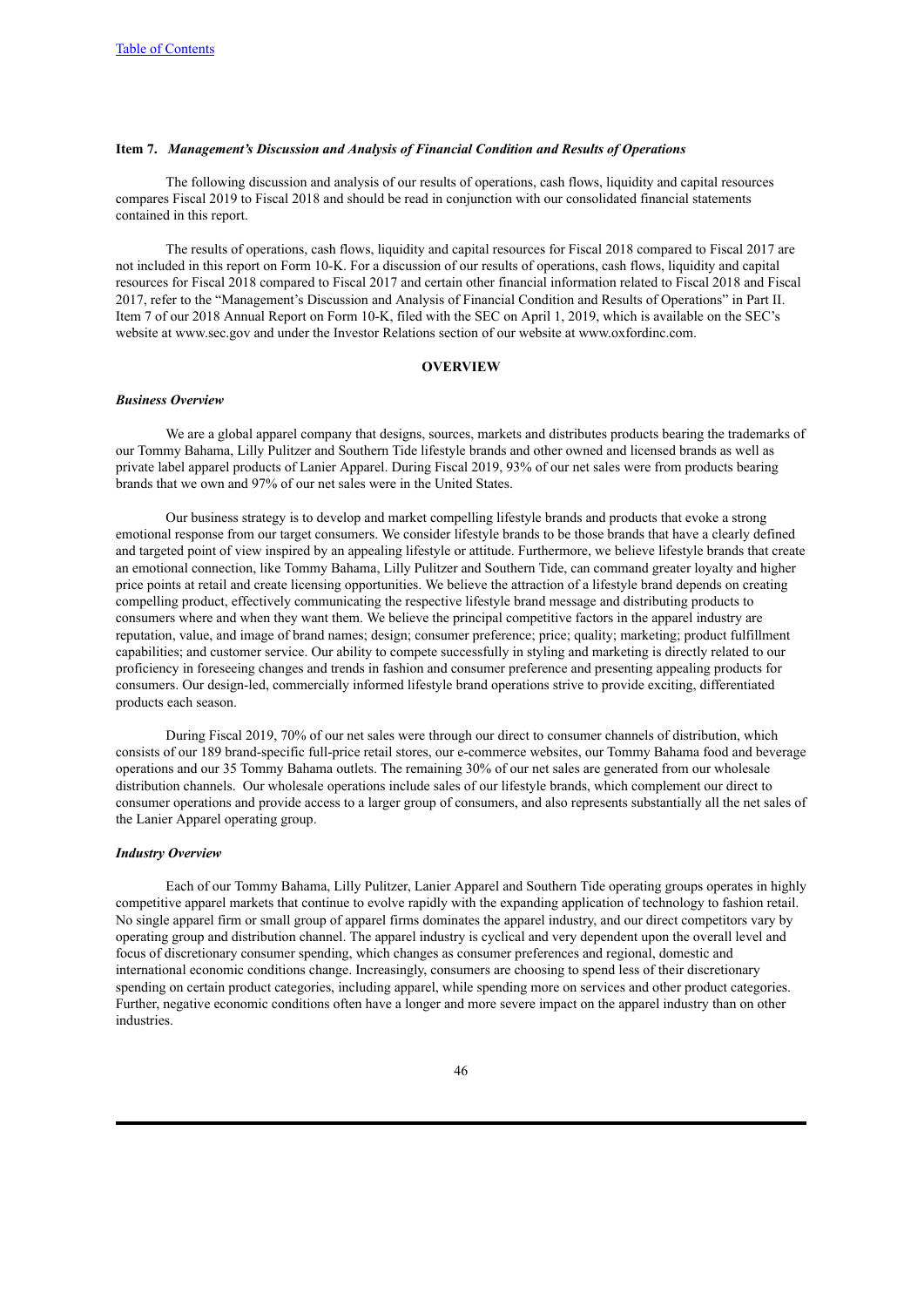The competitive and evolving environment may require that brands and retailers approach their operations, including marketing and advertising, very differently than historical practices and may result in increased operating costs and capital investments to generate growth or even maintain current sales levels. While the competition and evolution in the fashion retail industry presents significant risks, especially for traditional retailers who fail or are unable to adapt, we believe it also presents a tremendous opportunity for brands and retailers to capitalize on the changing consumer environment.

We believe our brands have true competitive advantages in this new retailing paradigm, and we are leveraging technology to serve our consumers when and where they want to be served. We continue to believe that our lifestyle brands, with their strong emotional connections with consumers, are well suited to succeed and thrive in the long term while managing the various challenges facing our industry.

### *Recent Events and Trends*

During Fiscal 2019, there was a significant amount of uncertainty related to tariffs on products imported into the United States from China, which has resulted in higher tariffs on apparel and related products manufactured in China. Approximately 49% of our apparel and related products were from producers located in China during Fiscal 2019. As a result of our actions to shift production from China, particularly for goods received in the second half of Fiscal 2019 and thereafter, we expect that the proportion of our apparel and related product sourced from China will decrease in Fiscal 2020. In addition to shifting production to mitigate the incremental tariff costs on our operating results, we negotiated price reductions from certain third party manufacturers and increased direct to consumer and wholesale prices on select products.

In March 2020, the World Health Organization declared the outbreak of a novel coronavirus (COVID-19) as a pandemic. COVID-19 is having a significant effect on overall economic conditions and our operations. While our mission remains the enhancement of long-term shareholder value, our focus during this crisis is and will continue to be the health and well-being of our employees, customers and communities. Due to the COVID-19 outbreak, we saw reduced consumer traffic starting in early March 2020 and temporarily closed all our retail and restaurant locations in North America on March 17, 2020. Subsequent to those closures, we also temporarily closed all our retail locations in Australia.

We believe we have adequate liquidity and the financial discipline to address the near-term challenges related to the COVID-19 outbreak. While the disruption is currently expected to be temporary, there is significant uncertainty around its duration. As a result, we have taken a number of actions to mitigate the impact of this pandemic on our business and operations including: in addition to the retail store and restaurant closures, we are furloughing a significant number of our employees; certain of our salaried employees, including our Chief Executive Officer and Chief Financial Officer, are taking reductions in their base salary; we have drawn down \$200 million from our U.S. Revolving Credit Agreement to increase our cash position and preserve financial flexibility; our Board of Directors reduced the rate of our dividend payable in the first quarter of Fiscal 2020; we are working with suppliers to cancel, delay or suspend future product deliveries; we are working with our wholesale customers to identify suitable changes to our business arrangements; and we are, in many cases, suspending or deferring capital expenditures.

We have established management committees, reporting to the Chief Executive Officer on an ongoing basis, to continue to monitor the COVID-19 outbreak and its impact and are taking the necessary precautionary measures to protect the health and safety of our employees. Given the dynamic nature of these circumstances, and the uncertain duration and severity of business disruption and its impact on discretionary consumer spending, the financial impact of the COVID-19 outbreak cannot be reasonably estimated at this time but will significantly impact our operating results, cash flows and financial position in Fiscal 2020.

For additional information about our business and each of our operating groups, see Part I, Item 1. Business included in this report. Important factors relating to certain risks which could impact our business, including those resulting from the COVID-19 outbreak, are described in Part I, Item 1A. Risk Factors of this report.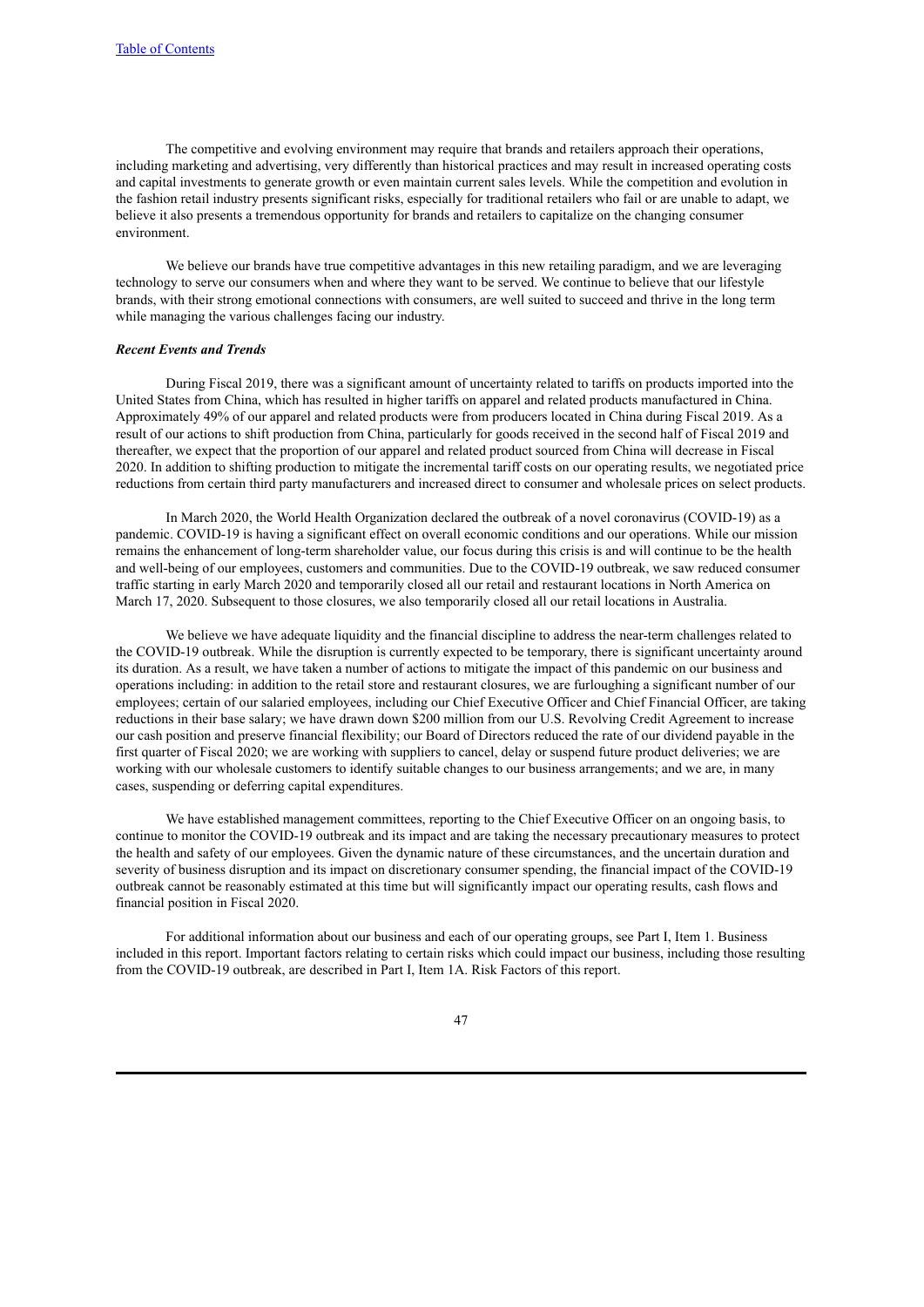## *Key Operating Results*

The following table sets forth our consolidated operating results from continuing operations (in thousands, except per share amounts) for Fiscal 2019 compared to Fiscal 2018:

|                                               | Fiscal 2019 |    | <b>Fiscal 2018</b> |
|-----------------------------------------------|-------------|----|--------------------|
| Net sales                                     | \$1,122,790 |    | \$1.107,466        |
| Operating income                              | 93.675      | -S | 90.592             |
| Net earnings                                  | 68.493      | S  | 66.291             |
| Net earnings per diluted share                | 4.05        |    | 3.94               |
| Weighted average shares outstanding - diluted | 16.914      |    | 16.842             |

The higher net earnings per diluted share in Fiscal 2019 was primarily due to higher operating income in Lilly Pulitzer, the improved operating results in Corporate and Other and lower interest expense partially offset by lower operating income in Lanier Apparel and a higher effective tax rate, each as discussed below.

## **OPERATING GROUPS**

Our business is primarily operated through our Tommy Bahama, Lilly Pulitzer, Lanier Apparel and Southern Tide operating groups. We identify our operating groups based on the way our management organizes the components of our business for purposes of allocating resources and assessing performance. Our operating group structure reflects a brandfocused management approach, emphasizing operational coordination and resource allocation across each brand's direct to consumer, wholesale and licensing operations, as applicable.

Tommy Bahama, Lilly Pulitzer and Southern Tide each design, source, market and distribute apparel and related products bearing their respective trademarks and license their trademarks for other product categories, while Lanier Apparel designs, sources and distributes branded and private label men's tailored clothing, sportswear and other products. Corporate and Other is a reconciling category for reporting purposes and includes our corporate offices, substantially all financing activities, the elimination of inter-segment sales and any other items that are not allocated to the operating groups including LIFO inventory accounting adjustments. Because our LIFO inventory pool does not correspond to our operating group definitions, LIFO inventory accounting adjustments are not allocated to the operating groups. Corporate and Other also includes the operations of other businesses which are not included in our operating groups, including the operations of TBBC and our Lyons, Georgia distribution center.

For additional information about each of our operating groups, see Part I, Item 1. Business and Note 2 to our consolidated financial statements, both included in this report.

### **COMPARABLE SALES**

We often disclose comparable sales in order to provide additional information regarding changes in our results of operations between periods. Our disclosures of comparable sales include net sales from our full-price retail stores and ecommerce sites, excluding sales associated with e-commerce flash clearance sales. We believe that the inclusion of both full-price retail stores and e-commerce sites in the comparable sales disclosures is a more meaningful way of reporting our comparable sales results, given similar inventory planning, allocation and return policies, as well as our cross-channel marketing and other initiatives for the direct to consumer channel. For our comparable sales disclosures, we exclude (1) outlet store sales, warehouse sales and e-commerce flash clearance sales, as those clearance sales are used primarily to liquidate end of season inventory, which may vary significantly depending on the level of end of season inventory on hand and generally occur at lower gross margins than our non-clearance direct to consumer sales, and (2) restaurant sales, as we do not currently believe that the inclusion of restaurant sales in our comparable sales disclosures is meaningful in assessing our consolidated results of operations. Comparable sales information reflects net sales, including shipping and handling revenues, if any, associated with product sales.

For purposes of our disclosures, comparable sales consists of sales through e-commerce sites and any physical full-price retail store that was owned and open as of the beginning of the prior fiscal year and which did not have during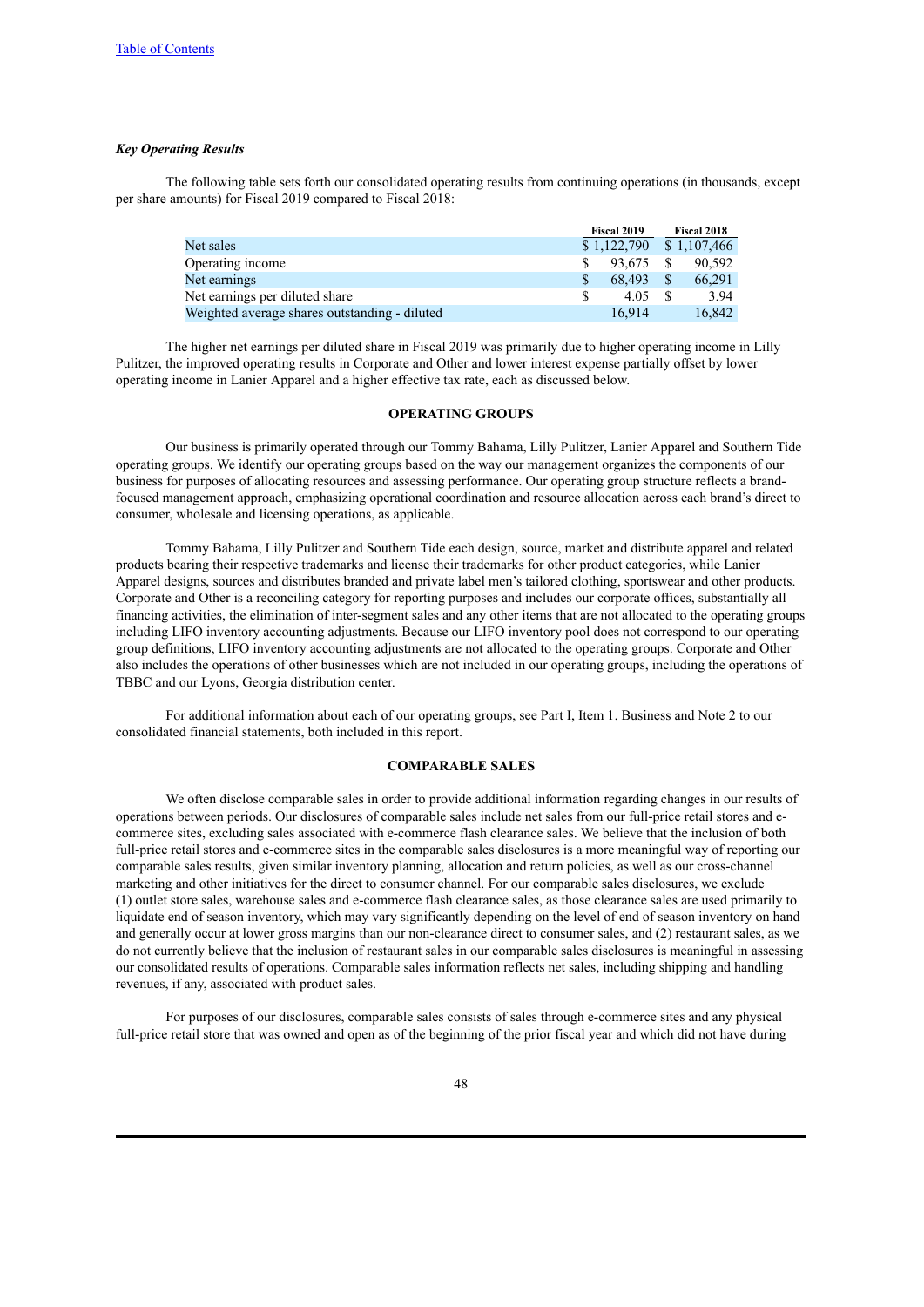the relevant periods, and is not within the current fiscal year scheduled to have, (1) a remodel or other event which would result in a closure for an extended period of time (which we define as a period of two weeks or longer), (2) a greater than 15% change in the size of the retail space due to expansion, reduction or relocation to a new retail space or (3) a relocation to a new space that is significantly different from the prior retail space. For those stores which are excluded based on the preceding sentence, the stores continue to be excluded from comparable sales until the criteria for a new store is met subsequent to the remodel, relocation, or other event. A retail store that is remodeled will generally continue to be included in our comparable sales metrics as a store is not typically closed for longer than a two-week period during a remodel; however, a retail store that is relocated generally will not be included in our comparable sales metrics until that store has been open in the relocated space for the entirety of the prior fiscal year because the size or other characteristics of the store typically change significantly from the prior location. Any stores that were closed during the prior fiscal year or current fiscal year, or which we expect to close or vacate in the current fiscal year, as well as any pop-up or temporary store locations, are excluded from our comparable sales metrics.

Definitions and calculations of comparable sales differ among retail companies, and therefore comparable sales metrics disclosed by us may not be comparable to the metrics disclosed by other companies

# **STORE COUNT**

The table below provides store count information for Tommy Bahama, Lilly Pulitzer and Southern Tide as of the dates specified. The table includes our permanent stores and excludes any pop-up or temporary store locations, which have initial lease terms of less than 12 months.

|                                          | February 1,<br>2020 | February 2,<br>2019 | February 3,<br>2018 | January 28,<br>2017 |
|------------------------------------------|---------------------|---------------------|---------------------|---------------------|
| Tommy Bahama retail stores               | 111                 | 113                 | 110                 |                     |
| Tommy Bahama retail-restaurant locations | 16                  | 17                  | 18                  | 17                  |
| Tommy Bahama outlets                     | 35                  | 37                  | 38                  | 40                  |
| <b>Total Tommy Bahama locations</b>      | 162                 | 167                 | 166                 | 168                 |
| Lilly Pulitzer retail stores             | 61                  | 62                  | 57                  | 40                  |
| Southern Tide retail stores              |                     |                     |                     |                     |
| <b>Total Oxford locations</b>            | 224                 | 229                 | 223                 | 208                 |

# **RESULTS OF OPERATIONS**

The following table sets forth the specified line items in our consolidated statements of operations both in dollars (in thousands) and as a percentage of net sales. We have calculated all percentages based on actual data, but percentage columns may not add due to rounding. Individual line items of our consolidated statements of operations may not be directly comparable to those of our competitors, as classification of certain expenses may vary by company.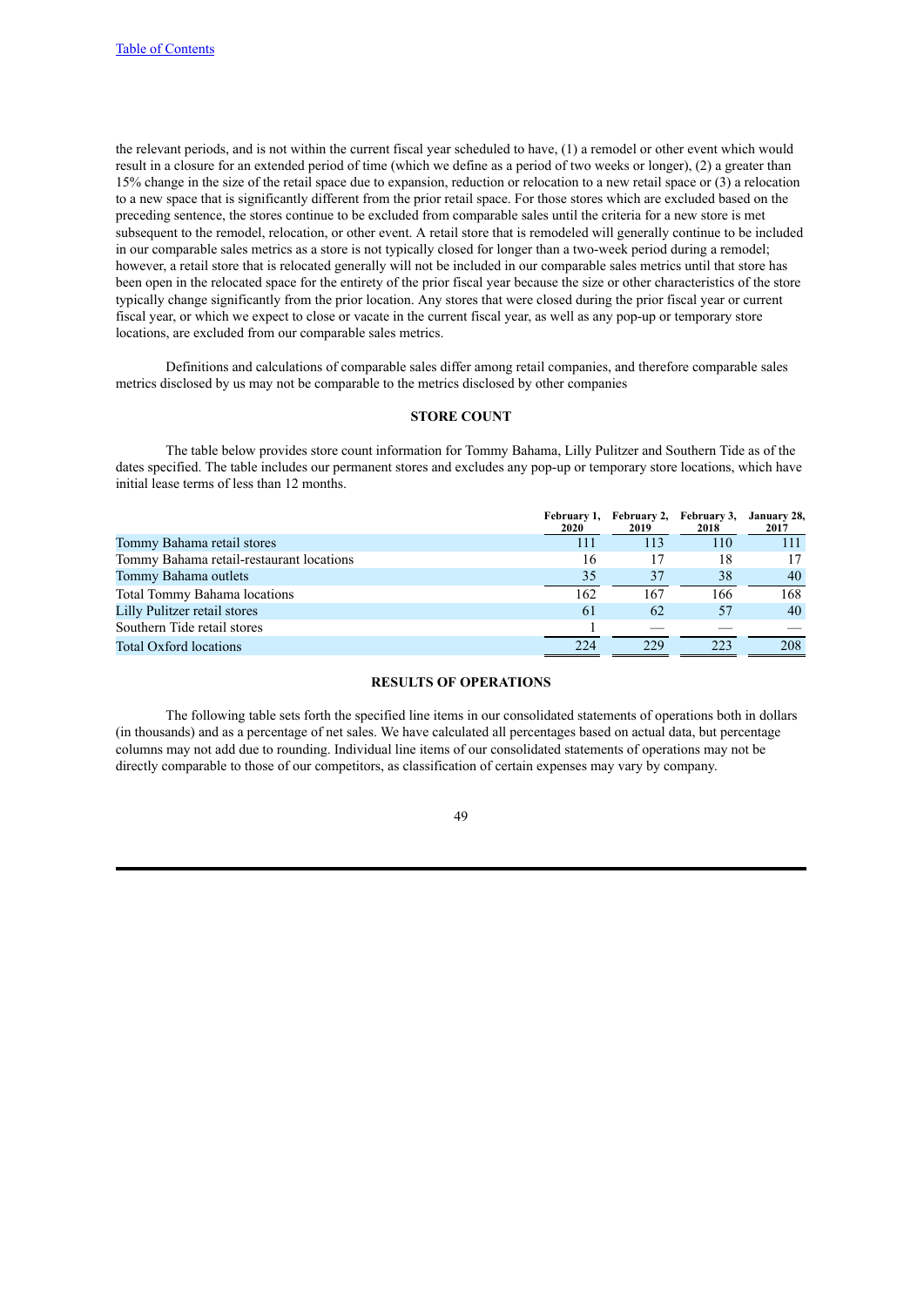|                                             |     | Fiscal 2019 |                     | <b>Fiscal 2018</b> |         | <b>Fiscal 2017</b>     |    |         |            |
|---------------------------------------------|-----|-------------|---------------------|--------------------|---------|------------------------|----|---------|------------|
|                                             |     |             |                     |                    |         |                        |    |         |            |
| <b>Net sales</b>                            |     | \$1,122,790 | 100.0 % \$1,107,466 |                    |         | $100.0\%$ \$ 1,086,211 |    |         | $100.0 \%$ |
| Cost of goods sold                          |     | 477,823     | 42.6 $%$            |                    | 470,342 | 42.5 $%$               |    | 473,579 | 43.6 %     |
| <b>Gross profit</b>                         |     | 644,967     | 57.4 %              |                    | 637,124 | 57.5 %                 |    | 612,632 | 56.4 %     |
| SG&A                                        |     | 566,149     | 50.4 %              |                    | 560,508 | 50.6 %                 |    | 540,517 | 49.8 %     |
| Royalties and other operating income.       |     | 14,857      | $1.3\%$             |                    | 13,976  | $1.3\%$                |    | 13,885  | $1.3\%$    |
| <b>Operating income</b>                     |     | 93,675      | $8.3\%$             |                    | 90,592  | $8.2\%$                |    | 86,000  | $7.9\%$    |
| Interest expense, net                       |     | 1,245       | $0.1 \%$            |                    | 2,283   | $0.2 \%$               |    | 3,109   | $0.3 \%$   |
| <b>Earnings from continuing operations</b>  |     |             |                     |                    |         |                        |    |         |            |
| before income taxes                         |     | 92,430      | $8.2\%$             |                    | 88,309  | $8.0\%$                |    | 82,891  | $7.6\%$    |
| Income taxes                                |     | 23,937      | $2.1\%$             |                    | 22,018  | $2.0\%$                |    | 18,190  | $1.7\%$    |
| Net earnings from continuing operations     | \$. | 68,493      | 6.1 % $$$           |                    | 66,291  | $6.0\%$ \$             |    | 64,701  | $6.0 \%$   |
| Income from discontinued operations, net of |     |             |                     |                    |         |                        |    |         |            |
| taxes                                       |     |             | NM                  |                    |         | NM                     |    | 389     | NM         |
| Net earnings                                | \$  | 68,493      | NM                  | \$                 | 66,291  | NΜ                     | \$ | 65,090  | NM         |
|                                             |     |             |                     |                    |         |                        |    |         |            |
| Weighted average shares outstanding -       |     |             |                     |                    |         |                        |    |         |            |
| diluted                                     |     | 16.914      |                     |                    | 16,842  |                        |    | 16,734  |            |

The following table presents the proportion of our consolidated net sales by distribution channel for each period presented:

|            | Fiscal 2019 | <b>Fiscal 2018</b> | <b>Fiscal 2017</b> |
|------------|-------------|--------------------|--------------------|
| Retail     | 39%         | 40 $%$             | $39\%$             |
| E-commerce | $23\%$      | $21\%$             | 19 %               |
| Restaurant | $8\%$       | $8\%$              | $8\%$              |
| Wholesale  | $30\%$      | $31\%$             | $34\%$             |
| Total      | $100\%$     | $100\%$            | $100\%$            |

All references to assets, liabilities, revenues, expenses and other information in this report reflect continuing operations and exclude any amounts related to discontinued operations, except that any cash flow information includes continuing operations and discontinued operations as cash flows from discontinued operations have not been segregated from cash flow from continuing operations. Refer to Note 1 in our consolidated financial statements included in this report for additional information about discontinued operations.

# **FISCAL 2019 COMPARED TO FISCAL 2018**

The discussion and tables below compare certain line items included in our statements of operations for Fiscal 2019 to Fiscal 2018. Each dollar and percentage change provided reflects the change between these fiscal periods unless indicated otherwise. Each dollar and share amount included in the tables is in thousands except for per share amounts.

# *Net Sales*

|                               |   | <b>Fiscal 2019</b> | <b>Fiscal 2018</b> |   | \$ Change | % Change  |
|-------------------------------|---|--------------------|--------------------|---|-----------|-----------|
| Tommy Bahama                  | Φ | 676.652            | 675,358            | S | 1.294     | $0.2 \%$  |
| Lilly Pulitzer                |   | 284,700            | 272.299            |   | 12.401    | $4.6\%$   |
| Lanier Apparel                |   | 97.251             | 100.471            |   | (3,220)   | $(3.2)\%$ |
| Southern Tide                 |   | 46.409             | 45.248             |   | 1.161     | $2.6\%$   |
| Corporate and Other           |   | 17.778             | 14.090             |   | 3,688     | $26.2 \%$ |
| <b>Consolidated net sales</b> |   | 1.122.790          | .107.466           |   | 15.324    | 1.4 $%$   |

Consolidated net sales increased \$15 million, or 1%, in Fiscal 2019. The increase in consolidated net sales was primarily driven by (1) a \$19 million, or 4%, comparable sales increase to \$539 million in Fiscal 2019 from \$520 million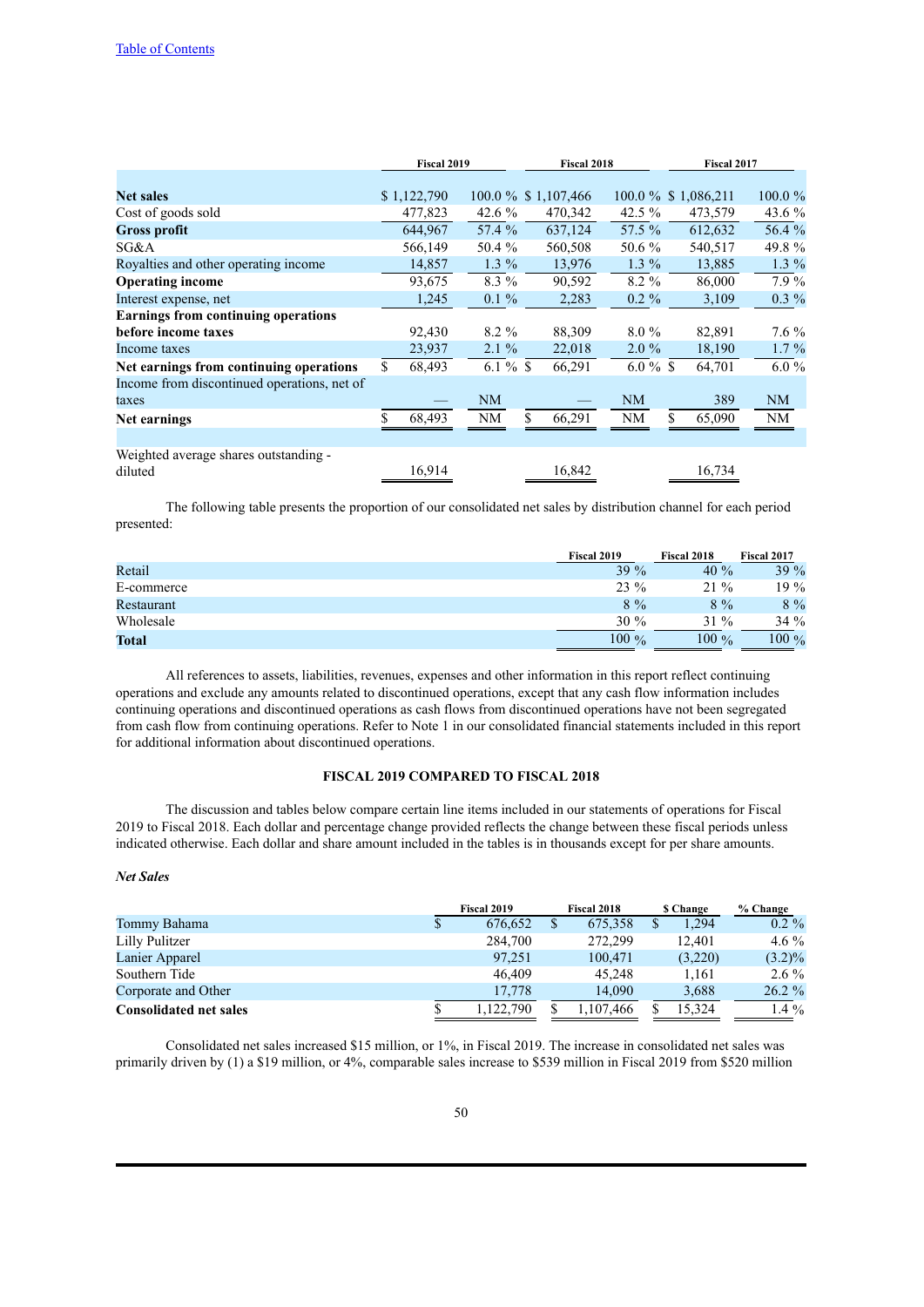in Fiscal 2018, with strong comparable sales increases in both Tommy Bahama and Lilly Pulitzer and a double-digit comparable sales increase in our smaller brands, and (2) an incremental net sales increase of \$6 million associated with non-comp retail store operations in Lilly Pulitzer. These increases in net sales were partially offset by (1) a \$9 million decrease in wholesale sales due to decreases at Tommy Bahama and Lanier Apparel and (2) a \$1 million decrease in restaurant sales in Tommy Bahama. The changes in net sales by operating group are discussed below.

### *Tommy Bahama:*

Tommy Bahama net sales increased \$1 million in Fiscal 2019 due to a \$10 million, or 3%, increase in comparable sales to \$369 million in Fiscal 2019 compared to \$359 million in Fiscal 2018. This increase was partially offset by (1) a \$6 million decrease in wholesale sales primarily reflecting decreased full-price wholesale sales, (2) a \$2 million decrease in outlet store sales due to lower sales at existing outlet stores and the net sales impact of outlet store closures, and (3) a \$1 million decrease in restaurant sales primarily due to the net impact of certain restaurant closures, remodels and openings since the beginning of Fiscal 2018. The following table presents the proportion of net sales by distribution channel for Tommy Bahama for each period presented:

|            | Fiscal 2019 | Fiscal 2018 |
|------------|-------------|-------------|
| Retail     | 48 %        | 48 %        |
| E-commerce | $20\%$      | $18\%$      |
| Restaurant | $12\%$      | $13\%$      |
| Wholesale  | $20\%$      | $21\%$      |
| Total      | $100\%$     | $100\%$     |

### *Lilly Pulitzer:*

The Lilly Pulitzer net sales increase of \$12 million, or 5%, in Fiscal 2019 was primarily the result of (1) an incremental net sales increase of \$6 million associated with non-comp retail store operations, including stores that were opened, closed or remodeled during Fiscal 2019 and Fiscal 2018 as well as pop-up store locations, and increased gift card breakage income, (2) a \$3 million, or 2%, increase in comparable sales to \$148 million in Fiscal 2019 from \$145 million in Fiscal 2018, including positive comparable sales for full-price e-commerce and negative comparable sales for retail stores, (3) a \$2 million increase in e-commerce flash clearance sales and (4) a \$1 million increase in wholesale sales reflecting increased off-price wholesale sales and lower full-price wholesale sales. The following table presents the proportion of net sales by distribution channel for Lilly Pulitzer for each period presented:

|              | Fiscal 2019         | <b>Fiscal 2018</b> |
|--------------|---------------------|--------------------|
| Retail       | $\frac{0}{0}$<br>41 | $42\%$             |
| E-commerce   | <b>38</b> %         | $36\%$             |
| Wholesale    | $\frac{0}{0}$<br>21 | $22\%$             |
| <b>Total</b> | $100\%$             | $100\%$            |

## *Lanier Apparel:*

The Lanier Apparel net sales decrease of \$3 million, or 3%, in Fiscal 2019 was primarily due to (1) decreased sales in various programs, including lower volume in certain programs and the exit of certain other programs and customers, including those who filed for bankruptcy in Fiscal 2018, (2) decreased sales for certain programs that had initial shipments in Fiscal 2018 that did not repeat at the same levels and (3) increased anticipated returns in the future for certain replenishment programs, which will transition to new replenishment programs with the wholesale account. These decreases were partially offset by increased volume in other seasonal, in-stock and replenishment programs, including initial shipments for new programs in Fiscal 2019. While the Cole Haan and Duck Head businesses both had significant sales growth rates in Fiscal 2019, those business still represent a small proportion of Lanier Apparel's net sales.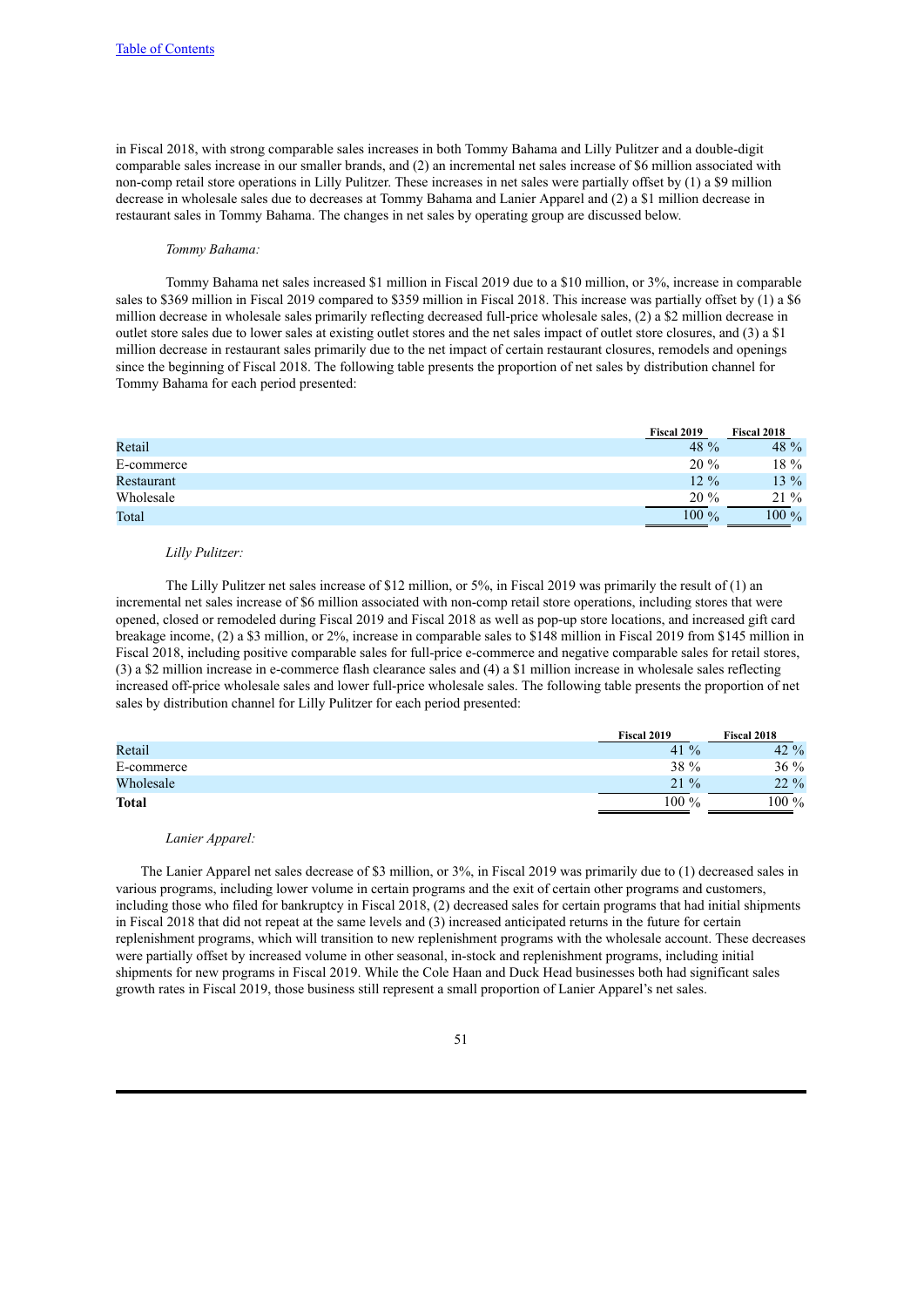# *Southern Tide:*

The Southern Tide net sales increase of \$1 million, or 3%, in Fiscal 2019 was primarily due to higher sales in the e-commerce channel of distribution. Wholesale sales were generally flat as increased full-price wholesale sales driven by higher department store sales were offset by lower off-price wholesale sales. Southern Tide opened its first owned retail store in November 2019 resulting in a minimal amount of owned retail store sales in Fiscal 2019. The following table presents the proportion of net sales by distribution channel for Southern Tide for each period presented:

|            | Fiscal             |                    |  |
|------------|--------------------|--------------------|--|
|            | <b>Fiscal 2019</b> | <b>Fiscal 2018</b> |  |
| E-commerce | $21\%$             | 18 %               |  |
| Wholesale  | 79 %               | 82 %               |  |
| Total      | $100\%$            | $100 \%$           |  |

## *Corporate and Other:*

Corporate and Other net sales primarily consist of the net sales of TBBC, which includes e-commerce and wholesale operations, and our Lyons, Georgia distribution center operations. The increase in net sales was due to sales growth in TBBC partially offset by lower sales at the Lyons, Georgia distribution center.

### *Gross Profit*

The table below presents gross profit by operating group and in total for Fiscal 2019 and Fiscal 2018, as well as the change between those two periods. Our gross profit and gross margin, which is calculated as gross profit divided by net sales, may not be directly comparable to those of our competitors, as the statement of operations classification of certain expenses may vary by company.

|                                                  |   | Fiscal 2019 |               | <b>Fiscal 2018</b> | <b>S</b> Change | % Change  |
|--------------------------------------------------|---|-------------|---------------|--------------------|-----------------|-----------|
| Tommy Bahama                                     | Φ | 413,200     | S             | 413,455            | (255)           | $(0.1)\%$ |
| Lilly Pulitzer                                   |   | 174,573     |               | 165,486            | 9,087           | 5.5 $%$   |
| Lanier Apparel                                   |   | 26,273      |               | 28,844             | (2,571)         | $(8.9)\%$ |
| Southern Tide                                    |   | 22,786      |               | 22,572             | 214             | $0.9\%$   |
| Corporate and Other                              |   | 8,135       |               | 6,767              | 1,368           | $20.2 \%$ |
| <b>Consolidated gross profit</b>                 |   | 644.967     |               | 637,124            | 7,843           | $1.2\%$   |
| LIFO adjustments in Corporate and Other          |   | 1.454       | <sup>\$</sup> | 773                |                 |           |
| Tommy Bahama Japan inventory markdown charges    | S | 159         | S             | 461                |                 |           |
| Inventory step-up charges in Corporate and Other |   |             | S             | 157                |                 |           |

The table below presents gross margin by operating group an in total for Fiscal 2019 and Fiscal 2018.

|                           | Fiscal 2019 | Fiscal 2018 |
|---------------------------|-------------|-------------|
| Tommy Bahama              | 61.1 $%$    | 61.2 %      |
| Lilly Pulitzer            | 61.3%       | $60.8 \%$   |
| Lanier Apparel            | 27.0%       | 28.7%       |
| Southern Tide             | 49.1 $\%$   | 49.9 $\%$   |
| Corporate and Other       | NM          | NM          |
| Consolidated gross margin | 57.4 %      | 57.5 %      |

The increase in consolidated gross profit in Fiscal 2019 was primarily due to increased sales with comparable gross margin. The comparable gross margin includes the impact of lower gross margin in Tommy Bahama, Lanier Apparel and Southern Tide offset by higher gross margin in Lilly Pulitzer. Also, the incremental tariffs on products sourced from China had an unfavorable impact on gross profit of \$2 million in Fiscal 2019, with the substantial majority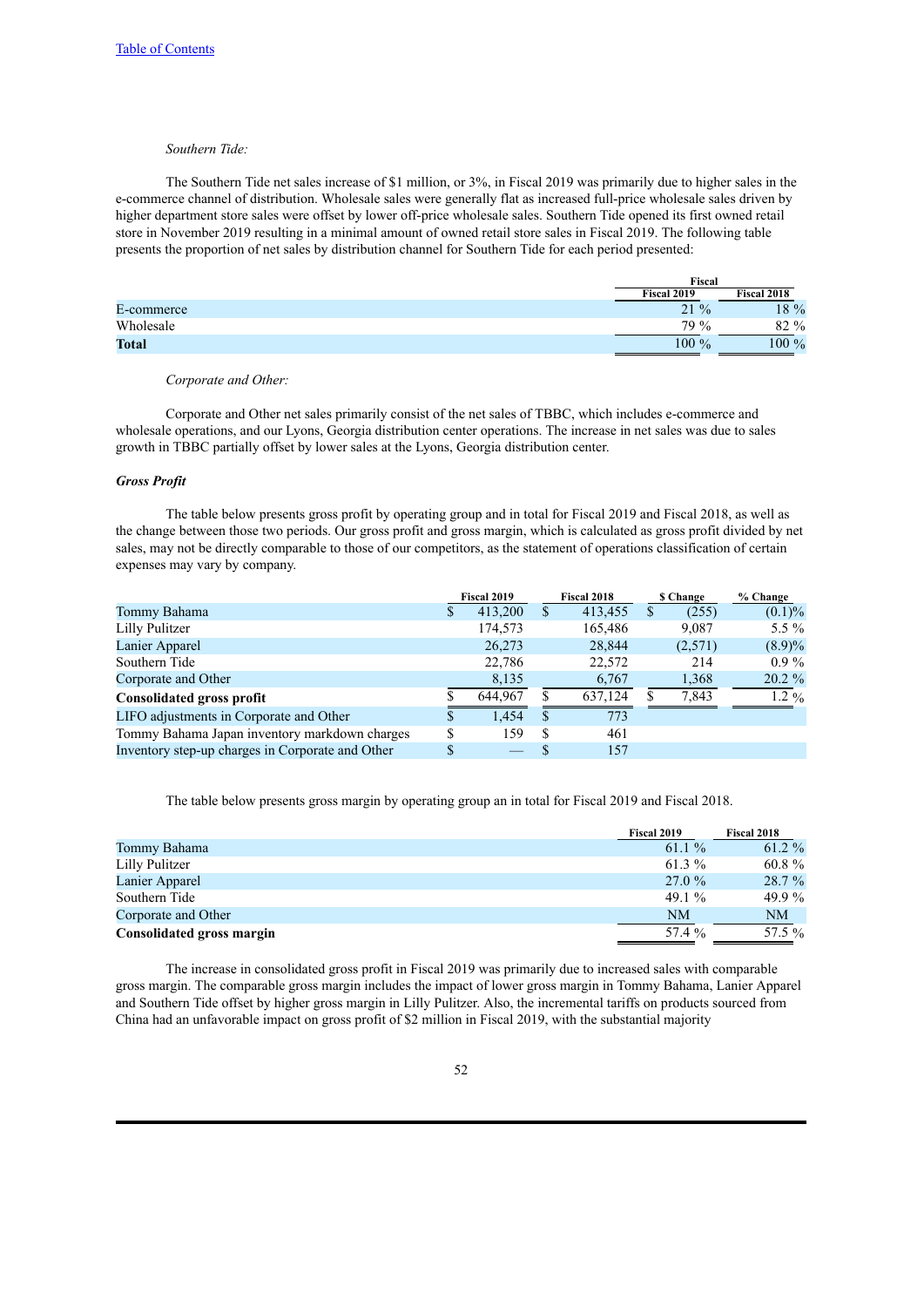of that amount in Tommy Bahama and Lilly Pulitzer. The changes in gross margin by operating group are discussed below.

### *Tommy Bahama:*

The modest decrease in gross margin for Tommy Bahama was primarily due to (1) Fiscal 2018 including the favorable outcome of a duty assessment assertion, (2) the unfavorable gross margin impact of the incremental tariffs on products sourced from China in Fiscal 2019 and (3) the impact of an increasing proportion of Tommy Bahama direct to consumer sales occurring during periodic loyalty award card, Flip Side and Friends and Family marketing events. These unfavorable items were partially offset by (1) a change in sales mix as full-price and off-price wholesale sales and outlet stores were a lower proportion of net sales for Tommy Bahama in Fiscal 2019 and (2) improved initial margins reflecting progress in our initiatives to selectively increase prices and reduce product costs.

## *Lilly Pulitzer:*

The increase in gross margin for Lilly Pulitzer reflects (1) improved gross margin on the e-commerce flash clearance sales resulting from lower markdowns on the product sold and lower freight costs, (2) a change in sales mix as full-price e-commerce sales represented a greater proportion of net sales and (3) the impact of higher gift card breakage income. These favorable items were partially offset by (1) lower gross margin in the Lilly Pulitzer wholesale business primarily due to off-price wholesale sales representing a greater proportion of wholesale sales and lower gross margin on wholesale sales and (2) the unfavorable gross margin impact of the incremental tariffs on products sourced from China in Fiscal 2019.

### *Lanier Apparel:*

The decrease in gross margin for Lanier Apparel was primarily due to increased inventory markdowns in Fiscal 2019 in the Lanier Apparel tailored clothing business as well as in the Lanier Apparel sportswear business, which was primarily due to our decision to exit certain unprofitable customers and channels of wholesale distribution in Fiscal 2020. These markdowns were partially offset by a change in sales mix as sales of licensed branded products, which typically have a higher gross margin represented a greater proportion of net sales in Fiscal 2019.

### *Southern Tide:*

The decrease in gross margin for Southern Tide was primarily due to the prior year including an insurance recovery on certain inventory. This was partially offset by a favorable change in sales mix as direct to consumer sales represented a greater proportion of net sales.

#### *Corporate and Other:*

The gross profit in Corporate and Other primarily reflects (1) the gross profit of TBBC, (2) the gross profit of our Lyons, Georgia distribution center and (3) the impact of LIFO accounting adjustments. The increased gross profit primarily reflects the impact of higher net sales in TBBC partially offset by the unfavorable impact of LIFO accounting, which was a charge of \$1 million in Fiscal 2019 compared to a charge of \$1 million in Fiscal 2018. The LIFO accounting impact in Corporate and Other in each period primarily reflects (1) a charge in Corporate and Other when inventory that had been marked down to the estimated net realizable value in an operating group in a prior period is ultimately sold or (2) a credit in Corporate and Other when inventory that has been marked down to the estimated net realizable value in an operating group in the current period but has not been sold as of period end.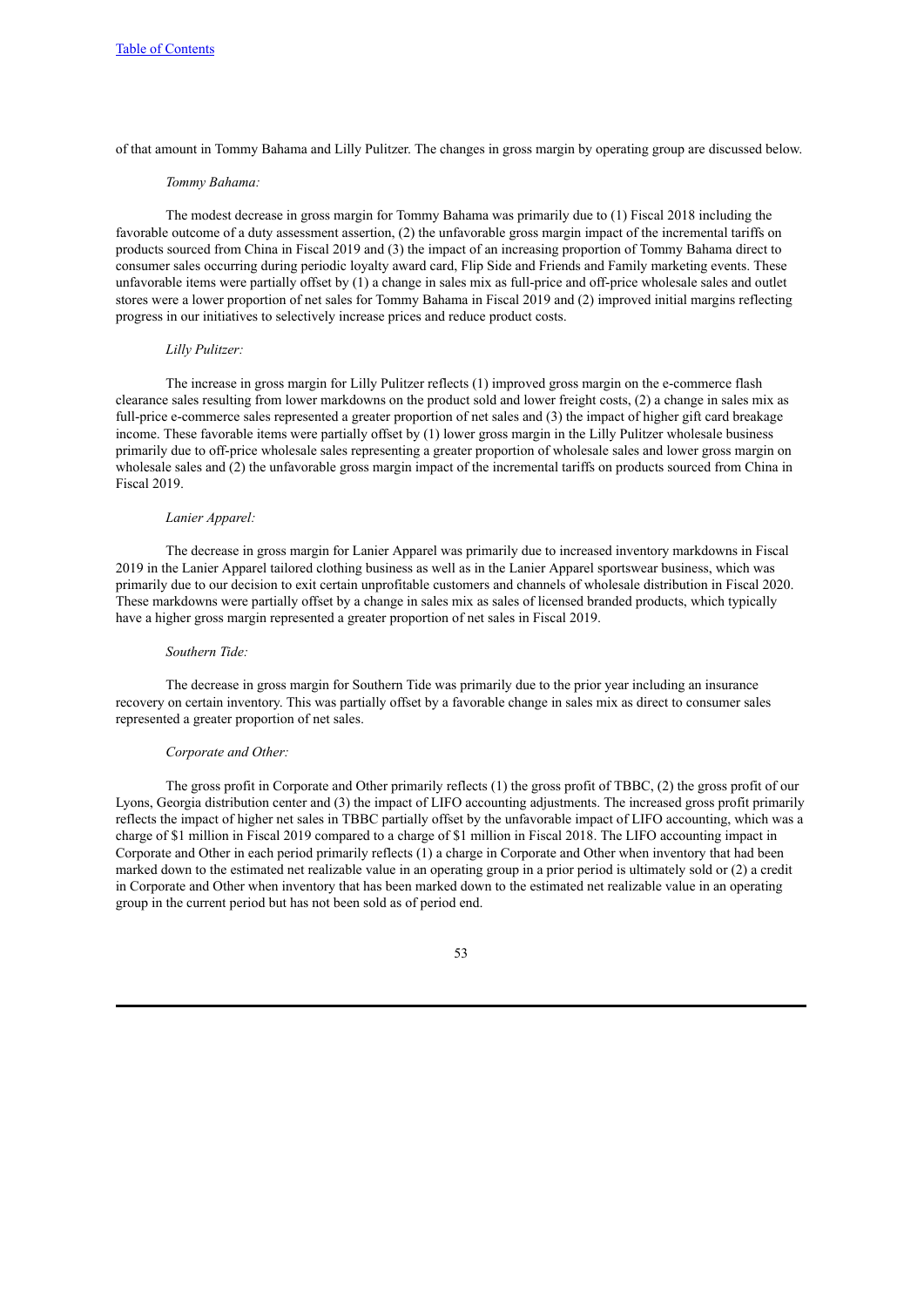# *SG&A*

|                                                           |    | <b>Fiscal 2019</b> |     | <b>Fiscal 2018</b> |   | <b>S</b> Change | % Change |
|-----------------------------------------------------------|----|--------------------|-----|--------------------|---|-----------------|----------|
| SG&A                                                      |    | 566,149            | S   | 560,508            | S | 5,641           | $1.0\%$  |
| SG&A (as a % of net sales)                                |    | 50.4 %             |     | 50.6 %             |   |                 |          |
| Amortization of Tommy Bahama Canada intangible            |    |                    |     |                    |   |                 |          |
| assets                                                    | S  |                    |     | 1,387              |   |                 |          |
| Amortization of Lilly Pulitzer Signature Store intangible |    |                    |     |                    |   |                 |          |
| assets                                                    |    | 320                | \$. | 378                |   |                 |          |
| Amortization of Southern Tide intangible assets           | S  | 292                | S   | 288                |   |                 |          |
| Tommy Bahama Japan SG&A charges                           | \$ | 2.795              |     | 3,206              |   |                 |          |
| TBBC change in fair value of contingent consideration     | \$ | 431                |     | 970                |   |                 |          |
|                                                           |    |                    |     |                    |   |                 |          |

The increase in SG&A in Fiscal 2019 was primarily due to (1) increases in SG&A to support the businesses, including increased salaries, wages, employee benefits, variable costs and other operating expenses in our ongoing operations, and (2) \$1 million of incremental SG&A associated with the cost of operating additional retail stores and restaurants. These increases were partially offset by (1) a \$6 million reduction in incentive compensation expense, (2) a \$4 million decrease in advertising expense, and (3) a \$1 million decrease in amortization of Tommy Bahama Canada intangible assets.

## *Royalties and other operating income*

|                                      | Fiscal 2019 | Fiscal 2018 | 5 Change | % Change |
|--------------------------------------|-------------|-------------|----------|----------|
| Royalties and other operating income | 14.857      | 13.976      | 881      | $3\%$    |

Royalties and other operating income primarily reflects income received from third parties from the licensing of our brands. The increase in royalties and other income in Fiscal 2019 primarily resulted from increased royalty income in Tommy Bahama and Lilly Pulitzer.

## *Operating income (loss)*

|                                                       |    | <b>Fiscal 2019</b> |              | <b>Fiscal 2018</b> |              | \$ Change | % Change   |
|-------------------------------------------------------|----|--------------------|--------------|--------------------|--------------|-----------|------------|
| Tommy Bahama                                          | \$ | 53,207             | \$           | 53,139             | $\mathbb{S}$ | 68        | $0.1 \%$   |
| Lilly Pulitzer                                        |    | 51,795             |              | 47,239             |              | 4,556     | $9.6\%$    |
| Lanier Apparel                                        |    | 1,465              |              | 5,057              |              | (3,592)   | $(71.0)\%$ |
| Southern Tide                                         |    | 5,554              |              | 5,663              |              | (109)     | $(1.9)\%$  |
| Corporate and Other                                   |    | (18, 346)          |              | (20, 506)          |              | 2,160     | $10.5 \%$  |
| <b>Consolidated Operating Income</b>                  |    | 93,675             | \$           | 90,592             | \$           | 3,083     | $3.4\%$    |
| LIFO adjustments in Corporate and Other               |    | 1,454              | $\mathbf{s}$ | 773                |              |           |            |
| Tommy Bahama Japan inventory markdown charges         | \$ | 159                | \$           | 461                |              |           |            |
| Inventory step-up charges in Corporate and Other      | \$ |                    | S            | 157                |              |           |            |
| Amortization of Tommy Bahama Canada intangible        |    |                    |              |                    |              |           |            |
| assets                                                | \$ |                    | \$           | 1,387              |              |           |            |
| Amortization of Lilly Pulitzer Signature Store        |    |                    |              |                    |              |           |            |
| intangible assets                                     | S  | 320                | \$.          | 378                |              |           |            |
| Amortization of Southern Tide intangible assets       |    | 292                | S            | 288                |              |           |            |
| Tommy Bahama Japan SG&A charges                       | S  | 2,795              | \$           | 3,206              |              |           |            |
| TBBC change in fair value of contingent consideration | S  | 431                | S            | 970                |              |           |            |

The increase in operating income primarily resulted from higher sales with comparable gross margin and higher royalty and other operating income partially offset by higher SG&A. On an operating group basis, the increase in operating income in Fiscal 2019 reflects higher operating income in Lilly Pulitzer and the improved operating results in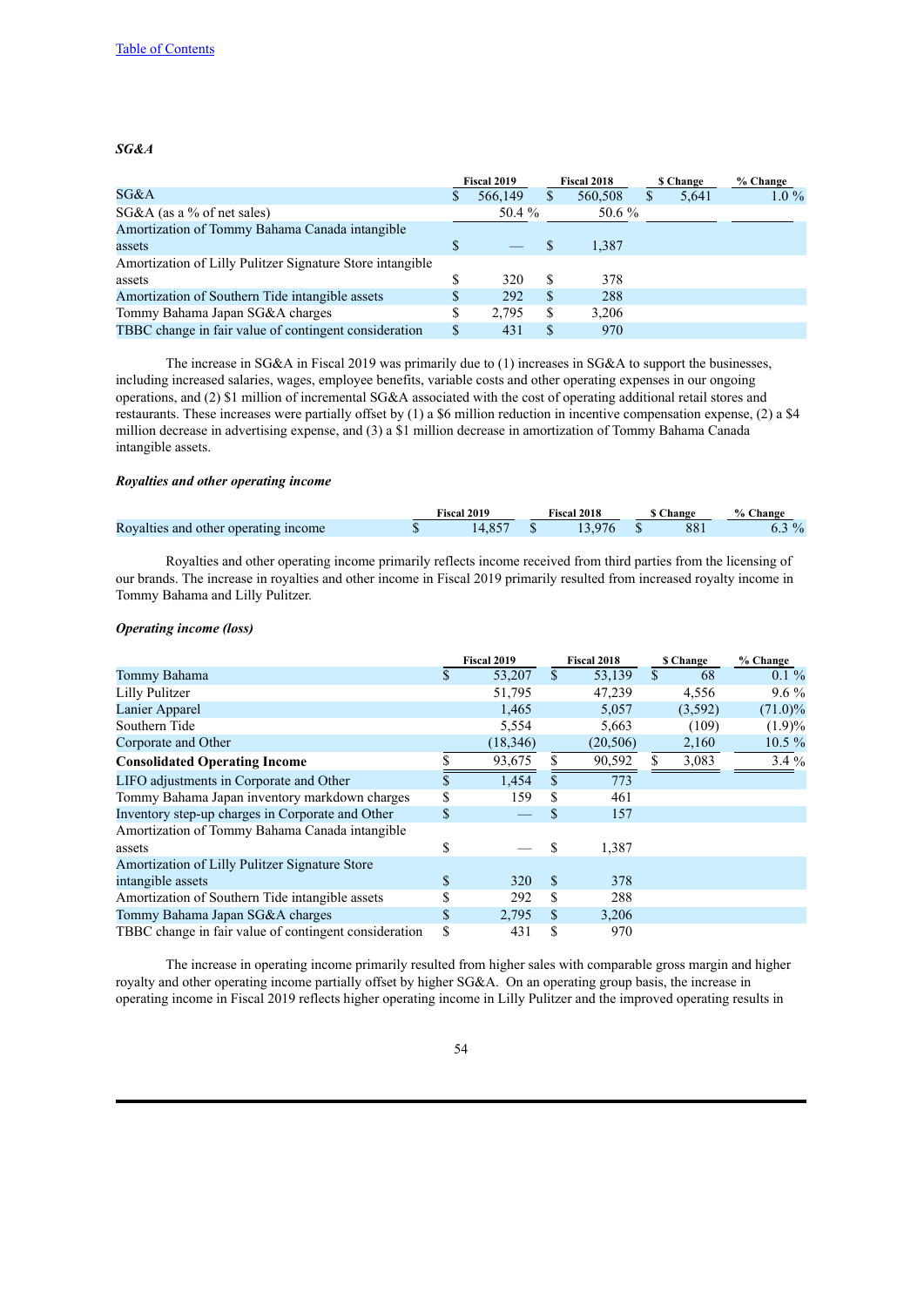Corporate and Other partially offset by lower operating income in Lanier Apparel. Changes in operating income (loss) by operating group are discussed below.

### *Tommy Bahama:*

|                                       |    | <b>Fiscal 2019</b> |    | <b>Fiscal 2018</b> |   | <b>S</b> Change | % Change |
|---------------------------------------|----|--------------------|----|--------------------|---|-----------------|----------|
| Net sales                             | S  | 676,652            | \$ | 675,358            | S | 1,294           | $0.2 \%$ |
| Gross profit                          | \$ | 413,200            | \$ | 413,455            | S | (255)           | (0.1)%   |
| Gross margin                          |    | 61.1 $%$           |    | 61.2 %             |   |                 |          |
| Operating income                      | \$ | 53,207             | S  | 53,139             | S | 68              | $0.1 \%$ |
| Operating income as % of net sales    |    | $7.9\%$            |    | $7.9\%$            |   |                 |          |
| Tommy Bahama Japan inventory markdown |    |                    |    |                    |   |                 |          |
| charges                               | S  | 159                | S  | 461                |   |                 |          |
| Amortization of Tommy Bahama Canada   |    |                    |    |                    |   |                 |          |
| intangible assets                     | \$ |                    | S  | 1,387              |   |                 |          |
| Tommy Bahama Japan SG&A charges       | \$ | 2.795              | \$ | 3,206              |   |                 |          |

The increase in operating income in Tommy Bahama was primarily due to higher net sales and increased royalty income partially offset by higher SG&A and lower gross margin. The higher SG&A for Fiscal 2019 was primarily due to increased salaries, wages and employee benefits, variable costs and other operating expenses in our ongoing operations. These items were partially offset by (1) a \$6 million decrease in incentive compensation, (2) a \$5 million reduction in advertising expense and (3) a \$1 million reduction in Tommy Bahama Canada amortization charges. Both periods included certain charges related to restructuring charges associated with the Tommy Bahama Japan operations, as included in the table above and as discussed in Note 13.

### *Lilly Pulitzer:*

|                                                |   | Fiscal 2019 |   | Fiscal 2018 |    | <b>S</b> Change | % Change |
|------------------------------------------------|---|-------------|---|-------------|----|-----------------|----------|
| Net sales                                      | D | 284,700     | S | 272,299     | \$ | 12,401          | 4.6 $\%$ |
| Gross profit                                   | S | 174.573     |   | 165.486     | \$ | 9.087           | 5.5 $%$  |
| Gross margin                                   |   | $61.3\%$    |   | $60.8 \%$   |    |                 |          |
| Operating income                               | S | 51.795      |   | 47.239      | S  | 4.556           | $9.6\%$  |
| Operating income as % of net sales             |   | $18.2 \%$   |   | $17.3\%$    |    |                 |          |
| Amortization of Lilly Pulitzer Signature Store |   |             |   |             |    |                 |          |
| intangible assets                              |   | 320         |   | 378         |    |                 |          |

The increase in operating income in Lilly Pulitzer was primarily due to increased net sales, gross margin and royalty income partially offset by higher SG&A. The higher SG&A in Fiscal 2019 included (1) \$3 million of incremental SG&A associated with the cost of operating non-comp retail stores, (2) a \$1 million increase in incentive compensation amounts, (3) a \$1 million increase in advertising expense and (4) SG&A increases, including additional employment cost, to support ongoing and future business operations.

### *Lanier Apparel:*

|                                    | <b>Fiscal 2019</b> | <b>Fiscal 2018</b> | \$ Change | % Change   |
|------------------------------------|--------------------|--------------------|-----------|------------|
| Net sales                          | \$<br>97.251       | 100.471            | (3.220)   | $(3.2)\%$  |
| Gross profit                       | \$<br>26.273       | 28.844             | (2.571)   | $(8.9)\%$  |
| Gross margin                       | 27.0%              | 28.7 %             |           |            |
| Operating income                   | .465               | 5.057              | (3.592)   | $(71.0)\%$ |
| Operating income as % of net sales | $1.5 \%$           | $5.0\%$            |           |            |

The decrease in operating income in Lanier Apparel was primarily due to the lower gross margin, lower sales and higher SG&A. The SG&A increase in Fiscal 2019 was primarily due to higher sales-related variable expenses for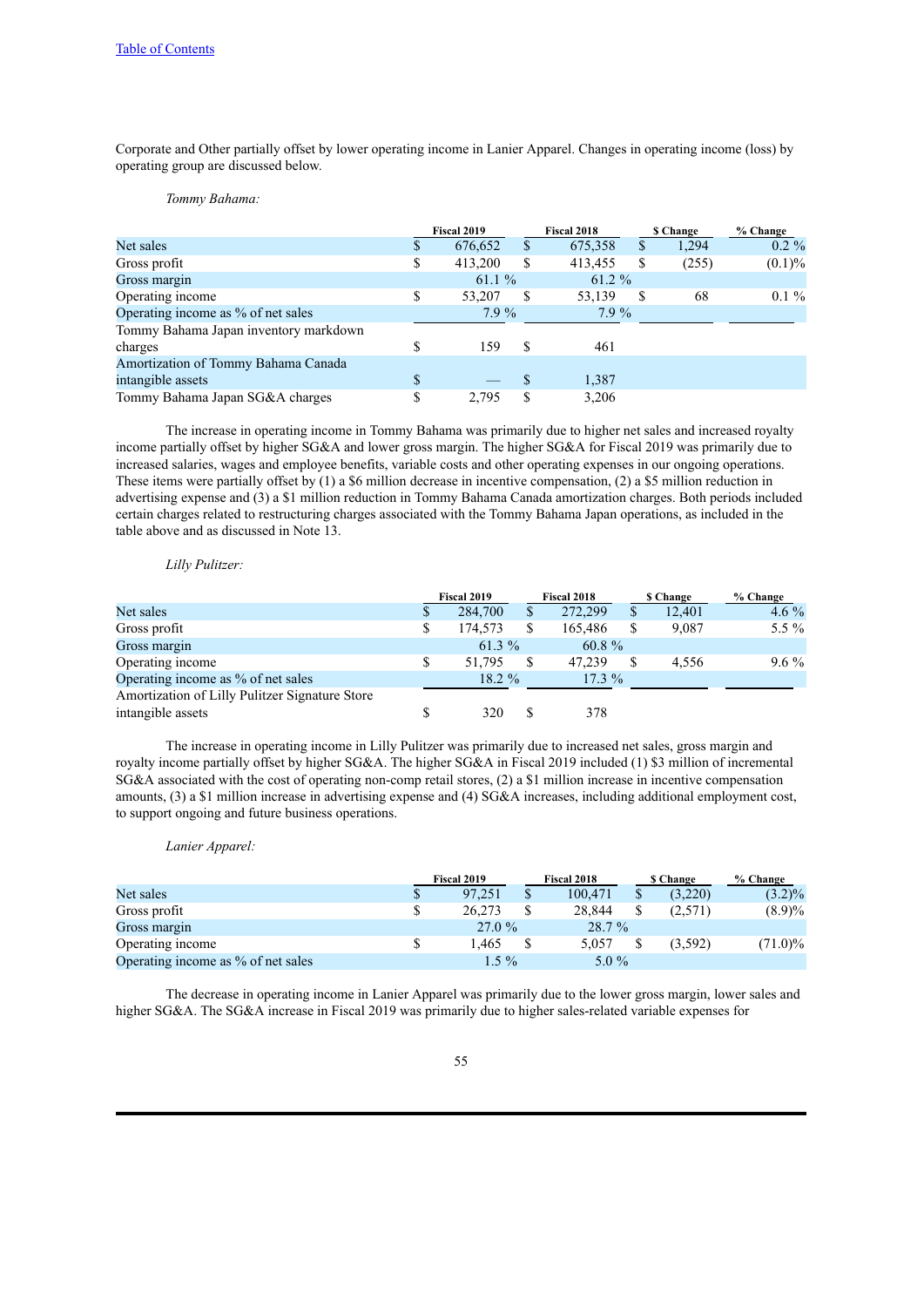the increased licensed brand sales, including increased royalties, shipping and advertising expenses. These increases in SG&A were partially offset by lower incentive compensation amounts.

### *Southern Tide:*

|                                                 | Fiscal 2019 |          |   | <b>Fiscal 2018</b> | \$ Change   | % Change |  |
|-------------------------------------------------|-------------|----------|---|--------------------|-------------|----------|--|
| Net sales                                       | S           | 46.409   | S | 45.248             | \$<br>1.161 | $2.6\%$  |  |
| Gross profit                                    | \$          | 22.786   | S | 22.572             | 214         | $0.9\%$  |  |
| Gross margin                                    |             | 49.1 $%$ |   | 49.9 $\%$          |             |          |  |
| Operating income                                |             | 5.554    | S | 5.663              | (109)       | (1.9)%   |  |
| Operating income as % of net sales              |             | 12.0%    |   | $12.5\%$           |             |          |  |
| Amortization of Southern Tide intangible assets |             | 292      |   | 288                |             |          |  |

The decrease in operating income in Southern Tide was primarily due to higher SG&A and lower gross margin partially offset by an increase in net sales. The SG&A increase in Fiscal 2019 was primarily due to (1) SG&A related to the start-up of Southern Tide's owned retail store operations, including the SG&A associated with opening and operating the first Southern Tide retail location as well as retail management leadership hired to establish the Southern Tide retail operations, (2) variable selling and shipping costs associated with higher sales and (3) increased advertising expenses. These increases were partially offset by lower incentive compensation amounts in Fiscal 2019.

## *Corporate and Other:*

|                                                  | Fiscal 2019 |    | Fiscal 2018 | <b>S</b> Change | % Change  |
|--------------------------------------------------|-------------|----|-------------|-----------------|-----------|
| Net sales                                        | 17.778      | S  | 14.090      | \$<br>3,688     | $26.2 \%$ |
| Gross profit                                     | 8,135       | S  | 6.767       | \$<br>1,368     | $20.2 \%$ |
| Operating loss                                   | (18, 346)   | \$ | (20, 506)   | \$<br>2,160     | $10.5 \%$ |
| LIFO adjustments in Corporate and Other          | 1.454       | S  | 773         |                 |           |
| Inventory step-up charges in Corporate and Other |             |    | 157         |                 |           |
| TBBC change in fair value of contingent          |             |    |             |                 |           |
| consideration                                    |             |    | 970         |                 |           |

The improved operating results in Corporate and Other was primarily due to (1) higher sales, partially offset by higher SG&A, resulting in increased operating income of TBBC, (2) lower SG&A in our Corporate operations, including lower incentive compensation and other amounts, (3) a smaller charge for the change in the fair value of the TBBC contingent consideration and (4) Fiscal 2019 not including any amounts for inventory step-up charges. These items were partially offset by a larger net LIFO accounting charge in Fiscal 2019.

### *Interest expense, net*

|                       | Fiscal 2019 |     | <b>Fiscal 2018</b> | <b>Change</b> | % Change          |
|-----------------------|-------------|-----|--------------------|---------------|-------------------|
| Interest expense, net |             | 245 | 2.283              | (1.038)       | $5) \%$<br>(45.5) |

Interest expense decreased in Fiscal 2019 primarily due to lower average debt outstanding as well as higher interest income. In Fiscal 2019, interest expense consisted of interest charged on borrowings during the first half of the year, unused line fees and amortization expense, partially offset by interest income earned on cash and cash equivalents during the second half of Fiscal 2019.

# *Income taxes*

|                    | Fiscal 2019 | <b>Fiscal 2018</b> | <b>S</b> Change | % Change      |
|--------------------|-------------|--------------------|-----------------|---------------|
| Income taxes       | 23.937      | 22,018             | 919             | $8.7\%$<br>ο. |
| Effective tax rate | $25.9\%$    | 24.9 %             |                 |               |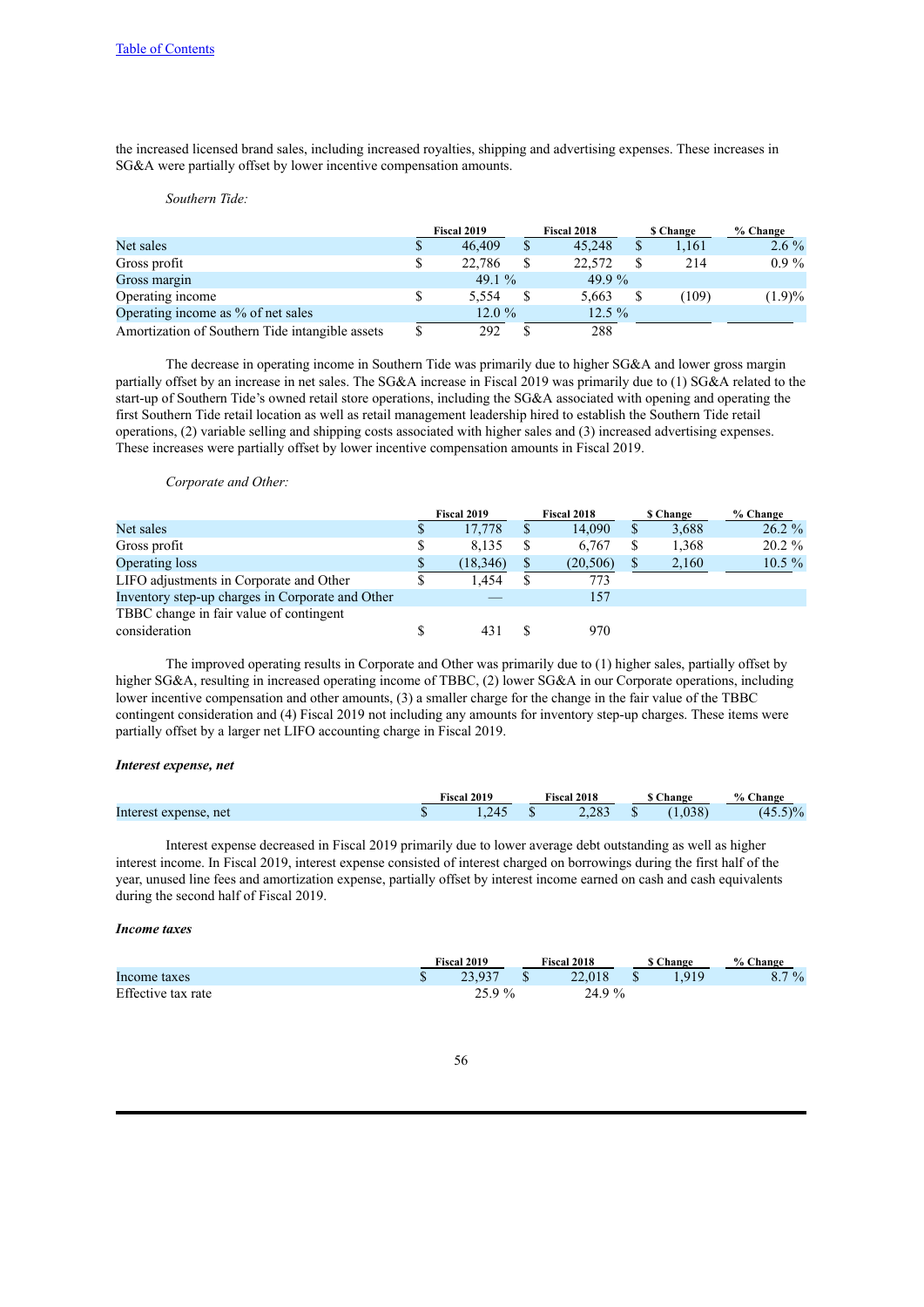The higher effective tax rate in Fiscal 2019 was primarily due to Fiscal 2018 benefitting from the favorable impact of the vesting of certain stock awards during the year and other discrete items. Refer to Note 9 for additional information about our income tax expense for Fiscal 2019 and Fiscal 2018.

#### *Net earnings*

|                                               |   | <b>Fiscal 2019</b> | <b>Fiscal 2018</b> |
|-----------------------------------------------|---|--------------------|--------------------|
| Net sales                                     |   | 1.122.790          | 1,107,466          |
| Operating income                              |   | 93.675             | 90.592             |
| Net earnings                                  | S | 68.493             | 66.291             |
| Net earnings per diluted share                |   | 4.05               | 3.94               |
| Weighted average shares outstanding - diluted |   | 16.914             | 16.842             |

The higher net earnings per diluted share in Fiscal 2019 was primarily due to higher operating income in Lilly Pulitzer, the improved operating results in Corporate and Other and lower interest expense partially offset by lower operating income in Lanier Apparel and a higher effective tax rate, each as discussed above.

## **FINANCIAL CONDITION, LIQUIDITY AND CAPITAL RESOURCES**

Our primary source of revenue and cash flow is through our design, sourcing, marketing and distribution of branded apparel products bearing the trademarks of our Tommy Bahama, Lilly Pulitzer and Southern Tide lifestyle brands, other owned and licensed brands, and private label apparel products. We distribute our products to our customers via direct to consumer and wholesale channels of distribution. Our primary uses of cash flow include the purchase of products in the operation of our business from third party contract manufacturers outside of the United States, as well as operating expenses, including employee compensation and benefits, occupancy-related costs, marketing and advertising costs, distribution costs, other general and administrative expenses and the payment of periodic interest and other payments related to our financing arrangements.

Additionally, we use cash for the funding of capital expenditures, dividends and repayment of indebtedness. In the ordinary course of business, we maintain certain levels of inventory, extend credit to our wholesale customers and pay our operating expenses. Thus, we require a certain amount of working capital to operate our business. If cash inflows are less than cash outflows, we have access to amounts under our U.S. Revolving Credit Agreement, subject to its terms, which is described below. We may seek to finance our future cash requirements through various methods, including cash flow from operations, borrowings under our current or additional credit facilities, sales of debt or equity securities, and cash on hand.

As of February 1, 2020, we had \$52 million of cash and cash equivalents on hand, no borrowings outstanding and \$322 million of availability, which includes the majority of our cash and cash equivalents as eligible assets, under our \$325 million Fourth Amended and Restated Credit Agreement (as amended, the "U.S. Revolving Credit Agreement"). We believe our U.S. Revolving Credit Agreement will provide ample liquidity to fund operating cash flow needs and other ongoing cash requirements.

## *Key Liquidity Measures*

| (\$ in thousands)           | February 1,<br>2020 | February 2,<br>2019 | <b>S</b> Change | % Change   |
|-----------------------------|---------------------|---------------------|-----------------|------------|
| Total current assets        | 288.826             | 269.788             | 19.038          | $7.1\%$    |
| Total current liabilities   | 177,779             | 142.209             | 35,570          | $25.0 \%$  |
| Working capital             | 111.047             | 127,579             | (16.532)        | $(13.0)\%$ |
| Working capital ratio       | 1.62                | L.90                |                 |            |
| Debt to total capital ratio | $- \frac{9}{6}$     | $3\%$               |                 |            |

Our working capital ratio is calculated by dividing total current assets by total current liabilities. Current assets as of February 1, 2020, increased primarily due to increased cash balances partially offset by lower amounts in all our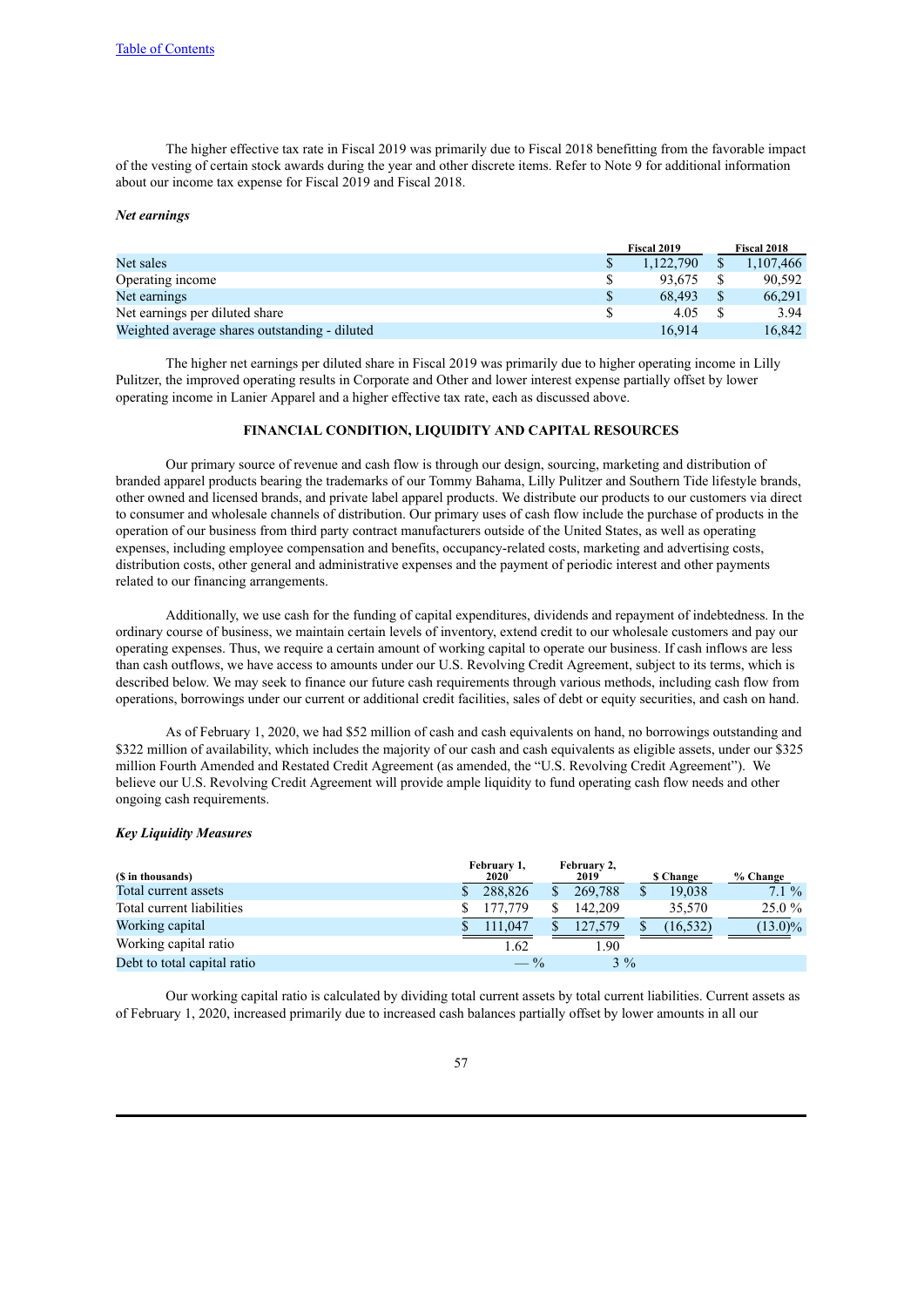other current asset line items. Current liabilities as of February 1, 2020 increased primarily due to the impact of the revised lease accounting guidance which required the recognition of \$50 million of current operating lease liabilities as of February 1, 2020, as discussed in Note 6 to our consolidated financial statements included in this report, and an increase in other accrued expenses and liabilities, partially offset by reductions in accounts payable and accrued compensation.

For the ratio of debt to total capital, debt is defined as short-term and long-term debt, and total capital is defined as debt plus shareholders' equity. Debt was \$0 million at February 1, 2020 and \$13 million at February 2, 2019, while shareholders' equity was \$529 million at February 1, 2020 and \$478 million at February 2, 2019. The decrease in debt since February 2, 2019 was primarily due to \$122 million of cash flow from operations which was partially offset by cash payments of \$37 million for capital expenditures and \$25 million for dividends, resulting in \$52 million of cash and cash equivalents on hand as of February 1, 2020. Shareholders' equity increased from February 2, 2019, primarily as a result of net earnings and increased additional paid in capital related to our employee stock plans less dividends paid during the year. Our debt levels and ratio of debt to total capital in future periods may not be comparable to historical amounts as we continue to assess, and possibly make changes to, our capital structure. Changes in our capital structure in the future, if any, will depend on prevailing market conditions, our liquidity requirements, contractual restrictions, the ultimate impact of the COVID-19 outbreak on our operating results and other factors. The amounts involved may be material.

## *Balance Sheet*

The following tables set forth certain information included in our consolidated balance sheets (in thousands). Below each table are explanations for any significant changes in the balances from February 2, 2019 to February 1, 2020.

*Current Assets:*

|                                           | February 1,<br>2020 | February 2,<br>2019 | \$ Change | % Change   |
|-------------------------------------------|---------------------|---------------------|-----------|------------|
| Cash and cash equivalents                 | 52,460              | 8.327               | 44.133    | 530.0 %    |
| Receivables, net                          | 58,724              | 69.037              | (10,313)  | $(14.9)\%$ |
| Inventories, net                          | 152.229             | 160.656             | (8.427)   | $(5.2)\%$  |
| Prepaid expenses and other current assets | 25.413              | 31.768              | (6.355)   | $(20.0)\%$ |
| Total current assets                      | 288.826             | 269.788             | 19.038    | $7.1\%$    |

Cash and cash equivalents were \$52 million as of February 1, 2020 compared to \$8 million as of February 2, 2019. Typical cash amounts maintained on an ongoing basis in our operations generally range from \$5 million to \$10 million at any given time if we have debt outstanding. If cash flow from operations exceeds amounts required to pay any outstanding debt amounts, capital expenditures and dividends, cash outstanding may exceed the typical cash amounts. As of February 1, 2020, cash flow from operations has exceeded our cash needs resulting in \$52 million of cash on hand. Substantially all of the cash on our balance sheet is invested in short-term money market funds.

The decrease in receivables, net as of February 1, 2020 was primarily due to lower trade receivables resulting from lower wholesale sales in the last two months of Fiscal 2019 and an increase in receivable allowance amounts. Inventories, which is net of a \$63 million and \$62 million LIFO reserve as of February 1, 2020 and February 2, 2019, respectively, decreased as of February 1, 2020. The decrease from February 2, 2019 was primarily due to lower inventory levels at Lanier Apparel and Tommy Bahama partially offset by increased inventories in Lilly Pulitzer, Southern Tide and Corporate and Other. The decrease in Lanier Apparel was primarily due to lower inventories in certain replenishment programs and lower anticipated sales in Fiscal 2020. The lower inventories in Tommy Bahama was primarily due to clearance of certain end of season inventory in Tommy Bahama during Fiscal 2019. Prepaid expenses and other current assets decreased as of February 1, 2020 primarily as a result of lower prepaid rent expense due to the adoption of the revised lease accounting guidance, which resulted in the classification of prepaid rent in operating lease assets in our consolidated balance sheet, as well as lower prepaid income taxes, which was partially offset by higher prepaid expenses for advertising and other operating expense amounts.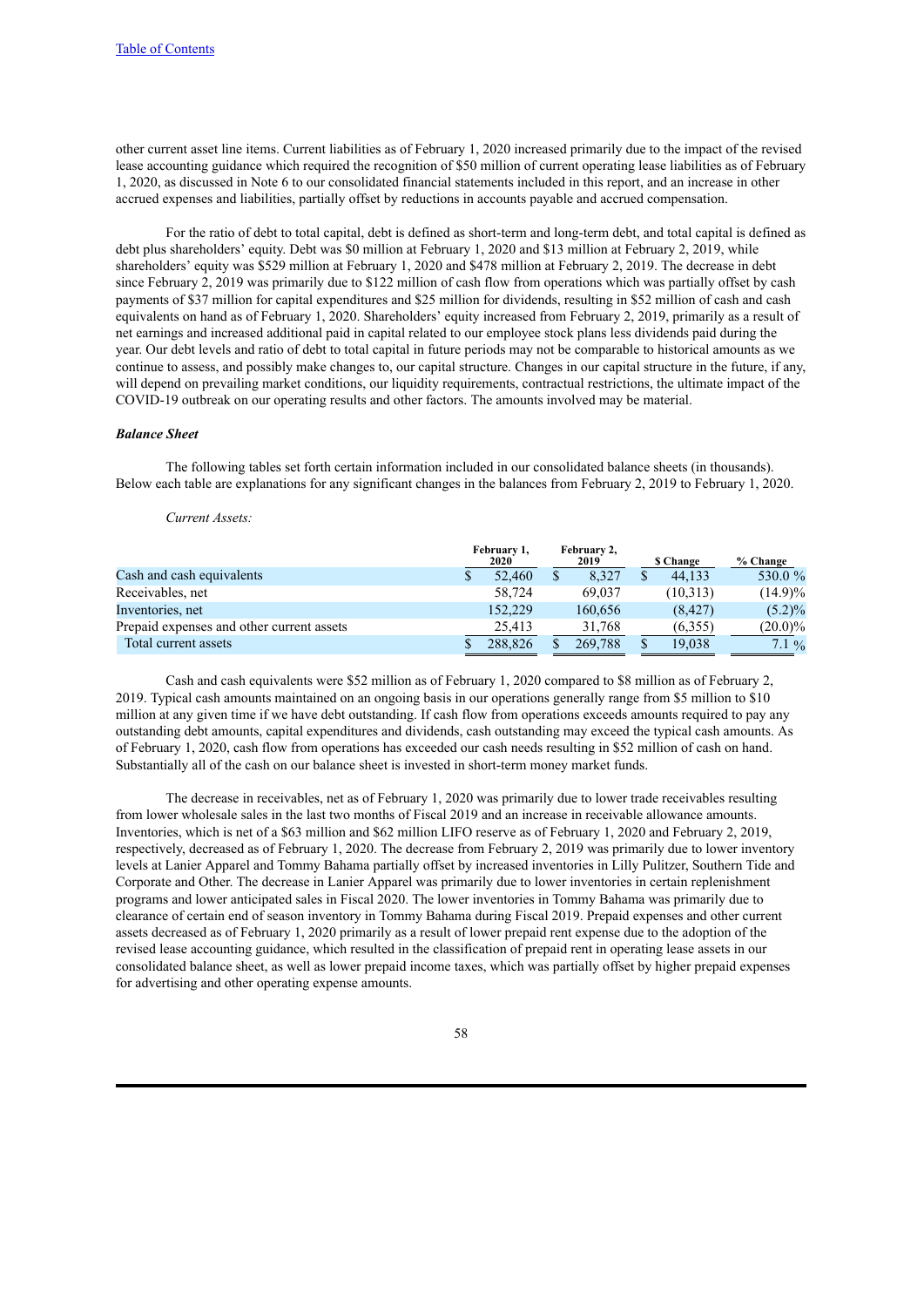*Non-current Assets:*

|                               | February 1,<br>2020 | February 2,<br>2019 | \$ Change | % Change  |
|-------------------------------|---------------------|---------------------|-----------|-----------|
| Property and equipment, net   | 191.517             | 192,576             | (1,059)   | $(0.5)\%$ |
| Intangible assets, net        | 175,005             | 176.176             | (1,171)   | (0.7)%    |
| Goodwill                      | 66.578              | 66,621              | (43)      | $(0.1)\%$ |
| Operating lease assets        | 287,181             |                     | 287.181   | N/A       |
| Other non-current assets, net | 24.262              | 22,093              | 2,169     | $9.8\%$   |
| Total non-current assets      | 744.543             | 457.466             | 287,077   | 62.8 $\%$ |

Property and equipment, net as of February 1, 2020 decreased primarily as a result of depreciation expense exceeding capital expenditures in Fiscal 2019. The decrease in intangible assets, net as of February 1, 2020 was primarily due to amortization of intangible assets in Fiscal 2019. The operating lease assets amount as of February 1, 2020 was a result of the adoption of the revised lease accounting guidance during Fiscal 2019. Other non-current assets, net as of February 1, 2020 increased primarily due to increases in assets set aside for potential deferred compensation obligations and unamortized deferred financing costs partially offset by reductions in real estate security deposits.

*Liabilities:*

|                                         | February 1,<br>2020 | February 2,<br>2019 |  | \$ Change | % Change    |
|-----------------------------------------|---------------------|---------------------|--|-----------|-------------|
| Total current liabilities               | 177,779             | 142.209             |  | 35.570    | 25.0%       |
| Long-term debt                          |                     | 12,993              |  | (12,993)  | $(100.0)\%$ |
| Non-current operating lease liabilities | 291,886             |                     |  | 291.886   | N/A         |
| Other non-current liabilities           | 18.566              | 75,286              |  | (56, 720) | $(75.3)\%$  |
| Deferred taxes                          | 16.540              | 18.411              |  | (1, 871)  | $(10.2)\%$  |
| Total liabilities                       | 504.771             | 248.899             |  | 255,872   | 102.8 %     |

Current liabilities increased as of February 1, 2020 primarily due to the \$50 million of current lease liabilities recognized as of February 1, 2020, as a result of the adoption of the revised lease accounting guidance during Fiscal 2019 and an increase in other accrued expenses and current liabilities partially offset by reductions in accounts payable and accrued compensation. The increase in other accrued expenses and other liabilities was primarily due to a \$5 million increase in income taxes payable. The lower accounts payable was primarily due to a reduction of inventory in transit amounts while the lower accrued compensation was primarily due to a reduction in incentive compensation amounts. The decrease in long-term debt since February 1, 2020 was primarily due to \$122 million of cash flow from operations which was partially offset by cash payments of \$37 million for capital expenditures and \$25 million for dividends.

The non-current operating lease liabilities amount as of February 1, 2020 was a result of the adoption of the revised lease accounting guidance during Fiscal 2019. Other non-current liabilities decreased as of February 1, 2020 primarily due to other non-current liabilities as of February 2, 2019 including \$59 million of deferred rent and deferred rent tenant improvement allowance liabilities that were reclassified as operating lease assets as a result of the adoption of the revised lease accounting guidance during Fiscal 2019. This reduction in other non-current liabilities was partially offset by increases in amounts for deferred compensation liabilities. Deferred taxes decreased as of February 1, 2020 primarily due to timing differences associated with depreciation partially offset by timing differences associated with amortization of intangible assets.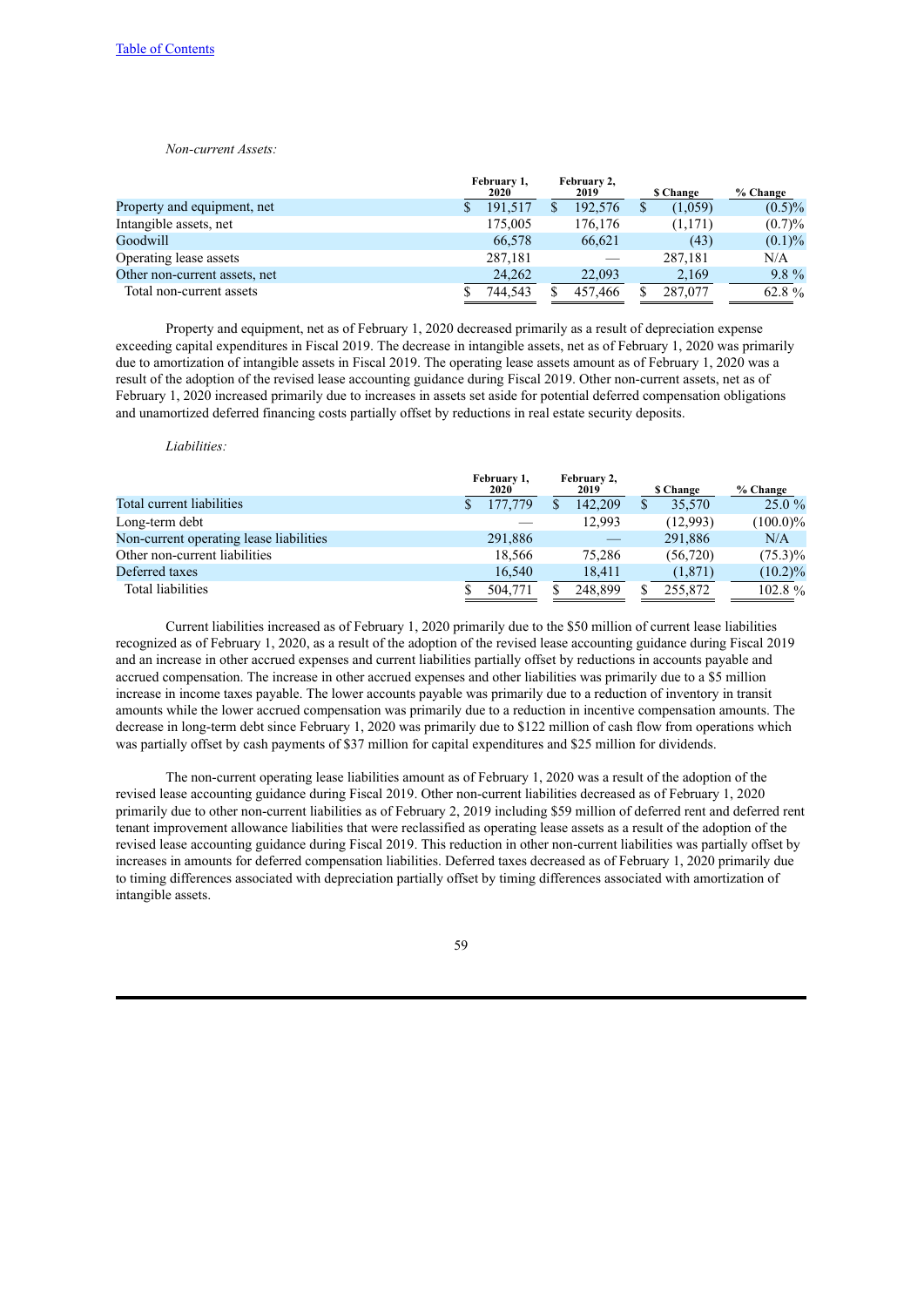# *Statement of Cash Flows*

The following table sets forth the net cash flows, including continuing and discontinued operations, resulting in the change in our cash and cash equivalents (in thousands):

|                                         | Fiscal 2019 |           | <b>Fiscal 2018</b> |          | <b>Fiscal 2017</b> |
|-----------------------------------------|-------------|-----------|--------------------|----------|--------------------|
| Cash provided by operating activities   |             | \$121.926 |                    | 96.377   | 118.593            |
| Cash used in investing activities       |             | (37.421)  |                    | (37.397) | (54,277)           |
| Cash used in financing activities       |             | (41,298)  |                    | (56.765) | (64, 712)          |
| Net change in cash and cash equivalents |             | 43 207    |                    | 2.215    | (396)              |

Cash and cash equivalents on hand were \$52 million and \$8 million at February 1, 2020 and February 2, 2019, respectively. Changes in cash flows in Fiscal 2019 and Fiscal 2018 related to operating activities, investing activities and financing activities are discussed below.

## *Operating Activities:*

In Fiscal 2019 and Fiscal 2018, operating activities provided \$122 million and \$96 million, respectively, of cash. The cash flow from operating activities for each period was primarily the result of net earnings for the relevant period adjusted, as applicable, for non-cash activities including depreciation, amortization and equity-based compensation, as well as the net impact of changes in deferred taxes and our working capital accounts. In Fiscal 2019 working capital account changes had a favorable impact on cash flow from operations, while in Fiscal 2018 working capital account changes had an unfavorable impact on cash flow from operations. In Fiscal 2019, the more significant changes in working capital, after considering the non-cash impact of certain reclassifications that resulted from the adoption of the revised lease accounting guidance, were a decrease in receivables and inventories, which increased cash flow from operations, partially offset by decreases in current liabilities, which reduced cash flow from operations. In Fiscal 2018, the more significant changes in working capital were an increase in inventories, which decreased cash flow from operations, partially offset by an increase in current liabilities and a decrease in prepaid and other current assets, each of which increased cash flow from operations.

### *Investing Activities:*

In each of Fiscal 2019 and Fiscal 2018, investing activities used \$37 million of cash. On an ongoing basis, our cash flow used in investing activities primarily consists of our capital expenditure investments in our existing brands and acquisitions of new businesses. Our capital expenditures primarily consist of costs associated with information technology initiatives, including e-commerce capabilities; opening, relocating and remodeling retail stores and restaurants; and facilities enhancements for distribution centers and offices.

#### *Financing Activities:*

In Fiscal 2019 and Fiscal 2018, financing activities used \$41 million and \$57 million, respectively, of cash. During Fiscal 2019 and Fiscal 2018, we decreased debt and increased cash as our cash flow from operations was greater than our capital expenditures and payment of dividends. During Fiscal 2019 and Fiscal 2018 we paid \$25 million and \$23 million of dividends, respectively. During Fiscal 2019 we also paid \$1 million for the payment of certain amounts related to previous acquisitions including the payment of certain holdback and contingent consideration amounts and \$1 million related to the refinancing of our revolving credit agreement. Fiscal 2019 and Fiscal 2018 included certain amounts related to the issuance of equity pursuant to our employee stock purchase plan and the repurchase of equity awards for employee tax withholding liabilities due to the vesting of equity awards during the period.

If we are in a debt position, we may borrow or pay down debt depending on whether our cash flow from operating activities exceeds our capital expenditures, dividend payments, acquisitions and any other investing or financing activities. Generally, we anticipate that excess cash, if any, will be used to repay any debt on our U.S. Revolving Credit Agreement. However, due to our March 2020 draw down on our U.S. Revolving Credit Agreement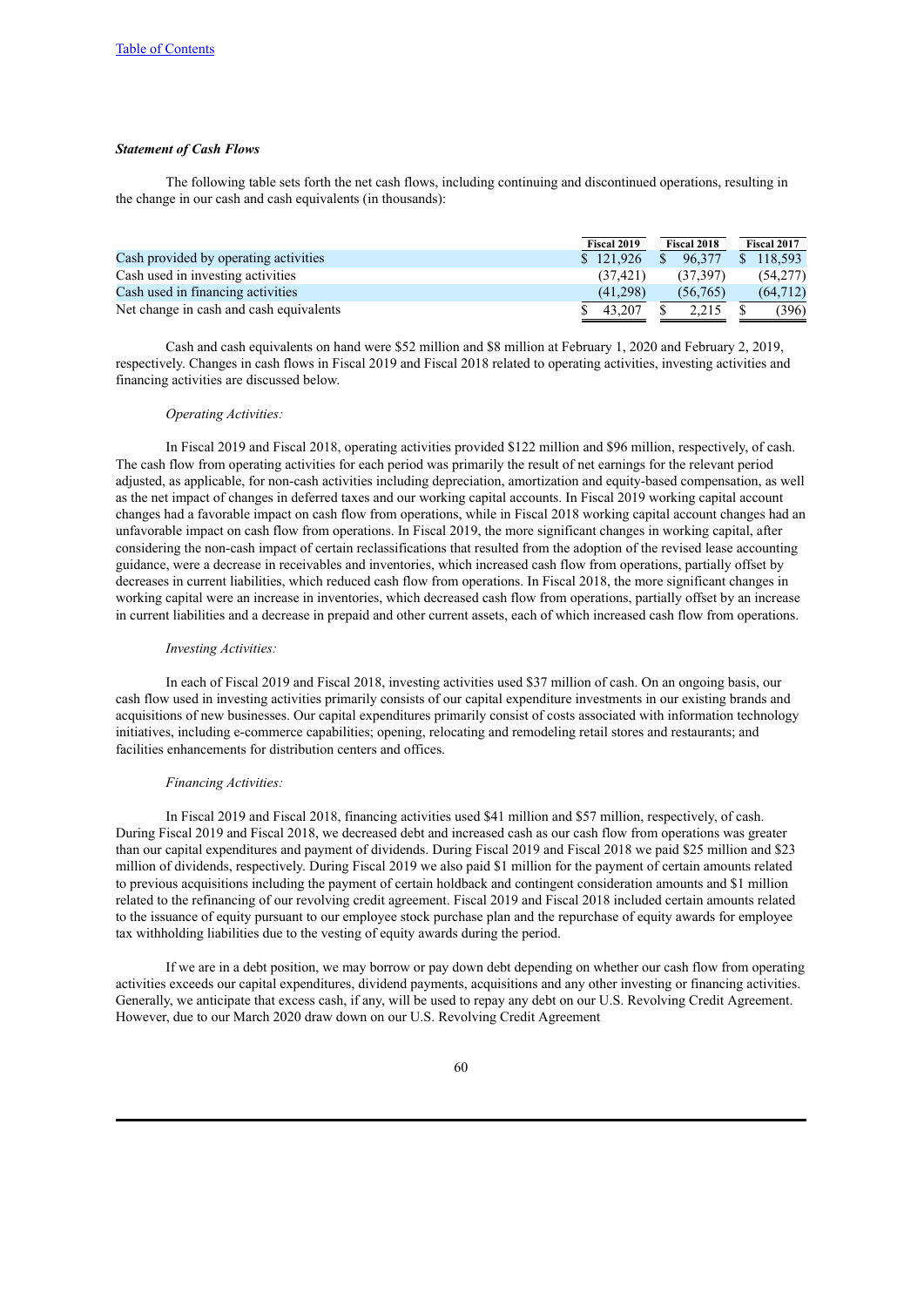due to the uncertainty related to the COVID-19 outbreak, in Fiscal 2020 we anticipate that we may concurrently have cash on hand as well as a significant amount of debt outstanding on our U.S. Revolving Credit Agreement. If we have cash and cash equivalents in excess of cash used in our ongoing operations, we will generally invest the excess cash in short term money market investments.

## *Liquidity and Capital Resources*

In July 2019, we amended our U.S. Revolving Credit Agreement by entering into the First Amendment to the Fourth Amended and Restated Credit Agreement to (1) extend the maturity of the facility to July 2024 and (2) modify certain provisions including a reduction of interest rates on certain borrowings and a reduction in unused line fees. We had no amounts outstanding as of February 1, 2020 under our U.S. Revolving Credit Agreement, but we did borrow \$200 million under our U.S. Revolving Credit Agreement in March 2020 due to the uncertainty related to the COVID-19 outbreak. The U.S. Revolving Credit Agreement generally (1) is limited to a borrowing base consisting of specified percentages of eligible categories of assets, (2) accrues variable-rate interest, unused line fees and letter of credit fees based upon average unused availability or utilization, (3) requires periodic interest payments with principal due at maturity (July 2024) and (4) is secured by a first priority security interest in substantially all of the assets of Oxford Industries, Inc. and its domestic subsidiaries, including accounts receivable, books and records, chattel paper, deposit accounts, equipment, certain general intangibles, inventory, investment property (including the equity interests of certain subsidiaries), negotiable collateral, life insurance policies, supporting obligations, commercial tort claims, cash and cash equivalents, eligible trademarks, proceeds and other personal property.

To the extent cash flow needs exceed cash flow provided by our operations we will have access, subject to its terms, to our U.S. Revolving Credit Agreement to provide funding for operating activities, capital expenditures and acquisitions, if any. Our U.S. Revolving Credit Agreement is also used to establish collateral for certain insurance programs and leases and to finance trade letters of credit for product purchases, which reduce the amounts available under our line of credit when issued. As of February 1, 2020, \$3 million of letters of credit were outstanding against our U.S. Revolving Credit Agreement. After considering these limitations and the amount of eligible assets in our borrowing base, as applicable, as of February 1, 2020, we had \$322 million in unused availability under the U.S. Revolving Credit Agreement, subject to certain limitations on borrowings.

### *Covenants, Other Restrictions and Prepayment Penalties*

The U.S. Revolving Credit Agreement is subject to a number of affirmative covenants regarding the delivery of financial information, compliance with law, maintenance of property, insurance requirements and conduct of business. Also, the U.S. Revolving Credit Agreement is subject to certain negative covenants or other restrictions including, among other things, limitations on our ability to (1) incur debt, (2) guaranty certain obligations, (3) incur liens, (4) pay dividends to shareholders, (5) repurchase shares of our common stock, (6) make investments, (7) sell assets or stock of subsidiaries, (8) acquire assets or businesses, (9) merge or consolidate with other companies or (10) prepay, retire, repurchase or redeem debt.

Additionally, the U.S. Revolving Credit Agreement contains a financial covenant that applies only if excess availability under the agreement for three consecutive business days is less than the greater of  $(1)$  \$23.5 million or  $(2)$  10% of availability. In such case, our fixed charge coverage ratio as defined in the U.S. Revolving Credit Agreement must not be less than 1.0 to 1.0 for the immediately preceding 12 fiscal months for which financial statements have been delivered. This financial covenant continues to apply until we have maintained excess availability under the U.S. Revolving Credit Agreement of more than the greater of (1) \$23.5 million or (2) 10% of availability for 30 consecutive days.

We believe that the affirmative covenants, negative covenants, financial covenants and other restrictions under the U.S. Revolving Credit Agreement are customary for those included in similar facilities entered into at the time we amended the U.S. Revolving Credit Agreement. During Fiscal 2019 and as of February 1, 2020, no financial covenant testing was required pursuant to our U.S. Revolving Credit Agreement as the minimum availability threshold was met at all times. As of February 1, 2020, we were compliant with all covenants related to the U.S. Revolving Credit Agreement.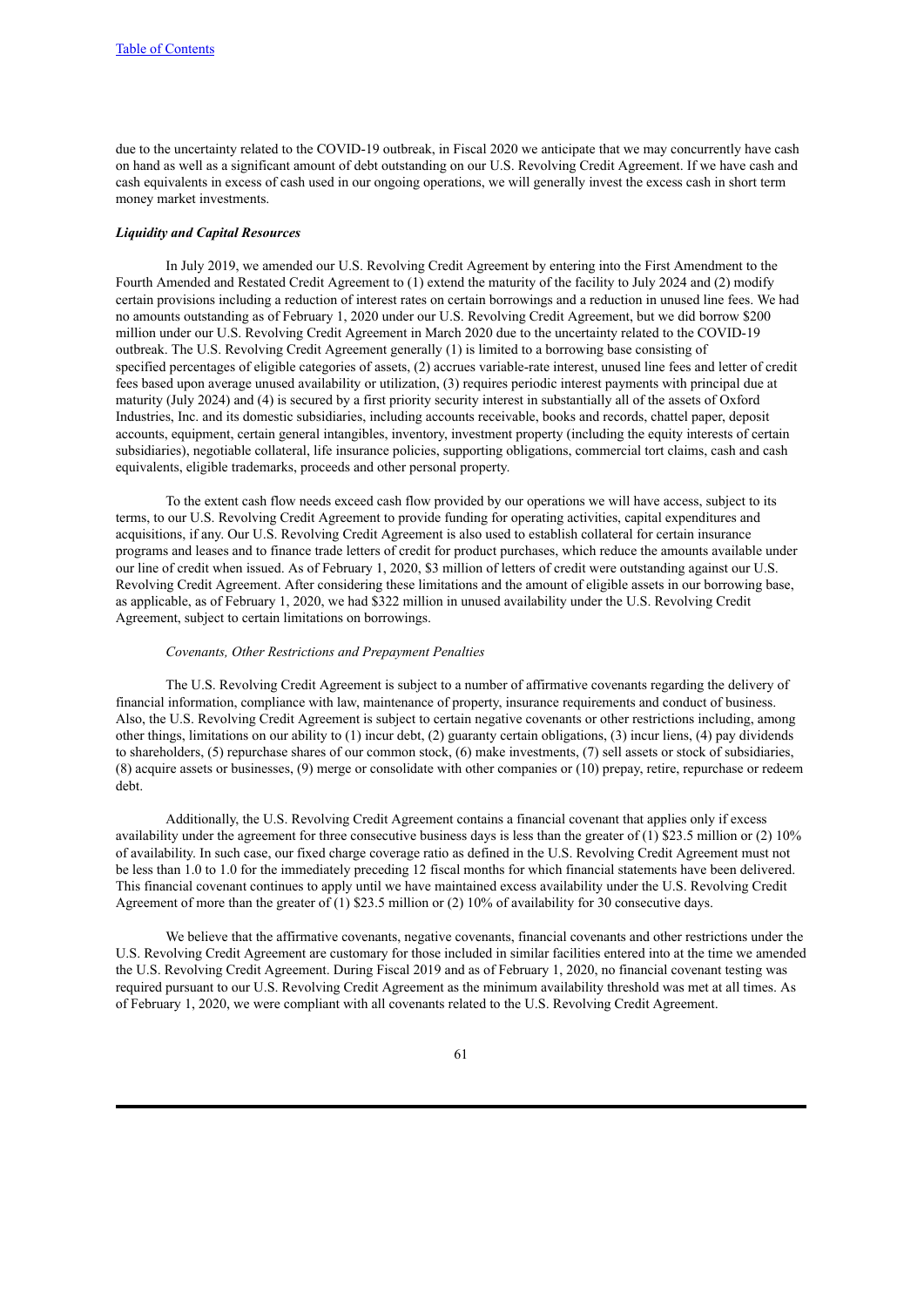### *Other Liquidity Items:*

We anticipate that we will be able to satisfy our ongoing cash requirements, which generally consist of working capital and other operating activity needs, capital expenditures, interest payments on our debt and dividends, if any, primarily from borrowings under our U.S. Revolving Credit Agreement and positive cash flow from operations, in the long term. Our need for working capital is typically seasonal with the greatest requirements generally in the fall and spring of each year. Our capital needs will depend on many factors including our growth rate, the need to finance inventory levels and the success of our various products. We anticipate that at the maturity of the U.S. Revolving Credit Agreement or as otherwise deemed appropriate, we will be able to refinance the facility or obtain other financing on terms available in the market at that time. The terms of any future financing arrangements may not be as favorable as the terms of the current agreement or current market terms.

On March 24, 2020, our Board of Directors approved a cash dividend of \$0.25 per share payable on May 1, 2020 to shareholders of record as of the close of business on April 17, 2020. Although we have paid dividends in each quarter since we became a public company in July 1960, including \$25 million in total, or \$1.48 per common share, in Fiscal 2019, we may discontinue or modify dividend payments at any time if we determine that other uses of our capital, including payment of outstanding debt, funding of acquisitions, funding of capital expenditures or repurchases of outstanding shares, may be in our best interest; if our expectations of future cash flows and future cash needs outweigh the ability to pay a dividend; or if the terms of our credit facility, other debt instruments or applicable law limit our ability to pay dividends. We may borrow to fund dividends in the short term, subject to the terms and conditions of our credit facility, other debt instruments and applicable law. All cash flow from operations will not be paid out as dividends in all periods. For details about limitations on our ability to pay dividends, see the discussion of the U.S. Revolving Credit Agreement above.

### **Contractual Obligations**

The following table summarizes our contractual cash obligations, as of February 1, 2020, by future period (in thousands):

|                                                      | <b>Payments Due by Period</b> |           |           |                  |           |  |  |
|------------------------------------------------------|-------------------------------|-----------|-----------|------------------|-----------|--|--|
|                                                      | <b>Less Than</b>              |           |           | <b>More Than</b> |           |  |  |
|                                                      | 1 year                        | 1 3 Years | 3-5 Years | 5 Years          | Total     |  |  |
| Contractual Obligations:                             |                               |           |           |                  |           |  |  |
| U.S. Revolving Credit Agreement $(1)$                | S                             |           |           |                  |           |  |  |
| Operating leases $(2)$                               | 64.141                        | 130.461   | 105.416   | 96.914           | 396,932   |  |  |
| Minimum royalty and advertising payments pursuant to |                               |           |           |                  |           |  |  |
| royalty agreements                                   | 5.621                         | 3.590     |           |                  | 9.211     |  |  |
| Letters of credit                                    | 3,132                         |           |           |                  | 3,132     |  |  |
| Other $(3)(4)(5)$                                    | 450                           |           |           |                  | 450       |  |  |
| Total                                                | \$73.344                      | \$134.051 | \$105.416 | \$96.914         | \$409.725 |  |  |

(1) Principal, interest, unused line fees and letter of credit fees and amounts payable in future periods on our U.S. Revolving Credit Agreement have been excluded from the table above, as the principal amount that will be outstanding and interest rate during any fiscal year will be dependent upon future events which are not known at this time. During Fiscal 2019, we paid \$1 million of interest, unused line fees and letter of credit fees.

- (2) Amounts included reflect the rent amounts included in determining the operating lease liabilities. Amounts to be paid in future periods for real estate taxes, sales tax, insurance, other operating expenses and contingent rent applicable to the properties pursuant to the respective operating leases have been excluded from the table above, as the amounts payable in future periods are, in most cases, not quantified in the lease agreements or are dependent on factors which may not be known at this time. Such amounts incurred in Fiscal 2019 totaled \$34 million. Refer to Note 6 for disclosures about our operating lease agreements.
- (3) Amounts totaling \$15 million of deferred compensation obligations, which are included in other non-current liabilities in our consolidated balance sheet as of February 1, 2020, have been excluded from the table above, due to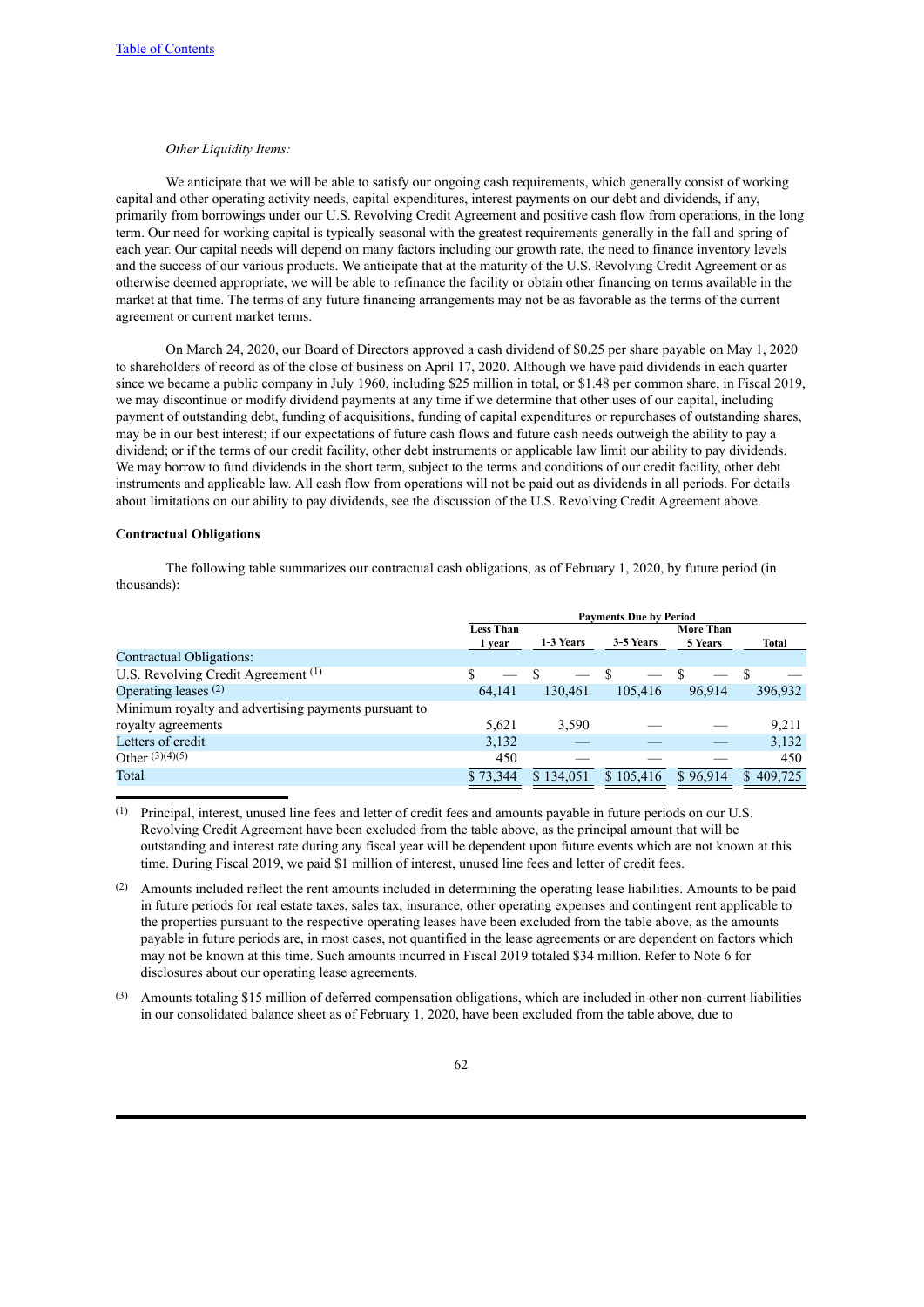the uncertainty of the timing of the payment of these obligations, which are generally at the discretion of the individual employees or upon the death of the individual.

- (4) Non-current deferred taxes, which is the net amount of deferred tax liabilities and deferred tax assets, of \$17 million included in our consolidated balance sheet as of February 1, 2020 and discussed in Note 9 to our consolidated financial statements included in this report have been excluded from the above table, as deferred income tax liabilities are calculated based on temporary differences between the tax basis and book basis of assets and liabilities, which will result in taxable amounts in future years when the amounts are settled at their reported financial statement amounts. As the results of these calculations do not have a direct connection with the amount of cash taxes to be paid in any future periods, scheduling deferred income tax amounts by period could be misleading.
- (5) Includes an estimated amount for the Fiscal 2019 contingent consideration payment to be paid in Fiscal 2020 associated with the TBBC contingent consideration arrangement. Additional amounts totaling \$1 million of contingent consideration amounts, which are included in other non-current liabilities in our consolidated balance sheet as of February 1, 2020, have been excluded from the table above, due to the uncertainty of the amount or timing of these potential obligations, which are dependent upon future earnings of TBBC over the next two years.

Our anticipated capital expenditures for Fiscal 2020, which are excluded from the table above as we are generally not contractually obligated to pay these amounts as of February 1, 2020, are expected to be less than the Fiscal 2019 capital expenditure amounts. Due to the uncertainty created by the COVID-19 outbreak we are reassessing and deferring many capital expenditures that were originally planned for Fiscal 2020, including direct to consumer location openings and remodels as well as information technology projects.

## **Off Balance Sheet Arrangements**

We have not entered into agreements which meet the SEC's definition of an off balance sheet financing arrangement, other than operating leases, and have made no financial commitments to or guarantees with respect to any unconsolidated subsidiaries or special purpose entities.

### **CRITICAL ACCOUNTING POLICIES**

The discussion and analysis of our financial condition and results of operations are based upon our consolidated financial statements, which have been prepared in accordance with GAAP in a consistent manner. The preparation of these financial statements requires the selection and application of accounting policies. Further, the application of GAAP requires us to make estimates and judgments about future events that affect the reported amounts of assets, liabilities, revenues and expenses and related disclosures. On an ongoing basis, we evaluate our estimates, including those discussed below. We base our estimates on historical experience, current trends and various other assumptions that we believe are reasonable under the circumstances, the results of which form the basis for making judgments about the carrying values of assets and liabilities that are not readily apparent from other sources.

Actual results may differ from these estimates under different assumptions or conditions. We believe it is possible that other professionals, applying reasonable judgment to the same set of facts and circumstances, could develop and support a range of alternative estimated amounts. We believe that we have appropriately applied our critical accounting policies. However, in the event that inappropriate assumptions or methods were used relating to the critical accounting policies below, our consolidated statements of operations could be misstated.

A detailed summary of significant accounting policies is included in Note 1 to our consolidated financial statements contained in this report. The following is a brief discussion of the more significant estimates, assumptions and judgments we use or the amounts most sensitive to change from outside factors.

### **Revenue Recognition and Accounts Receivable**

Our revenue consists of direct to consumer sales, including our retail store, e-commerce and restaurant operations, and wholesale sales, as well as royalty income, which is included in royalties and other income in our consolidated statements of operations. We recognize revenue when performance obligations under the terms of the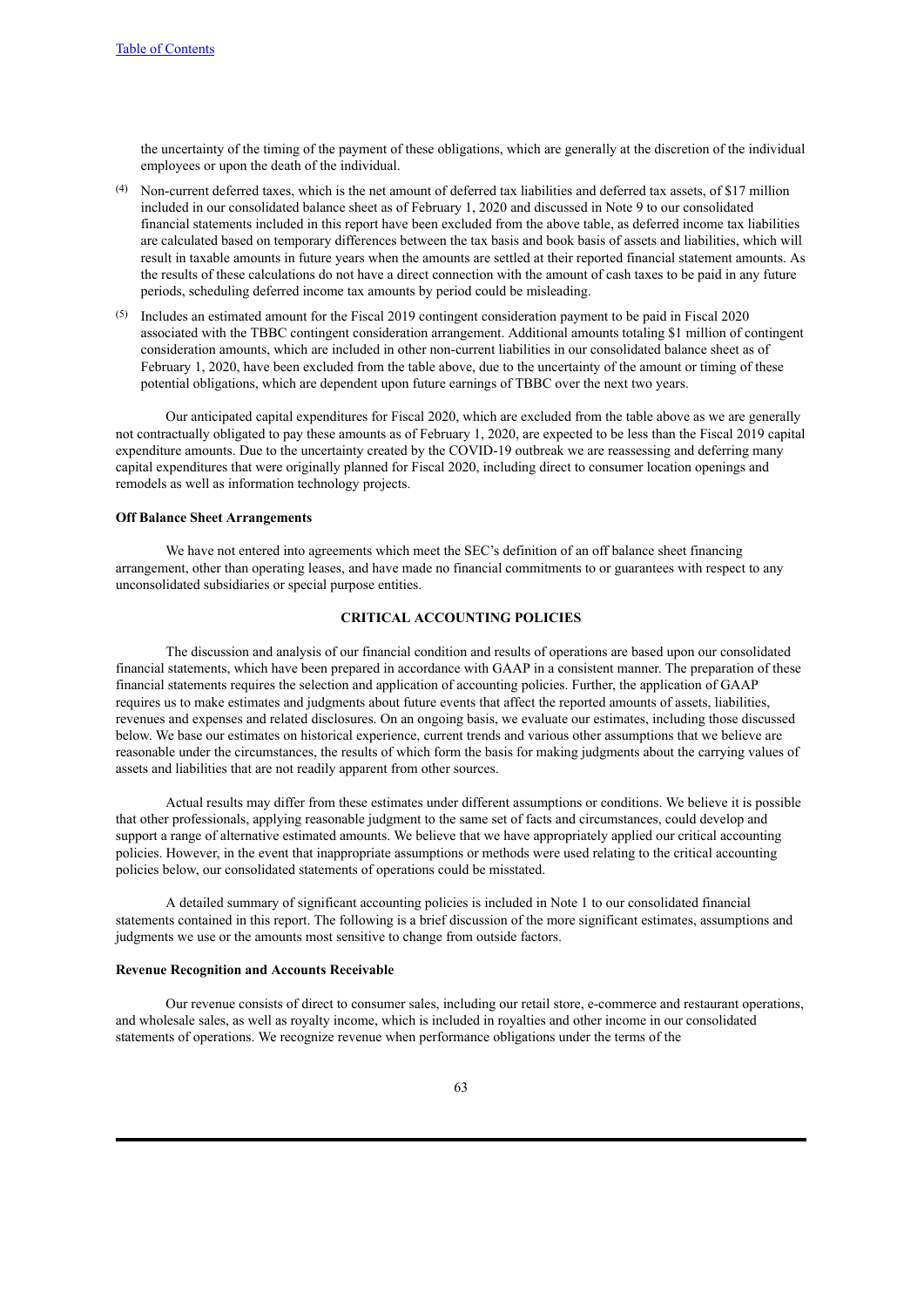contracts with our customers are satisfied. Our performance obligations generally consist of delivering our products to our direct to consumer and wholesale customers. Control of the product is generally transferred upon providing the product to consumers in our bricks and mortar retail stores and restaurants, upon physical delivery of the products to consumers in our e-commerce operations and upon shipment from the distribution center to customers in our wholesale operations. Once control is transferred to the customer, we have completed our performance obligations related to the contract and have an unconditional right to consideration for the products sold as outlined in the contract. Our receivables resulting from contracts with customers in our direct to consumer operations are generally collected within a few days, upon settlement of the credit card transaction. Our receivables resulting from contracts with our customers in our wholesale operations are generally due within one quarter, in accordance with established credit terms.

In the ordinary course of our wholesale operations, we offer discounts, allowances and cooperative advertising support to some of our wholesale customers for certain products. Wholesale sales are recorded net of such discounts, allowances, cooperative advertising support, operational chargebacks and provisions for estimated wholesale returns. As certain allowances, other deductions and returns are not finalized until the end of a season, program or other event which may not have occurred yet, we estimate such discounts, allowances and returns on an ongoing basis to estimate the consideration from the customer that we expect to ultimately receive. We only recognize revenue to the extent that it is probable that we will not have a significant reversal of revenue in a future period. Significant considerations in determining our estimates for discounts, allowances, operational chargebacks and returns for wholesale customers may include historical and current trends, agreements with customers, projected seasonal or program results, an evaluation of current economic conditions, specific program or product expectations and retailer performance. Actual discounts and allowances to our wholesale customers have not differed materially from our estimates in prior periods. As of February 1, 2020, our total reserves for discounts, returns and allowances for our wholesale businesses were \$9 million and, therefore, if the allowances changed by 10% it would have had a pre-tax impact of \$1 million on earnings in Fiscal 2019. The substantial majority of these reserves as of February 1, 2020 relate to our Lanier Apparel business.

We extend credit to certain wholesale customers based on an evaluation of the customer's financial capacity and condition, usually without requiring collateral. We recognize estimated reserves for bad debts based on our historical collection experience, the financial condition of our customers, an evaluation of current economic conditions and anticipated trends, each of which is subjective and requires certain assumptions. Actual charges for bad debts have not differed materially from our estimates in prior periods. As of February 1, 2020, our allowance for bad debts was \$1 million, and therefore, if the allowance for bad debts changed by 10% it would have had a pre-tax impact of less than \$1 million on earnings in Fiscal 2019. While the amounts deemed uncollectible have not been significant in recent years if, in the future, amounts due from significant customer(s) were deemed to be uncollectible as a result of events that occur subsequent to February 1, 2020, including the impact of the COVID-19 outbreak, this could result in a material charge to our consolidated statements of operations in future periods.

In our direct to consumer operations, consumers have certain rights to return product within a specified period and are eligible for certain point of sale discounts, thus retail store, e-commerce and restaurant revenues are recorded net of estimated returns and discounts, as applicable. We make estimates of reserves for products which were sold prior to the balance sheet date but that we anticipate may be returned by the consumer subsequent to that date. The determination of direct to consumer return reserve amounts requires judgment and consideration of historical and current trends, evaluation of current economic trends and other factors. Our historical estimates of direct to consumer return reserves have not differed materially from actual results. As of February 1, 2020, our direct to consumer return reserve was \$3 million. A 10% change in the direct to consumer sales return reserve as of February 1, 2020 would have had a less than \$1 million impact on gross profit and pre-tax earnings in Fiscal 2019.

### **Inventories, net**

For operating group reporting, inventory is carried at the lower of the first-in, first-out (FIFO) cost or market. We evaluate the composition of our inventories, substantially all of which is finished goods inventory, for identification of distressed inventory at least quarterly. In performing this evaluation, we consider slow-turning products, an indication of lack of consumer acceptance of particular products, prior seasons' fashion products, broken assortments, discontinued products and current levels of replenishment program products as compared to expected sales. We estimate the amount of goods that we will not be able to sell in the normal course of business and write down the value of these goods as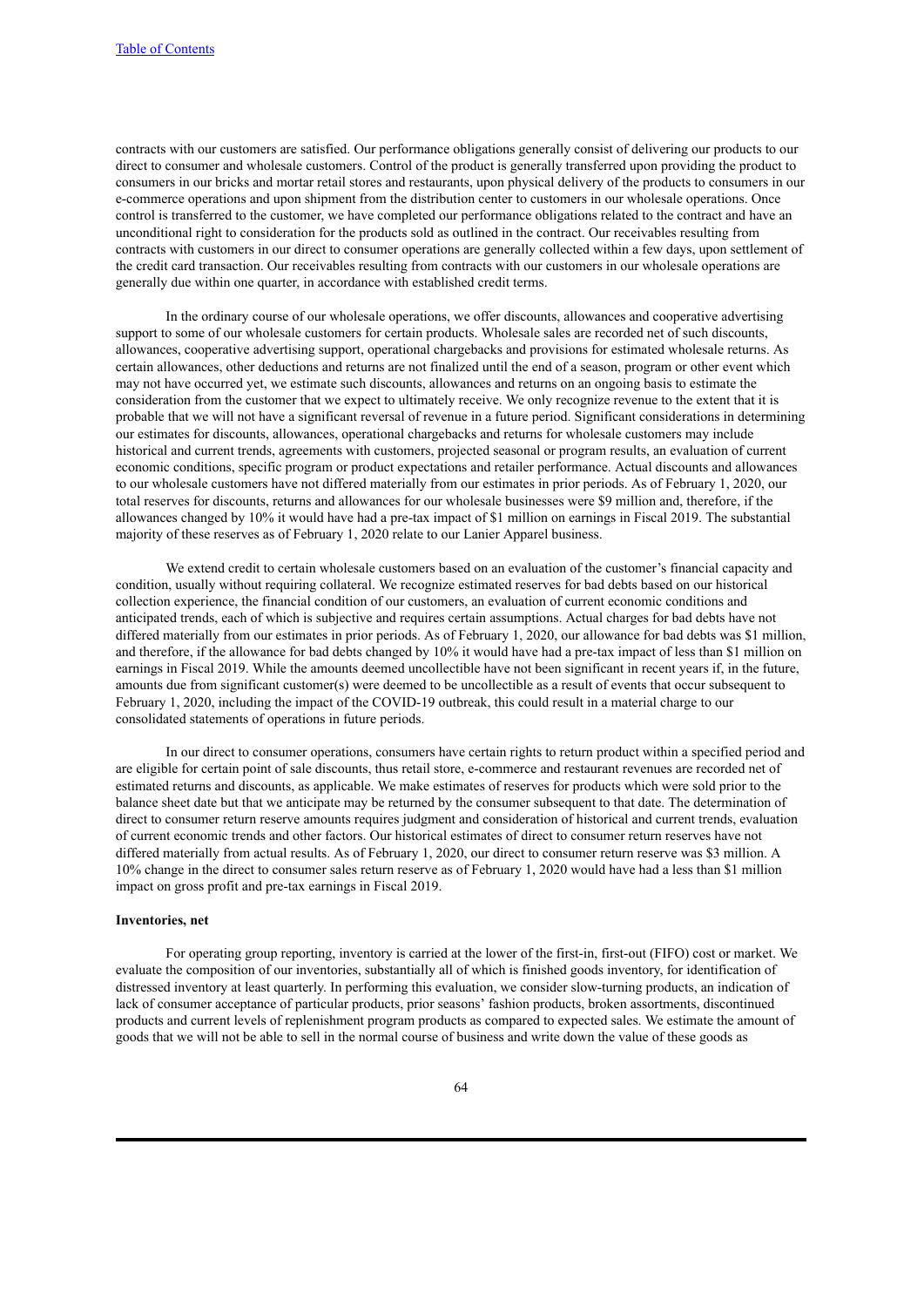necessary. As the amount to be ultimately realized for the goods is not necessarily known at period end, we must use certain assumptions considering historical experience, inventory quantity, quality, age and mix, historical sales trends, future sales projections, consumer and retailer preferences, market trends, general economic conditions and our anticipated plans to sell the inventory. Also, we provide an allowance for shrinkage, as appropriate, for the period between the last physical inventory count and each balance sheet date. Historically, our estimates of inventory markdowns and inventory shrinkage have not varied significantly from actual results.

For consolidated financial reporting, \$145 million, or 95%, of our inventories were valued at the lower of the lastin, first-out (LIFO) cost or market after deducting the \$63 million LIFO reserve as of February 1, 2020. The remaining \$7 million of our inventories are valued at the lower of FIFO cost or market as of February 1, 2020. LIFO reserves are based on the Producer Price Index (PPI) as published by the United States Department of Labor. We write down inventories valued at the lower of LIFO cost or market when LIFO cost exceeds market value. We deem LIFO accounting adjustments to not only include changes in the LIFO reserve, but also changes in markdown reserves which are considered in LIFO accounting. As our LIFO inventory pool does not correspond to our operating group definitions, LIFO inventory accounting adjustments are not allocated to the respective operating groups. Thus, the impact of accounting for inventories on the LIFO method is reflected in Corporate and Other for operating group reporting purposes.

As of February 1, 2020, we had recorded a reserve of \$2 million related to inventory on the lower of FIFO cost or market method and for inventory on the lower of LIFO cost or market method with markdowns in excess of our LIFO reserve. A 10% change in the amount of such markdowns would have a pre-tax impact of less than \$1 million on earnings in Fiscal 2019. A change in the markdowns of our inventory valued at the lower of LIFO cost or market method that is not marked down in excess of our LIFO reserve typically would not be expected to have a material impact on our consolidated financial statements. A change in inventory levels, or the mix by inventory category, at the end of future fiscal years compared to inventory balances as of February 1, 2020 could result in a material impact on our consolidated financial statements as such a change may erode portions of our earlier base year layers for purposes of making our annual LIFO computation. Additionally, a change in the PPI as published by the United States Department of Labor as compared to the indexes as of February 1, 2020 could result in a material impact on our consolidated financial statements as inflation or deflation would change the amount of our LIFO reserve.

Given the significant amount of uncertainty surrounding the year-end LIFO calculation, including the estimate of year-end inventory balances, the proportion of inventory in each inventory category and the year-end PPI, we typically do not adjust our LIFO reserve in the first three quarters of a fiscal year. This policy may result in significant LIFO accounting adjustments in the fourth quarter of the fiscal year resulting from the year over year changes in inventory levels, the PPI and markdown reserves. On a quarterly basis during each of the first three quarters of the fiscal year, we do recognize changes in markdown reserves as those amounts can be estimated on a quarterly basis.

Accounting for business combinations requires that assets and liabilities, including inventories, are recorded at fair value at the acquisition date. In accordance with GAAP, the definition of fair value of inventories acquired generally will equal the expected sales price less certain costs associated with selling the inventory, which may exceed the actual cost of producing the acquired inventories. Based on the inventory turn of the acquired inventories, amounts are recognized as additional cost of goods sold in the periods subsequent to the acquisition as the acquired inventory is sold in the ordinary course of business. In determining the fair value of the acquired inventory, as well as the appropriate period to recognize the charge in our consolidated statements of operations as the acquired inventory is sold, we must make certain assumptions regarding costs incurred prior to acquisition for the acquired inventory, an appropriate profit allowance, estimates of the costs to sell the inventory and the timing of the sale of the acquired inventory. Such estimates involve significant uncertainty, and the use of different assumptions could have a material impact on our consolidated financial statements.

### **Goodwill and Intangible Assets, net**

The cost of each acquired business is allocated to the individual tangible and intangible assets acquired and liabilities assumed or incurred as a result of an acquisition based on their estimated fair values. The assessment of the estimated fair values of assets and liabilities acquired requires us to make certain assumptions regarding the use of the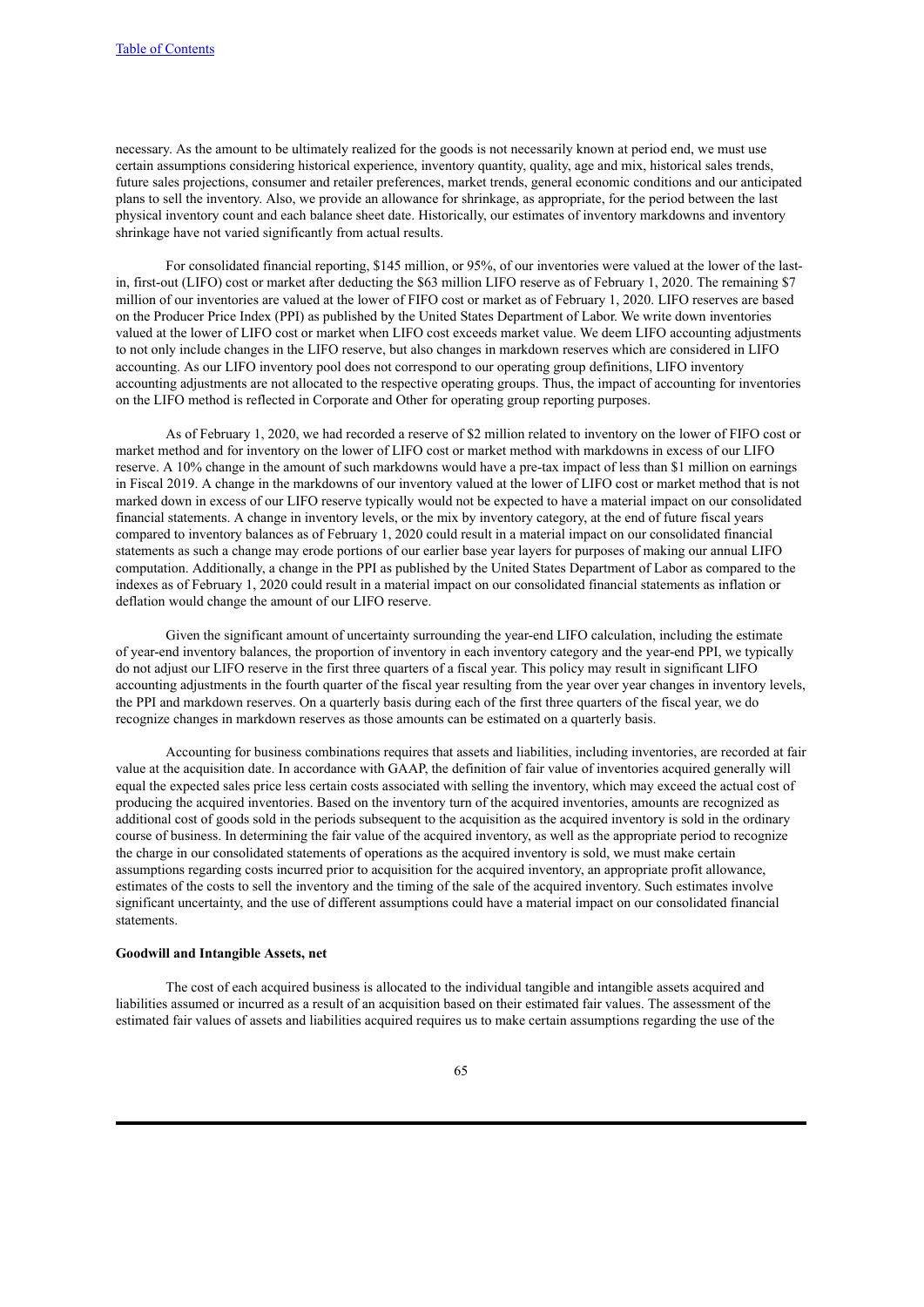acquired assets, anticipated cash flows, probabilities of cash flows, discount rates and other factors. As a result of our prior acquisitions, significant intangible assets and goodwill were acquired resulting in \$175 million of intangible assets and \$67 million of goodwill in our consolidated balance sheet as of February 1, 2020.

Our intangibles assets primarily consist of trademarks, reacquired rights and customer relationships. Goodwill is recognized as the amount by which the cost to acquire a company or group of assets exceeds the fair value of assets acquired less any liabilities assumed at acquisition. See Note 4 in our consolidated financial statements included in this report for further details about our various intangible assets and goodwill amounts.

The fair values and useful lives of these acquired intangible assets and goodwill are estimated based on our assessment as well as independent third party appraisals in some cases. Such valuations, which are dependent upon a number of uncertain factors, may include a discounted cash flow analysis of anticipated revenues and expenses or cost savings resulting from the acquired intangible asset using an estimate of a risk-adjusted market-based cost of capital as the discount rate. The valuation of intangible assets and goodwill requires significant judgment due to the variety of uncertain factors, including planned use of the intangible assets as well as estimates of net sales, royalty income, operating income, growth rates, royalty rates for the trademarks, discount rates and income tax rates, among other factors. The use of different assumptions related to these uncertain factors at acquisition or a later date could result in a material change to the amounts of intangible assets and goodwill initially recorded at acquisition, which could result in a material impact on our consolidated financial statements.

Trademarks with indefinite lives and goodwill are not amortized but instead evaluated, either qualitatively or quantitatively, for impairment annually as of the first day of the fourth quarter of our fiscal year or more frequently if events or circumstances indicate that the intangible asset or goodwill might be impaired. The evaluation of the recoverability of trademarks with indefinite lives and goodwill includes valuations based on a discounted cash flow analysis which is typically similar to the analysis performed at acquisition. This approach is dependent upon a number of uncertain factors, including those used in the initial valuation of the intangible assets and goodwill listed above. Such estimates involve significant uncertainty, and if our plans or anticipated results change, the impact on our financial statements could be significant. If this analysis indicates an impairment of a trademark with an indefinite useful life, the amount of the impairment is recognized in the consolidated financial statements based on the amount that the carrying value exceeds the estimated fair value of the asset.

Amortization of intangible assets with finite lives, which primarily consist of trademarks, reacquired rights and customer relationships, is recognized over their estimated useful lives using the straight line method of amortization or another method of amortization that reflects the pattern in which the economic benefits of the intangible assets are consumed or otherwise realized. We amortize our intangible assets with finite lives for periods of up to 20 years. The determination of an appropriate useful life for amortization is based on the remaining contractual period, as applicable, our plans for the intangible asset as well as factors outside of our control, including expected customer attrition. Intangible assets with finite lives are reviewed for impairment periodically if events or changes in circumstances indicate that the carrying amount may not be recoverable. If expected future discounted cash flows from operations are less than their carrying amounts, an asset is determined to be impaired and a loss is recorded for the amount by which the carrying value of the asset exceeds its fair value. Amortization related to intangible assets with finite lives totaled \$1 million during Fiscal 2019 and is anticipated to be \$1 million in Fiscal 2020.

Goodwill is quantitatively evaluated for possible impairment by comparing the estimated fair value of the goodwill to its carrying value. The quantitative test includes valuations of each applicable underlying business using fair value techniques and market comparables, which may include a discounted cash flow analysis or an independent appraisal. Significant estimates, some of which may be very subjective, considered in such a discounted cash flow analysis are future cash flow projections of the business, a risk-adjusted market-based cost of capital as the discount rate, income tax rates and other assumptions. The estimates and assumptions included in the evaluation of the recoverability of goodwill involve significant uncertainty, and if our plans or anticipated results change, the impact on our financial statements could be significant. If an annual or interim analysis indicates an impairment of goodwill balances, the impairment is recognized in our consolidated financial statements as the amount that the carrying value of the goodwill exceeds the estimated fair value of the goodwill.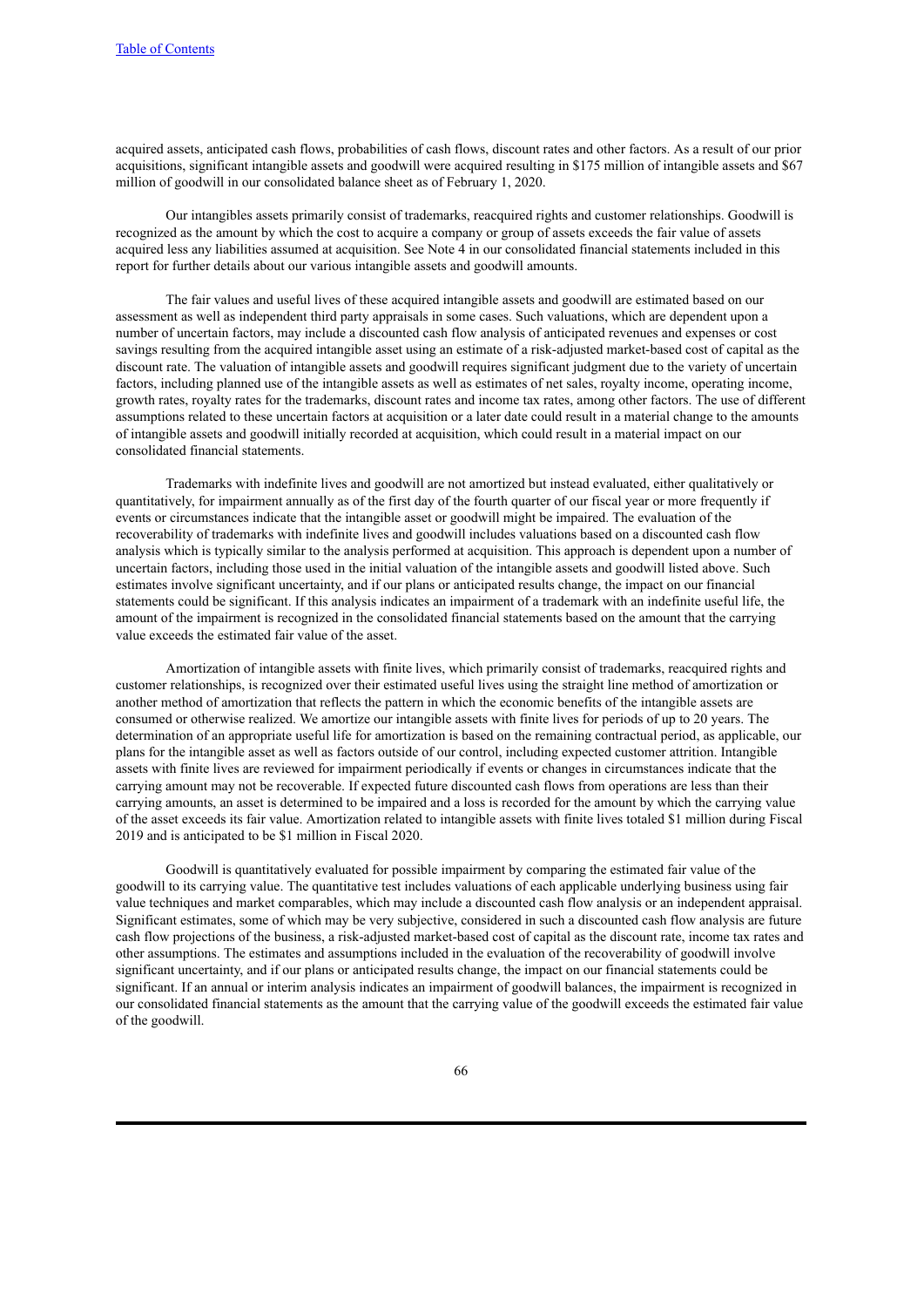Intangible assets and goodwill acquired in recent transactions are naturally more susceptible to impairment, primarily since they are recorded at fair value based on recent operating plans and macroeconomic conditions present at the time of acquisition. Consequently, if operating results, plans for the acquired business and/or macroeconomic conditions change after an acquisition, it could result in the impairment of the acquired intangible assets or goodwill. A change in macroeconomic conditions may not only impact the estimated operating cash flows used in our cash flow models but may also impact other assumptions used in our analysis, including but not limited to, the risk-adjusted market-based cost of capital and/or discount rates. Additionally, we are required to ensure that assumptions used to determine fair value in our analyses are consistent with the assumptions a hypothetical market participant would use. Therefore, the cost of capital discount rates used in our analyses may increase or decrease based on market conditions and trends regardless of whether our actual cost of capital changed. As we acquired Southern Tide in Fiscal 2016 and TBBC in Fiscal 2017 and recorded a significant amount of intangible assets and goodwill related to these reporting units, those assets recognized are more sensitive to changes in assumptions than our other intangible assets and goodwill amounts.

In Fiscal 2019, Fiscal 2018 and Fiscal 2017, no impairment charges related to intangible assets or goodwill were recognized.

### **Other Fair Value Measurements**

For many assets and liabilities, the determination of fair value may not require the use of many assumptions or other estimates. However, in some cases the assumptions or inputs associated with the determination of fair value as of a measurement date may require the use of many assumptions and may be internally derived or otherwise unobservable. We use certain market-based and internally derived information and make assumptions about the information in (1) determining the fair values of assets and liabilities acquired as part of a business combination, (2) adjusting recognized assets and liabilities to fair value and (3) assessing recognized assets for impairment, including intangible assets, goodwill and property and equipment.

As noted above, the cost of each acquired business is allocated to the individual tangible and intangible assets acquired and liabilities assumed or incurred as a result of the acquisition based on its estimated fair value. The assessment of the estimated fair values of assets and liabilities acquired requires us to make certain assumptions regarding the use of the acquired assets, anticipated cash flows, probabilities of cash flows, discount rates and other factors. To the extent information to revise the allocation becomes available during the allocation period the allocation of the purchase price will be adjusted. Should information become available after the allocation period indicating that adjustments to the allocation are appropriate, those adjustments will be included in operating results.

For the determination of fair value for assets and liabilities acquired as part of a business combination, adjusting recognized assets and liabilities to fair value and assessing, and possibly adjusting, recognized assets for impairment, the assumptions, or the timing of changes in these assumptions, that we make regarding the valuation of these assets could differ significantly from the assumptions made by other parties. The use of different assumptions could result in materially different valuations for the respective assets and liabilities, which would impact our consolidated financial statements.

In connection with certain acquisitions, we have entered into contingent consideration arrangements to compensate the sellers if certain targets are achieved. For a contingent consideration arrangement as of the date of acquisition we must determine the fair value of the contingent consideration which would estimate the discounted fair value of any expected payments. Such valuation requires assumptions regarding anticipated cash flows, probabilities of cash flows, discount rates and other factors, each requiring a significant amount of judgment. Subsequent to the date of acquisition, we are required to periodically adjust the liability for the contingent consideration to reflect the fair value of the contingent consideration by reassessing any valuation assumptions as of the balance sheet date.

From time to time, we may recognize charges related to certain leased space associated with exiting retail or office space. In these cases, we must determine the net loss related to the space if the anticipated cash outflows for the space exceed the estimated cash inflows related to the space. While estimated cash outflows are generally known since there is an underlying lease, the estimated cash inflows for sublease rental income, if any, and other costs are often very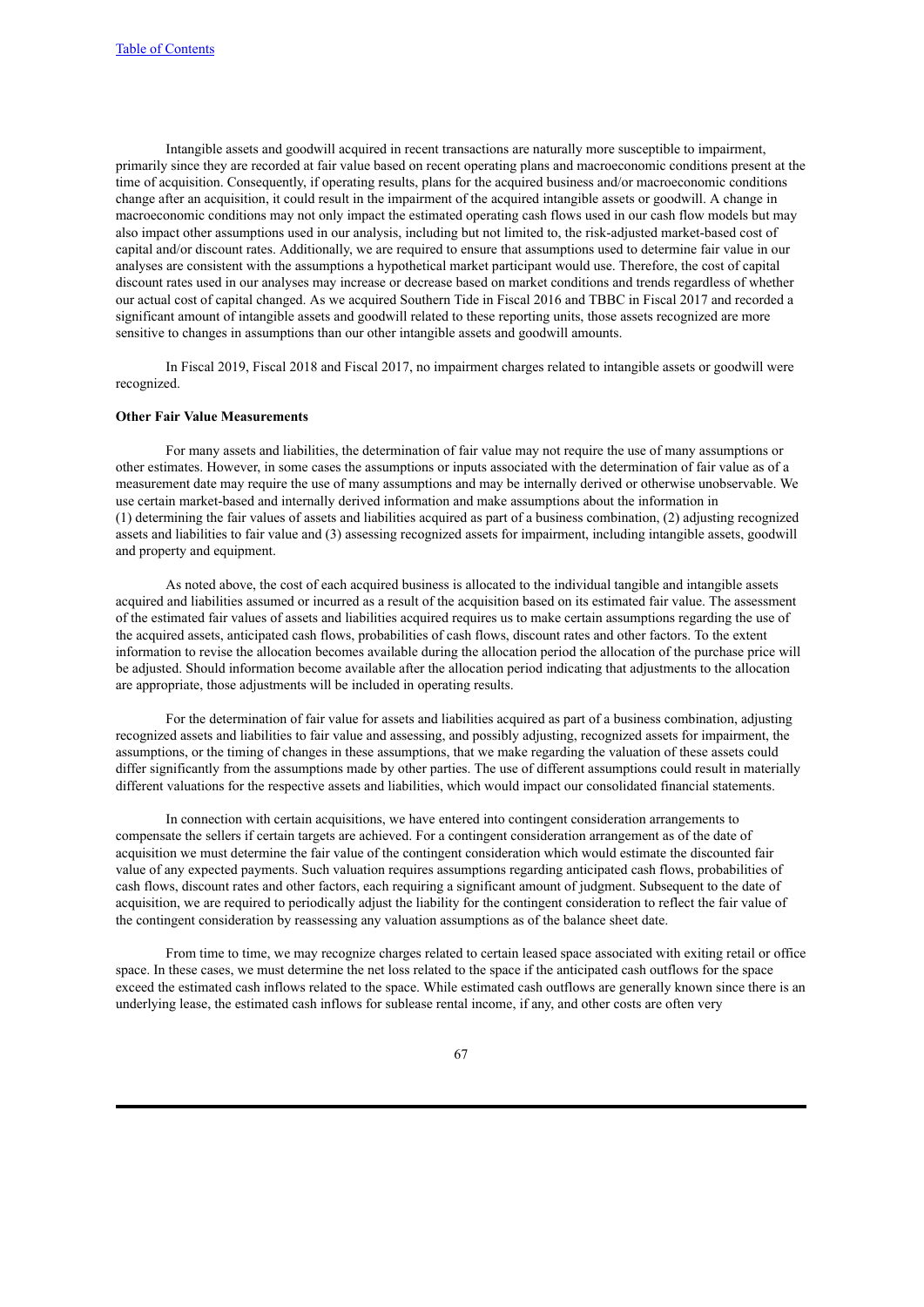subjective if there is not a sub-lease agreement in place at that time since those amounts are dependent upon many factors including, but not limited to, whether a sub-tenant will be obtained and the time required to obtain the sub-tenant as well as the rent payments and any tenant allowances agreed with the sub-tenant as part of the future lease negotiations. Also, it is possible that we could negotiate a lease termination in the future that would differ from the amount of the required payments pursuant to the lease agreement. Thus, our estimate of a charge related to a lease obligation could change significantly as we obtain better information in the future or if our current assumptions do not materialize. The assumptions made by another party related to such leases could be different than the assumptions made by us.

### **Income Taxes**

Income taxes included in our consolidated financial statements are determined using the asset and liability method. Under this method, income taxes are recognized based on amounts of income taxes payable or refundable in the current year as well as the impact of any items that are recognized in different periods for consolidated financial statement reporting and tax return reporting purposes. As certain amounts are recognized in different periods for consolidated financial statement and tax return reporting purposes, financial statement and tax bases of assets and liabilities differ, resulting in the recognition of deferred tax assets and liabilities. The deferred tax assets and liabilities reflect the estimated future tax effects attributable to these differences, as well as the impact of net operating loss, capital loss and federal and state credit carry-forwards, each as determined under enacted tax laws and rates expected to apply in the period in which such amounts are expected to be realized or settled.

We recognize deferred tax assets to the extent we believe it is more likely than not that these assets will be realized. In making such a determination, we consider all available positive and negative evidence, including future reversals of existing taxable temporary differences, projected future taxable income, taxable income in carryback years, tax-planning strategies, and results of recent operations. Valuation allowances are established when we determine that it is more-likely-than-not that some portion or all of a deferred tax asset will not be realized.

Valuation allowances, which total \$5 million as of February 1, 2020, are analyzed periodically and adjusted as events occur or circumstances change that would indicate adjustments to the valuation allowances are appropriate. Valuation allowance amounts could have a material impact on our consolidated statements of operations in the future if assumptions related to realizability of the deferred tax assets changed significantly. Additionally, the timing of recognition of a valuation allowance or any reversal of a valuation allowance requires a significant amount of judgment to assess all the positive and negative evidence, particularly when operating results in the respective jurisdiction have changed or are expected to change from losses to income or from income to losses. As realization of deferred tax assets and liabilities is dependent upon future taxable income in specific jurisdictions, changes in tax laws and rates and shifts in the amount of taxable income among state and foreign jurisdictions may have a significant impact on the amount of benefit ultimately realized for deferred tax assets and liabilities.

As a global company, we are subject to income taxes in a number of domestic and foreign jurisdictions. Our income tax provision involves many uncertainties due to not only the timing differences of income for financial statement reporting and tax return reporting, but also the application of complex tax laws and regulations, which are subject to interpretation and judgment. The use of different assumptions or a change in our assumptions related to book to tax timing differences, our determination of whether foreign investments or earnings are permanently reinvested, the ability to realize uncertain tax positions, the appropriateness of valuation allowances, transfer pricing practices, the impact of our tax planning strategies or a shift in earnings among jurisdictions each could have a significant impact on our income tax rate. Additionally, factors impacting income taxes, including changes in tax laws or interpretations, court case decisions, statute of limitation expirations or audit settlements, could have a significant impact on our income tax rate. An increase in our consolidated income tax rate from 25.9% to 26.9% during Fiscal 2019 would have reduced net earnings by \$1 million.

Income tax expense recorded during interim periods is generally based on the expected tax rate for the year, considering projections of earnings and book to tax differences as of the balance sheet date, subject to certain limitations associated with separate foreign jurisdiction losses in interim periods. The tax rate ultimately realized for the year may increase or decrease due to actual operating results or book to tax differences varying from the amounts on which our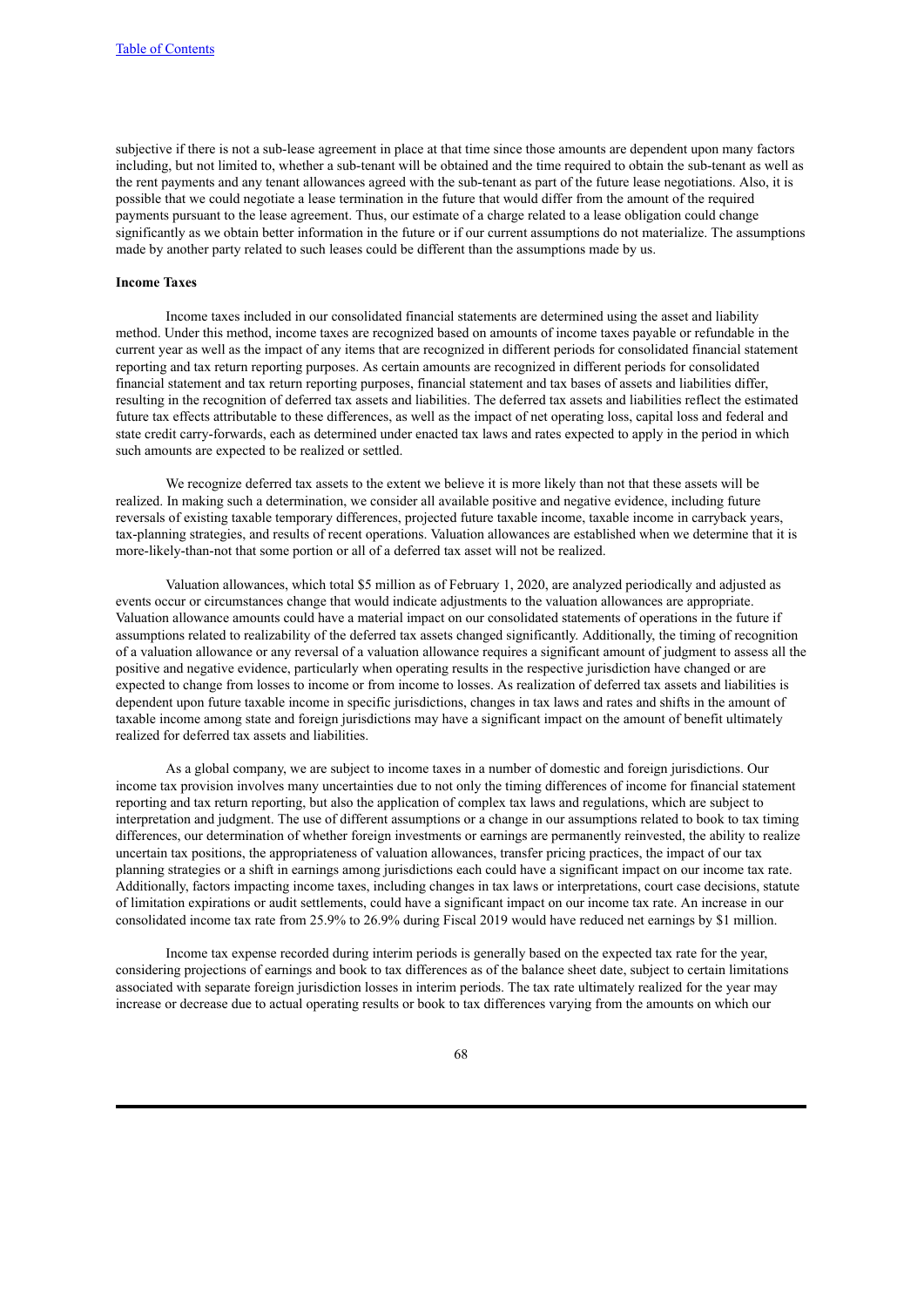interim calculations were based. Any changes in assumptions related to the need for a valuation allowance, the ability to realize an uncertain tax position, changes in enacted tax rates, the expected operating results in total or by jurisdiction for the year, or other assumptions are accounted for in the period in which the change occurs. As certain of our foreign operations are in a loss position and realization of a future benefit for the losses is uncertain, a significant variance in losses in such jurisdictions from our expectations can have a significant impact on our expected annual tax rate. The recognition of the benefit of losses expected to be realized may be limited in an interim period and may require adjustments to tax expense in the interim period that yield an effective tax rate for the interim period that is not representative of the expected tax rate for the full year.

See Note 1 and Note 9 in our consolidated financial statements included in this report for further discussion of income taxes.

# **RECENT ACCOUNTING PRONOUNCEMENTS**

Refer to Note 1 in our consolidated financial statements included in this report for a discussion of recent accounting pronouncements issued by the FASB that we have not yet adopted that may have a material effect on our financial position, results of operations or cash flows.

# **SEASONALITY**

Each of our operating groups is impacted by seasonality as the demand by specific product or style, as well as by distribution channel, may vary significantly depending on the time of year. For information regarding the impact of seasonality on individual operating groups and for our total company, see Part I, Item 1, Business, included in this report.

#### **Item 7A.** *Quantitative and Qualitative Disclosures About Market Risk*

### **Interest Rate Risk**

As of February 1, 2020, we had no debt outstanding and \$45 million of money market investments. However, as a result of the COVID-19 outbreak in March 2020 we drew down \$200 million from our U.S. Revolving Credit Agreement to increase our cash position and help preserve our financial flexibility. As of March 30, 2020, the interest rate on the borrowings range from 2.2% to 3.5% depending on whether the borrowings are pursuant to LIBOR rate or prime rate borrowings.

We are exposed to market risk from changes in interest rates on our U.S. Revolving Credit Agreement if we have any borrowings outstanding which could impact our financial condition and results of operations in future periods. Our U.S. Revolving Credit Agreement accrues interest based on variable interest rates while providing the necessary borrowing flexibility we require due to the seasonality of our business and our need to fund certain product purchases with trade letters of credit. Additionally, for the amounts of unused credit under the U.S. Revolving Credit Agreement we pay unused line fees, which are based on a specified percentage of the unused line amounts.

We may attempt to limit the impact of interest rate changes on borrowings, primarily through a mix of variablerate and fixed-rate debt, although at times all of our debt may be either variable-rate or fixed-rate debt. Further, at times we may enter into interest rate swap arrangements related to certain of our variable-rate debt in order to fix the interest rate if we determine that our exposure to interest rate changes is higher than optimal. Our assessment also considers our need for flexibility in our borrowing arrangements resulting from the seasonality of our business, anticipated future cash flows and our expectations about the risk of future interest rate changes, among other factors. We continuously monitor interest rates to consider the sources and terms of our borrowing facilities in order to determine whether we have achieved our interest rate management objectives. We do not enter into debt agreements or interest rate hedging transactions on a speculative basis.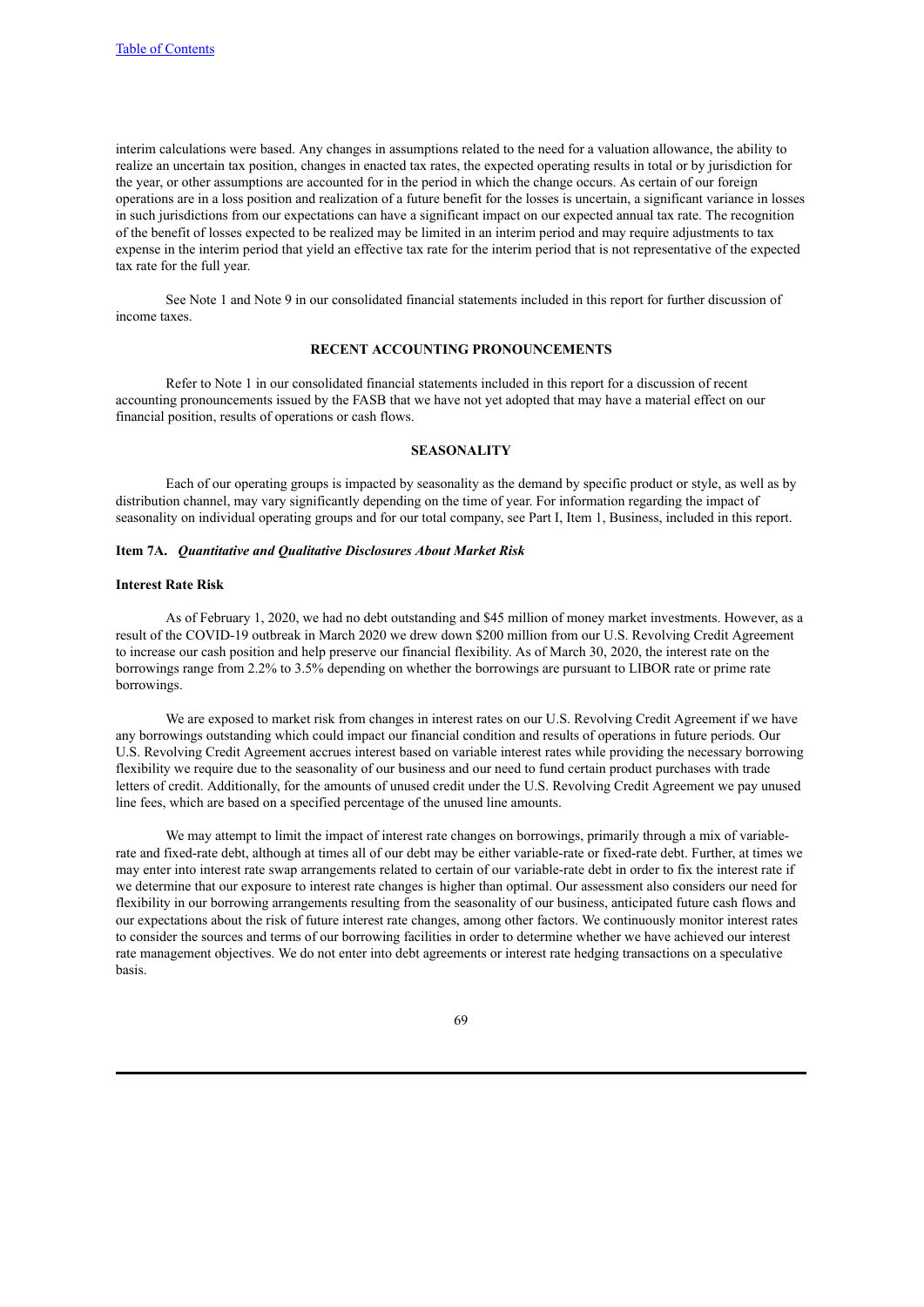Further, when we have cash and cash equivalents on hand, we are exposed to market risk from changes in interest rates on our cash and cash equivalents, including those invested in money market investments. A reduction in interest rates could reduce interest income on our cash and cash equivalents.

During Fiscal 2019, our interest expense, net of interest income and including any unused line fees, was \$1 million. Based on the average amount of variable-rate debt outstanding in Fiscal 2019, a 100 basis point increase in interest rates would not have increased our interest expense, net materially. Due to the COVID-19 outbreak, we anticipate that our average borrowings outstanding will be higher in Fiscal 2020 than Fiscal 2019 resulting in us having increased interest expense and an increased exposure to interest rate changes.

## **Foreign Currency Risk**

To the extent that we have assets, liabilities, revenues or expenses denominated in foreign currencies that are not hedged, we are subject to foreign currency transaction and translation gains and losses. As of February 1, 2020, our foreign currency exchange risk exposure primarily results from transactions of our businesses operating outside of the United States, which is primarily related to (1) our Tommy Bahama operations in Canada, Australia and Japan purchasing goods in U.S. dollars or other currencies which are not the functional currency of the business, which is less than 5% of our net sales, and (2) certain other transactions, including intercompany transactions.

Substantially all of our net sales and our inventory purchases from our contract manufacturers in Fiscal 2019 were denominated in U.S. dollars. Purchase prices for our products may be impacted by fluctuations in the exchange rate between the U.S. dollar and the local currencies of the contract manufacturers, which may have the effect of increasing our cost of goods sold in the future even though our inventory is purchased on a U.S. dollar denominated arrangement. Additionally, to the extent that the exchange rate between the U.S. dollar and the currency that the inventory will be sold in (e.g. the Canadian dollar, Australian dollar or Japanese Yen) changes, the gross margins of those businesses could be impacted, particularly if we are not able to increase sales prices to our customers.

While we may enter into short-term forward foreign currency exchange contracts in the ordinary course of business from time to time in order to mitigate a portion of the risk associated with foreign currency exchange rate fluctuations related to purchases of inventory or selling goods in currencies other than the functional currencies by certain of our foreign operations as of February 1, 2020 and during Fiscal 2019, we were not a party to any foreign currency forward exchange contracts. However, if our international operations expand, it may be appropriate in the future to enter into hedging arrangements for certain operations. At this time, we do not anticipate that the impact of foreign currency changes on our international operations would have a material impact on our operating income or our net earnings in the near term given the proportion of our operations in international markets.

In addition to foreign currency risks related to specific transactions listed above, we also have foreign currency exposure risk associated with translating the financial statements of our foreign operations with a functional currency other than the U.S. dollar into U.S. dollars for financial reporting purposes. A strengthening U.S. dollar could result in lower levels of sales and earnings in our consolidated statements of operations in future periods although the sales and earnings in the foreign currencies could be equal to or greater than amounts as reported in the prior year. Alternatively, if foreign operations have operating losses, then a strengthening U.S. dollar could result in lower losses although the losses in foreign currencies could be equal to or greater than amounts as previously reported. As of February 1, 2020, accumulated other comprehensive loss in our consolidated balance sheets related to our Canada and Australia investments and operations were \$3 million and \$1 million, respectively, after the amounts related to Japan were recognized in our consolidated statement of operations in Fiscal 2019.

We view our foreign investments as long term and we generally do not hedge such foreign investments. Also, we do not hold or issue any derivative financial instruments related to foreign currency exposure for speculative purposes.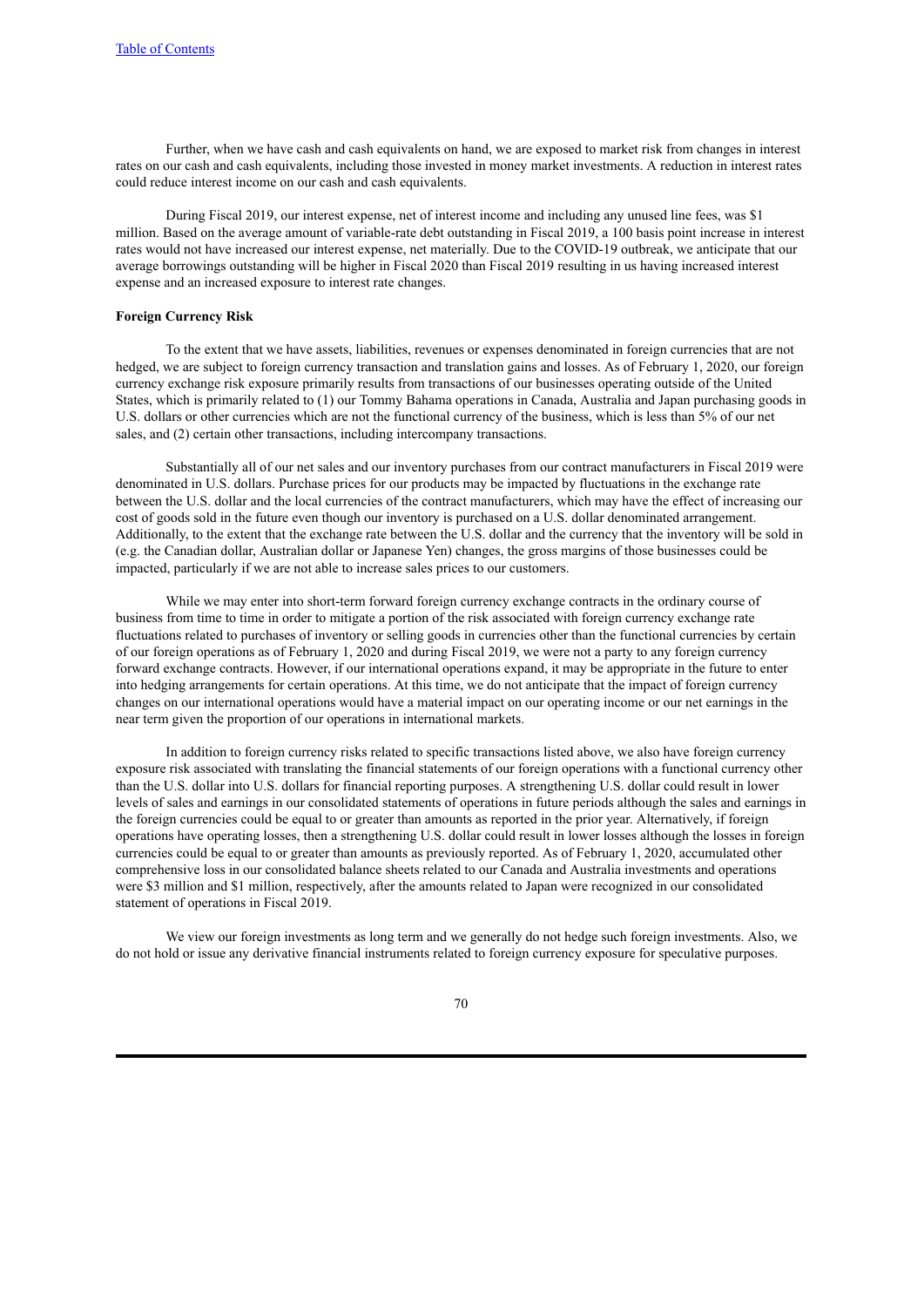# **Commodity and Inflation Risk**

We are affected by inflation and changing prices through the purchase of full-package finished goods from contract manufacturers, who manufacture products consisting of various raw material components. Inflation/deflation risks are managed by each operating group, when possible, through negotiating product prices in advance, selective price increases and cost containment initiatives. We have not historically entered into significant long-term sales or purchase contracts or engaged in hedging activities with respect to our commodity risk.

|  | ۰, |  |
|--|----|--|
|--|----|--|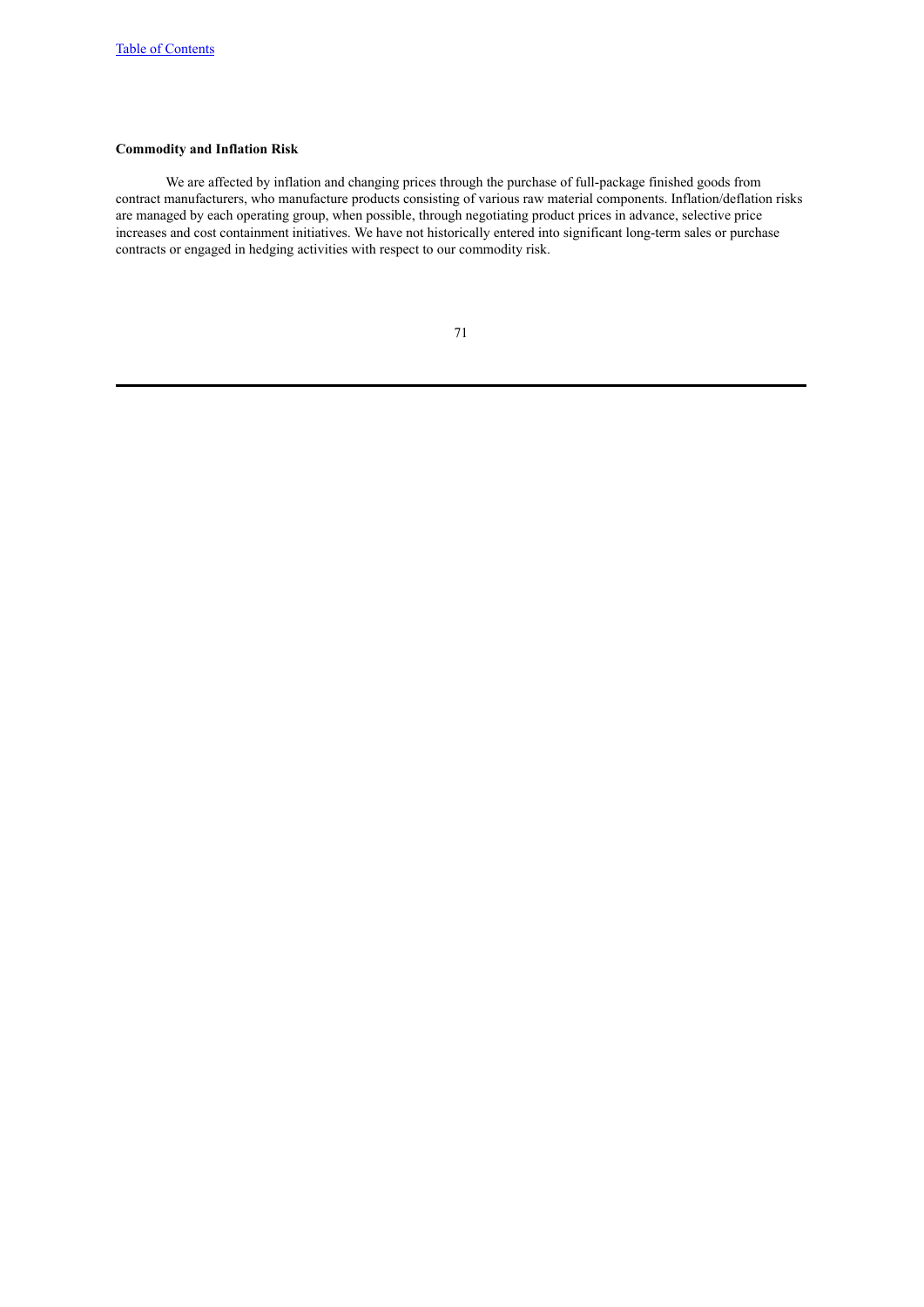# **Item 8.** *Financial Statements and Supplementary Data*

# **OXFORD INDUSTRIES, INC. CONSOLIDATED BALANCE SHEETS (\$ in thousands, except par amounts)**

|                                                   |              | February 1,<br>2020 |                    | February 2,<br>2019 |
|---------------------------------------------------|--------------|---------------------|--------------------|---------------------|
| <b>ASSETS</b>                                     |              |                     |                    |                     |
| <b>Current Assets</b>                             |              |                     |                    |                     |
| Cash and cash equivalents                         | $\mathbf S$  | 52,460              | $\mathbb{S}$       | 8,327               |
| Receivables, net                                  |              | 58,724              |                    | 69,037              |
| Inventories, net                                  |              | 152,229             |                    | 160,656             |
| Prepaid expenses and other current assets         |              | 25,413              |                    | 31,768              |
| <b>Total Current Assets</b>                       | $\mathbf{s}$ | 288,826             | $\mathbf{\hat{S}}$ | 269,788             |
| Property and equipment, net                       |              | 191,517             |                    | 192,576             |
| Intangible assets, net                            |              | 175,005             |                    | 176,176             |
| Goodwill                                          |              | 66,578              |                    | 66,621              |
| Operating lease assets                            |              | 287,181             |                    |                     |
| Other non-current assets, net                     |              | 24,262              |                    | 22,093              |
| <b>Total Assets</b>                               |              | \$1,033,369         | $\sqrt{\ }$        | 727,254             |
| <b>LIABILITIES AND SHAREHOLDERS' EQUITY</b>       |              |                     |                    |                     |
| <b>Current Liabilities</b>                        |              |                     |                    |                     |
| Accounts payable                                  | \$           | 65,491              | \$                 | 81,612              |
| Accrued compensation                              |              | 19,363              |                    | 24,226              |
| Current operating lease liabilities               |              | 50,198              |                    |                     |
| Other accrued expenses and liabilities            |              | 42,727              |                    | 36,371              |
| <b>Total Current Liabilities</b>                  | \$           | 177,779             | \$                 | 142,209             |
| Long-term debt                                    |              |                     |                    | 12,993              |
| Non-current operating lease liabilities           |              | 291,886             |                    |                     |
| Other non-current liabilities                     |              | 18,566              |                    | 75,286              |
| Deferred taxes                                    |              | 16,540              |                    | 18,411              |
| Commitments and contingencies                     |              |                     |                    |                     |
| <b>Shareholders' Equity</b>                       |              |                     |                    |                     |
| Common stock, \$1.00 par value per share          |              | 17,040              |                    | 16,959              |
| Additional paid-in capital                        |              | 149,426             |                    | 142,976             |
| Retained earnings                                 |              | 366,793             |                    | 323,515             |
| Accumulated other comprehensive loss              |              | (4,661)             |                    | (5,095)             |
| <b>Total Shareholders' Equity</b>                 | \$           | 528,598             | $\sqrt{\ }$        | 478,355             |
| <b>Total Liabilities and Shareholders' Equity</b> |              | 1.033.369           | $\overline{\$}$    | 727.254             |

See accompanying notes.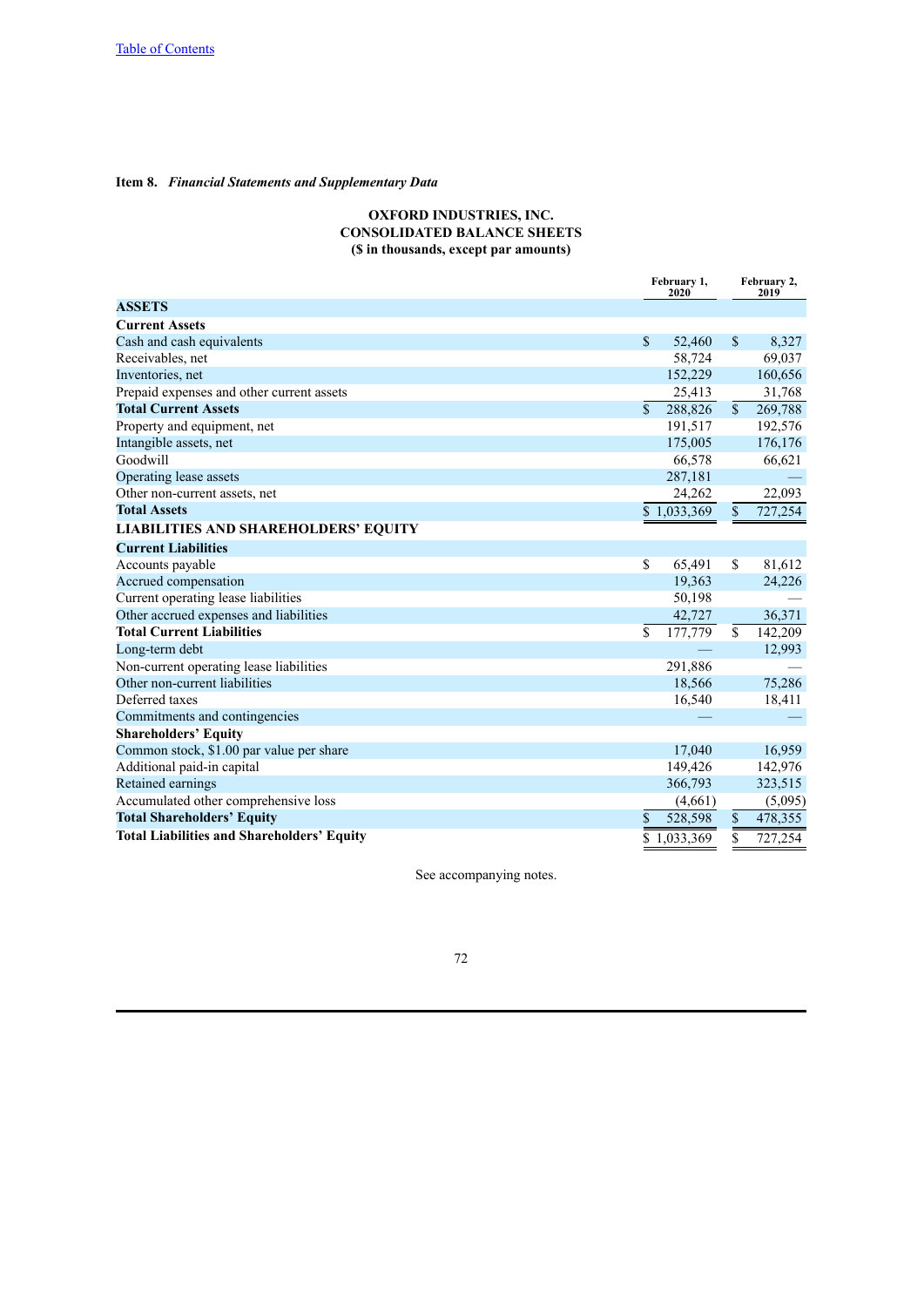# **OXFORD INDUSTRIES, INC. CONSOLIDATED STATEMENTS OF OPERATIONS (\$ and shares in thousands, except per share amounts)**

|                                                               |               | Fiscal<br>2019 |              | Fiscal<br>2018 |               | Fiscal<br>2017 |
|---------------------------------------------------------------|---------------|----------------|--------------|----------------|---------------|----------------|
| <b>Net sales</b>                                              |               | \$1,122,790    |              | \$1,107,466    |               | \$1,086,211    |
| Cost of goods sold                                            |               | 477,823        |              | 470,342        |               | 473,579        |
| <b>Gross profit</b>                                           | $\mathcal{S}$ | 644,967        | $\mathbb{S}$ | 637,124        |               | \$612,632      |
| SG&A                                                          |               | 566,149        |              | 560,508        |               | 540,517        |
| Royalties and other operating income                          |               | 14,857         |              | 13,976         |               | 13,885         |
| <b>Operating income</b>                                       | \$            | 93,675         | $\mathbb{S}$ | 90,592         | <sup>\$</sup> | 86,000         |
| Interest expense, net                                         |               | 1,245          |              | 2,283          |               | 3,109          |
| <b>Earnings before income taxes</b>                           | \$            | 92,430         | $\mathbb{S}$ | 88,309         | $\mathbb{S}$  | 82,891         |
| Income taxes                                                  |               | 23,937         |              | 22,018         |               | 18,190         |
| Net earnings from continuing operations                       | \$            | 68,493         | \$           | 66,291         | S.            | 64,701         |
| Income from discontinued operations, net of taxes             |               |                |              |                |               | 389            |
| Net earnings                                                  | \$            | 68,493         | \$           | 66,291         | \$            | 65,090         |
|                                                               |               |                |              |                |               |                |
| Net earnings from continuing operations per share:            |               |                |              |                |               |                |
| Basic                                                         | \$            | 4.09           | \$           | 3.97           | $\mathcal{S}$ | 3.90           |
| Diluted                                                       | \$            | 4.05           | \$           | 3.94           | S             | 3.87           |
| Income from discontinued operations, net of taxes, per share: |               |                |              |                |               |                |
| Basic                                                         | \$            |                | \$           |                | S             | 0.02           |
| <b>Diluted</b>                                                | \$            |                | \$           |                | \$            | 0.02           |
| Net earnings per share:                                       |               |                |              |                |               |                |
| Basic                                                         | \$            | 4.09           | \$           | 3.97           | $\mathcal{S}$ | 3.92           |
| Diluted                                                       | \$            | 4.05           | \$.          | 3.94           | \$.           | 3.89           |
| Weighted average shares outstanding:                          |               |                |              |                |               |                |
| <b>Basic</b>                                                  |               | 16,756         |              | 16,678         |               | 16,600         |
| <b>Diluted</b>                                                |               | 16,914         |              | 16,842         |               | 16,734         |
| Dividends declared per share                                  | \$            | 1.48           | \$           | 1.36           | <sup>\$</sup> | 1.08           |

See accompanying notes.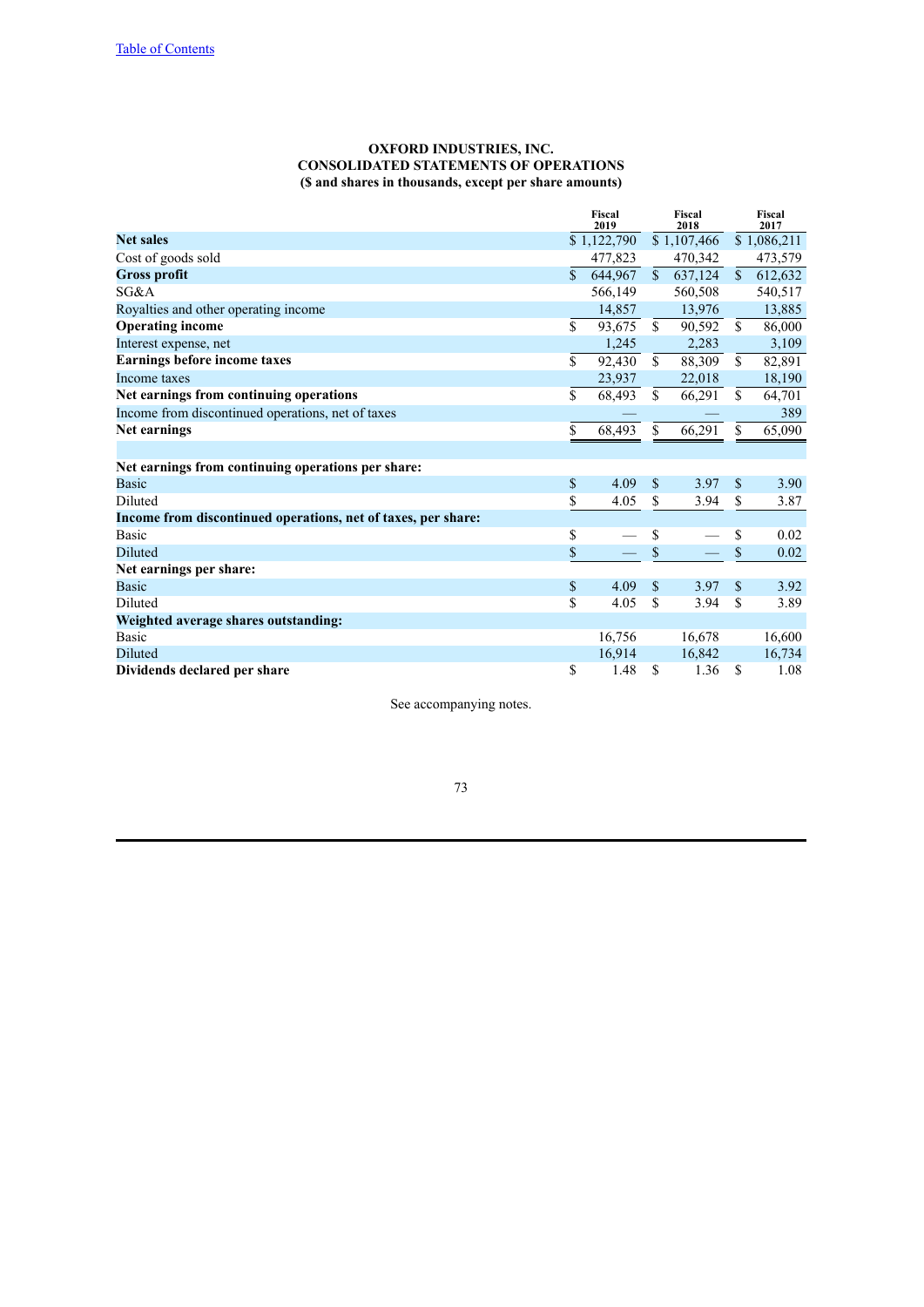# **OXFORD INDUSTRIES, INC. CONSOLIDATED STATEMENTS OF COMPREHENSIVE INCOME (\$ in thousands)**

|                                                  | Fiscal<br>2019 |    | Fiscal<br>2018 | Fiscal<br>2017 |
|--------------------------------------------------|----------------|----|----------------|----------------|
| Net earnings                                     | 68.493         | S. | 66.291         | 65.090         |
| Other comprehensive income (loss), net of taxes: |                |    |                |                |
| Net foreign currency translation adjustment      | 434            |    | (1.021)        | 1.202          |
| Comprehensive income                             | 68.927         |    | 65,270         | 66.292         |
|                                                  |                |    |                |                |

See accompanying notes.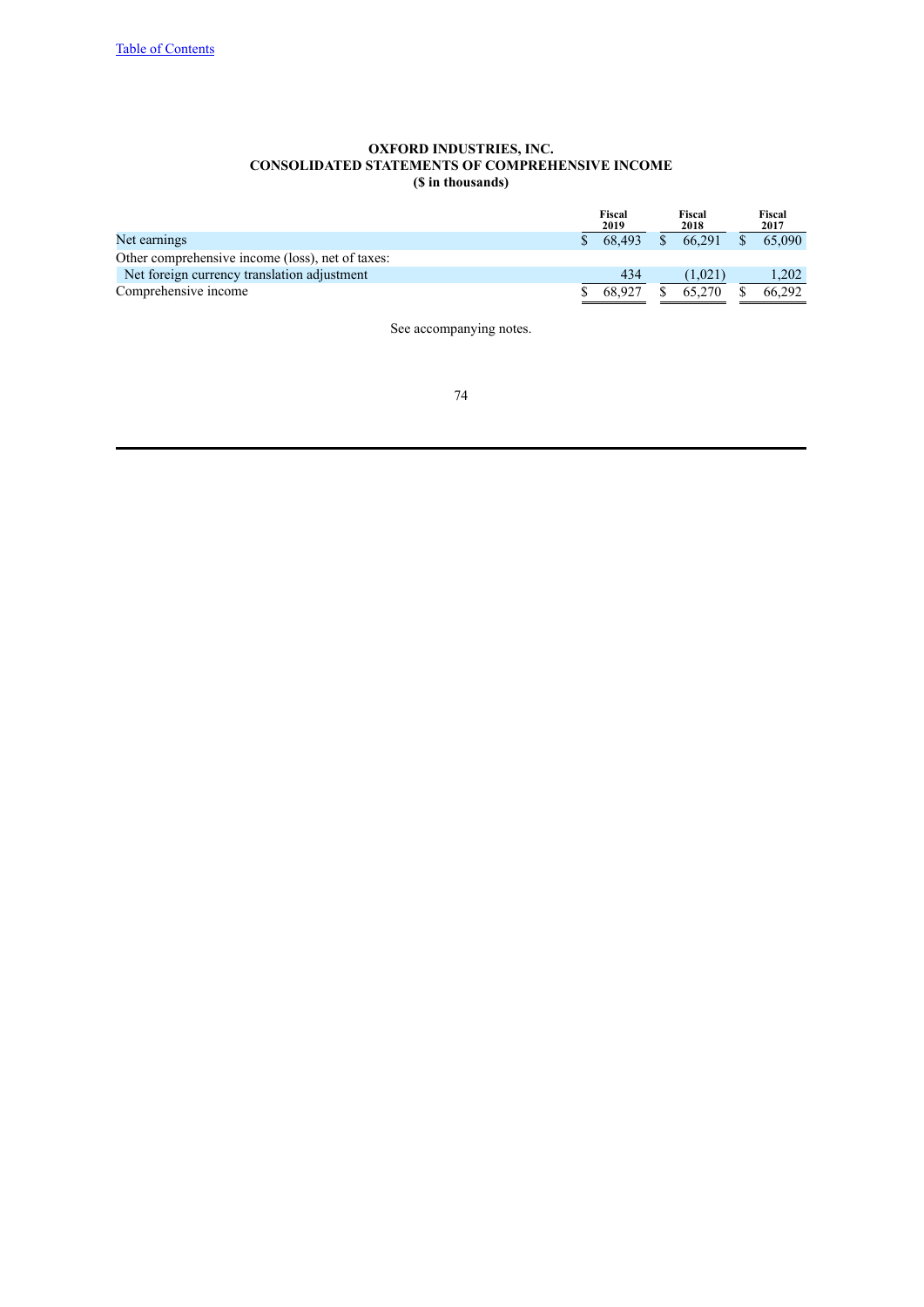## **OXFORD INDUSTRIES, INC. CONSOLIDATED STATEMENTS OF SHAREHOLDERS' EQUITY (\$ in thousands)**

|                                                    | Common<br><b>Stock</b> | <b>Additional</b><br>Paid-In<br>Capital | <b>Retained</b><br>Earnings | Accumulated<br>Other<br>Comprehensive<br>(Loss) Income | Total     |
|----------------------------------------------------|------------------------|-----------------------------------------|-----------------------------|--------------------------------------------------------|-----------|
| January 28, 2017                                   | \$16,769               | \$131,144                               | \$233,493                   | $\mathcal{S}$<br>(5,276)                               | \$376,130 |
| Net earnings and other comprehensive income        |                        |                                         | 65,090                      | 1,202                                                  | 66,292    |
| Shares issued under equity plans                   | 110                    | 1,273                                   |                             |                                                        | 1,383     |
| Compensation expense for equity awards             |                        | 6,413                                   |                             |                                                        | 6,413     |
| Repurchase of shares                               | (40)                   | (2,166)                                 |                             |                                                        | (2,206)   |
| Cash dividends declared and paid                   |                        |                                         | (18, 188)                   |                                                        | (18, 188) |
| February 3, 2018                                   | \$16,839               | \$136,664                               | \$280,395                   | $\mathcal{S}$<br>(4,074)                               | \$429,824 |
| Net earnings and other comprehensive income        |                        |                                         | 66,291                      | (1,021)                                                | 65,270    |
| Shares issued under equity plans                   | 150                    | 1,306                                   |                             |                                                        | 1,456     |
| Compensation expense for equity awards             |                        | 7,327                                   |                             |                                                        | 7,327     |
| Repurchase of shares                               | (30)                   | (2,321)                                 |                             |                                                        | (2,351)   |
| Cash dividends declared and paid                   |                        |                                         | (23, 054)                   |                                                        | (23, 054) |
| Cumulative effect of change in accounting standard |                        |                                         | (117)                       |                                                        | (117)     |
| February 2, 2019                                   | \$16,959               | \$142,976                               | \$323,515                   | \$<br>(5,095)                                          | \$478,355 |
| Net earnings and other comprehensive income (loss) |                        |                                         | 68,493                      | 434                                                    | 68,927    |
| Shares issued under equity plans                   | 116                    | 1,523                                   |                             |                                                        | 1,639     |
| Compensation expense for equity awards             |                        | 7,620                                   |                             |                                                        | 7,620     |
| Repurchase of shares                               | (35)                   | (2,693)                                 |                             |                                                        | (2,728)   |
| Cash dividends declared and paid                   |                        |                                         | (25,215)                    |                                                        | (25, 215) |
| Cumulative effect of change in accounting standard |                        |                                         |                             |                                                        |           |
| February 1, 2020                                   | \$17,040               | \$149,426                               | \$366,793                   | \$<br>(4,661)                                          | \$528,598 |

See accompanying notes.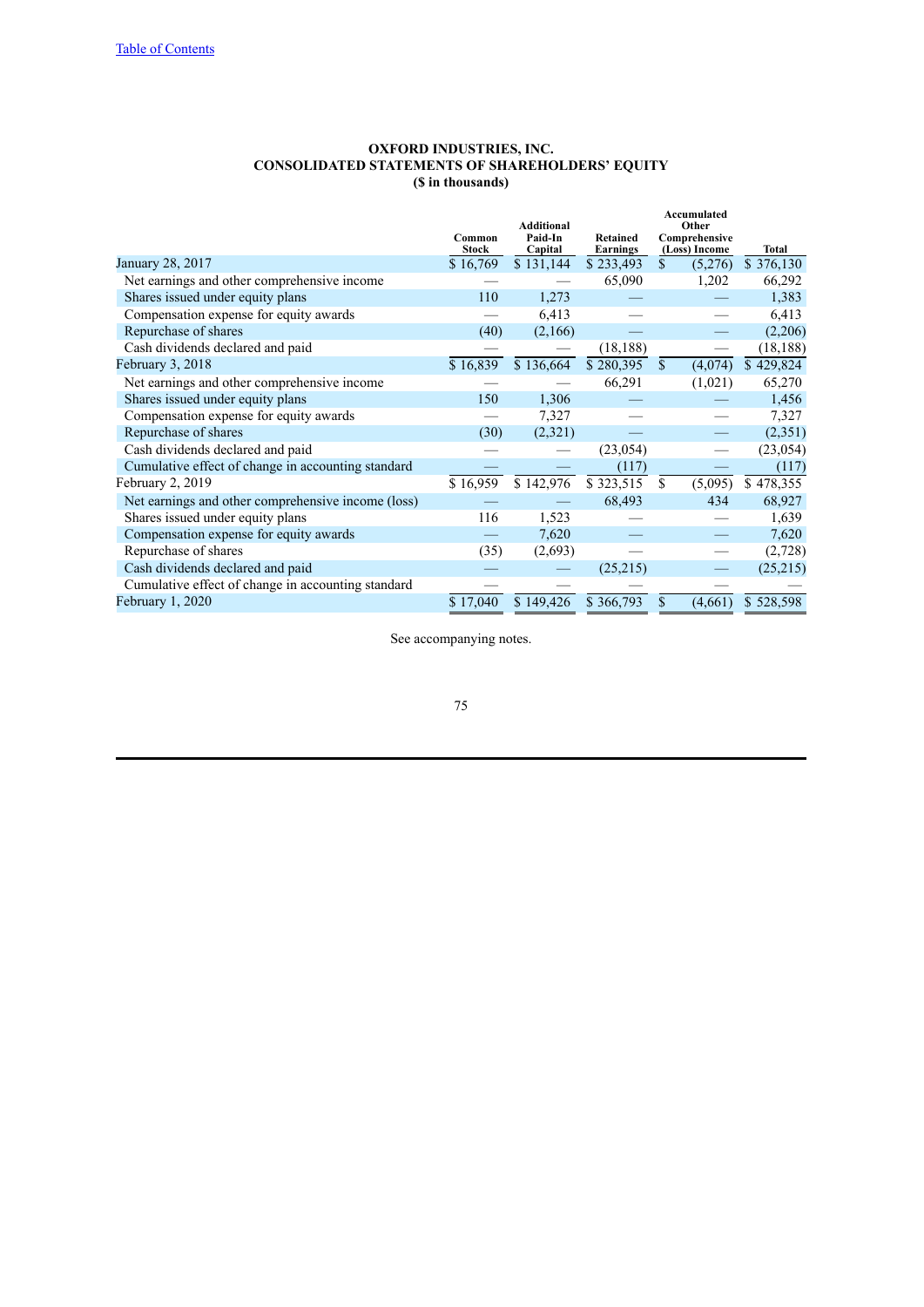## **OXFORD INDUSTRIES, INC. CONSOLIDATED STATEMENTS OF CASH FLOWS (\$ in thousands)**

|                                                                         |                         | Fiscal<br>2019 |                 | Fiscal<br>2018 |                           | Fiscal<br>2017 |
|-------------------------------------------------------------------------|-------------------------|----------------|-----------------|----------------|---------------------------|----------------|
| <b>Cash Flows From Operating Activities:</b>                            |                         |                |                 |                |                           |                |
| Net earnings                                                            | \$                      | 68,493         | S.              | 66,291         | <sup>\$</sup>             | 65,090         |
| Adjustments to reconcile net earnings to net cash provided by operating |                         |                |                 |                |                           |                |
| activities:                                                             |                         |                |                 |                |                           |                |
| Depreciation                                                            |                         | 39,116         |                 | 39,880         |                           | 39,998         |
| Amortization of intangible assets                                       |                         | 1,171          |                 | 2,610          |                           | 2,404          |
| Equity compensation expense                                             |                         | 7,620          |                 | 7,327          |                           | 6,413          |
| Amortization of deferred financing costs                                |                         | 384            |                 | 424            |                           | 431            |
| Change in fair value of contingent consideration                        |                         | 431            |                 | 970            |                           |                |
| Deferred income taxes                                                   |                         | (1, 973)       |                 | 2,927          |                           | 1,817          |
| Changes in working capital, net of acquisitions and dispositions:       |                         |                |                 |                |                           |                |
| Receivables, net                                                        |                         | 10,271         |                 | (1, 560)       |                           | (8,270)        |
| Inventories, net                                                        |                         | 8,187          |                 | (36,518)       |                           | 19,504         |
| Prepaid expenses and other current assets                               |                         | 606            |                 | 5,848          |                           | (10, 479)      |
| <b>Current liabilities</b>                                              |                         | (14, 282)      |                 | 5,081          |                           | 1,287          |
| Other non-current assets, net                                           |                         | (283, 335)     |                 | 2,286          |                           | (642)          |
| Other non-current liabilities                                           |                         | 285,237        |                 | 811            |                           | 1,040          |
| Cash provided by operating activities                                   |                         | 121,926        | $\mathsf{\$}$   | 96,377         | $\mathbf S$               | 118,593        |
| <b>Cash Flows From Investing Activities:</b>                            |                         |                |                 |                |                           |                |
| Acquisitions, net of cash acquired                                      |                         |                |                 | (354)          |                           | (15, 529)      |
| Purchases of property and equipment                                     |                         | (37, 421)      |                 | (37, 043)      |                           | (38, 748)      |
| Cash used in investing activities                                       | \$                      | (37, 421)      | $\overline{\$}$ | (37, 397)      | $\boldsymbol{\mathsf{S}}$ | (54, 277)      |
| <b>Cash Flows From Financing Activities:</b>                            |                         |                |                 |                |                           |                |
| Repayment of revolving credit arrangements                              |                         | (122, 241)     |                 | (290, 526)     |                           | (295, 326)     |
| Proceeds from revolving credit arrangements                             |                         | 109,248        |                 | 257,710        |                           | 249,625        |
| Deferred financing costs paid                                           |                         | (952)          |                 |                |                           |                |
| Proceeds from issuance of common stock                                  |                         | 1,639          |                 | 1,456          |                           | 1,383          |
| Repurchase of equity awards for employee tax withholding liabilities    |                         | (2,728)        |                 | (2,351)        |                           | (2,206)        |
| Cash dividends declared and paid                                        |                         | (25,215)       |                 | (23,054)       |                           | (18, 188)      |
| Other financing activities                                              |                         | (1,049)        |                 |                |                           |                |
| Cash used in financing activities                                       | \$                      | (41,298)       | \$              | (56, 765)      | \$                        | (64, 712)      |
| Net change in cash and cash equivalents                                 | $\overline{\mathbb{S}}$ | 43,207         | $\overline{\$}$ | 2,215          | $\overline{\$}$           | (396)          |
| Effect of foreign currency translation on cash and cash equivalents     |                         | 926            |                 | (231)          |                           | 407            |
| Cash and cash equivalents at the beginning of year                      |                         | 8,327          |                 | 6,343          |                           | 6,332          |
| Cash and cash equivalents at the end of the period                      | $\overline{\$}$         | 52.460         | \$              | 8,327          | \$                        | 6.343          |

See accompanying notes.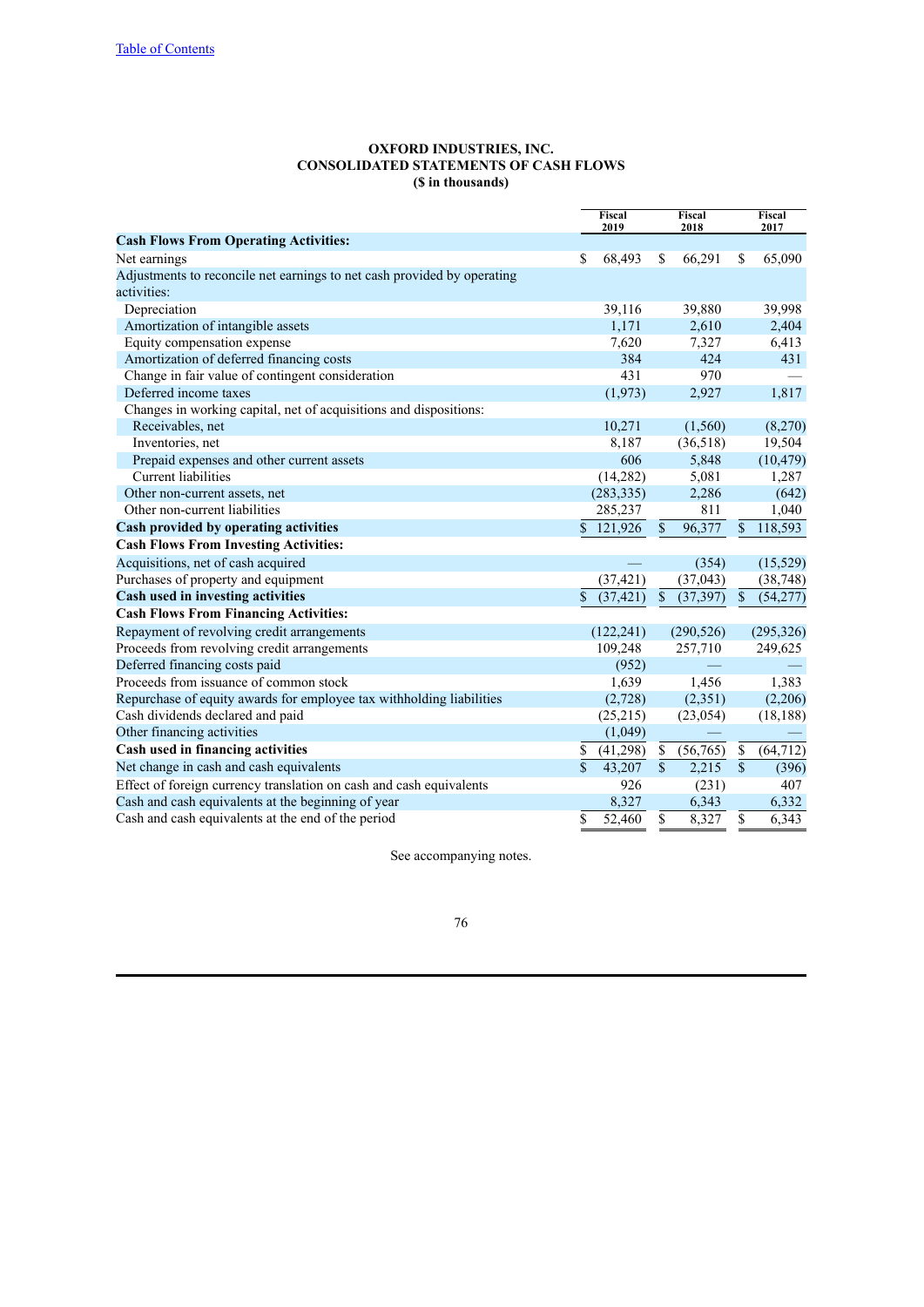# **OXFORD INDUSTRIES, INC. NOTES TO CONSOLIDATED FINANCIAL STATEMENTS February 1, 2020**

### **Note 1. Summary of Significant Accounting Policies**

### *Principal Business Activity*

We are a global apparel company that designs, sources, markets and distributes products bearing the trademarks of our Tommy Bahama®, Lilly Pulitzer® and Southern Tide® lifestyle brands and other owned and licensed brands as well as private label apparel products. We distribute our owned lifestyle branded products through our direct to consumer channel, consisting of retail stores and e-commerce sites, and our wholesale distribution channel, which includes better department stores, specialty stores, multi-branded e-commerce retailers and other retailers. Additionally, we operate Tommy Bahama restaurants, including Marlin Bars, generally adjacent to a Tommy Bahama retail store location. Our branded and private label apparel products of Lanier Apparel are distributed through department stores, national chains, warehouse clubs, specialty stores, specialty catalogs, multi-branded e-commerce retailers and other retailers.

### *Fiscal Year*

We operate and report on a 52/53 week fiscal year. Our fiscal year ends on the Saturday closest to January 31. As used in our consolidated financial statements, the terms Fiscal 2017, Fiscal 2018, Fiscal 2019 and Fiscal 2020 reflect the 53 weeks ended February 3, 2018; 52 weeks ended February 2, 2019; 52 weeks ended February 1, 2020 and 52 weeks ending January 30, 2021, respectively.

### *Principles of Consolidation*

Our consolidated financial statements include the accounts of Oxford Industries, Inc. and any other entities in which we have a controlling financial interest, including our wholly-owned domestic and foreign subsidiaries, or variable interest entities for which we are the primary beneficiary. Generally, we consolidate businesses that we control through ownership of a majority voting interest. Additionally, there are situations in which consolidation is required even though the usual condition of consolidation (ownership of a majority voting interest) does not apply. In determining whether a controlling financial interest exists, we consider ownership of voting interests, as well as other rights of the investors which might indicate which investor is the primary beneficiary. The primary beneficiary has both the power to direct the activities of the entity that most significantly impact the entity's economic performance and the obligation to absorb losses or the right to receive benefits from the entity that could potentially be significant to the entity.

We account for investments in which we exercise significant influence, but do not control via voting rights and were determined to not be the primary beneficiary, using the equity method of accounting. Generally, we determine that we exercise significant influence over a corporation or a limited liability company when we own 20% or more or 3% or more, respectively, of the voting interests unless the facts and circumstances of that investment do not indicate that we have the ability to exhibit significant influence. Under the equity method of accounting, original investments are recorded at cost, and are subsequently adjusted for our contributions to, distributions from and share of income or losses of the entity. Investments accounted for using the equity method of accounting are included in other non-current assets in our consolidated balance sheets, while the income or loss related to investments accounted for using the equity method of accounting is included in royalties and other operating income in our consolidated statements of operations.

All significant intercompany accounts and transactions are eliminated in consolidation.

#### *Business Combinations*

The cost of each acquired business is allocated to the individual tangible and intangible assets acquired and liabilities assumed or incurred as a result of an acquisition based on their estimated fair values. The assessment of the estimated fair values of assets and liabilities acquired requires us to make certain assumptions regarding the use of the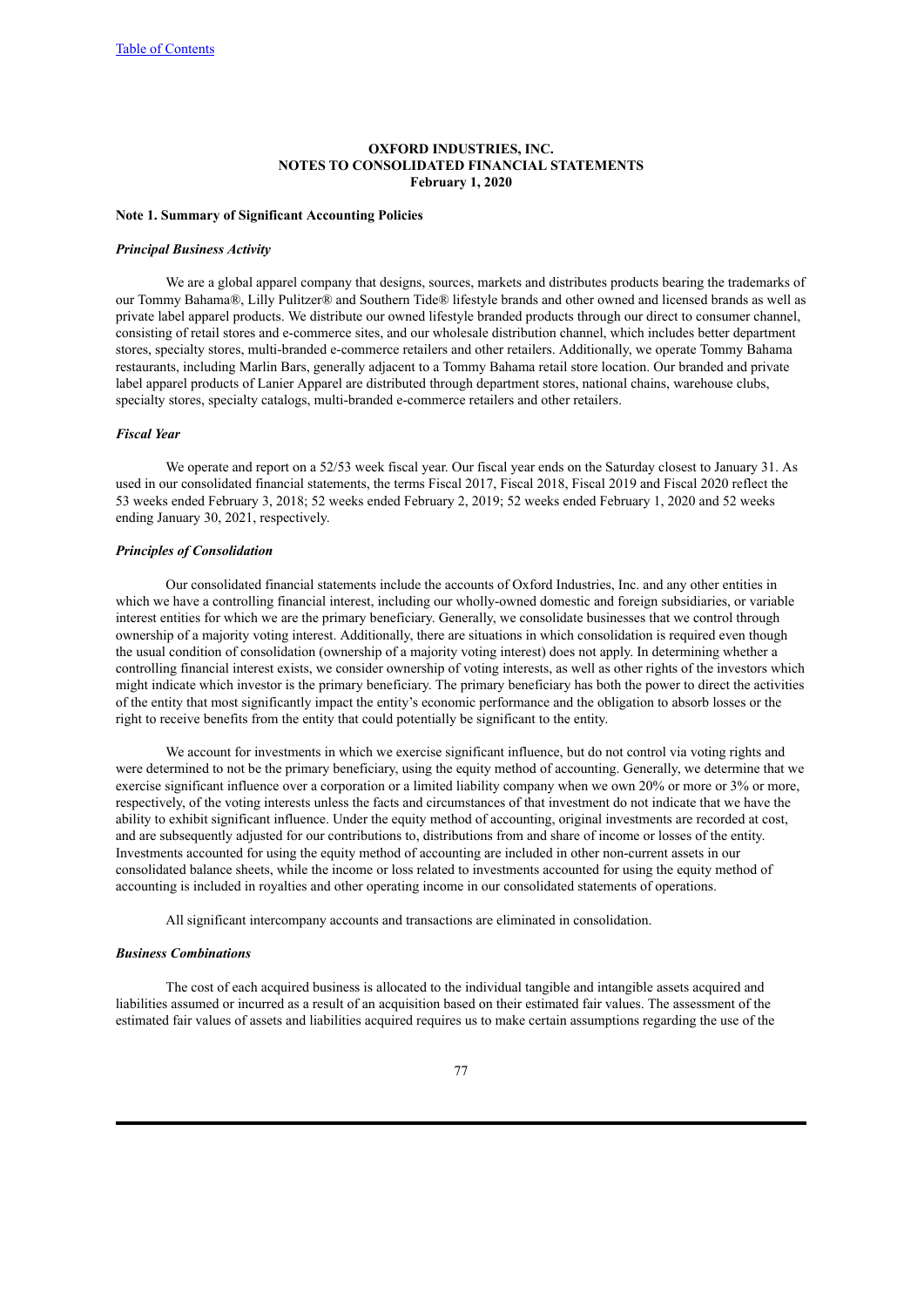acquired assets, anticipated cash flows, probabilities of cash flows, discount rates and other factors. Additionally, the definition of fair value of inventories acquired generally will equal the expected sales price less certain costs associated with selling the inventory, which may exceed the actual cost of the acquired inventories resulting in an inventory step-up to fair value at acquisition, which would be recognized in our consolidated statements of operations as the acquired inventory is sold. The purchase price allocation may be revised during an allocation period as necessary when, and if, information becomes available to revise the fair values of the assets acquired and the liabilities assumed. The allocation period will not exceed one year from the date of the acquisition. Should information become available after the allocation period indicating that an adjustment to the purchase price allocation is appropriate, that adjustment will be included in our consolidated statements of operations. The results of operations of acquired businesses are included in our consolidated statements of operations from the respective dates of the acquisitions. Transaction costs related to business combinations are included in SG&A in our consolidated statements of operations as incurred.

### *Revenue Recognition and Receivables*

In May 2014, the FASB issued guidance, as revised through supplemental guidance, which provided a single, comprehensive accounting model for revenue arising from contracts with customers. Under the new guidance, which we adopted as of the first day of Fiscal 2018, revenue is recognized at an amount that reflects the consideration expected to be received for those goods and services pursuant to a five-step approach: (1) identify the contracts with the customer; (2) identify the separate performance obligations in the contracts; (3) determine the transaction price; (4) allocate the transaction price to separate performance obligations; and (5) recognize revenue when, or as, each performance obligation is satisfied. This new revenue recognition guidance superseded most of the prior revenue recognition guidance, which generally specified that revenue should be recognized when risks and rewards transfer to a customer.

At adoption in Fiscal 2018, we used the modified retrospective method, applying the guidance only to contracts that were not completed prior to Fiscal 2018. There was no adjustment to retained earnings for the cumulative effect of applying the guidance upon adoption as there was no change in the timing or amount of revenue recognition for any of our revenue streams. Our accounting policies and practices for Fiscal 2018 and Fiscal 2019, pursuant to the new guidance, are discussed below, followed by a brief description of our historical accounting policies and practices for Fiscal 2017, pursuant to the prior revenue recognition guidance.

Our revenue consists of direct to consumer sales, including our retail store, e-commerce and restaurant operations, and wholesale sales, as well as royalty income, which is included in royalties and other income in our consolidated statements of operations. The table below quantifies the amount of net sales by distribution channel (in thousands) for each period presented.

|            | Fiscal<br>2019 | Fiscal<br>2018 | Fiscal<br>2017 |
|------------|----------------|----------------|----------------|
| Retail     | 440,803        | 439,556        | 427.439        |
| E-commerce | 262,283        | 239.034        | 205,475        |
| Restaurant | 83.836         | 84.530         | 83,900         |
| Wholesale  | 333,986        | 341.615        | 366,123        |
| Other      | 1,882          | 2,731          | 3,274          |
| Net sales  | \$1.122.790    | \$1,107,466    | \$1.086.211    |

Pursuant to the new revenue recognition guidance, we recognize revenue when performance obligations under the terms of the contracts with our customers are satisfied. Our performance obligations generally consist of delivering our products to our direct to consumer and wholesale customers. Control of the product is generally transferred upon providing the product to consumers in our bricks and mortar retail stores and restaurants, upon physical delivery of the products to consumers in our e-commerce operations and upon shipment from the distribution center to customers in our wholesale operations. Once control is transferred to the customer, we have completed our performance obligations related to the contract and have an unconditional right to consideration for the products sold as outlined in the contract.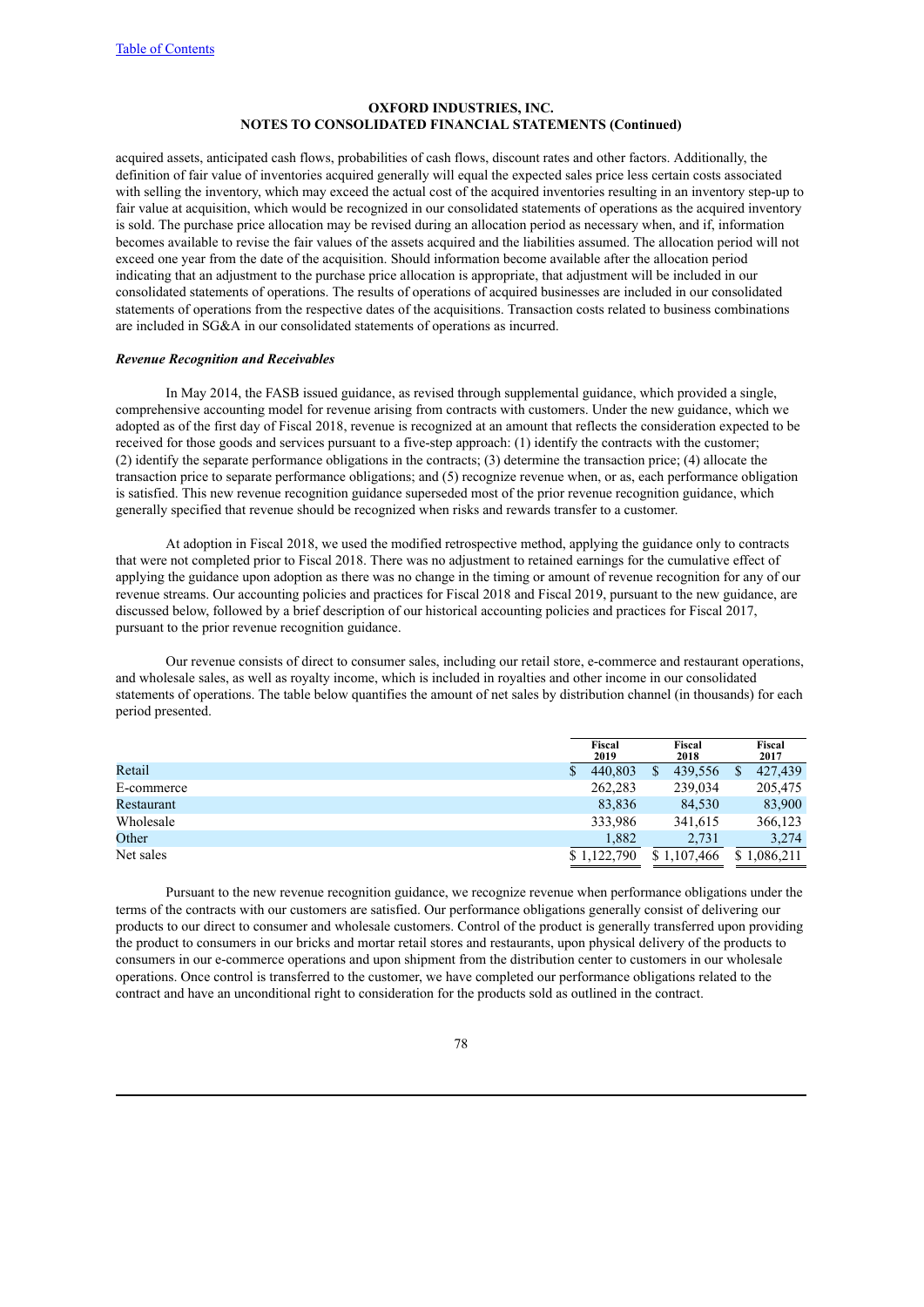Our receivables resulting from contracts with customers in our direct to consumer operations are generally collected within a few days, upon settlement of the credit card transaction. Our receivables resulting from contracts with our customers in our wholesale operations are generally due within one quarter, in accordance with established credit terms. All of our performance obligations under the terms of our contracts with customers in our direct to consumer and wholesale operations have an expected original duration of one year or less. Our revenue, including any freight income, is recognized net of applicable taxes in our consolidated statements of operations.

In our direct to consumer operations, consumers have certain rights to return product within a specified period and are eligible for certain point of sale discounts, thus retail store, e-commerce and restaurant revenues are recorded net of estimated returns and discounts, as applicable. The sales return allowance is recognized on a gross basis as a return liability for the amount of sales estimated to be returned and a return asset for the right to recover the product estimated to be returned by the customer. The value of inventory associated with a right to recover the goods returned in our direct to consumer operations are included in prepaid expenses and other current assets in our consolidated balance sheets. The changes in the return liability are recognized in net sales and the changes in the return asset are recognized in cost of goods sold in our consolidated statements of operations.

In the ordinary course of our wholesale operations, we offer discounts, allowances and cooperative advertising support to some of our wholesale customers for certain products. Some of these arrangements are written agreements, while others may be implied by customary practices or expectations in the industry. As certain allowances, other deductions and returns are not finalized until the end of a season, program or other event which may not have occurred yet, we estimate such discounts, allowances and returns on an ongoing basis to estimate the consideration from the customer that we expect to ultimately receive. We only recognize revenue to the extent that it is probable that we will not have a significant reversal of revenue in a future period. Significant considerations in determining our estimates for discounts, allowances, operational chargebacks and returns for wholesale customers may include historical and current trends, agreements with customers, projected seasonal or program results, an evaluation of current economic conditions, specific program or product expectations and retailer performance. We record the discounts, returns, allowances and operational chargebacks as a reduction to net sales in our consolidated statements of operations and as a reduction to receivables, net in our consolidated balance sheets, with the estimated value of inventory expected to be returned in prepaid expenses and other current assets in our consolidated balance sheets. As of February 1, 2020 and February 2, 2019, reserve balances recorded as a reduction to receivables related to these items were \$9 million and \$7 million, respectively.

We extend credit to certain wholesale customers based on an evaluation of the customer's financial capacity and condition, usually without requiring collateral. In circumstances where we become aware of a specific wholesale customer's inability to meet its financial obligations, a specific reserve for bad debt is taken as a reduction to accounts receivable to reduce the net recognized receivable to the amount reasonably expected to be collected. Such amounts are written off at the time that the amounts are not considered collectible. For all other wholesale customer receivable amounts, we recognize estimated reserves for bad debts based on our historical collection experience, the financial condition of our customers, an evaluation of current economic conditions and anticipated trends, each of which is subjective and requires certain assumptions. We include such charges and write-offs in SG&A in our consolidated statements of operations and as a reduction to receivables, net in our consolidated balance sheets. As of February 1, 2020 and February 2, 2019, our bad debt reserve balance was \$1 million.

In addition to trade and other receivables, income tax receivables of \$1 million and \$1 million and tenant allowances due from landlord of \$1 million and \$0 million are included in receivables, net in our consolidated balance sheet, as of February 1, 2020 and February 2, 2019, respectively. Substantially all other amounts recognized in receivables, net represent receivables related to contracts with customers. As of February 1, 2020 and February 2, 2019, prepaid expenses and other current assets included \$3 million and \$2 million, respectively, representing the estimated value of inventory for wholesale and direct to consumer sales returns. An estimated sales return liability of \$3 million for expected direct to consumer returns is classified in other accrued expenses and liabilities in our consolidated balance sheet as of February 1, 2020 and February 2, 2019. We did not have any significant contract assets related to contracts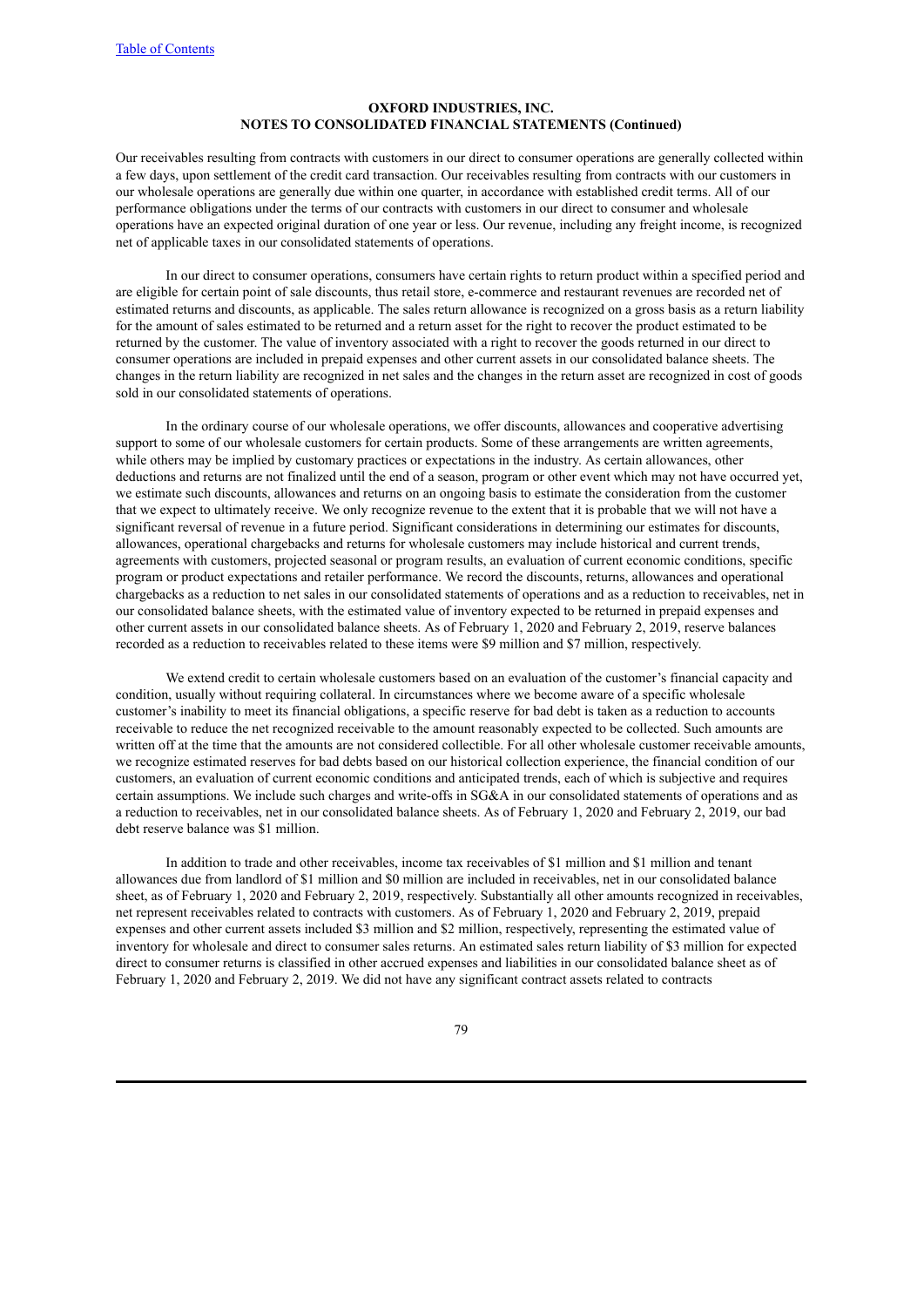with customers, other than receivables and the value of inventory associated with reserves for expected sales returns, as of February 1, 2020 or February 2, 2019.

In addition to our estimated return amounts, our contract liabilities related to contracts with customers include gift cards and merchandise credits issued by us, which do not have an expiration date, but are redeemable on demand by the holder of the card. Historically, substantially all gift cards and merchandise credits are redeemed within one year of issuance. Gift cards and merchandise credits are recorded as a liability until our performance obligation is satisfied, which occurs when redeemed by the consumer, at which point revenue is recognized. However, we recognize estimated breakage income for certain gift cards and merchandise credits using the redemption recognition method, subject to applicable laws in certain states. Contract liabilities for gift cards purchased by consumers and merchandise credits received by customers but not yet redeemed, less any breakage income recognized to date, is included in other accrued expenses and liabilities in our consolidated balance sheets and totaled \$12 million as of February 1, 2020 and February 2, 2019. Gift card breakage, which is included in net sales in our consolidated statements of operations, was \$2 million, \$0 million and \$1 million in Fiscal 2019, Fiscal 2018 and Fiscal 2017, respectively.

Royalties from the license of our owned brands, which are generally based on the greater of a percentage of the licensee's actual net sales or a contractually determined minimum royalty amount, are recognized over the period that licensees are provided access to our trademarks and benefit from such access through their sales. Payments are generally due quarterly, and depending on time of receipt, may be recorded as a liability until recognized as revenue. Royalty income is based upon the guaranteed minimum royalty obligations and adjusted as sales data, or estimates thereof, is received from licensees. Royalty income, which is included in royalties and other operating income in our consolidated statements of operations, were \$15 million, \$14 million and \$14 million during Fiscal 2019, Fiscal 2018 and Fiscal 2017, respectively.

During Fiscal 2017, pursuant to the previous revenue recognition guidance, we considered revenue realized or realizable and earned when the following criteria were met: (1) persuasive evidence of an agreement existed, (2) delivery had occurred, (3) our price to the buyer was fixed or determinable and (4) collectability was reasonably assured. Retail store, e-commerce and restaurant revenues were recognized at the time of sale to consumers, which was at the time of purchase for retail and restaurant transactions and the time of delivery to consumers for e-commerce sales. Retail store, ecommerce and restaurant revenues were recorded net of estimated returns and discounts, as applicable. In Fiscal 2017, for substantially all of our wholesale sales, our products were considered sold and delivered at the time of shipment from our distribution center and recorded net of related discounts, cooperative advertising support, operational chargebacks and provisions for estimated returns. As certain allowances and other deductions were not finalized until the end of a season, program or other event which may not have had occurred yet, we estimated such discounts and allowances on an ongoing basis.

# *Cost of Goods Sold*

We include in cost of goods sold all sourcing, procurement and other costs incurred prior to or in association with the receipt of finished goods at our distribution facilities, as well as freight from our warehouse to our own retail stores, wholesale customers and e-commerce consumers. The costs prior to receipt at our distribution facilities include product cost, inbound freight charges, import costs, purchasing costs, internal transfer costs, direct labor, manufacturing overhead, insurance, duties, brokers' fees, consolidators' fees and depreciation and amortization expense associated with our manufacturing, sourcing and procurement operations. We generally classify amounts billed to customers for freight in net sales, and classify freight costs for shipments to customers in cost of goods sold in our consolidated statements of operations. Our gross profit and gross margins may not be directly comparable to those of our competitors, as statement of operations classifications of certain expenses may vary by company.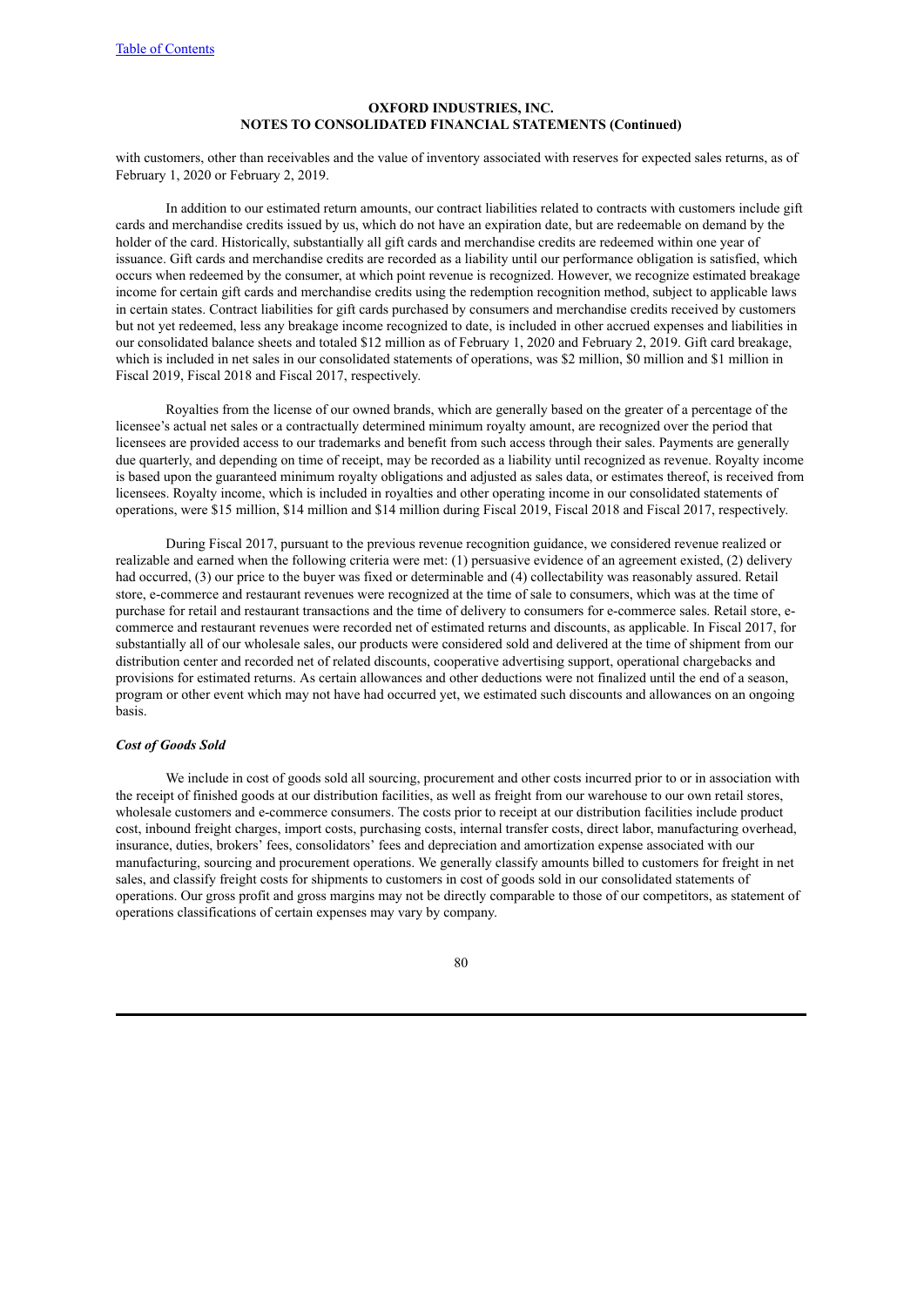### *SG&A*

We include in SG&A costs incurred subsequent to the receipt of finished goods at our distribution facilities, such as the cost of inspection, stocking, warehousing, picking and packing, and all costs associated with the operations of our retail stores, e-commerce sites, restaurants and concessions, such as labor, occupancy costs, store and restaurant preopening costs (including rent, marketing, store set-up costs and training expenses) and other fees. SG&A also includes product design costs, selling costs, royalty expense, advertising, promotion and marketing expenses, professional fees, other general and administrative expenses, our corporate overhead costs and amortization of intangible assets.

Distribution network costs, including costs associated with preparing goods to ship to customers and our costs to operate our distribution facilities, are included as a component of SG&A. We consider distribution network costs to be the costs associated with operating our distribution centers, as well as the costs paid to third parties who perform those services for us. In Fiscal 2019, Fiscal 2018 and Fiscal 2017, distribution network costs included in SG&A totaled \$30 million, \$28 million and \$25 million, respectively.

All costs associated with advertising, promotion and marketing of our products are expensed in SG&A during the period when the advertisement is first shown. Costs associated with cooperative advertising programs under which we agree to make general contributions to our wholesale customers' advertising and promotional funds are generally recorded as a reduction to net sales as recognized. Advertising, promotion and marketing expenses recognized in SG&A, including employment costs for our advertising and marketing employees, for Fiscal 2019, Fiscal 2018 and Fiscal 2017 were \$60 million, \$64 million and \$55 million, respectively. Prepaid advertising, promotion and marketing expenses included in prepaid expenses in our consolidated balance sheets as of February 1, 2020 and February 2, 2019 were \$5 million.

Royalty expense related to our license of third party brands, which are generally based on the greater of a percentage of our actual net sales for the brand or a contractually determined minimum royalty amount, are recorded based upon the guaranteed minimum levels and adjusted based on our net sales of the licensed products, as appropriate. In some cases, we may be required to make certain up-front payments for the license rights, which are deferred and recognized as royalty expense over the term of the license agreement. Royalty expenses recognized as SG&A in Fiscal 2019, Fiscal 2018 and Fiscal 2017 were \$7 million, \$6 million and \$6 million, respectively.

### *Cash and Cash Equivalents*

We consider cash equivalents to be short-term investments with original maturities of three months or less for purposes of our consolidated statements of cash flows. As of February 1, 2020, our cash and cash equivalents included \$45 million of amounts invested in money market funds.

### *Supplemental Cash Flow Information*

During Fiscal 2019, Fiscal 2018 and Fiscal 2017, cash paid for income taxes was \$17 million, \$14 million and \$21 million, respectively. During Fiscal 2019, Fiscal 2018 and Fiscal 2017, cash paid for interest, net of interest income was \$1 million, \$2 million and \$3 million, respectively. Non-cash investing activities included capital expenditures incurred but not yet paid, which were included in accounts payable in our consolidated balances sheets, of \$3 million, \$2 million and \$1 million as of Fiscal 2019, Fiscal 2018 and Fiscal 2017, respectively. Additionally, during Fiscal 2019, we recorded a noncash net change in operating lease assets and corresponding operating lease liability amounts of \$40 million related to new, modified and terminated operating lease amounts.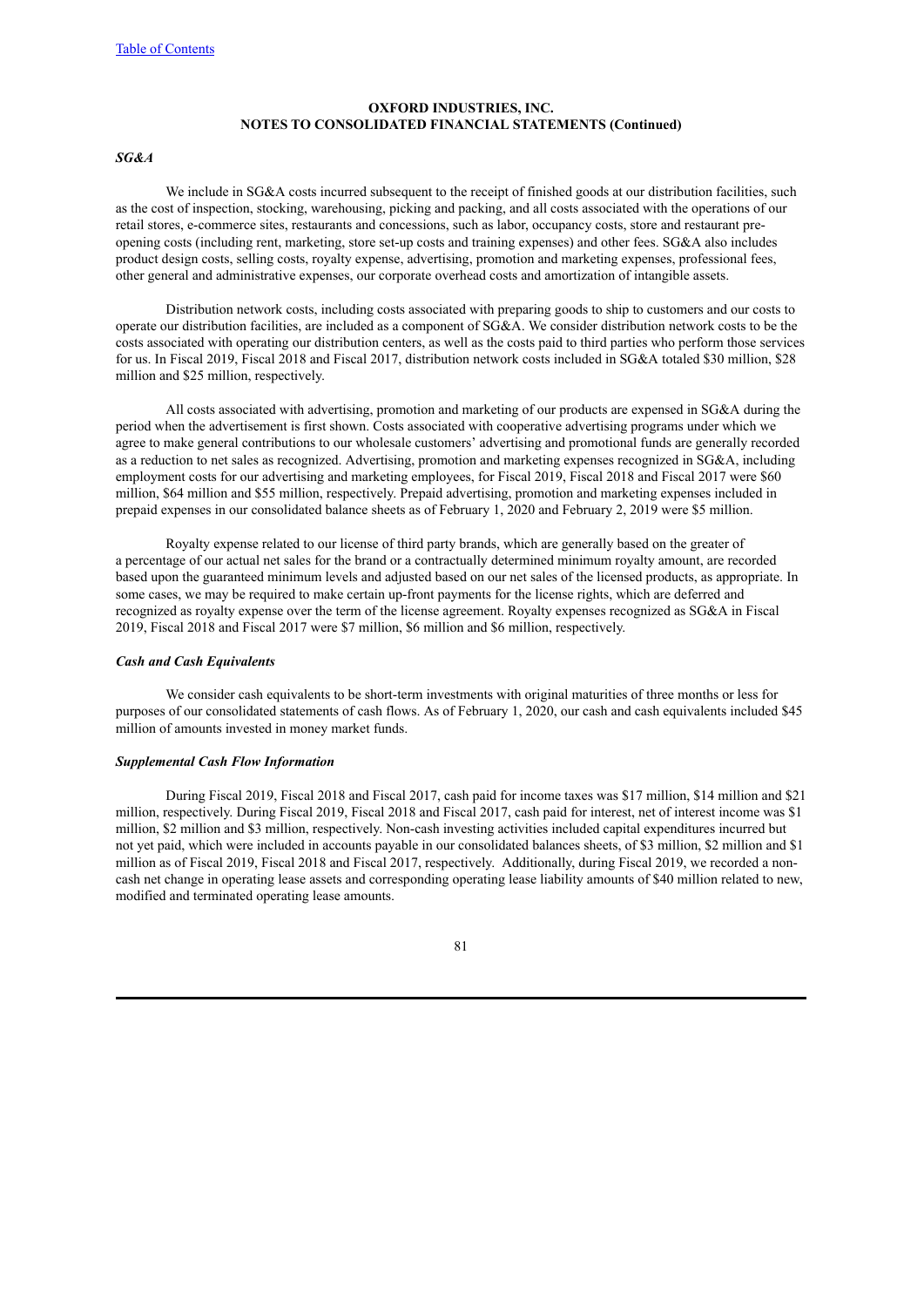#### *Inventories, net*

Substantially all of our inventories are finished goods inventories of apparel, accessories, footwear and other related products. Inventories are valued at the lower of cost or market.

For operating group reporting, inventory is carried at the lower of FIFO cost or market. We evaluate the composition of our inventories for identification of distressed inventory at least quarterly. In performing this evaluation, we consider slow-turning products, an indication of lack of consumer acceptance of particular products, prior-seasons' fashion products, broken assortments, discontinued products and current levels of replenishment program products as compared to expected sales. We estimate the amount of goods that we will not be able to sell in the normal course of business and write down the value of these goods as necessary. As the amount to be ultimately realized for the goods is not necessarily known at period end, we must use certain assumptions considering historical experience, inventory quantity, quality, age and mix, historical sales trends, future sales projections, consumer and retailer preferences, market trends, general economic conditions and our anticipated plans and costs to sell the inventory. Also, we provide an allowance for shrinkage, as appropriate, for the period between the last physical inventory count and each balance sheet date.

For consolidated financial reporting, as of February 1, 2020 and February 2, 2019, \$145 million, or 95%, and \$150 million, or 93%, of our inventories were valued at the lower of LIFO cost or market after deducting our LIFO reserve. The remaining \$7 million and \$11 million of our inventories were valued at the lower of FIFO cost or market as of February 1, 2020 and February 2, 2019, respectively. Generally, inventories of our domestic operations are valued at the lower of LIFO cost or market, and our inventories of our international operations are valued at the lower of FIFO cost or market. Our LIFO reserves are based on the estimated Producer Price Index as published by the United States Department of Labor. We write down inventories valued at the lower of LIFO cost or market when LIFO cost exceeds market value. We deem LIFO accounting adjustments to not only include changes in the LIFO reserve, but also changes in markdown reserves which are considered in LIFO accounting. As our LIFO inventory pool does not correspond to our operating group definitions, LIFO inventory accounting adjustments are not allocated to the respective operating groups. Thus, the impact of accounting for inventories on the LIFO method is reflected in Corporate and Other for operating group reporting purposes included in Note 2.

There were no LIFO inventory layer liquidations that had a material impact on our net earnings in Fiscal 2019, Fiscal 2018 or Fiscal 2017. As of February 1, 2020 and February 2, 2019, the LIFO reserve included in our consolidated balance sheets were \$63 million and \$62 million, respectively.

# *Property and Equipment, net*

Property and equipment, including leasehold improvements that are reimbursed by landlords as a tenant improvement allowance and assets under capital leases, if any, is carried at cost less accumulated depreciation. Additions are capitalized while repair and maintenance costs are charged to our consolidated statements of operations as incurred. Depreciation is calculated using both straight-line and accelerated methods generally over the estimated useful lives of the assets as follows:

| Leasehold improvements                        | Lesser of remaining life of the asset or lease term |
|-----------------------------------------------|-----------------------------------------------------|
| Furniture, fixtures, equipment and technology | $2 - 15$ years                                      |
| Buildings and improvements                    | $7 - 40$ years                                      |

Property and equipment is reviewed periodically for impairment if events or changes in circumstances indicate that the carrying amount may not be recoverable. Events that would typically result in such an assessment would include a change in the estimated useful life of the assets, including a change in our plans of the anticipated period of operating a leased retail store or restaurant location, the discontinued use of an asset and other factors. This review includes the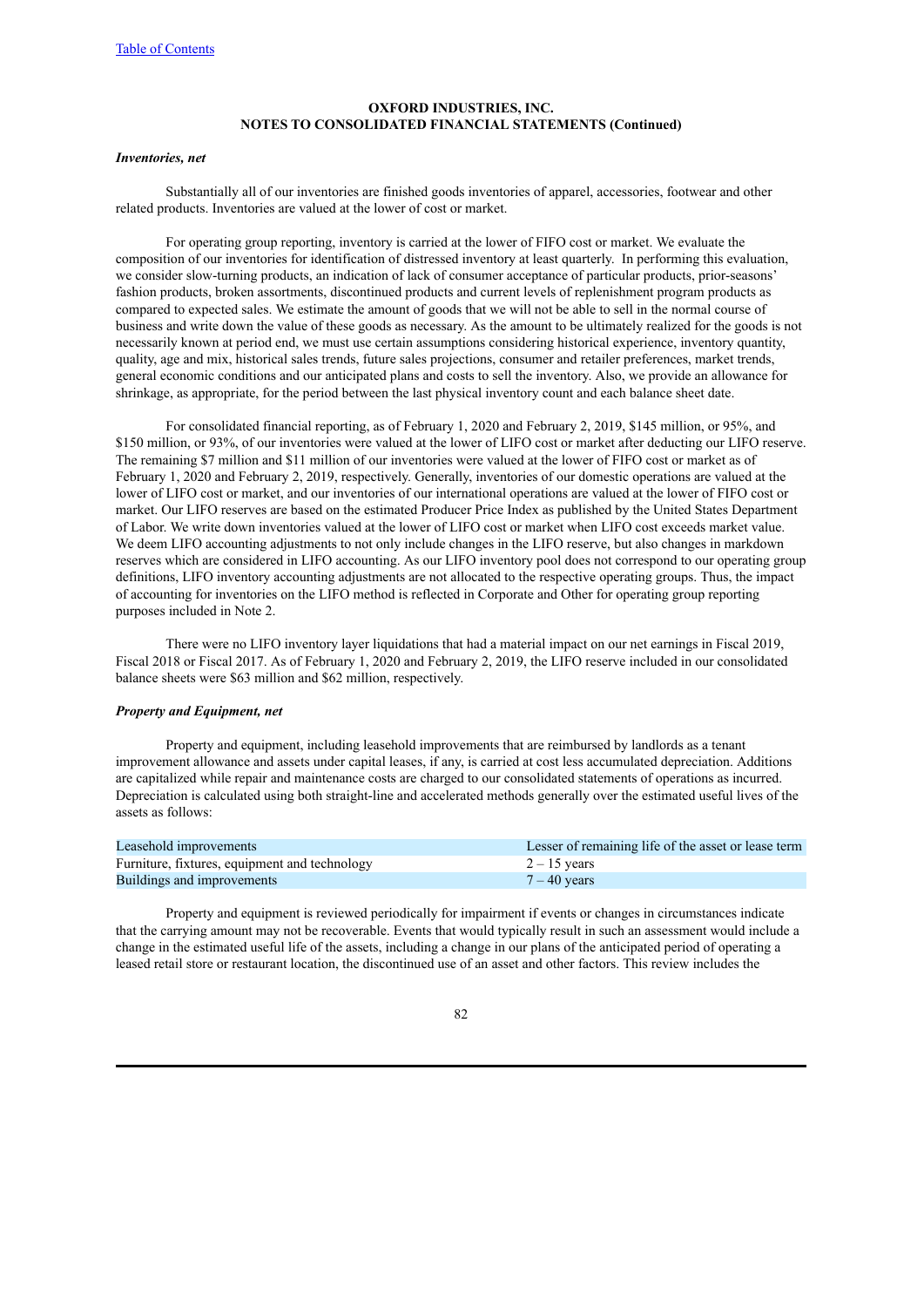evaluation of any under-performing stores and assessing the recoverability of the carrying value of the assets related to the store. If the estimated fair value of the property and equipment, utilizing the age-life method, is less than the carrying amount of the asset, an asset is determined to be impaired and a loss is recorded for the amount by which the carrying value of the asset exceeds its estimated fair value.

Substantially all of our depreciation expense is included in SG&A in our consolidated statements of operations, with the only depreciation included elsewhere within our consolidated statements of operations is depreciation associated with our manufacturing, sourcing and procurement processes, which is included in cost of goods sold. During Fiscal 2019, Fiscal 2018 and Fiscal 2017, \$1 million of property and equipment impairment charges were recognized in each period in SG&A primarily related to retail store assets and information technology assets. Depreciation expense as disclosed in our consolidated statements of cash flows and Note 2 includes the property and equipment impairment charges.

### *Intangible Assets*

At acquisition, we estimate and record the fair value of purchased intangible assets, which primarily consist of trademarks, reacquired rights and customer relationships. The fair values and useful lives of these intangible assets are estimated based on our assessment as well as independent third party appraisals in some cases. Such valuations, which are dependent upon a number of uncertain factors, may include a discounted cash flow analysis of anticipated revenues and expenses or cost savings resulting from the acquired intangible asset using an estimate of a risk-adjusted market-based cost of capital as the discount rate. Any costs associated with extending or renewing recognized intangible assets are generally expensed as incurred.

Intangible assets with indefinite lives, which consist of our Tommy Bahama, Lilly Pulitzer and Southern Tide trademarks, are not amortized but instead evaluated for impairment annually or more frequently if events or circumstances indicate that the intangible asset might be impaired. The evaluation of the recoverability of trademarks with indefinite lives includes valuations based on a discounted cash flow analysis utilizing the relief from royalty method, among other considerations. Like the initial valuation, the evaluation of recoverability is dependent upon a number of uncertain factors which require certain assumptions to be made by us, including estimates of net sales, royalty income, operating income, growth rates, royalty rates, discount rates and income tax rates, among other factors.

We have the option to first assess qualitative factors to determine whether it is more likely than not that an indefinite-lived intangible asset is impaired as a basis for determining whether it is necessary to perform the quantitative impairment test. We also have the option to bypass the qualitative assessment for any indefinite-lived intangible asset in any period and proceed directly to performing the quantitative impairment test. Bypassing the qualitative assessment in any period does not prohibit us from performing the qualitative assessment in any subsequent period.

We test, either quantitatively or qualitatively, intangible assets with indefinite lives for impairment as of the first day of the fourth quarter of our fiscal year, or at an interim date if indicators of impairment exist at that date. If an annual or interim analysis indicates an impairment of a trademark with an indefinite useful life, the amount of the impairment is recognized in our consolidated financial statements based on the amount that the carrying value exceeds the estimated fair value of the asset. No impairment of intangible assets with indefinite lives was recognized during any period presented.

We recognize amortization of intangible assets with finite lives, which primarily consist of certain owned trademarks of The Beaufort Bonnet Company, which we refer to as TBBC, and Lanier Apparel, reacquired rights and customer relationships, over the estimated useful life of the related intangible asset using the straight line method or a method of amortization that reflects the pattern in which the economic benefits of the intangible asset are consumed or otherwise realized. Certain of our intangible assets with finite lives may be amortized over periods of up to 20 years. The determination of an appropriate useful life for amortization considers our plans for the intangible assets, the remaining contractual period of the reacquired right, and factors outside of our control, including expected customer attrition.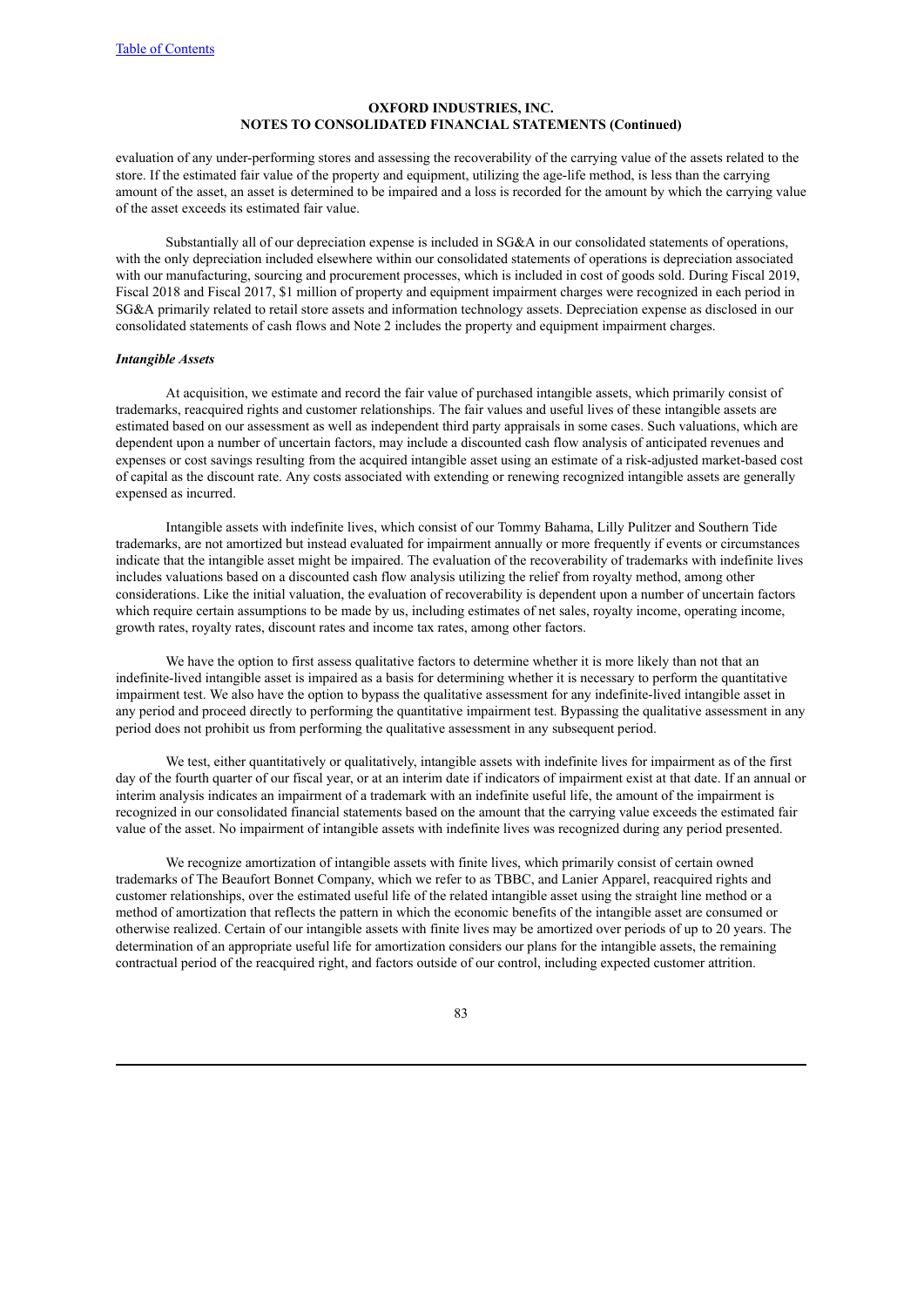Amortization of intangible assets is included in SG&A in our consolidated statements of operations. Intangible assets with finite lives are reviewed for impairment periodically if events or changes in circumstances indicate that the carrying amount may not be recoverable. If expected future discounted cash flows resulting from the intangible assets are less than their carrying amounts, an asset is determined to be impaired and a loss is recorded for the amount by which the carrying value of the asset exceeds its fair value. No impairment of intangible assets with finite lives was recognized during any period presented.

### *Goodwill, net*

Goodwill is recognized as the amount by which the cost to acquire a business exceeds the fair value of identified tangible and intangible assets acquired less any liabilities assumed at acquisition. Thus, the amount of goodwill recognized in connection with a business combination is dependent upon the fair values assigned to the individual assets acquired and liabilities assumed in a business combination. Goodwill is allocated to the respective reporting unit at the time of acquisition. Goodwill is not amortized but instead is evaluated for impairment annually or more frequently if events or circumstances indicate that the goodwill might be impaired.

We test, either qualitatively or quantitatively, goodwill for impairment as of the first day of the fourth quarter of our fiscal year or when impairment indicators exist. The qualitative factors that we use to determine the likelihood of goodwill impairment, as well as to determine if an interim test is appropriate, include: (a) macroeconomic conditions, (b) industry and market considerations, (c) cost factors, (d) overall financial performance, (e) other relevant entity-specific events, (f) events affecting a reporting unit, (g) a sustained decrease in share price, or (h) other factors as appropriate. In the event we determine that we will bypass the qualitative impairment option or if we determine that a quantitative test is appropriate, the quantitative test includes valuations of each applicable underlying reporting unit using fair value techniques, which may include a discounted cash flow analysis or an independent appraisal, as well as consideration of any market comparable transactions. Significant estimates, some of which may be very subjective, considered in a discounted cash flow analysis are future cash flow projections of the business, an estimate of the risk-adjusted market-based cost of capital as the discount rate, income tax rates and other assumptions. The estimates and assumptions included in the evaluation of the recoverability of goodwill involve significant uncertainty, and if our plans or anticipated results change, the impact on our financial statements could be significant.

If an annual or interim analysis indicates an impairment of goodwill balances, the impairment is recognized in our consolidated financial statements. No impairment of goodwill was recognized during any period presented.

All goodwill for the Tommy Bahama, Lilly Pulitzer and TBBC reporting units is deductible for income tax purposes, while the majority of the goodwill included in the balance sheet for Southern Tide reporting unit is deductible for income tax purposes.

#### *Prepaid Expenses and Other Non-Current Assets, net*

Amounts included in prepaid expenses and other current assets primarily consist of prepaid operating expenses, including advertising, taxes, maintenance and other services contracts, royalties, insurance, samples and retail supplies as well as the estimated value of inventory for anticipated wholesale and direct to consumer sales returns. Other non-current assets primarily consist of assets set aside for potential liabilities related to our deferred compensation plan as discussed below, assets related to certain investments in officers' life insurance policies, security deposits, deferred financing costs related to our revolving credit agreement, non-current deferred tax assets and investments in unconsolidated entities.

Officers' life insurance policies that are owned by us, substantially all of which are included in other non-current assets, net, are recorded at their cash surrender value, less any outstanding loans associated with the life insurance policies that are payable to the life insurance company with which the policy is outstanding. As of February 1,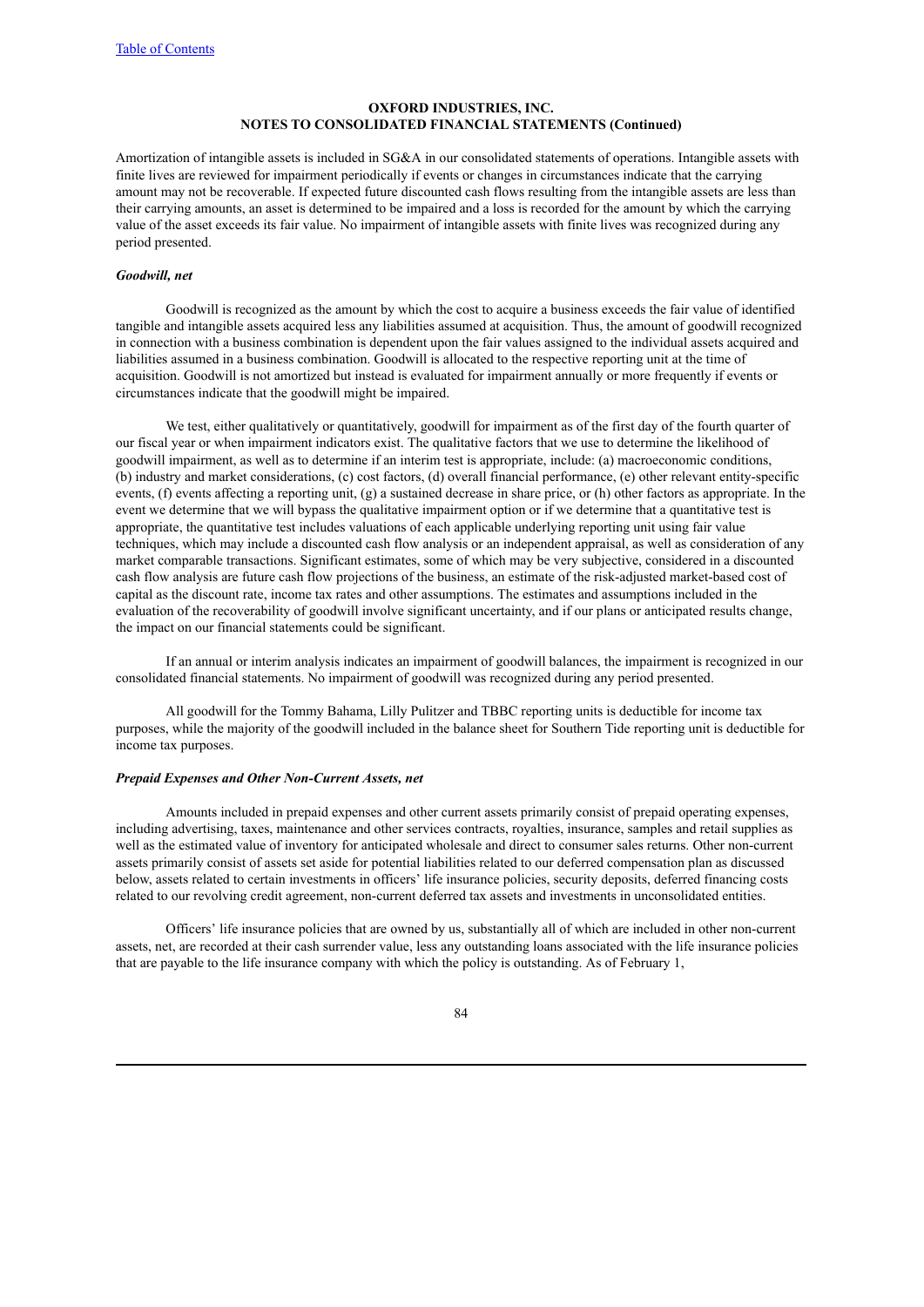2020 and February 2, 2019, officers' life insurance policies, net, recorded in our consolidated balance sheets totaled \$4 million.

Deferred financing costs for our revolving credit agreements are included in other non-current assets, net in our consolidated financial statements. Deferred financing costs are amortized on a straight-line basis, which approximates the effective interest method over the term of the related debt. Amortization of deferred financing costs is included in interest expenses in our consolidated statements of operations. Unamortized deferred financing costs included in other non-current assets, net totaled \$2 million and \$1 million at February 1, 2020 and February 2, 2019, respectively.

### *Deferred Compensation*

We have a non-qualified deferred compensation plan offered to a select group of highly compensated employees and our non-employee directors. The plan provides participants with the opportunity to defer a portion of their cash compensation in a given plan year, of which a percentage may be matched by us in accordance with the terms of the plan. We make contributions to rabbi trusts or other investments to provide a source of funds for satisfying these deferred compensation liabilities. Investments held for our deferred compensation plan consist of insurance contracts and are recorded based on valuations which generally incorporate unobservable factors. A change in the value of the underlying assets would substantially be offset by a change in the liability to the participant resulting in an immaterial net impact on our consolidated financial statements. These securities approximate the participant-directed investment selections underlying the deferred compensation liabilities.

The total value of the assets set aside for potential deferred compensation liabilities, substantially all of which are included in other non-current assets, net, as of February 1, 2020 and February 2, 2019 was \$15 million and \$13 million, respectively, substantially all of which are held in a rabbi trust. Substantially all the assets set aside for potential deferred compensation liabilities are life insurance policies recorded at their cash surrender value, less any outstanding loans associated with the life insurance policies that are payable to the life insurance company with which the policy is outstanding. The liabilities associated with the non-qualified deferred compensation plan are included in other non-current liabilities in our consolidated balance sheets and totaled \$15 million and \$13 million at February 1, 2020 and February 2, 2019, respectively.

#### *Accounts Payable, Accrued Compensation and Other Accrued Expenses and Liabilities*

Liabilities for accounts payable, accrued compensation and other accrued expenses and liabilities are carried at cost, which reflects the fair value of the consideration expected to be paid in the future for goods and services received, whether or not billed to us as of the balance sheet date. Accruals for employee insurance and workers' compensation, which are included in other accrued expenses and liabilities in our consolidated balance sheets, include estimated settlements for known claims, as well as accruals for estimates of incurred but not reported claims based on our claims experience and statistical trends.

### *Legal and Other Contingencies*

We are subject to certain claims and assessments in the ordinary course of business. The claims and assessments may relate, among other things, to disputes about intellectual property, real estate and contracts, as well as labor, employment, environmental, customs and tax matters. For those matters where it is probable that we have incurred a loss and the loss, or range of loss, can be reasonably estimated, we have recorded reserves in other accrued expenses and liabilities or other non-current liabilities in our consolidated financial statements for the estimated loss and related expenses, such as legal fees. In other instances, because of the uncertainties related to both the probable outcome or amount or range of loss, we are unable to make a reasonable estimate of a liability, if any, and therefore have not recorded a reserve. As additional information becomes available or as circumstances change, we adjust our assessment and estimates of such liabilities accordingly. Additionally, for any potential gain contingencies, we do not recognize the gain until the period that all contingencies have been resolved and the amounts are realizable. We believe the outcome of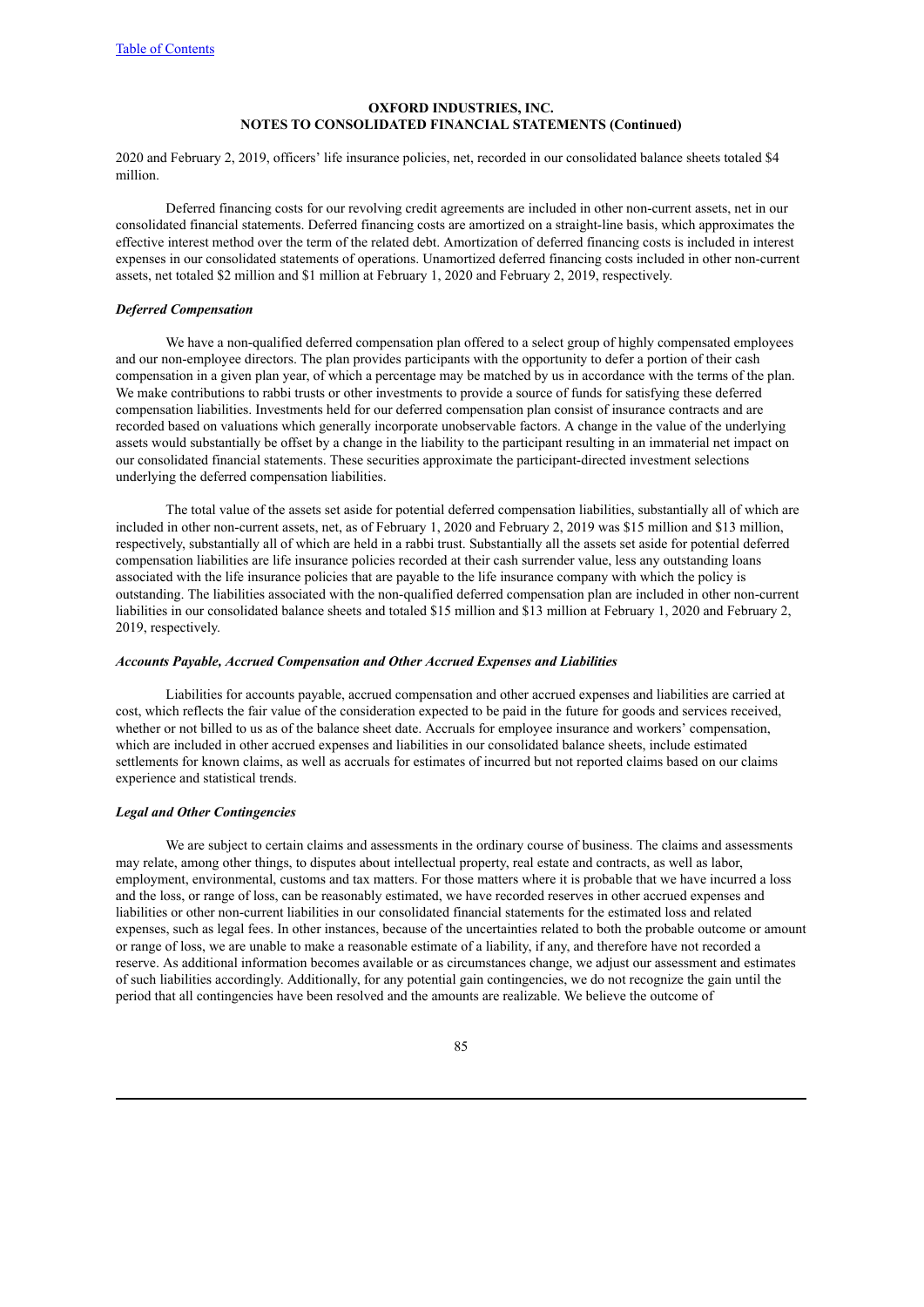outstanding or pending matters, individually and in the aggregate, will not have a material impact on our consolidated financial statements, based on information currently available.

In connection with acquisitions, we may enter into contingent consideration arrangements, which provide for the payment of additional purchase price consideration to the sellers if certain performance criteria are achieved during a specified period. We recognize the fair value of the contingent consideration based on its estimated fair value at the date of acquisition. Such valuation requires assumptions regarding anticipated cash flows, probabilities of cash flows, discount rates and other factors. Each of these assumptions may involve a significant amount of uncertainty. Subsequent to the date of acquisition, we periodically adjust the liability for the contingent consideration to reflect the fair value of the contingent consideration by reassessing our valuation assumptions as of that date. A change in assumptions related to contingent consideration amounts could have a material impact on our consolidated financial statements. Any change in the fair value of the contingent consideration is recognized in SG&A in our consolidated statements of operations.

A change in the fair value of contingent consideration of less than \$1 million and \$1 million associated with the acquisition of TBBC was recognized in our consolidated statements of operations in Fiscal 2019 and Fiscal 2018, respectively, with no such amounts recognized in our consolidated statement of operations in Fiscal 2017. As of February 1, 2020 and February 2, 2019 \$1 million of contingent consideration related to the TBBC acquisition was recognized as a liability in our consolidated balance sheet, with the majority of those amounts included in other non-current liabilities.

#### *Other Non-current Liabilities*

As of February 1, 2020, amounts included in other non-current liabilities primarily consist of deferred compensation amounts. As of February 2, 2019, other non-current liabilities include \$59 million of deferred rent and tenant improvement allowance amounts related to our operating lease agreements, which were reclassified as operating lease assets in Fiscal 2019 upon the adoption of the new lease accounting guidance.

### *Leases*

In the ordinary course of business, we enter into real estate lease agreements for retail, food and beverage, office and warehouse/distribution space, as well as leases for certain equipment. Our leases have varying terms and expirations and may have provisions to extend, renew or terminate the lease agreement at our discretion, among other terms and conditions. Our real estate lease terms are typically for a period of ten years or less and typically require rent payments with specified rent escalations periodically during the lease term. Our real estate leases usually provide for payments of our pro rata share of real estate taxes, insurance and other operating expenses applicable to the property, and certain of our leases require payment of sales taxes on rental payments. Our retail and restaurant leases often provide for contingent rent based on sales if certain sales thresholds are achieved. For many of our lease agreements, we obtain lease incentives from the landlord for tenant improvement or other allowances. Our lease agreements do not include any material residual value guarantees or material restrictive financial covenants.

Substantially all of our leases are classified as long-term operating leases, which prior to Fiscal 2019 were not recognized as assets and liabilities in our consolidated balance sheets. When a non-cancelable long-term operating lease includes fixed escalation clauses or lease incentives for rent holidays, rent expense is generally recognized on a straightline basis over the initial term of the lease from the date that we take possession of the space and assumes that any termination options or renewal options included in the lease will not be exercised. Contingent rents, including those based on a percentage of retail sales over stated levels and rental payment increases based on a contingent future event as well as lease-related payments for real estate taxes, sales taxes, insurance and other operating expenses are recognized as the expense is incurred. Prior to Fiscal 2019, the difference between the rent payable under the lease and the amount recognized on a straight-line basis was recorded in other non-current liabilities in our consolidated balance sheets, with the exception of certain amounts recognized in other accrued expenses and liabilities. Also, any tenant improvement allowance amounts received from the landlord are deferred and, prior to Fiscal 2019, were recognized in other non-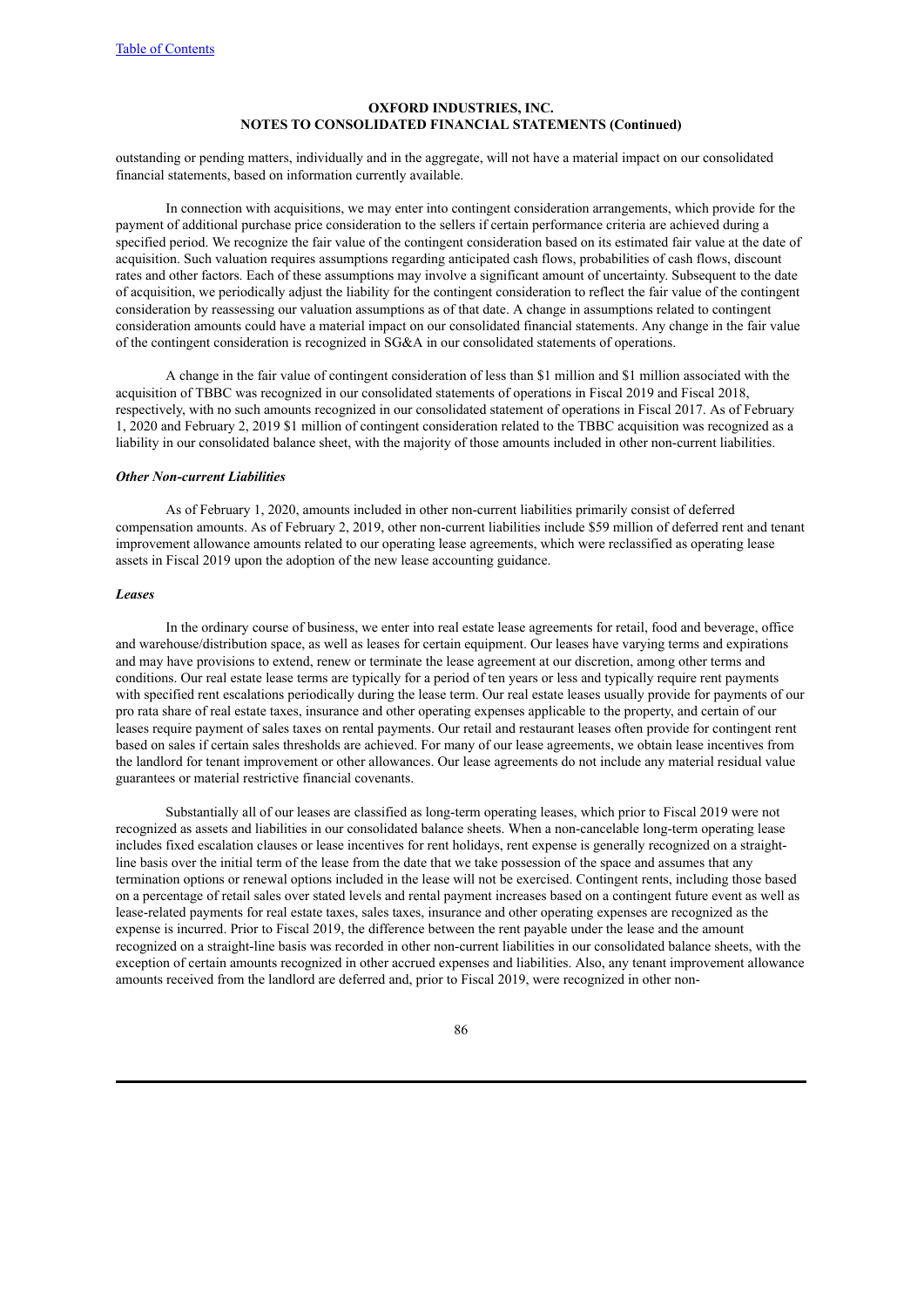current liabilities in our consolidated balance sheets. The tenant improvement allowances are then recognized in our consolidated statements of operations as a reduction to rent expense over the term of the lease agreement on a straight-line basis. Deferred rent in our consolidated balance sheets, including tenant improvement allowances and all amounts in noncurrent and current liabilities, as of February 2, 2019 was \$61 million.

Pursuant to the revised lease accounting guidance adopted at the beginning of Fiscal 2019, we determine if an arrangement is a lease at contract inception. Operating lease liabilities are recognized at the lease commencement date based on the present value of lease payments over the lease term. The significant judgments in calculating the present value of lease obligations include determining the lease term and lease payment amounts, which are dependent upon our assessment of the likelihood of exercising any renewal or termination options that are at our discretion, as well as the discount rate applied to the unpaid lease payments. Pursuant to the new lease accounting guidance, operating leases are included in operating lease assets, current operating lease liabilities and non-current operating lease liabilities in our consolidated balance sheet. The operating lease asset at commencement reflects the operating lease liability reduced for any lease incentives, including tenant improvement allowances. Lease expense for operating leases is recognized on a straight-line basis over the lease term, which is consistent with the previous guidance. Variable rental payments for real estate taxes, sales taxes, insurance, other operating expenses and contingent rent based on a percentage of net sales or adjusted periodically for inflation are not included in lease expense used to calculate the present value of lease obligations recognized in our consolidated balance sheet, but instead are recognized as incurred.

We account for the underlying operating lease asset at the individual lease level. Typically, we do not include any renewal or termination options at our discretion in the underlying lease term as the probability of exercise is not reasonably certain at the time of lease commencement. The revised lease guidance requires us to discount unpaid lease payments using the interest rate implicit in the lease or, if that rate cannot be readily determined, our incremental borrowing rate. As our leases do not provide an implicit rate, we use an estimated incremental borrowing rate based on information available at commencement date, or as of February 3, 2019 for any leases in place at adoption of the revised lease accounting guidance. Our incremental borrowing rate for a lease is the rate of interest we would have to pay on a collateralized basis over the lease term to borrow an amount equal to the lease payments. Finance leases are not material to our consolidated financial statements.

### *Foreign Currency*

We are exposed to foreign currency exchange risk when we generate net sales or incur expenses in currencies other than the functional currency of the respective operations. The resulting assets and liabilities denominated in amounts other than the respective functional currency are re-measured into the respective functional currency at the rate of exchange in effect on the balance sheet date, and income and expenses are re-measured at the average rates of exchange prevailing during the relevant period. The impact of any such re-measurement is recognized in our consolidated statements of operations in that period. Net losses (gains) included in our consolidated statements of operations related to foreign currency transactions recognized in Fiscal 2019, Fiscal 2018 and Fiscal 2017 were \$1 million, \$0 million and \$0 million, respectively.

Additionally, the financial statements of our operations for which the functional currency is a currency other than the U.S. dollar are translated into U.S. dollars at the rate of exchange in effect on the balance sheet date for the balance sheet and at the average rates of exchange prevailing during the relevant period for the statements of operations. The impact of such translation is recognized in accumulated other comprehensive income (loss) in our consolidated balance sheets and included in other comprehensive income (loss) in our consolidated statements of comprehensive income resulting in no impact on net earnings for the relevant period.

As of February 1, 2020, our foreign currency exchange risk exposure primarily results from our businesses operating outside of the United States, which are primarily related to (1) our Tommy Bahama operations in Canada, Australia and Japan purchasing goods in U.S. dollars or other currencies which are not the functional currency of the business and (2) certain other transactions, including intercompany transactions. During Fiscal 2019, Fiscal 2018 and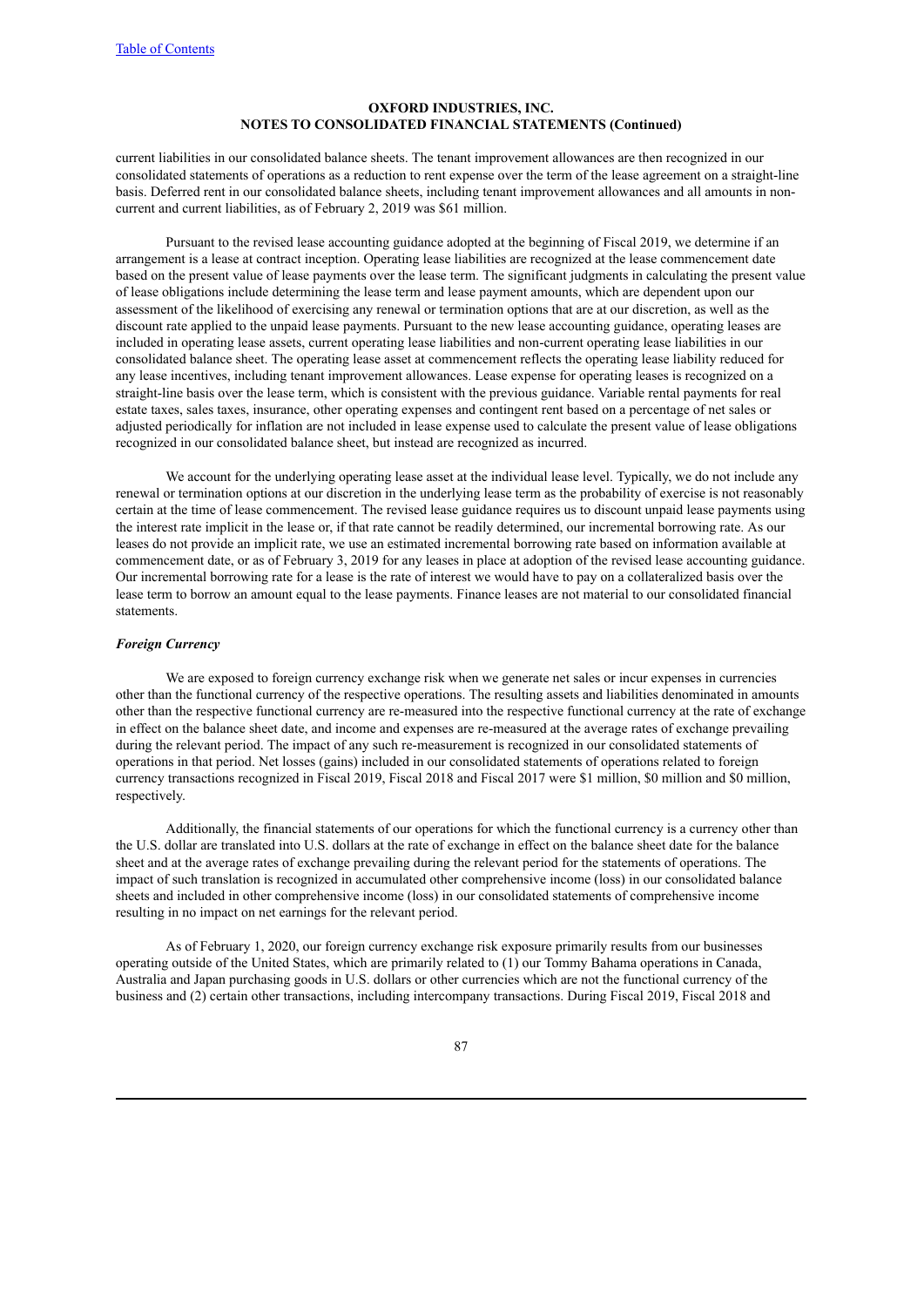Fiscal 2017 we did not enter into and were not a party to any foreign currency exchange contracts intended to mitigate the risk associated with the foreign currency exchange rate fluctuations related to our business operations or for trading or speculative purposes.

#### *Derivative Financial Instruments*

Derivative financial instruments, if any, are measured at their fair values in our consolidated balance sheets. The accounting for changes in the fair value of derivative instruments depends on whether the derivative has been designated and qualifies for hedge accounting. For any derivative financial instrument that is designated and qualifies for hedge accounting treatment and has not been settled as of period-end, the unrealized gains (losses) on the outstanding derivative financial instrument is recognized, to the extent the hedge relationship has been effective, as a component of comprehensive income in our consolidated statements of comprehensive income and accumulated other comprehensive income (loss) in our consolidated balance sheets. For any financial instrument that is not designated as a hedge for accounting purposes, or for any ineffective portion of a hedge, the unrealized gains (losses) on the outstanding derivative financial instrument is included in net earnings. Cash flows related to hedging transactions, if any, are classified in our consolidated statements of cash flows and consolidated statements of operations in the same category as the items hedged. Unrealized gains and losses on derivative financial instruments are recognized as prepaid expenses or accrued expenses, respectively. We do not use derivative financial instruments for trading or speculative purposes.

#### *Interest Rate Risk*

We are exposed to market risk from changes in interest rates on any variable-rate indebtedness under our U.S. Revolving Credit Agreement. If we have significant borrowings, we may attempt to limit the impact of interest rate changes on earnings and cash flow, primarily through a mix of variable-rate and fixed-rate debt, although at times all of our debt may be either variable-rate or fixed-rate debt. At times we may enter into interest rate swap arrangements related to certain of our variable-rate debt in order to fix the interest rate if we determine that our exposure to interest rate changes is higher than optimal. Our assessment also considers our need for flexibility in our borrowing arrangements resulting from the seasonality of our business, anticipated future cash flows and our expectations about the risk of future interest rate changes, among other factors. As of February 1, 2020, we are not a party to any interest rate swap agreements.

#### *Fair Value Measurements*

Fair value, in accordance with GAAP, is defined as the exchange price that would be received for an asset or paid to transfer a liability (an exit price) in the principal or most advantageous market for the asset or liability in an orderly transaction between market participants at the measurement date. As such, fair value is a market-based measurement that should be determined based on assumptions that market participants would use in pricing an asset or liability. Valuation techniques include the market approach (comparable market prices), the income approach (present value of future income or cash flow), and the cost approach (cost to replace the service capacity of an asset or replacement cost). These valuation techniques may be based upon observable and unobservable inputs.

The three levels of inputs used to measure fair value pursuant to the guidance are as follows: (1) Level 1—Quoted prices in active markets for identical assets or liabilities; (2) Level 2—Observable inputs other than quoted prices included in Level 1, such as quoted prices for similar assets and liabilities in active markets; quoted prices for identical or similar assets and liabilities in markets that are not active; or other inputs that are observable or can be corroborated by observable market data; and (3) Level 3—Unobservable inputs that are supported by little or no market activity and that are significant to the fair value of the assets or liabilities, which includes certain pricing models, discounted cash flow methodologies and similar techniques that use significant unobservable inputs.

Our financial instruments consist primarily of our cash and cash equivalents, accounts receivable, accounts payable, accrued expenses, other liabilities and debt, if any. Given their short-term nature, the carrying amounts of cash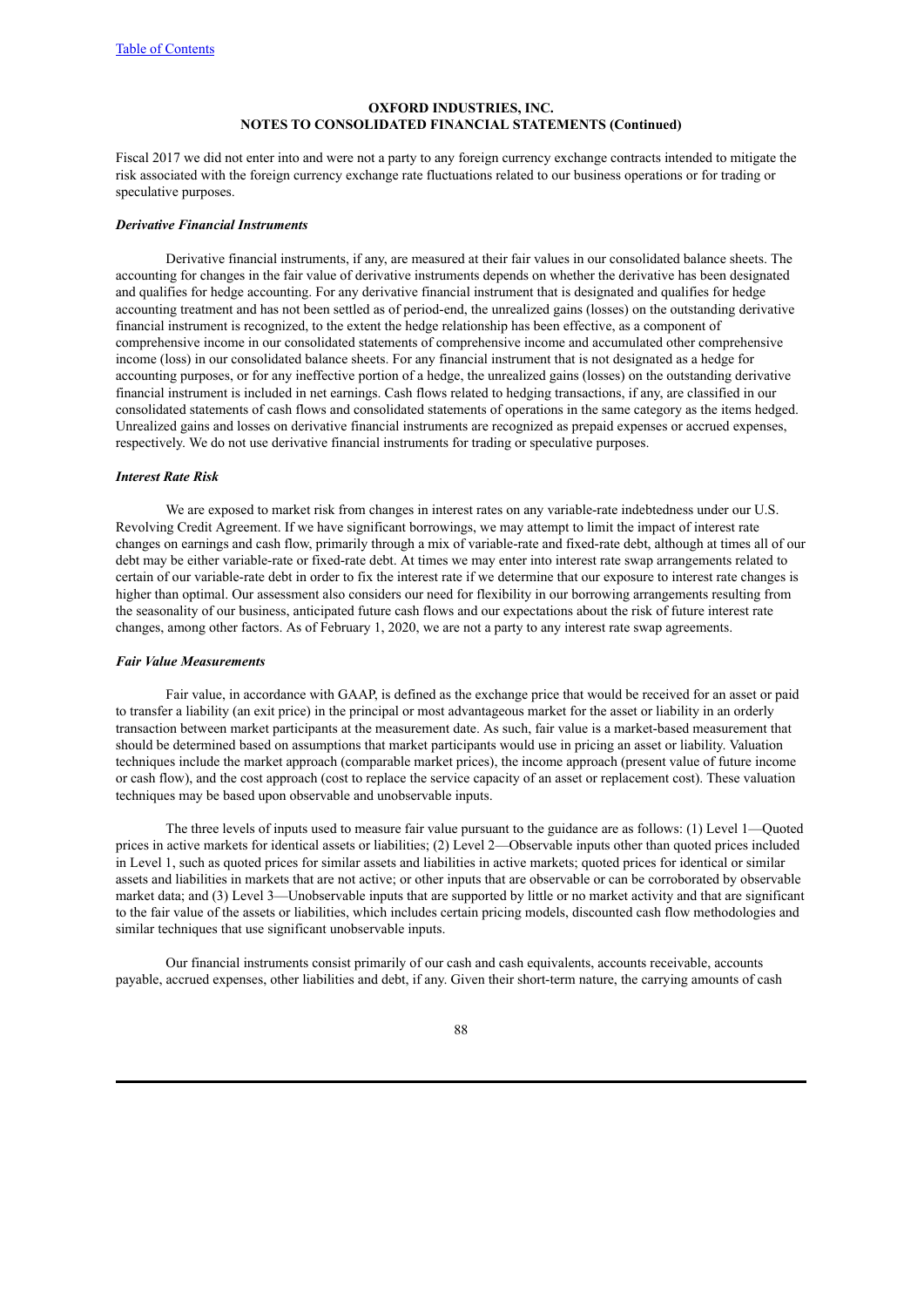and cash equivalents receivables, accounts payable, accrued expenses and other liabilities generally approximate their fair values. The fair value of cash and cash equivalents invested on an overnight basis in money market funds is based upon the quoted prices in active markets provided by the holding financial institutions, which are considered Level 1 inputs in the fair value hierarchy. Additionally, we believe the carrying amounts of our variable-rate borrowings, if any, approximate fair value. We have determined that our property and equipment, intangible assets, goodwill and operating lease assets included in our consolidated balance sheets are non-financial assets measured at fair value on a non-recurring basis. We have determined that our approaches for determining fair values of our property and equipment, intangible assets, goodwill and operating lease assets generally are based on Level 3 inputs. Additionally, for contingent consideration fair value amounts, we have determined that our approaches for determining fair value are generally based on Level 3 inputs.

### *Equity Compensation*

We have certain equity compensation plans as described in Note 8, which provide for the ability to grant restricted shares, restricted share units, options and other equity awards to our employees and non-employee directors. We recognize compensation expense related to equity awards to employees and non-employee directors in SG&A in our consolidated statements of operations based on their fair values on the grant date. The fair values of restricted shares and restricted share units are determined based on the fair value of our common stock on the grant date, regardless of whether the awards are performance or service based.

We use the fair value method to recognize compensation expense related to equity awards, with a corresponding entry to additional paid-in capital. For awards with specified service requirements, the fair value of the equity awards granted to employees is recognized over the respective service period. For performance-based awards, during the performance period we assess expected performance versus the predetermined performance goals and adjust the cumulative equity compensation expense to reflect the relative expected performance achievement. The equity compensation expense is recognized on a straight-line basis over the aggregate performance period and any additional required service period. The impact of stock award forfeitures on compensation expense is recognized at the time of forfeit as no estimate of future stock award forfeitures is considered in our calculation of compensation expense.

### *Comprehensive Income and Accumulated Other Comprehensive Loss*

Comprehensive income consists of net earnings and specified components of other comprehensive income (loss). Other comprehensive income includes changes in assets and liabilities that are not included in net earnings pursuant to GAAP, such as foreign currency translation adjustments between the functional and reporting currencies and certain unrealized gains (losses), if any. For us, other comprehensive income for each period presented includes the impact of the foreign currency translation impact of our Tommy Bahama operations in Canada, Australia and Japan. These other comprehensive income (loss) amounts are deferred in accumulated other comprehensive loss, which is included in shareholders' equity in our consolidated balance sheets. As of February 1, 2020, all amounts included in accumulated other comprehensive loss in our consolidated balance sheet reflect the net foreign currency translation adjustment related to our Tommy Bahama operations in Canada and Australia, while prior periods also included amounts related to our Tommy Bahama Japan operations as well.

During Fiscal 2019, we recognized a \$1 million charge in our consolidated statement of operations that was previously recognized in accumulated other comprehensive loss in our consolidated balance sheet. This charge relates to foreign currency amounts associated with our investment and operations in Tommy Bahama Japan, which in Fiscal 2019 we decided to exit entirely after exiting a significant portion of the business in Fiscal 2018. No material amounts of accumulated other comprehensive loss were reclassified from accumulated other comprehensive loss into our consolidated statements of operations during Fiscal 2019, Fiscal 2018 or Fiscal 2017.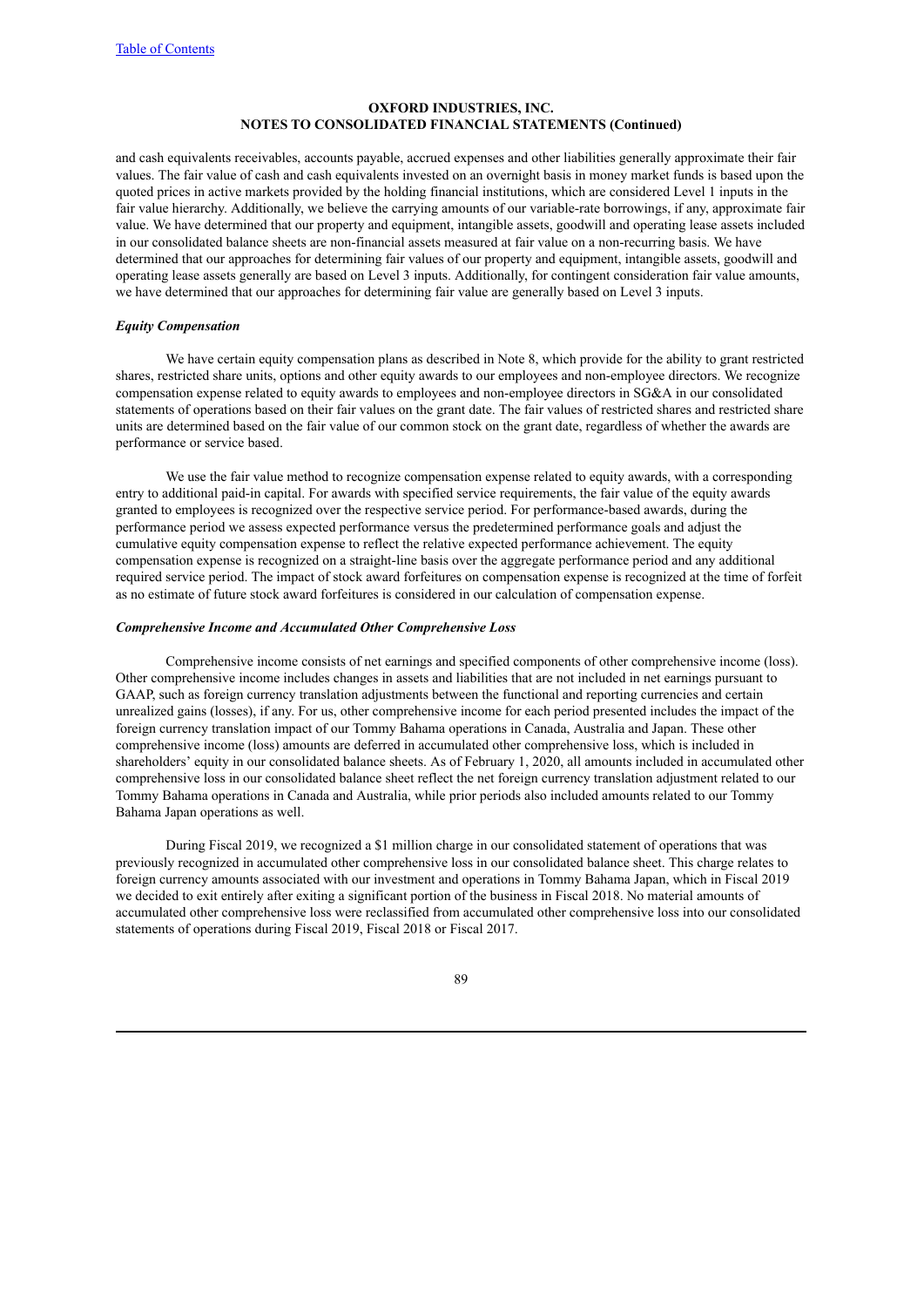### *Dividends*

Dividends are accrued at the time declared by our Board of Directors and typically paid within the same fiscal quarter.

#### *Concentration of Credit Risk and Significant Customers*

We are exposed to concentrations of credit risk as a result of our receivables balances, for which the total exposure is limited to the amount recognized in our consolidated balance sheets. We sell our merchandise to wholesale customers operating in a number of distribution channels in the United States and other countries. We extend credit to certain wholesale customers based on an evaluation of the customer's credit history and financial condition, usually without requiring collateral. Credit risk is impacted by conditions or occurrences within the economy and the retail industry and is principally dependent on each customer's financial condition. As of February 1, 2020, two customers each represented more than 10% individually, and totaled 35% in the aggregate, of our receivables included in our consolidated balance sheet.

While no individual customer represented greater than 10% of our consolidated net sales in Fiscal 2019, Fiscal 2018 or Fiscal 2017, a decision by the controlling owner of a group of stores or any significant customer to decrease the amount of merchandise purchased from us or to cease carrying our products could have an adverse effect on our results of operations in future periods.

Additionally, as of February 1, 2020, we had \$52 million of cash and cash equivalents, including \$45 million invested in money market funds. Substantially all of these amounts are with major financial institutions in the United States. Further, we maintain cash deposits with major financial institutions that exceed the insurance coverage limits provided by the Federal Deposit Insurance Corporation in the United States.

### *Income Taxes*

Income taxes included in our consolidated financial statements are determined using the asset and liability method. Under this method, income taxes are recognized based on amounts of income taxes payable or refundable in the current year as well as the impact of any items that are recognized in different periods for consolidated financial statement reporting and tax return reporting purposes. Prepaid income taxes and income taxes payable are recognized in prepaid expenses and other accrued expenses and liabilities, respectively, in our consolidated balance sheets. As certain amounts are recognized in different periods for consolidated financial statement and tax return reporting purposes, financial statement and tax bases of assets and liabilities differ, resulting in the recognition of deferred tax assets and liabilities. The deferred tax assets and liabilities reflect the estimated future tax effects attributable to these differences, as well as the impact of net operating loss, capital loss and federal and state credit carry-forwards, each as determined under enacted tax laws and rates expected to apply in the period in which such amounts are expected to be realized or settled. We account for the effect of changes in tax laws or rates in the period of enactment.

We recognize deferred tax assets to the extent we believe it is more likely than not that these assets will be realized. In making such a determination, we consider all available positive and negative evidence, including future reversals of existing taxable temporary differences, projected future taxable income, taxable income in carryback years, tax-planning strategies, and results of recent operations. Valuation allowances are established when we determine that it is more likely than not that some portion or all of a deferred tax asset will not be realized.

Valuation allowances are analyzed periodically and adjusted as events occur or circumstances change that would indicate adjustments to the valuation allowances are appropriate. If we determine that we are more likely than not to realize our deferred tax assets in the future in excess of their net recorded amount, we will reduce the deferred tax asset valuation allowance, which will reduce income tax expense. As realization of deferred tax assets and liabilities is dependent upon future taxable income in specific jurisdictions, changes in tax laws and rates and shifts in the amount of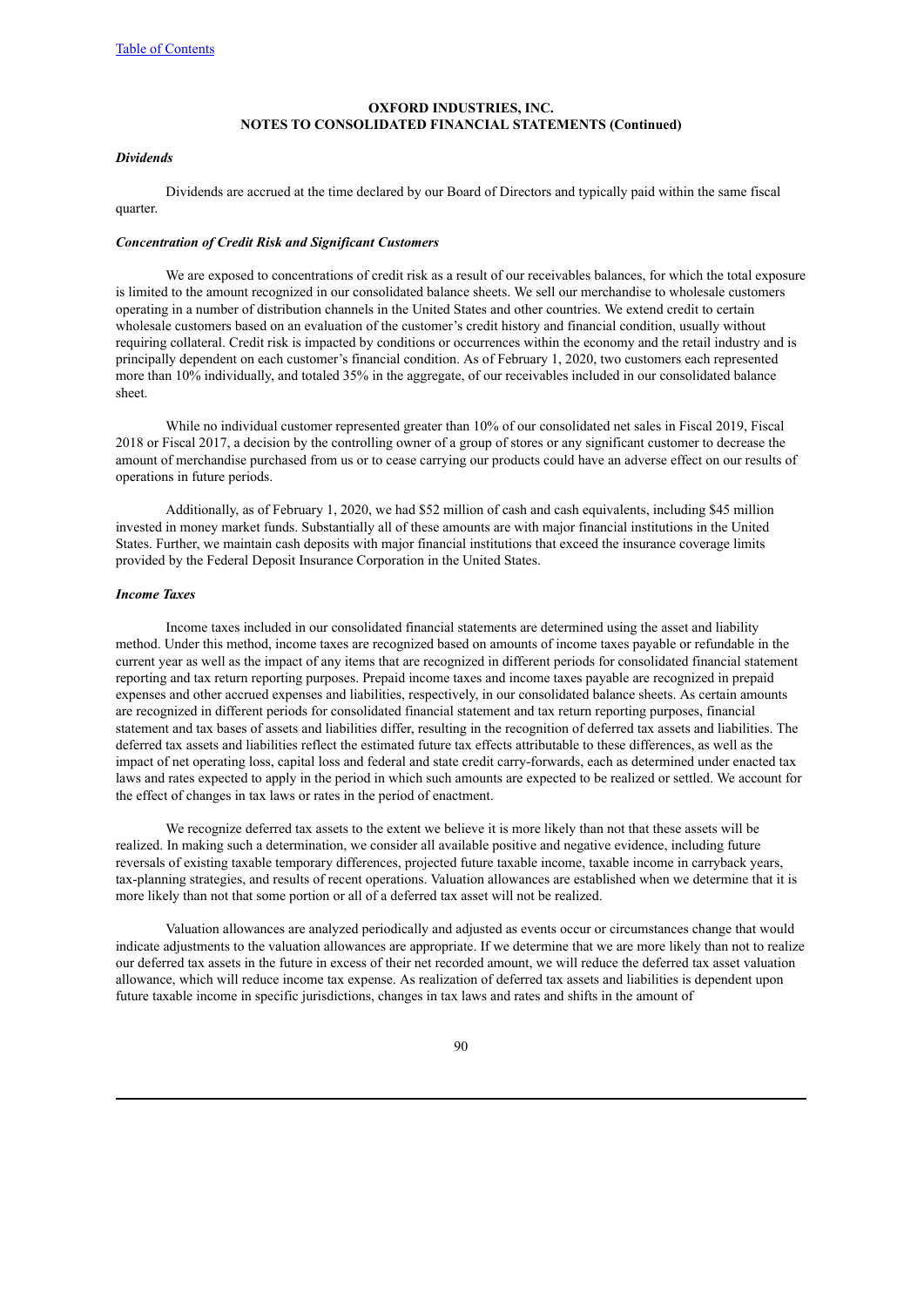taxable income among jurisdictions may have a significant impact on the amount of benefit ultimately realized for deferred tax assets and liabilities.

We use a two-step approach for evaluating uncertain tax positions. Under the two-step method, recognition occurs when we conclude that a tax position, based solely on technical merits, is more likely than not to be sustained upon examination. The second step, measurement, is only addressed if step one has been satisfied. The tax benefit recorded is measured as the largest amount of benefit determined on a cumulative probability basis that is more likely than not to be realized upon ultimate settlement. Those tax positions failing to qualify for initial recognition are recognized in the first subsequent interim period they meet the more likely than not threshold or are resolved through negotiation or litigation with the relevant taxing authority or upon expiration of the statute of limitations. Alternatively, de-recognition of a tax position that was previously recognized occurs when we subsequently determine that a tax position no longer meets the more likely than not threshold of being sustained. Interest and penalties associated with unrecognized tax positions are recorded within income tax expense in our consolidated statements of operations. As of February 1, 2020 and February 2, 2019, unrecognized tax benefit amounts, including any related penalty and interest expense, included in our consolidated balance sheet was \$1 million and \$1 million, respectively, and during each of Fiscal 2019, Fiscal 2018 and Fiscal 2017, we recognized less than \$1 million in changes in unrecognized tax benefit amounts in our consolidated statements of operations.

In the case of foreign subsidiaries there are certain exceptions to the requirement that deferred tax liabilities be recognized for the difference in the financial statement and tax bases of assets. When the financial statement basis of the investment in a foreign subsidiary, excluding undistributed earnings, exceeds the tax basis in such investment, the deferred tax liability is not recognized if management considers the investment to be essentially permanent in duration. Further, deferred tax liabilities are not required to be recognized for undistributed earnings of foreign subsidiaries when management considers those earnings to be permanently reinvested outside the United States**.** The Tax Cuts and Jobs Act ("U.S. Tax Reform") as enacted on December 22, 2017 changed the way federal tax is applied to distributions of earnings of foreign subsidiaries. Generally, the aggregate of all post-1986 accumulated undistributed earnings and profits of foreign subsidiaries as of the specified measurement dates was, if positive, subject to a U.S. "transition tax." We calculated the undistributed earnings of foreign subsidiaries as of the measurement dates and determined that no transition tax was due and accordingly did not record a transition tax amount in our consolidated statements of operations. While future distributions of foreign subsidiary earnings are generally not subject to federal tax, there are other possible tax impacts, including state taxes and foreign withholding tax, that must be considered if the earnings are not considered to be permanently reinvested. Further, U.S. Tax Reform did not exempt from federal tax the gain realized upon the sale of a foreign subsidiary and consideration must therefore be given to the impact of differences in the book and tax basis of foreign subsidiaries not arising from earnings when determining whether a liability must be recorded if the investment is not considered permanently reinvested.

U.S. Tax Reform made significant changes in the taxation of our domestic and foreign earnings, including a reduction in the domestic corporate tax rate from 35% to 21%, the move to a territorial taxation system under which the earnings of foreign subsidiaries will generally not be subject to U.S. federal income tax upon distribution, the increase in bonus depreciation available for certain assets acquired, limitations on the deduction for certain expenses, including executive compensation and interest incurred, a tax on global intangible low-taxed income ("GILTI"), disallowance of deductions for certain payments (the base erosion anti-abuse tax, or "BEAT") and certain deductions enacted for certain foreign-derived intangible income ("FDII"). While the calculations for GILTI, BEAT and FDII are complex calculations, the new provisions did not have a material impact on our effective tax rate in Fiscal 2019 and Fiscal 2018. We recognize the impact of GILTI as a period cost.

In Fiscal 2018 we adopted certain guidance that requires an entity to recognize the income tax consequences of an intra-entity transfer of an asset (other than inventory) when the transfer occurs. The impact of the adoption of this guidance resulted in a \$0.1 million reduction to retained earnings as of February 4, 2018.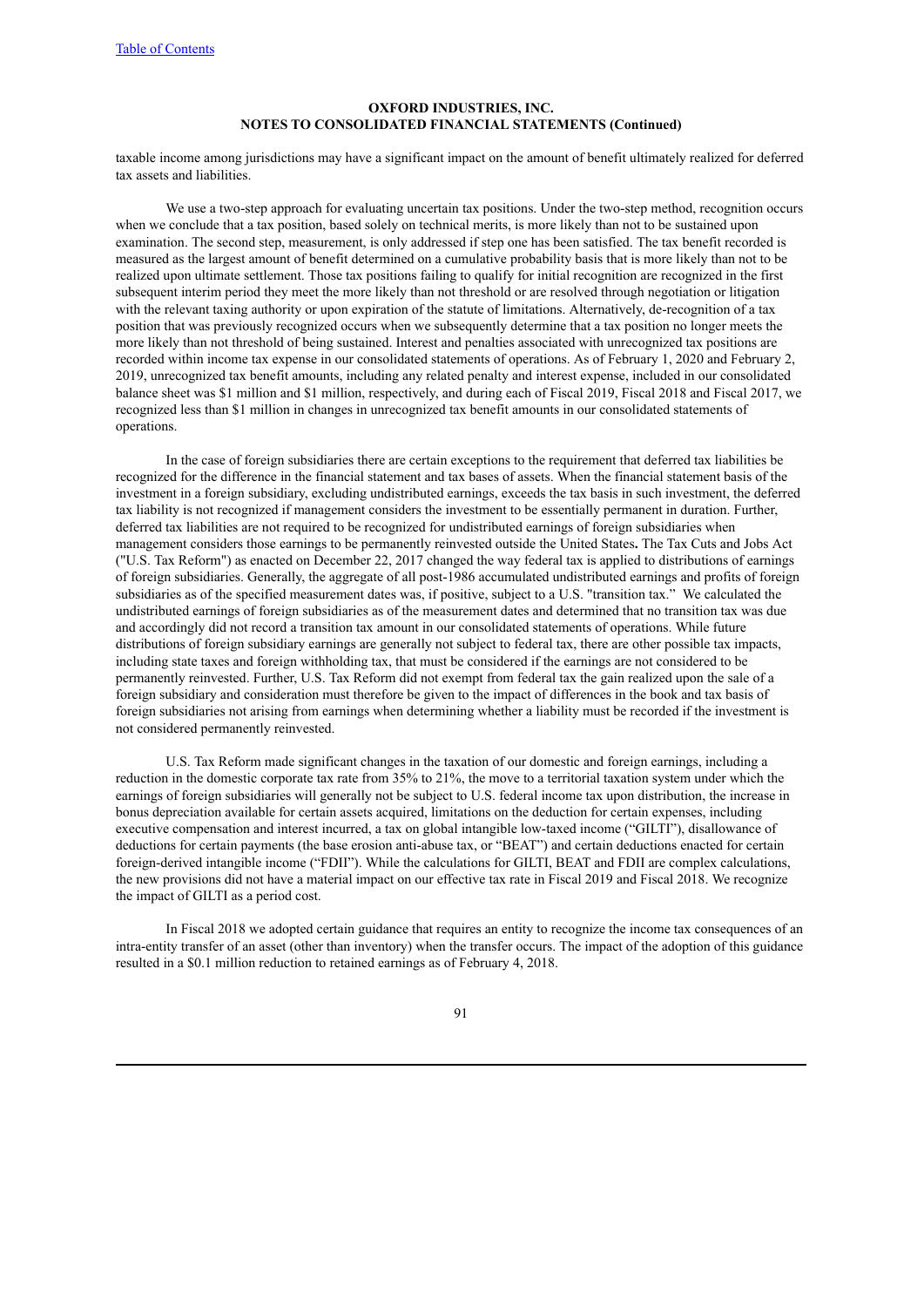We file income tax returns in the United States and various state, local and foreign jurisdictions. Our federal, state, local and foreign income tax returns filed for years prior to Fiscal 2016, with limited exceptions, are no longer subject to examination by tax authorities.

#### *Earnings (Loss) Per Share*

Basic net earnings from continuing operations, net earnings from discontinued operations and net earnings per share are each calculated by dividing the respective earnings amount by the weighted average shares outstanding during the period. Shares repurchased, if any, are removed from the weighted average number of shares outstanding upon repurchase and delivery.

Diluted net earnings from continuing operations, net earnings from discontinued operations and net earnings per share are each calculated similarly to the amounts above, except that the weighted average shares outstanding in the diluted calculations also includes the potential dilution using the treasury stock method that could occur if dilutive securities, including restricted share awards or other dilutive awards, were converted to shares. The treasury stock method assumes that shares are issued for any restricted share awards, options or other dilutive awards that are "in the money," and that we use the proceeds received to repurchase shares at the average market value of our shares for the respective period. For purposes of the treasury stock method, proceeds consist of cash to be paid and future compensation expense to be recognized.

### *Use of Estimates*

The preparation of our consolidated financial statements in conformity with GAAP requires us to make certain estimates and assumptions that affect the amounts reported as assets, liabilities, revenues and expenses in the consolidated financial statements and accompanying notes. Actual results could differ from those estimates.

### *Discontinued Operations*

Amounts included in discontinued operations in our consolidated statements of operations in Fiscal 2017 primarily consist of revisions to our net loss anticipated in connection with certain retained lease obligations related to our former Ben Sherman operating group which we sold in 2015. During Fiscal 2017, we negotiated settlements in respect of these outstanding lease obligations by agreeing to make one-time cash payments lower than the aggregate total outstanding liabilities related to discontinued operations at that time resulting in income from discontinued operations during the period. The final satisfaction of those lease obligations was completed in February 2018.

All references to assets, liabilities, revenues, expenses and other information in this report reflect continuing operations and exclude any amounts related to the discontinued operations of our former Ben Sherman operating group, except that any cash flow information includes continuing operations and discontinued operations as cash flows from discontinued operations have not been segregated from cash flow from continuing operations.

### *Accounting Standards Adopted in Fiscal 2019*

In February 2016, the FASB issued revised lease accounting guidance. The guidance requires companies to record substantially all leases, including operating leases, as assets and liabilities on the balance sheet. For these leases, we are required to recognize (1) an operating lease asset which represents our right to use, or control the use of, a specified asset for a lease term and (2) a lease liability equal to our obligation to make lease payments arising from a lease, measured on a discounted basis. We adopted the guidance on the first day of Fiscal 2019 using a modified retrospective approach. The modified retrospective approach allows us to apply the new lease accounting guidance to the financial statements for the period of adoption and apply the previous lease accounting guidance in the prior year comparative periods. The adoption of the new lease accounting guidance had a material impact on our consolidated balance sheet as a result of the non-cash recognition of operating lease assets and operating lease liabilities, but did not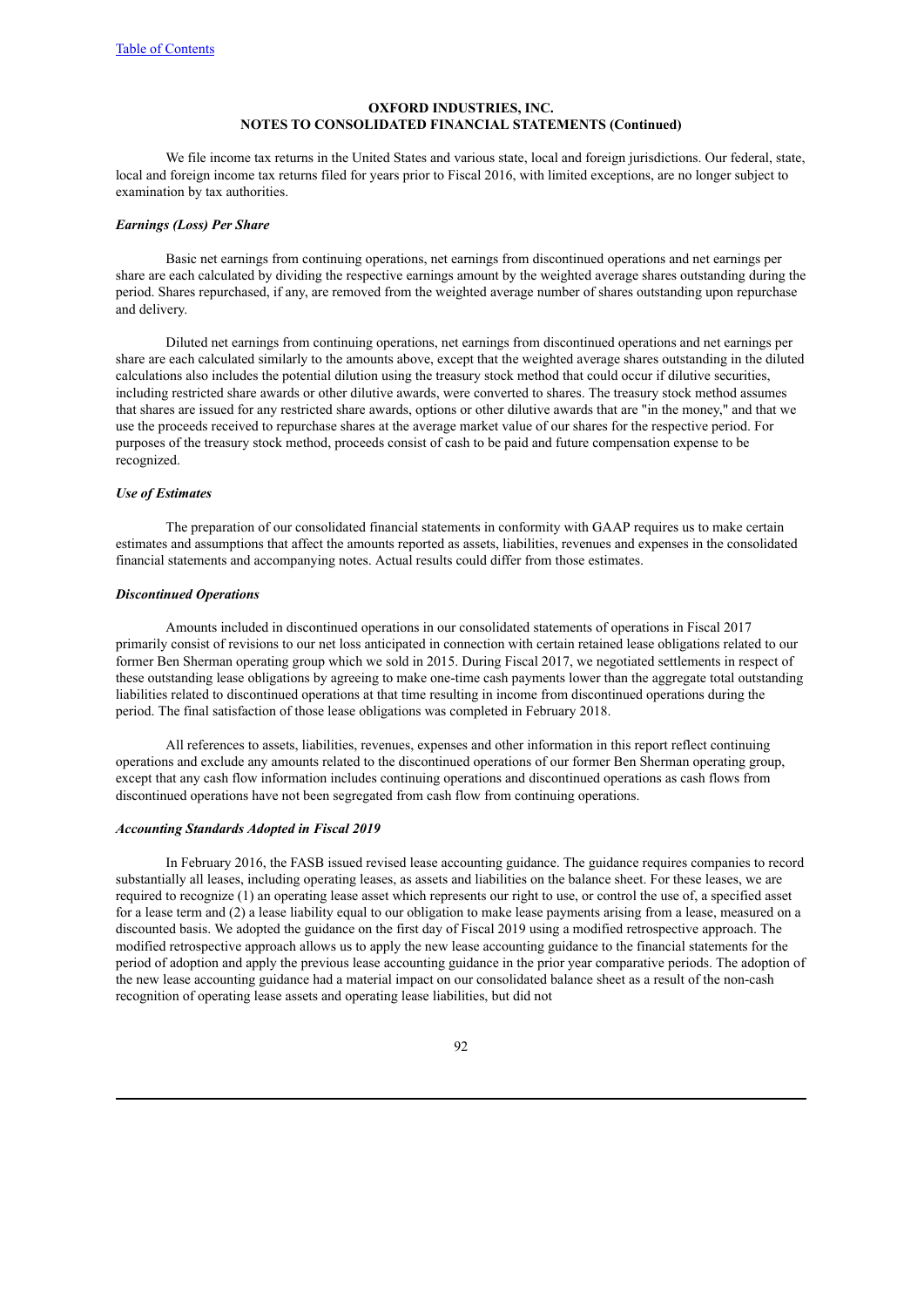have a material impact on our consolidated statements of operations or cash flows. We elected the transition relief package practical expedients by applying previous lease accounting conclusions to all leases that existed prior to the adoption date. Therefore, we have not reassessed (1) whether existing or expired contracts contain a lease, (2) lease classification for existing or expired leases, or (3) the accounting for initial direct costs that were previously capitalized. We did not elect the practical expedient to use hindsight for leases existing at the adoption date. Refer to "Leases" above and Note 6 for additional disclosures and information about accounting for leases.

Other recently issued guidance that was adopted in Fiscal 2019 did not have a material impact on our consolidated financial statements upon adoption.

### *Recently Issued Accounting Standards Applicable to Future Years*

In June 2016, the FASB issued guidance, as amended, on the measurement of credit losses on financial instruments. This guidance amends the impairment model by requiring that companies use a forward-looking approach based on expected losses to estimate credit losses on certain financial instruments, including trade receivables. This guidance will be effective in Fiscal 2020, which commenced on February 2, 2020. We are currently assessing the impact that adopting this guidance will have on our consolidated financial statements.

In December 2019, the FASB amended guidance on accounting for income taxes. This guidance amends and simplifies the accounting for income taxes by removing certain exceptions in existing guidance to reduce complexity in certain areas. This guidance will be effective for all years beginning after December 15, 2020, with early adoption permitted. We are currently assessing the impact that adopting this guidance will have on our consolidated financial statements.

Recent accounting pronouncements pending adoption not discussed above are either not applicable or not expected to have a material impact on our consolidated financial statements.

### **Note 2. Operating Groups**

We identify our operating groups based on the way our management organizes the components of our business for purposes of allocating resources and assessing performance. Our operating group structure reflects a brand-focused management approach, emphasizing operational coordination and resource allocation across each brand's direct to consumer, wholesale and licensing operations, as applicable. Our business is primarily operated through our Tommy Bahama, Lilly Pulitzer, Lanier Apparel and Southern Tide operating groups.

Tommy Bahama, Lilly Pulitzer and Southern Tide each design, source, market and distribute apparel and related products bearing their respective trademarks and license their trademarks for other product categories, while Lanier Apparel designs, sources and distributes branded and private label men's tailored clothing, sportswear and other products. Corporate and Other is a reconciling category for reporting purposes and includes our corporate offices, substantially all financing activities, the elimination of inter-segment sales and any other items that are not allocated to the operating groups including LIFO inventory accounting adjustments. Because our LIFO inventory pool does not correspond to our operating group definitions, LIFO inventory accounting adjustments are not allocated to the operating groups. Corporate and Other also includes the operations of other businesses which are not included in our operating groups, including the operations of TBBC and our Lyons, Georgia distribution center.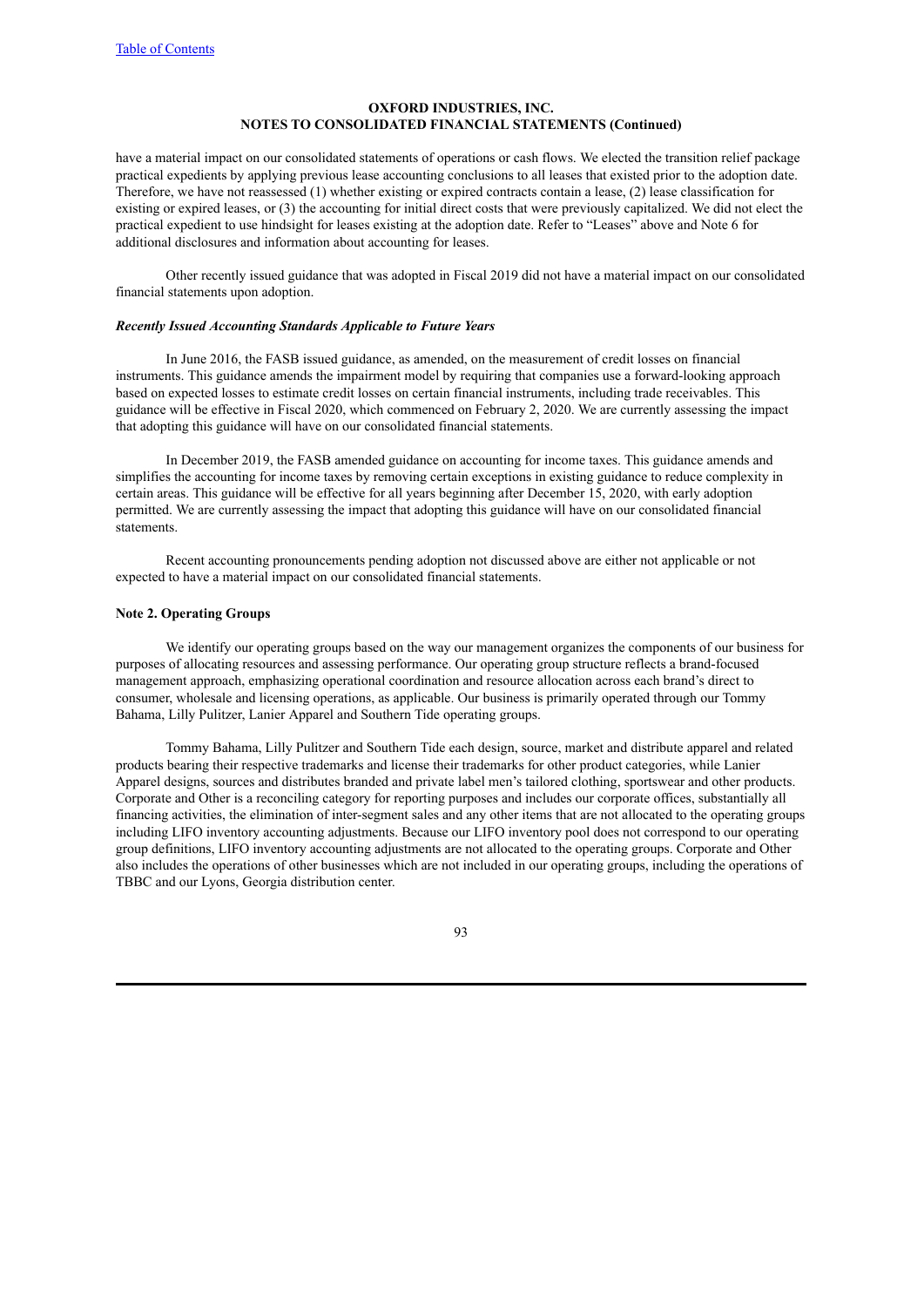The tables below present certain financial information (in thousands) about our operating groups, as well as Corporate and Other.

|                                                      | Fiscal<br>2019 |               | Fiscal<br>2018 |               | Fiscal<br>2017 |
|------------------------------------------------------|----------------|---------------|----------------|---------------|----------------|
| <b>Net sales</b>                                     |                |               |                |               |                |
| Tommy Bahama                                         | \$<br>676,652  | <sup>\$</sup> | 675,358        | S.            | 686,021        |
| <b>Lilly Pulitzer</b>                                | 284,700        |               | 272,299        |               | 248,931        |
| Lanier Apparel                                       | 97,251         |               | 100,471        |               | 106,852        |
| Southern Tide                                        | 46,409         |               | 45,248         |               | 40,940         |
| Corporate and Other                                  | 17,778         |               | 14,090         |               | 3,467          |
| <b>Consolidated net sales</b>                        | \$1,122,790    |               | \$1,107,466    |               | \$1,086,211    |
|                                                      |                |               |                |               |                |
| <b>Depreciation and amortization</b><br>Tommy Bahama | \$<br>27,852   | \$.           | 29,549         | \$.           | 30,998         |
| <b>Lilly Pulitzer</b>                                | 10,106         |               | 10,605         |               | 9,021          |
| Lanier Apparel                                       | 574            |               | 567            |               | 583            |
| Southern Tide                                        | 549            |               | 528            |               | 441            |
| Corporate and Other                                  | 1,206          |               | 1,241          |               | 1,359          |
| <b>Consolidated depreciation and amortization</b>    | \$<br>40,287   | $\mathbb{S}$  | 42,490         | $\mathcal{S}$ | 42,402         |
|                                                      |                |               |                |               |                |
| <b>Operating income (loss)</b>                       |                |               |                |               |                |
| Tommy Bahama                                         | \$<br>53,207   | <sup>\$</sup> | 53,139         | \$            | 55,002         |
| <b>Lilly Pulitzer</b>                                | 51,795         |               | 47,239         |               | 46,608         |
| Lanier Apparel                                       | 1,465          |               | 5,057          |               | 6,546          |
| Southern Tide                                        | 5,554          |               | 5,663          |               | 4,504          |
| Corporate and Other                                  | (18, 346)      |               | (20, 506)      |               | (26, 660)      |
| <b>Consolidated operating income</b>                 | 93,675         |               | 90,592         |               | 86,000         |
| Interest expense, net                                | 1,245          |               | 2,283          |               | 3,109          |
| <b>Earnings before income taxes</b>                  | \$<br>92,430   | \$            | 88,309         | \$            | 82,891         |

(1) Corporate and Other included a LIFO accounting charge of \$1 million, \$1 million and \$8 million in Fiscal 2019, Fiscal 2018 and Fiscal 2017, respectively.

|                                            | Fiscal 2019 |        | <b>Fiscal 2018</b> |        | <b>Fiscal 2017</b> |
|--------------------------------------------|-------------|--------|--------------------|--------|--------------------|
| <b>Purchases of Property and Equipment</b> |             |        |                    |        |                    |
| Tommy Bahama                               |             | 31.272 |                    | 25.111 | 24.962             |
| Lilly Pulitzer                             |             | 4.273  |                    | 10.777 | 11,150             |
| Lanier Apparel                             |             | 571    |                    | 99     | 305                |
| Southern Tide                              |             | 289    |                    | 149    | 1,138              |
| Corporate and Other                        |             | 1.016  |                    | 907    | 1.193              |
| <b>Purchases of Property and Equipment</b> |             | 37.421 |                    | 37.043 | 38.748             |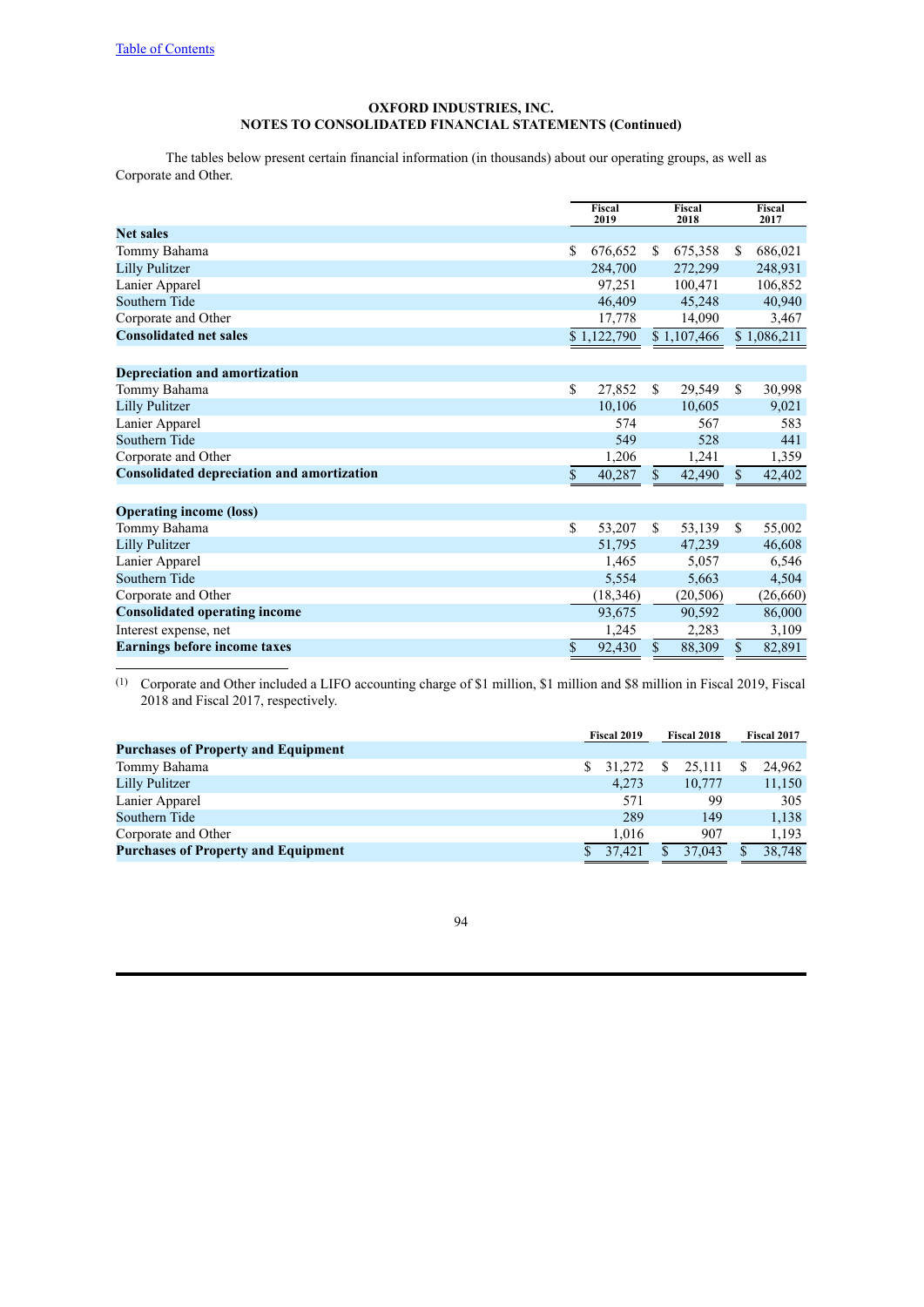|                         | February 1,<br>2020 |  | February 2,<br>2019 |
|-------------------------|---------------------|--|---------------------|
| <b>Total Assets</b>     |                     |  |                     |
| Tommy Bahama (1)        | \$<br>668,197       |  | 439,353             |
| Lilly Pulitzer (1)      | 199,913             |  | 152,113             |
| Lanier Apparel (1)      | 43.533              |  | 54,369              |
| Southern Tide (1)       | 99,667              |  | 97.939              |
| Corporate and Other (2) | 22,059              |  | (16, 520)           |
| <b>Total Assets</b>     | \$1,033,369         |  | 727,254             |

(1) The increase in total assets for Tommy Bahama, Lilly Pulitzer and Southern Tide were primarily a result of the recognition of operating lease assets in Fiscal 2019 due to the adoption of the revised lease accounting guidance, while the decrease in Lanier Apparel was primarily due to lower inventories and receivables partially offset by operating lease assets.

(2) Total assets for Corporate and Other include LIFO reserves of \$63 million and \$62 million as of February 1, 2020 and February 2, 2019, respectively. The change in total assets for Corporate and Other from February 2, 2019 was primarily due to the increased cash as of February 1, 2020.

Net book value of our property and equipment and net sales by geographic area are presented in the tables below (in thousands). The other foreign amounts primarily relate to our Tommy Bahama operations in Canada, Australia and Japan.

|                                                 |                    | February 1,<br>2020 | February 2,<br>2019 |
|-------------------------------------------------|--------------------|---------------------|---------------------|
| <b>Net Book Value of Property and Equipment</b> |                    |                     |                     |
| <b>United States</b>                            |                    | 187,032<br>\$       | 186,426<br>S        |
| Other foreign                                   |                    | 4,485               | 6,150               |
|                                                 |                    | 191,517             | 192,576<br>S        |
|                                                 |                    |                     |                     |
|                                                 | <b>Fiscal 2019</b> | Fiscal 2018         | <b>Fiscal 2017</b>  |
| <b>Net Sales</b>                                |                    |                     |                     |
| <b>United States</b>                            | \$1,086,170        | \$1,067,235         | \$1,048,619         |
| Other foreign                                   | 36,620             | 40,231              | 37,592              |
|                                                 | \$1,122,790        | \$1,107,466         | \$1,086,211         |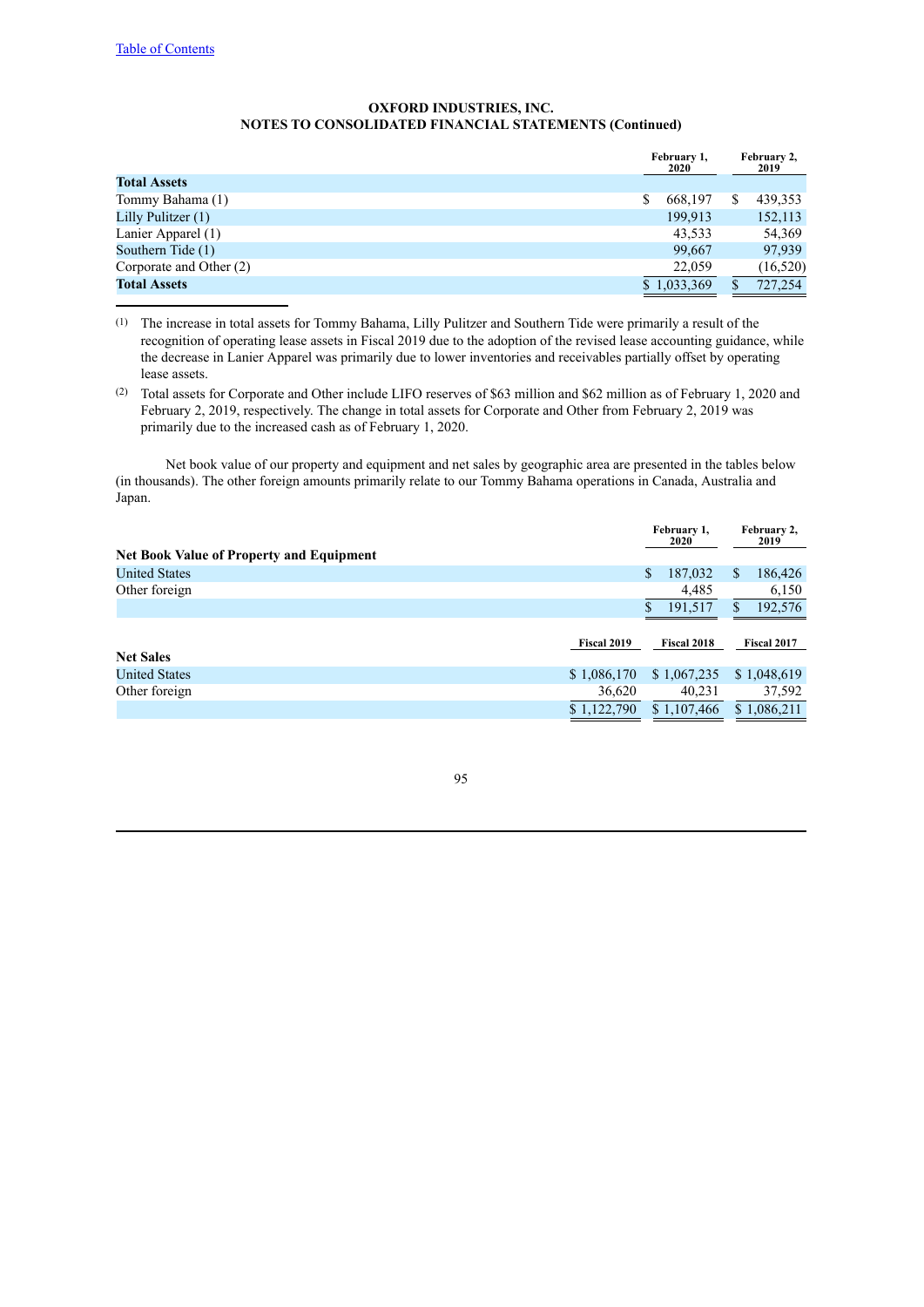The tables below quantify, for each operating group and in total, the amount of net sales by distribution channel (in thousands) and as a percentage of net sales for each period presented.

|                               | Fiscal 2019      |                |            |                |           |                 |  |  |  |  |  |
|-------------------------------|------------------|----------------|------------|----------------|-----------|-----------------|--|--|--|--|--|
|                               | <b>Net Sales</b> | Retail         | E-commerce | Restaurant     | Wholesale | Other           |  |  |  |  |  |
| Tommy Bahama                  | 676,652          | 48 %           | $20\%$     | $12\%$         | $20\%$    | $-$ %           |  |  |  |  |  |
| Lilly Pulitzer                | 284,700          | 41 $%$         | 38 %       | $-$ %          | $21\%$    | $-$ %           |  |  |  |  |  |
| Lanier Apparel                | 97,251           | $-\frac{9}{6}$ | $1\%$      | $-\frac{9}{6}$ | $99\%$    | $- \frac{9}{6}$ |  |  |  |  |  |
| Southern Tide                 | 46.409           | $-$ %          | $21\%$     | $-$ %          | 79 %      | $-$ %           |  |  |  |  |  |
| Corporate and Other           | 17,778           | $-\frac{9}{6}$ | $60\%$     | $-\frac{9}{6}$ | $32\%$    | $8\%$           |  |  |  |  |  |
| <b>Consolidated net sales</b> | \$1,122,790      | $39\%$         | $23\%$     | $8\%$          | $30\%$    | $- \frac{9}{6}$ |  |  |  |  |  |

|                               | Fiscal 2018      |                 |                |                 |           |                 |  |  |  |  |
|-------------------------------|------------------|-----------------|----------------|-----------------|-----------|-----------------|--|--|--|--|
|                               | <b>Net Sales</b> | Retail          | E-commerce     | Restaurant      | Wholesale | Other           |  |  |  |  |
| Tommy Bahama                  | 675,358          | 48 %            | $18\%$         | $13\%$          | $21\%$    | $- \frac{9}{6}$ |  |  |  |  |
| Lilly Pulitzer                | 272.299          | 42 $%$          | $36\%$         | $- \frac{9}{6}$ | $22\%$    | $-$ %           |  |  |  |  |
| Lanier Apparel                | 100,471          | $- \frac{9}{6}$ | $-\frac{9}{6}$ | $-\frac{9}{6}$  | $100\%$   | $-$ %           |  |  |  |  |
| Southern Tide                 | 45.248           | $-$ %           | 18 %           | $- \frac{9}{6}$ | $82\%$    | $-$ %           |  |  |  |  |
| Corporate and Other           | 14.090           | $-\frac{9}{6}$  | 54 $\%$        | $- \frac{9}{6}$ | $30\%$    | $16\%$          |  |  |  |  |
| <b>Consolidated net sales</b> | \$1,107,466      | $40\%$          | $21\%$         | $8\%$           | $31\%$    | $- \frac{9}{6}$ |  |  |  |  |

|                               |                  | Fiscal 2017    |            |                 |           |                 |  |  |  |  |
|-------------------------------|------------------|----------------|------------|-----------------|-----------|-----------------|--|--|--|--|
|                               | <b>Net Sales</b> | Retail         | E-commerce | Restaurant      | Wholesale | Other           |  |  |  |  |
| Tommy Bahama                  | 686,021          | 49 $%$         | $16\%$     | $12\%$          | $23\%$    | $-$ %           |  |  |  |  |
| Lilly Pulitzer                | 248.931          | 38 %           | $34\%$     | $- \frac{9}{6}$ | 28 %      | $-$ %           |  |  |  |  |
| Lanier Apparel                | 106,852          | $-$ %          | $-$ %      | $- \frac{9}{6}$ | $100\%$   | $-$ %           |  |  |  |  |
| Southern Tide                 | 40.940           | $-$ %          | $19\%$     | $- \frac{9}{6}$ | $81\%$    | $-$ %           |  |  |  |  |
| Corporate and Other           | 3.467            | $-\frac{9}{6}$ | $23\%$     | $-\frac{9}{6}$  | $16\%$    | $61\%$          |  |  |  |  |
| <b>Consolidated net sales</b> | \$1,086,211      | $39\%$         | $19\%$     | $8\%$           | $34\%$    | $- \frac{9}{6}$ |  |  |  |  |

# **Note 3. Property and Equipment, Net**

Property and equipment, carried at cost, is summarized as follows (in thousands):

|                                                | February 1,<br>2020 | February 2,<br>2019 |
|------------------------------------------------|---------------------|---------------------|
| Land                                           | 3.166               | 3,166               |
| Buildings and improvements                     | 39,563              | 38,782              |
| Furniture, fixtures, equipment and technology  | 240,527             | 223,666             |
| Leasehold improvements                         | 231,089             | 229,141             |
|                                                | 514,345             | 494,755             |
| Less accumulated depreciation and amortization | (322, 828)          | (302, 179)          |
| Property and equipment, net                    | 191.517             | 192,576             |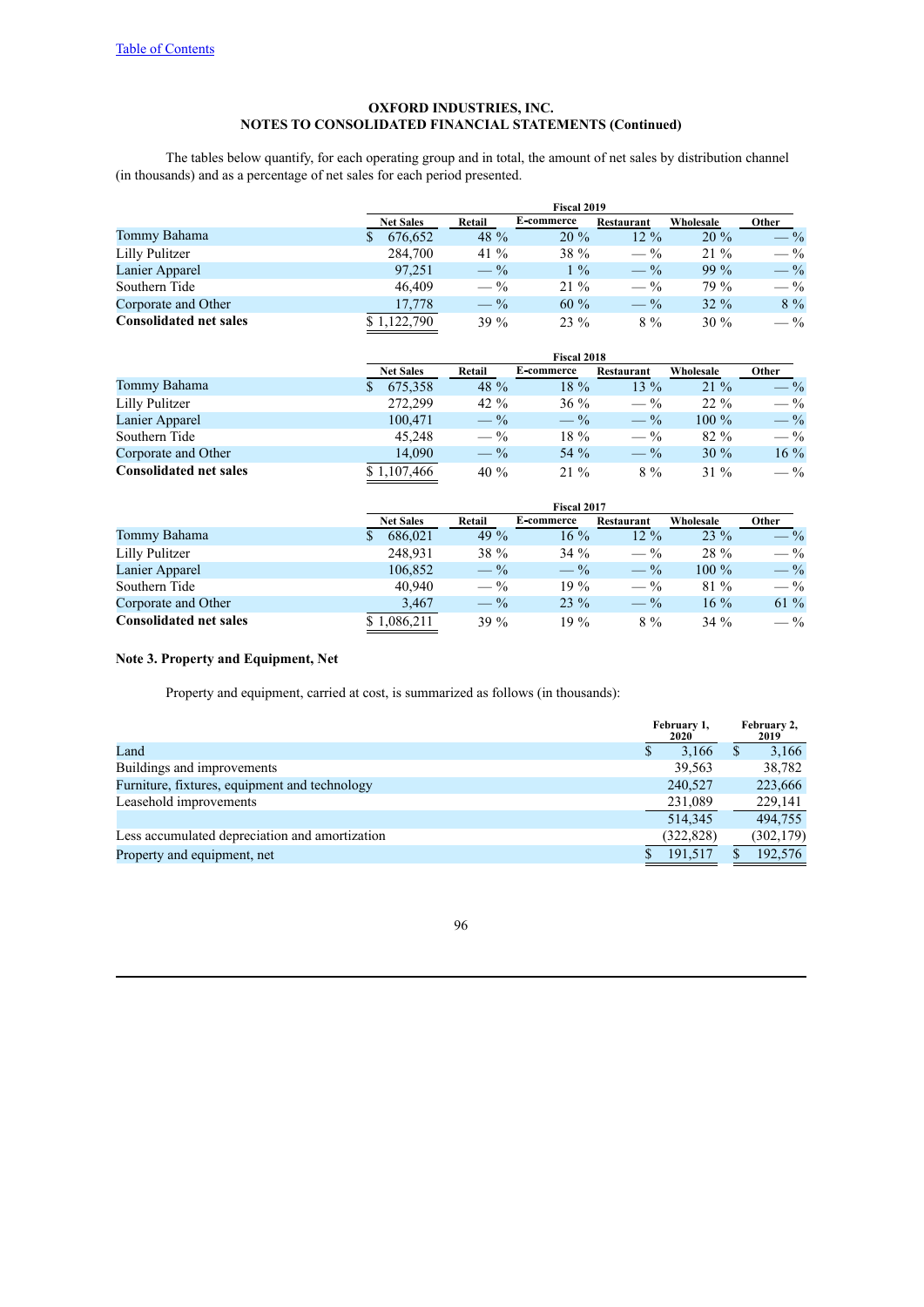# **Note 4. Intangible Assets and Goodwill**

Intangible assets by category are summarized below (in thousands):

|                                                |   | February 1,<br>2020 |   | February 2,<br>2019 |
|------------------------------------------------|---|---------------------|---|---------------------|
| Intangible assets with finite lives            | D | 51,929              | D | 51,929              |
| Accumulated amortization                       |   | (41, 924)           |   | (40, 753)           |
| Total intangible assets with finite lives, net |   | 10,005              |   | 11,176              |
|                                                |   |                     |   |                     |
| Intangible assets with indefinite lives:       |   |                     |   |                     |
| Tommy Bahama Trademarks                        | S | 110.700             |   | 110,700             |
| Lilly Pulitzer Trademarks                      |   | 27,500              |   | 27,500              |
| Southern Tide Trademarks                       |   | 26,800              |   | 26,800              |
| Total intangible assets, net                   |   | 175,005             |   | 176.176             |

Intangible assets, by operating group and in total, for Fiscal 2017, Fiscal 2018 and Fiscal 2019 are as follows (in thousands):

|                                   | <b>Tommy</b><br>Bahama | Lilly<br>Pulitzer | Lanier<br>Apparel | <b>Southern</b><br>Tide | Corporate<br>and Other | Total   |
|-----------------------------------|------------------------|-------------------|-------------------|-------------------------|------------------------|---------|
| Balance, January 28, 2017         | \$113,625              | 28,595            | 3,048<br>S        | 29,977<br>S             | S                      | 175,245 |
| Acquisition                       |                        | 1,500             |                   |                         | 4,440                  | 5,940   |
| Amortization                      | (1,580)                | (346)             | (172)             | (288)                   | (18)                   | (2,404) |
| Other, including foreign currency | 112                    |                   | (35)              |                         |                        |         |
| Balance February 3, 2018          | 112,157                | 29,749            | 2,841             | 29,689                  | 4,422                  | 178,858 |
| Acquisition                       |                        |                   |                   |                         |                        |         |
| Amortization                      | (1, 385)               | (533)             | (171)             | (288)                   | (233)                  | (2,610) |
| Other, including foreign currency | (72)                   |                   |                   |                         |                        | (72)    |
| Balance, February 2, 2019         | 110,700                | 29.216            | 2,670             | 29.401                  | 4.189                  | 176,176 |
| Acquisition                       |                        |                   |                   |                         |                        |         |
| Amortization                      |                        | (475)             | (171)             | (291)                   | (234)                  | (1,171) |
| Other, including foreign currency |                        |                   |                   |                         |                        |         |
| Balance, February 1, 2020         | \$110,700              | 28,741            | 2,499             | 29,110                  | 3,955                  | 175,005 |

Based on the current estimated useful lives assigned to our intangible assets, amortization expense for each of the next five years is expected to be \$1 million per year.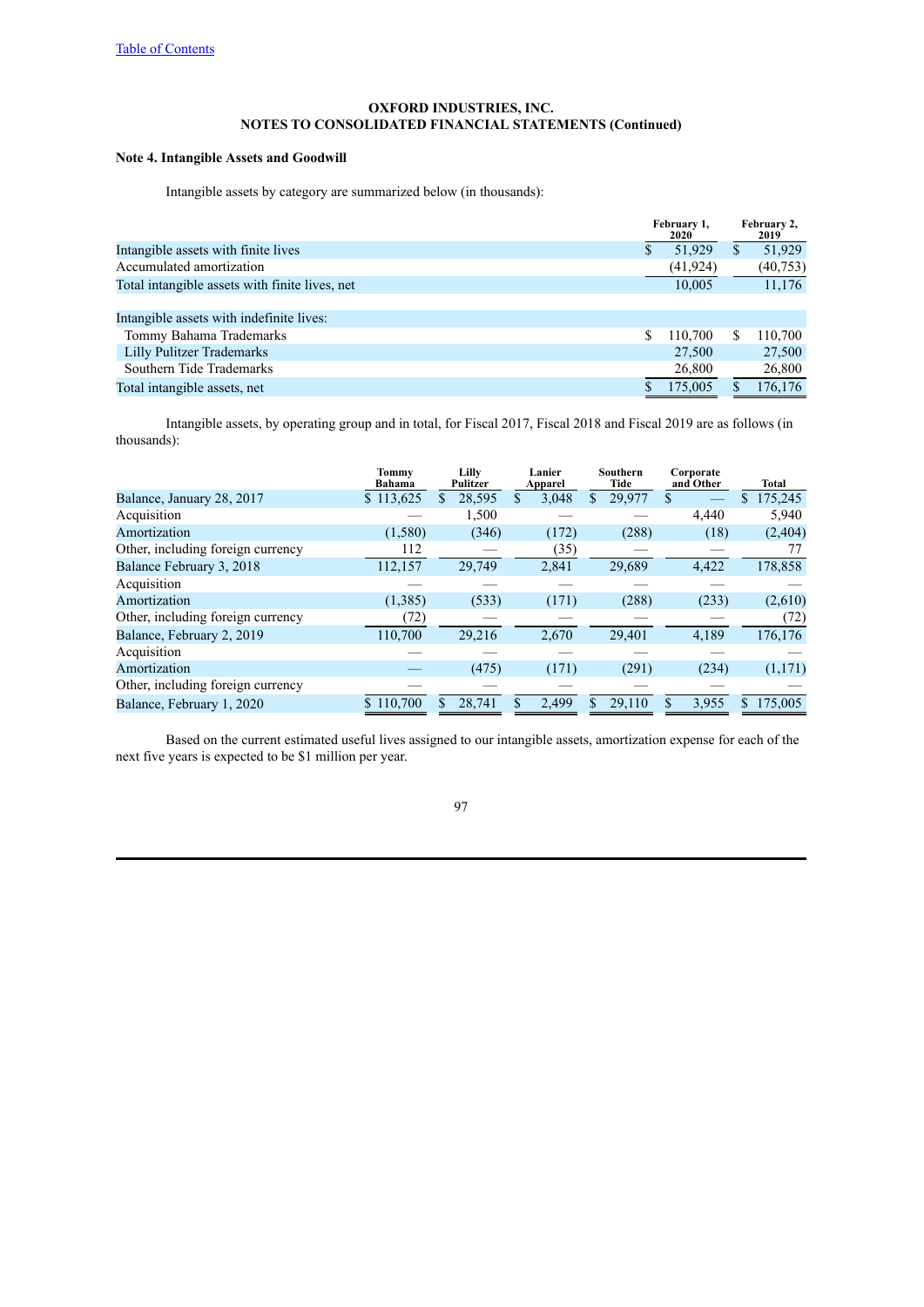Goodwill, by operating group and in total, for Fiscal 2017, Fiscal 2018 and Fiscal 2019 is as follows (in thousands):

|                                   | Tommy<br>Bahama | Lilly<br>Pulitzer | Southern<br>Tide | Corporate<br>and Other |       |        |  | Total |
|-----------------------------------|-----------------|-------------------|------------------|------------------------|-------|--------|--|-------|
| Balance, January 28, 2017         | 775<br>Ф        | 16,495<br>.D      | 42,745           | S                      |       | 60,015 |  |       |
| Acquisition                       |                 | 3,027             |                  |                        | 3,615 | 6,642  |  |       |
| Other, including foreign currency | 46              |                   |                  |                        |       | 46     |  |       |
| Balance February 3, 2018          | 821             | 19,522            | 42,745           |                        | 3,615 | 66,703 |  |       |
| Acquisition                       |                 |                   |                  |                        |       |        |  |       |
| Other, including foreign currency | (67)            |                   |                  |                        | (15)  | (82)   |  |       |
| Balance, February 2, 2019         | 754             | 19,522            | 42,745           |                        | 3,600 | 66,621 |  |       |
| Acquisition                       |                 |                   |                  |                        |       |        |  |       |
| Other, including foreign currency | (43)            |                   |                  |                        |       | (43)   |  |       |
| Balance, February 1, 2020         | 711             | 19,522            | 42,745           |                        | 3,600 | 66,578 |  |       |

# **Note 5. Debt**

In July 2019, we amended our \$325 million Fourth Amended and Restated Credit Agreement (as amended, the "U.S. Revolving Credit Agreement") by entering into the First Amendment to the Fourth Amended and Restated Credit Agreement to (1) extend the maturity of the facility to July 2024 and (2) modify certain provisions including a reduction of interest rates on certain borrowings and a reduction in unused line fees. We had no amounts outstanding as of February 1, 2020 under the U.S. Revolving Credit Agreement, compared to borrowings of \$13 million as of February 2, 2019. The U.S. Revolving Credit Agreement generally (1) is limited to a borrowing base consisting of specified percentages of eligible categories of assets, (2) accrues variable-rate interest, unused line fees and letter of credit fees based upon average unused availability or utilization, (3) requires periodic interest payments with principal due at maturity (July 2024) and (4) is secured by a first priority security interest in substantially all of the assets of Oxford Industries, Inc. and its domestic subsidiaries, including accounts receivable, books and records, chattel paper, deposit accounts, equipment, certain general intangibles, inventory, investment property (including the equity interests of certain subsidiaries), negotiable collateral, life insurance policies, supporting obligations, commercial tort claims, cash and cash equivalents, eligible trademarks, proceeds and other personal property.

To the extent cash flow needs exceed cash flow provided by our operations we will have access, subject to its terms, to our U.S. Revolving Credit Agreement to provide funding for operating activities, capital expenditures and acquisitions, if any. Our U.S. Revolving Credit Agreement is also used to establish collateral for certain insurance programs and leases and to finance trade letters of credit for product purchases, which reduce the amounts available under our line of credit when issued. As of February 1, 2020, \$3 million of letters of credit were outstanding against our U.S. Revolving Credit Agreement. After considering these limitations and the amount of eligible assets in our borrowing base, as applicable, as of February 1, 2020, we had \$322 million in unused availability under the U.S. Revolving Credit Agreement, subject to certain limitations on borrowings. See Note 14 for additional information relating to borrowings under the U.S. Revolving Credit Agreement made after February 1, 2020.

### *Covenants, Other Restrictions and Prepayment Penalties*

The U.S. Revolving Credit Agreement is subject to a number of affirmative covenants regarding the delivery of financial information, compliance with law, maintenance of property, insurance requirements and conduct of business. Also, the U.S. Revolving Credit Agreement is subject to certain negative covenants or other restrictions including, among other things, limitations on our ability to (1) incur debt, (2) guaranty certain obligations, (3) incur liens, (4) pay dividends to shareholders, (5) repurchase shares of our common stock, (6) make investments, (7) sell assets or stock of subsidiaries, (8) acquire assets or businesses, (9) merge or consolidate with other companies or (10) prepay, retire, repurchase or redeem debt.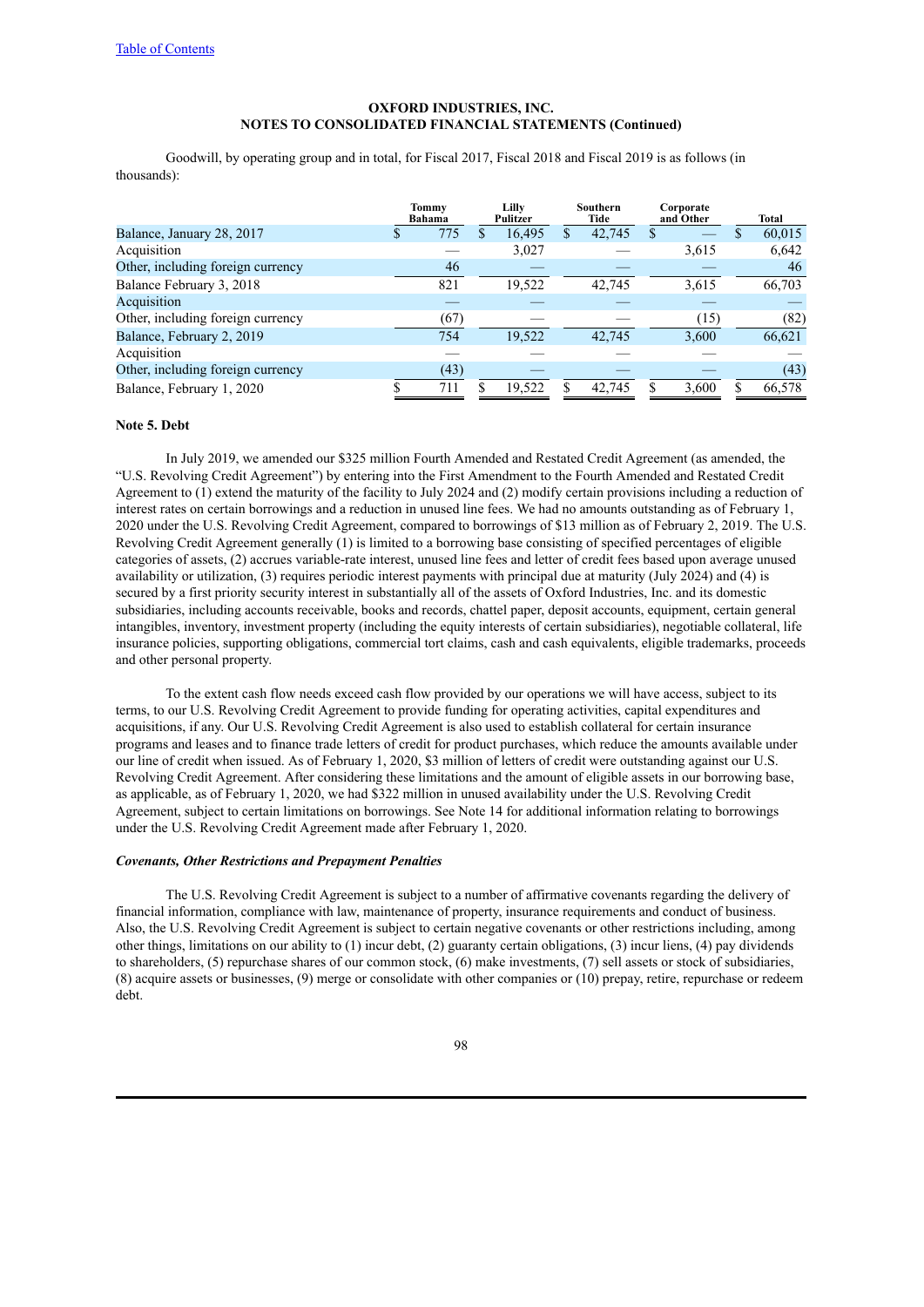Additionally, the U.S. Revolving Credit Agreement contains a financial covenant that applies only if excess availability under the agreement for three consecutive business days is less than the greater of  $(1)$  \$23.5 million or  $(2)$  10% of availability. In such case, our fixed charge coverage ratio as defined in the U.S. Revolving Credit Agreement must not be less than 1.0 to 1.0 for the immediately preceding 12 fiscal months for which financial statements have been delivered. This financial covenant continues to apply until we have maintained excess availability under the U.S. Revolving Credit Agreement of more than the greater of (1) \$23.5 million or (2) 10% of availability for 30 consecutive days.

We believe that the affirmative covenants, negative covenants, financial covenants and other restrictions under the U.S. Revolving Credit Agreement are customary for those included in similar facilities entered into at the time we amended the U.S. Revolving Credit Agreement. During Fiscal 2019 and as of February 1, 2020, no financial covenant testing was required pursuant to our U.S. Revolving Credit Agreement as the minimum availability threshold was met at all times. As of February 1, 2020, we were compliant with all covenants related to the U.S. Revolving Credit Agreement.

### **Note 6. Leases**

Substantially all lease expense, which consists of operating lease amounts, is included in SG&A in our consolidated statements of operations. For Fiscal 2019, operating lease expense, which includes amounts used in determining the operating lease liability and operating lease asset, was \$66 million and variable lease expense was \$34 million, resulting in total lease expense of \$99 million. As of February 1, 2020, the weighted-average remaining operating lease term was seven years and the weighted-average discount rate for operating leases was 4%. Cash paid for lease amounts included in the measurement of operating lease liabilities in Fiscal 2019 was \$70 million.

As of February 1, 2020, the required lease liability payments, which includes base rent amounts but excludes payments for real estate taxes, sales taxes, insurance other operating expenses and contingent rents incurred under operating lease agreements, for the fiscal years specified below were as follows (in thousands):

|                                                                     |   | <b>Operating lease</b> |
|---------------------------------------------------------------------|---|------------------------|
| 2020                                                                | S | 64,141                 |
| 2021                                                                |   | 67,213                 |
| 2022                                                                |   | 63,248                 |
| 2023                                                                |   | 59,444                 |
| 2024                                                                |   | 45,972                 |
| After 2024                                                          |   | 96,914                 |
| Total lease payments                                                |   | 396,932                |
| Less: Difference between discounted and undiscounted lease payments |   | 54,848                 |
| Present value of lease liabilities                                  |   | 342,084                |

In addition to the lease amounts included above, as of February 1, 2020, we had additional direct to consumer operating lease commitments, excluding variable lease payments, that have not yet commenced of \$4 million. These leases are expected commence in Fiscal 2020 with lease terms generally of up to 10 years.

### *Disclosures related to periods prior to adoption of revised accounting guidance*

Total rent expense in Fiscal 2018 was \$96 million, which includes base rent amounts, real estate taxes, sales taxes, insurance and other operating expenses and contingent rents incurred under all leases. Payments for real estate taxes, sales taxes, insurance, other operating expenses and contingent percentage rent are included in rent expense, but are generally not included in the aggregate minimum rental commitments, as, in most cases, the amounts payable in future periods are not quantified in the lease agreement or may be dependent on future events. The total amount of such charges included in total rent expense above were \$28 million in Fiscal 2018. As of February 2, 2019, the aggregate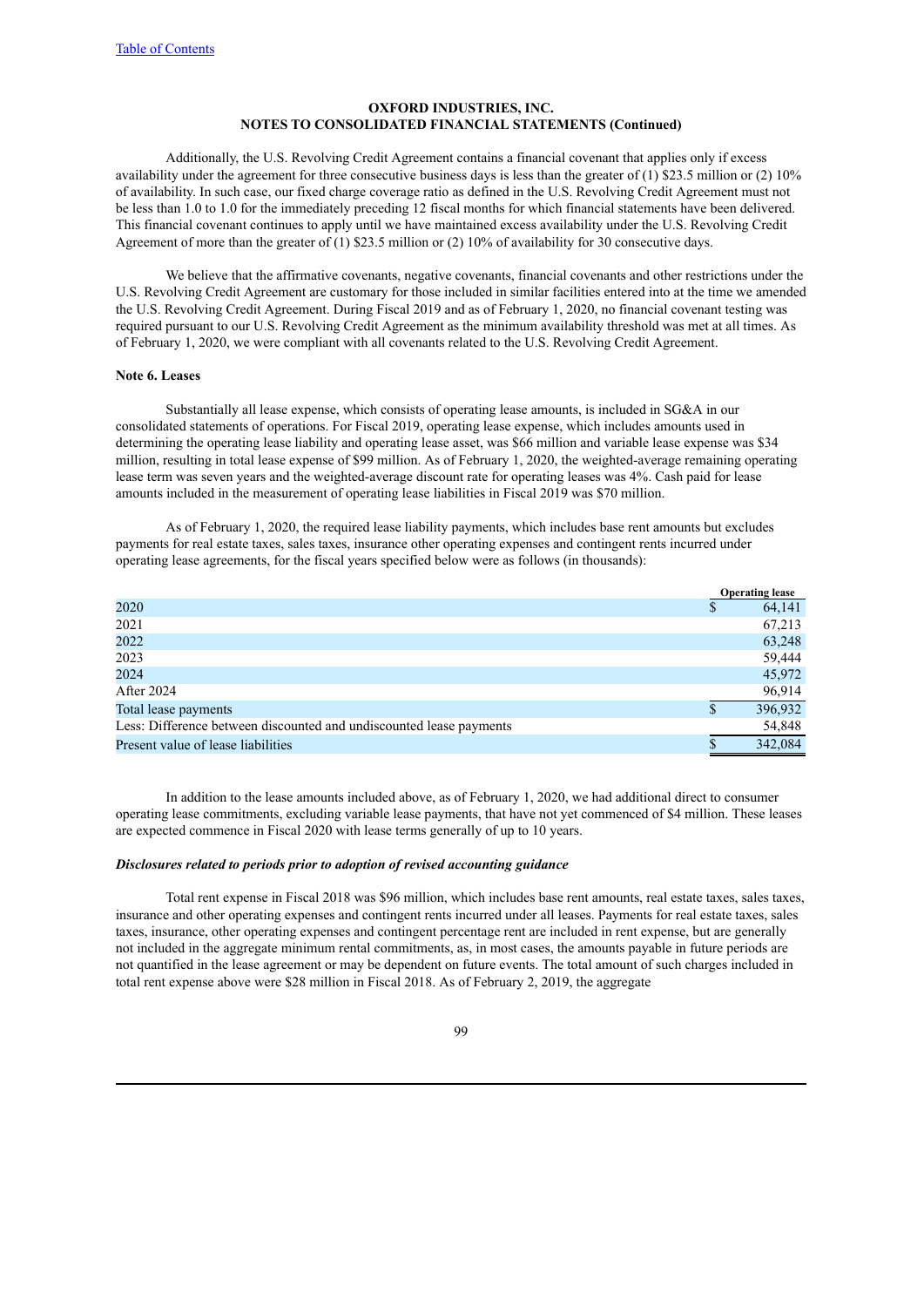minimum base rental commitments for all non-cancelable operating leases with original terms in excess of one year were \$68 million, \$66 million, \$62 million, \$59 million, and \$51 million for each of the next five years and \$124 million thereafter.

#### **Note 7. Commitments and Contingencies**

As of February 1, 2020, we are also obligated under certain apparel license and design agreements to make future minimum royalty and advertising payments of \$6 million, \$4 million, \$0 million, \$0 million, and \$0 million for each of the next five years and \$0 thereafter. These amounts do not include amounts, if any, that exceed the minimums required pursuant to the agreements.

During the 1990s, we discovered the presence of hazardous waste on one of our properties. We believe that remedial or other activities may be required, including continued investigation and monitoring of groundwater and soil, although the timing and extent of such activities is uncertain. As of both February 1, 2020 and February 2, 2019, the reserve for the remediation of this site was less than \$1 million, which is included in other non-current liabilities in our consolidated balance sheets. The amount recorded represents our estimate of the costs, on an undiscounted basis, to clean up and monitor the site as well as any associated legal and consulting fees, based on currently available information. This estimate may change in future periods as more information on the activities required and timing of those activities become known.

In Fiscal 2016, we recognized a charge of \$1 million related to an assertion of underpaid customs duties concerning the method used to determine the dutiable value of certain inventory. We appealed this assessment in accordance with the standard procedures of the relevant customs authorities. We obtained a favorable ruling on appeal resulting in the Fiscal 2018 reversal for all amounts previously accrued related to the assertion.

In connection with our Fiscal 2017 acquisition of TBBC, we entered into a contingent consideration agreement which requires us to make cash payments to the sellers of up to \$4 million in the aggregate subject to TBBC's achievement of certain earnings targets over a four year period subsequent to the acquisition. Pursuant to this contingent consideration agreement, as of February 1, 2020, less than \$1 million was earned related to Fiscal 2018 and paid in Fiscal 2019, less than \$1 million was earned related to Fiscal 2019 and is payable in Fiscal 2020. One of the sellers of TBBC is an employee and continues to manage the operations of TBBC.

### **Note 8. Shareholders' Equity**

### *Common Stock*

We had 60 million shares of \$1.00 par value per share common stock authorized for issuance as of February 1, 2020 and February 2, 2019. We had 17 million shares of common stock issued and outstanding as of February 1, 2020 and February 2, 2019.

### *Long-Term Stock Incentive Plan*

As of February 1, 2020, less than 1 million shares were available for issuance under our Long-Term Stock Incentive Plan (the "Long-Term Stock Incentive Plan"). The Long-Term Stock Incentive Plan allows us to grant equitybased awards to employees and non-employee directors in the form of stock options, stock appreciation rights, restricted shares and/or restricted share units. No additional shares are available under any predecessor plans.

Restricted share awards granted to officers and other key employees generally vest three or four years from the date of grant if (1) the performance threshold, if any, was met and (2) the employee is still employed by us on the vesting date. At the time that restricted shares are issued, the shareholder is generally, subject to the terms of the respective agreement, entitled to the same dividend and voting rights as other holders of our common stock as long as the restricted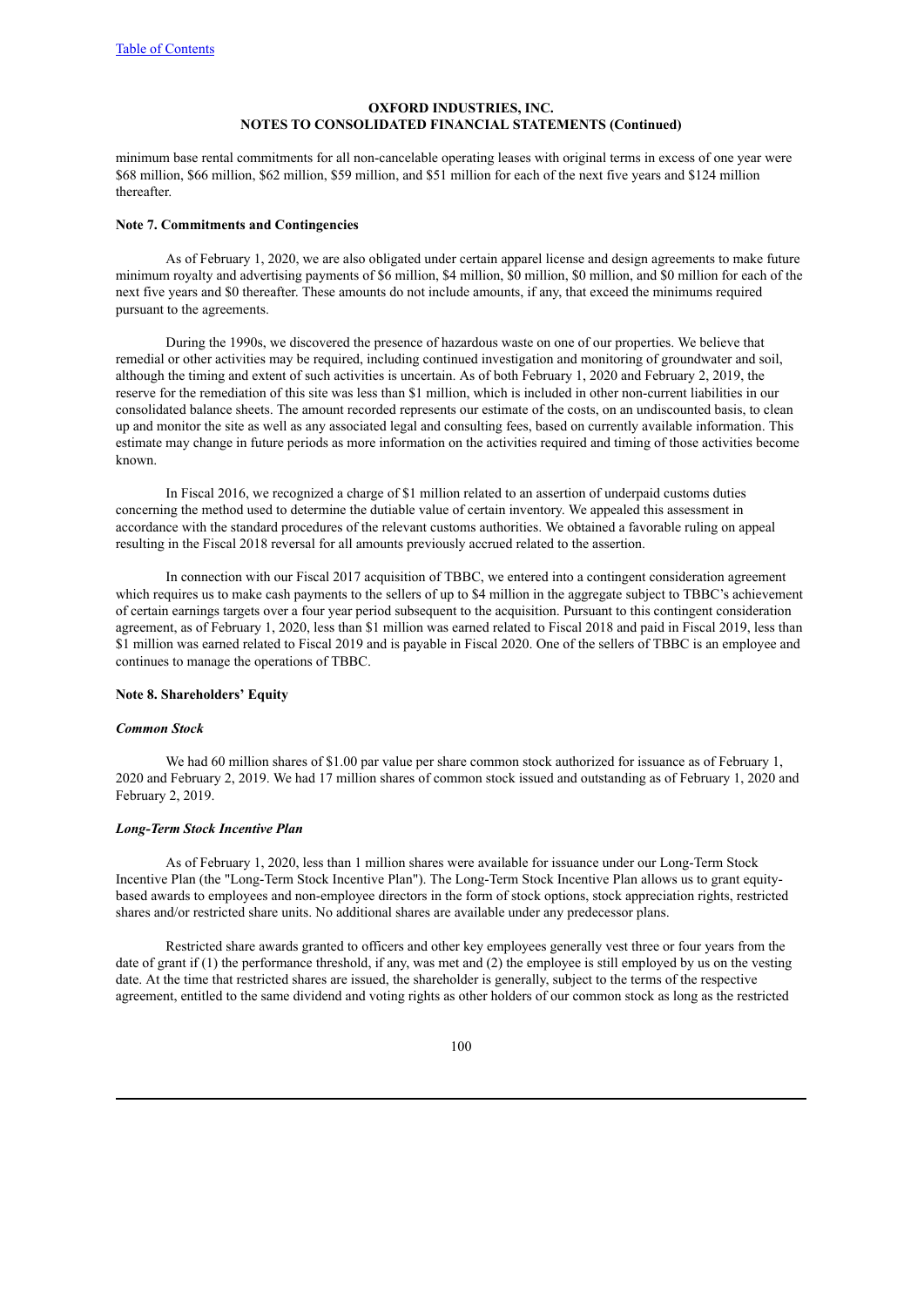shares are outstanding. The employee generally is restricted from transferring or selling any restricted shares and generally forfeits the awards upon the termination of employment prior to the end of the vesting period. The specific provisions of the awards, including exercisability and term of the award, are evidenced by agreements with the employee as determined by the compensation committee of our Board of Directors.

The table below summarizes the restricted share award activity for officers and other key employees (in shares) during Fiscal 2019, Fiscal 2018, and Fiscal 2017:

|                                                                                       | <b>Fiscal 2019</b>         |               | <b>Fiscal 2018</b>                               |                            |               | Fiscal 2017                                      |                            |     |                                                  |
|---------------------------------------------------------------------------------------|----------------------------|---------------|--------------------------------------------------|----------------------------|---------------|--------------------------------------------------|----------------------------|-----|--------------------------------------------------|
|                                                                                       | Number of<br><b>Shares</b> |               | Weighted-<br>average<br>grant date<br>fair value | Number of<br><b>Shares</b> |               | Weighted-<br>average<br>grant date<br>fair value | Number of<br><b>Shares</b> |     | Weighted-<br>average<br>grant date<br>fair value |
| Restricted share awards outstanding at                                                |                            |               |                                                  |                            |               |                                                  |                            |     |                                                  |
| beginning of fiscal year                                                              | 257,890                    | \$            | 66                                               | 211,045                    | S             | 63                                               | 228,682                    | \$  | 69                                               |
| Service-based restricted share awards<br>granted/issued                               | 42,573                     | \$            | 76                                               | 49,726                     | S             | 79                                               | 58,753                     | \$  | 56                                               |
| Performance-based restricted share awards<br>issued related to prior year performance |                            |               |                                                  |                            |               |                                                  |                            |     |                                                  |
| awards                                                                                | 43,152                     | <sup>\$</sup> | 79                                               | 72,427                     | <sup>\$</sup> | 57                                               | 30,443                     | \$  | 76                                               |
| Restricted share awards vested, including<br>restricted shares repurchased from       |                            |               |                                                  |                            |               |                                                  |                            |     |                                                  |
| employees for employees' tax liability                                                | (87, 252)                  | \$.           | 71                                               | (73, 408)                  | \$.           | 58                                               | (92, 239)                  | \$. | 78                                               |
| Restricted share awards forfeited                                                     | (4, 439)                   |               | 69                                               | (1,900)                    |               | 62                                               | (14, 594)                  |     | 58                                               |
| Restricted share awards outstanding at end.<br>of fiscal year                         | 251,924                    | S             | 68                                               | 257,890                    | \$            | 66                                               | 211,045                    | \$  | 63                                               |

The following table summarizes information about unvested restricted share awards as of February 1, 2020. The unvested restricted share awards will be settled in shares of our common stock on the vesting date, subject to the employee still being an employee at that time.

| <b>Description</b>                                                              | Number of<br>Unvested<br>Share<br>Awards | Average<br>Market<br>Price on<br>Date of Grant |
|---------------------------------------------------------------------------------|------------------------------------------|------------------------------------------------|
| Service-based & Performance-based Restricted Share Awards Vesting in April 2020 | 114,003                                  | 58                                             |
| Service-based & Performance-based Restricted Share Awards Vesting in April 2021 | 83.248                                   | 76                                             |
| Service-based Restricted Share Awards Vesting in April 2022                     | 54,673                                   | 75                                             |
| Total                                                                           | 251,924                                  |                                                |

Restricted shares pursuant to performance-based awards are not issued until approved by our compensation committee following completion of the performance period. During Fiscal 2019, approximately 40,000 restricted shares were earned by recipients related to the Fiscal 2019 performance period; however, these share awards were not included in the tables above as the awards had not been issued as of February 1, 2020. The grant date fair value of these 40,000 awards was \$76 per share, and the awards vest in April 2022.

As of February 1, 2020, there was \$8 million of unrecognized compensation expense related to the unvested restricted share awards, which have been granted to employees but have not yet vested, including the Fiscal 2019 performance-based awards issued in the first quarter of Fiscal 2020. As of February 1, 2020, the weighted average remaining life of the outstanding awards was one year.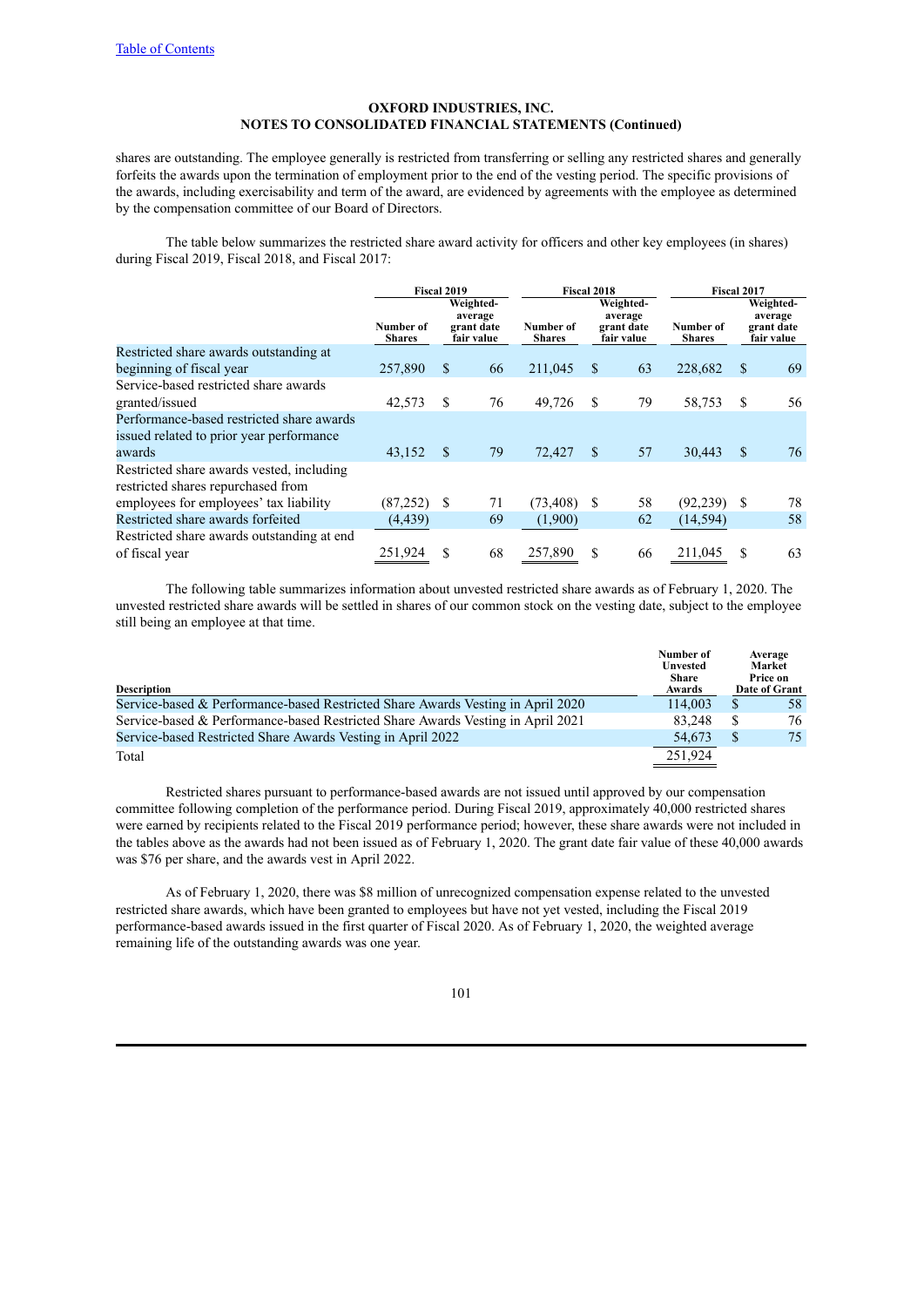In addition, we grant restricted shares to our non-employee directors for a portion of each non-employee director's annual compensation. The non-employee directors must complete certain service requirements; otherwise, the restricted shares are subject to forfeiture. On the date of issuance, the non-employee directors are entitled to the same dividend and voting rights as other holders of our common stock. The non-employee directors are restricted from transferring or selling the restricted shares prior to the end of the vesting period.

## *Employee Stock Purchase Plan*

There were less than 1 million shares of our common stock authorized for issuance under our Employee Stock Purchase Plan ("ESPP") as of February 1, 2020. The ESPP allows qualified employees to purchase shares of our common stock on a quarterly basis, based on certain limitations, through payroll deductions. The shares purchased pursuant to the ESPP are not subject to any vesting or other restrictions. On the last day of each calendar quarter, the accumulated payroll deductions are applied toward the purchase of our common stock at a price equal to 85% of the closing market price on that date. Equity compensation expense related to the employee stock purchase plan recognized was less than \$1 million in each of Fiscal 2019, Fiscal 2018 and Fiscal 2017.

#### *Preferred Stock*

We had 30 million shares of \$1.00 par value preferred stock authorized for issuance as of February 1, 2020 and February 2, 2019. No preferred shares were issued or outstanding as of February 1, 2020 or February 2, 2019.

### **Note 9. Income Taxes**

The following table summarizes our distribution between domestic and foreign earnings (loss) before income taxes and the provision (benefit) for income taxes (in thousands):

|                                                          |     | Fiscal<br>2019 |     | Fiscal<br>2018 |               | Fiscal<br>2017 |
|----------------------------------------------------------|-----|----------------|-----|----------------|---------------|----------------|
| Earnings from continuing operations before income taxes: |     |                |     |                |               |                |
| Domestic                                                 | S.  | 86,528         | S   | 85,050         | S             | 78,707         |
| Foreign                                                  |     | 5,902          |     | 3,259          |               | 4,184          |
| Earnings from continuing operations before income taxes  |     | 92,430         | \$  | 88,309         | \$            | 82,891         |
|                                                          |     |                |     |                |               |                |
| Income taxes:                                            |     |                |     |                |               |                |
| Current:                                                 |     |                |     |                |               |                |
| Federal                                                  | \$. | 18,565         | \$. | 12,543         | <sup>\$</sup> | 11,710         |
| State                                                    |     | 5,459          |     | 4,474          |               | 3,775          |
| Foreign                                                  |     | 1,650          |     | 1,979          |               | 707            |
|                                                          |     | 25,674         |     | 18,996         |               | 16,192         |
| Deferred—Domestic                                        |     | (1,870)        |     | 3.141          |               | 1.690          |
| Deferred—Foreign                                         |     | 133            |     | (119)          |               | 308            |
| Income taxes                                             |     | 23.937         | ς   | 22.018         | S             | 18,190         |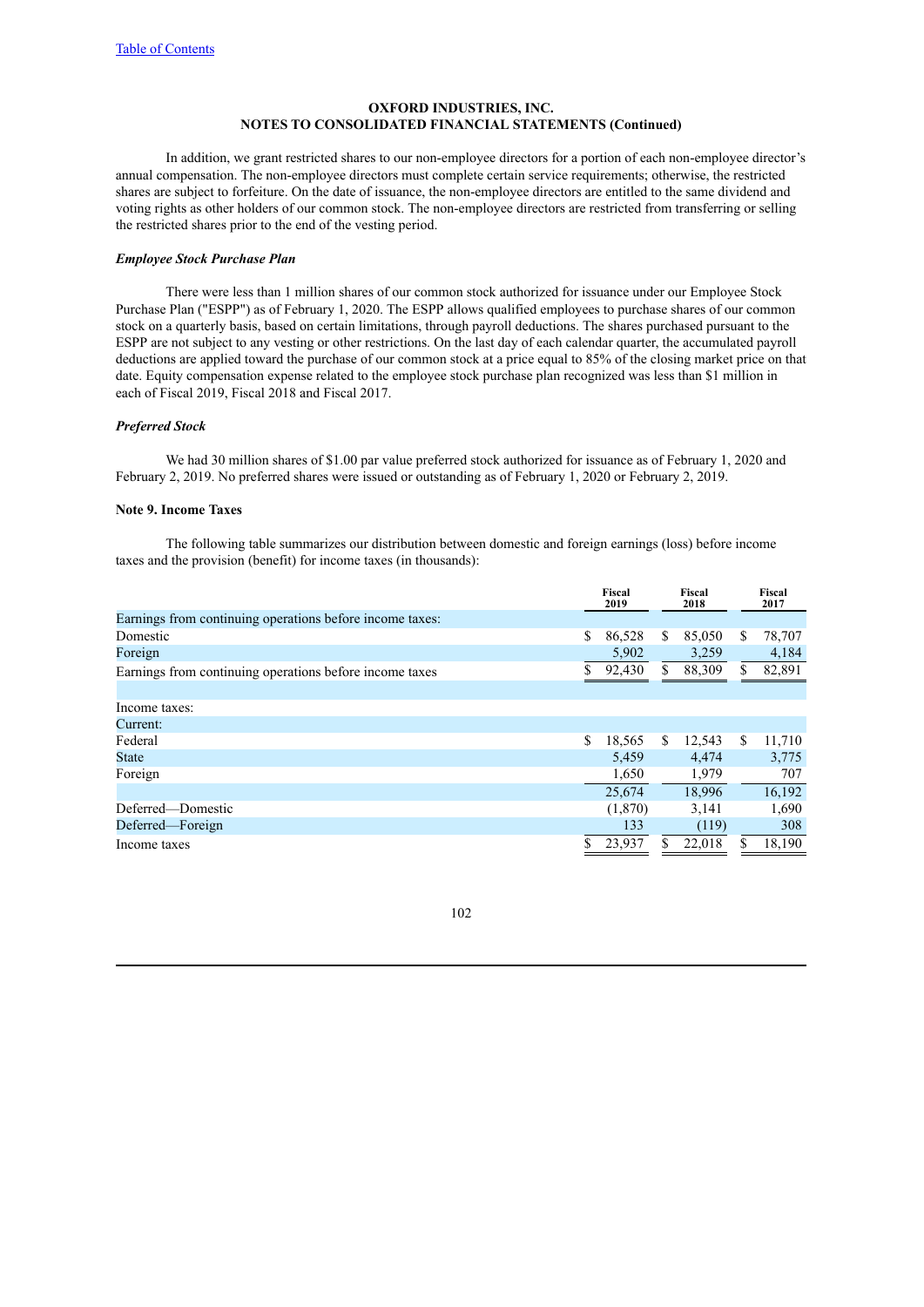Reconciliations of the United States federal statutory income tax rates and our effective tax rates are summarized as follows:

|                                                                     | Fiscal<br>2019  | Fiscal<br>2018 | Fiscal<br>2017 |
|---------------------------------------------------------------------|-----------------|----------------|----------------|
| Statutory tax rate $(1)$                                            | 21.0%           | 21.0%          | 33.7 %         |
| State income taxes—net of federal income tax benefit                | $4.4\%$         | $4.6\%$        | $3.6\%$        |
| Impact of foreign operations rate differential (2)                  | $0.2 \%$        | $0.7\%$        | $(0.6)\%$      |
| Valuation allowance for foreign losses and other carry-forwards (3) | $0.1 \%$        | (0.1)%         | $1.1\%$        |
| Impact of U.S. Tax Reform on deferred tax amounts <sup>(4)</sup>    | $- \frac{9}{6}$ | $-$ %          | $(14.4)\%$     |
| Other, net                                                          | $0.2 \%$        | $(1.3)\%$      | $(1.5)\%$      |
| Effective tax rate for continuing operations                        | 25.9%           | 24.9%          | $21.9\%$       |

(1) The statutory tax rate for Fiscal 2019 and Fiscal 2018 reflects the federal corporate tax rate of 21%. Fiscal 2017 is a blended rate that reflects the reduction of the federal corporate marginal tax rate effective January 1, 2018 as a result of U.S. Tax Reform.

- (2) Impact of foreign operations rate differential primarily reflects the rate differential between the United States and the respective foreign jurisdictions for any foreign income or losses, and the impact of any permanent differences.
- (3) Valuation allowance for foreign losses and other carry-forwards primarily reflects the valuation allowance recorded due to our inability to recognize an income tax benefit related to certain operating loss carry-forwards and deferred tax assets during the period. The benefit in Fiscal 2018 was primarily due to the utilization of certain operating loss carryforward benefits against current year earnings and changes in our assessment of the likelihood of recognition of certain foreign operating loss carryforwards.
- (4) Impact of U.S. Tax Reform on deferred tax amounts of \$12 million consists of our provisional income tax benefit amount related to the revaluation of deferred tax assets and liabilities to reflect the change in the enacted tax rate due to U.S. Tax Reform. During Fiscal 2018 as we completed our calculation of the impact of U.S. Tax Reform in accordance with Staff Accounting Bulletin No. 118, which provided us with up to one year to complete accounting for the impacts of U.S. Tax Reform, we did not recognize any material measurement period adjustments to the provisional amounts recorded in Fiscal 2017.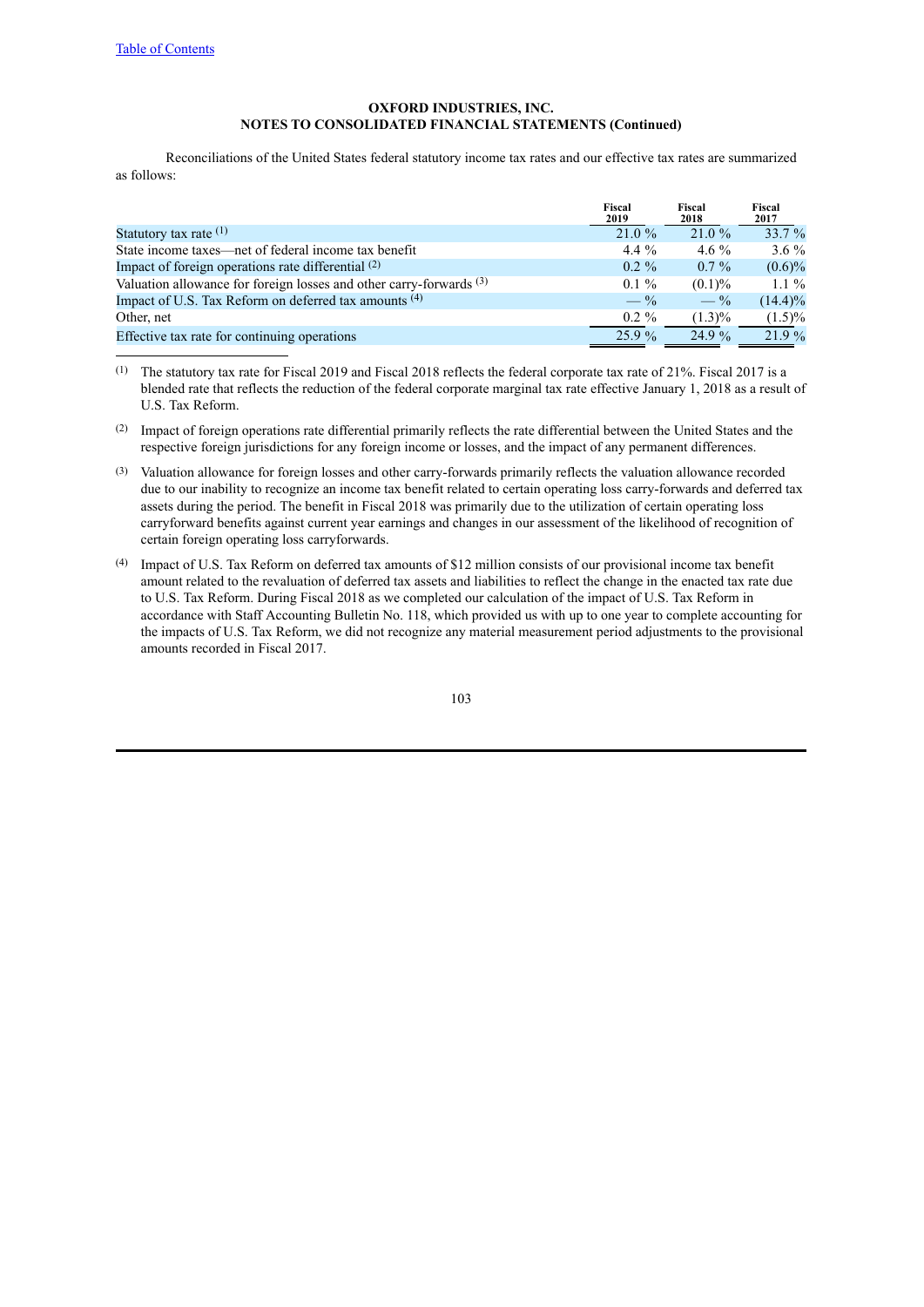Deferred tax assets and liabilities included in our consolidated balance sheets are comprised of the following (in thousands):

|                                         | February 1,<br>2020 |    | February 2,<br>2019 |
|-----------------------------------------|---------------------|----|---------------------|
| <b>Deferred Tax Assets:</b>             |                     |    |                     |
| Inventories                             | \$<br>13.067        | S. | 13,210              |
| Accrued compensation and benefits       | 8,977               |    | 8,096               |
| Receivable allowances and reserves      | 993                 |    | 890                 |
| Operating lease liabilities             | 85,969              |    | 3,371               |
| Operating loss and other carry-forwards | 3,171               |    | 2,785               |
| Other, net                              | 1,546               |    | 4,122               |
| Deferred tax assets                     | 113,723             |    | 32,474              |
| <b>Deferred Tax Liabilities:</b>        |                     |    |                     |
| Operating lease assets                  | (82, 186)           |    |                     |
| Depreciation and amortization           | (8,076)             |    | (11, 917)           |
| Acquired intangible assets              | (34, 019)           |    | (32, 913)           |
| Deferred tax liabilities                | (124, 281)          |    | (44, 830)           |
| Valuation allowance                     | (5,213)             |    | (5,103)             |
| Net deferred tax liability              | (15, 771)           |    | (17, 459)           |

As of February 1, 2020 and February 2, 2019 our operating loss and other carry-forwards primarily relate to our operations in Canada and Hong Kong, as well as certain states. The majority of these operating loss carry-forwards allow for carry-forward of at least 20 years and in some cases, indefinitely. The substantial majority of our valuation allowance of \$5 million and \$5 million as of February 1, 2020 and February 2, 2019, respectively, relates to these foreign and state operating loss carry-forwards and the deferred tax assets in those jurisdictions. The recent history of operating losses in certain jurisdictions is considered significant negative evidence against the future realizability of these tax benefits. The amount of the valuation allowance could change in the future if our operating results or estimates of future taxable operating results changes.

U.S. Tax Reform made significant changes to how foreign earnings are taxed. Certain amounts of foreign earnings are subject to U.S. federal tax currently pursuant to the GILTI rules regardless of whether those earnings are distributed, and actual distributions of foreign earnings are generally no longer subject to U.S. federal tax. We continue to assert that our investments in foreign subsidiaries and substantially all of the related earnings are permanently reinvested outside the United States. We believe that any other taxes such as foreign withholding or U.S. state tax payable would be immaterial if we were to repatriate the foreign earnings. Therefore, we have not recorded any deferred tax liabilities related to investments and earnings in our consolidated balance sheets as of February 1, 2020 and February 2, 2019.

Accounting for income taxes requires that we offset deferred tax liabilities and assets within each tax jurisdiction and present the net deferred tax amount for each jurisdiction as a net deferred tax amount in our consolidated balance sheets. The amounts of deferred income taxes included in our consolidated balance sheets are as follows (in thousands):

|                            | February 1,<br>2020 | February 2,<br>2019 |
|----------------------------|---------------------|---------------------|
| <b>Assets:</b>             |                     |                     |
| Deferred tax assets        | 769.                | 952                 |
| <b>Liabilities:</b>        |                     |                     |
| Deferred tax liabilities   | (16, 540)           | (18, 411)           |
| Net deferred tax liability |                     | (17, 459)           |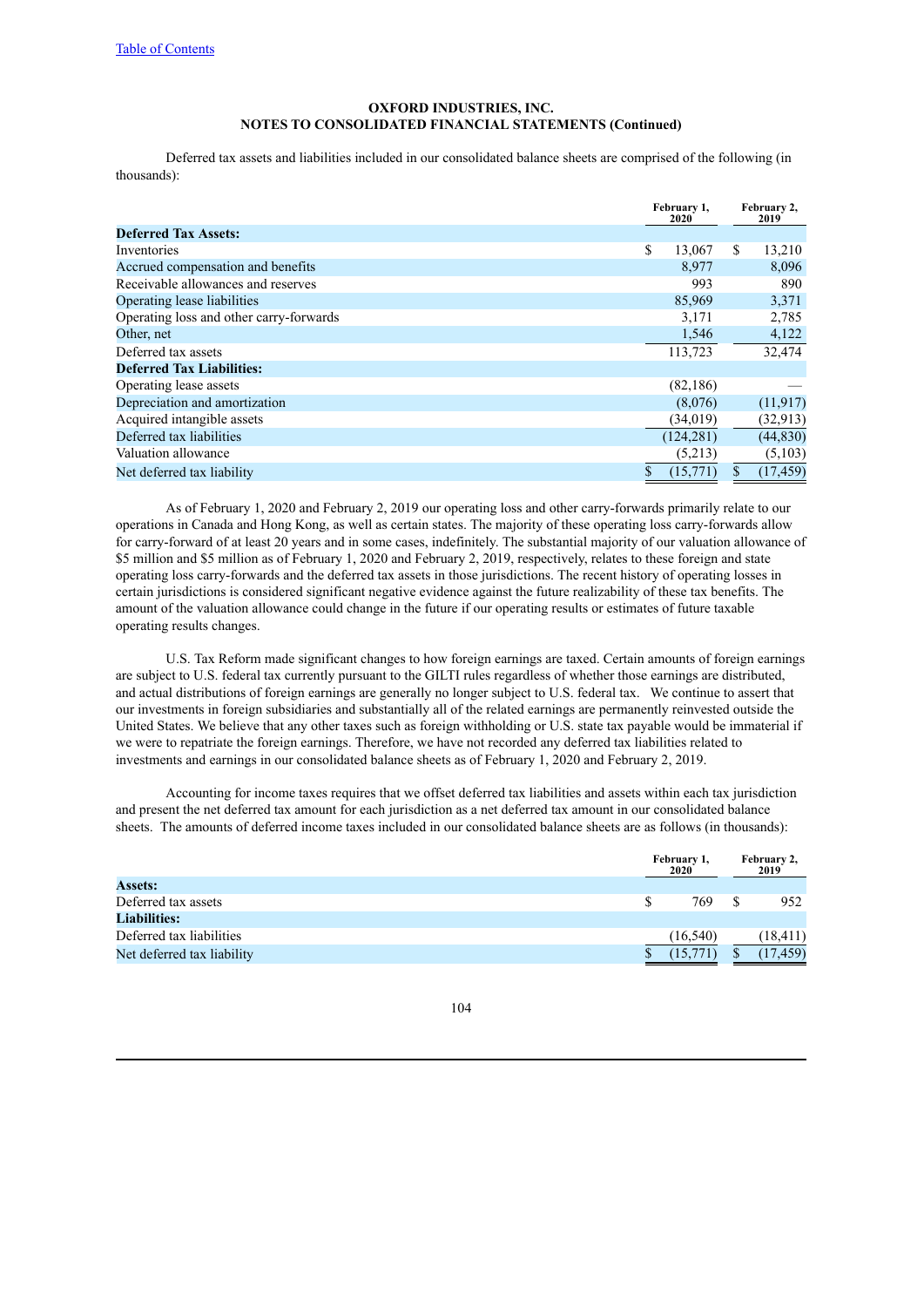### **Note 10. Defined Contribution Plans**

We have a tax-qualified voluntary retirement savings plan covering substantially all United States employees and other similar plans covering certain foreign employees. If a participant elects to contribute, a portion of the contribution may be matched by us. Additionally, we incur certain charges related to our non-qualified deferred compensation plan as discussed in Note 1. Realized and unrealized gains and losses on the deferred compensation plan investments are recorded in SG&A in our consolidated statements of operations and substantially offset the changes in deferred compensation liabilities to participants resulting from changes in market values. Our aggregate expense under these defined contribution and non-qualified deferred compensation plans in Fiscal 2019, Fiscal 2018 and Fiscal 2017 was \$5 million, \$5 million and \$4 million, respectively.

#### **Note 11. Summarized Quarterly Data (unaudited)**

Each of our fiscal quarters consists of thirteen week periods, beginning on the first day after the end of the prior fiscal quarter, except that the fourth quarter in a year with 53 weeks (such as Fiscal 2017) includes 14 weeks. Following is a summary of our Fiscal 2019 and Fiscal 2018, quarterly results (in thousands, except per share amounts):

|                                      | First<br>Ouarter |              | Second<br><b>Ouarter</b> |               | <b>Third</b><br>Ouarter |    | Fourth<br>Ouarter |               | Total <sup>(1)</sup> |
|--------------------------------------|------------------|--------------|--------------------------|---------------|-------------------------|----|-------------------|---------------|----------------------|
| <b>Fiscal 2019</b>                   |                  |              |                          |               |                         |    |                   |               |                      |
| Net sales                            | \$<br>281,973    | \$           | 302,000                  | \$            | 241,221                 | \$ | 297,596           | \$            | 1,122,790            |
| Gross profit                         | \$<br>165,769    | S            | 179,825                  | \$            | 132,980                 | \$ | 166,393           | \$            | 644,967              |
| Operating income                     | \$<br>29,742     | \$           | 40,259                   | \$            | 2,594                   | \$ | 21,080            | \$            | 93,675               |
| Net earnings                         | \$<br>21,657     | \$           | 29,836                   | \$            | 1,668                   | \$ | 15,332            | $\mathbf{\$}$ | 68,493               |
| Net earnings per share:              |                  |              |                          |               |                         |    |                   |               |                      |
| Basic                                | \$<br>1.30       | $\mathbb{S}$ | 1.78                     | \$            | 0.10                    | \$ | 0.91              | \$            | 4.09                 |
| Diluted                              | \$<br>1.29       | \$           | 1.76                     | \$            | 0.10                    | \$ | 0.90              | \$            | 4.05                 |
| Weighted average shares outstanding: |                  |              |                          |               |                         |    |                   |               |                      |
| <b>Basic</b>                         | 16,713           |              | 16,760                   |               | 16,773                  |    | 16,779            |               | 16,756               |
| Diluted                              | 16,848           |              | 16,907                   |               | 16,934                  |    | 16,965            |               | 16,914               |
| <b>Fiscal 2018</b>                   |                  |              |                          |               |                         |    |                   |               |                      |
| Net sales                            | \$<br>272,628    | \$           | 302,641                  | <sup>\$</sup> | 233,662                 | \$ | 298,535           |               | \$1,107,466          |
| Gross profit                         | \$<br>164,146    | S            | 179,297                  | \$            | 129,279                 | \$ | 164,402           | \$            | 637,124              |
| Operating income                     | \$<br>28,373     | \$           | 36,513                   | $\mathbf S$   | 3,705                   | \$ | 22,001            | \$            | 90,592               |
| Net earnings                         | \$<br>20,567     | \$           | 27,184                   | \$            | 1,861                   | \$ | 16,679            | \$            | 66,291               |
| Net earnings per share:              |                  |              |                          |               |                         |    |                   |               |                      |
| <b>Basic</b>                         | \$<br>1.24       | S            | 1.63                     | \$            | 0.11                    | \$ | 1.00              | \$            | 3.97                 |
| Diluted                              | \$<br>1.23       | \$           | 1.61                     | \$            | 0.11                    | \$ | 0.99              | \$            | 3.94                 |
| Weighted average shares outstanding: |                  |              |                          |               |                         |    |                   |               |                      |
| Basic                                | 16,639           |              | 16,683                   |               | 16,694                  |    | 16,698            |               | 16,678               |
| Diluted                              | 16,769           |              | 16,840                   |               | 16,870                  |    | 16,890            |               | 16,842               |

(1) The sum of the quarterly net earnings per share amounts may not equal the amount for the year due to rounding.

The Fourth Quarters of Fiscal 2019 and Fiscal 2018 included a LIFO accounting charge of \$1 million and \$1 million, respectively. The full years of Fiscal 2019 and Fiscal 2018 included a LIFO accounting charge of \$1 million and \$1 million, respectively.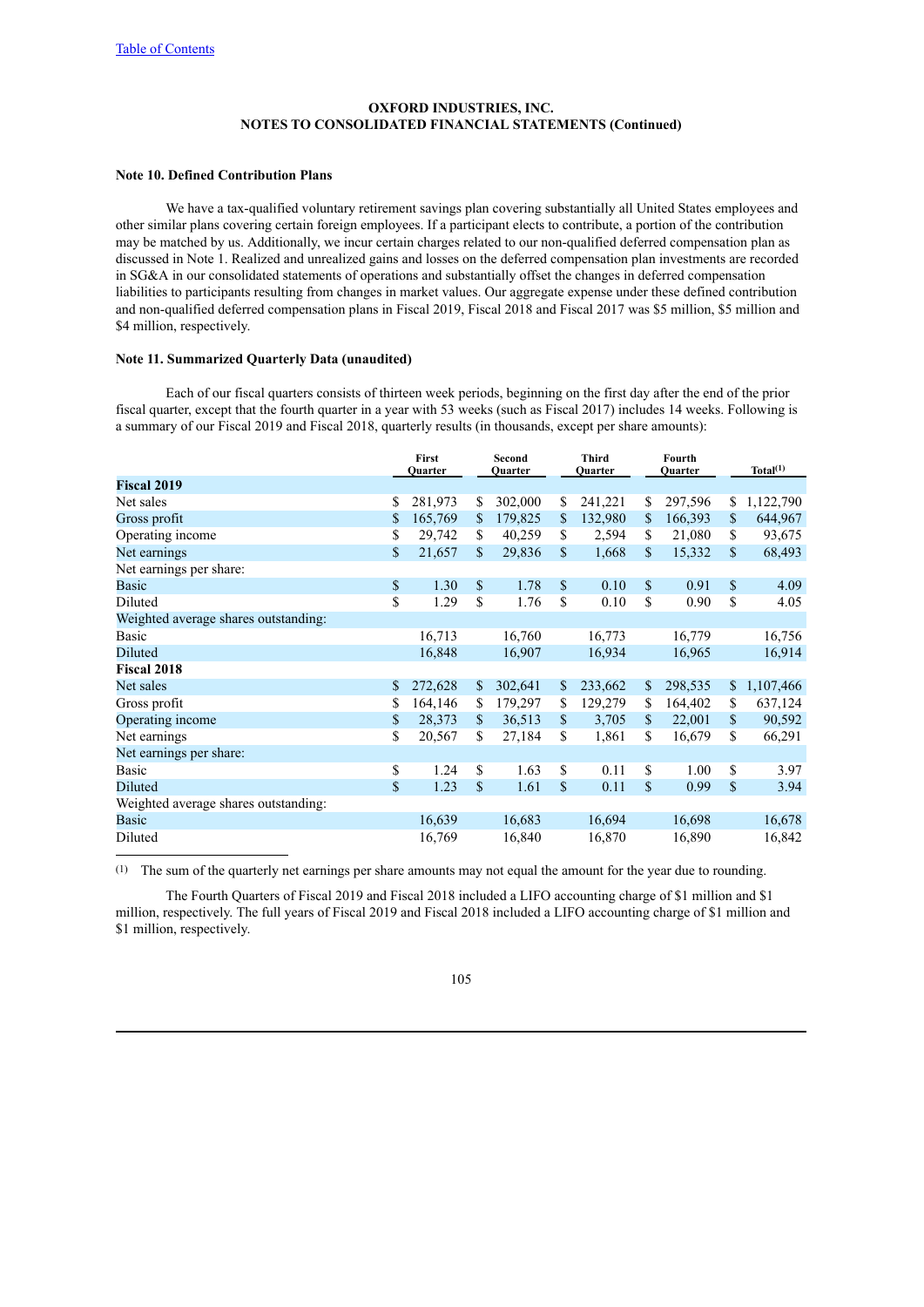### **Note 12. Business Combinations**

### *Fiscal 2017 Business Combinations*

During Fiscal 2017 we completed certain acquisitions which resulted in our acquisition of TBBC and 12 Lilly Pulitzer Signature Stores. TBBC, which we acquired in December 2017, designs, sources, markets and distributes premium childrenswear including bonnets, hats, apparel, swimwear and accessories through the TBBC e-commerce website as well as wholesale specialty retailers. The Lilly Pulitzer Signature Stores that were acquired are located in Massachusetts, Virginia and Maryland. We believe the TBBC acquisition further advances our strategic goal of owning a diversified portfolio of lifestyle brands, while the acquisition of the Lilly Pulitzer Signature Stores allows for growth of Lilly Pulitzer's direct to consumer business, particularly in some key markets. Subsequent to their respective acquisitions, the acquired Lilly Pulitzer Signature Stores are included in our Lilly Pulitzer operating group, while the TBBC operations are included in Corporate and Other.

The purchase price, in the aggregate, of our Fiscal 2017 acquisitions was \$18 million primarily consisting of cash, subject to adjustment based on net working capital or inventory amounts as of the closing dates of the respective acquisitions. We used borrowings under our revolving credit facility to finance the transactions. Transaction and integration costs related to the acquisitions totaled \$1 million and are included in SG&A in Fiscal 2017. The following table summarizes our allocation of the purchase price for the Fiscal 2017 acquisitions, in the aggregate (in thousands):

|                                                          | <b>Fiscal 2017 acquisitions</b> |        |  |  |  |
|----------------------------------------------------------|---------------------------------|--------|--|--|--|
| Cash and cash equivalents                                |                                 | 406    |  |  |  |
| Inventories $(1)$                                        |                                 | 3,910  |  |  |  |
| Prepaid expenses and other current assets                |                                 | 595    |  |  |  |
| Property and equipment                                   |                                 | 682    |  |  |  |
| Intangible assets                                        |                                 | 5,940  |  |  |  |
| Goodwill                                                 |                                 | 6,642  |  |  |  |
| Accounts payable, accrued expenses and other liabilities |                                 | (640)  |  |  |  |
| Purchase price $(2)$                                     |                                 | 17,535 |  |  |  |

(1) Includes a step-up of acquired inventory from cost to fair value of \$1 million with substantially all of this step-up amount recognized in Fiscal 2017 in cost of goods sold in our consolidated statement of operations with the remaining amount recognized in Fiscal 2018 in cost of goods sold in our consolidated statement of operations.

(2) In connection with the TBBC acquisition, we entered into a contingent consideration agreement pursuant to which we will be obligated to make cash payments to the sellers of up to \$4 million in the aggregate subject to TBBC's achievement of certain earnings targets over a four year period subsequent to the acquisition. Estimated fair value of the contingent consideration amount as of the acquisition date was less than \$1 million.

Intangible assets allocated in connection with our purchase price allocation consisted of the following (in thousands):

| <b>Useful life</b> | Fiscal 2017<br>acquisitions |
|--------------------|-----------------------------|
|                    |                             |
|                    | 4.220                       |
|                    |                             |
| $3 - 10$ years     | 1.720                       |
|                    | 5.940                       |
|                    | 20 years \$                 |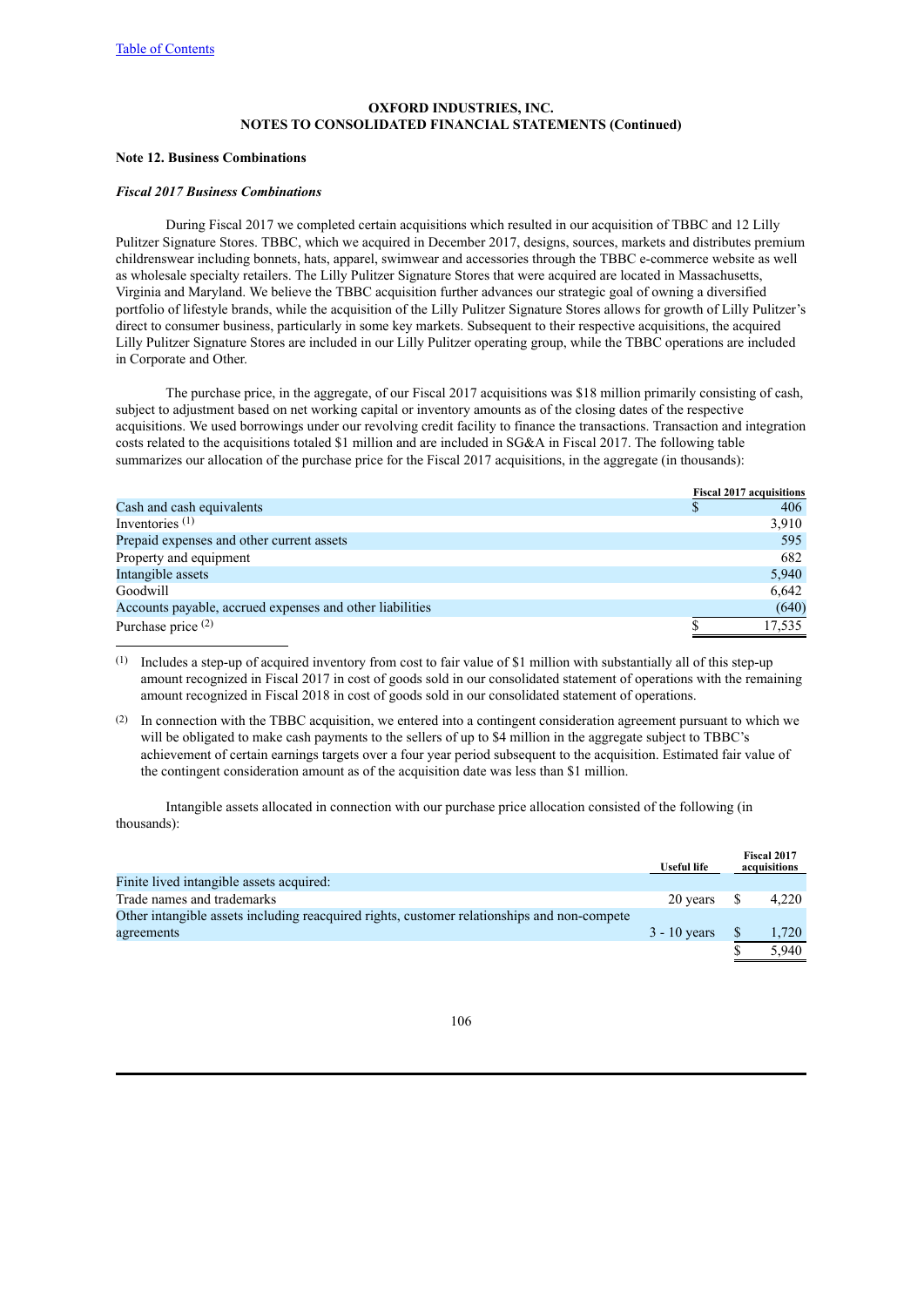# **Note 13. Tommy Bahama Japan Charges**

During Fiscal 2019 and Fiscal 2018, we incurred certain charges related to the restructure of our Tommy Bahama Japan operations, which we plan to exit entirely during the first half of Fiscal 2020. In Fiscal 2018 we incurred charges related to the lease termination and closure of the Tommy Bahama Ginza flagship retail-restaurant location, for which the lease was previously scheduled to expire in 2022, as well as other charges associated with downsizing the business. In Fiscal 2019 we incurred charges associated with the shutdown of our remaining retail and concession operations in Japan which is scheduled to be completed in the first half of Fiscal 2020. The substantial majority of the charges in Fiscal 2019 and Fiscal 2018, which are included in Tommy Bahama, were recognized in SG&A.

The charges in Fiscal 2018 totaled \$4 million, including \$2 million of lease termination and premises reinstatement charges, \$1 million of non-cash asset impairment charges and \$1 million of inventory markdown, severance and other charges related to the downsizing of the business. The charges in Fiscal 2019 totaled \$3 million, including a \$1 million non-cash foreign currency charge associated with our investment in Japan which was previously included in accumulated other comprehensive income in our consolidated balance sheet, \$1 million of lease termination, premises reinstatement and operating lease asset impairment charges, and charges related to the revision to the estimated Ginza reinstatement charge recognized in the prior year, as well as other items including severance and inventory markdowns related to the pending shutdown of the Tommy Bahama Japan operations.

As of February 1, 2020, obligations related to these charges that are still outstanding total \$1 million, which primarily consist of monthly retail store lease payments, lease termination payments and premises reinstatement charges requiring payment in the first half of Fiscal 2020 and other amounts related to the pending shutdown of the business. These amounts are included in current liabilities in our consolidated balance sheet as the amounts are expected to be paid in the first half of Fiscal 2020.

### **Note 14. Subsequent Events**

Subsequent to the end of Fiscal 2019, in February and March 2020, we repurchased 332,000 shares of our common stock for \$18 million under an open market stock repurchase program (Rule 10b5-1 plan).

In March 2020, the World Health Organization declared the outbreak of a novel coronavirus (COVID-19) as a pandemic, which continues to spread throughout the United States. Due to the COVID-19 outbreak, we saw reduced consumer traffic starting in early March 2020 and temporarily closed all of our retail and restaurant locations in North America on March 17, 2020. Subsequent to those closures, we also temporarily closed all of our retail locations in Australia. These store and restaurant closures, as well as the disruptions in all of our channels of distribution resulting from the COVID-19 outbreak, has had, and will continue to have a negative impact on our net sales during Fiscal 2020. While the disruption is currently expected to be temporary, there is significant uncertainty around the duration of the disruption. Thus, while we expect this matter to negatively impact our business, results of operations and financial position, the related financial impact cannot be reasonably estimated at this time. As a result, we are leveraging our balance sheet and have drawn down \$200 million from the U.S. Revolving Credit Agreement to increase our cash position and help preserve our financial flexibility.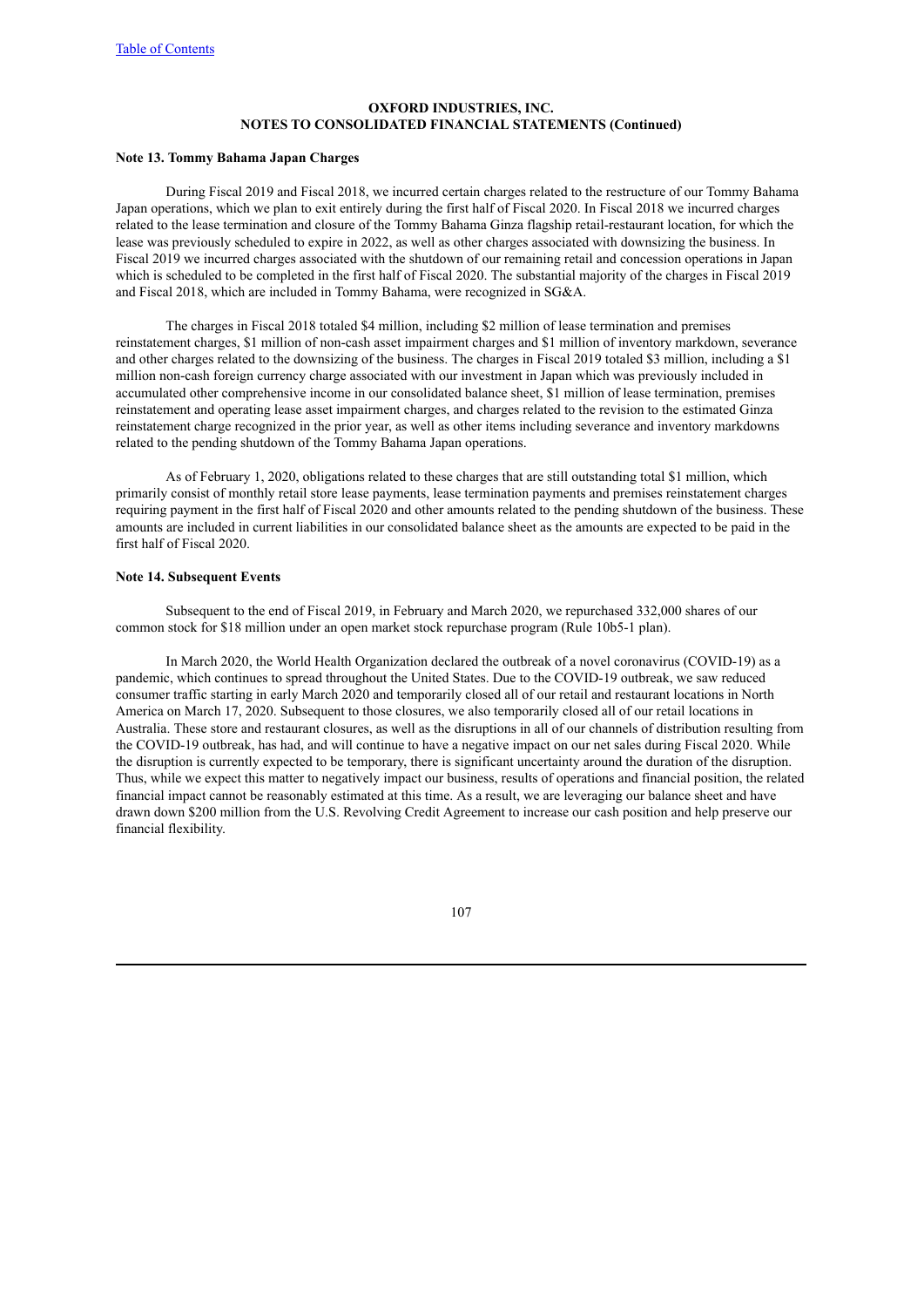## **SCHEDULE II**

### **Oxford Industries, Inc.**

# **Valuation and Qualifying Accounts**

| Column A                              |    | Column B                                           |     | Column C                                                       |                                                                       |                                      | Column D            |                                       | Column E |  |
|---------------------------------------|----|----------------------------------------------------|-----|----------------------------------------------------------------|-----------------------------------------------------------------------|--------------------------------------|---------------------|---------------------------------------|----------|--|
| <b>Description</b>                    |    | <b>Balance at</b><br><b>Beginning</b><br>of Period |     | <b>Additions</b><br>Charged to<br>Costs and<br><b>Expenses</b> | Charged<br>to Other<br>Accounts–<br><b>Describe</b><br>(In thousands) | <b>Deductions</b><br><b>Describe</b> |                     | <b>Balance at</b><br>End of<br>Period |          |  |
| Fiscal 2019                           |    |                                                    |     |                                                                |                                                                       |                                      |                     |                                       |          |  |
| Deducted from asset accounts:         |    |                                                    |     |                                                                |                                                                       |                                      |                     |                                       |          |  |
| Accounts receivable reserves $(1)$    | \$ | 6,646                                              | \$  | 15,802                                                         |                                                                       | S                                    | $(13,682)^{(3)}$ \$ |                                       | 8,766    |  |
| Allowance for doubtful accounts $(2)$ | \$ | 661                                                | S   | 88                                                             |                                                                       | S                                    | $(194)^{(4)}$ \$    |                                       | 555      |  |
| Fiscal 2018                           |    |                                                    |     |                                                                |                                                                       |                                      |                     |                                       |          |  |
| Deducted from asset accounts:         |    |                                                    |     |                                                                |                                                                       |                                      |                     |                                       |          |  |
| Accounts receivable reserves $(1)$    | \$ | 6,485                                              | \$. | 9,599                                                          |                                                                       |                                      | $(9,438)^{(3)}$ \$  |                                       | 6,646    |  |
| Allowance for doubtful accounts $(2)$ | \$ | 1,659                                              | \$  | 225                                                            |                                                                       | S                                    | $(1,223)^{(4)}$ \$  |                                       | 661      |  |
| Fiscal 2017                           |    |                                                    |     |                                                                |                                                                       |                                      |                     |                                       |          |  |
| Deducted from asset accounts:         |    |                                                    |     |                                                                |                                                                       |                                      |                     |                                       |          |  |
| Accounts receivable reserves $(1)$    | \$ | 9,301                                              | \$. | 9,059                                                          |                                                                       |                                      | $(11,875)^{(3)}$ \$ |                                       | 6,485    |  |
| Allowance for doubtful accounts $(2)$ | \$ | 811                                                | \$  | 1,366                                                          |                                                                       | S                                    | $(518)^{(4)}$ \$    |                                       | 1,659    |  |

(1) Accounts receivable reserves includes estimated reserves for allowances, returns and discounts related to our wholesale operations as discussed in our significant accounting policy disclosure for "Revenue Recognition and Receivables" in Note 1 of our consolidated financial statements.

(2) Allowance for doubtful accounts consists of amounts reserved for our estimate of a customer's inability to meet its financial obligations as discussed in our significant accounting policy disclosure for "Revenue Recognition and Receivables" in Note 1 of our consolidated financial statements.

(3) Principally amounts written off related to customer allowances, returns and discounts.

(4) Principally accounts written off as uncollectible.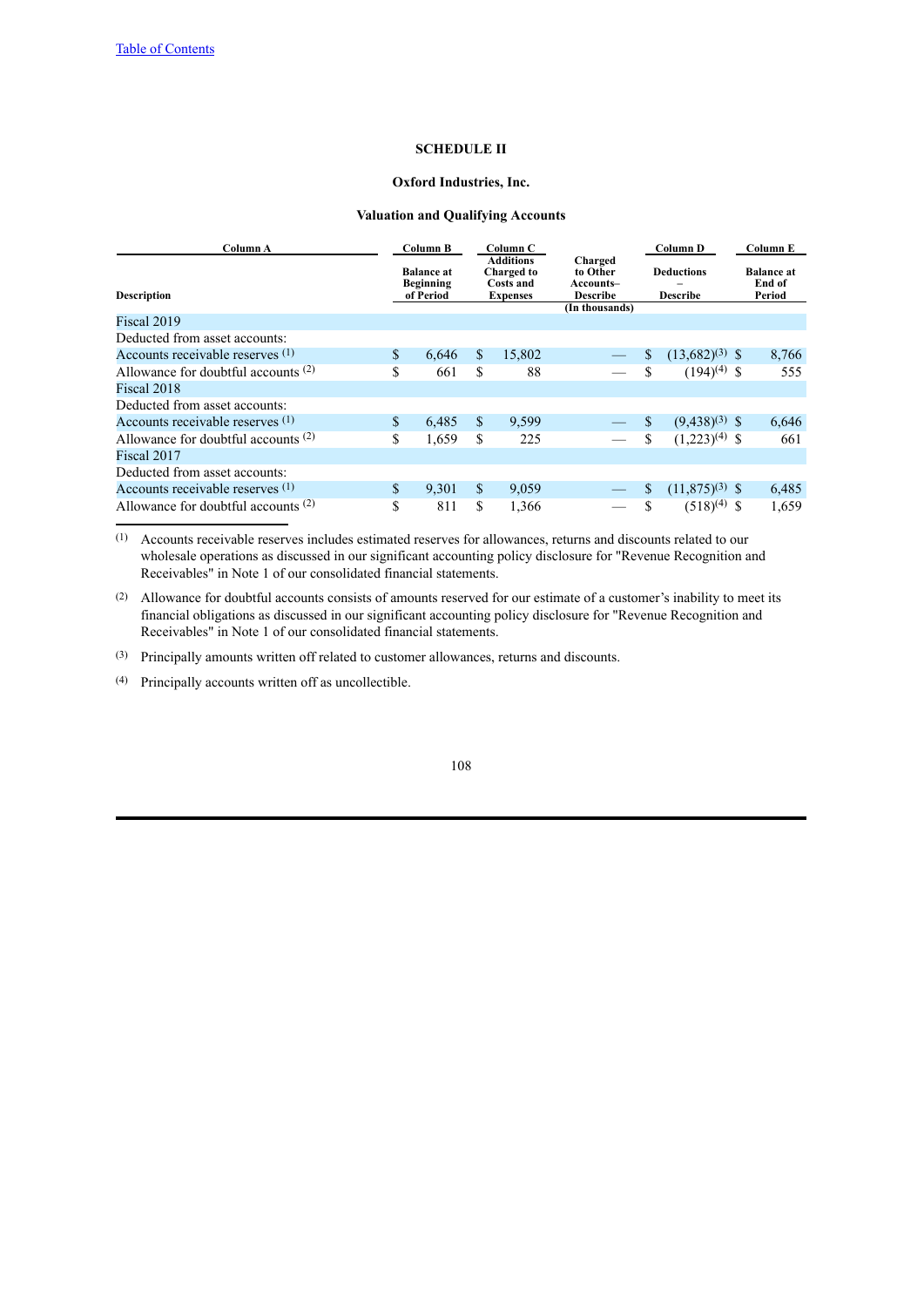### **Report of Independent Registered Public Accounting Firm**

To the Shareholders and the Board of Directors of Oxford Industries, Inc.

#### **Opinion on the Consolidated Financial Statements**

We have audited the accompanying consolidated balance sheets of Oxford Industries, Inc. (the Company) as of February 1, 2020 and February 2, 2019, the related consolidated statements of operations, comprehensive income, shareholders' equity and cash flows for each of the three years in the period ended February 1, 2020, and the related notes and financial statement schedule listed in the Index at Item 15(a) (collectively referred to as the "consolidated financial statements"). In our opinion, the consolidated financial statements present fairly, in all material respects, the financial position of the Company at February 1, 2020 and February 2, 2019, and the results of its operations and its cash flows for each of the three years in the period ended February 1, 2020, in conformity with U.S. generally accepted accounting principles.

We also have audited, in accordance with the standards of the Public Company Accounting Oversight Board (United States) (PCAOB), the Company's internal control over financial reporting as of February 1, 2020, based on criteria established in Internal Control-Integrated Framework issued by the Committee of Sponsoring Organizations of the Treadway Commission (2013 framework) and our report dated March 30, 2020 expressed an unqualified opinion thereon.

#### **Adoption of New Accounting Standards**

As discussed in Note 1 to the consolidated financial statements, the Company has changed its method of accounting for leases in fiscal year 2019 due to the adoption of the new leasing standard. The Company adopted the new leasing standard using the modified retrospective approach.

#### **Basis for Opinion**

These consolidated financial statements are the responsibility of the Company's management. Our responsibility is to express an opinion on the Company's consolidated financial statements based on our audits. We are a public accounting firm registered with the PCAOB and are required to be independent with respect to the Company in accordance with the U.S. federal securities laws and the applicable rules and regulations of the Securities and Exchange Commission and the PCAOB.

We conducted our audits in accordance with the standards of the PCAOB. Those standards require that we plan and perform the audit to obtain reasonable assurance about whether the consolidated financial statements are free of material misstatement, whether due to error or fraud. Our audits included performing procedures to assess the risks of material misstatement of the consolidated financial statements, whether due to error or fraud, and performing procedures that respond to those risks. Such procedures included examining, on a test basis, evidence regarding the amounts and disclosures in the consolidated financial statements. Our audits also included evaluating the accounting principles used and significant estimates made by management, as well as evaluating the overall presentation of the consolidated financial statements. We believe that our audits provide a reasonable basis for our opinion.

### **Critical Audit Matter**

The critical audit matter communicated below is a matter arising from the current period audit of the financial statements that was communicated or required to be communicated to the audit committee and that: (1) relates to accounts or disclosures that are material to the financial statements and (2) involved our especially challenging, subjective or complex judgments. The communication of the critical audit matter does not alter in any way our opinion on the consolidated financial statements, taken as a whole, and we are not, by communicating the critical audit matter below, providing a separate opinion on the critical audit matter or on the accounts or disclosures to which it relates.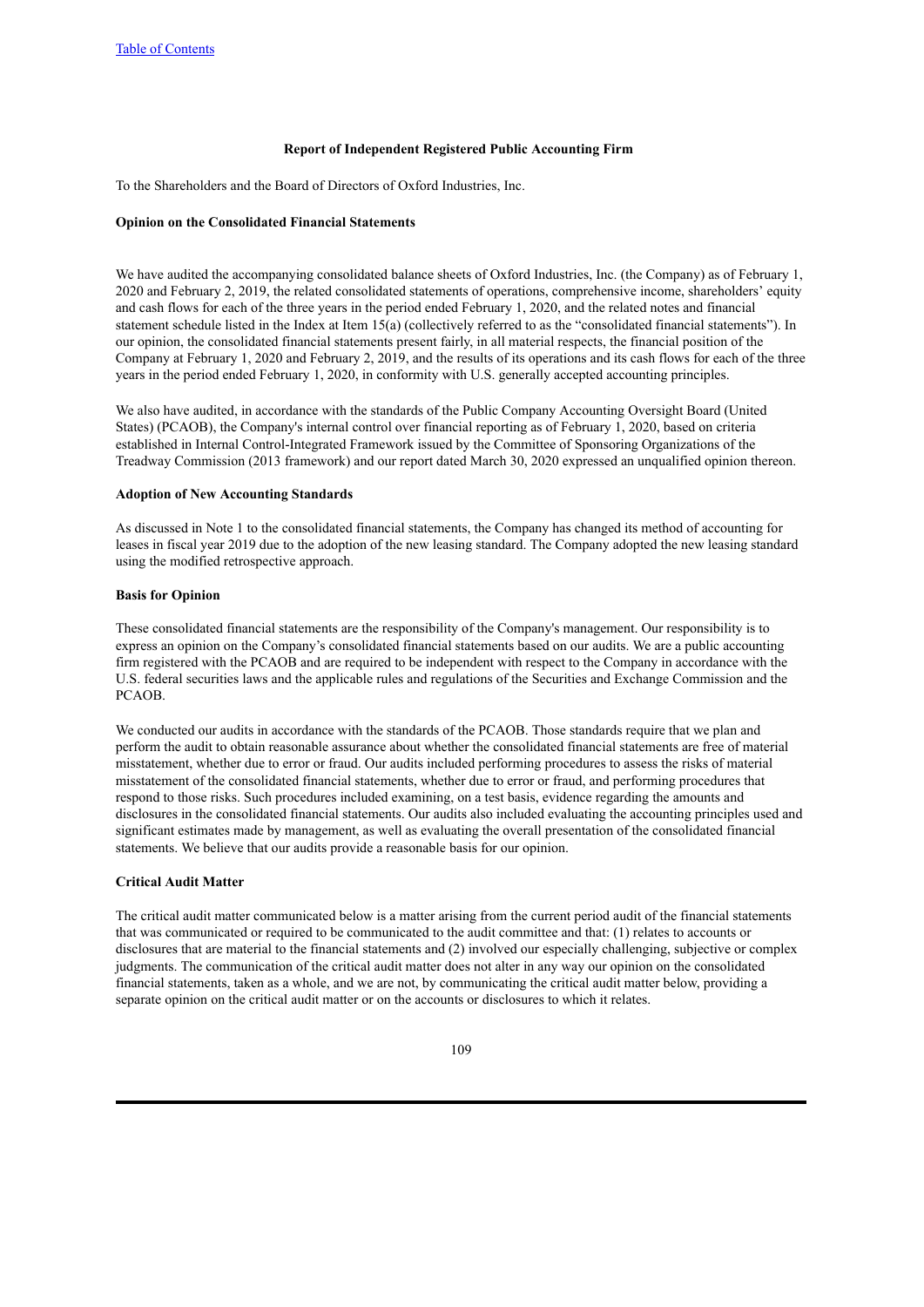### *Annual Impairment Analysis of Goodwill and Indefinite-Lived Intangible Asset of the Southern Tide Reporting Unit*

*Description of the* As disclosed in Note 4 to the consolidated financial statements, at February 1, 2020, the Company's *Matter* goodwill and trademark indefinite-lived intangible asset balances for the Southern Tide reporting unit were approximately \$43 million and \$27 million, respectively. As disclosed in Note 1 to the consolidated financial statements, goodwill and indefinite-lived intangible assets are tested for impairment at least annually on the first day of the fourth quarter or whenever changes in circumstances may indicate the carrying amounts may not be recoverable.

> Auditing management's annual goodwill and indefinite-lived intangible asset impairment tests for the Southern Tide reporting unit was complex and highly judgmental due to the significant estimation required to determine the fair values of the Southern Tide reporting unit and indefinite-lived intangible asset. In particular, the fair value estimate of the Southern Tide reporting unit for purposes of assessing whether the related goodwill balance was impaired was sensitive to significant assumptions such as projected net sales, projected operating income, and the discount rate. In addition, the fair value estimate of the Southern Tide indefinite-lived intangible asset was sensitive to significant assumptions such as projected net sales, royalty rate for the trademark, and the discount rate. These significant assumptions are affected by expectations about future market and economic conditions.

*How We Addressed the Matter in Our Audit* We obtained an understanding, evaluated the design and tested the operating effectiveness of the Company's controls over the Southern Tide goodwill and indefinite-lived intangible asset impairment process. For example, we tested controls over management's review of the significant assumptions described above.

> To test the estimated fair value of the Southern Tide reporting unit and indefinite-lived intangible asset, we performed audit procedures that included, among others, assessing methodologies used by the Company, testing the significant assumptions discussed above, and evaluating the completeness and accuracy of the underlying data used by the Company in its analyses. For example, we compared the significant assumptions described above to current market and economic trends; the assumptions used to value similar assets in acquisitions; historical results of the business; and other guidelines used by companies in the same industry. We involved our valuation specialists to assist in our evaluation of the Company's valuation methodology and certain significant assumptions, including the discount rates and trademark royalty rate. In addition, we assessed the historical accuracy of management's prospective financial information and performed sensitivity analyses on significant assumptions to evaluate the potential changes in the fair value of the Southern Tide reporting unit and indefinite-lived intangible asset that would result from changes in the assumptions.

/s/ Ernst & Young LLP

We have served as the Company's auditor since 2002.

Atlanta, GA

March 30, 2020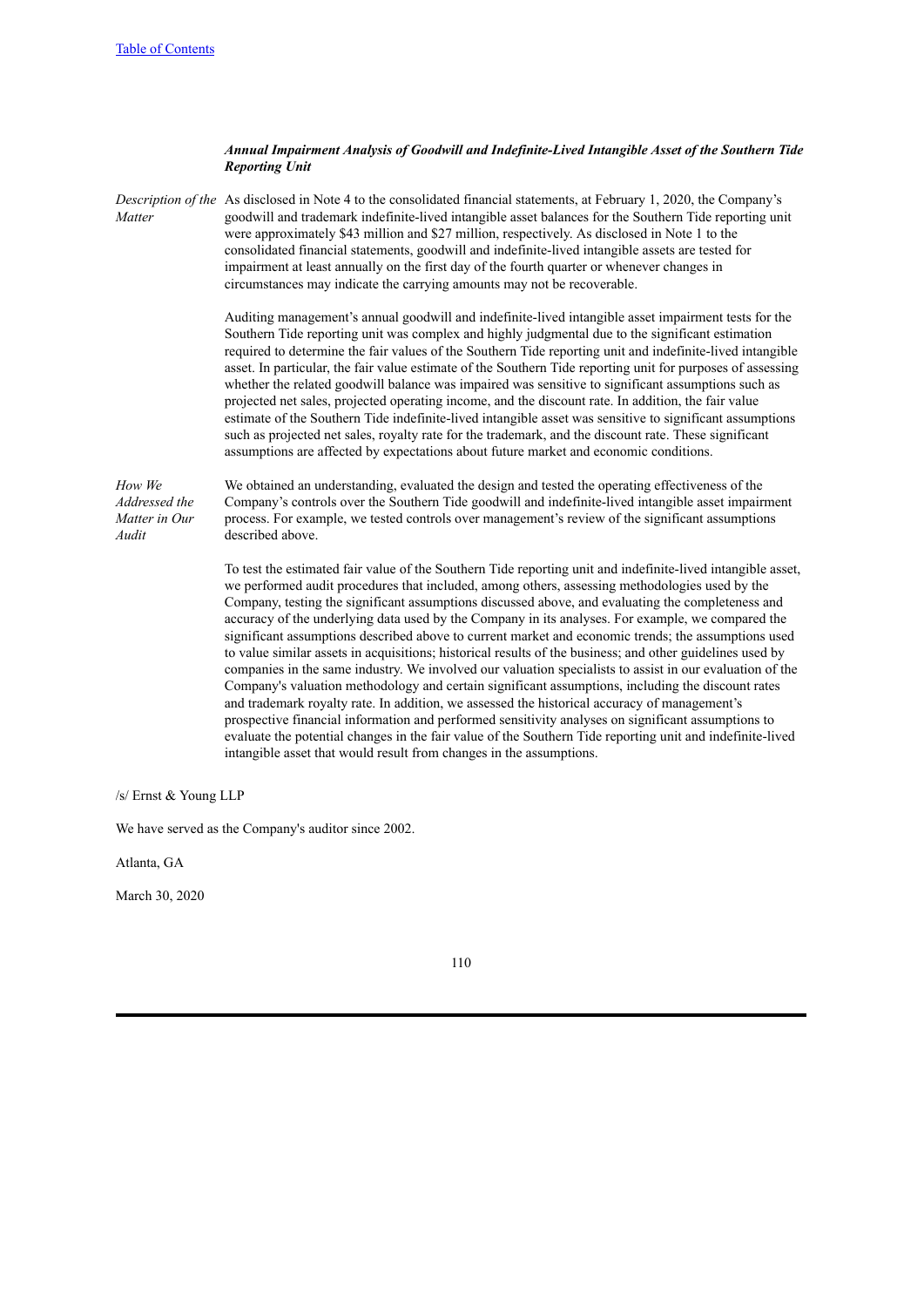#### **Item 9.** *Changes in and Disagreements With Accountants on Accounting and Financial Disclosure*

None.

### **Item 9A.** *Controls and Procedures*

### **Evaluation of Disclosure Controls and Procedures**

Our company, under the supervision and with the participation of our management, including our principal executive officer and principal financial officer, have evaluated the effectiveness of our disclosure controls and procedures as of the end of the period covered by this report. Based upon that evaluation, our principal executive officer and principal financial officer concluded that, as of the end of the period covered by this report, our disclosure controls and procedures were effective.

#### **Changes in and Evaluation of Internal Control over Financial Reporting**

There have not been any changes in our internal control over financial reporting during the fourth quarter of Fiscal 2019 that have materially affected, or are reasonably likely to materially affect, our internal control over financial reporting.

### **Report of Management on Internal Control over Financial Reporting**

Our management is responsible for establishing and maintaining adequate internal control over financial reporting (as such term is defined in Rules 13a-15(f) and 15d-15(f) under the Securities Exchange Act of 1934). Our internal control over financial reporting is a process designed to provide reasonable assurance regarding the reliability of financial reporting and the preparation of our consolidated financial statements for external purposes in accordance with accounting principles generally accepted in the United States. Our internal control over financial reporting is supported by a program of appropriate reviews by management, written policies and guidelines, careful selection and training of qualified personnel, and a written code of conduct.

We assessed the effectiveness of our internal control over financial reporting as of February 1, 2020. In making this assessment, management used the updated framework issued by the Committee of Sponsoring Organizations of the Treadway Commission ("COSO") in *Internal Control—Integrated Framework (2013)*. Based on this assessment, we believe that our internal control over financial reporting was effective as of February 1, 2020.

Ernst & Young LLP, our independent registered public accounting firm, has audited our internal control over financial reporting as of February 1, 2020, and its report thereon is included herein.

| /s/ THOMAS C. CHUBB III                         | /s/ K. SCOTT GRASSMYER                              |
|-------------------------------------------------|-----------------------------------------------------|
| Thomas C. Chubb III                             | K. Scott Grassmyer                                  |
| Chairman, Chief Executive Officer and President | Executive Vice President — Finance, Chief Financial |
| (Principal Executive Officer)                   | Officer and Controller                              |
|                                                 | (Principal Financial Officer)                       |
|                                                 |                                                     |

March 30, 2020 March 30, 2020

### **Limitations on the Effectiveness of Controls**

Because of their inherent limitations, our disclosure controls and procedures and our internal controls over financial reporting may not prevent or detect misstatements. Projections of any evaluation of effectiveness for future periods are subject to the risks that controls may become inadequate because of changes in conditions, or that the degree of compliance with the policies or procedures may deteriorate. A control system, no matter how well designed and operated, can provide only reasonable, not absolute, assurance that a control system's objectives will be met.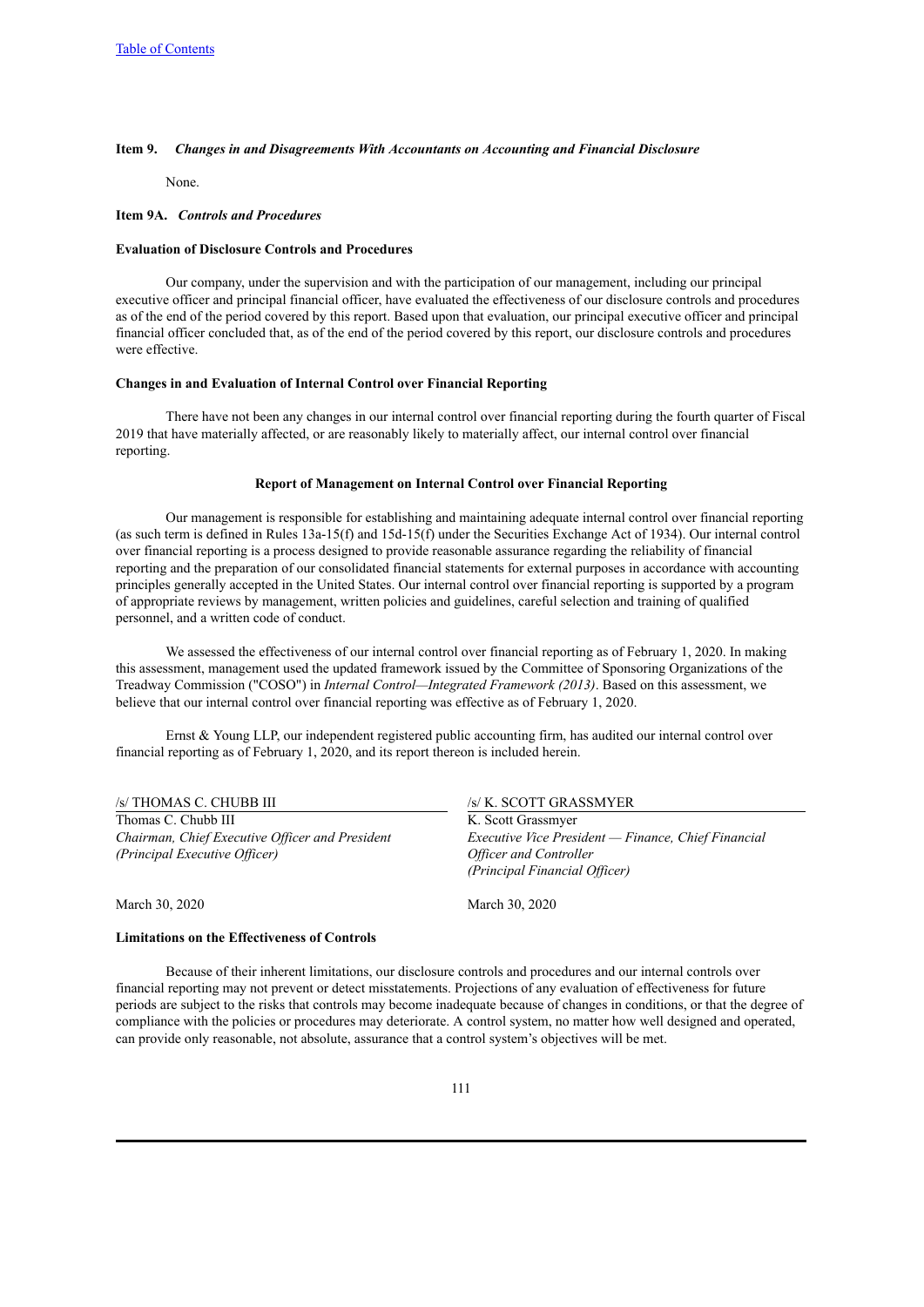### **Report of Independent Registered Public Accounting Firm**

To the Shareholders and the Board of Directors of Oxford Industries, Inc.

### **Opinion on Internal Control over Financial Reporting**

We have audited Oxford Industries, Inc.'s internal control over financial reporting as of February 1, 2020, based on criteria established in Internal Control—Integrated Framework issued by the Committee of Sponsoring Organizations of the Treadway Commission (2013 framework) (the COSO criteria). In our opinion, Oxford Industries, Inc. (the Company) maintained, in all material respects, effective internal control over financial reporting as of February 1, 2020, based on the COSO criteria.

We also have audited, in accordance with the standards of the Public Company Accounting Oversight Board (United States) (PCAOB), the consolidated balance sheets of the Company as of February 1, 2020 and February 2, 2019, the related consolidated statements of operations, comprehensive income, shareholders' equity and cash flows for each of the three years in the period ended February 1, 2020, and the related notes and financial statement schedule listed in the Index at Item 15(a) (collectively referred to as the "consolidated financial statements") and our report dated March 30, 2020 expressed an unqualified opinion thereon.

#### **Basis for Opinion**

The Company's management is responsible for maintaining effective internal control over financial reporting and for its assessment of the effectiveness of internal control over financial reporting included in the accompanying Report of Management on Internal Control over Financial Reporting. Our responsibility is to express an opinion on the Company's internal control over financial reporting based on our audit. We are a public accounting firm registered with the PCAOB and are required to be independent with respect to the Company in accordance with the U.S. federal securities laws and the applicable rules and regulations of the Securities and Exchange Commission and the PCAOB.

We conducted our audit in accordance with the standards of the PCAOB. Those standards require that we plan and perform the audit to obtain reasonable assurance about whether effective internal control over financial reporting was maintained in all material respects.

Our audit included obtaining an understanding of internal control over financial reporting, assessing the risk that a material weakness exists, testing and evaluating the design and operating effectiveness of internal control based on the assessed risk, and performing such other procedures as we considered necessary in the circumstances. We believe that our audit provides a reasonable basis for our opinion.

#### **Definition and Limitations of Internal Control Over Financial Reporting**

A company's internal control over financial reporting is a process designed to provide reasonable assurance regarding the reliability of financial reporting and the preparation of financial statements for external purposes in accordance with generally accepted accounting principles. A company's internal control over financial reporting includes those policies and procedures that (1) pertain to the maintenance of records that, in reasonable detail, accurately and fairly reflect the transactions and dispositions of the assets of the company; (2) provide reasonable assurance that transactions are recorded as necessary to permit preparation of financial statements in accordance with generally accepted accounting principles, and that receipts and expenditures of the company are being made only in accordance with authorizations of management and directors of the company; and (3) provide reasonable assurance regarding prevention or timely detection of unauthorized acquisition, use, or disposition of the company's assets that could have a material effect on the financial statements.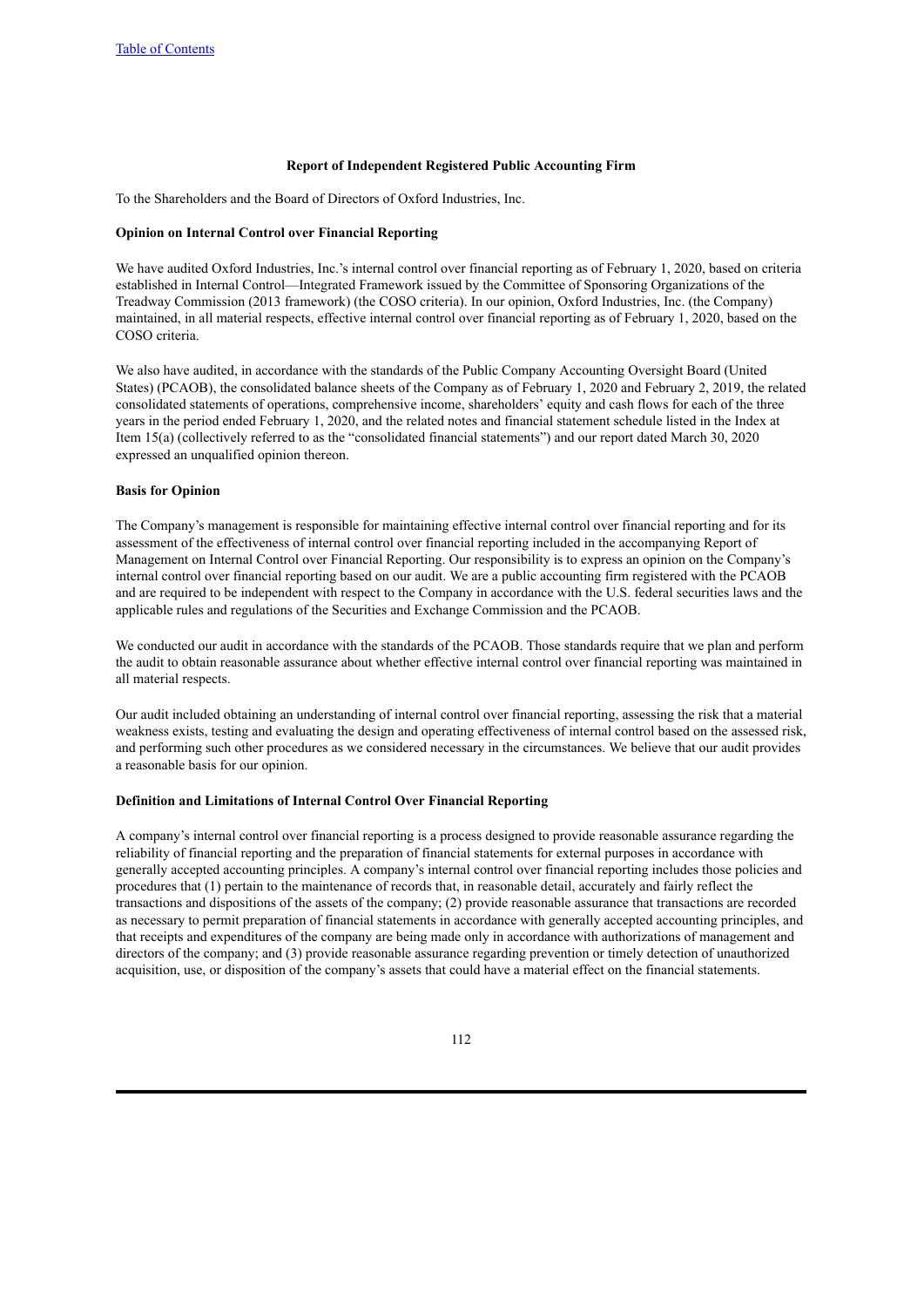Because of its inherent limitations, internal control over financial reporting may not prevent or detect misstatements. Also, projections of any evaluation of effectiveness to future periods are subject to the risk that controls may become inadequate because of changes in conditions, or that the degree of compliance with the policies or procedures may deteriorate.

/s/ Ernst & Young LLP

Atlanta, Georgia March 30, 2020

## **Item 9B.** *Other Information*

None.

# **PART III**

# **Item 10.** *Directors, Executive Of icers and Corporate Governance*

The following table sets forth certain information concerning the members of our Board of Directors:

| Name                | <b>Principal Occupation</b>                                                                                                                                                                             |
|---------------------|---------------------------------------------------------------------------------------------------------------------------------------------------------------------------------------------------------|
| Helen Ballard       | Ms. Ballard is the owner of Helen Ballard LLC, a home furnishing product design business.                                                                                                               |
| Thomas C. Chubb III | Mr. Chubb is our Chairman, Chief Executive Officer and President.                                                                                                                                       |
| Thomas C. Gallagher | Mr. Gallagher is the retired Chairman, Chief Executive Officer and President of Genuine Parts                                                                                                           |
|                     | Company.                                                                                                                                                                                                |
| Virginia A. Hepner  | Ms. Hepner is the retired President and Chief Executive Officer of the Woodruff Arts Center.                                                                                                            |
| John R. Holder      | Mr. Holder is Chairman and Chief Executive Officer of Holder Properties, a full-service<br>commercial and residential real estate developer.                                                            |
| Stephen S. Lanier   | Mr. Lanier is a Managing Partner of Fremantle, Capital LLC, a private investment firm that<br>provides capital growth to mature, lower middle market companies primarily in the southeast<br>and Texas. |
| Dennis M. Love      | Mr. Love is the retired Chairman and Chief Executive Officer of Printpack Inc.                                                                                                                          |
| Clarence H. Smith   | Mr. Smith is Chairman of the Board, President and Chief Executive Officer of Haverty Furniture                                                                                                          |
|                     | Companies, Inc., a home furnishings retailer.                                                                                                                                                           |
| Clyde C. Tuggle     | Mr. Tuggle is co-founder of Pine Island Capital Partners, a private investment firm.                                                                                                                    |
| E. Jenner Wood III  | Mr. Wood is the retired Corporate Executive Vice President of SunTrust Banks, Inc.                                                                                                                      |

The following table sets forth certain information concerning our executive officers:

| Name                  | <b>Position Held</b>                                                       |
|-----------------------|----------------------------------------------------------------------------|
| Thomas C. Chubb III   | Chairman, Chief Executive Officer and President                            |
| Thomas E. Campbell    | Executive Vice President - People & Technology                             |
| K. Scott Grassmyer    | Executive Vice President - Finance, Chief Financial Officer and Controller |
| J. Wesley Howard, Jr. | President, Lanier Apparel                                                  |
| Michelle M. Kelly     | Chief Executive Officer, Lilly Pulitzer                                    |
| Suraj A. Palakshappa  | Vice President - Law, General Counsel and Secretary                        |
| Douglas B. Wood       | Chief Executive Officer, Tommy Bahama                                      |
|                       |                                                                            |

Additional information required by this Item 10 of Part III will appear in our definitive proxy statement under the headings "Corporate Governance and Board Matters—Directors," "Executive Officers," "Common Stock Ownership by Management and Certain Beneficial Owners—Section 16(a) Beneficial Ownership Reporting Compliance," "Corporate Governance and Board Matters—Website Information," "Additional Information—Submission of Director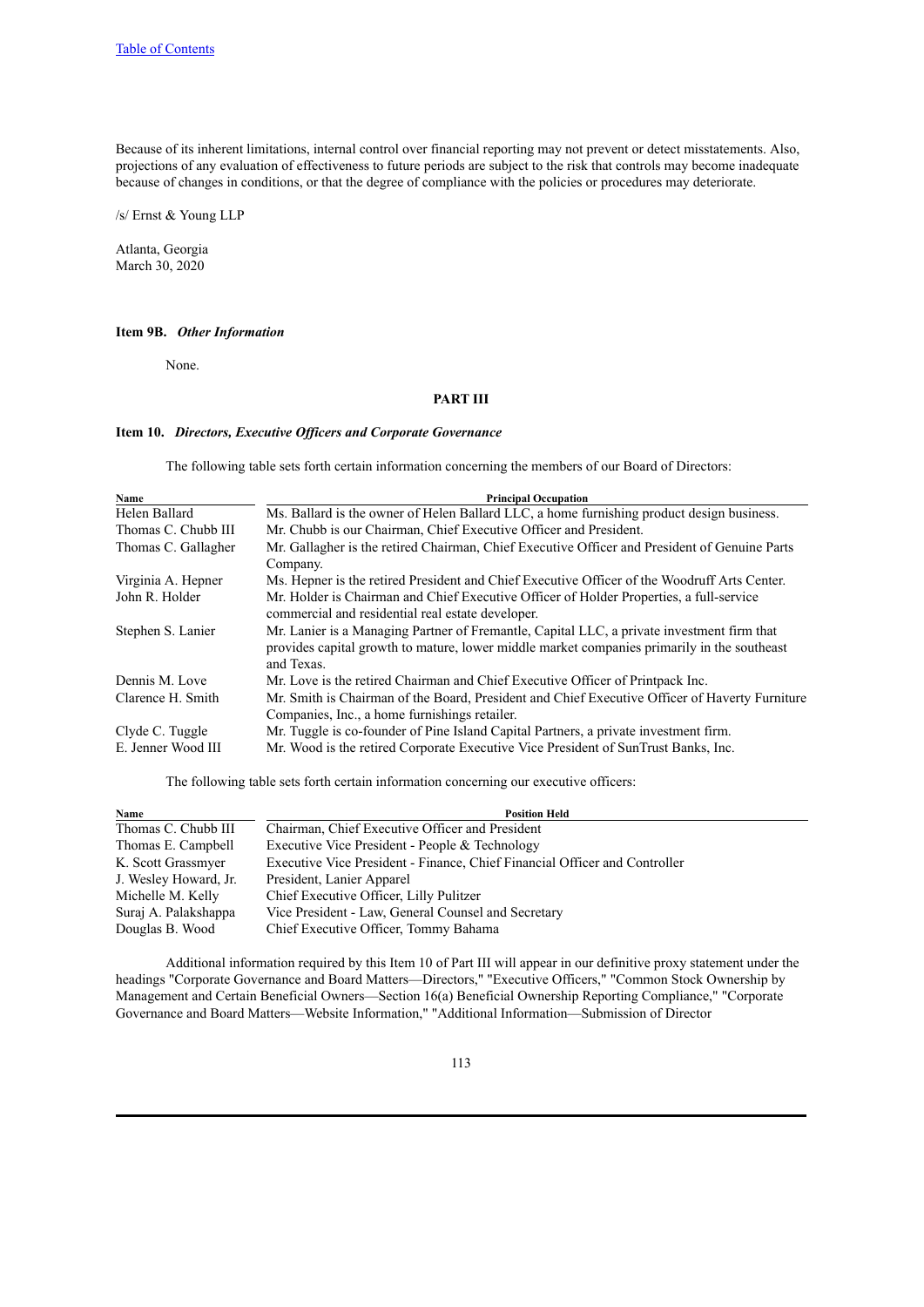Candidates by Shareholders," and "Corporate Governance and Board Matters—Board Meetings and Committees of our Board of Directors," and is incorporated herein by reference.

### **Item 11.** *Executive Compensation*

The information required by this Item 11 of Part III will appear in our definitive proxy statement under the headings "Corporate Governance and Board Matters—Director Compensation," "Executive Compensation," "Nominating, Compensation & Governance Committee Report" and "Compensation Committee Interlocks and Insider Participation" and is incorporated herein by reference.

### **Item 12.** *Security Ownership of Certain Beneficial Owners and Management and Related Stockholder Matters*

The information required by this Item 12 of Part III will appear in our definitive proxy statement under the headings "Equity Compensation Plan Information" and "Common Stock Ownership by Management and Certain Beneficial Owners" and is incorporated herein by reference.

#### **Item 13.** *Certain Relationships and Related Transactions, and Director Independence*

The information required by this Item 13 of Part III will appear in our definitive proxy statement under the headings "Certain Relationships and Related Transactions" and "Corporate Governance and Board Matters—Director Independence" and is incorporated herein by reference.

### **Item 14.** *Principal Accounting Fees and Services*

The information required by this Item 14 of Part III will appear in our definitive proxy statement under the heading "Audit-Related Matters—Fees Paid to Independent Registered Public Accounting Firm" and "Audit-Related Matters—Audit Committee Pre-Approval of Audit and Permissible Non-Audit Services of Independent Auditors" and is incorporated herein by reference.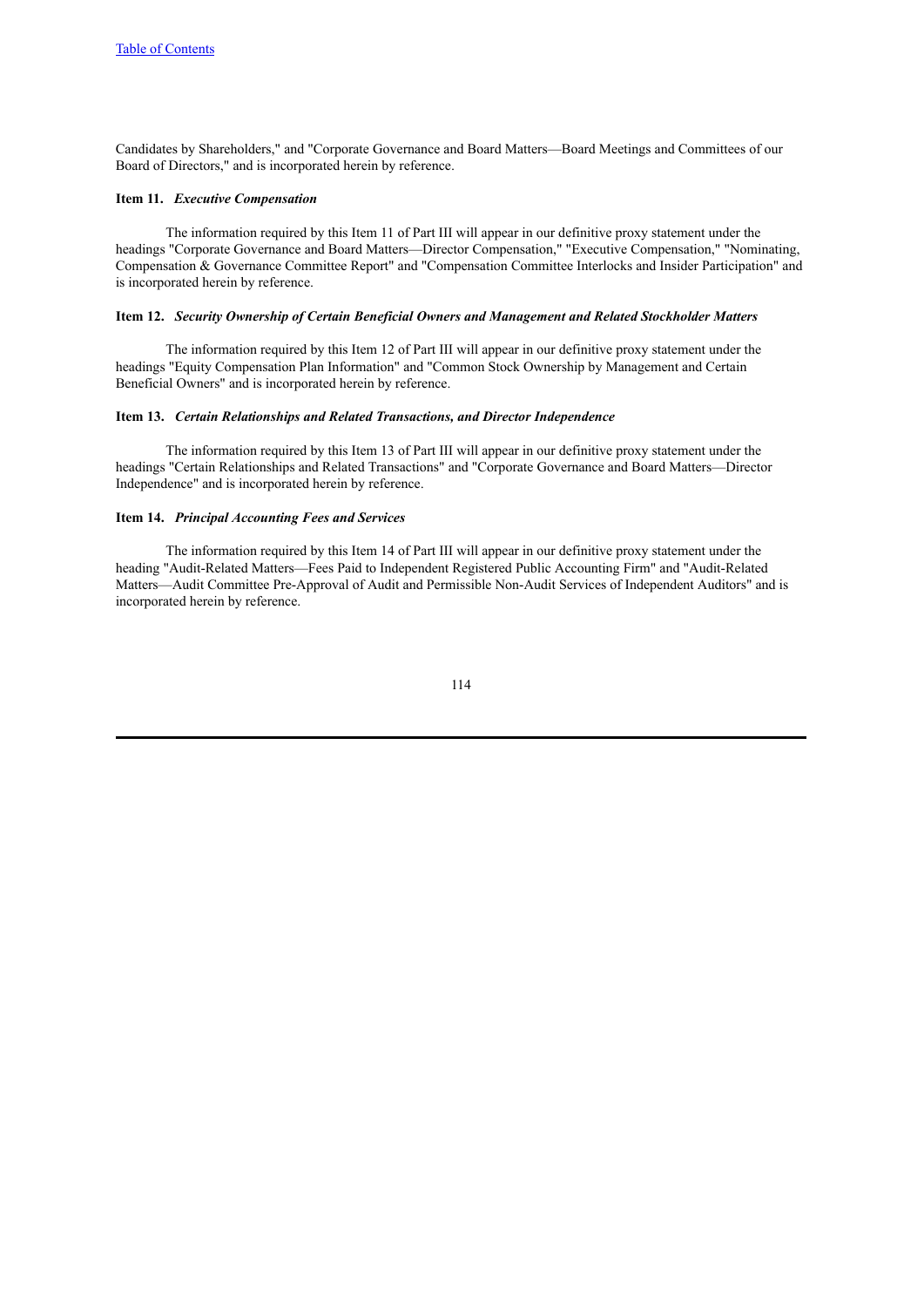# **PART IV**

### **Item 15.** *Exhibits, Financial Statement Schedules*

(a) *1. Financial Statements*

The following consolidated financial statements are included in Part II, Item 8 of this report:

- Consolidated Balance Sheets as of February 1, 2020 and February 2, 2019.
- Consolidated Statements of Operations for Fiscal 2019, Fiscal 2018 and Fiscal 2017.
- Consolidated Statements of Comprehensive Income for Fiscal 2019, Fiscal 2018 and Fiscal 2017.
- Consolidated Statements of Shareholders' Equity for Fiscal 2019, Fiscal 2018 and Fiscal 2017.
- Consolidated Statements of Cash Flows for Fiscal 2019, Fiscal 2018 and Fiscal 2017.
- Notes to Consolidated Financial Statements for Fiscal 2019, Fiscal 2018 and Fiscal 2017.
- *2. Financial Statement Schedules*
- Schedule II—Valuation and Qualifying Accounts

All other schedules for which provisions are made in the applicable accounting regulation of the SEC are not required under the related instructions or are inapplicable and, therefore, have been omitted.

*(b) Exhibits*

| 3.1  | Restated Articles of Incorporation of Oxford Industries, Inc. (filed as Exhibit 3.1 to the Company's Form 10-Q<br>for the fiscal quarter ended July 29, 2017)                                                                                                                                                                                                                                                                                                                                                                                                                                                                                                                                                 |
|------|---------------------------------------------------------------------------------------------------------------------------------------------------------------------------------------------------------------------------------------------------------------------------------------------------------------------------------------------------------------------------------------------------------------------------------------------------------------------------------------------------------------------------------------------------------------------------------------------------------------------------------------------------------------------------------------------------------------|
| 3.2  | Bylaws of Oxford Industries, Inc., as amended (filed as Exhibit 3.2 to the Company's Form 10-K for Fiscal<br>2017)                                                                                                                                                                                                                                                                                                                                                                                                                                                                                                                                                                                            |
| 4.1  | Description of Securities Registered under Section 12 of the Securities Exchange Act of 1934*                                                                                                                                                                                                                                                                                                                                                                                                                                                                                                                                                                                                                 |
| 10.1 | Amended and Restated Long-Term Stock Incentive Plan, effective as of March 24, 2015 (filed as Exhibit 10.2)<br>to the Company's Form 10-K for the fiscal year ended January 31, 2015) <sup>†</sup>                                                                                                                                                                                                                                                                                                                                                                                                                                                                                                            |
| 10.2 | Oxford Industries, Inc. Deferred Compensation Plan (as amended and rested effective June 13, 2012) (filed as<br>Exhibit 10.1 to the Company's Form 10-Q for the fiscal quarter ended October 27, 2012) <sup>†</sup>                                                                                                                                                                                                                                                                                                                                                                                                                                                                                           |
| 10.3 | First Amendment to Oxford Industries, Inc. Deferred Compensation Plan dated July 1, 2016 (filed as Exhibit<br>10.3 to the Company's Form 10-Q/A for the fiscal quarter ended on July 30, 2016) <sup>†</sup>                                                                                                                                                                                                                                                                                                                                                                                                                                                                                                   |
| 10.4 | Fourth Amended and Restated Credit Agreement, dated as of May 24, 2016, by and among Oxford Industries,<br>Inc.; Tommy Bahama Group, Inc.; the Persons party thereto from time to time as Guarantors, the financial<br>institutions party thereto as lenders, the financial institutions party thereto as Exhibit 2.1: Issuing Banks; and<br>SunTrust Robinson Humphrey, Inc. as a Joint Lead Arranger and a Joint Bookrunner; JPMorgan Chase Bank,<br>N.A. as a Joint Lead Arranger, a Joint Bookrunner, and the Syndication Agent; and Bank of America, N.A. and<br>KeyBank National Association, as the Co-Documentation Agents (filed as Exhibit 10.1 to the Company's<br>Form 8-K filed on May 24, 2016) |
| 10.5 | Fourth Amended and Restated Pledge and Security Agreement, dated as of May 24, 2016, among Oxford<br>Industries, Inc.; Tommy Bahama Group, Inc.; the additional entities grantor thereto, as Grantors, and SunTrust<br>Bank, as administrative agent (filed as Exhibit 10.2 to the Company's Form 8-K filed on May 24, 2016)                                                                                                                                                                                                                                                                                                                                                                                  |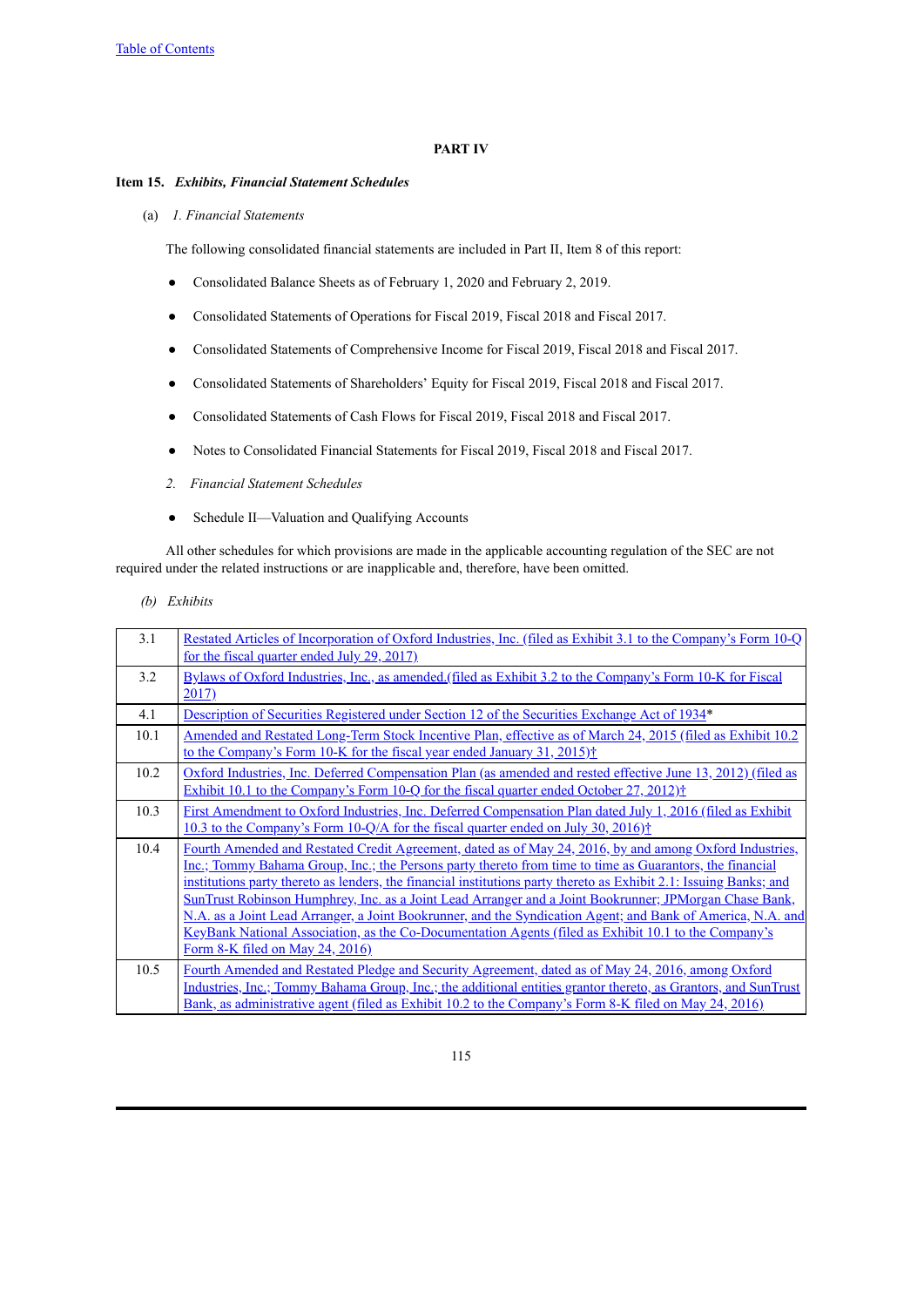| 10.6   | <u>First Amendment to Fourth Amended and Restated Credit Agreement, dates as of July 31, 2019, by and among</u><br>Oxford Industries, Inc., Tommy Bahama Group, Inc., the Persons party thereto from time to time as<br>guarantors, the financial institutions party thereto from time to time as lenders, and SunTrust Bank, as<br>administrative agent (filed as Exhibit 10.1 to the Company's Form 8-K filed on August 1, 2019) |
|--------|------------------------------------------------------------------------------------------------------------------------------------------------------------------------------------------------------------------------------------------------------------------------------------------------------------------------------------------------------------------------------------------------------------------------------------|
| 21     | Subsidiaries of Oxford Industries, Inc.*                                                                                                                                                                                                                                                                                                                                                                                           |
| 23     | Consent of Independent Registered Public Accounting Firm*                                                                                                                                                                                                                                                                                                                                                                          |
| 24     | Power of Attorney*                                                                                                                                                                                                                                                                                                                                                                                                                 |
| 31.1   | Certification by Chief Executive Officer pursuant to Section 302 of the Sarbanes-Oxley Act of 2002*                                                                                                                                                                                                                                                                                                                                |
| 31.2   | Certification by Chief Financial Officer pursuant to Section 302 of the Sarbanes-Oxley Act of 2002*                                                                                                                                                                                                                                                                                                                                |
| 32     | Certification by Chief Executive Officer and Chief Financial Officer pursuant to Section 906 of the Sarbanes-<br>Oxley Act of 2002*                                                                                                                                                                                                                                                                                                |
| 101INS | <b>XBRL Instance Document</b>                                                                                                                                                                                                                                                                                                                                                                                                      |
| 101SCH | <b>XBRL Taxonomy Extension Schema Document</b>                                                                                                                                                                                                                                                                                                                                                                                     |
| 101CAL | XBRL Taxonomy Extension Calculation Linkbase Document                                                                                                                                                                                                                                                                                                                                                                              |
| 101DEF | XBRL Taxonomy Extension Definition Linkbase Document                                                                                                                                                                                                                                                                                                                                                                               |
| 101LAB | XBRL Taxonomy Extension Label Linkbase Document                                                                                                                                                                                                                                                                                                                                                                                    |
| 101PRE | <b>XBRL Taxonomy Extension Presentation Linkbase Document</b>                                                                                                                                                                                                                                                                                                                                                                      |
| 104    | Cover Page Interactive Data File (formatted as Inline XBRL and contained in Exhibit 101)                                                                                                                                                                                                                                                                                                                                           |

\* Filed herewith

† Management contract or compensation plan or arrangement required to be filed as an exhibit to this form pursuant to Item 15(b) of this report.

We agree to file upon request of the SEC a copy of all agreements evidencing long-term debt omitted from this report pursuant to Item 601(b)(4)(iii) of Regulation S-K.

# **Item 16.** *Form 10-K Summary*

None.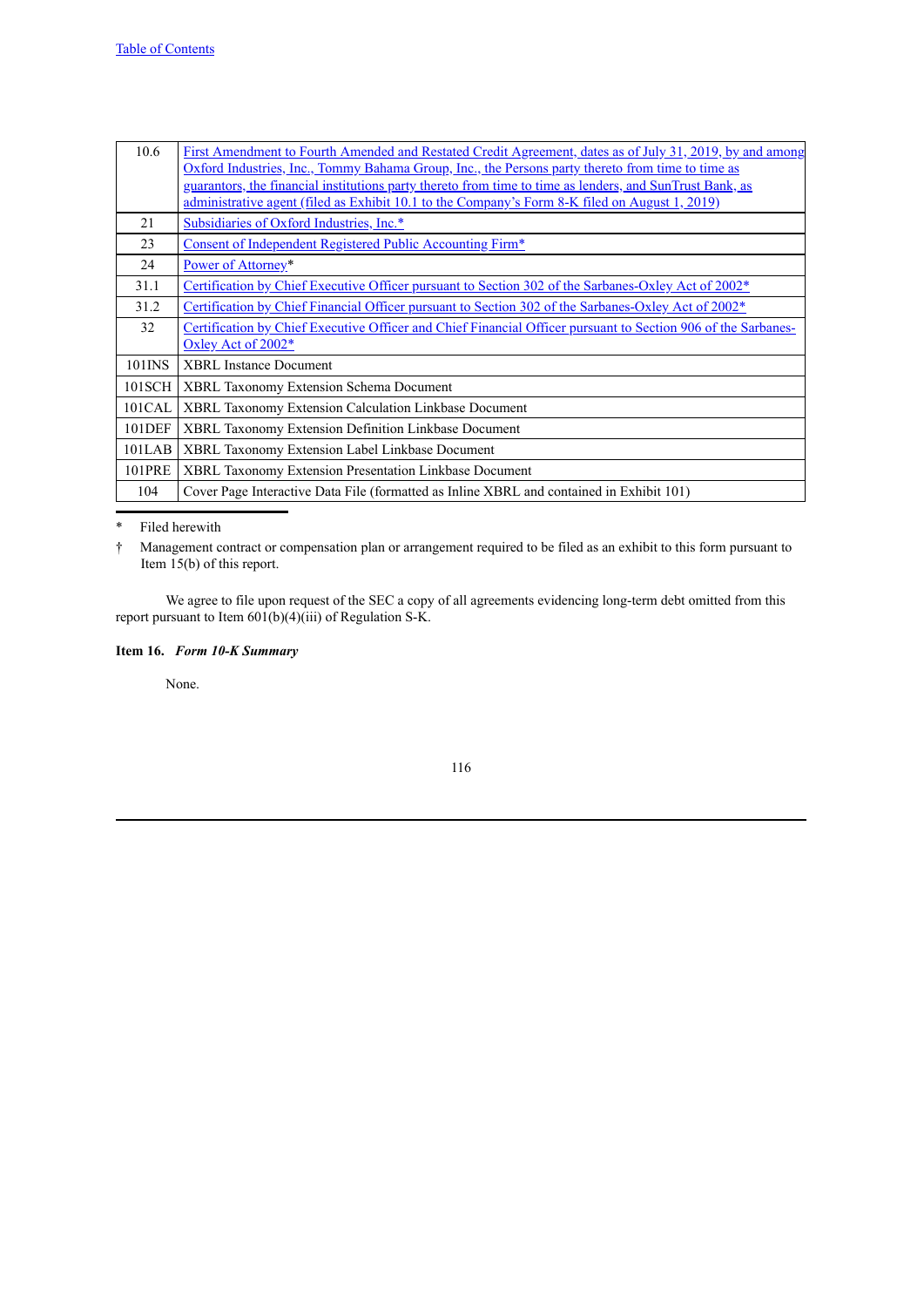# **SIGNATURES**

Pursuant to the requirements of Section 13 or 15(d) of the Securities Exchange Act of 1934, the registrant has duly caused this report to be signed on its behalf by the undersigned, hereunto duly authorized.

> Oxford Industries, Inc.<br>By:  $\frac{S}{T}$ By: /s/ THOMAS C. CHUBB III Thomas C. Chubb III *Chairman, Chief Executive Of icer and President*

Date: March 30, 2020

Pursuant to the requirements of the Securities Exchange Act of 1934, this report has been signed below by the following persons on behalf of the registrant and in the capacities and on the dates indicated.

| Signature                                 | Capacity                                                                                                                                        | Date           |
|-------------------------------------------|-------------------------------------------------------------------------------------------------------------------------------------------------|----------------|
| /s/ THOMAS C. CHUBB III                   |                                                                                                                                                 |                |
| Thomas C. Chubb III                       | Chairman of the Board of Directors, Chief Executive<br>Officer and President (Principal Executive Officer)                                      | March 30, 2020 |
| /s/ K. SCOTT GRASSMYER                    |                                                                                                                                                 |                |
| K. Scott Grassmyer                        | Executive Vice President — Finance, Chief Financial<br>Officer and Controller (Principal Financial Officer and<br>Principal Accounting Officer) | March 30, 2020 |
| $\ast$                                    |                                                                                                                                                 |                |
| Helen Ballard<br>$\ast$                   | Director                                                                                                                                        | March 30, 2020 |
| Thomas C. Gallagher                       | Director                                                                                                                                        | March 30, 2020 |
| Virginia A. Hepner                        | Director                                                                                                                                        | March 30, 2020 |
| John R. Holder<br>$\ast$                  | Director                                                                                                                                        | March 30, 2020 |
| Stephen S. Lanier<br>*                    | Director                                                                                                                                        | March 30, 2020 |
| Dennis M. Love<br>$\ast$                  | Director                                                                                                                                        | March 30, 2020 |
| Clarence H. Smith<br>$\ast$               | Director                                                                                                                                        | March 30, 2020 |
| Clyde C. Tuggle<br>/s/ E. Jenner Wood III | Director                                                                                                                                        | March 30, 2020 |
| E. Jenner Wood III                        | Director                                                                                                                                        | March 27, 2020 |

\*By /s/ SURAJ A. PALAKSHAPPA Suraj A. Palakshappa

*as Attorney-in-Fact*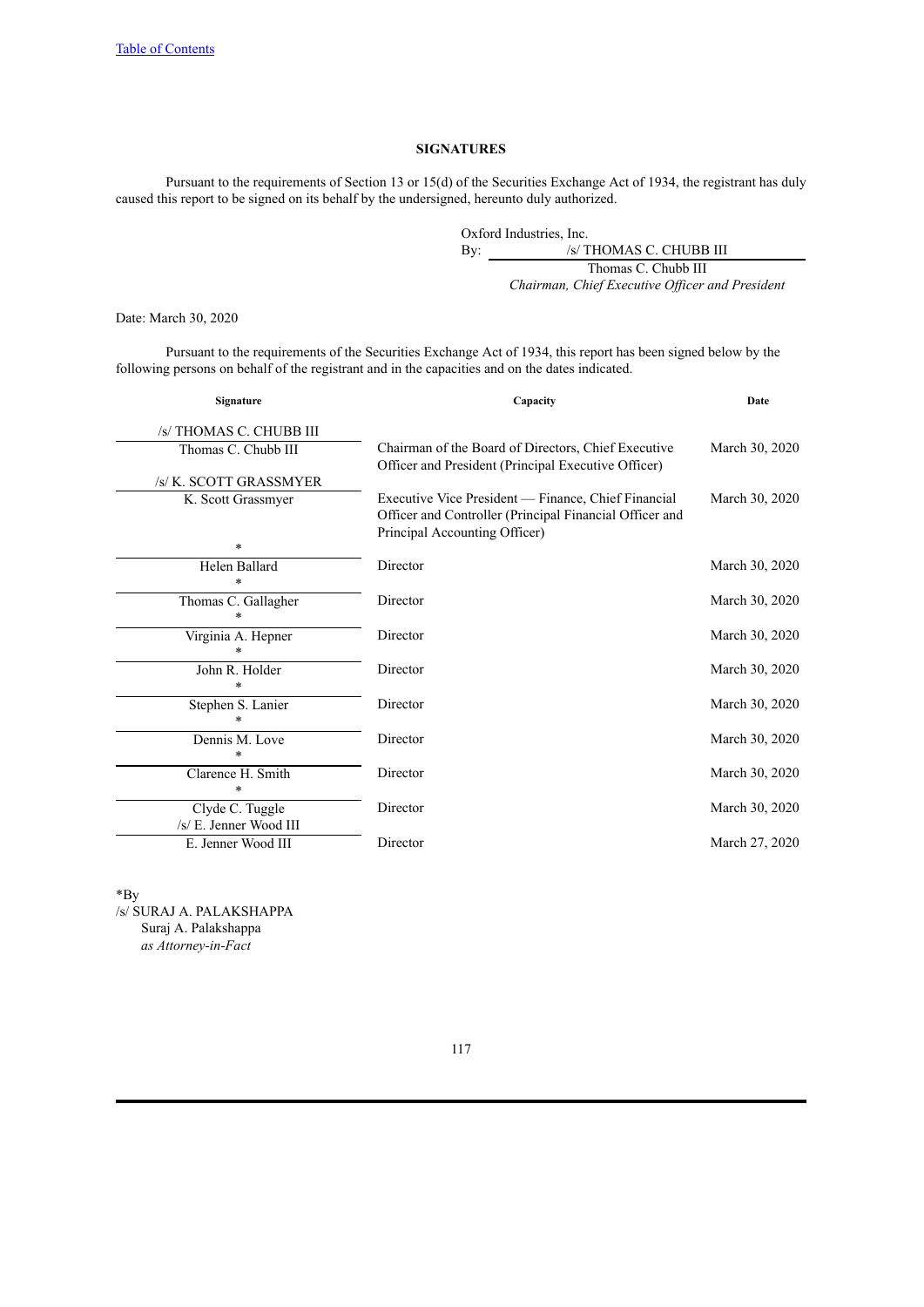## **Description of the Registrant's Securities Registered Pursuant to Section 12 of the Securities Exchange Act of 1934**

<span id="page-117-0"></span>As of February 1, 2020, Oxford Industries, Inc. has one class of securities registered under Section 12 of the Securities Exchange Act of 1934, as amended (the "Exchange Act"): our common stock, \$1 par value per share ( "Common Stock"). Unless the context otherwise requires, references to "Oxford Industries, Inc.," "us," "we" and "our" are solely to Oxford Industries, Inc. and not to any of its subsidiaries or affiliates.

# **General**

The following description of our capital stock is a summary and does not purport to be complete. It is subject to and qualified in its entirety by reference to our Restated Articles of Incorporation (the "Articles of Incorporation") and our Bylaws, as amended (the "Bylaws"), each of which is attached as an exhibit to the Annual Report on Form 10-K of which this Exhibit 4.1 is a part. We encourage you to read our Articles of Incorporation and our Bylaws for additional information.

# **Authorized Capital Stock**

Under our Articles of Incorporation, our authorized capital stock consists of 60,000,000 shares of our Common Stock and 30,000,000 shares of preferred stock, \$1 par value per share ("Preferred Stock").

# **Common Stock**

# *Preemptive Rights*

Shares of our Common Stock have no preemptive rights.

# *Dividend Rights*

Subject to preferences that may be applicable to any outstanding Preferred Stock, the holders of our Common Stock are entitled to dividends when, as and if authorized by our board of directors and declared by us out of funds legally available for that purpose.

## *Voting Rights*

Holders of our Common Stock are entitled to one vote per share, in person or by proxy, on each matter submitted for their vote at any meeting of our shareholders for each share of our Common Stock held as of the record date for the meeting.

Our board of directors is divided into three classes with staggered three-year terms. Each director is elected by the vote of the majority of the votes cast with respect to the director (number of shares voted "for" a director must exceed the number of votes cast "against" that director) at any meeting of the shareholders at which a quorum is present, *provided* that if the number of nominees exceeds the number of directors to be elected at such meeting, the directors are elected by the vote of a plurality of the shares represented in person or by proxy at any such meeting and entitled to vote on the election of directors. Holders of our Common Stock are not permitted to cumulate their votes for the election of directors.

# *Liquidation Preference*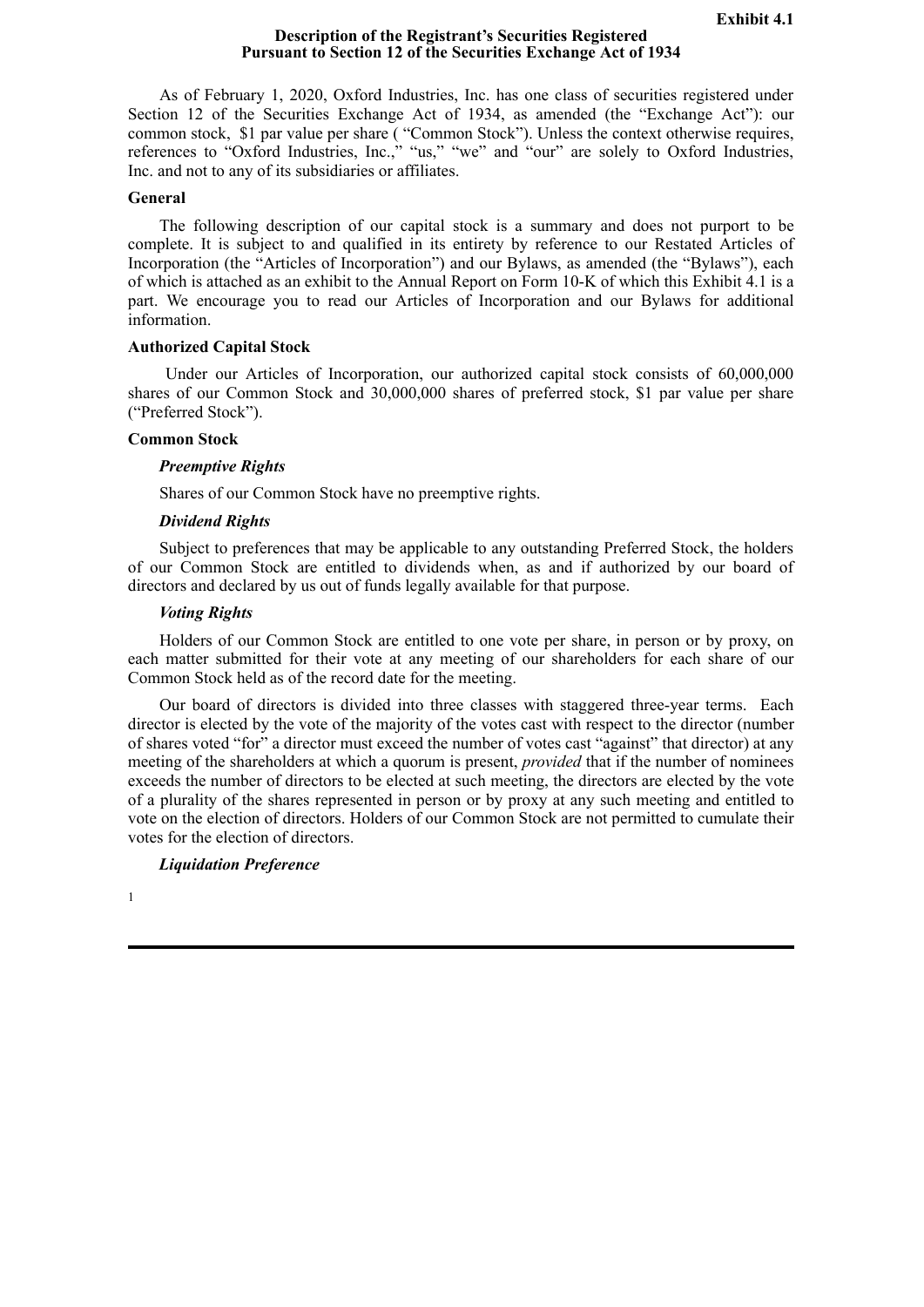In the event that we are voluntarily or involuntarily liquidated, dissolved or wound up, the holders of our Common Stock will be entitled to share ratably in any distribution to shareholders, but only after payment or provision for payment of our debts and other liabilities and subject to the rights of the holders of any series of our Preferred Stock that may be outstanding.

# *Sinking Fund*

Shares of our Common Stock do not have the benefit of any retirement or sinking fund.

# *Listing*

Shares of our Common Stock are traded on the New York Stock Exchange under the symbol "OXM."

# **Preferred Stock**

Our Articles of Incorporation permit our Board of Directors to issue up to 30,000,000 shares of Preferred Stock (none of which are outstanding) in one or more series. Our Board of Directors is vested with the authority to divide Preferred Stock into classes or series and to fix and determine the relative rights, preferences, qualifications, and limitations of the shares of any class or series so established, including, but not limited to, whether shares can be redeemed and, if so, the redemption price and the terms and conditions of redemption.

If at any time we fail to pay full cumulative dividends on any shares of Preferred stock or on any other class of stock ranking superior to or in parity with the Preferred Stock, or if at any time we are in default under the requirements with respect to any purchase, retirement or sinking fund or funds applicable to any series of the Preferred Stock or any other class of stock ranking superior to or in parity with the Preferred Stock, thereafter until such dividends have been paid or declared and set apart for payment and any other such default remedied, we may not purchase, redeem, or otherwise acquire for consideration any shares of any class of stock then outstanding and ranking in parity with or junior to the Preferred Stock.

The issuance of Preferred Stock could adversely affect the rights of holders of our Common Stock.

# **Anti-Takeover Provisions of our Articles of Incorporation and Bylaws**

### *Fair Price Provision*

Our Articles of Incorporation require that any specified business combinations involving a person or entity that beneficially owns 10% or more of the outstanding shares of our voting stock, or that is an affiliate of the company who beneficially owned 10% or more of the outstanding shares of our voting stock within the two-year period preceding the date in question (in either case, an "interested shareholder") must be (a) unanimously approved by the directors who are not affiliated with the interested shareholder (the "continuing directors"), *provided* that the continuing directors constitute at least three members of our board of directors at the time of such approval, or (b) recommended by at least two-thirds of the continuing directors and approved by a majority of the votes entitled to be cast by holders of shares entitled to vote generally in the election of directors, other than shares beneficially owned by the interested shareholder who is, or whose affiliate is, a party to such business combination.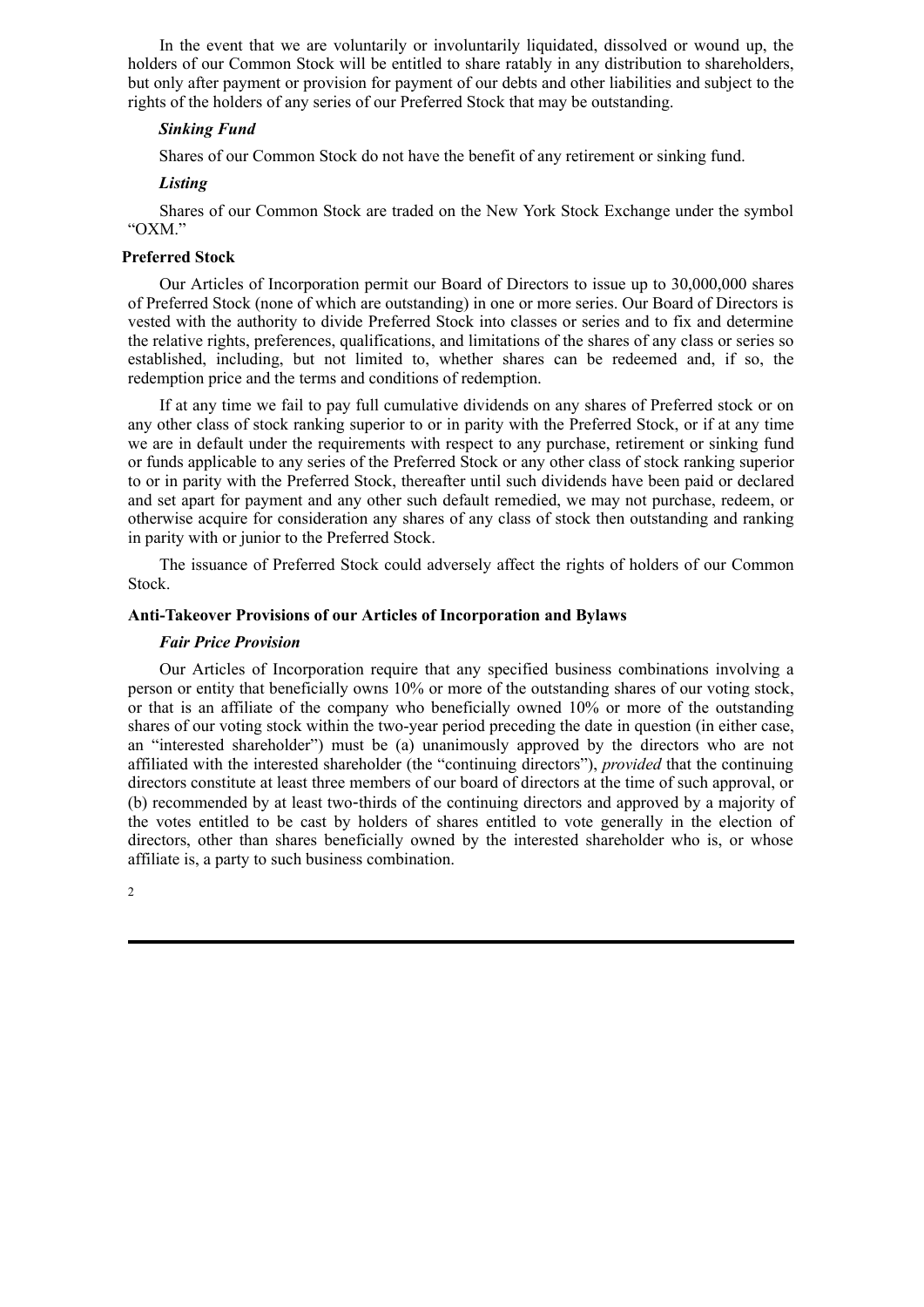These requirements do not apply if (i) specific fair price conditions are met that in general provide that the payment received by our shareholders in the business combination is not less than the amount the interested shareholders paid for any shares of our voting stock acquired within two years of the business combination announcement, (ii) the consideration to be received is to be in cash or in the same form as the interested shareholder has previously paid for shares, (iii) certain procedural requirements are met, and (iv) the interested shareholder has not received the benefit, directly or indirectly, except proportionately as a stockholder, of any loans, advances, guarantees, pledges, or other financial assistance, or any tax credits or other tax advantages provided by us or our subsidiaries.

The provisions of our Articles of Incorporation described above may make it more difficult and, thereby, discourage attempts to take control of us, and may make it more difficult to remove incumbent management. None of these provisions, however, prohibit an offer for all of the outstanding shares of our common stock or a merger between us and another entity.

## *Articles of Incorporation*

Under our Articles of Incorporation, the affirmative vote of 75% of our capital stock entitled to vote in the election of directors, voting as a single class, is required to amend, alter, change or repeal, or to adopt any provision inconsistent with, the provisions that, among others, (1) set the number of directors serving in our board of directors, (2) designate the classification of our board of directors, (3) control the removal of directors, (4) control the filling of vacancies in our board of directors, and (5) allow special meetings of shareholders to be called under certain circumstances.

Additionally, the affirmative vote of two-thirds of the continuing directors and a majority of the votes entitled to be cast by holders of shares entitled to vote generally, other than shares beneficially owned by any interested shareholder and any of its affiliates and associates, is required to amend, alter, change or repeal, or to adopt any provision inconsistent with, the fair price provision described above.

### **Limitation of Directors' Liability**

Our Articles of Incorporation eliminate, subject to certain exceptions, the personal liability of a director to us or our shareholders for monetary damages for breaches of such director's duty of care or other duties as a director. Our Articles of Incorporation do not provide for the elimination of, or any limitation on, the liability of a director for (1) any appropriation, in violation of the director's duties, of any business opportunity of ours, (2) acts or omissions not in good faith or which involve intentional misconduct or a knowing violation of law, (3) the types of liability set forth in Section 14-2-832 of the Georgia Business Corporation Code (the "Code"), or (4) any transaction from which the director derived an improper personal benefit. These provisions of our Articles of Incorporation will limit the remedies available to a shareholder in the event of breaches of any director's duties to such shareholder or to us.

Under Article VI of our Bylaws, we are required to indemnify any individual who is made a party (as defined in the Code) to a proceeding (as defined in the Code) because he is or was a director or officer (in each case as defined in the Code) against liability (as defined in the Code), incurred in the proceeding, if he or she acted in good faith and, while acting in an official capacity as a director or officer, acted in a manner he or she reasonably believed to be in our best interest,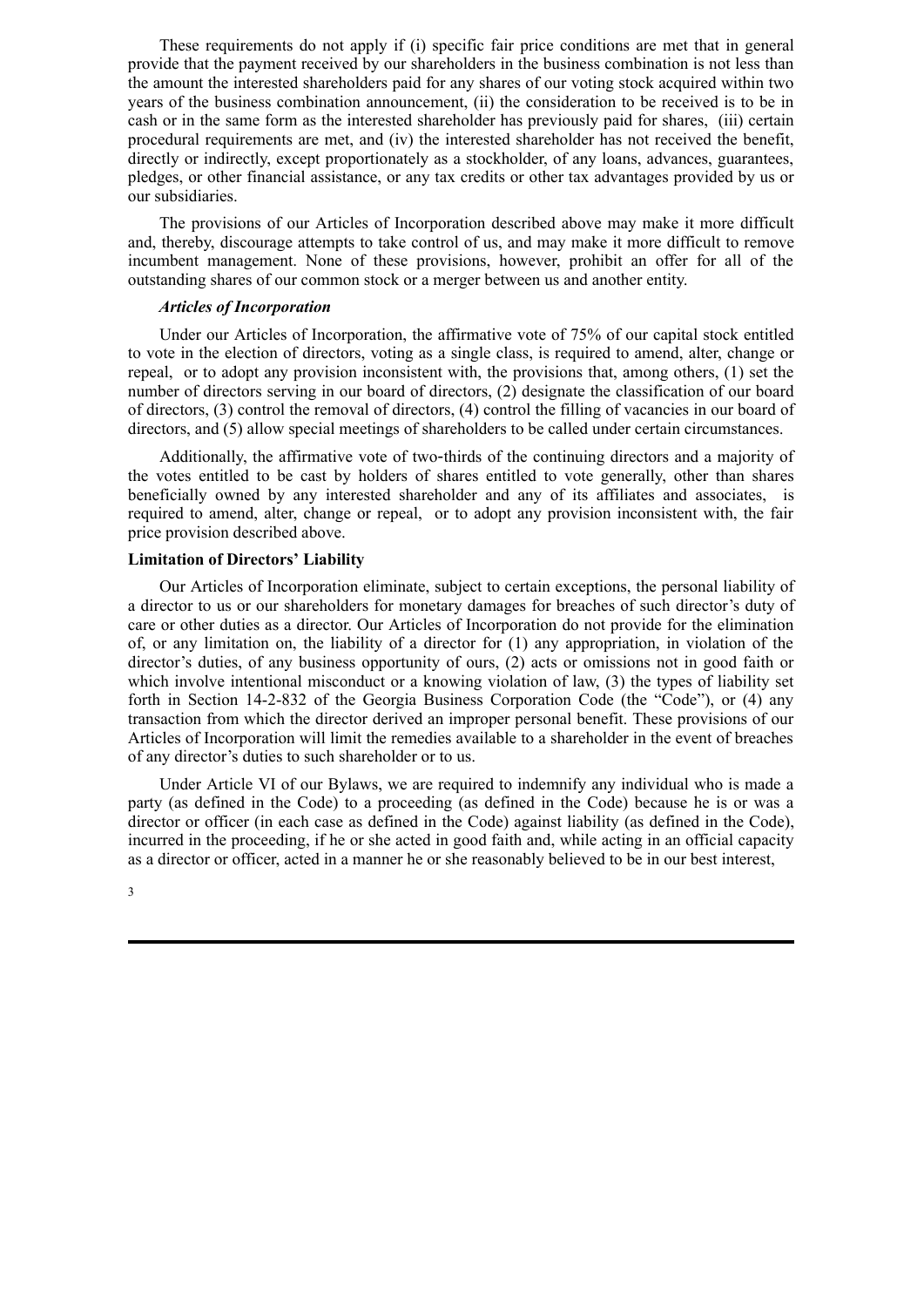and in all other cases, acted in a manner he or she reasonably believed was not opposed to our best interest, and with respect to any criminal proceeding, if he or she had no reasonable cause to believe his or her conduct was unlawful.

Further, we may indemnify an individual made a party to a proceeding because he or she is or was an employee or agent of ours against liability, incurred in the proceeding, if he or she acted in good faith and, while acting in an official capacity as an employee or agent, acted in a manner he or she reasonably believed to be in our best interest, and in all other cases, acted in a manner he or she reasonably believed was not opposed to our best interest, and with respect to any criminal proceeding, if he or she had no reasonable cause to believe his or her conduct was unlawful.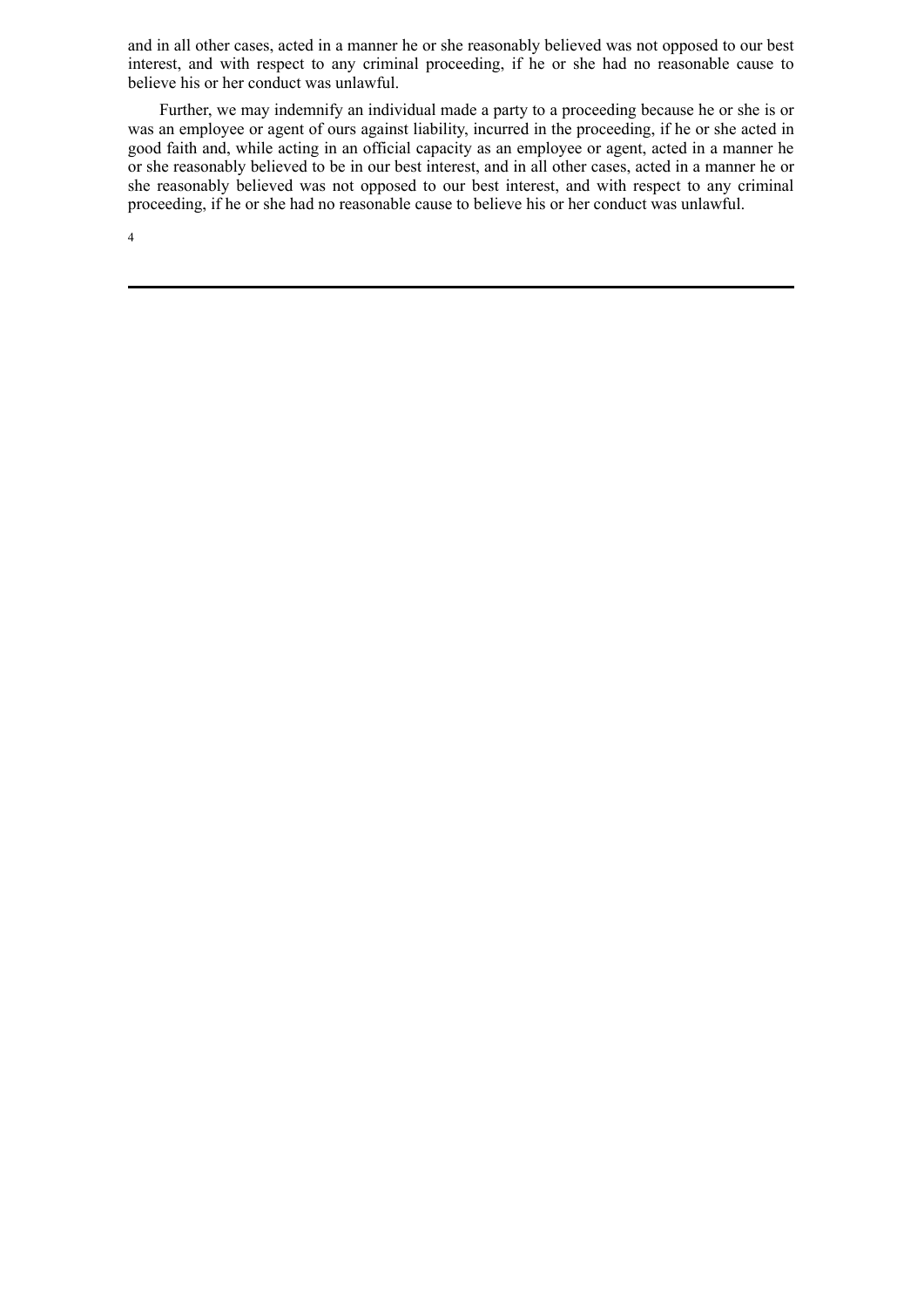# **SUBSIDIARIES OF OXFORD INDUSTRIES, INC.**

<span id="page-121-0"></span>The following table lists each subsidiary of Oxford Industries, Inc. indented under the name of its immediate parent, the percentage of each subsidiary's voting securities beneficially owned by its immediate parent and the jurisdiction under the laws of which each subsidiary was organized:

| Name                                                                                      | % of Voting Securities | Jurisdiction of Incorporation or<br>Organization |
|-------------------------------------------------------------------------------------------|------------------------|--------------------------------------------------|
| <b>Oxford Industries, Inc.</b>                                                            |                        |                                                  |
| Camisas Bahia Kino S.A. de C.V.                                                           | 100                    | Mexico                                           |
| Industrias Lanier de Honduras S. de R.L.                                                  | $50^{(1)}$             | Honduras                                         |
| Manufacturera de Sonora, S.A. de CV                                                       | $99^{(2)}$             | Mexico                                           |
| Oxford Caribbean, Inc.                                                                    | 100                    | Delaware                                         |
| Oxford de Colon, S.A.                                                                     | 100                    | Costa Rica                                       |
| Oxford Garment, Inc.                                                                      | 100                    | Delaware                                         |
| Oxford Industries (UK1) Limited                                                           | 100                    | United Kingdom                                   |
| Oxford International, Inc.                                                                | 100                    | Georgia                                          |
| Oxford of South Carolina. Inc.                                                            | 100                    | South Carolina                                   |
| Oxford Products (International) Limited                                                   | $99.99^{(3)}$          | Hong Kong                                        |
| Servicios de Manufactura de Mérida, S. de R.L. de C.V.                                    | 99.9 <sup>(4)</sup>    | Mexico                                           |
| Sugartown Worldwide LLC                                                                   | 100                    | Delaware                                         |
| The Beaufort Bonnet Company, LLC                                                          | 100                    | Kentucky                                         |
| Tommy Bahama Group, Inc.                                                                  | 100                    | Delaware                                         |
| Viewpoint Marketing, Inc.                                                                 | 100                    | Florida                                          |
| Oxford Caribbean, Inc.                                                                    |                        |                                                  |
| O.R. Fashions S. de R.L.                                                                  | 100                    | Honduras                                         |
| <b>Oxford Industries (UK2) Limited</b>                                                    |                        |                                                  |
| Oxford Industries (UK3) Limited                                                           | 100                    | United Kingdom                                   |
| <b>Oxford Products (International) Limited</b><br>Industrias Oxford de Merida, S.A. de CV | $99^{(5)}$             | Mexico                                           |
| Oxford Industries (UK2) Limited                                                           | $75^{(6)}$             | United Kingdom                                   |
| Oxford Philippines, Inc.                                                                  | $96.25^{(7)}$          | Philippines                                      |
| Tommy Bahama Global Sourcing Limited                                                      | 100                    | Hong Kong                                        |
| Oxford of South Carolina, Inc.                                                            |                        |                                                  |
| GCP Southern Tide Coinvest, Inc.                                                          | 100                    | Delaware                                         |
| S/T Group Blocker, Inc.                                                                   | 100                    | Delaware                                         |
| S/T Group Blocker, Inc.                                                                   |                        |                                                  |
| S/T Group Holdings, LLC                                                                   | $50^{(8)}$             | Delaware                                         |
| <b>S/T Group Holdings, LLC</b>                                                            |                        |                                                  |
| Southern Tide, LLC                                                                        | 100                    | South Carolina                                   |
| <b>Tommy Bahama Beverages, LLC</b>                                                        |                        |                                                  |
| Tommy Bahama Texas Beverages, LLC                                                         | 100                    | Texas                                            |
| <b>Tommy Bahama Global Sourcing Limited</b>                                               |                        |                                                  |
| Tommy Bahama Australia Pty Ltd                                                            | 100                    | Australia                                        |
| Tommy Bahama Canada ULC                                                                   | 100                    | Canada                                           |
| Tommy Bahama K. K.                                                                        | 100                    | Japan                                            |
| Tommy Bahama Limited                                                                      | 100                    | Hong Kong                                        |
| Tommy Bahama Trading (Shenzhen) Co., Ltd.                                                 | 100                    | China                                            |
| Tommy Bahama Group, Inc.                                                                  |                        |                                                  |
| Tommy Bahama R&R Holdings, Inc.                                                           | 100                    | Delaware                                         |
| Tommy Bahama R&R Holdings, Inc.                                                           |                        |                                                  |
| Tommy Bahama Beverages, LLC                                                               | 100                    | Delaware                                         |

50% of the voting securities of Industrias Lanier de Honduras S. de R.L. is owned by Oxford Caribbean, Inc. (1)

1% of the voting securities of Manufacturera de Sonora, S.A. de CV is owned by Oxford International, Inc.  $\left( 2\right)$ 

One share of the voting securities of Oxford Products (International) Limited is owned by Oxford International, Inc. Oxford Products (International) Limited has 150,000 shares issued and outstanding. (3)

0.1% of the voting securities of Servicios de Manufactura de Mérida, S. de R.L. de C.V. is owned by Oxford International, Inc. (4)

1% of the voting securities of Industrias Oxford de Merida, S.A. de CV is owned by Oxford Industries, Inc. (5)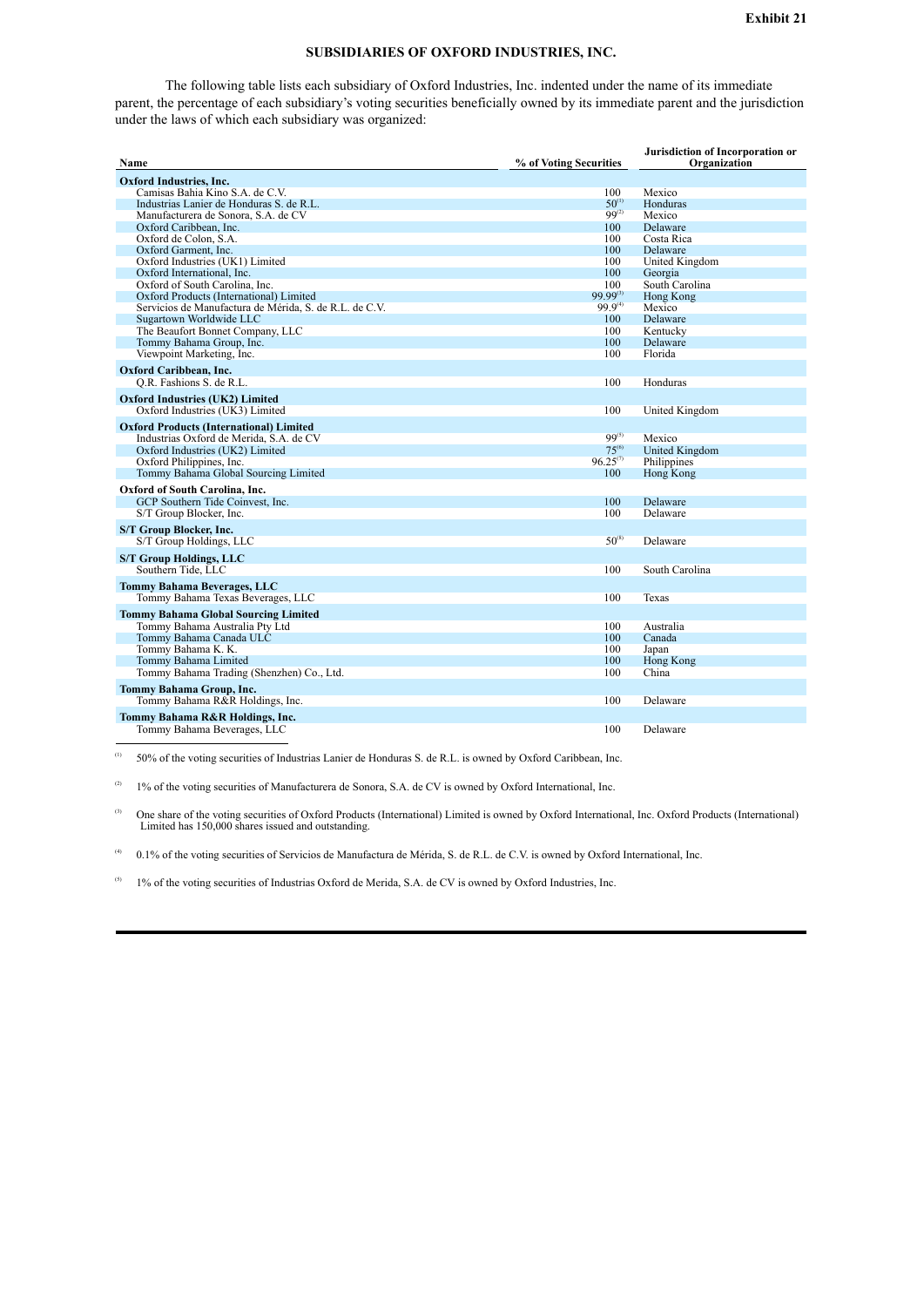- Approximately 25% of the voting securities of Oxford Industries (UK2) Limited is owned by Oxford Industries, Inc. (6)
- 3.74% of the voting securities of Oxford Philippines, Inc. is owned by Oxford Industries, Inc. Nominal ownership interests of certain of the voting securities of Oxford Philippines, Inc. are owned by various individuals.  $(7)$
- 48% of the voting securities of S/T Group Holdings, LLC is owned by Oxford of South Carolina, Inc. and 2% of the voting securities of S/T Group Holdings, LLC is owned by GCP Southern Tide Coinvest, Inc. (8)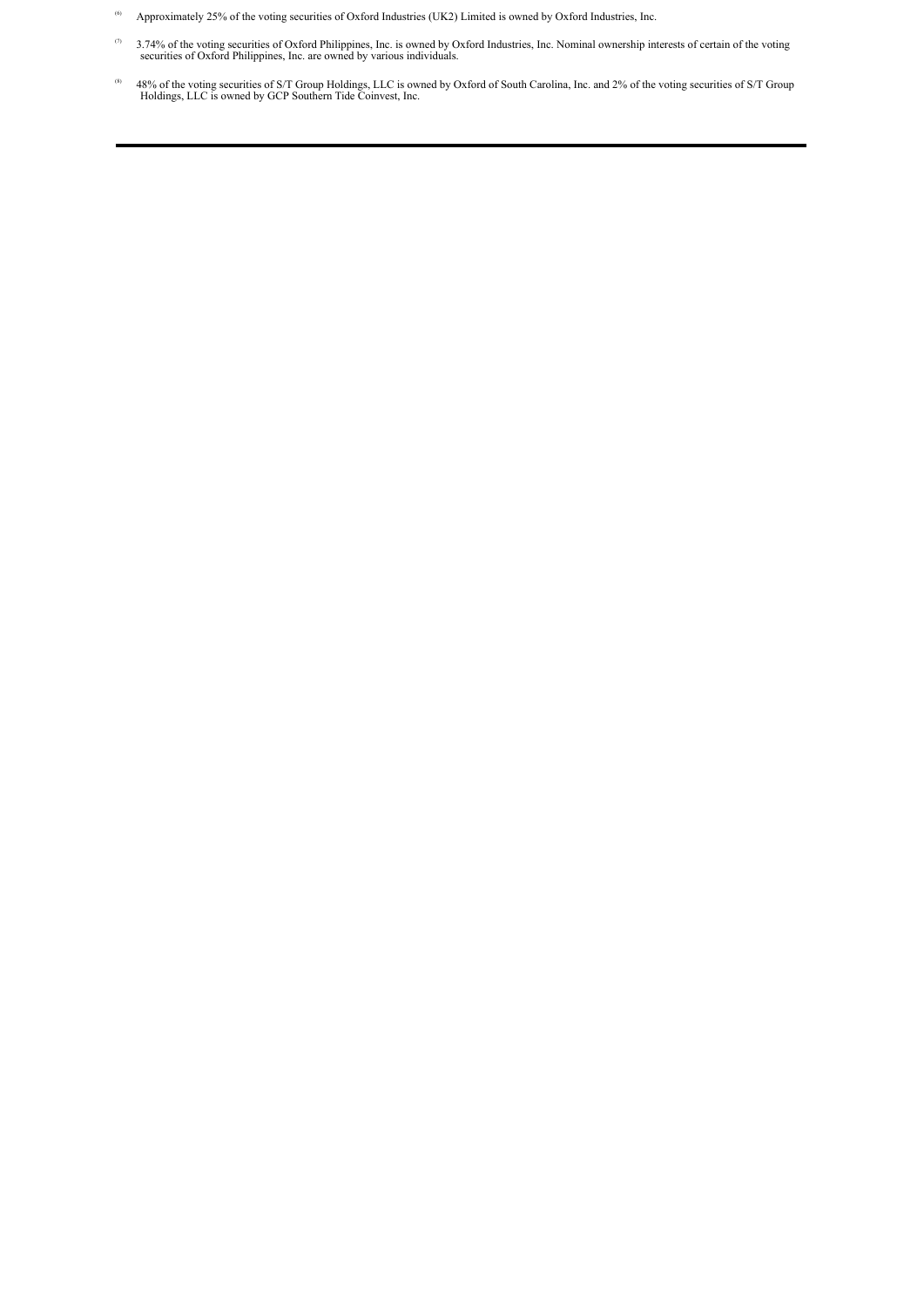### **Consent of Independent Registered Public Accounting Firm**

<span id="page-123-0"></span>We consent to the incorporation by reference in the following Registration Statements:

- (1) Registration Statements (Form S-8 Nos. 333-121538 and 333-161902) pertaining to the Oxford Industries, Inc. Long-Term Stock Incentive Plan,
- (2) Registration Statements (Form S-8 Nos. 333-121535 and 333-161904) pertaining to the Oxford Industries, Inc. Employee Stock Purchase Plan, and
- (3) Registration Statement (Form S-8 No. 333-130010) pertaining to the Oxford Industries, Inc. Deferred Compensation Plan;

of our reports dated March 30, 2020, with respect to the consolidated financial statements and schedule of Oxford Industries, Inc. and the effectiveness of internal control over financial reporting of Oxford Industries, Inc. included in this Annual Report (Form 10-K) of Oxford Industries, Inc. for the year ended February 1, 2020.

/s/ Ernst & Young LLP

Atlanta, Georgia March 30, 2020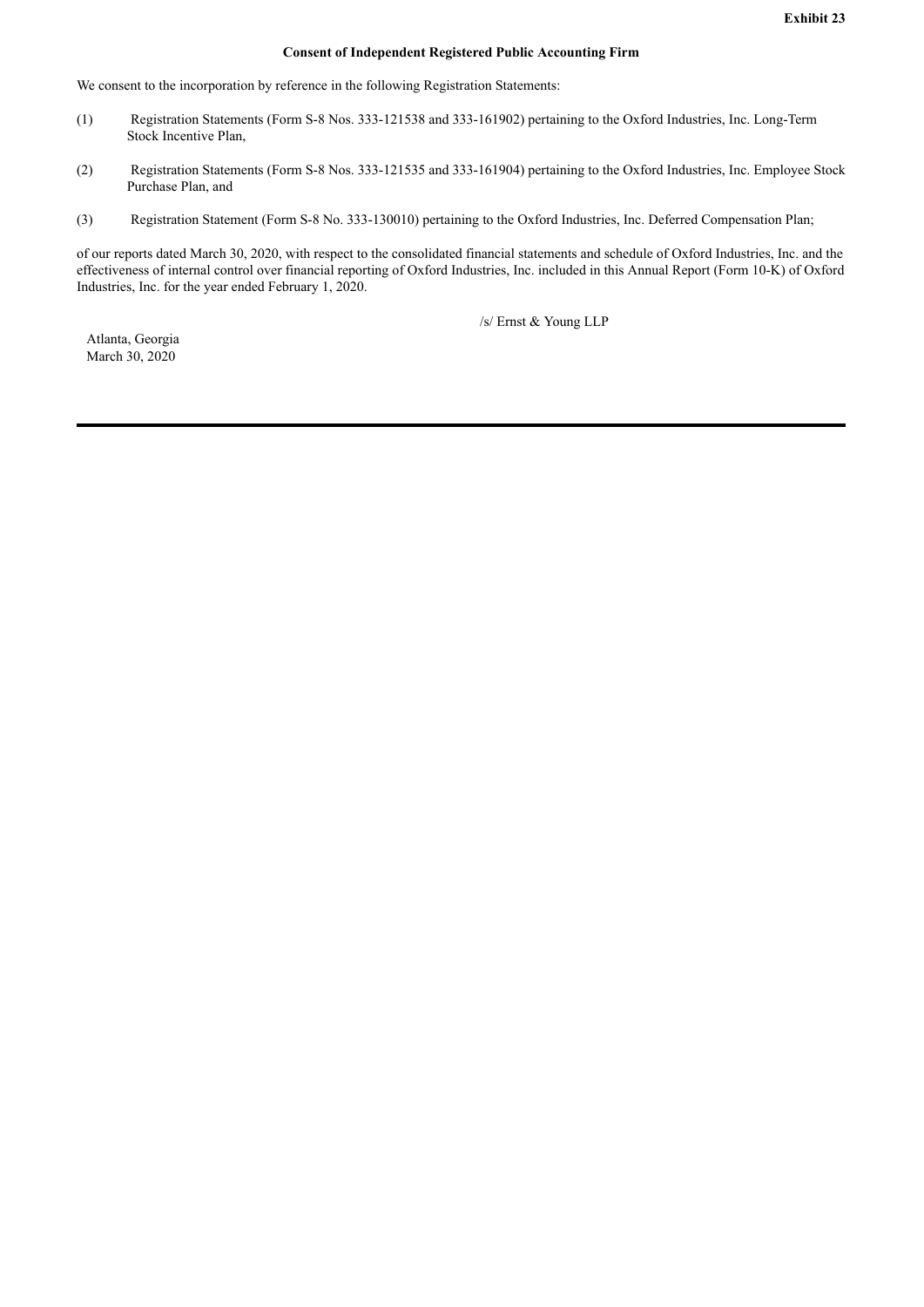<span id="page-124-0"></span>The undersigned, a director of Oxford Industries, Inc. (the "Company"), does hereby constitute and appoint each of Mary Margaret Heaton and Suraj A. Palakshappa, or any one of them, my true and lawful attorneys-in-fact for me and in my name for the purpose of executing on my behalf in any and all capacities the Company's Annual Report on Form 10-K for the fiscal year ended February 1, 2020, or any amendment or supplement thereto, and causing such Annual Report or any such amendment or supplement to be filed with the U.S. Securities and Exchange Commission pursuant to the Securities Exchange Act of 1934, as amended (the "Act"). In addition, each such attorney-in-fact shall have full power and authority to execute on my behalf in my capacity as a director of the Company subject to the reporting requirements of the Act, all Forms required to be filed by me under the Act, including Forms 4 and 5, in accordance with the Act and the rules and regulations promulgated thereunder. In addition, each such attorney-in-fact shall have full power and authority to do and perform any and all acts on my behalf which may be necessary or desirable to complete, execute and timely file any such Forms with the U.S. Securities and Exchange Commission and any stock exchange or similar authority.

> /s/ Helen Ballard Helen Ballard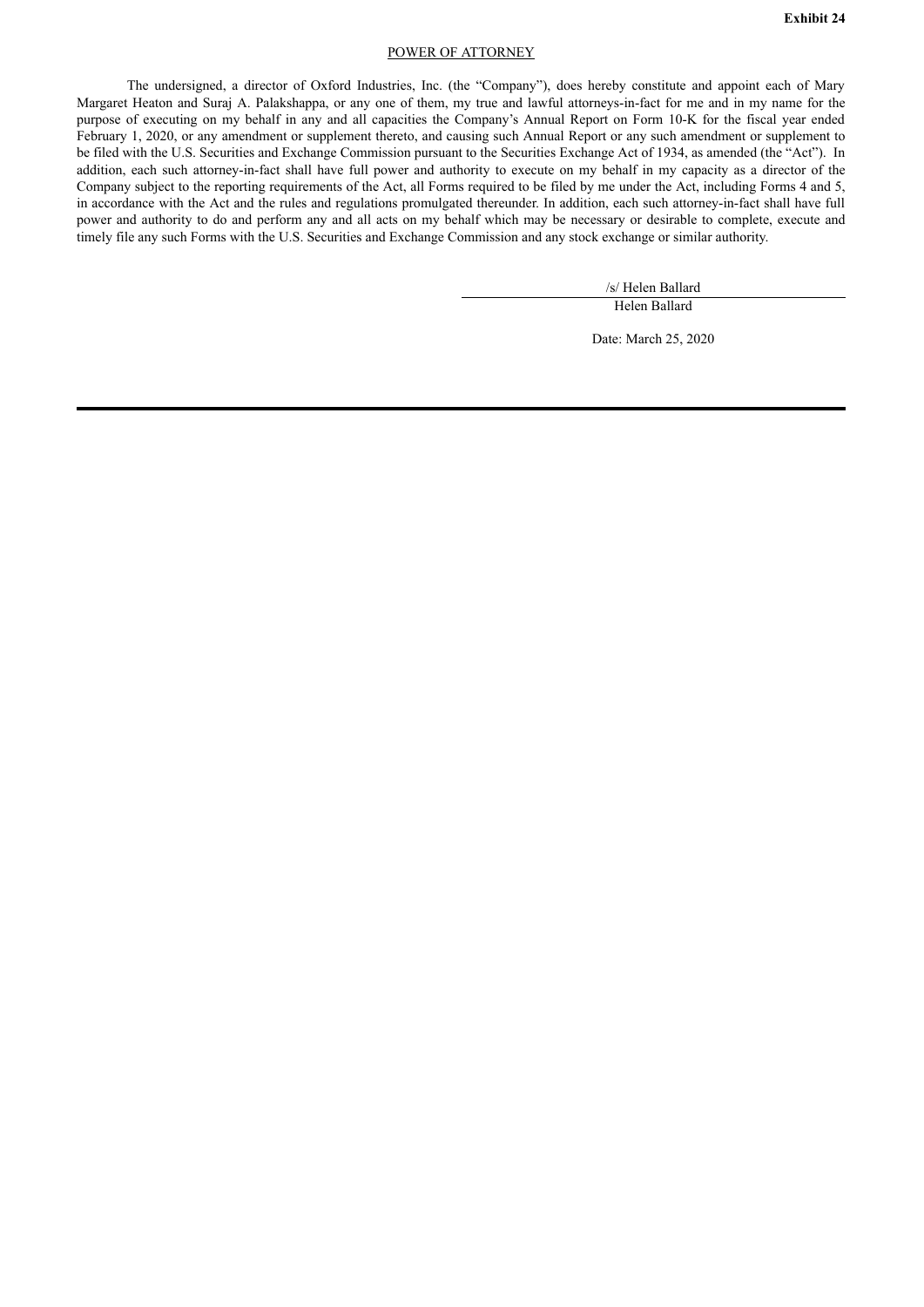The undersigned, a director of Oxford Industries, Inc. (the "Company"), does hereby constitute and appoint each of Mary Margaret Heaton and Suraj A. Palakshappa, or any one of them, my true and lawful attorneys-in-fact for me and in my name for the purpose of executing on my behalf in any and all capacities the Company's Annual Report on Form 10-K for the fiscal year ended February 1, 2020, or any amendment or supplement thereto, and causing such Annual Report or any such amendment or supplement to be filed with the U.S. Securities and Exchange Commission pursuant to the Securities Exchange Act of 1934, as amended (the "Act"). In addition, each such attorney-in-fact shall have full power and authority to execute on my behalf in my capacity as a director of the Company subject to the reporting requirements of the Act, all Forms required to be filed by me under the Act, including Forms 4 and 5, in accordance with the Act and the rules and regulations promulgated thereunder. In addition, each such attorney-in-fact shall have full power and authority to do and perform any and all acts on my behalf which may be necessary or desirable to complete, execute and timely file any such Forms with the U.S. Securities and Exchange Commission and any stock exchange or similar authority.

> /s/ Thomas C. Gallagher Thomas C. Gallagher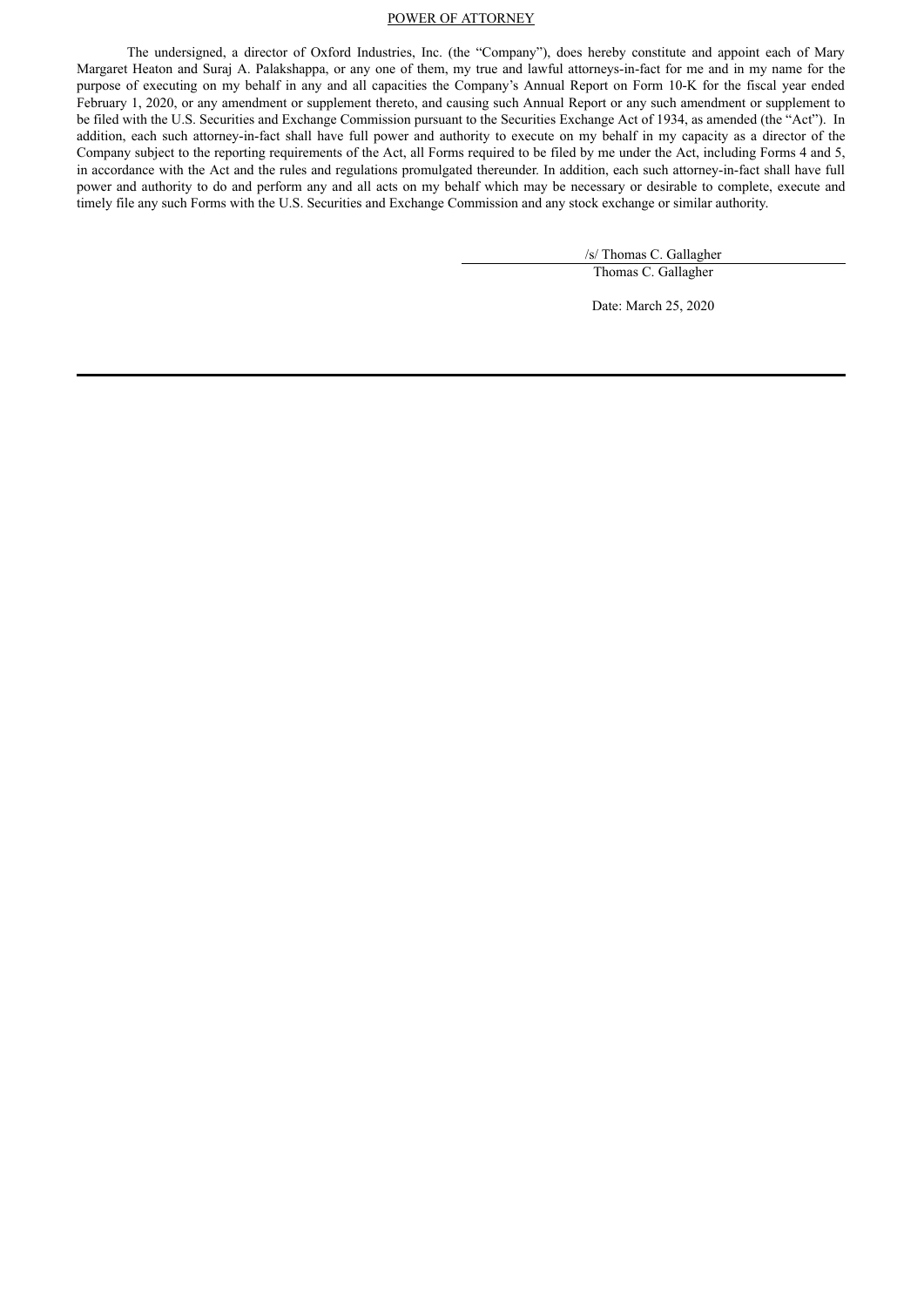The undersigned, a director of Oxford Industries, Inc. (the "Company"), does hereby constitute and appoint each of Mary Margaret Heaton and Suraj A. Palakshappa, or any one of them, my true and lawful attorneys-in-fact for me and in my name for the purpose of executing on my behalf in any and all capacities the Company's Annual Report on Form 10-K for the fiscal year ended February 1, 2020, or any amendment or supplement thereto, and causing such Annual Report or any such amendment or supplement to be filed with the U.S. Securities and Exchange Commission pursuant to the Securities Exchange Act of 1934, as amended (the "Act"). In addition, each such attorney-in-fact shall have full power and authority to execute on my behalf in my capacity as a director of the Company subject to the reporting requirements of the Act, all Forms required to be filed by me under the Act, including Forms 4 and 5, in accordance with the Act and the rules and regulations promulgated thereunder. In addition, each such attorney-in-fact shall have full power and authority to do and perform any and all acts on my behalf which may be necessary or desirable to complete, execute and timely file any such Forms with the U.S. Securities and Exchange Commission and any stock exchange or similar authority.

> /s/ Virginia A. Hepner Virginia A. Hepner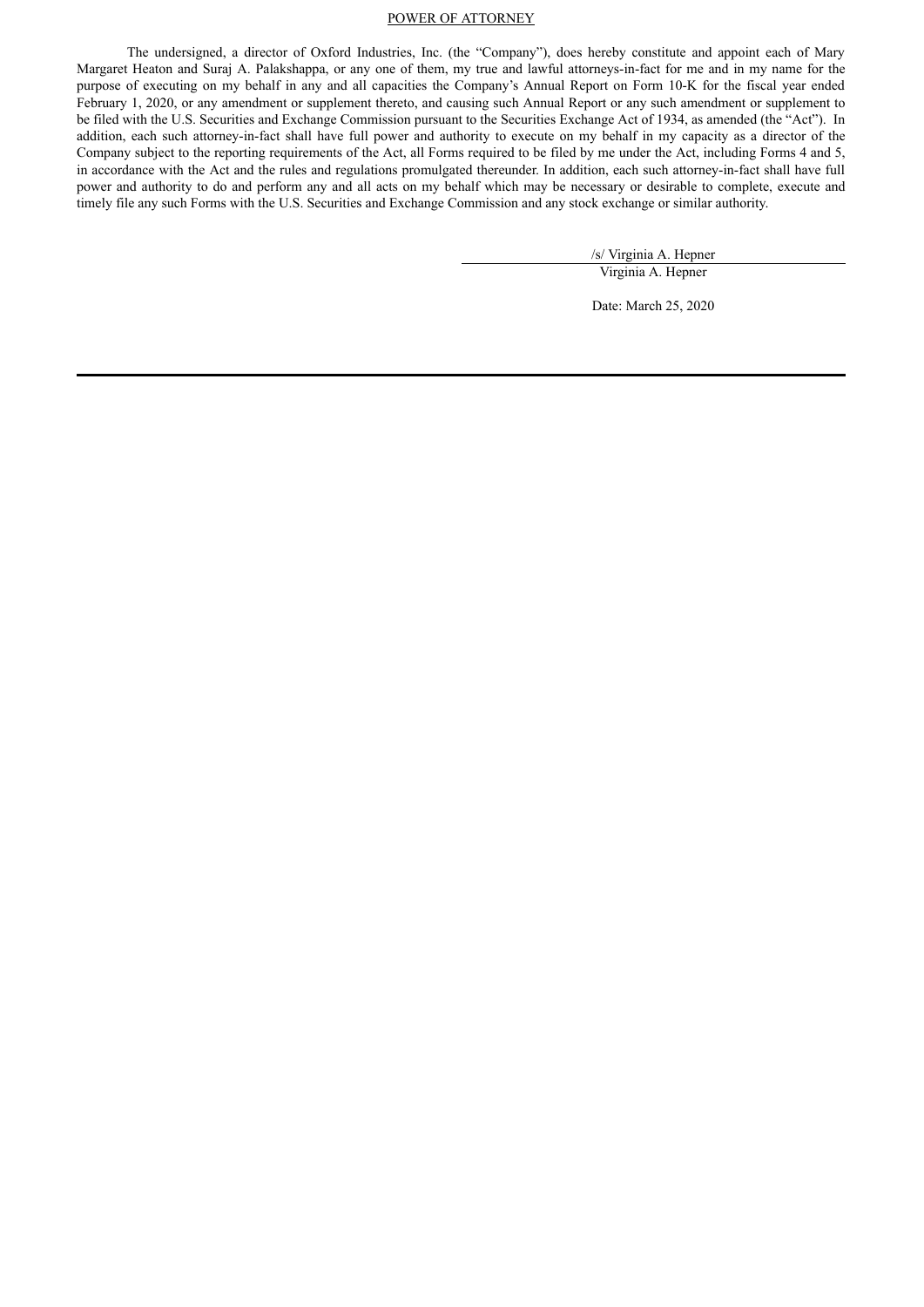The undersigned, a director of Oxford Industries, Inc. (the "Company"), does hereby constitute and appoint each of Mary Margaret Heaton and Suraj A. Palakshappa, or any one of them, my true and lawful attorneys-in-fact for me and in my name for the purpose of executing on my behalf in any and all capacities the Company's Annual Report on Form 10-K for the fiscal year ended February 1, 2020, or any amendment or supplement thereto, and causing such Annual Report or any such amendment or supplement to be filed with the U.S. Securities and Exchange Commission pursuant to the Securities Exchange Act of 1934, as amended (the "Act"). In addition, each such attorney-in-fact shall have full power and authority to execute on my behalf in my capacity as a director of the Company subject to the reporting requirements of the Act, all Forms required to be filed by me under the Act, including Forms 4 and 5, in accordance with the Act and the rules and regulations promulgated thereunder. In addition, each such attorney-in-fact shall have full power and authority to do and perform any and all acts on my behalf which may be necessary or desirable to complete, execute and timely file any such Forms with the U.S. Securities and Exchange Commission and any stock exchange or similar authority.

> /s/ John R. Holder John R. Holder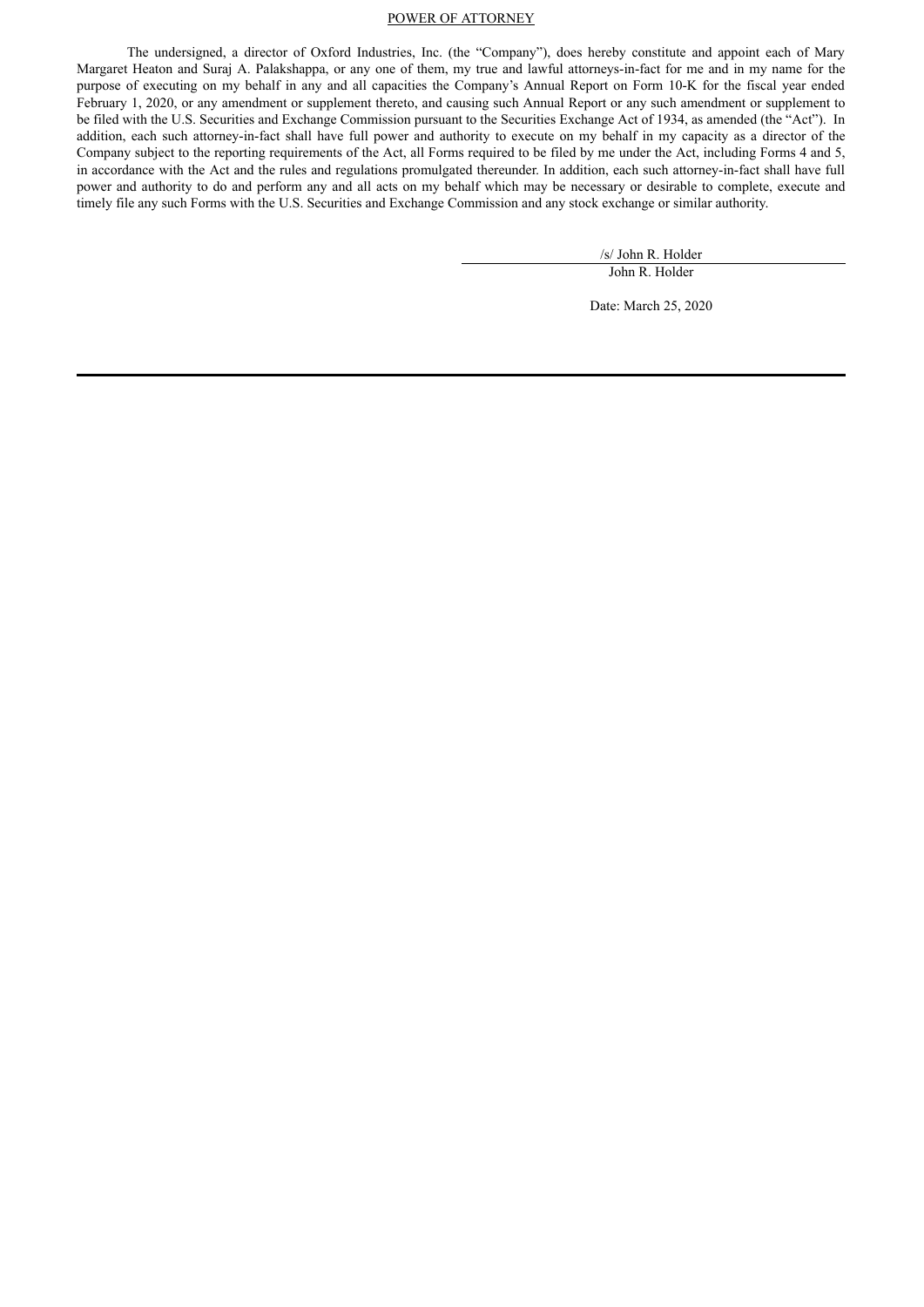The undersigned, a director of Oxford Industries, Inc. (the "Company"), does hereby constitute and appoint each of Mary Margaret Heaton and Suraj A. Palakshappa, or any one of them, my true and lawful attorneys-in-fact for me and in my name for the purpose of executing on my behalf in any and all capacities the Company's Annual Report on Form 10-K for the fiscal year ended February 1, 2020, or any amendment or supplement thereto, and causing such Annual Report or any such amendment or supplement to be filed with the U.S. Securities and Exchange Commission pursuant to the Securities Exchange Act of 1934, as amended (the "Act"). In addition, each such attorney-in-fact shall have full power and authority to execute on my behalf in my capacity as a director of the Company subject to the reporting requirements of the Act, all Forms required to be filed by me under the Act, including Forms 4 and 5, in accordance with the Act and the rules and regulations promulgated thereunder. In addition, each such attorney-in-fact shall have full power and authority to do and perform any and all acts on my behalf which may be necessary or desirable to complete, execute and timely file any such Forms with the U.S. Securities and Exchange Commission and any stock exchange or similar authority.

> /s/ Stephen S. Lanier Stephen S. Lanier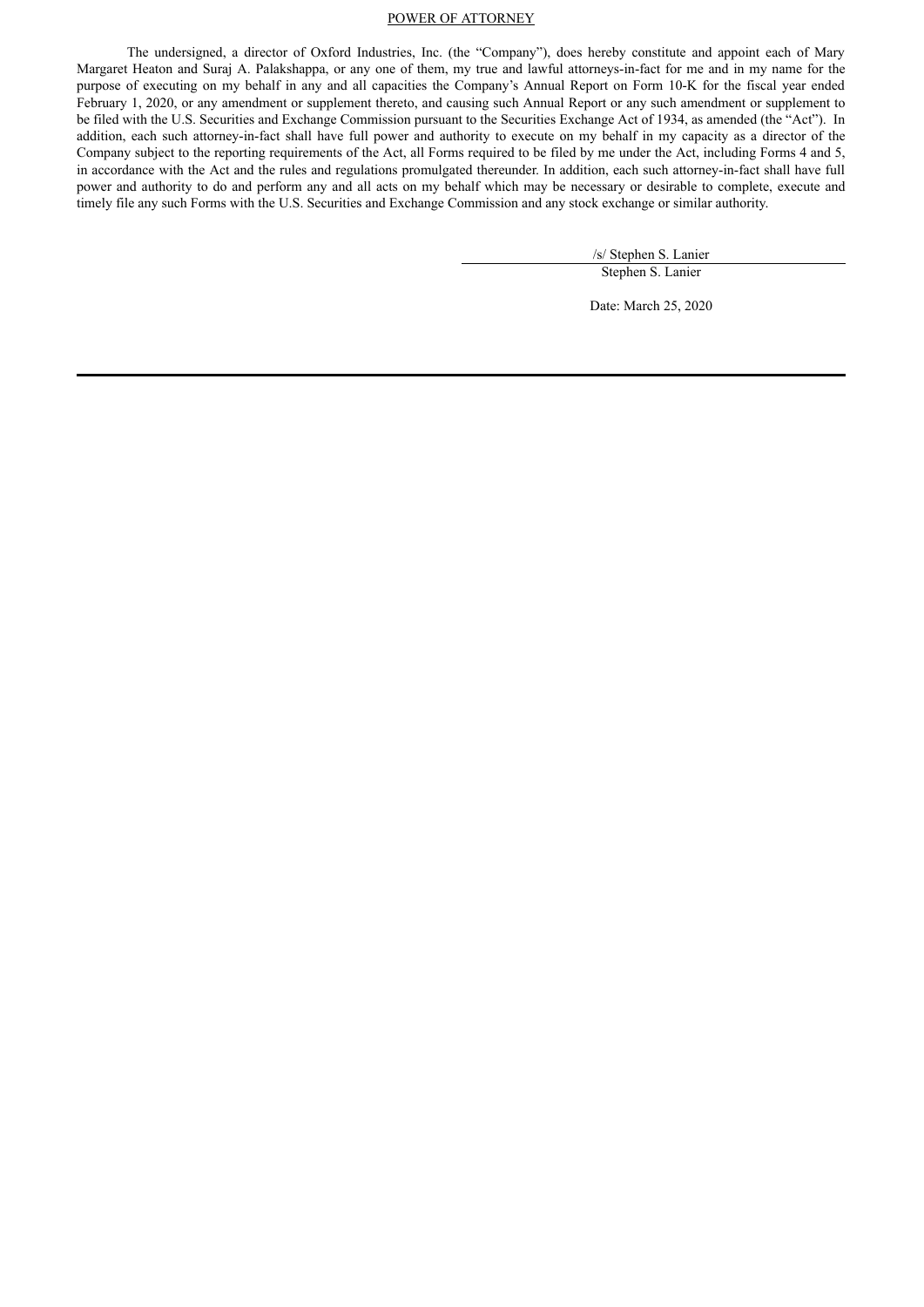The undersigned, a director of Oxford Industries, Inc. (the "Company"), does hereby constitute and appoint each of Mary Margaret Heaton and Suraj A. Palakshappa, or any one of them, my true and lawful attorneys-in-fact for me and in my name for the purpose of executing on my behalf in any and all capacities the Company's Annual Report on Form 10-K for the fiscal year ended February 1, 2020, or any amendment or supplement thereto, and causing such Annual Report or any such amendment or supplement to be filed with the U.S. Securities and Exchange Commission pursuant to the Securities Exchange Act of 1934, as amended (the "Act"). In addition, each such attorney-in-fact shall have full power and authority to execute on my behalf in my capacity as a director of the Company subject to the reporting requirements of the Act, all Forms required to be filed by me under the Act, including Forms 4 and 5, in accordance with the Act and the rules and regulations promulgated thereunder. In addition, each such attorney-in-fact shall have full power and authority to do and perform any and all acts on my behalf which may be necessary or desirable to complete, execute and timely file any such Forms with the U.S. Securities and Exchange Commission and any stock exchange or similar authority.

> /s/ Dennis M. Love Dennis M. Love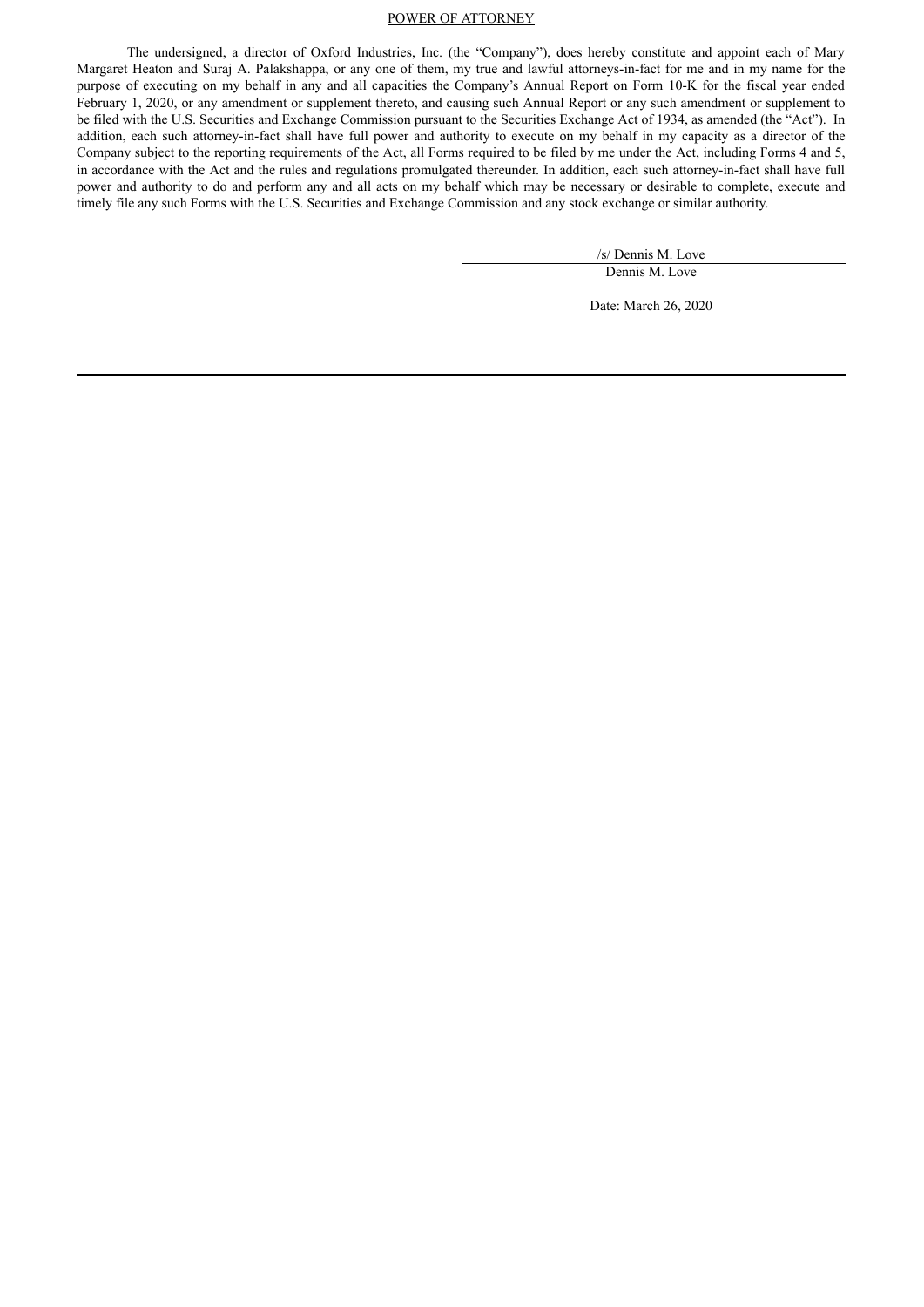The undersigned, a director of Oxford Industries, Inc. (the "Company"), does hereby constitute and appoint each of Mary Margaret Heaton and Suraj A. Palakshappa, or any one of them, my true and lawful attorneys-in-fact for me and in my name for the purpose of executing on my behalf in any and all capacities the Company's Annual Report on Form 10-K for the fiscal year ended February 1, 2020, or any amendment or supplement thereto, and causing such Annual Report or any such amendment or supplement to be filed with the U.S. Securities and Exchange Commission pursuant to the Securities Exchange Act of 1934, as amended (the "Act"). In addition, each such attorney-in-fact shall have full power and authority to execute on my behalf in my capacity as a director of the Company subject to the reporting requirements of the Act, all Forms required to be filed by me under the Act, including Forms 4 and 5, in accordance with the Act and the rules and regulations promulgated thereunder. In addition, each such attorney-in-fact shall have full power and authority to do and perform any and all acts on my behalf which may be necessary or desirable to complete, execute and timely file any such Forms with the U.S. Securities and Exchange Commission and any stock exchange or similar authority.

> /s/ Clarence H. Smith Clarence H. Smith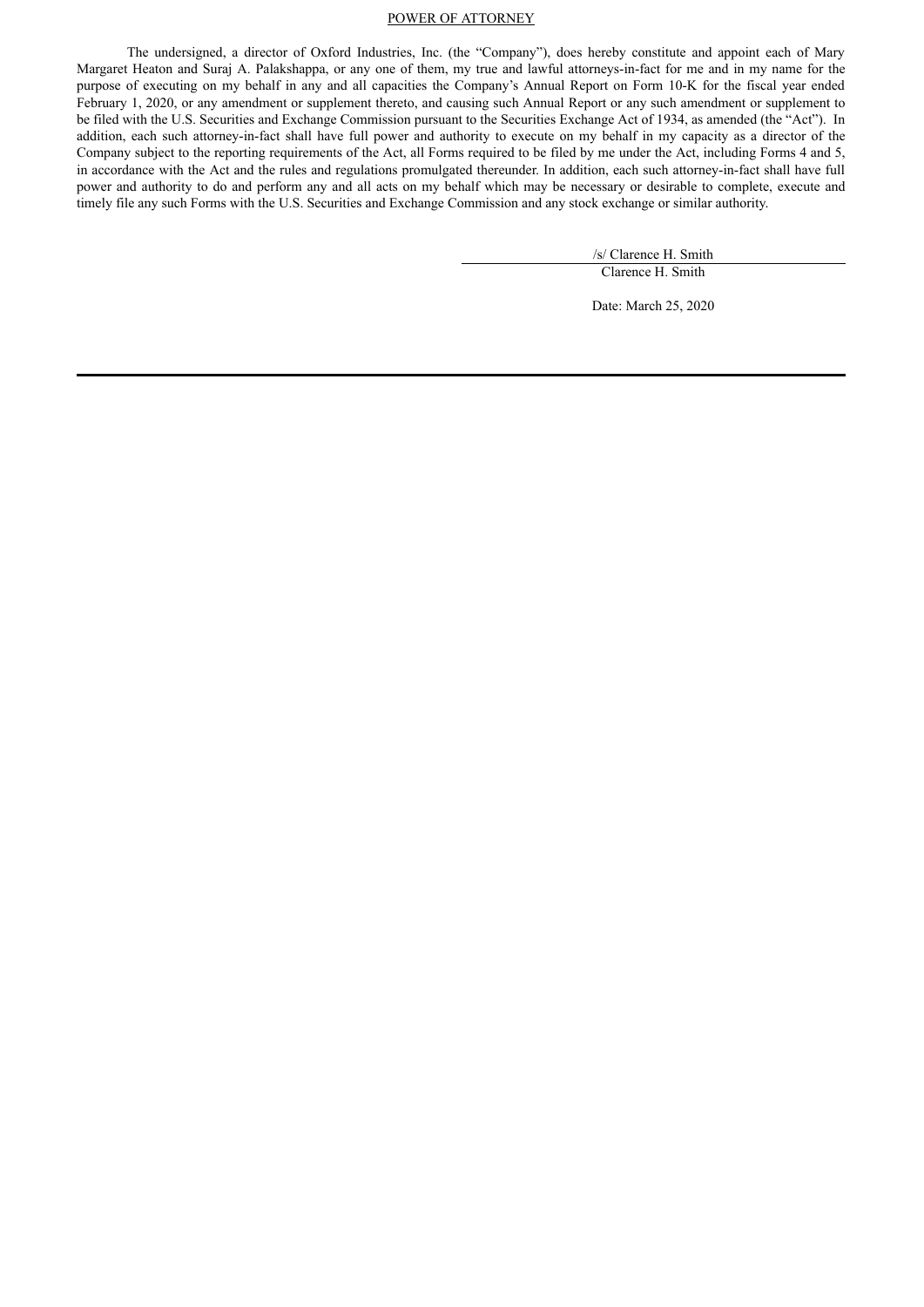The undersigned, a director of Oxford Industries, Inc. (the "Company"), does hereby constitute and appoint each of Mary Margaret Heaton and Suraj A. Palakshappa, or any one of them, my true and lawful attorneys-in-fact for me and in my name for the purpose of executing on my behalf in any and all capacities the Company's Annual Report on Form 10-K for the fiscal year ended February 1, 2020, or any amendment or supplement thereto, and causing such Annual Report or any such amendment or supplement to be filed with the U.S. Securities and Exchange Commission pursuant to the Securities Exchange Act of 1934, as amended (the "Act"). In addition, each such attorney-in-fact shall have full power and authority to execute on my behalf in my capacity as a director of the Company subject to the reporting requirements of the Act, all Forms required to be filed by me under the Act, including Forms 4 and 5, in accordance with the Act and the rules and regulations promulgated thereunder. In addition, each such attorney-in-fact shall have full power and authority to do and perform any and all acts on my behalf which may be necessary or desirable to complete, execute and timely file any such Forms with the U.S. Securities and Exchange Commission and any stock exchange or similar authority.

> /s/ Clyde C. Tuggle Clyde C. Tuggle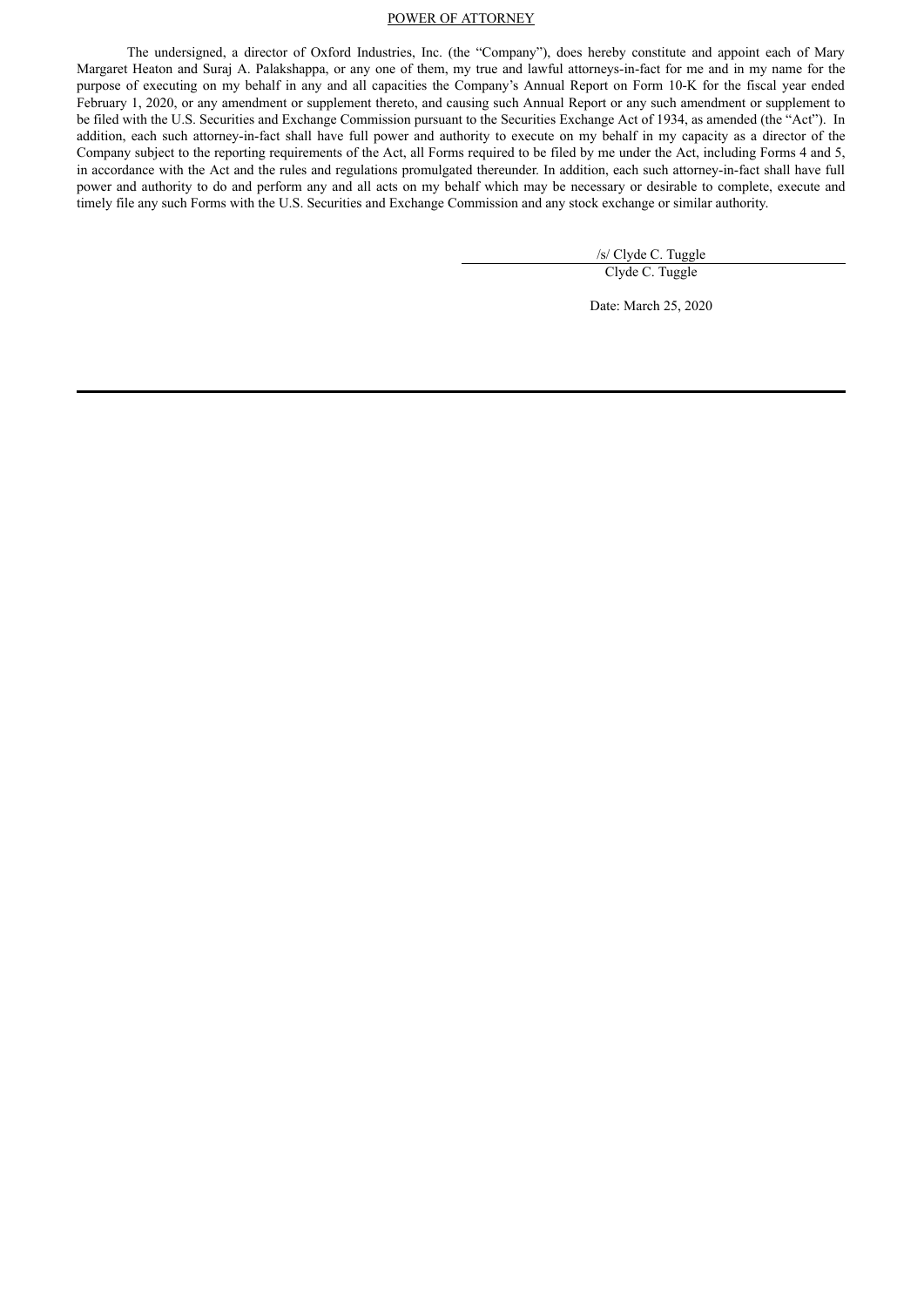## **CERTIFICATION PURSUANT TO RULE 13a-14(a) AND SECTION 302 OF**

### **THE SARBANES-OXLEY ACT OF 2002**

<span id="page-132-0"></span>I, Thomas C. Chubb III, certify that:

- 1. I have reviewed this annual report on Form 10-K of Oxford Industries, Inc.;
- 2. Based on my knowledge, this report does not contain any untrue statement of a material fact or omit to state a material fact necessary to make the statements made, in light of the circumstances under which such statements were made, not misleading with respect to the period covered by this report;
- 3. Based on my knowledge, the financial statements, and other financial information included in this report, fairly present in all material respects the financial condition, results of operations and cash flows of the registrant as of, and for, the periods presented in this report;
- 4. The registrant's other certifying officer(s) and I are responsible for establishing and maintaining disclosure controls and procedures (as defined in Exchange Act Rules 13a-15(e) and 15d-15(e)) and internal control over financial reporting (as defined in Exchange Act Rules 13a-15(f) and 15d-15(f)) for the registrant and have:
	- (a) Designed such disclosure controls and procedures, or caused such disclosure controls and procedures to be designed under our supervision, to ensure that material information relating to the registrant, including its consolidated subsidiaries, is made known to us by others within those entities, particularly during the period in which this report is being prepared;
	- (b) Designed such internal control over financial reporting, or caused such internal control over financial reporting to be designed under our supervision, to provide reasonable assurance regarding the reliability of financial reporting and the preparation of financial statements for external purposes in accordance with generally accepted accounting principles;
	- (c) Evaluated the effectiveness of the registrant's disclosure controls and procedures and presented in this report our conclusions about the effectiveness of the disclosure controls and procedures, as of the end of the period covered by this report based on such evaluation; and
	- (d) Disclosed in this report any change in the registrant's internal control over financial reporting that occurred during the registrant's most recent fiscal quarter (the registrant's fourth fiscal quarter in the case of an annual report) that has materially affected, or is reasonably likely to materially affect, the registrant's internal control over financial reporting; and
- 5. The registrant's other certifying officer(s) and I have disclosed, based on our most recent evaluation of internal control over financial reporting, to the registrant's auditors and the audit committee of the registrant's Board of Directors (or persons performing the equivalent functions):
	- (a) All significant deficiencies and material weaknesses in the design or operation of internal control over financial reporting which are reasonably likely to adversely affect the registrant's ability to record, process, summarize and report financial information; and
	- (b) Any fraud, whether or not material, that involves management or other employees who have a significant role in the registrant's internal control over financial reporting.

Date: March 30, 2020 /s/ THOMAS C. CHUBB III

Thomas C. Chubb III *Chairman, Chief Executive Of icer and President (Principal Executive Of icer)*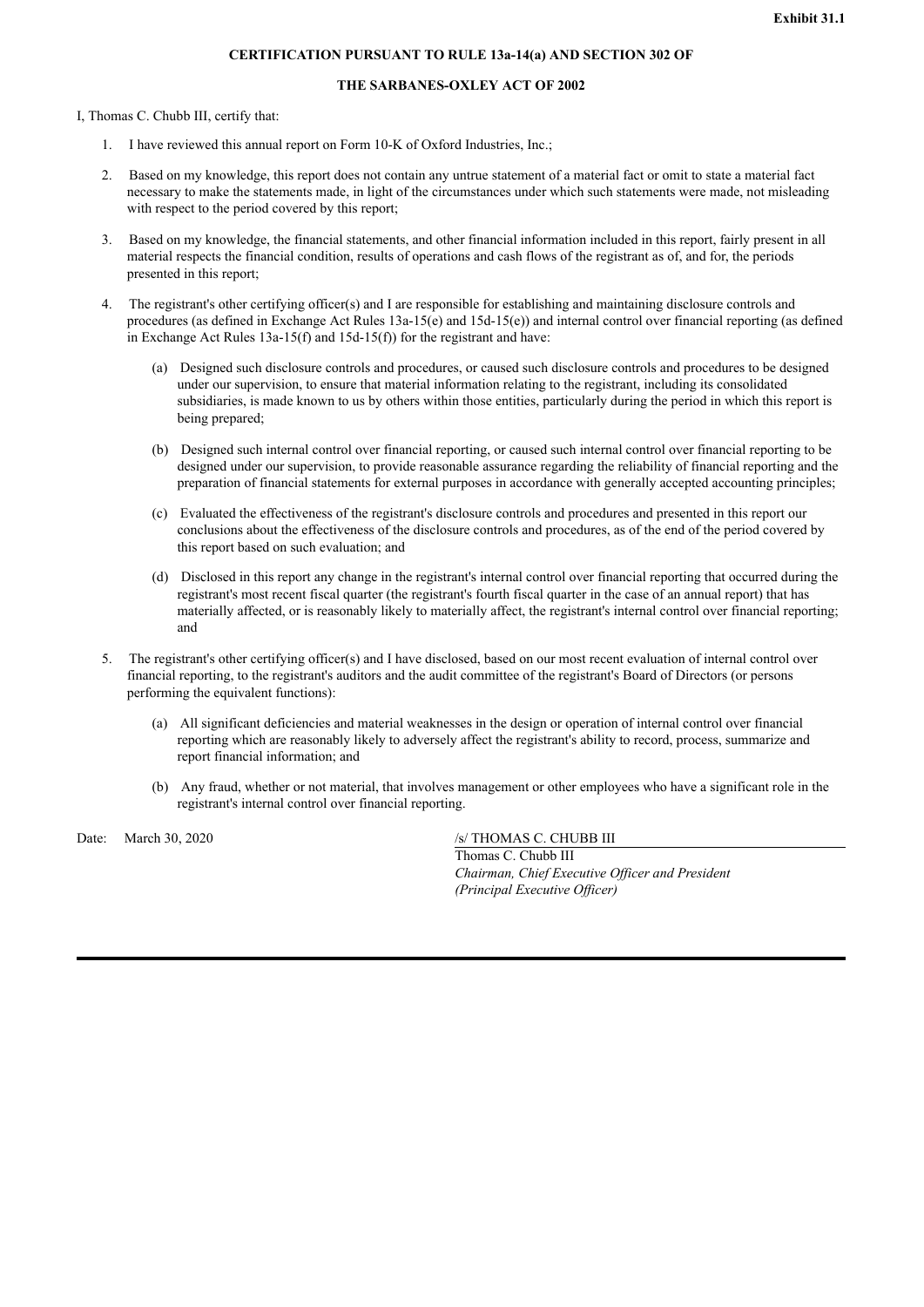## **CERTIFICATION PURSUANT TO RULE 13a-14(a) AND SECTION 302 OF**

### **THE SARBANES-OXLEY ACT OF 2002**

<span id="page-133-0"></span>I, K. Scott Grassmyer, certify that:

- 1. I have reviewed this annual report on Form 10-K of Oxford Industries, Inc.;
- 2. Based on my knowledge, this report does not contain any untrue statement of a material fact or omit to state a material fact necessary to make the statements made, in light of the circumstances under which such statements were made, not misleading with respect to the period covered by this report;
- 3. Based on my knowledge, the financial statements, and other financial information included in this report, fairly present in all material respects the financial condition, results of operations and cash flows of the registrant as of, and for, the periods presented in this report;
- 4. The registrant's other certifying officer(s) and I are responsible for establishing and maintaining disclosure controls and procedures (as defined in Exchange Act Rules 13a-15(e) and 15d-15(e)) and internal control over financial reporting (as defined in Exchange Act Rules 13a-15(f) and 15d-15(f)) for the registrant and have:
	- (a) Designed such disclosure controls and procedures, or caused such disclosure controls and procedures to be designed under our supervision, to ensure that material information relating to the registrant, including its consolidated subsidiaries, is made known to us by others within those entities, particularly during the period in which this report is being prepared;
	- (b) Designed such internal control over financial reporting, or caused such internal control over financial reporting to be designed under our supervision, to provide reasonable assurance regarding the reliability of financial reporting and the preparation of financial statements for external purposes in accordance with generally accepted accounting principles;
	- (c) Evaluated the effectiveness of the registrant's disclosure controls and procedures and presented in this report our conclusions about the effectiveness of the disclosure controls and procedures, as of the end of the period covered by this report based on such evaluation; and
	- (d) Disclosed in this report any change in the registrant's internal control over financial reporting that occurred during the registrant's most recent fiscal quarter (the registrant's fourth fiscal quarter in the case of an annual report) that has materially affected, or is reasonably likely to materially affect, the registrant's internal control over financial reporting; and
- 5. The registrant's other certifying officer(s) and I have disclosed, based on our most recent evaluation of internal control over financial reporting, to the registrant's auditors and the audit committee of the registrant's Board of Directors (or persons performing the equivalent functions):
	- (a) All significant deficiencies and material weaknesses in the design or operation of internal control over financial reporting which are reasonably likely to adversely affect the registrant's ability to record, process, summarize and report financial information; and
	- (b) Any fraud, whether or not material, that involves management or other employees who have a significant role in the registrant's internal control over financial reporting.

# Date: March 30, 2020 /s/ K. SCOTT GRASSMYER

K. Scott Grassmyer *Executive Vice President — Finance, Chief Financial Of icer and Controller (Principal Financial Of icer)*